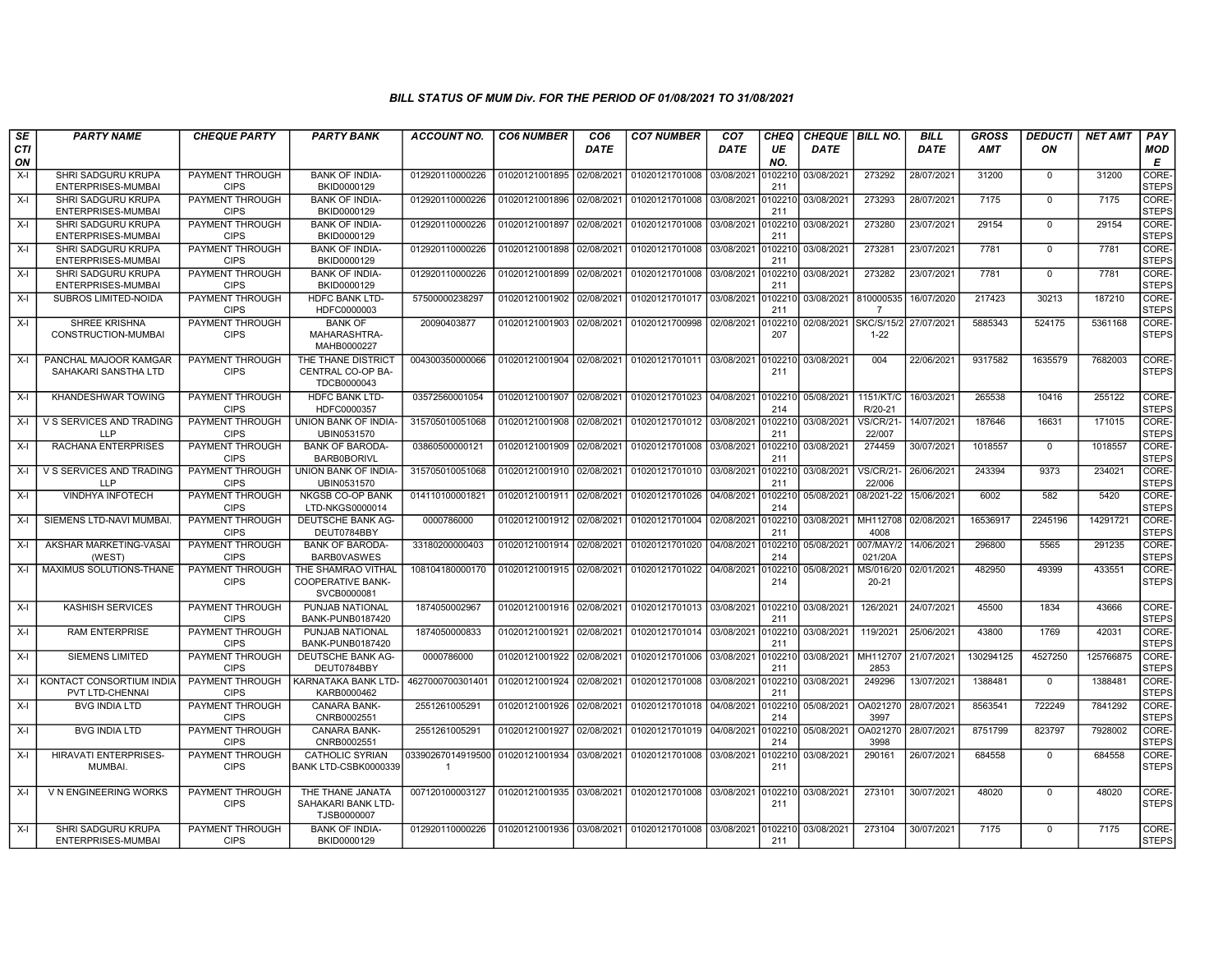| SE               | <b>PARTY NAME</b>                                                     | <b>CHEQUE PARTY</b>                   | <b>PARTY BANK</b>                            | ACCOUNT NO.                                    | <b>CO6 NUMBER</b>         | CO6         | <b>CO7 NUMBER</b>         | CO7         | CHEQ           | <b>CHEQUE   BILL NO.</b>        |                             | BILL        | GROSS      | <b>DEDUCTI</b> | <b>NET AMT</b> | <b>PAY</b>            |
|------------------|-----------------------------------------------------------------------|---------------------------------------|----------------------------------------------|------------------------------------------------|---------------------------|-------------|---------------------------|-------------|----------------|---------------------------------|-----------------------------|-------------|------------|----------------|----------------|-----------------------|
| <b>CTI</b><br>ON |                                                                       |                                       |                                              |                                                |                           | <b>DATE</b> |                           | <b>DATE</b> | UE<br>NO.      | <b>DATE</b>                     |                             | <b>DATE</b> | <b>AMT</b> | ON             |                | MOD<br>Е              |
| $X-I$            | Aarti Electrical                                                      | <b>PAYMENT THROUGH</b><br><b>CIPS</b> | SBI-SBIN0006967                              | 10052632344                                    | 01020121001938            | 03/08/2021  | 01020121701015 03/08/2021 |             | 102210<br>211  | 03/08/2021 AE/04/2021           | 22                          | 10/07/2021  | 608911     | 97706          | 511205         | CORE-<br><b>STEPS</b> |
| X-I              | <b>VELOCITY VENTURES</b>                                              | <b>PAYMENT THROUGH</b><br><b>CIPS</b> | KARUR VYSYA BANK-<br>KVBL0002106             | 2106135000003626                               | 01020121001942 03/08/2021 |             | 01020121701037 05/08/2021 |             | 102210<br>218  | 06/08/2021                      | PO<br>No.296155             | 02/08/2021  | 23730      | $\mathbf{0}$   | 23730          | CORE-<br><b>STEPS</b> |
| X-I              | <b>VELOCITY VENTURES</b>                                              | PAYMENT THROUGH<br><b>CIPS</b>        | KARUR VYSYA BANK-<br>KVBL0002106             | 2106135000003626                               | 01020121001943            | 03/08/2021  | 01020121701037 05/08/2021 |             | 0102210<br>218 | 06/08/2021                      | P <sub>O</sub><br>No.296157 | 02/08/2021  | 24420      | $\mathbf{0}$   | 24420          | CORE-<br><b>STEPS</b> |
| X-I              | SMEET ENTERPRISES-THANE                                               | PAYMENT THROUGH<br><b>CIPS</b>        | <b>BANK OF BARODA-</b><br>BARB0KHADAK        | 34910200000193                                 | 01020121001944            | 03/08/2021  | 01020121701037            | 05/08/2021  | 102210<br>218  | 06/08/2021                      | 273291                      | 28/07/2021  | 4488       | $\mathbf{0}$   | 4488           | CORE-<br><b>STEPS</b> |
| X-I              | A S CONSTRUCTION                                                      | PAYMENT THROUGH<br><b>CIPS</b>        | AXIS BANK-UTIB0000828                        | 911020060485497                                | 01020121001945 03/08/2021 |             | 01020121701016 03/08/2021 |             | 0102210<br>211 | 03/08/2021                      | 272601                      | 12/03/2020  | 520298     | $\Omega$       | 520298         | CORE-<br><b>STEPS</b> |
| X-I              | A S CONSTRUCTION                                                      | PAYMENT THROUGH<br><b>CIPS</b>        | AXIS BANK-UTIB0000828                        | 911020060485497                                | 01020121001946 03/08/2021 |             | 01020121701016 03/08/2021 |             | 102210<br>211  | 03/08/2021                      | 271999                      | 12/03/2020  | 248430     | $\mathbf 0$    | 248430         | CORE-<br><b>STEPS</b> |
| X-I              | GLOBAL SAFE SEATING<br><b>SYSTEM</b>                                  | <b>PAYMENT THROUGH</b><br><b>CIPS</b> | <b>BANK OF INDIA-</b><br>BKID0000038         | 003820110001025                                | 01020121001949            | 03/08/2021  | 01020121701046            | 06/08/2021  | 0102210<br>219 | 06/08/2021                      | GS/01/21<br>22              | 01/06/2021  | 1002450    | 16991          | 985459         | CORE-<br><b>STEPS</b> |
| X-I              | D N VIRKAR ENGINEERS AND<br>CONTRACTORS                               | PAYMENT THROUGH<br><b>CIPS</b>        | <b>INDIAN OVERSEAS</b><br>BANK-IOBA0000897   | 089702000001030                                | 01020121001950            | 03/08/2021  | 01020121701037            | 05/08/2021  | 102210<br>218  | 06/08/2021                      | 249295                      | 06/07/2021  | 79340      | $\mathbf 0$    | 79340          | CORE-<br><b>STEPS</b> |
| $X-I$            | MULTIPLEX BIO TECH PVT<br>LTDBANGALORE                                | PAYMENT THROUGH<br><b>CIPS</b>        | <b>BANK OF INDIA-</b><br>BKID0008406         | 840620100001189                                | 01020121001951            | 03/08/2021  | 01020121701037            | 05/08/2021  | 102210<br>218  | 06/08/2021                      | 249297                      | 26/07/2021  | 24640      | $\mathbf 0$    | 24640          | CORE-<br><b>STEPS</b> |
| X-I              | <b>ESSJAY COPIER PVT LTD</b>                                          | PAYMENT THROUGH<br><b>CIPS</b>        | <b>IDBI BANK LTD-</b><br>IBKL0000018         | 0018102000019318 01020121001954                |                           | 03/08/2021  | 01020121701025 04/08/2021 |             | 102210<br>214  | 05/08/2021 EC/RENT/4            | 452                         | 01/02/2021  | 235861.94  | 8095.94        | 227766         | CORE-<br><b>STEPS</b> |
| X-I              | <b>ESSJAY COPIER PVT LTD</b>                                          | PAYMENT THROUGH<br><b>CIPS</b>        | <b>IDBI BANK LTD-</b><br>IBKL0000018         | 0018102000019318                               | 01020121001955            | 03/08/2021  | 01020121701025            | 04/08/2021  | 102210<br>214  | 05/08/2021                      | EC/RENT/5<br>128            | 05/02/2021  | 258102.58  | 8850.58        | 249252         | CORE-<br><b>STEPS</b> |
| X-I              | <b>ESSJAY COPIER PVT LTD</b>                                          | PAYMENT THROUGH<br><b>CIPS</b>        | <b>IDBI BANK LTD-</b><br>IBKL0000018         | 0018102000019318                               | 01020121001956            | 03/08/2021  | 01020121701025            | 04/08/2021  | 102210<br>214  | 05/08/2021 EC/RENT/5            | 814                         | 20/02/2021  | 245778.66  | 8432.66        | 237346         | CORE-<br><b>STEPS</b> |
| X-I              | <b>ESSJAY COPIER PVT LTD</b>                                          | PAYMENT THROUGH<br><b>CIPS</b>        | <b>IDBI BANK LTD-</b><br>IBKL0000018         | 0018102000019318                               | 01020121001957            | 03/08/2021  | 01020121701025            | 04/08/2021  | 102210<br>214  | 05/08/2021                      | EC/RENT/6 01/03/2021<br>054 |             | 223538     | 7678           | 215860         | CORE-<br><b>STEPS</b> |
| $X-I$            | <b>ESSJAY COPIER PVT LTD</b>                                          | <b>PAYMENT THROUGH</b><br><b>CIPS</b> | <b>IDBI BANK LTD-</b><br>IBKL0000018         | 0018102000019318                               | 01020121001958            | 03/08/2021  | 01020121701025 04/08/2021 |             | 102210<br>214  |                                 | 05/08/2021 EC/RENT/5<br>04  | 13/05/2021  | 237137.52  | 8138.52        | 228999         | CORE-<br><b>STEPS</b> |
| X-I              | ESSJAY COPIER PVT LTD                                                 | PAYMENT THROUGH<br><b>CIPS</b>        | <b>IDBI BANK LTD-</b><br>IBKL0000018         | 0018102000019318   01020121001959   03/08/2021 |                           |             | 01020121701025 04/08/2021 |             | 0102210<br>214 | 05/08/2021 EC/RENT/5 13/05/2021 | 03                          |             | 254419.8   | 8724.8         | 245695         | CORE-<br><b>STEPS</b> |
| X-I              | ESSJAY COPIER PVT LTD                                                 | PAYMENT THROUGH<br><b>CIPS</b>        | <b>IDBI BANK LTD-</b><br>IBKL0000018         | 0018102000019318                               | 01020121001960            | 03/08/2021  | 01020121701031            | 05/08/2021  | 102210<br>216  | 05/08/2021                      | EC/RENT/1<br>049            | 04/06/2021  | 237137.52  | 8138.52        | 228999         | CORE-<br><b>STEPS</b> |
| X-I              | OM CONSTRUCTION CO.                                                   | PAYMENT THROUGH<br><b>CIPS</b>        | CANARA BANK-<br>CNRB0000209                  | 0209256054294                                  | 01020121001962            | 03/08/2021  | 01020121701037            | 05/08/2021  | 102210<br>218  | 06/08/2021                      | 290278                      | 02/08/2021  | 197272     | $\mathbf 0$    | 197272         | CORE-<br><b>STEPS</b> |
| $X-I$            | <b>MAHARASHTRA STEEL</b><br><b>FABRICATORS AND</b><br><b>ERECTORS</b> | <b>PAYMENT THROUGH</b><br><b>CIPS</b> | <b>PUNJAB NATIONAL</b><br>BANK-PUNB0051020   | 0510050004211                                  | 01020121001964            | 03/08/2021  | 01020121701037            | 05/08/2021  | 102210<br>218  | 06/08/2021                      | 272526                      | 15/09/2020  | 2177537    | $\mathbf 0$    | 2177537        | CORE-<br><b>STEPS</b> |
| $X-I$            | M/S A1 FACILITY AND<br>PROPERTY MANAGERS PVT.<br><b>LTD</b>           | PAYMENT THROUGH<br><b>CIPS</b>        | <b>INDUSIND BANK LTD -</b><br>INDB0000018    | 201004132852                                   | 01020121001965 03/08/2021 |             | 01020121701027 04/08/2021 |             | 0102210<br>214 | 05/08/2021                      | SC/199/21-<br>22/MH         | 28/07/2021  | 1384834    | 47044          | 1337790        | CORE-<br><b>STEPS</b> |
| X-I              | <b>MAHAKALI ENGINEERS</b>                                             | PAYMENT THROUGH<br><b>CIPS</b>        | TAMILNAD MERCANTILE<br>BANK LTD-TMBL0000168  | 168150050801005                                | 01020121001966 03/08/2021 |             | 01020121701029 04/08/2021 |             | 0102210<br>214 | 05/08/2021                      | <b>CSMT/20-</b><br>21/23    | 15/07/2021  | 482102     | 17318          | 464784         | CORE-<br><b>STEPS</b> |
| X-I              | <b>MAHAKALI ENGINEERS</b>                                             | PAYMENT THROUGH<br><b>CIPS</b>        | TAMILNAD MERCANTILE<br>BANK LTD-TMBL0000168  | 168150050801005                                | 01020121001967 03/08/2021 |             | 01020121701030 04/08/2021 |             | 0102210<br>214 | 05/08/2021                      | <b>CSMT/21-</b><br>22/24    | 15/07/2021  | 477407     | 17151          | 460256         | CORE-<br><b>STEPS</b> |
| X-I              | ANNPURNA TAXI SERVICE                                                 | PAYMENT THROUGH<br><b>CIPS</b>        | <b>ICICI BANK LTD-</b><br>ICIC0000314        | 031405500309                                   | 01020121001969 04/08/2021 |             | 01020121701024 04/08/2021 |             | 102210<br>214  | 05/08/2021                      | 5964                        | 01/01/2021  | 318396     | 20472          | 297924         | CORE-<br><b>STEPS</b> |
| $X-I$            | <b>M S MISTRY AND CO</b>                                              | <b>PAYMENT THROUGH</b><br><b>CIPS</b> | <b>BANK OF BARODA-</b><br><b>BARB0JOGWES</b> | 32260200000851                                 | 01020121001972            | 04/08/2021  | 01020121701028 04/08/2021 |             | 0102210<br>214 | 05/08/2021                      | S/21/12                     | 22/07/2021  | 8427895    | 340433         | 8087462        | CORE-<br><b>STEPS</b> |
| $X-I$            | <b>KASHISH SERVICES</b>                                               | PAYMENT THROUGH<br><b>CIPS</b>        | PUNJAB NATIONAL<br>BANK-PUNB0187420          | 1874050002967                                  | 01020121001973 04/08/2021 |             | 01020121701032 05/08/2021 |             | 102210<br>216  | 05/08/2021                      | TD/JNJ-<br>3/117/21         | 12/06/2021  | 56620      | 2257           | 54363          | CORE-<br><b>STEPS</b> |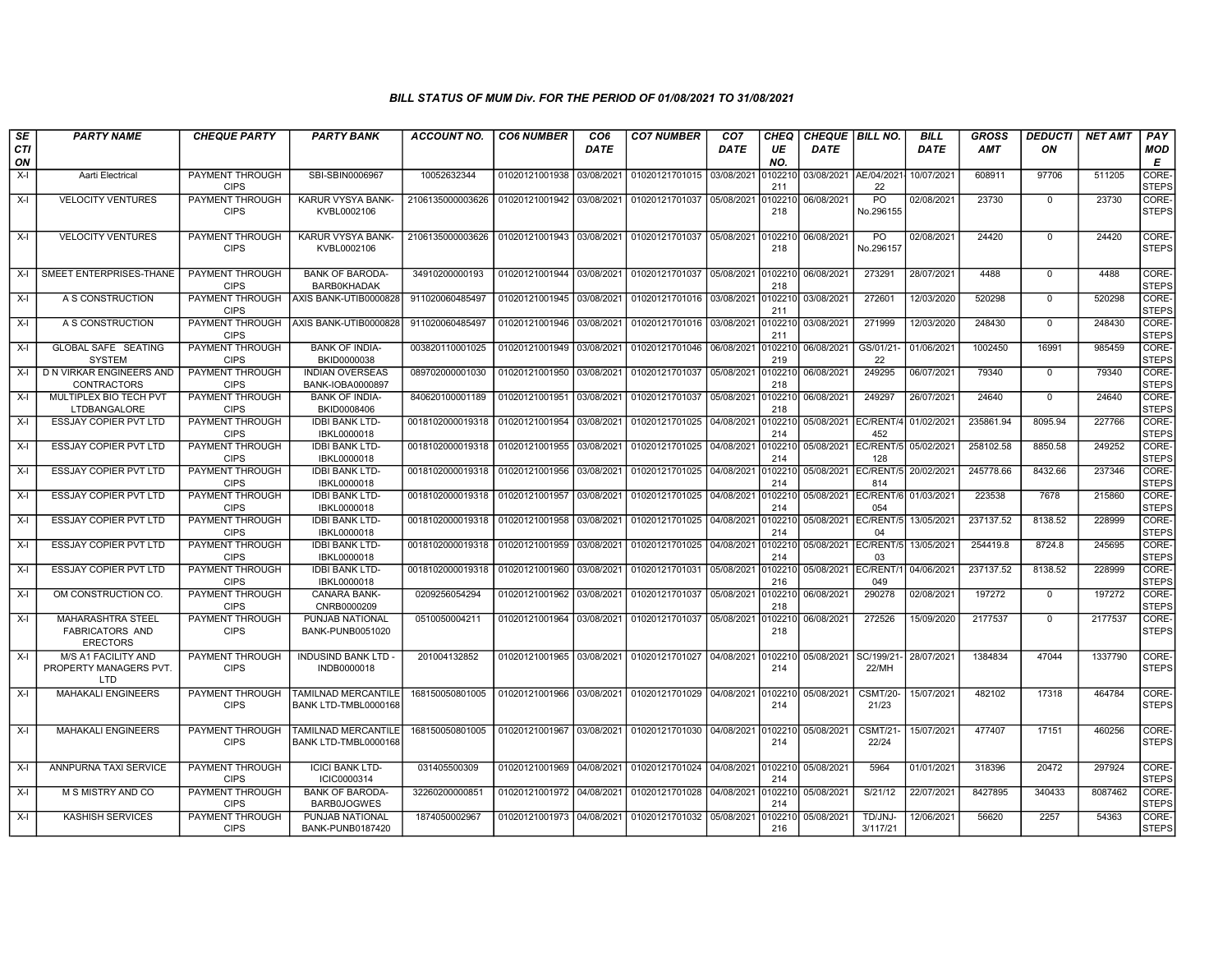| SE<br><b>CTI</b> | <b>PARTY NAME</b>                                             | <b>CHEQUE PARTY</b>                   | <b>PARTY BANK</b>                                             | <b>ACCOUNT NO.</b>                         | <b>CO6 NUMBER</b>         | CO <sub>6</sub><br><b>DATE</b> | <b>CO7 NUMBER</b>                                   | CO <sub>7</sub><br><b>DATE</b> | <b>CHEQ</b><br>UE | <b>CHEQUE   BILL NO.</b><br><b>DATE</b> |                                         | <b>BILL</b><br><b>DATE</b> | <b>GROSS</b><br><b>AMT</b> | <b>DEDUCTI</b><br>ON | <b>NET AMT</b> | PAY<br>MOD            |
|------------------|---------------------------------------------------------------|---------------------------------------|---------------------------------------------------------------|--------------------------------------------|---------------------------|--------------------------------|-----------------------------------------------------|--------------------------------|-------------------|-----------------------------------------|-----------------------------------------|----------------------------|----------------------------|----------------------|----------------|-----------------------|
| ON               |                                                               |                                       |                                                               |                                            |                           |                                |                                                     |                                | NO.               |                                         |                                         |                            |                            |                      |                | E                     |
| X-I              | PRASHANT ENTERPRISES-<br><b>THANE</b>                         | PAYMENT THROUGH<br><b>CIPS</b>        | <b>BANK OF BARODA-</b><br><b>BARBOVJAIRO</b>                  | 72210500000012                             | 01020121001974            | 04/08/2021                     | 01020121701038                                      | 05/08/2021                     | )102210<br>218    | 06/08/2021   PE/21/777/                 | 07                                      | 22/07/2021                 | 8690808                    | 310486               | 8380322        | CORE-<br><b>STEPS</b> |
| $X-I$            | MOHITE TRANSPORT-MUMBAI                                       | PAYMENT THROUGH<br><b>CIPS</b>        | ABHYUDAYA CO-OP<br>BANK LTD-ABHY0065029                       | 029021100000369                            | 01020121001975 04/08/2021 |                                | 01020121701033 05/08/2021                           |                                | 102210<br>216     | 05/08/2021                              | MT/CR/21-<br>22/01                      | 11/06/2021                 | 100144                     | 3916                 | 96228          | CORE-<br><b>STEPS</b> |
| $X-I$            | <b>ISHREE SOMNATH TRANSPORT</b><br>SERVICE-THANE              | PAYMENT THROUGH<br><b>CIPS</b>        | <b>BANK OF</b><br>MAHARASHTRA-<br>MAHB0000088                 | 60021913769                                | 01020121001977 04/08/2021 |                                | 01020121701049 06/08/2021                           |                                | 102210<br>219     | 06/08/2021                              | SSTS/08/2<br>$1 - 22$                   | 12/07/2021                 | 5775001                    | 929403               | 4845598        | CORE-<br><b>STEPS</b> |
| X-I              | <b>SHREE KRISHNA</b><br>CONSTRUCTION-MUMBAI                   | PAYMENT THROUGH<br><b>CIPS</b>        | <b>BANK OF</b><br>MAHARASHTRA-<br>MAHB0000227                 | 20090403877                                | 01020121001981            | 04/08/2021                     | 01020121701035 05/08/2021                           |                                | 102210<br>216     | 05/08/2021                              | <b>GST-08</b>                           | 19/06/2021                 | 1371477                    | 189169               | 1182308        | CORE-<br><b>STEPS</b> |
| $X-I$            | M/S OMPRAKASH HUKMARAM                                        | PAYMENT THROUGH<br><b>CIPS</b>        | UNION BANK OF INDIA-<br>UBIN0531651                           | 316501010035936                            | 01020121001982            | 04/08/2021                     | 01020121701034                                      | 05/08/2021                     | 0102210<br>216    | 05/08/2021                              | OHCR/20-<br>21/15                       | 01/07/2021                 | 113980                     | 10142                | 103838         | CORE-<br><b>STEPS</b> |
| X-I              | ROYAL INDIA SECURITAUS                                        | PAYMENT THROUGH<br><b>CIPS</b>        | <b>ICICI BANK LTD-</b><br><b>ICIC0000006</b>                  | 000605500819                               | 01020121001983 04/08/2021 |                                | 01020121701036                                      | 05/08/2021                     | 102210<br>216     | 05/08/2021                              | <b>ADEETDP</b><br>NVL5/2021             | 14/06/2021                 | 52119                      | 2086                 | 50033          | CORE-<br><b>STEPS</b> |
| $X-I$            | MOTIRAM BUDHARMAL-<br><b>ULHASNAGAR</b>                       | <b>PAYMENT THROUGH</b><br><b>CIPS</b> | THE FEDERAL BANK<br>LTD-FDRL0001616                           | 16160200005852                             |                           |                                | 01020121001985 05/08/2021 01020121701040 06/08/2021 |                                | 0102210<br>219    | 06/08/2021 KYN/W/21-                    | 22/16                                   | 23/06/2021                 | 3483834                    | 298715               | 3185119        | CORE-<br><b>STEPS</b> |
| X-I              | <b>URMI TRENCHLESS</b><br>TECHNOLOGY PRIVATE LTD-<br>VADODARA | PAYMENT THROUGH<br><b>CIPS</b>        | <b>BANK OF INDIA-</b><br>BKID0000019                          | 001920110000737                            | 01020121001986            | 05/08/2021                     | 01020121701041 06/08/2021                           |                                | 102210<br>219     | 06/08/2021                              | 2-2021/22                               | 10/07/2021                 | 12613929                   | 1234464              | 11379465       | CORE-<br><b>STEPS</b> |
| $X-I$            | RAHAT ENTERPRISES-THANE                                       | PAYMENT THROUGH<br><b>CIPS</b>        | PARSIK JANATA<br>SAHAKARI BANK LTD-<br>PJSB0000003            | 001011300008800                            | 01020121001987 05/08/2021 |                                | 01020121701042 06/08/2021                           |                                | 102210<br>219     | 06/08/2021                              | <b>RE/21-</b><br>22/01                  | 14/07/2021                 | 2155357                    | 146826               | 2008531        | CORE-<br><b>STEPS</b> |
| X-I              | CHETAAN INC.-THANE                                            | PAYMENT THROUGH<br><b>CIPS</b>        | SBI-SBIN0001863                                               | 32184755793                                | 01020121001989 05/08/2021 |                                | 01020121701050                                      | 06/08/2021                     | 0102210<br>219    | 06/08/2021                              | 05                                      | 03/07/2021                 | 862347                     | 32747                | 829600         | CORE-<br><b>STEPS</b> |
| X-I              | SAP ENGINEERING-.MUMBAI                                       | PAYMENT THROUGH<br><b>CIPS</b>        | <b>BANK OF INDIA-</b><br>BKID0000038                          | 003820100014166                            | 01020121001991            | 05/08/2021                     | 01020121701043 06/08/2021                           |                                | 0102210<br>219    | 06/08/2021                              | <b>SG83</b>                             | 18/01/2021                 | 362743                     | 35020                | 327723         | CORE-<br><b>STEPS</b> |
| X-I              | SHRI SADGURU KRUPA<br>ENTERPRISES-MUMBAI                      | PAYMENT THROUGH<br><b>CIPS</b>        | <b>BANK OF INDIA-</b><br>BKID0000129                          | 012920110000226                            | 01020121001992            | 05/08/2021                     | 01020121701039                                      | 05/08/2021                     | 102210<br>218     |                                         | 06/08/2021 SSKE/CR/2<br>$1 - 22/2$      | 01/08/2021                 | 305118                     | 11724                | 293394         | CORE-<br><b>STEPS</b> |
| $X-I$            | POOJA CONSTRUCTION-PUNE                                       | PAYMENT THROUGH<br><b>CIPS</b>        | <b>CANARA BANK-</b><br>CNRB0000273                            | 273257001295                               | 01020121001994            | 05/08/2021                     | 01020121701051                                      | 06/08/2021                     | 102210<br>219     | 06/08/2021 PC/Hiring/0                  | 14                                      | 02/02/2021                 | 45894                      | 1849                 | 44045          | CORE-<br><b>STEPS</b> |
| X-I              | <b>ASSOCIATED ENGINEERS</b>                                   | PAYMENT THROUGH<br><b>CIPS</b>        | <b>VIJAYA BANK-</b><br>VIJB0005071                            | 507100301000261                            | 01020121001995            | 05/08/2021                     | 01020121701090                                      | 12/08/2021                     | 102210<br>231     | 13/08/2021 B/AE/2021                    | 22/22                                   | 03/07/2021                 | 4764276                    | 237440               | 4526836        | CORE-<br><b>STEPS</b> |
| X-I              | VIBHUTI CONSTRUCTION CO-<br><b>THANA</b>                      | <b>PAYMENT THROUGH</b><br><b>CIPS</b> | <b>BANK OF INDIA-</b><br>BKID0000025                          | 002530110000028                            | 01020121001999            | 05/08/2021                     | 01020121701052                                      | 06/08/2021                     | 0102210<br>219    | 06/08/2021                              | <b>VC/CR-21-</b><br>22/27               | 23/07/2021                 | 1221797                    | 104826               | 1116971        | CORE-<br><b>STEPS</b> |
| $X-I$            | PETROLABS INDIA PRIVATE<br><b>LIMITEDHYDERABAD</b>            | PAYMENT THROUGH<br><b>CIPS</b>        | <b>IDBI BANK LTD-</b><br>IBKL0000426                          | 0426651100000648 01020121002000 05/08/2021 |                           |                                | 01020121701054 06/08/2021                           |                                | 0102210<br>222    |                                         | 10/08/2021 AMC-0029-<br>$\mathcal{R}$   | 15/11/2019                 | 80555                      | 10886                | 69669          | CORE-<br><b>STEPS</b> |
| X-I              | PACKING HOUSE-MUMBAI                                          | PAYMENT THROUGH<br><b>CIPS</b>        | THE SHAMRAO VITHAL<br><b>CO-OPERATIVE BAN-</b><br>SVCB0000053 | 105319940000005                            | 01020121002001            | 05/08/2021                     | 01020121701053                                      | 06/08/2021                     | 102210<br>222     | 10/08/2021                              | PH/KPC/S<br>ER/10                       | 08/06/2021                 | 247800                     | 8500                 | 239300         | CORE-<br><b>STEPS</b> |
| X-I              | <b>WINNINGWAYS KENNEL</b>                                     | PAYMENT THROUGH<br><b>CIPS</b>        | <b>ICICI BANK LIMITED-</b><br>ICIC0003457                     | 345705000376                               | 01020121002004            | 06/08/2021                     | 01020121701046 06/08/2021                           |                                | 0102210<br>219    | 06/08/2021                              | $\overline{1}$                          | 29/07/2020                 | 567000                     | $\mathbf{0}$         | 567000         | CORE-<br><b>STEPS</b> |
| $X-I$            | <b>JAGDISH ENGINEERING</b><br>SERVICES-THANE                  | PAYMENT THROUGH<br><b>CIPS</b>        | PNB-PUNB0232900                                               | 1606008700003560                           | 01020121002007            | 06/08/2021                     | 01020121701055                                      | 09/08/2021                     | 0102210<br>222    | 10/08/2021                              | F-231                                   | 02/07/2021                 | 1075942                    | 83233                | 992709         | CORE-<br><b>STEPS</b> |
| X-I              | <b>RAM ENTERPRISE</b>                                         | PAYMENT THROUGH<br><b>CIPS</b>        | PUNJAB NATIONAL<br>BANK-PUNB0187420                           | 1874050000833                              | 01020121002008 06/08/2021 |                                | 01020121701044 06/08/2021                           |                                | 102210<br>219     | 06/08/2021                              | $SC-1-$<br>19/123/202<br>$\overline{1}$ | 26/07/2021                 | 48360                      | 1944                 | 46416          | CORE-<br><b>STEPS</b> |
| $X-I$            | <b>KASHISH SERVICES</b>                                       | PAYMENT THROUGH<br><b>CIPS</b>        | PUNJAB NATIONAL<br>BANK-PUNB0187420                           | 1874050002967                              | 01020121002009 06/08/2021 |                                | 01020121701045 06/08/2021                           |                                | 102210<br>219     | 06/08/2021                              | SC-2-<br>10/127/202<br>$\overline{1}$   | 26/07/2021                 | 50480                      | 2024                 | 48456          | CORE-<br><b>STEPS</b> |
| X-I              | <b>RAM ENTERPRISE</b>                                         | PAYMENT THROUGH<br><b>CIPS</b>        | PUNJAB NATIONAL<br>BANK-PUNB0187420                           | 1874050000833                              | 01020121002010 06/08/2021 |                                | 01020121701048 06/08/2021                           |                                | 102210<br>219     | 06/08/2021                              | CSMT-<br>15/122/202<br>$\overline{1}$   | 20/07/2021                 | 444300                     | 17026                | 427274         | CORE-<br><b>STEPS</b> |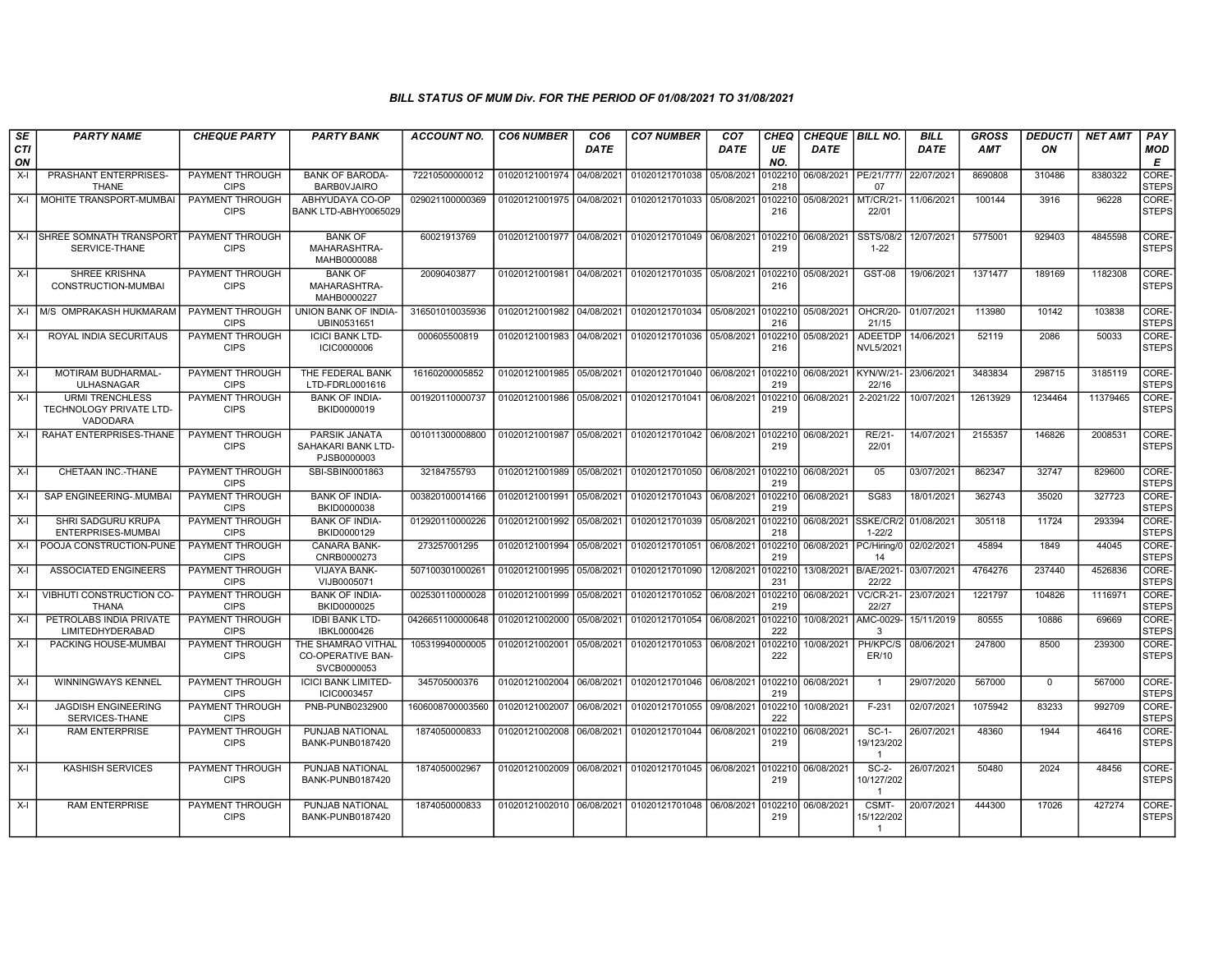| SE               | <b>PARTY NAME</b>                                                              | <b>CHEQUE PARTY</b>                   | <b>PARTY BANK</b>                                             | ACCOUNT NO.      | <b>CO6 NUMBER</b>         | CO <sub>6</sub> | <b>CO7 NUMBER</b>                        | CO <sub>7</sub>    | CHEQ           | <b>CHEQUE   BILL NO.</b> |                                  | <b>BILL</b> | <b>GROSS</b> | <b>DEDUCTI</b> | <b>NET AMT</b> | PAY                   |
|------------------|--------------------------------------------------------------------------------|---------------------------------------|---------------------------------------------------------------|------------------|---------------------------|-----------------|------------------------------------------|--------------------|----------------|--------------------------|----------------------------------|-------------|--------------|----------------|----------------|-----------------------|
| <b>CTI</b><br>ON |                                                                                |                                       |                                                               |                  |                           | <b>DATE</b>     |                                          | <b>DATE</b>        | UE<br>NO.      | <b>DATE</b>              |                                  | <b>DATE</b> | <b>AMT</b>   | ON             |                | MOD<br>Е              |
| $X-I$            | PUSHPACHAKRA TRAVELS-<br><b>NAGPUR</b>                                         | PAYMENT THROUGH<br><b>CIPS</b>        | <b>BANK OF BARODA-</b><br>BARB0VJNAMN                         | 76420200000133   | 01020121002011            | 06/08/2021      | 01020121701061                           | 09/08/2021         | 102210<br>225  | 11/08/2021               | PT/2021-<br>22/KYN01             | 29/06/2021  | 550429.83    | 22093.83       | 528336         | CORE-<br><b>STEPS</b> |
| $X-I$            | RACHANA ENTERPRISES-<br><b>MUMBAI</b>                                          | <b>PAYMENT THROUGH</b><br><b>CIPS</b> | <b>BANK OF BARODA-</b><br><b>BARB0BORIVL</b>                  | 03860500000121   | 01020121002015 06/08/2021 |                 | 01020121701060 09/08/2021                |                    | 102210<br>222  | 10/08/2021 05/GST/21     | 22                               | 12/07/2021  | 4660224      | 166537         | 4493687        | CORE-<br><b>STEPS</b> |
| $X-I$            | <b>MAHADEV MINERALS</b>                                                        | PAYMENT THROUGH<br><b>CIPS</b>        | <b>IDBI BANK LTD-</b><br>IBKL0000453                          | 0453102000008273 | 01020121002016            | 06/08/2021      | 01020121701058                           | 09/08/2021         | 102210<br>222  | 10/08/2021               | 907                              | 30/06/2021  | 154640       | 5992           | 148648         | CORE-<br>STEPS        |
| $X-I$            | ARCTIC AIRCON-MUMBAI                                                           | PAYMENT THROUGH<br><b>CIPS</b>        | <b>CENTRAL BANK OF</b><br>INDIA-CBIN0281067                   | 3620089686       | 01020121002018            | 06/08/2021      | 01020121701057                           | 09/08/2021         | 102210<br>222  | 10/08/2021               | AA/06/21                         | 02/08/2021  | 1317543      | 72252          | 1245291        | CORE-<br><b>STEPS</b> |
| $X-I$            | <b>B V INFRA-MUMBAI</b>                                                        | <b>PAYMENT THROUGH</b><br><b>CIPS</b> | <b>BANK OF BARODA-</b><br><b>BARB0JOGESH</b>                  | 09660200001312   | 01020121002020            | 09/08/2021      | 01020121701064                           | 10/08/2021         | 0102210<br>225 | 11/08/2021               | BV/CR/21<br>22/05                | 02/08/2021  | 1298854      | 100578         | 1198276        | CORE-<br><b>STEPS</b> |
| $X-I$            | <b>CIS BUREAUS FACILITY</b><br><b>SERVICES PVT LTD</b>                         | <b>PAYMENT THROUGH</b><br><b>CIPS</b> | YES BANK LTD-<br>YESB0000078                                  | 000183800000247  | 01020121002022            | 09/08/2021      | 01020121701065                           | 10/08/2021         | 0102210<br>225 | 11/08/2021               | RAILC3/NO<br>V20                 | 02/08/2021  | 3789971      | 403872         | 3386099        | CORE-<br><b>STEPS</b> |
| $X-I$            | NEOGEN ELECTRICALS PVT<br><b>LTD</b>                                           | PAYMENT THROUGH<br><b>CIPS</b>        | THE THANE JANATA<br>SAHAKARI BANK LTD-<br>TJSB0000015         | 015120100000752  | 01020121002023            | 09/08/2021      | 01020121701121                           | 13/08/2021         | 102210<br>236  | 17/08/2021               | NEPL-21-<br>22/002               | 24/06/2021  | 2080607      | 70630          | 2009977        | CORE-<br><b>STEPS</b> |
| $X-I$            | SHUBHAM TRANSPORT-<br><b>BELAGAVI</b>                                          | PAYMENT THROUGH<br><b>CIPS</b>        | STATE BANK OF INDIA<br>SBIN0012257                            | 32856625488      | 01020121002024            | 09/08/2021      | 01020121701068                           | 10/08/2021         | 102210<br>225  | 11/08/2021               | 282                              | 01/07/2021  | 226016       | 8711           | 217305         | CORE-<br><b>STEPS</b> |
| $X-I$            | ADITYA CONSTRUCTION-<br>KALYAN                                                 | PAYMENT THROUGH<br><b>CIPS</b>        | <b>BANK OF</b><br>MAHARASHTRA-<br>MAHB0000575                 | 20007901588      | 01020121002026            | 09/08/2021      | 01020121701059                           | 09/08/2021         | 0102210<br>222 | 10/08/2021               | SBP/AC/B-<br>04                  | 05/08/2021  | 4691823      | 208493         | 4483330        | CORE-<br><b>STEPS</b> |
| $X-I$            | <b>SECURITY GUARDS BOARD</b><br>FOR BRIHAN MUMBAI & THANE I<br><b>DISTRICT</b> | PAYMENT THROUGH<br><b>CIPS</b>        | <b>UNION BANK OF INDIA-</b><br>UBIN0531588                    | 315801010029316  | 01020121002030            | 09/08/2021      | 01020121701089                           | 12/08/2021         | 0102210<br>230 | 12/08/2021               | 2717(7)                          | 02/08/2021  | 128868       | $\Omega$       | 128868         | CORE-<br><b>STEPS</b> |
| $X-I$            | ROOF N PROOF-MUMBAI                                                            | PAYMENT THROUGH<br><b>CIPS</b>        | <b>BANK OF BARODA-</b><br><b>BARB0SHIBOM</b>                  | 04150500000083   | 01020121002031            | 09/08/2021      | 01020121701069                           | 10/08/2021         | 0102210<br>225 | 11/08/2021               | MNKD/05                          | 12/05/2021  | 2565667      | 91731          | 2473936        | CORE-<br><b>STEPS</b> |
| $X-I$            | <b>BAJRANG CONSTRUCTION</b>                                                    | PAYMENT THROUGH<br><b>CIPS</b>        | THE SARASWAT CO-<br><b>OPERATIVE BANK LTD-</b><br>SRCB0000099 | 099100100005742  | 01020121002033            | 09/08/2021      | 01020121701084                           | 11/08/2021         | 102210<br>227  | 11/08/2021               | <b>BAJ/14/20-</b><br>21          | 27/06/2020  | 45283        | 1718           | 43565          | CORE-<br><b>STEPS</b> |
| $X-I$            | SHUBHAM TRANSPORT                                                              | PAYMENT THROUGH<br><b>CIPS</b>        | STATE BANK OF INDIA-<br>SBIN0012257                           | 32856625488      | 01020121002035            | 09/08/2021      | 01020121701063                           | 10/08/2021         | 0102210<br>225 | 11/08/2021               | MNKD/06                          | 29/05/2021  | 275400       | 16068          | 259332         | CORE-<br><b>STEPS</b> |
| $X-I$            | <b>JAGDISH ENGINEERING</b><br><b>SERVICES</b>                                  | PAYMENT THROUGH<br><b>CIPS</b>        | PNB-PUNB0232900                                               | 1606008700003560 | 01020121002036 09/08/2021 |                 | 01020121701062                           | 10/08/2021         | 102210<br>225  | 11/08/2021               | PO<br>No.296160                  | 06/08/2021  | 361002       | $\mathbf{0}$   | 361002         | CORE-<br><b>STEPS</b> |
| X-I              | M/S MS SUPPORT SERVICES<br>PVT. LTD                                            | PAYMENT THROUGH<br><b>CIPS</b>        | <b>AXIS BANK LTD-</b><br>UTIB0001911                          | 919030071216863  | 01020121002037            | 09/08/2021      | 01020121701062                           | 10/08/2021 0102210 | 225            | 11/08/2021               | 265472                           | 05/08/2021  | 48988        | $\Omega$       | 48988          | CORE-<br><b>STEPS</b> |
| $X-I$            | NITYANAND ENTERPRISES                                                          | PAYMENT THROUGH<br><b>CIPS</b>        | THE SARASWAT CO-<br>OPERATIVE BANK LTD-<br>SRCB0000340        | 340100101382589  | 01020121002038            | 09/08/2021      | 01020121701062                           | 10/08/2021         | 102210<br>225  | 11/08/2021               | 251982                           | 03/08/2021  | 101040       | $\Omega$       | 101040         | CORE-<br><b>STEPS</b> |
| $X-I$            | MOTIRAM BUDHARMAL                                                              | PAYMENT THROUGH<br><b>CIPS</b>        | THE FEDERAL BANK<br>LTD-FDRL0001616                           | 16160200005852   | 01020121002040            | 09/08/2021      | 01020121701062                           | 10/08/2021         | 102210<br>225  | 11/08/2021               | 290524                           | 06/08/2021  | 3757931      | $\Omega$       | 3757931        | CORE-<br><b>STEPS</b> |
| $X-I$            | HARI OM CONSTRUCTION                                                           | PAYMENT THROUGH<br><b>CIPS</b>        | <b>BANK OF</b><br>MAHARASHTRA-<br>MAHB0000227                 | 60103681441      | 01020121002041            | 09/08/2021      | 01020121701062                           | 10/08/2021         | 0102210<br>225 | 11/08/2021               | 290270                           | 03/07/2021  | 624622       | $\mathbf{0}$   | 624622         | CORE-<br><b>STEPS</b> |
| $X-I$            | <b>SACHIN ENTERPRISE</b>                                                       | PAYMENT THROUGH<br><b>CIPS</b>        | SBI-SBIN0008232                                               | 38110365852      | 01020121002042            | 10/08/2021      | 01020121701066                           | 10/08/2021         | 0102210<br>225 | 11/08/2021               | <b>INV20-</b><br>21/04           | 04/11/2020  | 479906       | 49038          | 430868         | CORE-<br><b>STEPS</b> |
| $X-I$            | <b>Sandeep Enterprises</b>                                                     | PAYMENT THROUGH<br><b>CIPS</b>        | UNION BANK OF INDIA-<br>UBIN0538051                           | 380505040100030  | 01020121002043            | 10/08/2021      | 01020121701070                           | 10/08/2021         | 102210<br>225  | 11/08/2021               | 197514                           | 05/02/2020  | 23505.6      | 0.6            | 23505          | CORE-<br><b>STEPS</b> |
| $X-I$            | M/s Genious Infotech                                                           | PAYMENT THROUGH<br><b>CIPS</b>        | <b>HDFC BANK LTD-</b><br>HDFC0000382                          | 50200052486403   | 01020121002044            | 10/08/2021      | 01020121701072                           | 10/08/2021         | 0102210<br>225 | 11/08/2021               | <b>GE/11/CR/</b><br><b>BB/21</b> | 03/08/2021  | 3296972      | 188252         | 3108720        | CORE-<br><b>STEPS</b> |
| $X-I$            | A.K.SUPPLIERS AND<br>CONTRACTOR-PUNE                                           | PAYMENT THROUGH<br><b>CIPS</b>        | THE SHAMRAO VITHAL<br><b>CO-OPERATIVE BAN-</b><br>SVCB0000092 | 109204180000540  | 01020121002045            | 10/08/2021      | 01020121701067                           | 10/08/2021         | 102210<br>225  | 11/08/2021               | <b>AK/CR/202</b><br>$1 - 22/05$  | 23/06/2021  | 162091       | 6275           | 155816         | CORE-<br><b>STEPS</b> |
| $X-I$            | <b>TEXMACO RAIL AND</b><br><b>ENGINEERING LIMITED-</b>                         | PAYMENT THROUGH<br><b>CIPS</b>        | <b>ICICI BANK LTD-</b><br><b>ICIC0000006</b>                  | 000651000390     |                           |                 | 01020121002046 10/08/2021 01020121701097 | 13/08/2021         | 102210<br>233  | 13/08/2021 MUM/GST/      | 145/2122                         | 02/08/2021  | 5695478      | 359636         | 5335842        | CORE-<br><b>STEPS</b> |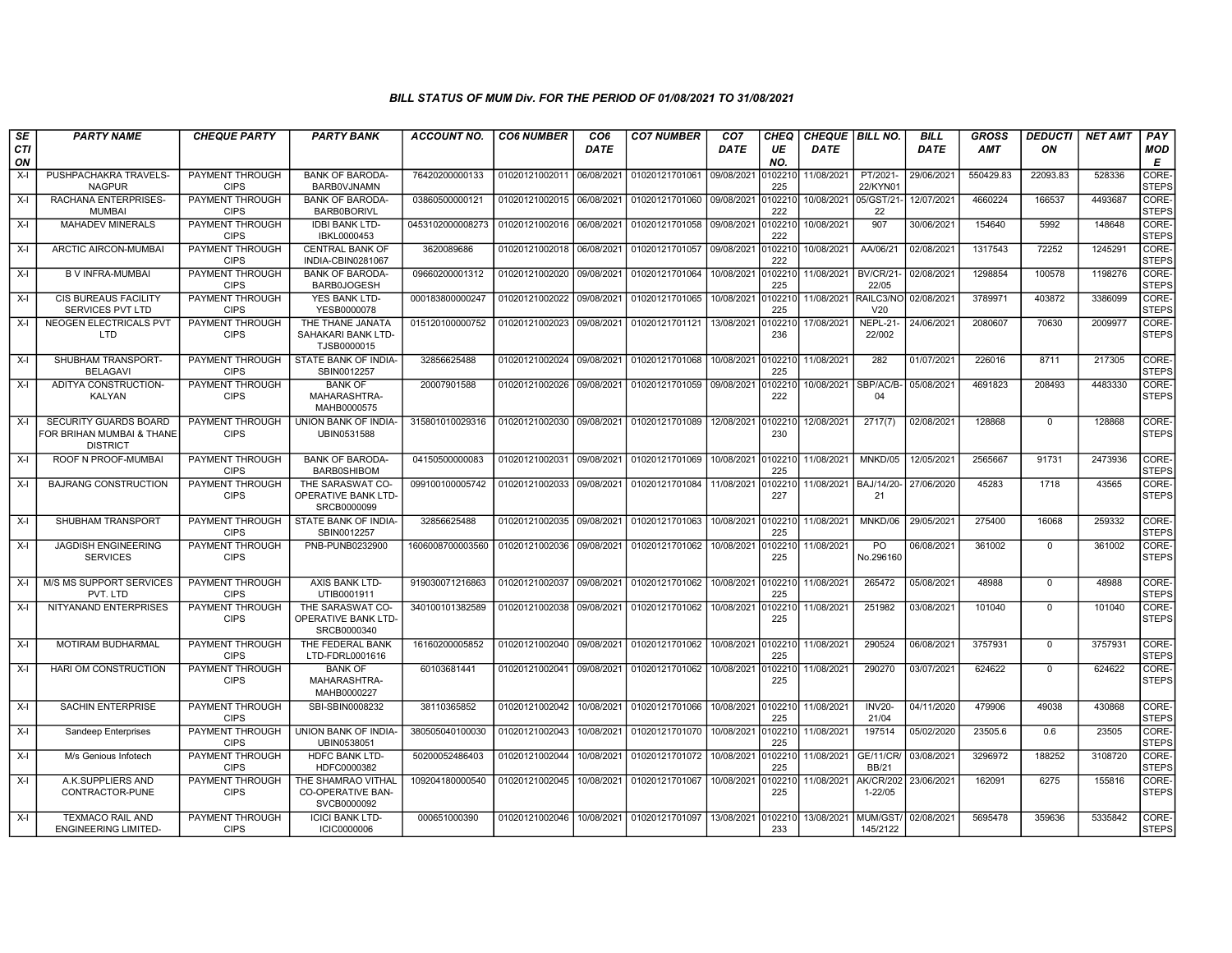| <b>SE</b>        | <b>PARTY NAME</b>                                      | <b>CHEQUE PARTY</b>                   | <b>PARTY BANK</b>                                             | ACCOUNT NO.       | <b>CO6 NUMBER</b>                        | CO <sub>6</sub> | <b>CO7 NUMBER</b>          | CO <sub>7</sub>    | CHEQ           | CHEQUE BILL NO.     |                                         | <b>BILL</b> | <b>GROSS</b> | <b>DEDUCTI</b> | <b>NET AMT</b> | PAY                         |
|------------------|--------------------------------------------------------|---------------------------------------|---------------------------------------------------------------|-------------------|------------------------------------------|-----------------|----------------------------|--------------------|----------------|---------------------|-----------------------------------------|-------------|--------------|----------------|----------------|-----------------------------|
| <b>CTI</b><br>ON |                                                        |                                       |                                                               |                   |                                          | <b>DATE</b>     |                            | DATE               | UE<br>NO.      | DATE                |                                         | <b>DATE</b> | <b>AMT</b>   | ON             |                | MOD<br>Е                    |
| $X-I$            | SHRI SADGURU KRUPA<br>ENTERPRISES-MUMBAI               | PAYMENT THROUGH<br><b>CIPS</b>        | <b>BANK OF INDIA-</b><br>BKID0000129                          | 012920110000226   | 01020121002047                           | 10/08/2021      | 01020121701071             | 10/08/2021         | )102210<br>225 |                     | 11/08/2021 SSKE/CR/2<br>$1 - 22/04$     | 01/08/2021  | 256311       | 9865           | 246446         | <b>CORE</b><br><b>STEPS</b> |
| $X-I$            | <b>BVG INDIA LTD</b>                                   | PAYMENT THROUGH<br><b>CIPS</b>        | <b>CANARA BANK-</b><br>CNRB0002551                            | 2551261005291     | 01020121002049                           | 10/08/2021      | 01020121701073             | 10/08/2021         | 102210<br>225  | 11/08/2021          | OA021270<br>3802                        | 15/07/2021  | 2449780      | 97019          | 2352761        | CORE-<br><b>STEPS</b>       |
| $X-I$            | <b>SRISHTI SANCHAR</b><br><b>ADVERTISING</b>           | PAYMENT THROUGH<br><b>CIPS</b>        | SBI-SBIN0030002                                               | 00000038902688070 | 01020121002050                           | 10/08/2021      | 01020121701146             | 19/08/2021         | 102210<br>244  | 19/08/2021          | 222/2020-<br>21                         | 22/03/2021  | 18062        | 344            | 17718          | CORE-<br><b>STEPS</b>       |
| $X-I$            | <b>VERMMILLION</b><br><b>COMMUNICATION PVT LTD</b>     | <b>CIPS</b>                           | PAYMENT THROUGH   AXIS BANK-UTIB0003942                       | 917020081724474   | 01020121002051                           | 10/08/2021      | 01020121701146             | 19/08/2021         | 102210<br>244  | 19/08/2021          | cr/pb/0109/<br>$20 - 21$                | 31/03/2021  | 18622        | 354            | 18268          | CORE-<br><b>STEPS</b>       |
| $X-I$            | <b>BVG INDIA LTD</b>                                   | PAYMENT THROUGH<br><b>CIPS</b>        | <b>CANARA BANK-</b><br>CNRB0002551                            | 255126100529      | 01020121002052                           | 10/08/2021      | 01020121701073             | 10/08/2021         | 0102210<br>225 | 11/08/2021          | OA021270<br>3803                        | 15/07/2021  | 2449780      | 83144          | 2366636        | CORE-<br><b>STEPS</b>       |
| $X-I$            | <b>SMEET ENTERPRISES</b>                               | PAYMENT THROUGH<br><b>CIPS</b>        | <b>BANK OF BARODA</b><br><b>BARB0KHADAK</b>                   | 34910200000193    | 01020121002053                           | 10/08/2021      | 01020121701087             | 11/08/2021         | 10221<br>229   | 12/08/2021          | 273103                                  | 30/07/2021  | 1901         | $\Omega$       | 1901           | CORE-<br><b>STEPS</b>       |
| $X-I$            | R K MISHRA & SONS                                      | PAYMENT THROUGH<br><b>CIPS</b>        | <b>BANK OF BARODA-</b><br><b>BARBOVJGORE</b>                  | 89730400000014    | 01020121002054                           | 10/08/2021      | 01020121701087             | 11/08/2021         | 102210<br>229  | 12/08/2021          | 290280                                  | 06/08/2021  | 468898       | $\Omega$       | 468898         | CORE-<br><b>STEPS</b>       |
| X-I              | D K SINGH CONSTRUCTION                                 | PAYMENT THROUGH<br><b>CIPS</b>        | <b>BANK OF</b><br>MAHARASHTRA-<br>MAHB0000227                 | 60369108442       | 01020121002055                           | 10/08/2021      | 01020121701074             | 10/08/2021         | 102210<br>227  | 11/08/2021          | 272149                                  | 09/08/2021  | 1274586      | $\mathbf{0}$   | 1274586        | CORE-<br><b>STEPS</b>       |
| X-I              | KRISHNA CONSTRUCTION CO                                | PAYMENT THROUGH<br><b>CIPS</b>        | <b>INDIAN OVERSEAS</b><br>BANK-IOBA0002719                    | 271902000000008   | 01020121002056                           | 10/08/2021      | 01020121701087             | 11/08/2021         | 102210<br>229  | 12/08/2021          | 290164                                  | 09/08/2021  | 353889       | $\Omega$       | 353889         | CORE-<br><b>STEPS</b>       |
| $X-I$            | MEHTA CONSTRUCTION-<br><b>MUMBAI</b>                   | PAYMENT THROUGH<br><b>CIPS</b>        | <b>BANK OF</b><br>MAHARASHTRA-<br>MAHB0000067                 | 60056966119       | 01020121002061                           | 10/08/2021      | 01020121701083             | 11/08/2021         | 102210<br>227  | 11/08/2021          | <b>KYN/W/21</b><br>22/19                | 09/07/2021  | 362687       | 13054          | 349633         | CORE-<br><b>STEPS</b>       |
| $X-I$            | KRISHNA CONSTRUCTION CO.                               | PAYMENT THROUGH<br><b>CIPS</b>        | <b>INDIAN OVERSEAS</b><br>BANK-IOBA0002719                    | 271902000000008   | 01020121002062                           | 10/08/2021      | 01020121701085             | 11/08/2021         | 0102210<br>229 | 12/08/2021          | 2                                       | 18/02/2021  | 498733       | 20600          | 478133         | CORE-<br><b>STEPS</b>       |
| $X-I$            | VIJAYA INFRA PROJECT PVT<br>LTD-MUMBAI                 | PAYMENT THROUGH<br><b>CIPS</b>        | <b>CANARA BANK-</b><br>CNRB0000117                            | 0117201005707     | 01020121002063                           | 10/08/2021      | 01020121701079             | 11/08/2021         | 102210<br>227  | 11/08/2021          | VIJ/GST/21<br>22/14                     | 03/08/2021  | 11810843     | 421916         | 11388927       | CORE-<br><b>STEPS</b>       |
| $X-I$            | <b>CIS BUREAUS FACILITY</b><br><b>SERVICES PVT LTD</b> | PAYMENT THROUGH<br><b>CIPS</b>        | <b>YES BANK LTD-</b><br>YESB0000078                           | 000183800000247   | 01020121002064                           | 10/08/2021      | 01020121701081             | 11/08/2021         | 0102210<br>227 |                     | 11/08/2021 RAILC3/DE<br>C <sub>20</sub> | 02/08/2021  | 3789971      | 367998         | 3421973        | CORE-<br><b>STEPS</b>       |
| $X-I$            | K H THAKUR-RAIGAD                                      | <b>PAYMENT THROUGH</b><br><b>CIPS</b> | <b>BANK OF INDIA-</b><br>BKID0001212                          | 121220100000343   | 01020121002065                           | 10/08/2021      | 01020121701076             | 11/08/2021         | 102210<br>227  | 11/08/2021          | <b>KHT/JASAI</b><br>/05                 | 21/07/2021  | 10783473     | 3171242        | 7612231        | CORE-<br><b>STEPS</b>       |
| $X-I$            | <b>ROSE VENTURES</b>                                   | <b>PAYMENT THROUGH</b><br><b>CIPS</b> | SOUTH INDIAN BANK-<br>SIBL0000228                             | 0228081000001019  | 01020121002067                           | 11/08/2021      | 01020121701075 11/08/2021  |                    | 0102210<br>227 | 11/08/2021          | $RV-41$                                 | 10/05/2021  | 1387086      | 47120          | 1339966        | CORE-<br><b>STEPS</b>       |
| $X-I$            | <b>AKSHITA ENTERPRISES</b>                             | PAYMENT THROUGH<br><b>CIPS</b>        | <b>BANK OF INDIA-</b><br>BKID0000181                          | 018120110000032   | 01020121002070                           | 11/08/2021      | 01020121701080             | 11/08/2021         | 0102210<br>227 | 11/08/2021          | 031/AE/CR<br>121/7                      | 08/07/2021  | 87998        | 3537           | 84461          | CORE-<br><b>STEPS</b>       |
| $X-I$            | <b>K AND K ENTERPRISES</b>                             | PAYMENT THROUGH<br><b>CIPS</b>        | ABHYUDAYA CO-OP<br>BANK LTD-ABHY0065060                       | 096031100000012   | 01020121002071                           | 11/08/2021      | 01020121701082             | 11/08/2021         | 102210<br>227  | 11/08/2021          | 273287                                  | 26/07/2021  | 15280        | $\mathbf 0$    | 15280          | CORE-<br><b>STEPS</b>       |
| $X-I$            | ROHAN MACHINERY SPARES-<br>Kalyan                      | PAYMENT THROUGH<br><b>CIPS</b>        | <b>DOMBIVLI NAGARI</b><br>SAHAKARI BANK LIMIT-<br>DNSB0000003 | 003011100003801   | 01020121002072                           | 11/08/2021      | 01020121701082             | 11/08/2021         | 0102210<br>227 | 11/08/2021          | 252497                                  | 30/06/2021  | 30931        | $\Omega$       | 30931          | CORE-<br><b>STEPS</b>       |
| $X-I$            | <b>CHANDAN ENGG WORKS</b>                              | PAYMENT THROUGH<br><b>CIPS</b>        | ABHYUDAYA CO-OP<br>BANK LTD-ABHY0065039                       | 039021100000152   | 01020121002073 11/08/2021 01020121701096 |                 |                            | 13/08/2021 0102210 | 233            | 13/08/2021 CEW4/CST | M/2014/2                                | 16/11/2019  | 309375       | 66294          | 243081         | CORE-<br><b>STEPS</b>       |
| $X-I$            | <b>GHADGE TOURS &amp; TRAVELS</b>                      | PAYMENT THROUGH<br><b>CIPS</b>        | <b>BANK OF BARODA-</b><br><b>BARB0CHARKO</b>                  | 26410200000186    | 01020121002074                           | 11/08/2021      | 01020121701078 111/08/2021 |                    | 0102210<br>227 | 11/08/2021          | GT2122-<br>000060                       | 02/06/2021  | 54500        | 2177           | 52323          | CORE-<br><b>STEPS</b>       |
| $X-I$            | <b>CHANDAN ENGG WORKS</b>                              | <b>PAYMENT THROUGH</b><br><b>CIPS</b> | ABHYUDAYA CO-OP<br>BANK LTD-ABHY0065039                       | 039021100000152   | 01020121002075                           | 11/08/2021      | 01020121701096             | 13/08/2021         | 102210<br>233  | 13/08/2021          | CEW/007/<br><b>CSMT/201</b>             | 28/01/2021  | 202813       | 7827           | 194986         | CORE-<br><b>STEPS</b>       |
| $X-I$            | P T ENTERPRISES                                        | PAYMENT THROUGH<br><b>CIPS</b>        | UNION BANK OF INDIA-<br>UBIN0535575                           | 355701011021015   | 01020121002076                           | 11/08/2021      | 01020121701077             | 11/08/2021         | 102210<br>227  | 11/08/2021          | BB/ADMN/<br><b>DEO/05</b>               | 09/08/2021  | 168823       | 5823           | 163000         | CORE-<br><b>STEPS</b>       |
| $X-I$            | <b>SVENTERPRISE</b>                                    | PAYMENT THROUGH<br><b>CIPS</b>        | AXIS BANK-UTIB0000029                                         | 912020060483494   | 01020121002077                           | 11/08/2021      | 01020121701112             | 13/08/2021         | 102210<br>234  | 13/08/2021          | SV/MUM/0<br>19/2021                     | 21/05/2021  | 496454       | 66775          | 429679         | CORE-<br><b>STEPS</b>       |
|                  | X-I LASC POWER PRIVATE LIMITED                         | PAYMENT THROUGH<br><b>CIPS</b>        | <b>BANK OF</b><br>MAHARASHTRA-<br>MAHB0000016                 | 60377661942       | 01020121002079                           | 11/08/2021      | 01020121701100             | 13/08/2021         | 102210<br>233  | 13/08/2021          | ASC/0030/<br>2021-22                    | 21/07/2021  | 2834825      | 100096         | 2734729        | CORE-<br><b>STEPS</b>       |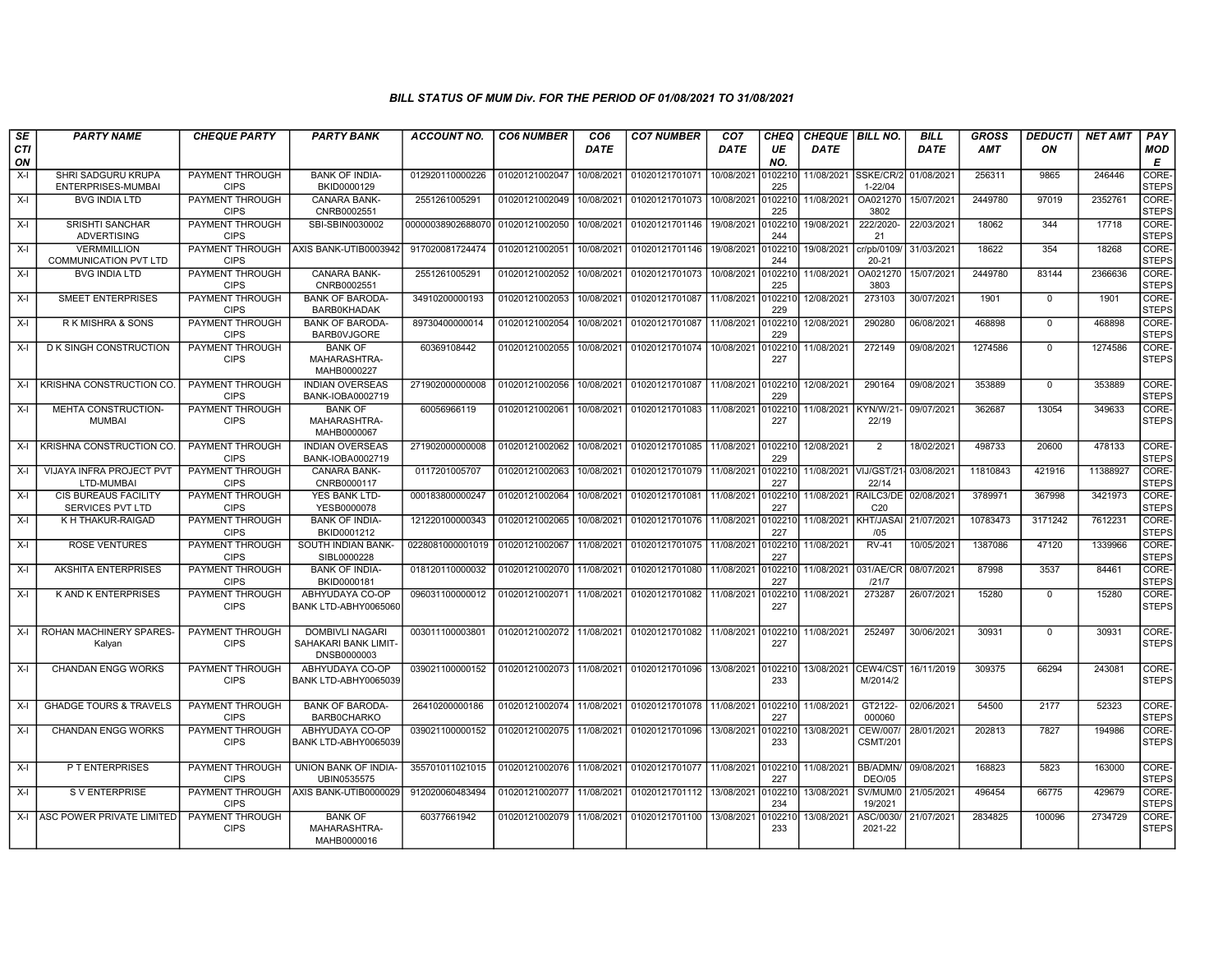| SE               | <b>PARTY NAME</b>                                       | <b>CHEQUE PARTY</b>                   | <b>PARTY BANK</b>                                             | ACCOUNT NO.      | <b>CO6 NUMBER</b> | CO <sub>6</sub> | <b>CO7 NUMBER</b>         | CO <sub>7</sub> | CHEQ           | <b>CHEQUE   BILL NO.</b> |                               | <b>BILL</b> | GROSS      | <b>DEDUCTI</b> | <b>NET AMT</b> | <b>PAY</b>            |
|------------------|---------------------------------------------------------|---------------------------------------|---------------------------------------------------------------|------------------|-------------------|-----------------|---------------------------|-----------------|----------------|--------------------------|-------------------------------|-------------|------------|----------------|----------------|-----------------------|
| <b>CTI</b><br>ON |                                                         |                                       |                                                               |                  |                   | DATE            |                           | DATE            | UE<br>NO.      | DATE                     |                               | DATE        | AMT        | ON             |                | <b>MOD</b><br>Е       |
| X-I              | PANCHAL MAJOOR KAMGAR<br>SAHAKARI SANSTHA LTD           | PAYMENT THROUGH<br><b>CIPS</b>        | THE THANE DISTRICT<br>CENTRAL CO-OP BA-<br>TDCB0000043        | 004300350000066  | 01020121002082    | 11/08/2021      | 01020121701093            | 12/08/2021      | 10221<br>233   | 13/08/2021               | 251949                        | 24/11/2020  | 713830     | $\mathbf{0}$   | 713830         | CORE-<br><b>STEPS</b> |
| X-I              | <b>HYT Engineering CoPvt Ltd</b>                        | PAYMENT THROUGH<br><b>CIPS</b>        | <b>BANK OF BARODA</b><br><b>BARBOCHINCH</b>                   | 07230500000004   | 01020121002083    | 11/08/2021      | 01020121701127            | 17/08/2021      | 102210<br>238  | 17/08/2021               | G-656/04                      | 30/12/2020  | 2520508.5  | 93230.5        | 2427278        | CORE-<br><b>STEPS</b> |
| $X-I$            | IOM CONSTRUCTION COMPANY<br><b>THANE</b>                | <b>PAYMENT THROUGH</b><br><b>CIPS</b> | <b>CANARA BANK-</b><br>CNRB0000209                            | 0209256054294    | 01020121002085    | 11/08/2021      | 01020121701088            | 11/08/2021      | 0102210<br>229 | 12/08/2021               | OCC/2021<br>01                | 24/06/2021  | 1238570    | 44535          | 1194035        | CORE-<br><b>STEPS</b> |
| X-I              | Ashapura Travel World                                   | <b>PAYMENT THROUGH</b><br><b>CIPS</b> | THE RATNAKAR BANK<br>LTD-RATN0000013                          | 409000806964     | 01020121002086    | 12/08/2021      | 01020121701110            | 13/08/2021      | 102210<br>234  | 13/08/2021               | KY00284/2<br>021-22           | 28/06/2021  | 48999.3    | 1867.3         | 47132          | CORE-<br><b>STEPS</b> |
| $X-I$            | <b>MAHAKALI ENGINEERS-</b><br><b>MUMBAI</b>             | PAYMENT THROUGH<br><b>CIPS</b>        | TAMILNAD MERCANTILE<br>BANK LTD-TMBL0000168                   | 168150050801005  | 01020121002087    | 12/08/2021      | 01020121701098            | 13/08/2021      | 102210<br>233  | 13/08/2021               | <b>CSMT/20-</b><br>21/001     | 10/08/2021  | 3308602    | 280742         | 3027860        | CORE-<br><b>STEPS</b> |
| X-I              | <b>EXCELLOUS SOLUTIONS</b>                              | <b>PAYMENT THROUGH</b><br><b>CIPS</b> | SBI-SBIN0001406                                               | 33991756995      | 01020121002088    | 12/08/2021      | 01020121701113 13/08/2021 |                 | 0102210<br>234 | 13/08/2021 ES/050/202    | 1/2ndF                        | 13/03/2021  | 166440     | 6045           | 160395         | CORE-<br><b>STEPS</b> |
| X-I              | PEYUSH TRADERS                                          | PAYMENT THROUGH<br><b>CIPS</b>        | <b>BANK OF</b><br>MAHARASHTRA-<br>MAHB0001298                 | 60046089570      | 01020121002090    | 12/08/2021      | 01020121701104            | 13/08/2021      | 102210<br>233  | 13/08/2021               | CSMTRH/<br>3/PT086            | 10/08/2021  | 1338974    | 45489          | 1293485        | CORE-<br><b>STEPS</b> |
| X-I              | RACHANA ENTERPRISES-<br><b>MUMBAI</b>                   | <b>PAYMENT THROUGH</b><br><b>CIPS</b> | <b>BANK OF BARODA-</b><br><b>BARB0BORIVL</b>                  | 03860500000121   | 01020121002091    | 12/08/2021      | 01020121701094            | 13/08/2021      | 102210<br>233  | 13/08/2021               | 06/GST/21<br>22               | 22/07/2021  | 6838936    | 670547         | 6168389        | CORE-<br><b>STEPS</b> |
| X-I              | <b>JAGDISH ENGINEERING</b><br>SERVICES-THANE            | <b>PAYMENT THROUGH</b><br><b>CIPS</b> | PNB-PUNB0160600                                               | 1606008700003560 | 01020121002092    | 12/08/2021      | 01020121701111            | 13/08/2021      | 102210<br>234  | 13/08/2021               | $F-239$                       | 02/08/2021  | 1275745    | 45663          | 1230082        | CORE-<br><b>STEPS</b> |
| X-I              | Ashapura Travel World                                   | PAYMENT THROUGH<br><b>CIPS</b>        | THE RATNAKAR BANK<br>LTD-RATN0000013                          | 409000806964     | 01020121002094    | 12/08/2021      | 01020121701110            | 13/08/2021      | 102210<br>234  | 13/08/2021               | KY00285/2<br>021-22           | 28/06/2021  | 48999.3    | 1867.3         | 47132          | CORE-<br><b>STEPS</b> |
| $X-I$            | Ashapura Travel World                                   | PAYMENT THROUGH<br><b>CIPS</b>        | THE RATNAKAR BANK<br>LTD-RATN0000013                          | 409000806964     | 01020121002096    | 12/08/2021      | 01020121701110            | 13/08/2021      | 102210<br>234  | 13/08/2021               | KY00386/2<br>021-22           | 09/07/2021  | 48999.3    | 1867.3         | 47132          | CORE-<br><b>STEPS</b> |
| $X-I$            | ANNPURNA TAXI SERVICE                                   | <b>PAYMENT THROUGH</b><br><b>CIPS</b> | <b>ICICI BANK LTD-</b><br>ICIC0000314                         | 031405500309     | 01020121002097    | 12/08/2021      | 01020121701099            | 13/08/2021      | 102210<br>233  | 13/08/2021               | 6151-6152                     | 13/07/2021  | 125260     | 4574           | 120686         | CORE-<br><b>STEPS</b> |
| X-I              | <b>LAXMI ENTERPRISESTHANE</b>                           | PAYMENT THROUGH<br><b>CIPS</b>        | <b>DOMBIVLI NAGARI</b><br>SAHAKARI BANK LIMIT-<br>DNSB0000003 | 003013500000010  | 01020121002098    | 12/08/2021      | 01020121701091            | 12/08/2021      | 102210<br>234  | 13/08/2021               | 231628                        | 28/06/2021  | 33039      | $\mathbf{0}$   | 33039          | CORE-<br><b>STEPS</b> |
| X-I              | <b>REBS LUBRICATION INDIA</b><br>PRIVATE LIMITED-MUMBAI | PAYMENT THROUGH<br><b>CIPS</b>        | AXIS BANK-UTIB0000328                                         | 910020008199685  | 01020121002099    | 12/08/2021      | 01020121701101            | 13/08/2021      | 102210<br>233  | 13/08/2021               | <b>RLI/M/001</b><br>$21 - 22$ | 11/05/2021  | 4772232.52 | 371870.52      | 4400362        | CORE-<br><b>STEPS</b> |
| X-I              | <b>ACS SERVICES</b>                                     | <b>PAYMENT THROUGH</b><br><b>CIPS</b> | <b>CANARA BANK-</b><br>CNRB0015542                            | 55421010002373   | 01020121002100    | 12/08/2021      | 01020121701091            | 12/08/2021      | 102210<br>234  | 13/08/2021               | 231610                        | 20/04/2021  | 16785      | $\mathbf 0$    | 16785          | CORE-<br><b>STEPS</b> |
| X-I              | ROHAN MACHINERY SPARES-<br>Kalyan                       | PAYMENT THROUGH<br><b>CIPS</b>        | <b>DOMBIVLI NAGARI</b><br>SAHAKARI BANK LIMIT-<br>DNSB0000003 | 00301110000380   | 01020121002101    | 12/08/2021      | 01020121701091            | 12/08/2021      | 102210<br>234  | 13/08/2021               | 231630                        | 28/06/2021  | 42729      | $\mathbf 0$    | 42729          | CORE-<br><b>STEPS</b> |
| X-I              | ALL SERVICES GLOBAL PVT<br>LTD                          | <b>PAYMENT THROUGH</b><br><b>CIPS</b> | STATE BANK OF INDIA-<br>SBIN0004732                           | 65042980995      | 01020121002102    | 12/08/2021      | 01020121701092            | 12/08/2021      | 102210<br>231  | 13/08/2021               | SC/375/21<br>22/MH            | 31/07/2021  | 302133     | 11879          | 290254         | CORE-<br><b>STEPS</b> |
| X-I              | ROHAN MACHINERY SPARES-<br>Kalyan                       | PAYMENT THROUGH<br><b>CIPS</b>        | <b>DOMBIVLI NAGARI</b><br>SAHAKARI BANK LIMIT-<br>DNSB0000003 | 00301110000380   | 01020121002103    | 12/08/2021      | 01020121701091            | 12/08/2021      | 102210<br>234  | 13/08/2021               | 231621                        | 28/06/2021  | 27018      | $\mathbf 0$    | 27018          | CORE-<br><b>STEPS</b> |
| X-I              | ALL SERVICES GLOBAL PVT<br><b>LTD</b>                   | PAYMENT THROUGH<br><b>CIPS</b>        | STATE BANK OF INDIA-<br>SBIN0004732                           | 65042980995      | 01020121002104    | 12/08/2021      | 01020121701092            | 12/08/2021      | 102210<br>231  | 13/08/2021               | SC/376/21<br>22/MH            | 31/07/2021  | 236714     | 8125           | 228589         | CORE-<br><b>STEPS</b> |
| X-I              | ALL SERVICES GLOBAL PVT<br>LTD                          | PAYMENT THROUGH<br><b>CIPS</b>        | STATE BANK OF INDIA-<br>SBIN0004732                           | 65042980995      | 01020121002105    | 12/08/2021      | 01020121701092            | 12/08/2021      | 102210<br>231  | 13/08/2021               | SC/377/21<br>22/MH            | 31/07/2021  | 342259     | 12407          | 329852         | CORE-<br><b>STEPS</b> |
| $X-I$            | ALL SERVICES GLOBAL PVT<br>LTD                          | PAYMENT THROUGH<br><b>CIPS</b>        | STATE BANK OF INDIA-<br>SBIN0004732                           | 65042980995      | 01020121002106    | 12/08/2021      | 01020121701092            | 12/08/2021      | 102210<br>231  | 13/08/2021               | SC/378/21<br>22/MH            | 31/07/2021  | 342259     | 11702          | 330557         | CORE-<br><b>STEPS</b> |
| $X-I$            | ALL SERVICES GLOBAL PVT<br><b>LTD</b>                   | <b>PAYMENT THROUGH</b><br><b>CIPS</b> | STATE BANK OF INDIA-<br>SBIN0004732                           | 65042980995      | 01020121002107    | 12/08/2021      | 01020121701092            | 12/08/2021      | 102210<br>231  | 13/08/2021               | SC/379/21<br>22/MH            | 31/07/2021  | 207720     | 7974           | 199746         | CORE-<br><b>STEPS</b> |
| X-I              | MAXIMUS SOLUTIONS-THANE                                 | <b>PAYMENT THROUGH</b><br><b>CIPS</b> | THE SHAMRAO VITHAL<br><b>COOPERATIVE BANK-</b><br>SVCB0000081 | 108104180000170  | 01020121002108    | 12/08/2021      | 01020121701091            | 12/08/2021      | 0102210<br>234 | 13/08/2021               | 231618                        | 28/06/2021  | 16765      | $\mathbf{0}$   | 16765          | CORE-<br><b>STEPS</b> |
| X-I              | ALL SERVICES GLOBAL PVT<br>LTD                          | PAYMENT THROUGH<br><b>CIPS</b>        | STATE BANK OF INDIA-<br>SBIN0004732                           | 65042980995      | 01020121002110    | 12/08/2021      | 01020121701092            | 12/08/2021      | 102210<br>231  | 13/08/2021               | SC/384/21<br>22/MH            | 31/07/2021  | 265744     | 9109           | 256635         | CORE-<br><b>STEPS</b> |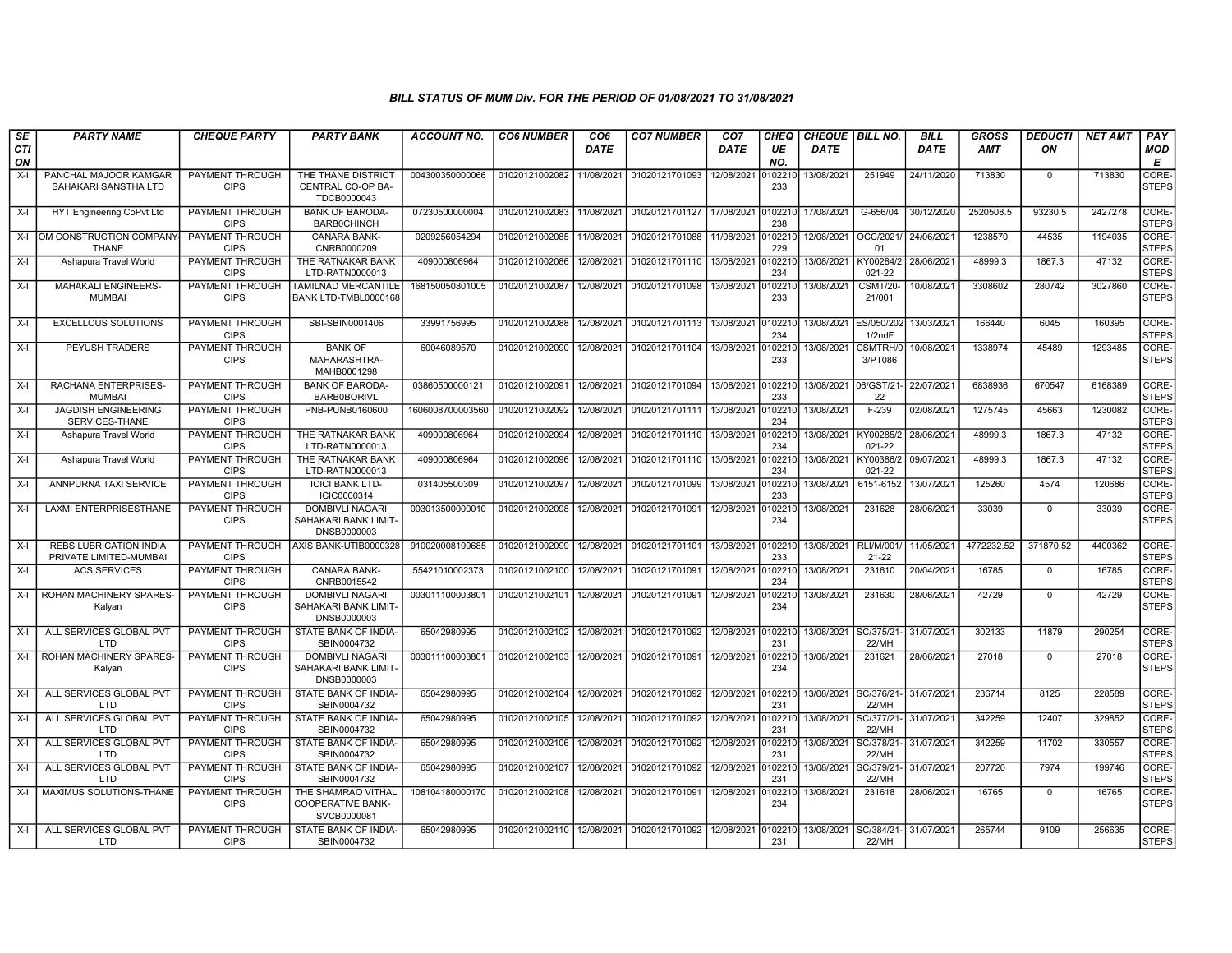| SE               | <b>PARTY NAME</b>                                                            | <b>CHEQUE PARTY</b>                   | <b>PARTY BANK</b>                                      | <b>ACCOUNT NO.</b> | <b>CO6 NUMBER</b> | CO <sub>6</sub> | <b>CO7 NUMBER</b>         | CO <sub>7</sub> | CHEQ           | <b>CHEQUE   BILL NO.</b> |                         | <b>BILL</b> | <b>GROSS</b> | DEDUCTI      | <b>NET AMT</b> | PAY                   |
|------------------|------------------------------------------------------------------------------|---------------------------------------|--------------------------------------------------------|--------------------|-------------------|-----------------|---------------------------|-----------------|----------------|--------------------------|-------------------------|-------------|--------------|--------------|----------------|-----------------------|
| <b>CTI</b><br>ON |                                                                              |                                       |                                                        |                    |                   | <b>DATE</b>     |                           | <b>DATE</b>     | UE<br>NO.      | <b>DATE</b>              |                         | <b>DATE</b> | AMT          | ON           |                | MOD<br>E              |
| X-I              | <b>MADHUNIL ENGINEERING</b><br>SERVICES PVT LTD                              | PAYMENT THROUGH<br><b>CIPS</b>        | SBI-SBIN0001053                                        | 11100833710        | 01020121002111    | 12/08/2021      | 01020121701091            | 12/08/2021      | )102210<br>234 | 13/08/2021               | 231607                  | 20/04/2021  | 11982        | $\mathbf{0}$ | 11982          | CORE-<br><b>STEPS</b> |
| X-I              | SAINI ELECTRICAL AND<br><b>ENGINEERING WORKS</b>                             | PAYMENT THROUGH<br><b>CIPS</b>        | ABHYUDAYA CO-OP<br>BANK LTD-ABHY0065031                | 031031100020098    | 01020121002112    | 12/08/2021      | 01020121701091            | 12/08/2021      | 102210<br>234  | 13/08/2021               | 251979                  | 15/07/2021  | 5804         | $\Omega$     | 5804           | CORE-<br><b>STEPS</b> |
| X-I              | ALL SERVICES GLOBAL PVT<br>LTD                                               | PAYMENT THROUGH<br><b>CIPS</b>        | STATE BANK OF INDIA-<br>SBIN0004732                    | 65042980995        | 01020121002113    | 12/08/2021      | 01020121701092 12/08/2021 |                 | 102210<br>231  | 13/08/2021 SC/380/21-    | 22/MH                   | 31/07/2021  | 398905       | 15740        | 383165         | CORE-<br><b>STEPS</b> |
| X-I              | ALL SERVICES GLOBAL PVT<br>LTD                                               | PAYMENT THROUGH<br><b>CIPS</b>        | STATE BANK OF INDIA-<br>SBIN0004732                    | 65042980995        | 01020121002114    | 12/08/2021      | 01020121701092            | 12/08/2021      | 0102210<br>231 | 13/08/2021               | SC/385/21-<br>22/MH     | 31/07/2021  | 188863       | 7627         | 181236         | CORE-<br><b>STEPS</b> |
| $X-I$            | ALL SERVICES GLOBAL PVT<br>LTD                                               | PAYMENT THROUGH<br><b>CIPS</b>        | STATE BANK OF INDIA-<br>SBIN0004732                    | 65042980995        | 01020121002115    | 12/08/2021      | 01020121701092            | 12/08/2021      | 102210<br>231  | 13/08/2021               | SC/381/21<br>22/MH      | 31/07/2021  | 332325       | 11366        | 320959         | CORE-<br><b>STEPS</b> |
| X-I              | ALL SERVICES GLOBAL PVT<br>LTD                                               | PAYMENT THROUGH<br><b>CIPS</b>        | STATE BANK OF INDIA-<br>SBIN0004732                    | 65042980995        | 01020121002116    | 12/08/2021      | 01020121701092            | 12/08/2021      | 102210<br>231  | 13/08/2021               | SC/382/21<br>22/MH      | 31/07/2021  | 332325       | 11366        | 320959         | CORE-<br><b>STEPS</b> |
| X-I              | ALL SERVICES GLOBAL PVT<br>LTD                                               | <b>PAYMENT THROUGH</b><br><b>CIPS</b> | STATE BANK OF INDIA-<br>SBIN0004732                    | 65042980995        | 01020121002117    | 12/08/2021      | 01020121701092            | 12/08/2021      | 0102210<br>231 | 13/08/2021               | SC/386/21-<br>22/MH     | 31/07/2021  | 75043        | 2644         | 72399          | CORE-<br><b>STEPS</b> |
| X-I              | ALL SERVICES GLOBAL PVT<br>LTD                                               | <b>PAYMENT THROUGH</b><br><b>CIPS</b> | STATE BANK OF INDIA-<br>SBIN0004732                    | 65042980995        | 01020121002118    | 12/08/2021      | 01020121701092            | 12/08/2021      | 102210<br>231  | 13/08/2021               | SC/383/21-<br>22/MH     | 31/07/2021  | 398905       | 13623        | 385282         | CORE-<br><b>STEPS</b> |
| X-I              | ALL SERVICES GLOBAL PVT<br>LTD                                               | PAYMENT THROUGH<br><b>CIPS</b>        | STATE BANK OF INDIA-<br>SBIN0004732                    | 65042980995        | 01020121002119    | 12/08/2021      | 01020121701092            | 12/08/2021      | 102210<br>231  | 13/08/2021               | SC/387/21-<br>22/MH     | 31/07/2021  | 281987       | 9659         | 272328         | CORE-<br><b>STEPS</b> |
| $X-I$            | M/S A1 FACILITY AND<br>PROPERTY MANAGERS PVT.<br><b>LTD</b>                  | <b>PAYMENT THROUGH</b><br><b>CIPS</b> | <b>INDUSIND BANK LTD-</b><br>INDB0000018               | 201004132852       | 01020121002120    | 12/08/2021      | 01020121701106            | 13/08/2021      | 102210<br>233  | 13/08/2021               | SC/205/21<br>22/MH      | 05/08/2021  | 1712077      | 58137        | 1653940        | CORE-<br><b>STEPS</b> |
| $X-I$            | M/S A1 FACILITY AND<br>PROPERTY MANAGERS PVT.<br>LTD                         | PAYMENT THROUGH<br><b>CIPS</b>        | <b>INDUSIND BANK LTD -</b><br>INDB0000018              | 201004132852       | 01020121002121    | 12/08/2021      | 01020121701108            | 13/08/2021      | 0102210<br>233 | 13/08/2021               | SC/200/21<br>22/MH      | 28/07/2021  | 16912899     | 813404       | 16099495       | CORE-<br><b>STEPS</b> |
| $X-I$            | ALL SERVICES GLOBAL PVT<br>LTD                                               | PAYMENT THROUGH<br><b>CIPS</b>        | STATE BANK OF INDIA-<br>SBIN0004732                    | 65042980995        | 01020121002122    | 12/08/2021      | 01020121701092            | 12/08/2021      | 102210<br>231  | 13/08/2021               | SC/388/21-<br>22/MH     | 31/07/2021  | 262610       | 9003         | 253607         | CORE-<br><b>STEPS</b> |
| X-I              | SIEMENS LTD-NAVI MUMBAI                                                      | <b>PAYMENT THROUGH</b><br><b>CIPS</b> | DEUTSCHE BANK AG-<br>DEUT0784BBY                       | 0000786000         | 01020121002123    | 12/08/2021      | 01020121701095            | 13/08/2021      | 0102210<br>233 | 13/08/2021               | MH102719<br>0100        | 19/02/2021  | 923035       | 104909       | 818126         | CORE-<br><b>STEPS</b> |
| $X-I$            | A2Z INFRASERVICES LIMITED                                                    | PAYMENT THROUGH<br><b>CIPS</b>        | <b>RATNAKAR BANK</b><br>LIMITED-RATN0000070            | 1007035040000042   | 01020121002124    | 12/08/2021      | 01020121701102            | 13/08/2021      | 102210<br>233  | 13/08/2021               | 42ZMH/21<br>07/0003     | 09/08/2021  | 7074799      | 755331       | 6319468        | CORE-<br><b>STEPS</b> |
| $X-I$            | <b>SECURITY GUARDS BOARD</b><br>FOR BRIHAN MUMBAI & THANE<br><b>DISTRICT</b> | PAYMENT THROUGH<br><b>CIPS</b>        | UNION BANK OF INDIA-<br>UBIN0531588                    | 315801010029316    | 01020121002125    | 13/08/2021      | 01020121701116 13/08/2021 |                 | 102210<br>234  | 13/08/2021               | RPF/2021<br>22/3        | 07/05/2021  | 611559       | $\Omega$     | 611559         | CORE-<br><b>STEPS</b> |
| X-I              | NAVDEEP TEKNIKS PVT.LTD                                                      | PAYMENT THROUGH<br><b>CIPS</b>        | <b>CANARA BANK-</b><br>CNRB0018214                     | 82141010002835     | 01020121002126    | 13/08/2021      | 01020121701122            | 16/08/2021      | 102210<br>236  | 17/08/2021               | $2020 -$<br>21/231      | 10/12/2020  | 153360       | $\mathbf 0$  | 153360         | CORE-<br><b>STEPS</b> |
| X-I              | <b>SECURITY GUARDS BOARD</b><br>FOR BRIHAN MUMBAI & THANE<br><b>DISTRICT</b> | <b>PAYMENT THROUGH</b><br><b>CIPS</b> | UNION BANK OF INDIA-<br>UBIN0531588                    | 315801010029316    | 01020121002127    | 13/08/2021      | 01020121701115            | 13/08/2021      | 0102210<br>234 | 13/08/2021               | <b>RPF/2021</b><br>22/8 | 01/08/2021  | 355406       | $\mathbf 0$  | 355406         | CORE-<br><b>STEPS</b> |
| $X-I$            | M/S OMPRAKASH HUKMARAM                                                       | PAYMENT THROUGH<br><b>CIPS</b>        | UNION BANK OF INDIA-<br>UBIN0531651                    | 316501010035936    | 01020121002129    | 13/08/2021      | 01020121701103            | 13/08/2021      | 0102210<br>233 | 13/08/2021               | 07                      | 22/07/2021  | 179600       | 19046        | 160554         | CORE-<br><b>STEPS</b> |
| X-I              | <b>JAGDISH ENGINEERING</b><br>SERVICES-THANE                                 | PAYMENT THROUGH<br><b>CIPS</b>        | PNB-PUNB0160600                                        | 1606008700003560   | 01020121002130    | 13/08/2021      | 01020121701129            | 17/08/2021      | 102210<br>240  | 18/08/2021               | F-236                   | 27/07/2021  | 1076364      | 60794        | 1015570        | CORE-<br><b>STEPS</b> |
| X-I              | PANCHAL MAJOOR KAMGAR<br>SAHAKARI SANSTHA LTD                                | PAYMENT THROUGH<br><b>CIPS</b>        | THE THANE DISTRICT<br>CENTRAL CO-OP BA-<br>TDCB0000043 | 004300350000066    | 01020121002131    | 13/08/2021      | 01020121701138            | 18/08/2021      | 102210<br>243  | 19/08/2021               | 275827                  | 18/09/2020  | 1384239      | $\mathbf{0}$ | 1384239        | CORE-<br><b>STEPS</b> |
| $X-I$            | SHREE SAI ENTERPRISE                                                         | <b>PAYMENT THROUGH</b><br><b>CIPS</b> | UNION BANK OF INDIA-<br>UBIN0531570                    | 315701010331392    | 01020121002132    | 13/08/2021      | 01020121701119 13/08/2021 |                 | 0102210<br>234 | 13/08/2021               | 6                       | 26/07/2021  | 217784       | 7483         | 210301         | CORE-<br><b>STEPS</b> |
| X-I              | <b>RP GROUP</b>                                                              | <b>PAYMENT THROUGH</b><br><b>CIPS</b> | <b>CENTRAL BANK OF</b><br>INDIA-CBIN0281715            | 3594378697         | 01020121002133    | 13/08/2021      | 01020121701117            | 13/08/2021      | 102210<br>234  | 13/08/2021               | 10/2021                 | 01/08/2021  | 392768       | 13415        | 379353         | CORE-<br><b>STEPS</b> |
| X-I              | PANCHAL MAJOOR KAMGAR<br>SAHAKARI SANSTHA LTD                                | PAYMENT THROUGH<br><b>CIPS</b>        | THE THANE DISTRICT<br>CENTRAL CO-OP BA-<br>TDCB0000043 | 004300350000066    | 01020121002134    | 13/08/2021      | 01020121701105            | 13/08/2021      | 102210<br>233  | 13/08/2021               | KYN-2                   | 31/05/2020  | 6274845.93   | 311606.93    | 5963239        | CORE-<br><b>STEPS</b> |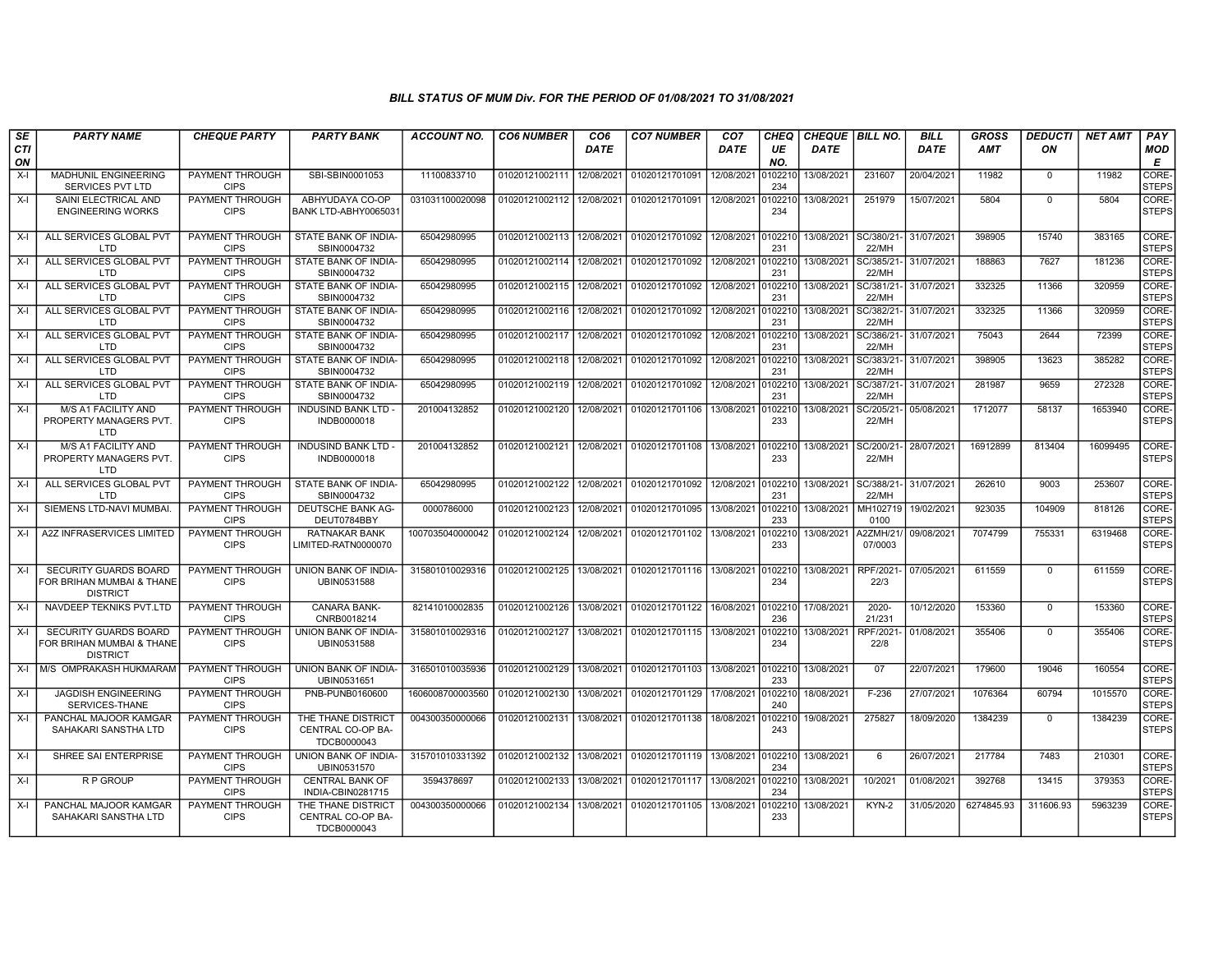| SE               | <b>PARTY NAME</b>                                                            | <b>CHEQUE PARTY</b>                   | <b>PARTY BANK</b>                             | <b>ACCOUNT NO.</b> | <b>CO6 NUMBER</b>         | CO <sub>6</sub> | <b>CO7 NUMBER</b>         | CO <sub>7</sub>    | CHEQ           | CHEQUE   BILL NO.     |                                                  | BILL        | <b>GROSS</b> | <b>DEDUCTI</b> | <b>NET AMT</b> | <b>PAY</b>            |
|------------------|------------------------------------------------------------------------------|---------------------------------------|-----------------------------------------------|--------------------|---------------------------|-----------------|---------------------------|--------------------|----------------|-----------------------|--------------------------------------------------|-------------|--------------|----------------|----------------|-----------------------|
| <b>CTI</b><br>ON |                                                                              |                                       |                                               |                    |                           | <b>DATE</b>     |                           | <b>DATE</b>        | UE<br>NO.      | <b>DATE</b>           |                                                  | <b>DATE</b> | <b>AMT</b>   | ON             |                | MOD<br>Е              |
| $X-I$            | <b>VIJAYA INFRA PROJECT PVT</b><br>LTD-MUMBAI                                | <b>PAYMENT THROUGH</b><br><b>CIPS</b> | <b>CANARA BANK-</b><br>CNRB0000117            | 0117201005707      | 01020121002135            | 13/08/2021      | 01020121701125            | 17/08/2021         | 102210<br>238  | 17/08/2021 VIJ/GST/21 | 22/16                                            | 11/08/2021  | 12775606     | 844554         | 11931052       | CORE-<br><b>STEPS</b> |
| $X-I$            | SYSTEM 24X7                                                                  | PAYMENT THROUGH<br><b>CIPS</b>        | <b>IDBI BANK LTD-</b><br>IBKL0000769          | 0769102000001601   | 01020121002136            | 13/08/2021      | 01020121701137            | 18/08/2021         | 102210<br>241  | 18/08/2021            | 283559                                           | 02/12/2020  | 18290        | $\Omega$       | 18290          | CORE-<br><b>STEPS</b> |
| X-I              | <b>ELECTROWAVES</b><br><b>ELECTRONICS PVT LTD-</b><br><b>PARWANOO</b>        | PAYMENT THROUGH<br><b>CIPS</b>        | CANARA BANK-<br>CNRB0002374                   | 2374261005083      | 01020121002137            | 13/08/2021      | 01020121701107            | 13/08/2021         | 102210<br>233  | 13/08/2021 20-21/1024 |                                                  | 19/05/2021  | 2926872      | 109316         | 2817556        | CORE-<br><b>STEPS</b> |
| $X-I$            | <b>SECURITY GUARDS BOARD</b><br>FOR BRIHAN MUMBAI & THANE<br><b>DISTRICT</b> | <b>PAYMENT THROUGH</b><br><b>CIPS</b> | <b>UNION BANK OF INDIA-</b><br>UBIN0531588    | 315801010029316    | 01020121002138 13/08/2021 |                 | 01020121701109            | 13/08/2021 0102210 | 233            | 13/08/2021 RPF/2021   | 22/12                                            | 01/08/2021  | 358543       | $\Omega$       | 358543         | CORE-<br><b>STEPS</b> |
| $X-I$            | <b>R P GROUP</b>                                                             | PAYMENT THROUGH<br><b>CIPS</b>        | CENTRAL BANK OF<br>INDIA-CBIN0281715          | 3594378697         | 01020121002139 13/08/2021 |                 | 01020121701114            | 13/08/2021 0102210 | 234            | 13/08/2021            | 05/2021                                          | 01/08/2021  | 293257       | 25340          | 267917         | CORE-<br><b>STEPS</b> |
| X-I              | Pooja construction                                                           | PAYMENT THROUGH<br><b>CIPS</b>        | CANARA BANK-<br>CNRB0000273                   | 0273257001295      | 01020121002140            | 13/08/2021      | 01020121701118            | 13/08/2021         | 102210<br>234  | 13/08/2021            | 257743                                           | 13/08/2021  | 44045        | $\mathbf{0}$   | 44045          | CORE-<br><b>STEPS</b> |
| X-I              | <b>VERMMILLION</b><br><b>COMMUNICATION PVT LTD</b>                           | PAYMENT THROUGH<br><b>CIPS</b>        | AXIS BANK-UTIB0003942                         | 917020081724474    | 01020121002141            | 13/08/2021      | 01020121701146            | 19/08/2021         | 010221<br>244  | 19/08/2021            | cr/pb/0114/<br>$20 - 21$                         | 31/03/2021  | 11918        | 227            | 11691          | CORE-<br><b>STEPS</b> |
| $X-I$            | <b>CIS BUREAUS SERVICES</b><br>PRIVATE LIMITED                               | PAYMENT THROUGH<br><b>CIPS</b>        | <b>HDFC BANK LTD-</b><br>HDFC0000543          | 5750000013658      | 01020121002142            | 13/08/2021      | 01020121701120            | 13/08/2021         | 102210<br>234  | 13/08/2021            | RAILC1/DE<br>C <sub>20</sub>                     | 02/08/2021  | 4068485      | 332138         | 3736347        | CORE-<br><b>STEPS</b> |
|                  | X-I MULTIPLEX BIO TECH PVT LTD                                               | <b>PAYMENT THROUGH</b><br><b>CIPS</b> | <b>ICICI BANK LTD-</b><br><b>ICIC0000078</b>  | 007805010915       | 01020121002143            | 13/08/2021      | 01020121701124            | 17/08/2021         | 0102210<br>238 | 17/08/2021            | 249299                                           | 26/07/2021  | 73330        | $\mathbf 0$    | 73330          | CORE-<br><b>STEPS</b> |
| $X-I$            | <b>VERMMILLION</b><br><b>COMMUNICATION PVT LTD</b>                           | PAYMENT THROUGH<br><b>CIPS</b>        | AXIS BANK-UTIB0003942                         | 917020081724474    | 01020121002144            | 13/08/2021      | 01020121701146            | 19/08/2021         | 0102210<br>244 | 19/08/2021            | cr/pb/0112/<br>$20 - 21$                         | 31/03/2021  | 8481         | 161            | 8320           | CORE-<br><b>STEPS</b> |
| X-I              | <b>CIS BUREAUS SERVICES</b><br>PRIVATE LIMITED                               | PAYMENT THROUGH<br><b>CIPS</b>        | <b>HDFC BANK LTD-</b><br>HDFC0000543          | 5750000013658      | 01020121002146            | 13/08/2021      | 01020121701120            | 13/08/2021         | 102210<br>234  | 13/08/2021            | RAILC1/JA<br>N <sub>21</sub>                     | 02/08/2021  | 4068485      | 392468         | 3676017        | CORE-<br><b>STEPS</b> |
| $X-I$            | <b>BVG INDIA LTD</b>                                                         | <b>PAYMENT THROUGH</b><br><b>CIPS</b> | CANARA BANK-<br>CNRB0002551                   | 2551261005291      | 01020121002149            | 16/08/2021      | 01020121701130            | 17/08/2021         | 010221<br>240  | 18/08/2021            | OA021270<br>4727                                 | 07/08/2021  | 2449780      | 83144          | 2366636        | CORE-<br><b>STEPS</b> |
| $X-I$            | M S MISTRY AND CO                                                            | PAYMENT THROUGH<br><b>CIPS</b>        | <b>BANK OF BARODA-</b><br><b>BARB0JOGWES</b>  | 3226020000085      | 01020121002151            | 16/08/2021      | 01020121701128            | 17/08/2021         | 102210<br>240  | 18/08/2021 MSM/01/2   | 22                                               | 10/08/2021  | 2350233      | 201646         | 2148587        | CORE-<br><b>STEPS</b> |
| $X-I$            | <b>VERMMILLION</b><br><b>COMMUNICATION PVT LTD</b>                           | PAYMENT THROUGH<br><b>CIPS</b>        | AXIS BANK-UTIB0003942                         | 917020081724474    | 01020121002153            | 16/08/2021      | 01020121701146            | 19/08/2021         | 0102210<br>244 | 19/08/2021            | cr/pb/0104/<br>$20 - 21$                         | 31/03/2021  | 12561        | 239            | 12322          | CORE-<br><b>STEPS</b> |
| X-I              | <b>KASHISH SERVICES</b>                                                      | PAYMENT THROUGH<br><b>CIPS</b>        | PUNJAB NATIONAL<br><b>BANK-PUNB0187420</b>    | 1874050002967      | 01020121002154            | 16/08/2021      | 01020121701135            | 18/08/2021         | 0102210<br>241 | 18/08/2021            | 128/2021                                         | 30/07/2021  | 154530       | 5987           | 148543         | CORE-<br><b>STEPS</b> |
| $X-I$            | MEGHA POWER SOLUTIONS                                                        | PAYMENT THROUGH<br><b>CIPS</b>        | <b>BANK OF</b><br>MAHARASHTRA-<br>MAHB0000548 | 60164354456        | 01020121002155            | 16/08/2021      | 01020121701133            | 18/08/2021         | 102210<br>241  | 18/08/2021            | MPS/2021<br>22/04th                              | 26/07/2021  | 1332207      | 62680          | 1269527        | CORE-<br><b>STEPS</b> |
| $X-I$            | <b>ZEENAT CONSTRUCTION</b>                                                   | PAYMENT THROUGH<br><b>CIPS</b>        | ABHYUDAYA CO-OP<br>BANK LTD-ABHY0065016       | 016021100116733    | 01020121002156            | 16/08/2021      | 01020121701134            | 18/08/2021         | 102210<br>241  | 18/08/2021            | ZEENAT/5/<br>14/21                               | 09/07/2021  | 8775785      | 773404         | 8002381        | CORE-<br><b>STEPS</b> |
| $X-I$            | <b>VERMMILLION</b><br><b>COMMUNICATION PVT LTD</b>                           | PAYMENT THROUGH<br><b>CIPS</b>        | AXIS BANK-UTIB0003942                         | 917020081724474    | 01020121002158            | 16/08/2021      | 01020121701171 20/08/2021 |                    | 0102210<br>250 |                       | 23/08/2021   cr/pb/0111/ 31/03/2021<br>$20 - 21$ |             | 1940.4       | 36.4           | 1904           | CORE-<br><b>STEPS</b> |
| X-I              | KALINDI CONSTRUCTION<br><b>COMPANY</b>                                       | PAYMENT THROUGH<br><b>CIPS</b>        | UNION BANK OF INDIA-<br>UBIN0911615           | 560361000021141    | 01020121002159            | 16/08/2021      | 01020121701132            | 18/08/2021         | 0102210<br>241 | 18/08/2021            | CR/1069/0 01/03/2021                             |             | 452456       | 41506          | 410950         | CORE-<br><b>STEPS</b> |
| $X-I$            | R S CONSTRUCTION-MUMBAI                                                      | PAYMENT THROUGH<br><b>CIPS</b>        | <b>BANK OF BARODA</b><br><b>BARB0VJGORE</b>   | 89730500000019     | 01020121002160            | 16/08/2021      | 01020121701126            | 17/08/2021         | 102210<br>238  | 17/08/2021            | RS/2021/03                                       | 13/08/2021  | 3365968      | 330180         | 3035788        | CORE-<br><b>STEPS</b> |
|                  | X-I KRISHNA CONSTRUCTION CO                                                  | PAYMENT THROUGH<br><b>CIPS</b>        | <b>ICICI BANK LTD-</b><br>ICIC0006238         | 623805032788       | 01020121002161            | 17/08/2021      | 01020121701136            | 18/08/2021         | 102210<br>241  | 18/08/2021            | 36/kc                                            | 05/01/2021  | 257002       | 9279           | 247723         | CORE-<br><b>STEPS</b> |
|                  | X-I KRISHNA CONSTRUCTION CO                                                  | <b>PAYMENT THROUGH</b><br><b>CIPS</b> | <b>ICICI BANK LTD-</b><br>ICIC0006238         | 623805032788       | 01020121002162            | 17/08/2021      | 01020121701131            | 17/08/2021         | 102210<br>240  | 18/08/2021            | 38/KC                                            | 05/01/2021  | 498262       | 17896          | 480366         | CORE-<br><b>STEPS</b> |
|                  | X-I KRISHNA CONSTRUCTION CO                                                  | <b>PAYMENT THROUGH</b><br><b>CIPS</b> | <b>ICICI BANK LTD-</b><br>ICIC0006238         | 623805032788       | 01020121002163 17/08/2021 |                 | 01020121701131            | 17/08/2021         | 102210<br>240  | 18/08/2021            | 37/KC                                            | 05/01/2021  | 310806       | 14028          | 296778         | CORE-<br><b>STEPS</b> |
| $X-I$            | KNORR BREMSE INDIA PVT<br>LTD-PALWAL                                         | PAYMENT THROUGH<br><b>CIPS</b>        | DEUTSCHE BANK AG-<br>DEUT0796DEL              | 1045699000         | 01020121002164            | 17/08/2021      | 01020121701123            | 17/08/2021         | 0102210<br>240 | 18/08/2021 212200168  | 6                                                | 17/06/2021  | 6614500      | 291321         | 6323179        | CORE-<br><b>STEPS</b> |
| $X-I$            | <b>VERMMILLION</b><br><b>COMMUNICATION PVT LTD</b>                           | PAYMENT THROUGH<br><b>CIPS</b>        | AXIS BANK-UTIB0003942                         | 917020081724474    | 01020121002165            | 17/08/2021      | 01020121701146            | 19/08/2021         | 102210<br>244  | 19/08/2021            | cr/pb/015/2<br>$1 - 22$                          | 23/06/2021  | 25674        | 489            | 25185          | CORE-<br><b>STEPS</b> |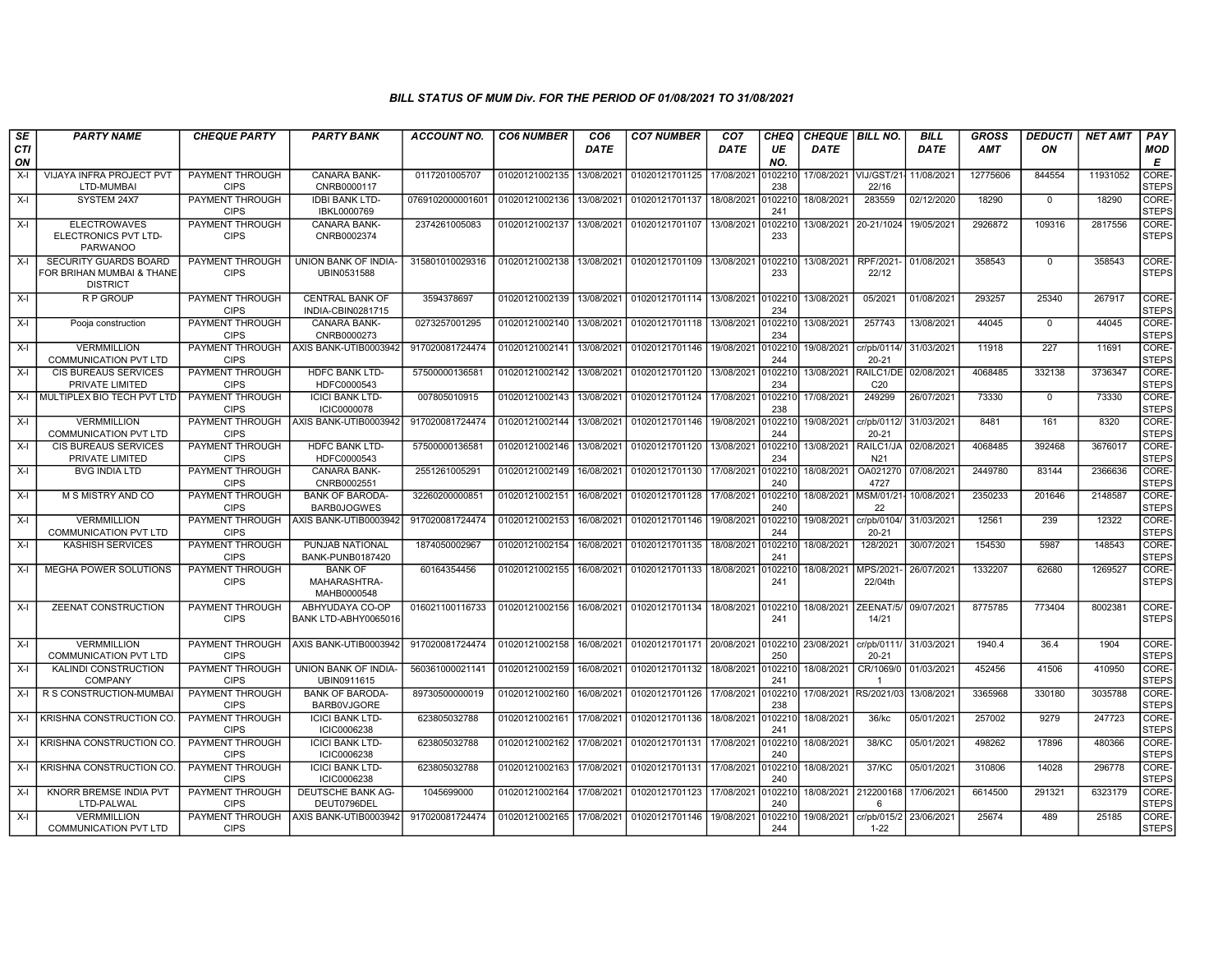| SE               | <b>PARTY NAME</b>                                  | <b>CHEQUE PARTY</b>                   | <b>PARTY BANK</b>                                             | ACCOUNT NO.                      | <b>CO6 NUMBER</b> | CO <sub>6</sub> | <b>CO7 NUMBER</b>                 | CO <sub>7</sub>   | <b>CHEQ</b>    | CHEQUE   BILL NO.    |                                   | <b>BILL</b> | <b>GROSS</b> | <b>DEDUCTI</b> | <b>NET AMT</b> | PAY                   |
|------------------|----------------------------------------------------|---------------------------------------|---------------------------------------------------------------|----------------------------------|-------------------|-----------------|-----------------------------------|-------------------|----------------|----------------------|-----------------------------------|-------------|--------------|----------------|----------------|-----------------------|
| <b>CTI</b><br>ON |                                                    |                                       |                                                               |                                  |                   | <b>DATE</b>     |                                   | DATE              | UE<br>NO.      | <b>DATE</b>          |                                   | <b>DATE</b> | <b>AMT</b>   | ON             |                | <b>MOD</b><br>E       |
| X-I              | KRISHNA CONSTRUCTION CO.                           | PAYMENT THROUGH<br><b>CIPS</b>        | <b>ICICI BANK LTD-</b><br>ICIC0006238                         | 623805032788                     | 01020121002166    | 17/08/2021      | 01020121701136                    | 18/08/2021        | 10221<br>241   | 18/08/2021           | 39/KC                             | 05/01/2021  | 380289       | 13682          | 366607         | CORE-<br><b>STEPS</b> |
| X-I              | <b>KRISHNA CONSTRUCTION CO.</b>                    | <b>PAYMENT THROUGH</b><br><b>CIPS</b> | <b>ICICI BANK LTD-</b><br>ICIC0006238                         | 623805032788                     | 01020121002167    | 17/08/2021      | 01020121701136 18/08/2021         |                   | 010221<br>241  | 18/08/2021           | 34/KC                             | 05/01/2021  | 274158       | 11688          | 262470         | CORE-<br>STEPS        |
| $X-I$            | KRISHNA CONSTRUCTION CO.                           | PAYMENT THROUGH<br><b>CIPS</b>        | <b>ICICI BANK LTD-</b><br>ICIC0006238                         | 623805032788                     | 01020121002168    | 17/08/2021      | 01020121701136                    | 18/08/2021        | 010221<br>241  | 18/08/2021           | 33/KC                             | 05/01/2021  | 257303       | 9290           | 248013         | CORE-<br><b>STEPS</b> |
| $X-I$            | <b>VERMMILLION</b><br><b>COMMUNICATION PVT LTD</b> | PAYMENT THROUGH<br><b>CIPS</b>        | AXIS BANK-UTIB0003942                                         | 917020081724474                  | 01020121002169    | 17/08/2021      | 01020121701146                    | 19/08/2021        | 010221<br>244  | 19/08/2021           | cr/pb/007/2<br>$1 - 22$           | 17/06/2021  | 19141.5      | 364.5          | 18777          | CORE-<br>STEPS        |
| X-I              | <b>VERMMILLION</b><br><b>COMMUNICATION PVT LTD</b> | PAYMENT THROUGH<br><b>CIPS</b>        | AXIS BANK-UTIB0003942                                         | 917020081724474                  | 01020121002171    | 17/08/2021      | 01020121701146                    | 19/08/2021 010221 | 244            | 19/08/2021           | cr/pb/008/2<br>$1 - 22$           | 17/06/2021  | 11790        | 224            | 11566          | CORE-<br><b>STEPS</b> |
| X-I              | <b>SRISHTI SANCHAR</b><br><b>ADVERTISING</b>       | <b>PAYMENT THROUGH</b><br><b>CIPS</b> | SBI-SBIN0030002                                               | 00000038902688070                | 01020121002172    | 17/08/2021      | 01020121701146                    | 19/08/2021        | 010221<br>244  | 19/08/2021           | 218/2020-<br>21                   | 22/03/2021  | 10046        | 191            | 9855           | CORE-<br><b>STEPS</b> |
| $X-I$            | SAPHALYA TRADING<br>CORPORATION-NAVI MUMBAI        | PAYMENT THROUGH<br><b>CIPS</b>        | <b>BANK OF INDIA-</b><br>BKID0001248                          | 124830110000048                  | 01020121002174    | 17/08/2021      | 01020121701141                    | 18/08/2021        | 10221<br>243   | 19/08/2021           | STC/21-<br>22/08                  | 04/08/2021  | 2787358      | 296890         | 2490468        | CORE-<br><b>STEPS</b> |
| X-I              | MEDHA SERVO DRIVES PVT<br>LTD-HYDERABAD            | PAYMENT THROUGH<br><b>CIPS</b>        | STATE BANK OF INDIA-<br>SBIN0004168                           | 10374360383                      | 01020121002175    | 17/08/2021      | 01020121701139                    | 18/08/2021        | 010221<br>243  | 19/08/2021           | MS202010<br>0725                  | 30/07/2020  | 1413050      | 56919          | 1356131        | CORE-<br><b>STEPS</b> |
| $X-I$            | ROHAN MACHINERY SPARES-<br>Kalyan                  | PAYMENT THROUGH<br><b>CIPS</b>        | <b>DOMBIVLI NAGARI</b><br>SAHAKARI BANK LIMIT-<br>DNSB0000003 | 003011100003801                  | 01020121002176    | 17/08/2021      | 01020121701234                    | 30/08/2021        | 10221<br>264   | 30/08/2021           | 231632                            | 28/06/2021  | 28107        | $\mathbf 0$    | 28107          | CORE-<br>STEPS        |
| X-I              | D N MARKETING-MUMBAI                               | PAYMENT THROUGH<br><b>CIPS</b>        | <b>BANK OF BARODA-</b><br>BARB0ZAVERI                         | 04230200002566                   | 01020121002177    | 17/08/2021      | 01020121701144 18/08/2021         |                   | 0102210<br>243 | 19/08/2021           | 265561                            | 03/03/2020  | 26665        | $\Omega$       | 26665          | CORE-<br><b>STEPS</b> |
| X-I              | <b>FAXONICS COMPUTER</b><br>CORPORATION            | <b>PAYMENT THROUGH</b><br><b>CIPS</b> | STATE BANK OF INDIA-<br>SBIN0031282                           | 62199056715                      | 01020121002178    | 17/08/2021      | 01020121701144                    | 18/08/2021        | 010221<br>243  | 19/08/2021           | 273278                            | 16/07/2021  | 11130        | $\mathbf 0$    | 11130          | CORE-<br><b>STEPS</b> |
| X-I              | N A KHAN                                           | <b>PAYMENT THROUGH</b><br><b>CIPS</b> | <b>BANK OF INDIA-</b><br>BKID0009402                          | 940220110000143                  | 01020121002181    | 17/08/2021      | 01020121701140                    | 18/08/2021        | 0102210<br>243 |                      | 19/08/2021   NAK/44/CR 09/08/2021 |             | 217396       | 15318          | 202078         | CORE-<br><b>STEPS</b> |
| X-I              | <b>TIKU TRANSPORT</b>                              | PAYMENT THROUGH<br><b>CIPS</b>        | THE SHAMRAO VITHAL<br><b>CO-OPERATIVE BAN-</b><br>SVCB0000020 | 102004180001627                  | 01020121002185    | 17/08/2021      | 01020121701159 20/08/2021         |                   | 102210<br>248  | 20/08/2021           | $2021 -$<br>22/LNL/72             | 28/01/2021  | 639572       | 33101          | 606471         | CORE-<br><b>STEPS</b> |
| X-I              | RAHUL S DANI                                       | PAYMENT THROUGH<br><b>CIPS</b>        | <b>CENTRAL BANK OF</b><br>INDIA-CBIN0283631                   | 3481812151                       | 01020121002187    | 17/08/2021      | 01020121701145 18/08/2021 0102210 |                   | 245            | 20/08/2021 RSD/CR21- | 22/CC23                           | 06/07/2021  | 328744       | 12624          | 316120         | CORE-<br><b>STEPS</b> |
| X-I              | PRESSTECH INDIA PRIVATE<br>LIMITED-MUMBAI          | <b>PAYMENT THROUGH</b><br><b>CIPS</b> | <b>CANARA BANK-</b><br>CNRB0000118                            | 0118256010178                    | 01020121002189    | 18/08/2021      | 01020121701198 25/08/2021         |                   | 0102210<br>254 | 25/08/2021           | EX-048                            | 24/02/2021  | 360000       | 41504          | 318496         | CORE-<br><b>STEPS</b> |
| X-I              | SAI ADVERTISERS                                    | <b>PAYMENT THROUGH</b><br><b>CIPS</b> | UNION BANK OF INDIA-<br>UBIN0537896                           | 378905040130124                  | 01020121002191    | 18/08/2021      | 01020121701234                    | 30/08/2021        | 10221<br>264   | 30/08/2021           | 30094                             | 03/07/2021  | 59334        | 1130           | 58204          | CORE-<br><b>STEPS</b> |
| X-I              | AKAR ADVERTISING AND<br><b>MARKETING PVT LTD</b>   | PAYMENT THROUGH<br><b>CIPS</b>        | CANARA BANK-<br>CNRB0001389                                   | 1389201003929                    | 01020121002192    | 18/08/2021      | 01020121701225 27/08/2021         |                   | 010221<br>259  | 27/08/2021           | 190/21-22                         | 21/06/202   | 29514        | 562            | 28952          | CORE-<br><b>STEPS</b> |
| $X-I$            | AKAR ADVERTISING AND<br>MARKETING PVT LTD          | PAYMENT THROUGH<br><b>CIPS</b>        | <b>CANARA BANK-</b><br>CNRB0001389                            | 1389201003929                    | 01020121002193    | 18/08/2021      | 01020121701225 27/08/2021         |                   | 0102210<br>259 | 27/08/2021           | 185/21-22                         | 21/06/2021  | 15038        | 286            | 14752          | CORE-<br><b>STEPS</b> |
| X-I              | <b>SAI ADVERTISERS</b>                             | <b>PAYMENT THROUGH</b><br><b>CIPS</b> | UNION BANK OF INDIA-<br>UBIN0537896                           | 378905040130124                  | 01020121002194    | 18/08/2021      | 01020121701234 30/08/2021         |                   | 0102210<br>264 | 30/08/2021           | 30101                             | 03/07/2021  | 2937.9       | 55.9           | 2882           | CORE-<br><b>STEPS</b> |
| $X-I$            | SAI ADVERTISERS                                    | PAYMENT THROUGH<br><b>CIPS</b>        | UNION BANK OF INDIA-<br>UBIN0537896                           | 378905040130124                  | 01020121002195    | 18/08/2021      | 01020121701234                    | 30/08/2021        | 0102210<br>264 | 30/08/2021           | 30111                             | 03/07/2021  | 34289        | 653            | 33636          | CORE-<br><b>STEPS</b> |
| X-I              | SAI ADVERTISERS                                    | <b>PAYMENT THROUGH</b><br><b>CIPS</b> | UNION BANK OF INDIA-<br>UBIN0537896                           | 378905040130124                  | 01020121002196    | 18/08/2021      | 01020121701195 24/08/2021         |                   | 10221<br>254   | 25/08/2021           | 30096                             | 03/07/2021  | 17700        | 337            | 17363          | CORE-<br><b>STEPS</b> |
| X-I              | <b>SRISHTI SANCHAR</b><br>ADVERTISING              | PAYMENT THROUGH<br><b>CIPS</b>        | SBI-SBIN0030002                                               | 00000038902688070 01020121002197 |                   | 18/08/2021      | 01020121701225 27/08/2021         |                   | 010221<br>259  | 27/08/2021           | 235/2020<br>21                    | 22/03/2021  | 4051         | 77             | 3974           | CORE-<br><b>STEPS</b> |
| $X-I$            | <b>SRISHTI SANCHAR</b><br><b>ADVERTISING</b>       | PAYMENT THROUGH<br><b>CIPS</b>        | SBI-SBIN0030002                                               | 00000038902688070 01020121002199 |                   | 18/08/2021      | 01020121701195 24/08/2021         |                   | 0102210<br>254 | 25/08/2021           | 220/2020-<br>21                   | 22/03/2021  | 9252.6       | 176.6          | 9076           | CORE-<br><b>STEPS</b> |
| X-I              | PLANET RETAIL                                      | <b>PAYMENT THROUGH</b><br><b>CIPS</b> | KOTAK MAHINDRA<br><b>BANK-KKBK0000154</b>                     | 2011637015                       | 01020121002200    | 18/08/2021      | 01020121701147                    | 19/08/2021        | 102210<br>245  | 20/08/2021           | 900147                            | 11/05/2021  | 44683        | 1995           | 42688          | CORE-<br><b>STEPS</b> |
| $X-I$            | <b>AKSHITA ENTERPRISES</b>                         | <b>PAYMENT THROUGH</b><br><b>CIPS</b> | <b>BANK OF INDIA-</b><br>BKID0000181                          | 018120110000032                  | 01020121002201    | 18/08/2021      | 01020121701143                    | 18/08/2021        | 0102210<br>243 | 19/08/2021           | 033/SrDEN<br>/CR/21               | 18/07/2021  | 77000        | 10634          | 66366          | CORE-<br><b>STEPS</b> |
| $X-I$            | <b>PLANET RETAIL</b>                               | PAYMENT THROUGH<br><b>CIPS</b>        | <b>KOTAK MAHINDRA</b><br>BANK-KKBK0000154                     | 2011637015                       | 01020121002202    | 18/08/2021      | 01020121701148 19/08/2021         |                   | 102210<br>245  | 20/08/2021           | 900148                            | 15/06/2021  | 44683        | 1615           | 43068          | CORE-<br><b>STEPS</b> |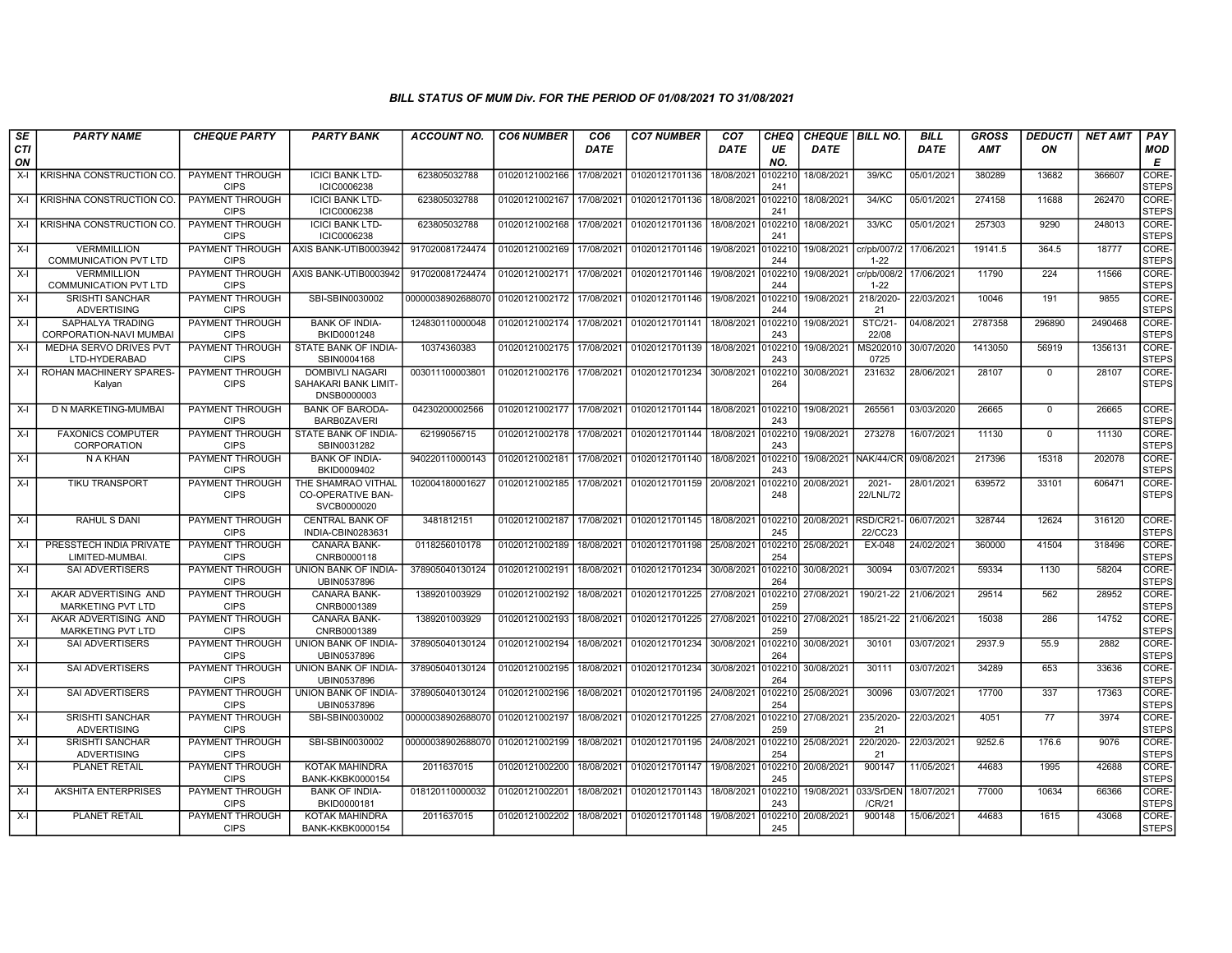| SE               | <b>PARTY NAME</b>                                  | <b>CHEQUE PARTY</b>                   | <b>PARTY BANK</b>                                                       | ACCOUNT NO.                      | <b>CO6 NUMBER</b> | CO <sub>6</sub> | <b>CO7 NUMBER</b>         | CO <sub>7</sub> | <b>CHEQ</b>    | <b>CHEQUE BILL NO.</b> |                                | <b>BILL</b> | <b>GROSS</b> | <b>DEDUCTI</b> | <b>NET AMT</b> | <b>PAY</b>            |
|------------------|----------------------------------------------------|---------------------------------------|-------------------------------------------------------------------------|----------------------------------|-------------------|-----------------|---------------------------|-----------------|----------------|------------------------|--------------------------------|-------------|--------------|----------------|----------------|-----------------------|
| <b>CTI</b><br>ON |                                                    |                                       |                                                                         |                                  |                   | <b>DATE</b>     |                           | <b>DATE</b>     | UE<br>NO.      | <b>DATE</b>            |                                | <b>DATE</b> | <b>AMT</b>   | ON             |                | MOD<br>E              |
| $X-I$            | TANYA ELECTRICALS                                  | PAYMENT THROUGH<br><b>CIPS</b>        | SBI-SBIN0005347                                                         | 38238271946                      | 01020121002203    | 18/08/2021      | 01020121701142            | 18/08/202       | 0102210<br>243 | 19/08/2021             | <b>TE/15</b>                   | 26/07/2021  | 434140       | 29335          | 404805         | CORE-<br><b>STEPS</b> |
| $X-I$            | <b>UMESH PRASAD-NAVI MUMBAI</b>                    | PAYMENT THROUGH<br><b>CIPS</b>        | <b>BANK OF BARODA</b><br><b>BARBONERULX</b>                             | 27410200000359                   | 01020121002204    | 18/08/2021      | 01020121701149            | 19/08/2021      | 0102210<br>245 | 20/08/2021             | <b>TNA/20-</b><br>21/13        | 18/03/2021  | 3192000      | 124579         | 3067421        | CORE-<br><b>STEPS</b> |
| $X-I$            | POOJA CONSTRUCTION-PUNE                            | PAYMENT THROUGH<br><b>CIPS</b>        | <b>CANARA BANK-</b><br>CNRB0000273                                      | 0273257001295                    | 01020121002205    | 18/08/2021      | 01020121701151            | 19/08/2021      | 0102210<br>245 |                        | 20/08/2021   PC/Hiring/0<br>15 | 02/02/2021  | 45894        | 1849           | 44045          | CORE-<br><b>STEPS</b> |
| $X-I$            | V S SERVICES AND TRADING<br>LLP-THANE              | PAYMENT THROUGH<br><b>CIPS</b>        | UNION BANK OF INDIA-<br>UBIN0531570                                     | 315701010331265                  | 01020121002208    | 18/08/2021      | 01020121701150            | 19/08/2021      | 0102210<br>245 | 20/08/2021             | <b>VS/CR/21</b><br>20/005      | 07/06/2021  | 1209903      | 243195         | 966708         | CORE-<br><b>STEPS</b> |
| $X-I$            | PRUTHVI CONSTRUCTION-<br><b>MUMBAI</b>             | <b>PAYMENT THROUGH</b><br><b>CIPS</b> | <b>BANK OF BARODA-</b><br><b>BARBOMAHAVI</b>                            | 34120200000505                   | 01020121002209    | 18/08/2021      | 01020121701154            | 19/08/2021      | 0102210<br>248 | 20/08/2021 17/pc/2021  | 22                             | 27/07/2021  | 2525963      | 247484         | 2278479        | CORE-<br><b>STEPS</b> |
| X-I              | OM CONSTRUCTIONS-THANE                             | PAYMENT THROUGH<br><b>CIPS</b>        | SBI-SBIN0007452                                                         | 36279525571                      | 01020121002211    | 18/08/2021      | 01020121701152            | 19/08/2021      | 0102210<br>245 | 20/08/2021             | ME/PT/156<br>8/20-21           | 06/07/2021  | 1729823      | 169575         | 1560248        | CORE-<br><b>STEPS</b> |
| $X-I$            | SUPREME CONSTRUCTION                               | PAYMENT THROUGH<br><b>CIPS</b>        | ABHYUDAYA CO-OP<br>BANK LTD-ABHY0065031                                 | 031021100012202                  | 01020121002212    | 18/08/2021      | 01020121701153            | 19/08/2021      | 102210<br>245  | 20/08/2021             | <b>CSMT/21-</b><br>22/21       | 07/07/2021  | 4966396      | 497256         | 4469140        | CORE-<br><b>STEPS</b> |
| $X-I$            | <b>TRINETRA FINANCIAL</b><br>SERVICES-THANE        | <b>PAYMENT THROUGH</b><br><b>CIPS</b> | <b>BHARAT COOPERATIVE</b><br><b>BANK MUMBAI LIMITED-</b><br>BCBM0000063 | 006212100001306                  | 01020121002215    | 18/08/2021      | 01020121701169            | 20/08/2021      | 102210<br>250  |                        | 23/08/2021 TFS/2021/0<br>01    | 09/07/2021  | 1341564      | 131582         | 1209982        | CORE-<br><b>STEPS</b> |
| X-I              | A. K. ASSOCIATES-NAVI<br><b>MUMBAI</b>             | PAYMENT THROUGH<br><b>CIPS</b>        | <b>BANK OF BARODA-</b><br><b>BARBOVJFORT</b>                            | 75920200001306                   | 01020121002218    | 19/08/2021      | 01020121701161 20/08/2021 |                 | 0102210<br>248 | 20/08/2021 S07/21-22   |                                | 22/07/2021  | 1995221      | 195546         | 1799675        | CORE-<br><b>STEPS</b> |
| $X-I$            | <b>TELETECH SERVICES-MUMBA</b>                     | PAYMENT THROUGH<br><b>CIPS</b>        | <b>CENTRAL BANK OF</b><br>INDIA-CBIN0280628                             | 1122121351                       | 01020121002219    | 19/08/2021      | 01020121701178            | 23/08/2021      | 0102210<br>250 | 23/08/2021             | <b>TS/WC/21-</b><br>22/29      | 03/08/2021  | 5381206      | 192286         | 5188920        | CORE-<br><b>STEPS</b> |
| $X-I$            | <b>MUKUND ENTERPRISES</b>                          | PAYMENT THROUGH<br><b>CIPS</b>        | <b>BANK OF BARODA-</b><br>BARB0AMBEAS                                   | 37540400000027                   | 01020121002220    | 19/08/2021      | 01020121701160            | 20/08/2021      | 0102210<br>248 | 20/08/2021             | nUKUND/2<br>1-22/08            | 02/08/2021  | 299879       | 28931          | 270948         | CORE-<br><b>STEPS</b> |
| $X-I$            | <b>SRISHTI SANCHAR</b><br><b>ADVERTISING</b>       | PAYMENT THROUGH<br><b>CIPS</b>        | SBI-SBIN0030002                                                         | 00000038902688070 01020121002221 |                   | 19/08/2021      | 01020121701221            | 27/08/2021      | 0102210<br>259 | 27/08/2021             | 233/2020-<br>21                | 22/03/2021  | 19455        | 370            | 19085          | CORE-<br><b>STEPS</b> |
| $X-I$            | <b>SRISHTI SANCHAR</b><br><b>ADVERTISING</b>       | PAYMENT THROUGH<br><b>CIPS</b>        | SBI-SBIN0030002                                                         | 00000038902688070 01020121002222 |                   | 19/08/2021      | 01020121701221            | 27/08/2021      | 0102210<br>259 | 27/08/2021             | 231/2020-<br>21                | 22/03/2021  | 15323        | 291            | 15032          | CORE-<br><b>STEPS</b> |
| X-I              | AARTI ELECTRICAL                                   | PAYMENT THROUGH<br><b>CIPS</b>        | SBI-SBIN0006967                                                         | 10052632344                      | 01020121002223    | 19/08/2021      | 01020121701158            | 20/08/2021      | 0102210<br>248 | 20/08/2021   AE/ORH/1  | <b>NDLS</b>                    | 02/08/2021  | 520352       | 18884          | 501468         | CORE-<br><b>STEPS</b> |
| $X-I$            | MULTIPLEX BIO TECH PVT LTD                         | PAYMENT THROUGH<br><b>CIPS</b>        | <b>ICICI BANK LTD-</b><br><b>ICIC0000078</b>                            | 007805010915                     | 01020121002224    | 19/08/2021      | 01020121701167            | 20/08/2021      | 0102210<br>248 | 20/08/2021             | 257744                         | 19/08/2021  | 24640        | $\Omega$       | 24640          | CORE-<br><b>STEPS</b> |
| $X-I$            | <b>ASSOCIATED ENGINEERS.</b><br><b>MUMBAI</b>      | PAYMENT THROUGH<br><b>CIPS</b>        | <b>BANK OF BARODA-</b><br><b>BARB0AMBOLI</b>                            | 76320200000329                   | 01020121002225    | 19/08/2021      | 01020121701167            | 20/08/2021      | 0102210<br>248 | 20/08/2021             | 257745                         | 19/08/2021  | 4526836      | $\Omega$       | 4526836        | CORE-<br><b>STEPS</b> |
| $X-I$            | <b>VERMMILLION</b><br><b>COMMUNICATION PVT LTD</b> | PAYMENT THROUGH<br><b>CIPS</b>        | AXIS BANK-UTIB0003942                                                   | 917020081724474                  | 01020121002226    | 19/08/2021      | 01020121701195            | 24/08/2021      | 0102210<br>254 | 25/08/2021             | cr/pb/0105/<br>$20 - 21$       | 31/03/2021  | 28961        | 551            | 28410          | CORE-<br><b>STEPS</b> |
| $X-I$            | <b>VERMMILLION</b><br><b>COMMUNICATION PVT LTD</b> | PAYMENT THROUGH<br><b>CIPS</b>        | AXIS BANK-UTIB0003942                                                   | 917020081724474                  | 01020121002228    | 19/08/2021      | 01020121701156            | 20/08/2021      | 0102210<br>248 | 20/08/2021             | cr/pb/0117/<br>$20 - 21$       | 31/03/2021  | 7875         | 150            | 7725           | CORE-<br><b>STEPS</b> |
| $X-I$            | <b>CHANDRASHEKHAR</b><br>INDUSTRIES-SOLAPUR        | <b>PAYMENT THROUGH</b><br><b>CIPS</b> | <b>BANK OF INDIA-</b><br>BKID0000700                                    | 070020110000271                  | 01020121002230    | 19/08/2021      | 01020121701182            | 24/08/2021      | 0102210<br>252 | 24/08/2021             | $21 - 22/13$                   | 09/08/2021  | 145768       | 12919          | 132849         | CORE-<br><b>STEPS</b> |
| $X-I$            | <b>SRISHTI SANCHAR</b><br>ADVERTISING              | PAYMENT THROUGH<br><b>CIPS</b>        | SBI-SBIN0030002                                                         | 00000038902688070                | 01020121002231    | 19/08/2021      | 01020121701157            | 20/08/2021      | 0102210<br>250 | 23/08/2021             | 236/2020-<br>21                | 22/03/2021  | 9573         | 182            | 9391           | CORE-<br><b>STEPS</b> |
| $X-I$            | SMEET ENTERPRISES-THANE                            | PAYMENT THROUGH<br><b>CIPS</b>        | <b>BANK OF BARODA-</b><br><b>BARBOKHADAK</b>                            | 34910200000193                   | 01020121002232    | 19/08/2021      | 01020121701166            | 20/08/2021      | 0102210<br>248 | 20/08/2021             | <b>SE/CR/21-</b><br>22/02d     | 09/08/2021  | 2817858      | 100738         | 2717120        | CORE-<br><b>STEPS</b> |
| $X-I$            | <b>VERMMILLION</b><br><b>COMMUNICATION PVT LTD</b> | PAYMENT THROUGH<br><b>CIPS</b>        | AXIS BANK-UTIB0003942                                                   | 917020081724474                  | 01020121002234    | 19/08/2021      | 01020121701157            | 20/08/2021      | 0102210<br>250 | 23/08/2021             | cr/pb/001/2<br>$1 - 22$        | 17/06/2021  | 14328        | 272            | 14056          | CORE-<br><b>STEPS</b> |
| $X-I$            | A2Z INFRASERVICES LIMITED                          | PAYMENT THROUGH<br><b>CIPS</b>        | <b>RATNAKAR BANK</b><br>LIMITED-RATN0000070                             | 1007035040000042                 | 01020121002236    | 19/08/2021      | 01020121701168            | 20/08/2021      | 0102210<br>248 | 20/08/2021             | 42ZMH/21<br>07/0005            | 13/08/2021  | 9494542      | 321950         | 9172592        | CORE-<br><b>STEPS</b> |
| $X-I$            | MANOJ STONE INFRA PRIVATE I<br>LIMITED-THANE.      | PAYMENT THROUGH<br><b>CIPS</b>        | SBI-SBIN0004319                                                         | 31537016421                      | 01020121002237    | 19/08/2021      | 01020121701155            | 19/08/2021      | 0102210<br>248 | 20/08/2021             | $2021 -$<br>22/LNL/7           | 02/06/2021  | 1726800      | 169691         | 1557109        | CORE-<br><b>STEPS</b> |
| $X-I$            | <b>SAI ADVERTISERS</b>                             | PAYMENT THROUGH<br><b>CIPS</b>        | UNION BANK OF INDIA-<br>UBIN0537896                                     | 378905040130124                  | 01020121002239    | 19/08/2021      | 01020121701195            | 24/08/2021      | )102210<br>254 | 25/08/2021             | 30102                          | 03/07/2021  | 42473        | 809            | 41664          | CORE-<br><b>STEPS</b> |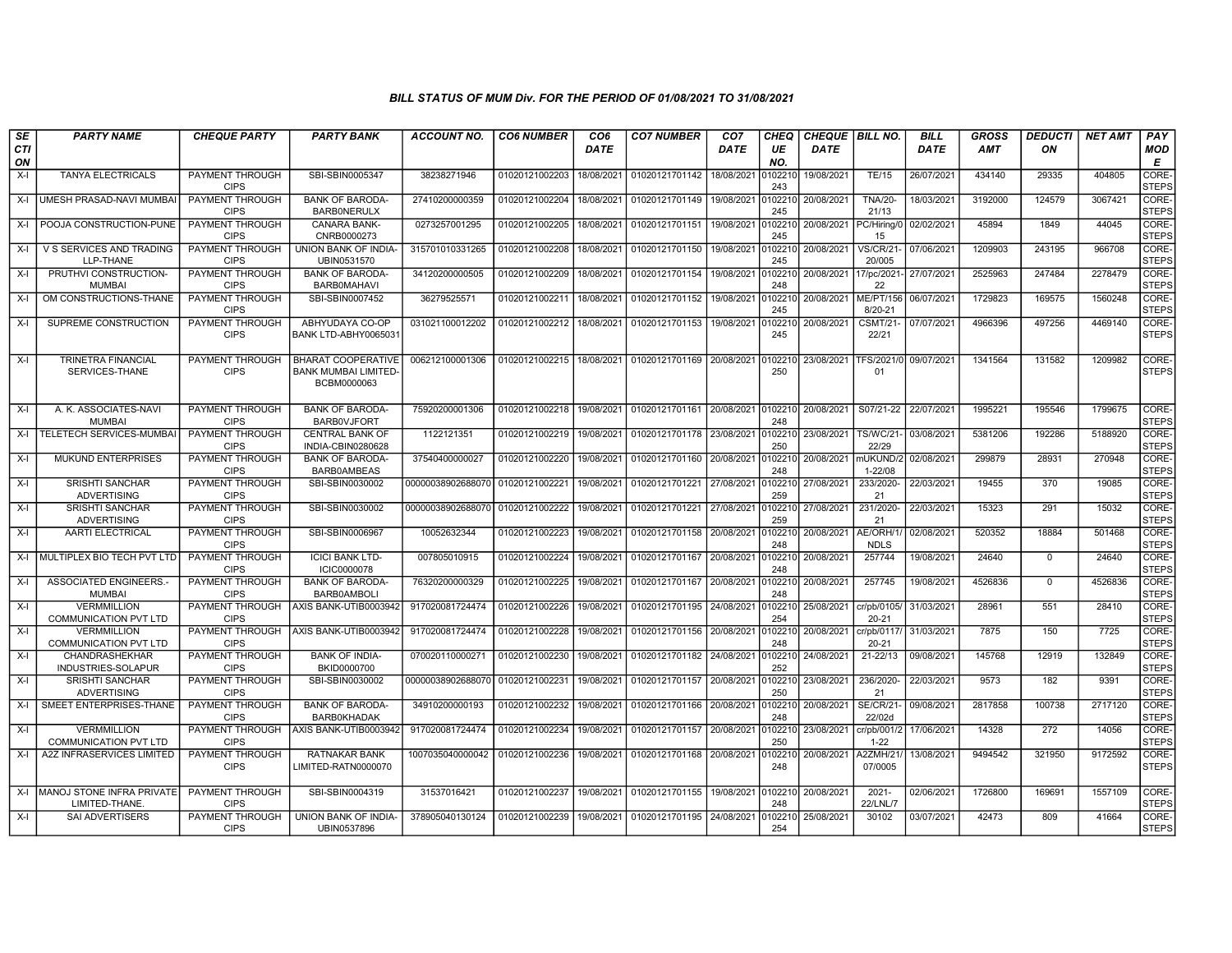| SE        | <b>PARTY NAME</b>                                  | <b>CHEQUE PARTY</b>                   | <b>PARTY BANK</b>                                                                     | <b>ACCOUNT NO.</b> | <b>CO6 NUMBER</b>         | CO <sub>6</sub> | <b>CO7 NUMBER</b>                                           | CO <sub>7</sub> | <b>CHEQ</b>    | <b>CHEQUE   BILL NO.</b> |                          | <b>BILL</b> | <b>GROSS</b> | <b>DEDUCTI</b> | <b>NET AMT</b> | PAY                   |
|-----------|----------------------------------------------------|---------------------------------------|---------------------------------------------------------------------------------------|--------------------|---------------------------|-----------------|-------------------------------------------------------------|-----------------|----------------|--------------------------|--------------------------|-------------|--------------|----------------|----------------|-----------------------|
| CTI<br>ON |                                                    |                                       |                                                                                       |                    |                           | <b>DATE</b>     |                                                             | DATE            | UE<br>NO.      | <b>DATE</b>              |                          | <b>DATE</b> | <b>AMT</b>   | ON             |                | MOD<br>Е              |
| $X-I$     | RATHOD TEMPO SERVICE-<br><b>THANE</b>              | <b>PAYMENT THROUGH</b><br><b>CIPS</b> | PUNJAB NATIONAL<br>BANK-PUNB0187420                                                   | 1874050003087      | 01020121002240            | 19/08/2021      | 01020121701188                                              | 24/08/2021      | 102210<br>252  | 24/08/2021 RT/CR/21/2    | 2                        | 28/07/2021  | 112193       | 12740          | 99453          | CORE-<br><b>STEPS</b> |
| $X-I$     | RANGIRAMANI INFRA PRIVATE<br>LIMITED               | PAYMENT THROUGH<br><b>CIPS</b>        | <b>CANARA BANK-</b><br>CNRB0002485                                                    | 2485201001019      | 01020121002242            | 19/08/2021      | 01020121701162 20/08/2021                                   |                 | 0102210<br>248 | 20/08/2021               | RIPL/CR/2<br>$1 - 22/01$ | 19/07/2021  | 1442339      | 55447          | 1386892        | CORE-<br><b>STEPS</b> |
| $X-I$     | MEGHA POWER SOLUTIONS                              | PAYMENT THROUGH<br><b>CIPS</b>        | <b>BANK OF</b><br>MAHARASHTRA-<br>MAHB0000548                                         | 60164354456        | 01020121002244            | 19/08/2021      | 01020121701157                                              | 20/08/2021      | 0102210<br>250 | 23/08/2021               | 251984                   | 06/08/2021  | 8980         | $\mathbf 0$    | 8980           | CORE-<br><b>STEPS</b> |
| $X-I$     | MOHITE TRANSPORT                                   | <b>PAYMENT THROUGH</b><br><b>CIPS</b> | THE MUMBAI DISTRICT<br>CENTRAL<br><b>COOPERATIVE BANK</b><br>LIMIT-MDCB0680031        | 00311101000459     |                           |                 | 01020121002248 20/08/2021 01020121701164 20/08/2021         |                 | 0102210<br>248 | 20/08/2021               | 658                      | 01/06/2021  | 95625        | 8298           | 87327          | CORE-<br><b>STEPS</b> |
| $X-I$     | MOHITE TRANSPORT                                   | PAYMENT THROUGH<br><b>CIPS</b>        | THE MUMBAI DISTRICT<br><b>CENTRAL</b><br><b>COOPERATIVE BANK</b><br>LIMIT-MDCB0680031 | 00311101000459     |                           |                 | 01020121002249 20/08/2021 01020121701164 20/08/2021 0102210 |                 | 248            | 20/08/2021               | 641                      | 03/04/2021  | 95152.76     | 7657.76        | 87495          | CORE-<br><b>STEPS</b> |
| $X-I$     | <b>KASHISH SERVICES</b>                            | PAYMENT THROUGH<br><b>CIPS</b>        | PUNJAB NATIONAL<br>BANK-PUNB0187420                                                   | 1874050002967      | 01020121002250            | 20/08/2021      | 01020121701165 20/08/2021                                   |                 | 248            | 0102210 20/08/2021       | 124/2021                 | 19/07/2021  | 131800       | 5122           | 126678         | CORE-<br><b>STEPS</b> |
| $X-I$     | AKAR ADVERTISING AND<br>MARKETING PVT LTD          | PAYMENT THROUGH<br><b>CIPS</b>        | <b>CANARA BANK-</b><br>CNRB0001389                                                    | 1389201003929      | 01020121002251            | 20/08/2021      | 01020121701195                                              | 24/08/2021      | 0102210<br>254 | 25/08/2021               | 206/21-22                | 29/06/2021  | 15860        | 302            | 15558          | CORE-<br><b>STEPS</b> |
| $X-I$     | SHARDA ENTERPRISES-<br>THANE.                      | <b>PAYMENT THROUGH</b><br><b>CIPS</b> | <b>CANARA BANK-</b><br>CNRB0000209                                                    | 50831010000041     | 01020121002253            | 20/08/2021      | 01020121701170 20/08/2021                                   |                 | 0102210<br>250 | 23/08/2021               | 2                        | 12/04/2021  | 1625733      | 155706         | 1470027        | CORE-<br><b>STEPS</b> |
| $X-I$     | MS HUGHES HUGHES CHEM<br><b>LTD</b>                | PAYMENT THROUGH<br><b>CIPS</b>        | STATE BANK OF INDIA-<br>SBIN0013913                                                   | 37988253353        | 01020121002254            | 20/08/2021      | 01020121701163                                              | 20/08/2021      | 102210<br>248  | 20/08/2021               | JAT-<br>043/2021<br>22   | 03/08/2021  | 4766891      | 638379         | 4128512        | CORE-<br><b>STEPS</b> |
| $X-I$     | ANJ CREATIONS PVT LTD                              | <b>PAYMENT THROUGH</b><br><b>CIPS</b> | <b>HDFC BANK LTD-</b><br>HDFC0000292                                                  | 02922560002895     | 01020121002255 20/08/2021 |                 | 01020121701195 24/08/2021                                   |                 | 0102210<br>254 | 25/08/2021               | ANJ/21221<br>76          | 01/07/2021  | 16437        | 313            | 16124          | CORE-<br><b>STEPS</b> |
| $X-I$     | SQUARE COMMUNICATIONS<br>PVT LTD                   | PAYMENT THROUGH<br><b>CIPS</b>        | PNB-PUNB0055200                                                                       | 055200210005128    | 01020121002256            | 20/08/2021      | 01020121701195                                              | 24/08/2021      | 0102210<br>254 | 25/08/2021               | pbm84/21<br>22           | 24/06/2021  | 3546         | 67             | 3479           | CORE-<br><b>STEPS</b> |
| $X-I$     | HARI OM CONSTRUCTION-<br><b>MUMBAI</b>             | PAYMENT THROUGH<br><b>CIPS</b>        | <b>BANK OF</b><br>MAHARASHTRA-<br>MAHB0000227                                         | 60103681441        | 01020121002257            | 20/08/2021      | 01020121701172                                              | 23/08/2021      | 102210<br>250  | 23/08/2021               | 002                      | 10/07/2021  | 956500       | 143248         | 813252         | CORE-<br><b>STEPS</b> |
| $X-I$     | PRASHANT ENTERPRISES<br><b>THANE</b>               | PAYMENT THROUGH<br><b>CIPS</b>        | <b>VIJAYA BANK-</b><br>VIJB0005124                                                    | 512406211000004    | 01020121002258            | 20/08/2021      | 01020121701176 23/08/2021                                   |                 | 0102210<br>250 | 23/08/2021 PE/780/21/    | -5                       | 05/08/2021  | 4050887      | 197304         | 3853583        | CORE-<br><b>STEPS</b> |
| $X-I$     | <b>SAI ADVERTISERS</b>                             | PAYMENT THROUGH<br><b>CIPS</b>        | UNION BANK OF INDIA-<br>UBIN0537896                                                   | 378905040130124    | 01020121002260            | 20/08/2021      | 01020121701195                                              | 24/08/2021      | 0102210<br>254 | 25/08/2021               | 30158                    | 16/07/2021  | 8886         | 169            | 8717           | CORE-<br><b>STEPS</b> |
| $X-I$     | <b>SAI ADVERTISERS</b>                             | PAYMENT THROUGH<br><b>CIPS</b>        | UNION BANK OF INDIA-<br>UBIN0537896                                                   | 378905040130124    | 01020121002263            | 20/08/2021      | 01020121701195                                              | 24/08/2021      | 0102210<br>254 | 25/08/2021               | 30156                    | 16/07/2021  | 11398        | 217            | 11181          | CORE-<br><b>STEPS</b> |
| $X-I$     | AKAR ADVERTISING AND<br>MARKETING PVT LTD          | PAYMENT THROUGH<br><b>CIPS</b>        | CANARA BANK-<br>CNRB0001389                                                           | 1389201003929      | 01020121002264            | 20/08/2021      | 01020121701195                                              | 24/08/2021      | 0102210<br>254 | 25/08/2021               | 187/21-22                | 21/06/2021  | 8438         | 160            | 8278           | CORE-<br><b>STEPS</b> |
| $X-I$     | SQUARE COMMUNICATIONS<br>PVT LTD                   | PAYMENT THROUGH<br><b>CIPS</b>        | PNB-PUNB0055200                                                                       | 055200210005128    | 01020121002265            | 20/08/2021      | 01020121701195                                              | 24/08/2021      | 102210<br>254  | 25/08/2021               | pbm105/21-<br>22         | 30/06/2021  | 17700        | 338            | 17362          | CORE-<br><b>STEPS</b> |
| $X-I$     | <b>VERMMILLION</b><br><b>COMMUNICATION PVT LTD</b> | <b>PAYMENT THROUGH</b><br><b>CIPS</b> | AXIS BANK-UTIB0003942                                                                 | 917020081724474    | 01020121002266            | 20/08/2021      | 01020121701195                                              | 24/08/2021      | 0102210<br>254 | 25/08/2021               | cr/pb/016/2<br>$1 - 22$  | 23/06/2021  | 7639         | 145            | 7494           | CORE-<br><b>STEPS</b> |
| $X-I$     | ANJ CREATIONS PVT LTD                              | PAYMENT THROUGH<br><b>CIPS</b>        | <b>HDFC BANK LTD-</b><br>HDFC0000292                                                  | 02922560002895     | 01020121002267            | 20/08/2021      | 01020121701195 24/08/2021                                   |                 | 0102210<br>254 | 25/08/2021               | ANJ/20211<br>22          | 14/09/2020  | 14983        | 285            | 14698          | CORE-<br><b>STEPS</b> |
| $X-I$     | ANJ CREATIONS PVT LTD                              | <b>PAYMENT THROUGH</b><br><b>CIPS</b> | <b>HDFC BANK LTD-</b><br>HDFC0000292                                                  | 02922560002895     | 01020121002268            | 20/08/2021      | 01020121701198                                              | 25/08/2021      | 102210<br>254  | 25/08/2021               | ANJ/21221<br>75          | 01/07/2021  | 2249         | 42             | 2207           | CORE-<br><b>STEPS</b> |
| $X-I$     | SHUBHAM TRANSPORT-<br><b>BELAGAVI</b>              | PAYMENT THROUGH<br><b>CIPS</b>        | STATE BANK OF INDIA-<br>SBIN0012257                                                   | 32856625488        | 01020121002269            | 20/08/2021      | 01020121701173 23/08/2021                                   |                 | 0102210<br>250 | 23/08/2021               | 250                      | 15/04/2021  | 1557580      | 154376         | 1403204        | CORE-<br><b>STEPS</b> |
| $X-I$     | <b>PAMM ADVERTISING &amp;</b><br><b>MARKETING</b>  | PAYMENT THROUGH<br><b>CIPS</b>        | <b>CANARA BANK-</b><br>CNRB0019006                                                    | 9006125000035      | 01020121002270            | 20/08/2021      | 01020121701198                                              | 25/08/2021      | 102210<br>254  | 25/08/2021               | Mum/2021<br>06/82        | 30/06/2021  | 19787        | 376            | 19411          | CORE-<br><b>STEPS</b> |
| $X-I$     | <b>GHADGE TOURS &amp; TRAVELS</b>                  | PAYMENT THROUGH<br><b>CIPS</b>        | <b>BANK OF BARODA</b><br><b>BARB0CHARKO</b>                                           | 26410200000186     | 01020121002271            | 20/08/2021      | 01020121701175 23/08/2021                                   |                 | 0102210<br>250 | 23/08/2021               | GT2122-<br>000085        | 02/07/2021  | 54500        | 2177           | 52323          | CORE-<br><b>STEPS</b> |
| $X-I$     | <b>GRIP ENTERPRISES</b>                            | PAYMENT THROUGH<br><b>CIPS</b>        | UNION BANK OF INDIA-<br>UBIN0531570                                                   | 315705010051064    | 01020121002272 20/08/2021 |                 | 01020121701177 23/08/2021                                   |                 | 102210<br>250  | 23/08/2021               | <b>GE/CR/21</b><br>22/11 | 02/07/2021  | 224400       | 8649           | 215751         | CORE-<br><b>STEPS</b> |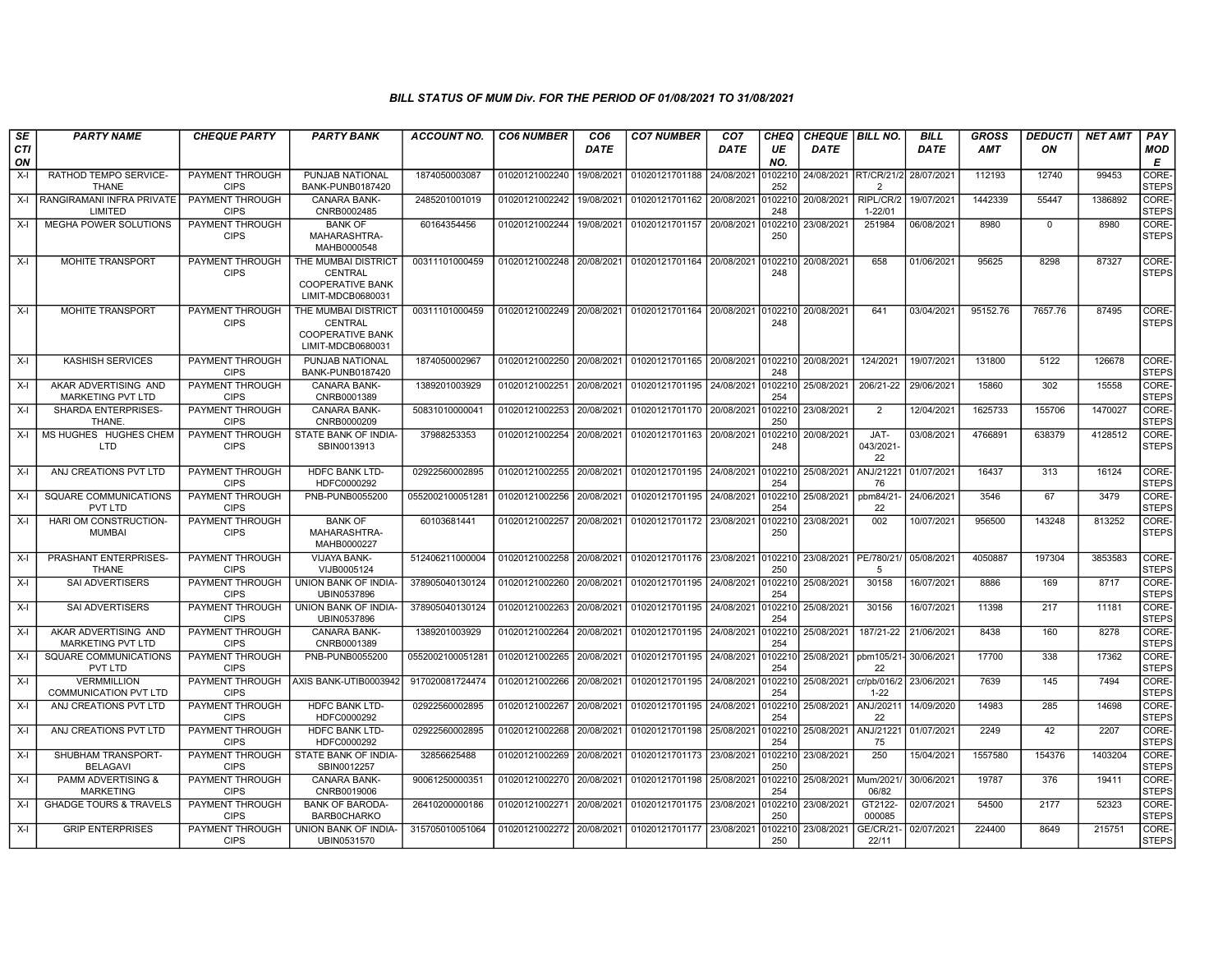| SE               | <b>PARTY NAME</b>                                                            | <b>CHEQUE PARTY</b>                   | <b>PARTY BANK</b>                                      | <b>ACCOUNT NO.</b> | <b>CO6 NUMBER</b>         | CO <sub>6</sub> | <b>CO7 NUMBER</b>         | CO <sub>7</sub> | CHEQ           | <b>CHEQUE   BILL NO.</b> |                            | <b>BILL</b> | <b>GROSS</b> | <b>DEDUCTI</b> | <b>NET AMT</b> | PAY                   |
|------------------|------------------------------------------------------------------------------|---------------------------------------|--------------------------------------------------------|--------------------|---------------------------|-----------------|---------------------------|-----------------|----------------|--------------------------|----------------------------|-------------|--------------|----------------|----------------|-----------------------|
| <b>CTI</b><br>ON |                                                                              |                                       |                                                        |                    |                           | <b>DATE</b>     |                           | <b>DATE</b>     | UE<br>NO.      | <b>DATE</b>              |                            | <b>DATE</b> | <b>AMT</b>   | ON             |                | <b>MOD</b><br>E       |
| $X-I$            | HINDUSTAN FIRE PROTECTION<br>PVT LTD                                         | PAYMENT THROUGH<br><b>CIPS</b>        | <b>BANK OF</b><br>MAHARASHTRA-<br>MAHB0000074          | 60248278207        | 01020121002273            | 20/08/2021      | 01020121701197            | 24/08/2021      | 102210<br>254  | 25/08/2021               | <b>WMCSMT</b><br>20-21/349 | 17/03/2021  | 553089       | 19854          | 533235         | CORE-<br><b>STEPS</b> |
| X-I              | <b>SECURITY GUARDS BOARD</b><br>FOR BRIHAN MUMBAI & THANE<br><b>DISTRICT</b> | PAYMENT THROUGH<br><b>CIPS</b>        | UNION BANK OF INDIA-<br>UBIN0531588                    | 315801010029316    | 01020121002275 20/08/2021 |                 | 01020121701179 23/08/2021 |                 | 102210<br>250  | 23/08/2021               | PO.<br>NO.258320           | 11/08/2021  | 50545        | $\mathbf{0}$   | 50545          | CORE-<br><b>STEPS</b> |
| $X-I$            | A. K. ASSOCIATES-NAVI<br><b>MUMBAI</b>                                       | PAYMENT THROUGH<br><b>CIPS</b>        | <b>BANK OF BARODA</b><br><b>BARB0PBBMUM</b>            | 75920200001306     | 01020121002276 20/08/2021 |                 | 01020121701180 23/08/2021 |                 | 102210<br>250  | 23/08/2021               | S06/21-22                  | 14/07/2021  | 2551973      | 253213         | 2298760        | CORE-<br><b>STEPS</b> |
| X-I              | <b>PAMM ADVERTISING &amp;</b><br><b>MARKETING</b>                            | PAYMENT THROUGH<br><b>CIPS</b>        | <b>CANARA BANK-</b><br>CNRB0019006                     | 90061250000351     | 01020121002279            | 23/08/2021      | 01020121701198            | 25/08/2021      | 0102210<br>254 | 25/08/2021               | mum/2021<br>07/108         | 17/07/2021  | 21990        | 418            | 21572          | CORE-<br><b>STEPS</b> |
| X-I              | <b>PAMM ADVERTISING &amp;</b><br><b>MARKETING</b>                            | PAYMENT THROUGH<br><b>CIPS</b>        | <b>CANARA BANK-</b><br>CNRB0019006                     | 90061250000351     | 01020121002280            | 23/08/2021      | 01020121701198            | 25/08/2021      | 102210<br>254  | 25/08/2021               | Mum/2021<br>06/80          | 30/06/2021  | 7185         | 136            | 7049           | CORE-<br><b>STEPS</b> |
| X-I              | <b>PAMM ADVERTISING &amp;</b><br><b>MARKETING</b>                            | <b>PAYMENT THROUGH</b><br><b>CIPS</b> | CANARA BANK-<br>CNRB0019006                            | 90061250000351     | 01020121002281            | 23/08/2021      | 01020121701198            | 25/08/2021      | 102210<br>254  | 25/08/2021               | Mum/2021<br>06/81          | 30/06/2021  | 35577        | 677            | 34900          | CORE-<br><b>STEPS</b> |
| $X-I$            | <b>PAMM ADVERTISING &amp;</b><br><b>MARKETING</b>                            | PAYMENT THROUGH<br><b>CIPS</b>        | CANARA BANK-<br>CNRB0019006                            | 90061250000351     | 01020121002282            | 23/08/2021      | 01020121701198            | 25/08/2021      | 102210<br>254  | 25/08/2021               | Mum/2021<br>05/36          | 31/05/2021  | 28116        | 535            | 27581          | CORE-<br><b>STEPS</b> |
| X-I              | <b>PAMM ADVERTISING &amp;</b><br><b>MARKETING</b>                            | PAYMENT THROUGH<br><b>CIPS</b>        | <b>CANARA BANK-</b><br>CNRB0019006                     | 90061250000351     | 01020121002283            | 23/08/2021      | 01020121701198            | 25/08/2021      | 102210<br>254  | 25/08/2021               | Mum/2021/<br>05/45         | 31/05/2021  | 20825        | 396            | 20429          | CORE-<br><b>STEPS</b> |
| X-I              | <b>PAMM ADVERTISING &amp;</b><br><b>MARKETING</b>                            | PAYMENT THROUGH<br><b>CIPS</b>        | <b>CANARA BANK-</b><br>CNRB0019006                     | 90061250000351     | 01020121002285            | 23/08/2021      | 01020121701198            | 25/08/2021      | 102210<br>254  | 25/08/2021               | Mum/2021/<br>05/48         | 31/05/2021  | 5289         | 100            | 5189           | CORE-<br><b>STEPS</b> |
| X-I              | H. H. ENGINEERS-PUNE                                                         | PAYMENT THROUGH<br><b>CIPS</b>        | PUNJAB AND SIND<br>BANK-PSIB0000324                    | 03241300031696     | 01020121002286            | 23/08/2021      | 01020121701174 23/08/2021 |                 | 102210<br>250  | 23/08/2021               | HHE/KSRA<br>IGP/001        | 10/08/2021  | 10290570     | 1007306        | 9283264        | CORE-<br><b>STEPS</b> |
| $X-I$            | R P GROUP                                                                    | <b>PAYMENT THROUGH</b><br><b>CIPS</b> | <b>CENTRAL BANK OF</b><br>INDIA-CBIN0281715            | 3594378697         | 01020121002287            | 23/08/2021      | 01020121701181            | 23/08/2021      | 102210<br>250  | 23/08/2021               | 753777                     | 07/09/2020  | 22414        | $\mathbf 0$    | 22414          | CORE-<br><b>STEPS</b> |
| X-I              | <b>PAMM ADVERTISING &amp;</b><br><b>MARKETING</b>                            | PAYMENT THROUGH<br><b>CIPS</b>        | <b>CANARA BANK-</b><br>CNRB0019006                     | 9006125000035      | 01020121002288            | 23/08/202       | 01020121701198            | 25/08/2021      | 102210<br>254  | 25/08/2021               | Mum/2021<br>07/104         | 17/07/2021  | 1390         | 26             | 1364           | CORE-<br><b>STEPS</b> |
| X-I              | <b>PAMM ADVERTISING &amp;</b><br><b>MARKETING</b>                            | PAYMENT THROUGH<br><b>CIPS</b>        | <b>CANARA BANK-</b><br>CNRB0019006                     | 90061250000351     | 01020121002289            | 23/08/2021      | 01020121701198            | 25/08/2021      | 0102210<br>254 | 25/08/2021               | mum/2021<br>07/95          | 17/07/2021  | 5670         | 108            | 5562           | CORE-<br>STEPS        |
| X-I              | <b>PAMM ADVERTISING &amp;</b><br><b>MARKETING</b>                            | PAYMENT THROUGH<br><b>CIPS</b>        | CANARA BANK-<br>CNRB0019006                            | 90061250000351     | 01020121002290            | 23/08/2021      | 01020121701198            | 25/08/2021      | 102210<br>254  | 25/08/2021               | num/2021<br>07/98          | 17/07/2021  | 33709        | 642            | 33067          | CORE-<br><b>STEPS</b> |
| $X-I$            | OM CONSTRUCTION COMPANY<br><b>THANE</b>                                      | <b>PAYMENT THROUGH</b><br><b>CIPS</b> | <b>CANARA BANK-</b><br>CNRB0000209                     | 0209256054294      | 01020121002291            | 23/08/2021      | 01020121701203            | 26/08/2021      | 102210<br>256  | 26/08/2021               | 02                         | 21/07/2021  | 3930978.71   | 384775.71      | 3546203        | CORE-<br><b>STEPS</b> |
| X-I              | <b>PAMM ADVERTISING &amp;</b><br><b>MARKETING</b>                            | PAYMENT THROUGH<br><b>CIPS</b>        | <b>CANARA BANK-</b><br>CNRB0019006                     | 90061250000351     | 01020121002292            | 23/08/2021      | 01020121701198            | 25/08/2021      | 102210<br>254  | 25/08/2021               | Mum/2021/<br>05/35         | 31/05/2021  | 48123        | 916            | 47207          | CORE-<br><b>STEPS</b> |
| X-I              | <b>MUKESH ENTERPRISES</b>                                                    | PAYMENT THROUGH<br><b>CIPS</b>        | KARUR VYSYA BANK-<br>KVBL0002101                       | 2101115000012284   | 01020121002293            | 23/08/2021      | 01020121701184 24/08/2021 |                 | 102210<br>252  | 24/08/2021               | M-02/21-<br>22M            | 01/04/2021  | 450760       | 37918          | 412842         | CORE-<br><b>STEPS</b> |
| X-I              | <b>PAMM ADVERTISING &amp;</b><br><b>MARKETING</b>                            | PAYMENT THROUGH<br><b>CIPS</b>        | <b>CANARA BANK-</b><br>CNRB0019006                     | 90061250000351     | 01020121002294            | 23/08/2021      | 01020121701198            | 25/08/2021      | 102210<br>254  | 25/08/2021               | mum/2021<br>07/102         | 17/07/2021  | 4400         | 83             | 4317           | CORE-<br><b>STEPS</b> |
| X-I              | DHARA RAIL PROJECTS PVT<br><b>LTD</b>                                        | <b>PAYMENT THROUGH</b><br><b>CIPS</b> | <b>HDFC BANK LTD-</b><br>HDFC0000356                   | 03562560007566     | 01020121002295            | 23/08/2021      | 01020121701208 26/08/2021 |                 | 102210<br>256  | 26/08/2021               | DRPPL/011 01/07/2021       |             | 2417780.98   | 82058.98       | 2335722        | CORE-<br><b>STEPS</b> |
| X-I              | ANJ CREATIONS PVT LTD                                                        | PAYMENT THROUGH<br><b>CIPS</b>        | <b>HDFC BANK LTD-</b><br>HDFC0000292                   | 02922560002895     | 01020121002296            | 23/08/2021      | 01020121701198            | 25/08/2021      | 0102210<br>254 | 25/08/2021               | ANJ/21220<br>10            | 15/04/2021  | 9159         | 174            | 8985           | CORE-<br><b>STEPS</b> |
| X-I              | VERMMILLION<br><b>COMMUNICATION PVT LTD</b>                                  | PAYMENT THROUGH<br><b>CIPS</b>        | AXIS BANK-UTIB0003942                                  | 917020081724474    | 01020121002301            | 23/08/2021      | 01020121701198            | 25/08/2021      | 102210<br>254  | 25/08/2021               | cr/pb/024/2<br>$1 - 22$    | 05/08/2021  | 40161        | 764            | 39397          | CORE-<br><b>STEPS</b> |
| X-I              | EXCEL ENTERPRISES-MUMBAI                                                     | <b>PAYMENT THROUGH</b><br><b>CIPS</b> | <b>BANK OF INDIA-</b><br>BKID0000017                   | 00172011000091     | 01020121002302            | 23/08/2021      | 01020121701196            | 24/08/2021      | 102210<br>254  | 25/08/2021               | 031/21-22                  | 31/07/2021  | 4144557      | 148120         | 3996437        | CORE-<br><b>STEPS</b> |
| X-I              | <b>VERMMILLION</b><br><b>COMMUNICATION PVT LTD</b>                           | PAYMENT THROUGH<br><b>CIPS</b>        | AXIS BANK-UTIB0003942                                  | 917020081724474    | 01020121002305            | 23/08/2021      | 01020121701198            | 25/08/2021      | 0102210<br>254 | 25/08/2021               | cr/pb/021/2<br>$1 - 22$    | 05/08/2021  | 68888        | 1312           | 67576          | CORE-<br><b>STEPS</b> |
| $X-I$            | <b>TULSI ENTERPRISES</b>                                                     | PAYMENT THROUGH<br><b>CIPS</b>        | THE KALYAN JANATA<br>SAHAKARI BANK LTD-<br>KJSB0000007 | 007013200000105    | 01020121002306            | 23/08/2021      | 01020121701186            | 24/08/2021      | 102210<br>252  | 24/08/2021               | CSMT/04                    | 20/07/2021  | 3813820      | 222546         | 3591274        | CORE-<br><b>STEPS</b> |
| X-I              | <b>PAMM ADVERTISING &amp;</b><br><b>MARKETING</b>                            | <b>PAYMENT THROUGH</b><br><b>CIPS</b> | <b>CANARA BANK-</b><br>CNRB0019006                     | 90061250000351     | 01020121002308            | 23/08/2021      | 01020121701198            | 25/08/2021      | 102210<br>254  | 25/08/2021               | mum/2021<br>07/114         | 17/07/2021  | 25439        | 484            | 24955          | CORE-<br><b>STEPS</b> |
| $X-I$            | SHRI SADGURU KRUPA<br>ENTERPRISES-MUMBAI                                     | PAYMENT THROUGH<br><b>CIPS</b>        | <b>BANK OF INDIA-</b><br>BKID0000129                   | 012920110000226    | 01020121002309            | 23/08/2021      | 01020121701185            | 24/08/2021      | 102210<br>252  | 24/08/2021               | <b>SK/CR/21-</b><br>22/03A | 04/08/2021  | 256166       | 9859           | 246307         | CORE-<br><b>STEPS</b> |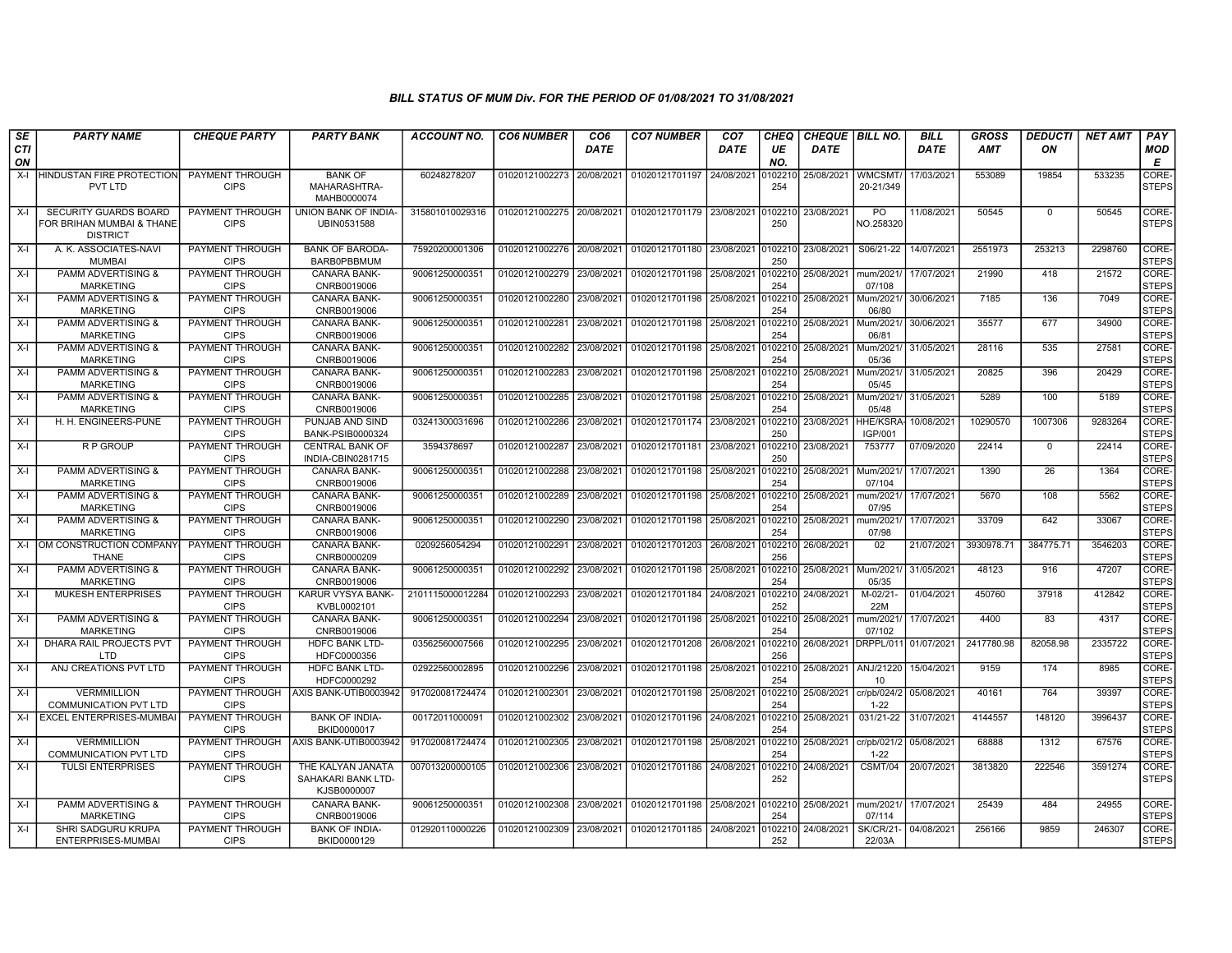| SE               | <b>PARTY NAME</b>                                      | <b>CHEQUE PARTY</b>                   | <b>PARTY BANK</b>                                             | ACCOUNT NO.      | <b>CO6 NUMBER</b>         | CO <sub>6</sub> | <b>CO7 NUMBER</b>         | CO <sub>7</sub> | CHEQ           | <b>CHEQUE   BILL NO.</b> |                             | <b>BILL</b> | GROSS      | <b>DEDUCTI</b> | <b>NET AMT</b> | PAY                   |
|------------------|--------------------------------------------------------|---------------------------------------|---------------------------------------------------------------|------------------|---------------------------|-----------------|---------------------------|-----------------|----------------|--------------------------|-----------------------------|-------------|------------|----------------|----------------|-----------------------|
| <b>CTI</b><br>ON |                                                        |                                       |                                                               |                  |                           | DATE            |                           | DATE            | UE<br>NO.      | DATE                     |                             | DATE        | <b>AMT</b> | ON             |                | <b>MOD</b><br>E       |
| $X-I$            | PAMM ADVERTISING &<br><b>MARKETING</b>                 | PAYMENT THROUGH<br><b>CIPS</b>        | CANARA BANK-<br>CNRB0019006                                   | 90061250000351   | 01020121002312            | 23/08/2021      | 01020121701198            | 25/08/2021      | 102210<br>254  | 25/08/2021               | mum/2021<br>03/268          | 15/03/2021  | 31007      | 590            | 30417          | CORE-<br><b>STEPS</b> |
| X-I              | <b>SUNIL CHAUHAN</b>                                   | <b>PAYMENT THROUGH</b><br><b>CIPS</b> | <b>BANK OF</b><br>MAHARASHTRA-<br>MAHB0000706                 | 60051937558      | 01020121002313            | 23/08/2021      | 01020121701183            | 24/08/2021      | 102210<br>252  | 24/08/2021               | PNVL/M/20<br>$21 - 22/3$    | 12/07/2021  | 1427176    | 143690         | 1283486        | CORE-<br><b>STEPS</b> |
| X-I              | <b>K K CONSTRUCTION</b>                                | PAYMENT THROUGH<br><b>CIPS</b>        | <b>INDIAN BANK-</b><br>IDIB000M216                            | 7034470035       | 01020121002314            | 23/08/2021      | 01020121701193 24/08/2021 |                 | 0102210<br>252 | 24/08/2021               | 2021/mat/2<br>-3            | 06/07/2021  | 368220     | 24372          | 343848         | CORE-<br><b>STEPS</b> |
| X-I              | S K INFRA DEVELOPERS                                   | <b>PAYMENT THROUGH</b><br><b>CIPS</b> | THE SARASWAT CO-<br>OPERATIVE BANK LTD-<br>SRCB0000099        | 099100100005943  | 01020121002315            | 23/08/2021      | 01020121701190            | 24/08/2021      | 102210<br>252  | 24/08/2021               | OHS/21/12 20/07/2021        |             | 1738100    | 151370         | 1586730        | CORE-<br><b>STEPS</b> |
| X-I              | <b>HUGHES &amp; HUGHES CHEM</b><br>LTD.                | PAYMENT THROUGH<br><b>CIPS</b>        | STATE BANK OF INDIA-<br>SBIN0013913                           | 37988253353      | 01020121002316 23/08/2021 |                 | 01020121701187 24/08/2021 |                 | 102210<br>252  | 24/08/2021 MAH/STRA      | P/08                        | 17/08/2021  | 1049256    | 37574          | 1011682        | CORE-<br><b>STEPS</b> |
| X-I              | <b>TEXMACO RAIL AND</b><br><b>ENGINEERING LIMITED-</b> | <b>PAYMENT THROUGH</b><br><b>CIPS</b> | <b>ICICI BANK LTD-</b><br><b>ICIC0000006</b>                  | 000651000390     | 01020121002317 23/08/2021 |                 | 01020121701189 24/08/2021 |                 | 0102210<br>252 | 24/08/2021               | MUM/GST<br>149/2122         | 16/08/2021  | 6248405    | 223258         | 6025147        | CORE-<br><b>STEPS</b> |
| X-I              | <b>ZEENAT CONSTRUCTION</b>                             | PAYMENT THROUGH<br><b>CIPS</b>        | ABHYUDAYA CO-OP<br>BANK LTD-ABHY0065016                       | 016021100116733  | 01020121002318            | 23/08/2021      | 01020121701192            | 24/08/2021      | 102210<br>252  | 24/08/2021               | ZEENT/S/<br>5/21            | 19/08/2021  | 1538748    | 55056          | 1483692        | CORE-<br><b>STEPS</b> |
| X-I              | JOHNSON LIFTS PRIVATE<br>LIMITED-CHENNAI.              | PAYMENT THROUGH<br><b>CIPS</b>        | KOTAK MAHINDRA<br><b>BANK LIMITED-</b><br>KKBK0008488         | 425011008336     | 01020121002319 23/08/2021 |                 | 01020121701206 26/08/2021 |                 | 102210<br>256  | 26/08/2021               | MH040121<br>00190           | 12/08/2021  | 6874879    | 658125         | 6216754        | CORE-<br><b>STEPS</b> |
| X-I              | MEGHA ENTERPRISES-THANE                                | PAYMENT THROUGH<br><b>CIPS</b>        | <b>DOMBIVLI NAGARI</b><br>SAHAKARI BANK LIMIT-<br>DNSB0000003 | 0003011100002741 | 01020121002320 23/08/2021 |                 | 01020121701191 24/08/2021 |                 | 102210<br>252  | 24/08/2021               | TNA/Wks/2<br>$1 - 22/8$     | 16/08/2021  | 3912663    | 139838         | 3772825        | CORE-<br><b>STEPS</b> |
| X-I              | M S MISTRY AND CO.-MUMBA                               | PAYMENT THROUGH<br><b>CIPS</b>        | <b>BANK OF BARODA-</b><br><b>BARB0JOGWES</b>                  | 32260200000851   | 01020121002322            | 24/08/2021      | 01020121701194            | 24/08/2021      | 0102210<br>254 | 25/08/2021               | msm/02/08/<br>21-22         | 16/08/2021  | 6520847    | 248843         | 6272004        | CORE-<br><b>STEPS</b> |
| $X-I$            | <b>SHREE ENTERPRISES</b>                               | PAYMENT THROUGH<br><b>CIPS</b>        | STATE BANK OF INDIA-<br>SBIN0031675                           | 38563829901      | 01020121002323            | 24/08/2021      | 01020121701232            | 27/08/2021      | 0102210<br>260 | 27/08/2021               | CRHQSD/0<br>7/01            | 26/07/2021  | 53260      | 2130           | 51130          | CORE-<br><b>STEPS</b> |
| X-I              | <b>SHREE ENTERPRISES</b>                               | PAYMENT THROUGH<br><b>CIPS</b>        | STATE BANK OF INDIA-<br>SBIN0031675                           | 38563829901      | 01020121002328            | 24/08/2021      | 01020121701232 27/08/2021 |                 | 102210<br>260  | 27/08/2021               | CRHQSD/0<br>7/04            | 26/07/2021  | 53260      | 2130           | 51130          | CORE-<br><b>STEPS</b> |
| X-I              | SHREE ENTERPRISES                                      | <b>PAYMENT THROUGH</b><br><b>CIPS</b> | STATE BANK OF INDIA-<br>SBIN0031675                           | 38563829901      | 01020121002329 24/08/2021 |                 | 01020121701232 27/08/2021 |                 | 260            | 102210 27/08/2021        | CRHQSD/0 26/07/2021<br>7/02 |             | 53260      | 2130           | 51130          | CORE-<br><b>STEPS</b> |
| X-I              | <b>SHREE ENTERPRISES</b>                               | PAYMENT THROUGH<br><b>CIPS</b>        | STATE BANK OF INDIA-<br>SBIN0031675                           | 38563829901      | 01020121002330            | 24/08/2021      | 01020121701232            | 27/08/2021      | 102210<br>260  | 27/08/2021               | <b>CRHOSD/0</b><br>7/05     | 26/07/2021  | 53260      | 2130           | 51130          | CORE-<br><b>STEPS</b> |
| X-I              | R S CONSTRUCTION-MUMBAI                                | <b>PAYMENT THROUGH</b><br><b>CIPS</b> | VIJAYA BANK-<br>VIJB0005009                                   | 500906211000018  | 01020121002332            | 24/08/2021      | 01020121701201            | 26/08/2021      | 256            | 102210 26/08/2021        | $3/21 - 22$                 | 14/07/2021  | 1781698    | 174453         | 1607245        | CORE-<br><b>STEPS</b> |
| X-I              | <b>BAJRANG CONSTRUCTION</b>                            | PAYMENT THROUGH<br><b>CIPS</b>        | THE SARASWAT CO-<br>OPERATIVE BANK LTD-<br>SRCB0000099        | 099100100005742  | 01020121002336            | 24/08/2021      | 01020121701241            | 30/08/2021      | 102210<br>267  | 31/08/2021 BAJ/12/201    | g                           | 27/06/2020  | 750324     | 26898          | 723426         | CORE-<br><b>STEPS</b> |
| X-I              | K K CONSTRUCTION                                       | PAYMENT THROUGH<br><b>CIPS</b>        | <b>INDIAN BANK-</b><br>IDIB000M216                            | 7034470035       | 01020121002339            | 25/08/2021      | 01020121701207 26/08/2021 |                 | 102210<br>256  | 26/08/2021               | 2021/MAT<br>24              | 09/08/2021  | 383148     | 24760          | 358388         | CORE-<br><b>STEPS</b> |
| X-I              | <b>PAMM ADVERTISING &amp;</b><br><b>MARKETING</b>      | PAYMENT THROUGH<br><b>CIPS</b>        | <b>CANARA BANK-</b><br>CNRB0019006                            | 90061250000351   | 01020121002341 25/08/2021 |                 | 01020121701199 26/08/2021 |                 | 256            | 0102210 26/08/2021       | mum/2021<br>03/256          | 15/03/2021  | 6703       | 127            | 6576           | CORE-<br><b>STEPS</b> |
| $X-I$            | M/S. SANKET ENTERPRISES.<br><b>JALGAON</b>             | PAYMENT THROUGH<br><b>CIPS</b>        | THE COSMOS CO-<br><b>OPERATIVE BANK LTD-</b><br>COSB0000096   | 09610010842      | 01020121002343            | 25/08/2021      | 01020121701236            | 30/08/2021      | 102210<br>267  | 31/08/2021               | 06                          | 05/07/2021  | 249900     | 14332          | 235568         | CORE-<br><b>STEPS</b> |
| X-I              | <b>PAMM ADVERTISING &amp;</b><br><b>MARKETING</b>      | PAYMENT THROUGH<br><b>CIPS</b>        | <b>CANARA BANK-</b><br>CNRB0019006                            | 90061250000351   | 01020121002344            | 25/08/2021      | 01020121701199 26/08/2021 |                 | 102210<br>256  | 26/08/2021               | mum/2021/<br>03/255         | 15/03/2021  | 52220      | 994            | 51226          | CORE-<br><b>STEPS</b> |
| X-I              | <b>PAMM ADVERTISING &amp;</b><br><b>MARKETING</b>      | PAYMENT THROUGH<br><b>CIPS</b>        | <b>CANARA BANK-</b><br>CNRB0019006                            | 90061250000351   | 01020121002345            | 25/08/2021      | 01020121701199 26/08/2021 |                 | 256            | 102210 26/08/2021        | mum/2021<br>03/254          | 15/03/2021  | 7531       | 143            | 7388           | CORE-<br><b>STEPS</b> |
| X-I              | <b>PAMM ADVERTISING &amp;</b><br><b>MARKETING</b>      | PAYMENT THROUGH<br><b>CIPS</b>        | CANARA BANK-<br>CNRB0019006                                   | 90061250000351   | 01020121002346            | 25/08/2021      | 01020121701199 26/08/2021 |                 | 102210<br>256  | 26/08/2021               | mum/2021<br>03/253          | 15/03/2021  | 15234      | 290            | 14944          | CORE-<br><b>STEPS</b> |
| $X-I$            | MOHINDRA ENTERPRISES-<br>JALANDHAR                     | PAYMENT THROUGH<br><b>CIPS</b>        | <b>HDFC BANK LTD-</b><br>HDFC0000046                          | 00462320000980   | 01020121002347            | 25/08/2021      | 01020121701214 26/08/2021 |                 | 0102210<br>264 | 30/08/2021               | $T/19-$<br>20/491/C         | 06/09/2019  | 31050      | 30             | 31020          | CORE-<br><b>STEPS</b> |
| X-I              | PAMM ADVERTISING &<br><b>MARKETING</b>                 | PAYMENT THROUGH<br><b>CIPS</b>        | CANARA BANK-<br>CNRB0019006                                   | 90061250000351   | 01020121002348            | 25/08/2021      | 01020121701199 26/08/2021 |                 | 102210<br>256  | 26/08/2021               | mum/2021/<br>03/250         | 15/03/2021  | 14020      | 267            | 13753          | CORE-<br><b>STEPS</b> |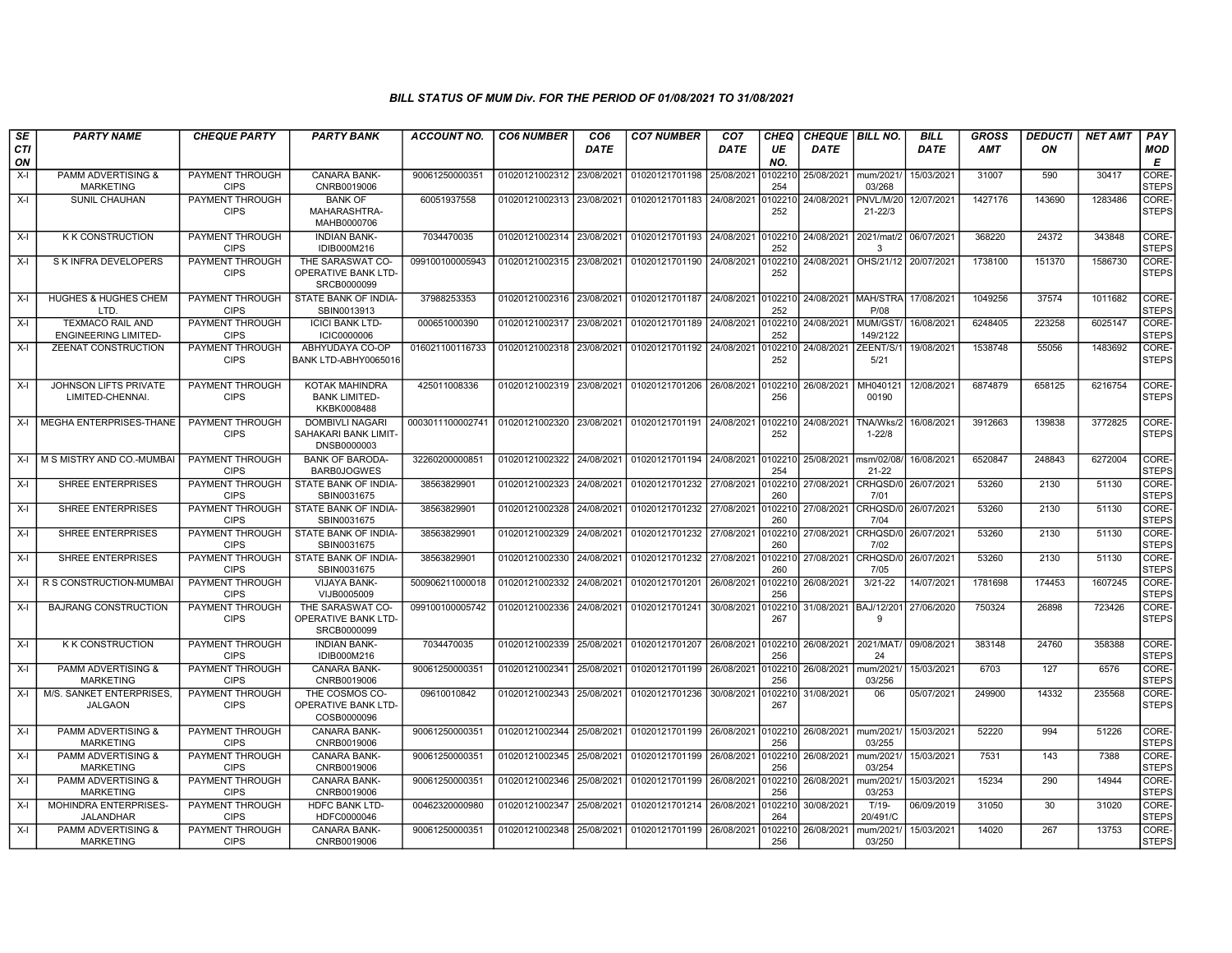| SE               | <b>PARTY NAME</b>                                    | <b>CHEQUE PARTY</b>                   | <b>PARTY BANK</b>                                             | <b>ACCOUNT NO.</b> | <b>CO6 NUMBER</b>         | CO6         | <b>CO7 NUMBER</b>         | CO <sub>7</sub> | CHEQ           | CHEQUE   BILL NO.    |                     | BILL        | <b>GROSS</b> | <b>DEDUCTI</b> | <b>NET AMT</b> | <b>PAY</b>            |
|------------------|------------------------------------------------------|---------------------------------------|---------------------------------------------------------------|--------------------|---------------------------|-------------|---------------------------|-----------------|----------------|----------------------|---------------------|-------------|--------------|----------------|----------------|-----------------------|
| <b>CTI</b><br>ON |                                                      |                                       |                                                               |                    |                           | <b>DATE</b> |                           | <b>DATE</b>     | UE<br>NO.      | <b>DATE</b>          |                     | <b>DATE</b> | <b>AMT</b>   | ON             |                | MOD<br>E              |
| $X-I$            | <b>K.K.CONSTRUCTION</b>                              | PAYMENT THROUGH<br><b>CIPS</b>        | <b>INDIAN BANK-</b><br>IDIB000M216                            | 7034470035         | 01020121002349            | 25/08/2021  | 01020121701220            | 27/08/2021      | 102210<br>259  | 27/08/2021 2021/BOGI | E/02                | 09/08/2021  | 277853       | 12685          | 265168         | CORE-<br><b>STEPS</b> |
| $X-I$            | <b>PAMM ADVERTISING &amp;</b><br><b>MARKETING</b>    | <b>PAYMENT THROUGH</b><br><b>CIPS</b> | <b>CANARA BANK-</b><br>CNRB0019006                            | 90061250000351     | 01020121002350 25/08/2021 |             | 01020121701199            | 26/08/2021      | 102210<br>256  | 26/08/2021           | mum/2021/<br>03/249 | 15/03/2021  | 14660        | 279            | 14381          | CORE-<br><b>STEPS</b> |
| $X-I$            | <b>SRISHTI SANCHAR</b><br><b>ADVERTISING</b>         | PAYMENT THROUGH<br><b>CIPS</b>        | SBI-SBIN0030002                                               | 00000038902688070  | 01020121002352            | 25/08/2021  | 01020121701199            | 26/08/2021      | 0102210<br>256 | 26/08/2021           | 237/2020-<br>21     | 22/03/2021  | 17926        | 341            | 17585          | CORE-<br><b>STEPS</b> |
| X-I              | ZEENAT CONSTRUCTION                                  | PAYMENT THROUGH<br><b>CIPS</b>        | ABHYUDAYA CO-OP<br>BANK LTD-ABHY0065016                       | 016021100116733    | 01020121002354            | 25/08/2021  | 01020121701204            | 26/08/2021      | 102210<br>256  | 26/08/2021           | 272152              | 24/08/2021  | 1247385      | $\Omega$       | 1247385        | CORE-<br><b>STEPS</b> |
| $X-I$            | ASSOCIATED ENGINEERS.<br><b>MUMBAI</b>               | PAYMENT THROUGH<br><b>CIPS</b>        | <b>BANK OF BARODA</b><br><b>BARB0AMBOLI</b>                   | 76320200000329     | 01020121002355            | 25/08/2021  | 01020121701218 27/08/2021 |                 | 102210<br>259  | 27/08/2021           | PO<br>No.296162     | 17/08/2021  | 516258       | $\Omega$       | 516258         | CORE-<br><b>STEPS</b> |
| $X-I$            | ASSOCIATED ENGINEERS.<br><b>MUMBAI</b>               | PAYMENT THROUGH<br><b>CIPS</b>        | <b>BANK OF BARODA-</b><br><b>BARB0AMBOLI</b>                  | 76320200000329     | 01020121002356            | 25/08/2021  | 01020121701218 27/08/2021 |                 | 102210<br>259  | 27/08/2021           | PO<br>No.296163     | 17/08/2021  | 2155419      | $\mathbf 0$    | 2155419        | CORE-<br><b>STEPS</b> |
| X-I              | CHETAAN INC                                          | PAYMENT THROUGH<br><b>CIPS</b>        | <b>ICICI BANK LTD-</b><br>ICIC0001223                         | 122305000183       | 01020121002357            | 25/08/2021  | 01020121701218 27/08/2021 |                 | )102210<br>259 | 27/08/2021           | 272961              | 16/12/2019  | 45847        | $\mathbf{0}$   | 45847          | CORE-<br><b>STEPS</b> |
| X-I              | CHETAAN INC                                          | PAYMENT THROUGH<br><b>CIPS</b>        | <b>ICICI BANK LTD-</b><br>ICIC0001223                         | 122305000183       | 01020121002358            | 25/08/2021  | 01020121701218 27/08/2021 |                 | 0102210<br>259 | 27/08/2021           | 272959              | 16/12/2019  | 45847        | $\Omega$       | 45847          | CORE-<br><b>STEPS</b> |
| X-I              | D T RATHI                                            | PAYMENT THROUGH<br><b>CIPS</b>        | PNB-PUNB0232900                                               | 2329002100014507   | 01020121002359            | 25/08/2021  | 01020121701218            | 27/08/2021      | 102210<br>259  | 27/08/2021           | 290348              | 24/08/2021  | 22102        | $\mathbf{0}$   | 22102          | CORE-<br><b>STEPS</b> |
| $X-I$            | <b>HINDUSTAN INSECTICIDES</b>                        | PAYMENT THROUGH<br><b>CIPS</b>        | <b>CENTRAL BANK OF</b><br>INDIA-CBIN0281590                   | 1064022615         | 01020121002360            | 25/08/2021  | 01020121701218            | 27/08/2021      | 0102210<br>259 | 27/08/2021           | 265330              | 19/08/2021  | 28263        | $\Omega$       | 28263          | CORE-<br><b>STEPS</b> |
| X-I              | <b>HINDUSTAN INSECTICIDES</b>                        | PAYMENT THROUGH<br><b>CIPS</b>        | <b>CENTRAL BANK OF</b><br>INDIA-CBIN0281590                   | 1064022615         | 01020121002361            | 25/08/2021  | 01020121701218            | 27/08/2021      | 0102210<br>259 | 27/08/2021           | 265331              | 19/08/2021  | 29925        | $\mathbf{0}$   | 29925          | CORE-<br><b>STEPS</b> |
| X-I              | SIRVEEN CONTROL SYSTEMS<br>PRIVATE LIMITED-HYDERABAD | PAYMENT THROUGH<br><b>CIPS</b>        | SBI-SBIN0002769                                               | 37203047571        | 01020121002362 25/08/2021 |             | 01020121701218 27/08/2021 |                 | 102210<br>259  | 27/08/2021           | 273107              | 11/08/2021  | 198240       | $\mathbf 0$    | 198240         | CORE-<br><b>STEPS</b> |
| $X-I$            | PUSHPACHAKRA TRAVELS-<br><b>NAGPUR</b>               | PAYMENT THROUGH<br><b>CIPS</b>        | <b>VIJAYA BANK-</b><br>VIJB0005082                            | 508200301000793    | 01020121002363            | 25/08/2021  | 01020121701218            | 27/08/2021      | 0102210<br>259 | 27/08/2021           | 249303              | 19/08/2021  | 24630        | $\Omega$       | 24630          | CORE-<br><b>STEPS</b> |
| $X-I$            | PUSHPACHAKRA TRAVELS-<br><b>NAGPUR</b>               | PAYMENT THROUGH<br><b>CIPS</b>        | <b>VIJAYA BANK-</b><br>VIJB0005082                            | 508200301000793    | 01020121002364            | 25/08/2021  | 01020121701218 27/08/2021 |                 | 0102210<br>259 | 27/08/2021           | 249304              | 19/08/2021  | 23200        | $\Omega$       | 23200          | CORE-<br><b>STEPS</b> |
| $X-I$            | <b>SUMEET ENTERPRISES</b>                            | <b>PAYMENT THROUGH</b><br><b>CIPS</b> | THE SHAMRAO VITHAL<br><b>COOPERATIVE BANK-</b><br>SVCB0001024 | 202404180000223    | 01020121002365            | 25/08/2021  | 01020121701218 27/08/2021 |                 | 102210<br>259  | 27/08/2021           | 273110              | 17/08/2021  | 49920        | $\mathbf{0}$   | 49920          | CORE-<br><b>STEPS</b> |
| X-I              | <b>AARTI ENTERPRISES</b>                             | PAYMENT THROUGH<br><b>CIPS</b>        | <b>BANK OF INDIA-</b><br>BKID0000025                          | 002527110000059    | 01020121002366            | 25/08/2021  | 01020121701218 27/08/2021 |                 | 102210<br>259  | 27/08/2021           | 290347              | 16/08/2021  | 17246        | $\Omega$       | 17246          | CORE-<br><b>STEPS</b> |
| X-I              | <b>AARTI ENTERPRISES</b>                             | PAYMENT THROUGH<br><b>CIPS</b>        | <b>BANK OF INDIA-</b><br>BKID0000025                          | 002527110000059    | 01020121002367            | 25/08/2021  | 01020121701218            | 27/08/2021      | 0102210<br>259 | 27/08/2021           | 290346              | 16/08/2021  | 49069        | $\mathbf{0}$   | 49069          | CORE-<br><b>STEPS</b> |
| $X-I$            | KONTACT CONSORTIUM INDIA<br><b>PVT LTD</b>           | PAYMENT THROUGH<br><b>CIPS</b>        | KARNATAKA BANK LTD-<br>KARB0000462                            | 4627000700301401   | 01020121002368            | 25/08/2021  | 01020121701218            | 27/08/2021      | 102210<br>259  | 27/08/2021           | 249300              | 05/08/2021  | 255500       | $\mathbf 0$    | 255500         | CORE-<br><b>STEPS</b> |
| $X-I$            | <b>INDIAN RESEARCH CENTRE</b>                        | PAYMENT THROUGH<br><b>CIPS</b>        | THE BHARAT CO-<br><b>OPERATIVE BANK</b><br>(MUMBA-BCBM0000017 | 001612100021033    | 01020121002369            | 25/08/2021  | 01020121701218            | 27/08/2021      | 102210<br>259  | 27/08/2021           | 273821              | 11/08/2021  | 37454        | $\Omega$       | 37454          | CORE-<br><b>STEPS</b> |
| $X-I$            | A1 FACILITY & PROPERTY<br>MANAGERS PVT. LTD.         | PAYMENT THROUGH<br><b>CIPS</b>        | YES BANK LIMITED-<br>YESB0000419                              | 041981300000644    | 01020121002370            | 25/08/2021  | 01020121701211            | 26/08/2021      | 0102210<br>256 | 26/08/2021 SC/263/21 | 22/MH               | 24/08/2021  | 7197726      | 433673         | 6764053        | CORE-<br><b>STEPS</b> |
| $X-I$            | D T RATHI-THANE                                      | PAYMENT THROUGH<br><b>CIPS</b>        | PNB-PUNB0232900                                               | 2329002100014507   | 01020121002371            | 25/08/2021  | 01020121701215            | 27/08/2021      | 0102210<br>259 | 27/08/2021           | <b>TRR/003</b>      | 18/08/2021  | 2904924      | 110072         | 2794852        | CORE-<br><b>STEPS</b> |
| X-I              | <b>SHREE ENTERPRISES</b>                             | PAYMENT THROUGH<br><b>CIPS</b>        | STATE BANK OF INDIA-<br>SBIN0031675                           | 38563829901        | 01020121002372            | 25/08/2021  | 01020121701232            | 27/08/2021      | 102210<br>260  | 27/08/2021           | CRHQSD/0<br>7/03    | 26/07/2021  | 53260        | 2130           | 51130          | CORE-<br><b>STEPS</b> |
| X-I              | <b>RADHAKRISHAN</b><br>CONSTRUCTION CO-MUMBAI        | <b>PAYMENT THROUGH</b><br><b>CIPS</b> | <b>ICICI BANK LTD-</b><br>ICIC0001240                         | 124005500092       | 01020121002373            | 25/08/2021  | 01020121701212 26/08/2021 |                 | 0102210<br>256 | 26/08/2021           | 513/21-22           | 23/08/2021  | 5529013      | 529306         | 4999707        | CORE-<br><b>STEPS</b> |
| $X-I$            | <b>SHREE ENTERPRISES</b>                             | PAYMENT THROUGH<br><b>CIPS</b>        | <b>STATE BANK OF INDIA-</b><br>SBIN0031675                    | 38563829901        | 01020121002374 25/08/2021 |             | 01020121701232            | 27/08/2021      | 102210<br>260  | 27/08/2021 CRHQSD/0  | 7/06                | 26/07/2021  | 53260        | 2130           | 51130          | CORE-<br><b>STEPS</b> |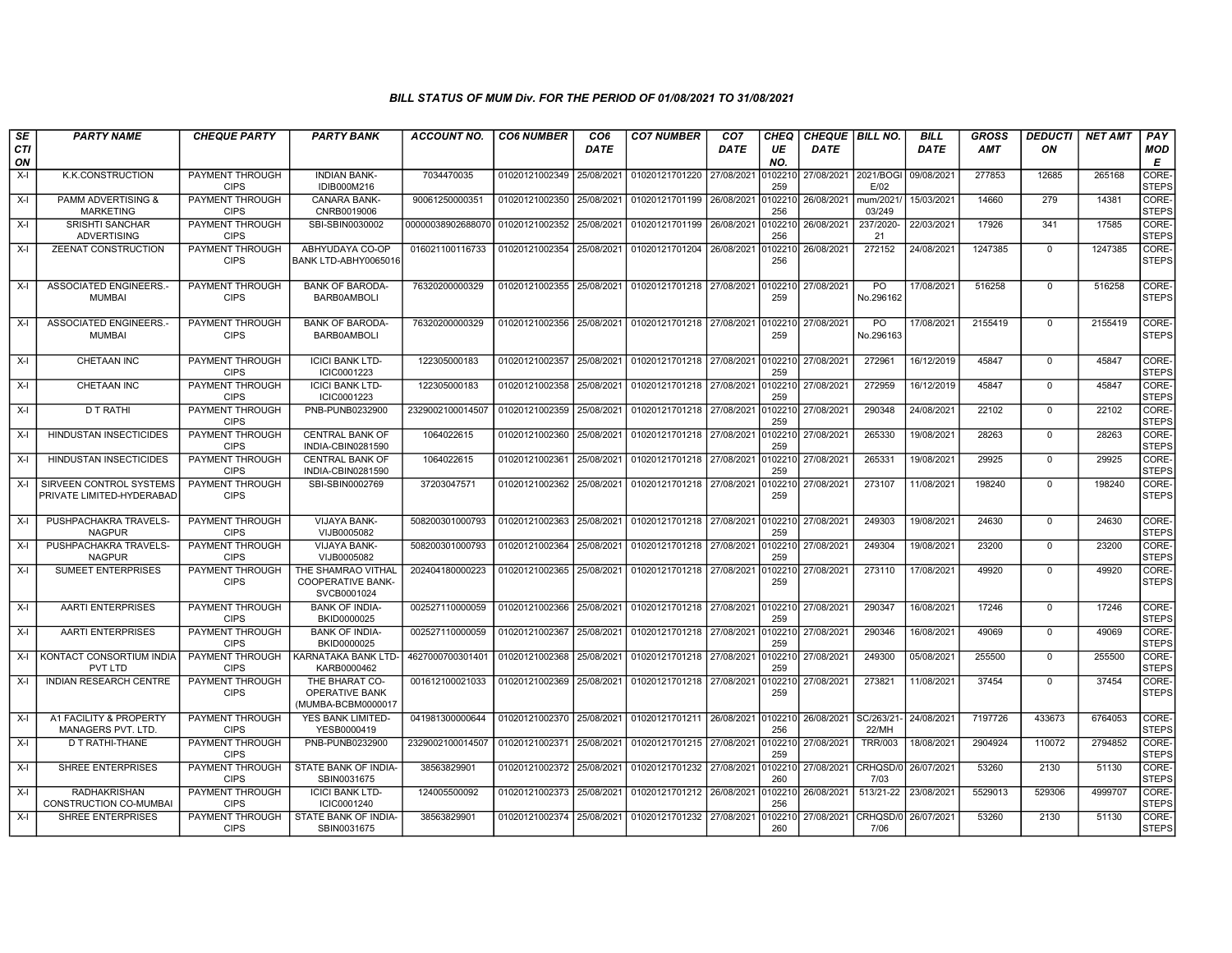| SE        | <b>PARTY NAME</b>                                  | <b>CHEQUE PARTY</b>                   | <b>PARTY BANK</b>                                      | <b>ACCOUNT NO.</b> | <b>CO6 NUMBER</b>         | CO <sub>6</sub> | <b>CO7 NUMBER</b>                                   | CO <sub>7</sub> | <b>CHEQ</b>    | <b>CHEQUE   BILL NO.</b> |                              | <b>BILL</b> | <b>GROSS</b> | <b>DEDUCTI</b> | <b>NET AMT</b> | <b>PAY</b>            |
|-----------|----------------------------------------------------|---------------------------------------|--------------------------------------------------------|--------------------|---------------------------|-----------------|-----------------------------------------------------|-----------------|----------------|--------------------------|------------------------------|-------------|--------------|----------------|----------------|-----------------------|
| CTI<br>ON |                                                    |                                       |                                                        |                    |                           | <b>DATE</b>     |                                                     | DATE            | UE<br>NO.      | <b>DATE</b>              |                              | <b>DATE</b> | <b>AMT</b>   | ON             |                | <b>MOD</b><br>E       |
| $X-I$     | <b>VERMMILLION</b><br><b>COMMUNICATION PVT LTD</b> | PAYMENT THROUGH<br><b>CIPS</b>        | AXIS BANK-UTIB0003942                                  | 917020081724474    | 01020121002375 25/08/2021 |                 | 01020121701225 27/08/2021                           |                 | 102210<br>259  | 27/08/2021               | cr/pb/0107/<br>$20 - 21$     | 31/03/2021  | 11463.9      | 218.9          | 11245          | CORE-<br><b>STEPS</b> |
| $X-I$     | <b>MEGHA POWER SOLUTIONS</b>                       | PAYMENT THROUGH<br><b>CIPS</b>        | <b>BANK OF</b><br>MAHARASHTRA-<br>MAHB0000548          | 60164354456        | 01020121002378 25/08/2021 |                 | 01020121701205 26/08/2021                           |                 | 102210<br>256  | 26/08/2021 MPS/RLY/2     | $1 - 22/5$                   | 19/08/2021  | 1731119      | 78828          | 1652291        | CORE-<br><b>STEPS</b> |
| X-I       | <b>RP GROUP</b>                                    | PAYMENT THROUGH<br><b>CIPS</b>        | <b>CENTRAL BANK OF</b><br>INDIA-CBIN0281715            | 3594378697         | 01020121002379            | 25/08/2021      | 01020121701249                                      | 31/08/2021      | 0102210<br>267 | 31/08/2021               | 753776                       | 02/09/2020  | 28050        | $\mathbf 0$    | 28050          | CORE-<br><b>STEPS</b> |
| $X-I$     | A1 FACILITY & PROPERTY<br>MANAGERS PVT. LTD.       | <b>PAYMENT THROUGH</b><br><b>CIPS</b> | <b>YES BANK LIMITED-</b><br>YESB0000419                | 041981300000644    | 01020121002380            | 25/08/2021      | 01020121701211                                      | 26/08/2021      | 0102210<br>256 | 26/08/2021               | SC/264/21<br>22/MH           | 24/08/2021  | 6190696      | 351471         | 5839225        | CORE-<br><b>STEPS</b> |
|           | X-I ASC POWER PRIVATE LIMITED                      | PAYMENT THROUGH<br><b>CIPS</b>        | <b>BANK OF</b><br>MAHARASHTRA-<br>MAHB0000016          | 60377661942        | 01020121002381            | 25/08/2021      | 01020121701213                                      | 26/08/2021      | 102210<br>259  | 27/08/2021               | ASC/0038/<br>2021-22         | 09/08/2021  | 2929319      | 104649         | 2824670        | CORE-<br><b>STEPS</b> |
| $X-I$     | AKANCHHA CONSTRUCTION-<br><b>MUMBAI</b>            | <b>PAYMENT THROUGH</b><br><b>CIPS</b> | <b>BANK OF</b><br>MAHARASHTRA-<br>MAHB0000227          | 20090403913        |                           |                 | 01020121002382 25/08/2021 01020121701202 26/08/2021 |                 | 0102210<br>256 | 26/08/2021               | <b>AKC/21-</b><br>22/06      | 08/07/2021  | 1636749      | 62063          | 1574686        | CORE-<br><b>STEPS</b> |
| $X-I$     | <b>ARCTIC AIRCON</b>                               | PAYMENT THROUGH<br><b>CIPS</b>        | <b>CENTRAL BANK OF</b><br>INDIA-CBIN0281067            | 3620089686         | 01020121002386            |                 | 26/08/2021 01020121701217 27/08/2021                |                 | 0102210<br>259 | 27/08/2021               | AA/07/21                     | 18/08/2021  | 499962       | 67148          | 432814         | CORE-<br><b>STEPS</b> |
| X-I       | SHRINATH CONSTRUCTION-<br><b>MUMBAI</b>            | PAYMENT THROUGH<br><b>CIPS</b>        | <b>ICICI BANK LTD-</b><br>ICIC0006415                  | 641505000073       | 01020121002388 26/08/2021 |                 | 01020121701222 27/08/2021                           |                 | 102210<br>259  | 27/08/2021               | <b>SC/CR/21</b><br>22/03     | 17/08/2021  | 17454978     | 623493         | 16831485       | CORE-<br><b>STEPS</b> |
| X-I       | <b>GENERAL ENGINEERING</b><br><b>CORPORATION</b>   | PAYMENT THROUGH<br><b>CIPS</b>        | <b>INDIAN BANK-</b><br><b>IDIB000S028</b>              | 50414753146        | 01020121002389            | 26/08/2021      | 01020121701223 27/08/2021                           |                 | 0102210<br>259 | 27/08/2021 GEC/CR/2      | <b>22/FIN</b>                | 03/08/2021  | 140306       | 16704          | 123602         | CORE-<br><b>STEPS</b> |
| $X-I$     | RAJENDRA TRADERS                                   | PAYMENT THROUGH<br><b>CIPS</b>        | UNION BANK OF INDIA-<br>UBIN0556432                    | 582201010050104    | 01020121002393            | 26/08/2021      | 01020121701231                                      | 27/08/2021      | 102210<br>260  | 27/08/2021               | RT/CR/CLA<br>/06             | 15/07/2021  | 340482       | 12642          | 327840         | CORE-<br><b>STEPS</b> |
|           | X-I   M S MISTRY AND CO.-MUMBA                     | PAYMENT THROUGH<br><b>CIPS</b>        | <b>BANK OF BARODA-</b><br><b>BARB0JOGWES</b>           | 3226020000085      | 01020121002395            | 26/08/2021      | 01020121701200                                      | 26/08/2021      | 0102210<br>256 | 26/08/2021               | <b>MSM/03/08</b><br>$/21-22$ | 17/08/2021  | 3204857      | 114560         | 3090297        | CORE-<br><b>STEPS</b> |
| $X-I$     | S AND R PEST CONTROL<br><b>SERVICES</b>            | PAYMENT THROUGH<br><b>CIPS</b>        | SBI-SBIN0011710                                        | 37203428262        | 01020121002396 26/08/2021 |                 | 01020121701224                                      | 27/08/2021      | 0102210<br>259 | 27/08/2021               | 8365/M                       | 25/05/2021  | 169608       | 5850           | 163758         | CORE-<br><b>STEPS</b> |
| $X-I$     | S AND R PEST CONTROL<br><b>SERVICES</b>            | <b>PAYMENT THROUGH</b><br><b>CIPS</b> | SBI-SBIN0011710                                        | 37203428262        | 01020121002397 26/08/2021 |                 | 01020121701224 27/08/2021                           |                 | 0102210<br>259 | 27/08/2021               | 8366/M                       | 25/05/2021  | 578932       | 19726          | 559206         | CORE-<br><b>STEPS</b> |
| $X-I$     | <b>GODAVARI INDUSTRIAL</b><br>TRADERS-SOLAPUR      | PAYMENT THROUGH<br><b>CIPS</b>        | <b>BANK OF BARODA-</b><br><b>BARB0SHOLAP</b>           | 04370500000049     | 01020121002398            | 26/08/2021      | 01020121701227                                      | 27/08/2021      | 102210<br>259  | 27/08/2021               | 30                           | 20/07/2021  | 3543021      | 126637         | 3416384        | CORE-<br><b>STEPS</b> |
| $X-I$     | <b>Prashant Enterprises</b>                        | PAYMENT THROUGH<br><b>CIPS</b>        | <b>BANK OF BARODA-</b><br><b>BARBOVJAIRO</b>           | 72210500000012     | 01020121002399            | 26/08/2021      | 01020121701216                                      | 27/08/2021      | 102210<br>259  | 27/08/2021   PO 257746   |                              | 26/08/2021  | 3853583      | $\mathbf 0$    | 3853583        | CORE-<br><b>STEPS</b> |
| $X-I$     | <b>KHANDESHWAR TOWING</b>                          | PAYMENT THROUGH<br><b>CIPS</b>        | <b>HDFC BANK LTD-</b><br>HDFC0000357                   | 03572560001054     | 01020121002400            | 26/08/2021      | 01020121701228                                      | 27/08/2021      | 0102210<br>259 | 27/08/2021               | MNKD/09                      | 20/07/2021  | 1095708      | 39233          | 1056475        | CORE-<br><b>STEPS</b> |
| $X-I$     | <b>JAYESH GARDEN</b><br><b>DEVELOPERS</b>          | <b>CIPS</b>                           | PAYMENT THROUGH AXIS BANK-UTIB0000183                  | 183010200009256    | 01020121002408 27/08/2021 |                 | 01020121701234                                      | 30/08/2021      | 0102210<br>264 | 30/08/2021 JJGD/KYN/0    | $\mathcal{P}$                | 08/05/2021  | 195799.8     | 23309.8        | 172490         | CORE-<br><b>STEPS</b> |
| X-I       | MONDHE MOTORS                                      | PAYMENT THROUGH<br><b>CIPS</b>        | SOLAPUR JANATA<br>SAHAKARI BANK<br>LIMITED-SJSB0000002 | 5870025020372235   | 01020121002409            | 27/08/2021      | 01020121701229                                      | 27/08/2021      | 102210<br>259  | 27/08/2021               | MMRLY202<br>1-22/001         | 13/07/2021  | 1247604      | 62816          | 1184788        | CORE-<br><b>STEPS</b> |
| $X-I$     | <b>TULSI ENTERPRISES</b>                           | PAYMENT THROUGH<br><b>CIPS</b>        | THE KALYAN JANATA<br>SAHAKARI BANK LTD-<br>KJSB0000007 | 007013200000105    | 01020121002410 27/08/2021 |                 | 01020121701242                                      | 30/08/2021      | 0102210<br>267 | 31/08/2021               | TE/Kyn/Q/<br>Pota/01         | 04/08/2021  | 472000       | 41881          | 430119         | CORE-<br><b>STEPS</b> |
| $X-I$     | ELDYNE ELECTRO SYSTEMS<br>PVT LTD-KOLKATA          | PAYMENT THROUGH<br><b>CIPS</b>        | <b>ICICI BANK LTD-</b><br><b>ICIC0000006</b>           | 000651000388       | 01020121002415 27/08/2021 |                 | 01020121701226 27/08/2021                           |                 | 0102210<br>259 | 27/08/2021 ELD/SM/21     | 22/13                        | 24/08/2021  | 1131605      | 40515          | 1091090        | CORE-<br><b>STEPS</b> |
| X-I       | KHANDESHWAR TOWING                                 | PAYMENT THROUGH<br><b>CIPS</b>        | <b>HDFC BANK LTD-</b><br>HDFC0000357                   | 03572560001054     | 01020121002416 27/08/2021 |                 | 01020121701230                                      | 27/08/2021      | 0102210<br>259 | 27/08/2021               | 718/KT/202<br>$1 - 22$       | 24/07/2021  | 961774       | 36740          | 925034         | CORE-<br><b>STEPS</b> |
| $X-I$     | ROYAL INDIA SECURITAUS                             | PAYMENT THROUGH<br><b>CIPS</b>        | <b>ICICI BANK LTD-</b><br><b>ICIC0000006</b>           | 000605500819       | 01020121002417            | 27/08/2021      | 01020121701244                                      | 30/08/2021      | 0102210<br>267 | 31/08/2021               | <b>CONTROL</b><br>6/2021     | 29/07/2021  | 142191       | 5517           | 136674         | CORE-<br><b>STEPS</b> |
| $X-I$     | STESALIT LIMITED-BADDI                             | PAYMENT THROUGH<br><b>CIPS</b>        | <b>UCO BANK-</b><br>UCBA0000002                        | 00020510004005     | 01020121002418 27/08/2021 |                 | 01020121701245                                      | 30/08/2021      | 102210<br>267  | 31/08/2021               | SL/CR/LTT<br>/21/004         | 04/08/2021  | 6766476      | 293873         | 6472603        | CORE-<br><b>STEPS</b> |
| X-I       | <b>RAM ENTERPRISE</b>                              | PAYMENT THROUGH<br><b>CIPS</b>        | PUNJAB NATIONAL<br>BANK-PUNB0187420                    | 1874050000833      | 01020121002419            | 27/08/2021      | 01020121701219                                      | 27/08/2021      | 0102210<br>259 | 27/08/2021               | 128/2021                     | 09/08/2021  | 211630       | 8164           | 203466         | CORE-<br><b>STEPS</b> |
| X-I       | VERMMILLION<br><b>COMMUNICATION PVT LTD</b>        | PAYMENT THROUGH<br><b>CIPS</b>        | AXIS BANK-UTIB0003942                                  | 917020081724474    | 01020121002421 27/08/2021 |                 | 01020121701225                                      | 27/08/2021      | 102210<br>259  | 27/08/2021               | cr/pb/009/2<br>$1-22$        | 23/06/2021  | 7308         | 139            | 7169           | CORE-<br><b>STEPS</b> |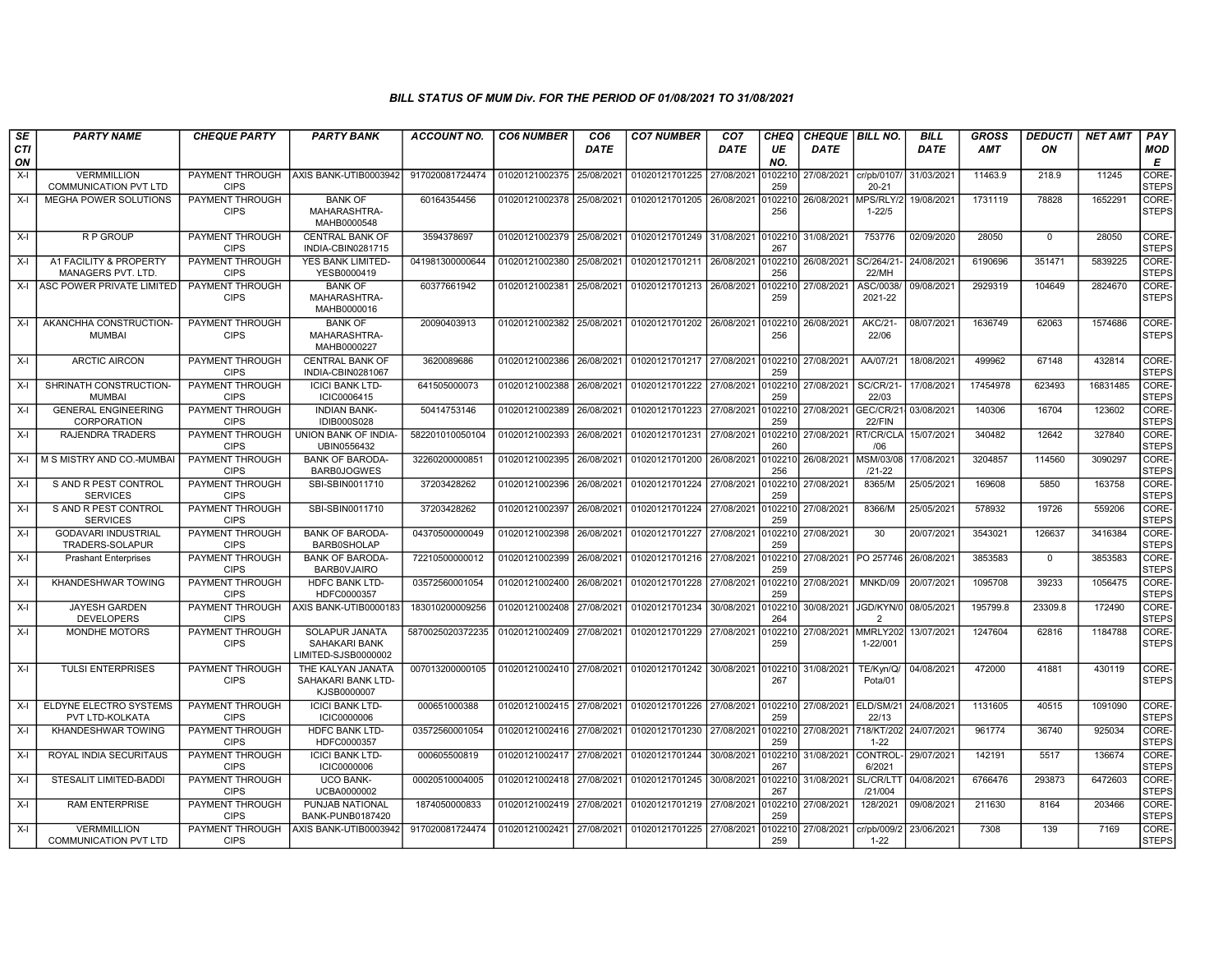| SE        | <b>PARTY NAME</b>                                                        | <b>CHEQUE PARTY</b>                   | <b>PARTY BANK</b>                                     | ACCOUNT NO.                             | <b>CO6 NUMBER</b>         | CO <sub>6</sub> | <b>CO7 NUMBER</b> | CO <sub>7</sub> | <b>CHEQ</b>    | <b>CHEQUE   BILL NO.</b>      |                             | <b>BILL</b> | <b>GROSS</b> | <b>DEDUCTI</b> | <b>NET AMT</b> | PAY                       |
|-----------|--------------------------------------------------------------------------|---------------------------------------|-------------------------------------------------------|-----------------------------------------|---------------------------|-----------------|-------------------|-----------------|----------------|-------------------------------|-----------------------------|-------------|--------------|----------------|----------------|---------------------------|
| CTI<br>ON |                                                                          |                                       |                                                       |                                         |                           | <b>DATE</b>     |                   | <b>DATE</b>     | UE<br>NO.      | <b>DATE</b>                   |                             | <b>DATE</b> | <b>AMT</b>   | ON             |                | MOD<br>E                  |
| $X-I$     | MASTER TECK INDUSTRIES-<br><b>MUMBAI</b>                                 | PAYMENT THROUGH<br><b>CIPS</b>        | <b>BANK OF INDIA-</b><br>BKID0000020                  | 002020110000488                         | 01020121002422            | 27/08/2021      | 01020121701235    | 30/08/2021      | 0102210<br>264 | 30/08/2021                    | 273822                      | 23/08/2021  | 20082        | $\mathbf{0}$   | 20082          | CORE-<br><b>STEPS</b>     |
| $X-I$     | MUKUL ENTERPRISES-THANE                                                  | PAYMENT THROUGH<br><b>CIPS</b>        | PUNJAB NATIONAL<br>BANK-PUNB0096910                   | 09691011000311                          | 01020121002429            | 27/08/2021      | 01020121701246    | 30/08/2021      | 0102210<br>267 | 31/08/2021                    | ME/20-<br>21/03             | 14/07/2021  | 2319397      | 160499         | 2158898        | CORE-<br><b>STEPS</b>     |
| $X-I$     | ANNPURNA TAXI SERVICE                                                    | PAYMENT THROUGH<br><b>CIPS</b>        | <b>ICICI BANK LTD-</b><br>ICIC0000314                 | 031405500309                            | 01020121002430            | 27/08/2021      | 01020121701233    | 27/08/2021      | 102210<br>260  | 27/08/2021                    | 6185                        | 01/08/2021  | 329681       | 13660          | 316021         | CORE-<br><b>STEPS</b>     |
| $X-I$     | <b>PUSHPAK RAIL</b><br><b>CONSTRUCTION PRIVATE</b><br>LIMITED-ULHASNAGAR | PAYMENT THROUGH<br><b>CIPS</b>        | CANARA BANK-<br>CNRB0000209                           | 0209256054297                           | 01020121002433            | 27/08/2021      | 01020121701239    | 30/08/2021      | 102210<br>267  | 31/08/2021                    | CR/034/21<br>22             | 18/08/2021  | 1695978      | 166265         | 1529713        | CORE-<br><b>STEPS</b>     |
| X-I       | <b>PUSHPAK RAIL</b><br><b>CONSTRUCTION PRIVATE</b><br>LIMITED-ULHASNAGAR | PAYMENT THROUGH<br><b>CIPS</b>        | CANARA BANK-<br>CNRB0000209                           | 0209256054297                           | 01020121002434            | 27/08/2021      | 01020121701240    | 30/08/2021      | 102210<br>267  | 31/08/2021 CR/033/21          | 22                          | 18/08/2021  | 1787860      | 175256         | 1612604        | CORE-<br><b>STEPS</b>     |
| X-I       | ATHARVA CONSTRUCTION-<br><b>NASHIK</b>                                   | <b>PAYMENT THROUGH</b><br><b>CIPS</b> | UNION BANK OF INDIA-<br>UBIN0549924                   | 499201010035876                         | 01020121002437            | 28/08/2021      | 01020121701238    | 30/08/2021      | 102210<br>267  | 31/08/2021                    | <b>ATHARV/N</b><br>SK/INV44 | 17/07/2021  | 175600       | 17493          | 158107         | CORE-<br><b>STEPS</b>     |
| $X-I$     | <b>NEW WAYS ENGINEERING &amp;</b><br>ELECTRICAL WORKS                    | PAYMENT THROUGH<br><b>CIPS</b>        | KOTAK MAHINDRA<br><b>BANK LIMITED-</b><br>KKBK0KMCB02 | 750101101002249                         | 01020121002439            | 28/08/2021      | 01020121701247    | 30/08/2021      | 102210<br>267  | 31/08/2021                    | NE/02/21                    | 18/08/2021  | 491872       | 61080          | 430792         | CORE-<br><b>STEPS</b>     |
| $X-I$     | ZEENAT CONSTRUCTION-<br>THANE                                            | PAYMENT THROUGH<br><b>CIPS</b>        | ABHYUDAYA CO-OP<br>BANK LTD-ABHY0065016               | 016021100116733                         | 01020121002440 28/08/2021 |                 | 01020121701237    | 30/08/2021      | 102210<br>267  | 31/08/2021                    | ZEENAT/H<br>B/17/21         | 26/08/2021  | 9182376      | 771959         | 8410417        | CORE-<br><b>STEPS</b>     |
| $X-I$     | <b>MOBILITY LOGISTICS</b>                                                | PAYMENT THROUGH<br><b>CIPS</b>        | <b>CANARA BANK-</b><br>CNRB0015489                    | 54891010001218                          | 01020121002455 30/08/2021 |                 | 01020121701243    | 30/08/2021      | 102210<br>267  | 31/08/2021 MOB/SMM            | KYN/04                      | 10/08/2021  | 729026       | 45873          | 683153         | CORE-<br><b>STEPS</b>     |
| X-II      | ESSJAY COPIER PVT LTD                                                    | PAYMENT THROUGH<br><b>CIPS</b>        | <b>IDBI BANK LTD-</b><br>IBKL0000018                  | 0018102000019318                        | 01020221004797            | 02/08/2021      | 01020221700499    | 02/08/2021      | 0102210<br>207 | 02/08/2021 EC/RENT/1          | 425                         | 04/07/2021  | 25665        | 435            | 25230          | CORE-<br><b>STEPS</b>     |
| X-II      | A K ASSOCIATES                                                           | PAYMENT THROUGH<br><b>CIPS</b>        | <b>BANK OF BARODA-</b><br><b>BARB0PBBMUM</b>          | 75920200001306                          | 01020221004798            | 02/08/2021      | 01020221700513    | 03/08/2021      | 102210<br>211  | 03/08/2021                    | 290162                      | 27/07/2021  | 262950       | $\mathbf 0$    | 262950         | CORE-<br><b>STEPS</b>     |
| X-II      | <b>MSEDCL</b>                                                            | <b>MSEDCL</b>                         | SELF CHEQUE-                                          | 000000000                               | 01020221004799            | 02/08/2021      | 01020221700494    | 02/08/2021      | 960852         | 02/08/2021                    | $AV-0$                      | 28/07/2021  | 4100         | $\mathbf{0}$   | 4100           | <b>BANK</b><br>CHEQ<br>UE |
| $X-H$     | SSE/PSI/VDLR/GEN.IMP.                                                    | C RLY                                 | DIVISIONAL CASHIER. ISBI BANK-SBIN0IMPRST             | 120007776818                            | 01020221004800 02/08/2021 |                 | 01020221700498    | 02/08/2021      | 980337         | 02/08/2021                    | <b>GEN.IMP</b>              | 08/06/2021  | 1450         | $\Omega$       | 1450           | CASH                      |
| $X-H$     | SR.CO. 12BN/RPSF/THK                                                     | <b>DIVISIONAL CASHIER.</b><br>C RLY   | <b>SELF CHEQUE-</b>                                   | 000000000                               | 01020221004801            | 02/08/2021      | 01020221700498    | 02/08/2021      | 980337         | 02/08/2021                    | 784679                      | 24/07/2021  | 1754         | $\mathbf 0$    | 1754           | CASH                      |
| $X-H$     | SR.CO. 12BN/RPSF/THK                                                     | <b>DIVISIONAL CASHIER.</b><br>C RLY   | <b>SELF CHEQUE-</b>                                   | 000000000                               | 01020221004802            | 02/08/2021      | 01020221700498    | 02/08/2021      | 980337         | 02/08/2021                    | 784659                      | 22/07/2021  | 1740         | $\Omega$       | 1740           | <b>CASH</b>               |
| X-II      | MSEDCL CON NO<br>026510005634                                            | PAYMENT THROUGH<br><b>CIPS</b>        | SBI-SBIN0008965                                       | MSEDCL010265100 01020221004803<br>05634 |                           | 02/08/2021      | 01020221700501    |                 | 207            | 02/08/2021 0102210 02/08/2021 | AV C-335                    | 28/07/2021  | 3970         | $\Omega$       | 3970           | CORE-<br><b>STEPS</b>     |
| X-II      | SR.CO. 12BN/RPSF/THK                                                     | DIVISIONAL CASHIER,<br>C RLY          | SELF CHEQUE-                                          | 000000000                               | 01020221004804            | 02/08/2021      | 01020221700498    | 02/08/2021      | 980337         | 02/08/2021                    | 784658                      | 22/07/2021  | 1977         | $\mathbf 0$    | 1977           | CASH                      |
| $X-H$     | <b>TORRENT POWER LTD CON</b><br>NO 000461159079                          | PAYMENT THROUGH<br><b>CIPS</b>        | <b>BANK OF BARODA</b><br><b>BARB0KALWAX</b>           | TSZ000461159079                         | 01020221004805            | 02/08/2021      | 01020221700501    | 02/08/2021      | 0102210<br>207 | 02/08/2021                    | $C-25699$                   | 28/07/2021  | 596250       | $\Omega$       | 596250         | CORE-<br><b>STEPS</b>     |
| X-II      | SSE(M)CLA                                                                | DIVISIONAL CASHIER.<br>C RLY          | <b>ISBI BANK-SBIN0IMPRST</b>                          | 120007774590                            | 01020221004806 02/08/2021 |                 | 01020221700498    | 02/08/2021      | 980337         | 02/08/2021                    | 760285                      | 29/07/2021  | 5000         | $\mathbf 0$    | 5000           | CASH                      |
| $X-H$     | SSE(M)CLA                                                                | <b>DIVISIONAL CASHIER,</b><br>C RLY   | <b>SBI BANK-SBIN0IMPRST</b>                           | 120007774590                            | 01020221004807            | 02/08/2021      | 01020221700498    | 02/08/2021      | 980337         | 02/08/2021                    | 760286                      | 29/07/2021  | 5000         | $\mathbf 0$    | 5000           | <b>CASH</b>               |
| X-II      | <b>TORRENT POWER LTD CON</b><br>NO 000020480441                          | PAYMENT THROUGH<br><b>CIPS</b>        | <b>BANK OF BARODA-</b><br><b>BARB0KALWAX</b>          | TSZ000020480441                         | 01020221004808            | 02/08/2021      | 01020221700501    | 02/08/2021      | 0102210<br>207 | 02/08/2021                    | AV                          | 28/07/2021  | 10350        | $\Omega$       | 10350          | CORE-<br><b>STEPS</b>     |
| X-II      | MSEDCL CON NO<br>026511004071                                            | PAYMENT THROUGH<br><b>CIPS</b>        | SBI-SBIN0008965                                       | MSEDCL010265110<br>04071                | 01020221004809            | 02/08/2021      | 01020221700501    | 02/08/2021      | 102210<br>207  | 02/08/2021                    | C-489                       | 28/07/2021  | 5660         | $\mathbf 0$    | 5660           | CORE-<br><b>STEPS</b>     |
| $X-H$     | <b>TORRENT POWER LTD CON</b><br>NO 13011663481                           | <b>PAYMENT THROUGH</b><br><b>CIPS</b> | <b>BANK OF BARODA</b><br><b>BARB0BHITHA</b>           | TBZ0013011663481                        | 01020221004810 02/08/2021 |                 | 01020221700501    | 02/08/2021      | 0102210<br>207 | 02/08/2021                    | $C-183$                     | 28/07/2021  | 1520         | $\Omega$       | 1520           | CORE-<br><b>STEPS</b>     |
| X-II      | SSE (M) TITWALA                                                          | DIVISIONAL CASHIER.<br>C RLY          | SELF CHEQUE-                                          | $00\,$                                  | 01020221004811 02/08/2021 |                 | 01020221700498    | 02/08/2021      | 980337         | 02/08/2021                    | 12345                       | 30/07/2021  | 57000        | $\Omega$       | 57000          | CASH                      |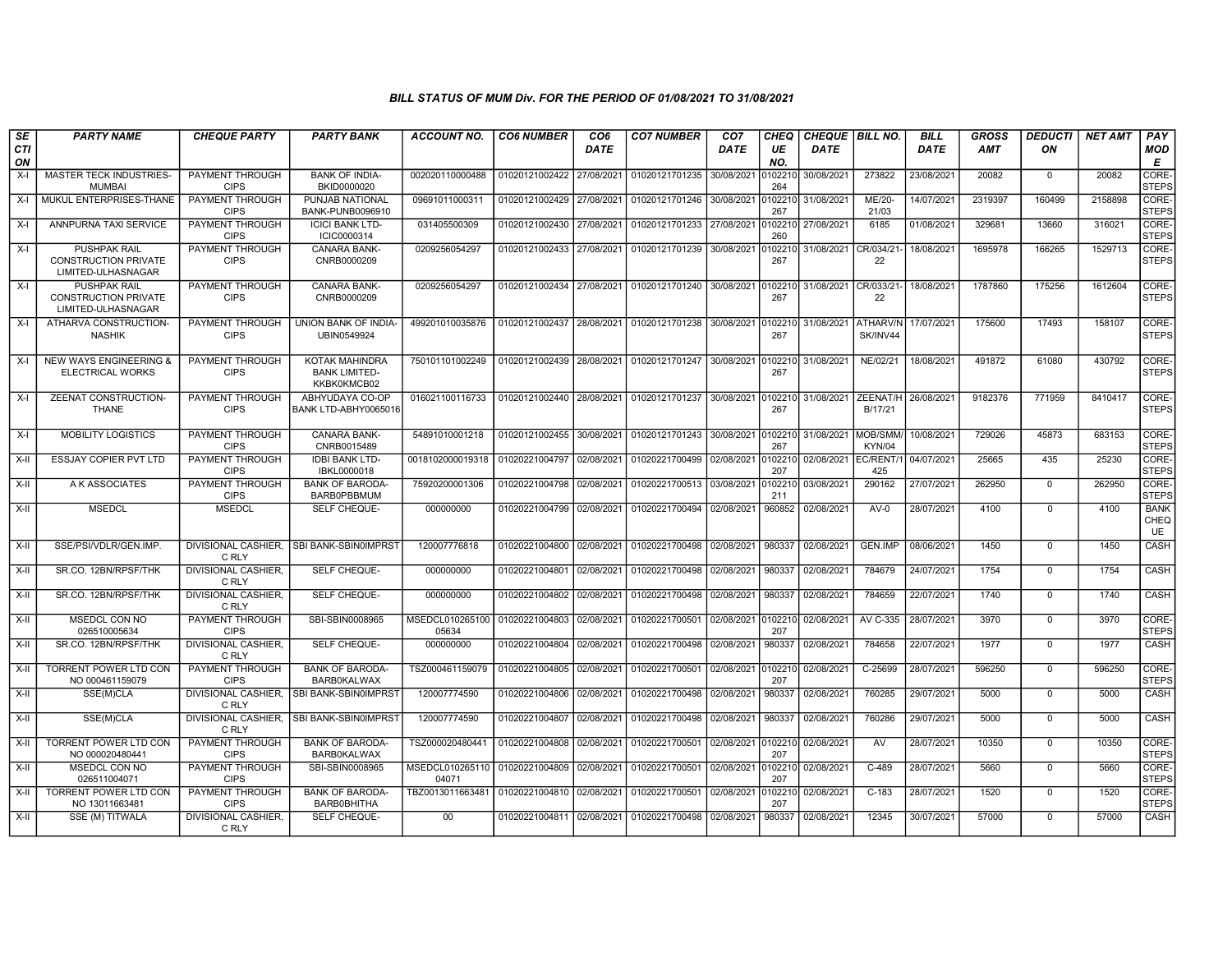| SE               | <b>PARTY NAME</b>                                          | <b>CHEQUE PARTY</b>                   | <b>PARTY BANK</b>                             | <b>ACCOUNT NO.</b>                                 | <b>CO6 NUMBER</b>         | CO <sub>6</sub> | <b>CO7 NUMBER</b>                            | CO <sub>7</sub> | CHEQ           | <b>CHEQUE   BILL NO.</b> |                            | <b>BILL</b> | <b>GROSS</b> | <i><b>DEDUCTI</b></i> | <b>NET AMT</b> | <b>PAY</b>            |
|------------------|------------------------------------------------------------|---------------------------------------|-----------------------------------------------|----------------------------------------------------|---------------------------|-----------------|----------------------------------------------|-----------------|----------------|--------------------------|----------------------------|-------------|--------------|-----------------------|----------------|-----------------------|
| <b>CTI</b><br>ON |                                                            |                                       |                                               |                                                    |                           | <b>DATE</b>     |                                              | <b>DATE</b>     | UE<br>NO.      | <b>DATE</b>              |                            | <b>DATE</b> | AMT          | ON                    |                | <b>MOD</b><br>E       |
| $X-H$            | APO L AND W                                                | DIVISIONAL CASHIER,<br>C RLY          | SELF CHEQUE-                                  | 0000000000                                         | 01020221004812 02/08/2021 |                 | 01020221700498 02/08/2021                    |                 | 980337         | 02/08/2021               | 750679                     | 29/07/2021  | 2500         | $\mathbf 0$           | 2500           | <b>CASH</b>           |
| $X-H$            | SR.DSO CSTM/GEN.IMP.                                       | <b>DIVISIONAL CASHIER.</b><br>C RLY   | SELF CHEQUE-                                  | $00 \,$                                            | 01020221004813            | 02/08/2021      | 01020221700498 02/08/2021                    |                 | 980337         | 02/08/2021               | <b>BB/T/SFT/</b><br>G.Imp. | 26/07/2021  | 4000         | $\Omega$              | 4000           | CASH                  |
| $X-II$           | <b>ADANI ELECTRICITY MUMBAI</b><br>LIMITED CA NO 370001903 | PAYMENT THROUGH<br><b>CIPS</b>        | <b>HDFC BANK LTD-</b><br>HDFC0004989          | EPAEML370001903                                    | 01020221004814            | 02/08/2021      | 01020221700501                               | 02/08/2021      | 0102210<br>207 | 02/08/2021               | R-18729                    | 29/07/2021  | 296020       | $\mathbf 0$           | 296020         | CORE-<br><b>STEPS</b> |
| $X-II$           | ADANI ELECTRICITY MUMBAI<br>LIMITED CA NO 200000079        | PAYMENT THROUGH<br><b>CIPS</b>        | <b>HDFC BANK LTD-</b><br>HDFC0004989          | EPAEML200000079                                    | 01020221004815            | 02/08/2021      | 01020221700501                               | 02/08/2021      | 0102210<br>207 | 02/08/2021               | R+C-9570                   | 28/07/2021  | 71140        | $\overline{0}$        | 71140          | CORE-<br><b>STEPS</b> |
| $X-H$            | <b>MSEDCL CON NO</b><br>029380166745                       | PAYMENT THROUGH<br><b>CIPS</b>        | SBI-SBIN0008965                               | MSEDCL010293801<br>66745                           | 01020221004816            | 02/08/2021      | 01020221700501                               | 02/08/2021      | 102210<br>207  | 02/08/2021               | $C-80$                     | 27/07/2021  | 1110         | $\mathbf 0$           | 1110           | CORE-<br><b>STEPS</b> |
| $X-H$            | MSEDCL CON NO<br>028690001545                              | PAYMENT THROUGH<br><b>CIPS</b>        | SBI-SBIN0008965                               | MSEDCL010286900<br>01545                           | 01020221004817 02/08/2021 |                 | 01020221700501 02/08/2021 0102210 02/08/2021 |                 | 207            |                          | $C-228$                    | 27/07/2021  | 1760         | $\mathbf 0$           | 1760           | CORE-<br><b>STEPS</b> |
| X-II             | MSEDCL CON NO<br>032940004593                              | PAYMENT THROUGH<br><b>CIPS</b>        | SBI-SBIN0008965                               | MSEDCL010329400<br>04593                           | 01020221004818            | 02/08/2021      | 01020221700501                               | 02/08/2021      | 102210<br>207  | 02/08/2021               | $C-46$                     | 27/07/2021  | 650          | $\mathbf 0$           | 650            | CORE-<br>STEPS        |
| $X-H$            | MSEDCL CON NO<br>032630003520                              | PAYMENT THROUGH<br><b>CIPS</b>        | SBI-SBIN0008965                               | MSEDCL010326300<br>03520                           | 01020221004819            | 02/08/2021      | 01020221700501                               | 02/08/2021      | 102210<br>207  | 02/08/2021               | $C-100$                    | 27/07/2021  | 990          | $\Omega$              | 990            | CORE-<br>STEPS        |
| X-II             | SR DSTE (CO) CSTM                                          | <b>DIVISIONAL CASHIER,</b><br>C RLY   | SELF CHEQUE-                                  | 000000000                                          | 01020221004820            | 02/08/2021      | 01020221700498                               | 02/08/2021      | 980337         | 02/08/2021               | 555056                     | 27/07/2021  | 2000         | $\mathbf 0$           | 2000           | <b>CASH</b>           |
| $X-H$            | MSEDCL CON NO<br>031480000725                              | <b>PAYMENT THROUGH</b><br><b>CIPS</b> | SBI-SBIN0008965                               | MSEDCL010314800<br>00725                           | 01020221004821            | 02/08/2021      | 01020221700501                               | 02/08/2021      | 0102210<br>207 | 02/08/2021               | $C-199$                    | 27/07/2021  | 1600         | $\mathbf 0$           | 1600           | CORE-<br><b>STEPS</b> |
| X-II             | <b>MOMAI MATA WATER</b><br><b>SUPPLIERS</b>                | PAYMENT THROUGH<br><b>CIPS</b>        | <b>BANK OF</b><br>MAHARASHTRA-<br>MAHB0000307 | 60151671106                                        | 01020221004822            | 02/08/2021      | 01020221700519 04/08/2021                    |                 | 0102210<br>213 | 04/08/2021               | 290343                     | 27/07/2021  | 20000        | $\Omega$              | 20000          | CORE-<br><b>STEPS</b> |
| $X-H$            | MSEDCL CON NO<br>181010004203                              | PAYMENT THROUGH<br><b>CIPS</b>        | SBI-SBIN0008965                               | MSEDCL011810100<br>04203                           | 01020221004823            | 02/08/2021      | 01020221700501                               | 02/08/2021      | 0102210<br>207 | 02/08/2021               | $\overline{C-142}$         | 27/07/2021  | 1260         | $\mathbf 0$           | 1260           | CORE-<br><b>STEPS</b> |
| X-II             | MSEDCL CON NO<br>031330210519                              | <b>PAYMENT THROUGH</b><br><b>CIPS</b> | SBI-SBIN0008965                               | MSEDCL010313302<br>10519                           | 01020221004824            | 02/08/2021      | 01020221700501                               | 02/08/2021      | 102210<br>207  | 02/08/2021               | $C-59$                     | 27/07/2021  | 900          | $\mathbf 0$           | 900            | CORE-<br><b>STEPS</b> |
| X-II             | <b>MOMAI MATA WATER</b><br><b>SUPPLIERS</b>                | PAYMENT THROUGH<br><b>CIPS</b>        | <b>BANK OF</b><br>MAHARASHTRA-<br>MAHB0000307 | 60151671106                                        | 01020221004825            | 02/08/2021      | 01020221700519 04/08/2021                    |                 | 102210<br>213  | 04/08/2021               | 290344                     | 27/07/2021  | 110          | $\Omega$              | 110            | CORE-<br><b>STEPS</b> |
| $X-H$            | MSEDCL CON NO<br>181010001603                              | PAYMENT THROUGH<br><b>CIPS</b>        | SBI-SBIN0008965                               | MSEDCL011810100 01020221004826 02/08/2021<br>01603 |                           |                 | 01020221700501 02/08/2021 0102210 02/08/2021 |                 | 207            |                          | $C-146$                    | 27/07/2021  | 1280         | $\Omega$              | 1280           | CORE-<br><b>STEPS</b> |
| X-II             | ELDYNE ELECTRO SYSTEMS<br>PVT LTD-KOLKATA                  | PAYMENT THROUGH<br><b>CIPS</b>        | <b>ICICI BANK LTD-</b><br><b>ICIC0000006</b>  | 000651000388                                       | 01020221004827            | 02/08/2021      | 01020221700519 04/08/2021                    |                 | 102210<br>213  | 04/08/2021               | 141166                     | 30/07/2021  | 501300       | $\mathbf 0$           | 501300         | CORE-<br><b>STEPS</b> |
| $X-H$            | SHRINATH CONSTRUCTION-<br><b>MUMBAI</b>                    | <b>PAYMENT THROUGH</b><br><b>CIPS</b> | SBI-SBIN0004626                               | 10227425172                                        | 01020221004828            | 02/08/2021      | 01020221700519 04/08/2021                    |                 | 102210<br>213  | 04/08/2021               | 141168                     | 30/07/2021  | 648900       | $\Omega$              | 648900         | CORE-<br><b>STEPS</b> |
| X-II             | <b>JAINAM PHARMA INDIA PVT</b><br>LTD.                     | <b>PAYMENT THROUGH</b><br><b>CIPS</b> | <b>ICICI BANK LTD-</b><br>ICIC0000323         | 032351000012                                       | 01020221004829            | 02/08/2021      | 01020221700497                               | 02/08/2021      | 102210<br>207  | 02/08/2021               | SI/1419                    | 25/06/2021  | 61403        | 55                    | 61348          | CORE-<br><b>STEPS</b> |
| $X-H$            | <b>LAXYO ENERGY LIMITED-</b><br><b>RATLAM</b>              | <b>PAYMENT THROUGH</b><br><b>CIPS</b> | <b>HDFC BANK LTD-</b><br>HDFC0000475          | 04758710000011                                     | 01020221004830            | 02/08/2021      | 01020221700519 04/08/2021                    |                 | 213            | 0102210 04/08/2021       | 141170                     | 30/07/2021  | 648900       | $\overline{0}$        | 648900         | CORE-<br><b>STEPS</b> |
| $X-H$            | M S CONTRACTOR-NEW DELHI                                   | PAYMENT THROUGH<br><b>CIPS</b>        | UNION BANK OF INDIA-<br>UBIN0541371           | 413701010141182                                    | 01020221004833            | 02/08/2021      | 01020221700519 04/08/2021                    |                 | 0102210<br>213 | 04/08/2021               | 141189                     | 30/07/2021  | 329400       | $\Omega$              | 329400         | CORE-<br><b>STEPS</b> |
| X-II             | MSEDCL CON NO<br>028680003833                              | PAYMENT THROUGH<br><b>CIPS</b>        | SBI-SBIN0008965                               | MSEDCL010286800<br>03833                           | 01020221004834            | 02/08/2021      | 01020221700501                               | 02/08/2021      | 102210<br>207  | 02/08/2021               | $C-104$                    | 27/07/2021  | 1000         | $\mathbf 0$           | 1000           | CORE-<br><b>STEPS</b> |
| X-II             | <b>MSEDCL IGATPURI</b>                                     | <b>PAYMENT THROUGH</b><br><b>CIPS</b> | SBI-SBIN0000386                               | 00000011542132042                                  | 01020221004835            | 02/08/2021      | 01020221700501 02/08/2021                    |                 | 0102210<br>207 | 02/08/2021               | R <sub>42</sub>            | 27/07/2021  | 630          | $\mathbf 0$           | 630            | CORE-<br><b>STEPS</b> |
| X-II             | M H MEDICUS PVT LTD                                        | <b>PAYMENT THROUGH</b><br><b>CIPS</b> | <b>IDBI BANK LTD-</b><br>IBKL0000552          | 0552102000014252                                   | 01020221004836            | 02/08/2021      | 01020221700500                               | 02/08/2021      | 102210<br>207  | 02/08/2021               | $MH/21-$<br>22/059         | 18/06/2021  | 53760        | 4348                  | 49412          | CORE-<br><b>STEPS</b> |
| X-II             | MSEDCL CON NO<br>002320296920                              | <b>PAYMENT THROUGH</b><br><b>CIPS</b> | SBI-SBIN0008965                               | MSEDCL010023202<br>96920                           | 01020221004837            | 02/08/2021      | 01020221700501                               | 02/08/2021      | 102210<br>207  | 02/08/2021               | $C-0$                      | 27/07/2021  | 410          | $\mathbf 0$           | 410            | CORE-<br><b>STEPS</b> |
| X-II             | MSEDCL CON NO<br>029740173373                              | PAYMENT THROUGH<br><b>CIPS</b>        | SBI-SBIN0008965                               | MSEDCL010297401<br>73373                           | 01020221004838            | 02/08/2021      | 01020221700501                               | 02/08/2021      | 102210<br>207  | 02/08/2021               | $C-40$                     | 27/07/2021  | 350          | $\Omega$              | 350            | CORE-<br>STEPS        |
| X-II             | MSEDCL CON NO<br>025870001552                              | PAYMENT THROUGH<br><b>CIPS</b>        | SBI-SBIN0008965                               | MSEDCL010258700<br>01552                           | 01020221004839            | 02/08/2021      | 01020221700501 02/08/2021                    |                 | 207            | 102210 02/08/2021        | $C-250$                    | 27/07/2021  | 3130         | $\mathbf 0$           | 3130           | CORE-<br>STEPS        |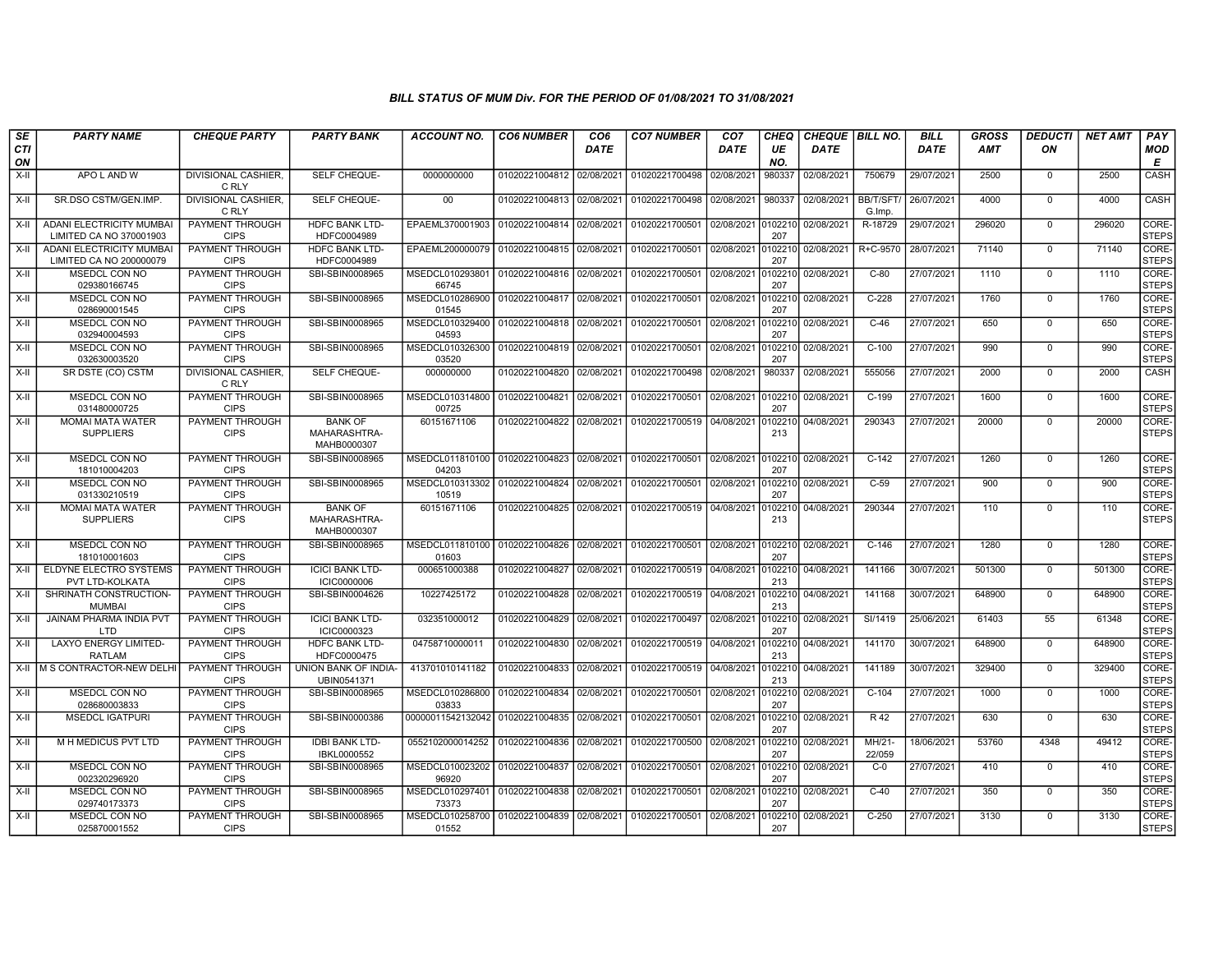| SE        | <b>PARTY NAME</b>                                          | <b>CHEQUE PARTY</b>                   | <b>PARTY BANK</b>                            | <b>ACCOUNT NO.</b>                                 | <b>CO6 NUMBER</b>         | CO <sub>6</sub> | <b>CO7 NUMBER</b> | CO <sub>7</sub> | <b>CHEQ</b>    | <b>CHEQUE BILL NO.</b> |                                   | <b>BILL</b> | <b>GROSS</b> | <b>DEDUCTI</b> | <b>NET AMT</b> | PAY                       |
|-----------|------------------------------------------------------------|---------------------------------------|----------------------------------------------|----------------------------------------------------|---------------------------|-----------------|-------------------|-----------------|----------------|------------------------|-----------------------------------|-------------|--------------|----------------|----------------|---------------------------|
| CTI<br>ON |                                                            |                                       |                                              |                                                    |                           | <b>DATE</b>     |                   | DATE            | UE<br>NO.      | DATE                   |                                   | <b>DATE</b> | <b>AMT</b>   | ON             |                | <b>MOD</b><br>E           |
| $X-H$     | <b>MSEDCL CON NO</b><br>020490001132                       | PAYMENT THROUGH<br><b>CIPS</b>        | SBI-SBIN0008965                              | MSEDCL010204900 01020221004840 02/08/2021<br>01132 |                           |                 | 01020221700501    | 02/08/2021      | 102210<br>207  | 02/08/2021             | $C-86$                            | 27/07/2021  | 1410         | $\Omega$       | 1410           | CORE-<br><b>STEPS</b>     |
| X-II      | <b>MSEDCL CON NO</b><br>032630004887                       | PAYMENT THROUGH<br><b>CIPS</b>        | SBI-SBIN0008965                              | MSEDCL010326300 01020221004841<br>04887            |                           | 02/08/2021      | 01020221700501    | 02/08/2021      | 102210<br>207  | 02/08/2021             | $C-82$                            | 27/07/2021  | 880          | $\mathbf{0}$   | 880            | CORE-<br><b>STEPS</b>     |
| X-II      | MSEDCL CON NO<br>029090001432                              | PAYMENT THROUGH<br><b>CIPS</b>        | SBI-SBIN0008965                              | MSEDCL010290900<br>01432                           | 01020221004842            | 02/08/2021      | 01020221700501    | 02/08/2021      | 102210<br>207  | 02/08/2021             | C-1569                            | 27/07/2021  | 9880         | $\mathbf 0$    | 9880           | CORE-<br><b>STEPS</b>     |
| X-II      | MSEDCL CON NO<br>029840002886                              | PAYMENT THROUGH<br><b>CIPS</b>        | SBI-SBIN0008965                              | MSEDCL010298400 01020221004843 02/08/2021<br>02886 |                           |                 | 01020221700501    | 02/08/2021      | 0102210<br>207 | 02/08/2021             | $C-84$                            | 27/07/2021  | 890          | $\mathbf{0}$   | 890            | CORE-<br><b>STEPS</b>     |
| $X-H$     | MSEDCL CON NO<br>181010004432                              | <b>PAYMENT THROUGH</b><br><b>CIPS</b> | SBI-SBIN0008965                              | MSEDCL011810100 01020221004844<br>04432            |                           | 02/08/2021      | 01020221700501    | 02/08/2021      | 102210<br>207  | 02/08/2021             | $C-89$                            | 27/07/2021  | 930          | $\Omega$       | 930            | CORE-<br><b>STEPS</b>     |
| $X-H$     | <b>ADANI ELECTRICITY MUMBAI</b><br>LIMITED CA NO 200000043 | PAYMENT THROUGH<br><b>CIPS</b>        | <b>HDFC BANK LTD-</b><br>HDFC0004989         | EPAEML200000043 01020221004845 02/08/2021          |                           |                 | 01020221700501    | 02/08/2021      | 102210<br>207  | 02/08/2021 R+C-28099   |                                   | 28/07/2021  | 199420       | $\Omega$       | 199420         | CORE-<br><b>STEPS</b>     |
| X-II      | TORRENT POWER LTD CON<br>NO 13330536718                    | PAYMENT THROUGH<br><b>CIPS</b>        | <b>BANK OF BARODA-</b><br>BARB0BHITHA        | TBZ0013330536718                                   | 01020221004846 02/08/2021 |                 | 01020221700501    | 02/08/2021      | 0102210<br>207 | 02/08/2021             | C-12425                           | 28/07/2021  | 188530       | $\Omega$       | 188530         | CORE-<br><b>STEPS</b>     |
| X-II      | TORRENT POWER LTD CON<br>NO 000020266902                   | PAYMENT THROUGH<br><b>CIPS</b>        | <b>BANK OF BARODA-</b><br><b>BARB0KALWAX</b> | TSZ000020266902                                    | 01020221004847            | 02/08/2021      | 01020221700501    | 02/08/2021      | 102210<br>207  | 02/08/2021             | $C-1445$                          | 28/07/2021  | 20150        | $\mathbf 0$    | 20150          | CORE-<br><b>STEPS</b>     |
| X-II      | TORRENT POWER LTD CON<br>NO 13335764247                    | PAYMENT THROUGH<br><b>CIPS</b>        | <b>BANK OF BARODA</b><br>BARB0BHITHA         | TBZ0013335764247                                   | 01020221004848 02/08/2021 |                 | 01020221700501    | 02/08/2021      | 0102210<br>207 | 02/08/2021             | $C-439$                           | 28/07/2021  | 5330         | $\mathbf 0$    | 5330           | CORE-<br><b>STEPS</b>     |
| $X-H$     | MSEDCL CON NO<br>002140463682                              | PAYMENT THROUGH<br><b>CIPS</b>        | SBI-SBIN0008965                              | MSEDCL010021404<br>63682                           | 01020221004849 02/08/2021 |                 | 01020221700501    | 02/08/2021      | 0102210<br>207 | 02/08/2021             | $C-582$                           | 28/07/2021  | 6730         | $\mathbf 0$    | 6730           | CORE-<br><b>STEPS</b>     |
| X-II      | MSEDCL CON NO<br>220430356534                              | PAYMENT THROUGH<br><b>CIPS</b>        | SBI-SBIN0008965                              | MSEDCL012204303<br>56534                           | 01020221004850 02/08/2021 |                 | 01020221700501    | 02/08/2021      | 102210<br>207  | 02/08/2021             | $C-518$                           | 28/07/2021  | 4350         | $\Omega$       | 4350           | CORE-<br><b>STEPS</b>     |
| X-II      | MSEDCL CON NO<br>000011650147                              | PAYMENT THROUGH<br><b>CIPS</b>        | SBI-SBIN0008965                              | MSEDCL010000116<br>50147                           | 01020221004851            | 02/08/2021      | 01020221700501    | 02/08/2021      | 0102210<br>207 | 02/08/2021             | C-983                             | 29/07/2021  | 10870        | $\Omega$       | 10870          | CORE-<br><b>STEPS</b>     |
| $X-H$     | <b>MSEDCL CON NO</b><br>000090140922                       | PAYMENT THROUGH<br><b>CIPS</b>        | SBI-SBIN0008965                              | MSEDCL010000901<br>40922                           | 01020221004852            | 02/08/2021      | 01020221700501    | 02/08/2021      | 102210<br>207  | 02/08/2021             | R-2848                            | 29/07/2021  | 14110        | $\mathbf 0$    | 14110          | CORE-<br><b>STEPS</b>     |
| $X-H$     | <b>SM ASANGAON</b>                                         | <b>DIVISIONAL CASHIER,</b><br>C RLY   | SBI BANK-SBIN0IMPRST                         | 120002161637                                       | 01020221004853 02/08/2021 |                 | 01020221700502    | 02/08/2021      | 980338         |                        | 03/08/2021 Stn imprest 03/07/2021 |             | 13000        | $\mathbf 0$    | 13000          | CASH                      |
| X-II      | <b>SM PALASDHARI</b>                                       | C RLY                                 | DIVISIONAL CASHIER, SBI BANK-SBIN0IMPRST     | 120002163243                                       | 01020221004854            | 02/08/2021      | 01020221700502    | 02/08/2021      | 980338         | 03/08/2021             | Imprest Bill 05/07/2021           |             | 4320         | $^{\circ}$     | 4320           | CASH                      |
| $X-H$     | <b>SM KINGCIRCLE</b>                                       | C RLY                                 | DIVISIONAL CASHIER. ISBI BANK-SBIN0IMPRST    | 120002162629                                       | 01020221004855            | 02/08/2021      | 01020221700502    | 02/08/2021      | 980338         | 03/08/2021             | Imprest Bill                      | 06/07/2021  | 1210         | $\Omega$       | 1210           | CASH                      |
| $X-H$     | <b>SM AMBERNATH</b>                                        | <b>DIVISIONAL CASHIER.</b><br>C RLY   | <b>NO BANK-</b>                              | 00                                                 | 01020221004856            | 02/08/2021      | 01020221700502    | 02/08/2021      | 980338         | 03/08/2021             | Imprest Bill                      | 07/07/2021  | 20500        | $\Omega$       | 20500          | <b>CASH</b>               |
| X-II      | <b>SM ROHA</b>                                             | DIVISIONAL CASHIER.<br>C RLY          | NO BANK-                                     | 00                                                 | 01020221004857 02/08/2021 |                 | 01020221700502    | 02/08/2021      | 980338         | 03/08/2021             | Imprest Bill 05/07/2021           |             | 50986        | $\mathbf 0$    | 50986          | CASH                      |
| X-II      | SSE (M) LIFT                                               | C RLY                                 | DIVISIONAL CASHIER, SBI BANK-SBIN0IMPRST     | 100013136896                                       | 01020221004859            | 02/08/2021      | 01020221700502    | 02/08/2021      | 980338         | 03/08/2021             | Gen Imp.                          | 28/05/2021  | 7000         | $\mathbf 0$    | 7000           | CASH                      |
| $X-II$    | ADEN T TNA GEN IMP                                         | C RLY                                 | DIVISIONAL CASHIER, SBI BANK-SBIN0IMPRST     | 120002155896                                       | 01020221004860            | 02/08/2021      | 01020221700502    | 02/08/2021      | 980338         | 03/08/2021             | TNA/1303/<br>Genl.                | 20/07/2021  | 10000        | $\mathbf 0$    | 10000          | CASH                      |
| X-II      | SSE(BRIDGE)BY                                              | DIVISIONAL CASHIER,<br>C RLY          | NO BANK-                                     | 00                                                 | 01020221004861            | 02/08/2021      | 01020221700502    | 02/08/2021      | 980338         | 03/08/2021             | Voucher                           | 01/07/2021  | 9587         | $\mathbf 0$    | 9587           | <b>CASH</b>               |
| $X-H$     | <b>SSE(BRIDGE)THK</b>                                      | DIVISIONAL CASHIER.<br>C RLY          | <b>NO BANK-</b>                              | 00                                                 | 01020221004862            | 02/08/2021      | 01020221700502    | 02/08/2021      | 980338         | 03/08/2021             | Voucher                           | 10/07/2021  | 9706         | $\Omega$       | 9706           | <b>CASH</b>               |
| $X-H$     | <b>BEST</b>                                                | <b>BEST</b>                           | SELF CHEQUE-                                 | 000000000                                          | 01020221004863            | 02/08/2021      | 01020221700502    | 02/08/2021      | 960856         | 03/08/2021             | R C 53969                         | 30/07/2021  | 562400       | $\mathbf 0$    | 562400         | <b>BANK</b><br>CHEQ<br>UE |
| $X-H$     | <b>BEST</b>                                                | <b>BEST</b>                           | SELF CHEQUE-                                 | 000000000                                          | 01020221004864            | 02/08/2021      | 01020221700502    | 02/08/2021      | 960855         | 03/08/2021             | C 26080                           | 30/07/2021  | 171570       | $\mathbf 0$    | 171570         | <b>BANK</b><br>CHEQ<br>UE |
| $X-II$    | <b>BEST</b>                                                | <b>BEST</b>                           | SELF CHEQUE-                                 | 000000000                                          | 01020221004865            | 02/08/2021      | 01020221700502    | 02/08/2021      | 960857         | 03/08/2021             | R, C<br>204317                    | 30/07/2021  | 1115880      | $\mathbf{0}$   | 1115880        | <b>BANK</b><br>CHEQ<br>UE |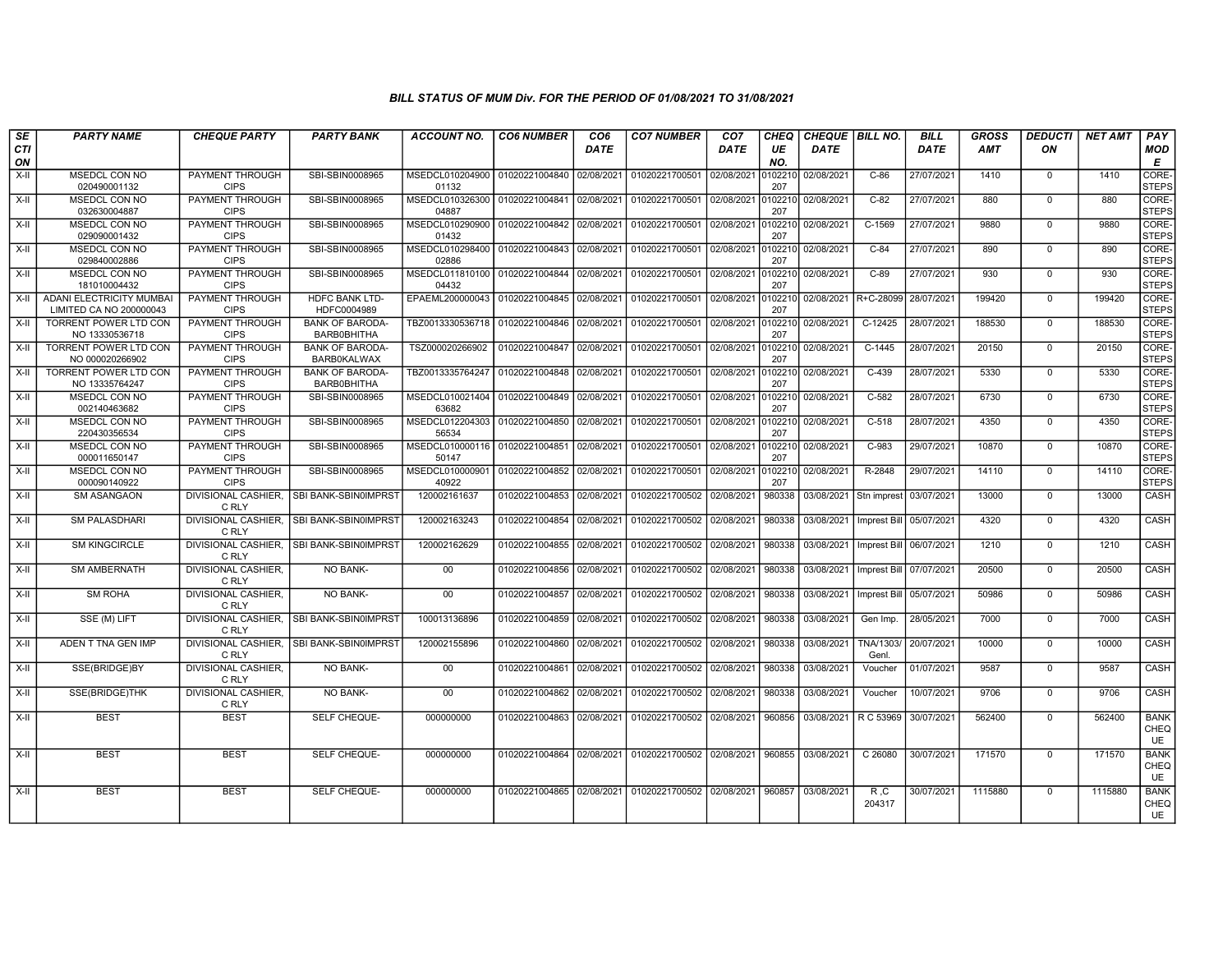| SE               | <b>PARTY NAME</b>                                         | <b>CHEQUE PARTY</b>                   | <b>PARTY BANK</b>                            | ACCOUNT NO.     | <b>CO6 NUMBER</b>         | CO <sub>6</sub> | <b>CO7 NUMBER</b>         | CO <sub>7</sub> | <b>CHEQ</b>    | CHEQUE   BILL NO. |                                 | <b>BILL</b> | GROSS      | <b>DEDUCTI</b> | NET AMT  | <b>PAY</b>                       |
|------------------|-----------------------------------------------------------|---------------------------------------|----------------------------------------------|-----------------|---------------------------|-----------------|---------------------------|-----------------|----------------|-------------------|---------------------------------|-------------|------------|----------------|----------|----------------------------------|
| <b>CTI</b><br>ON |                                                           |                                       |                                              |                 |                           | <b>DATE</b>     |                           | DATE            | UE<br>NO.      | <b>DATE</b>       |                                 | <b>DATE</b> | <b>AMT</b> | ON             |          | <b>MOD</b><br>E                  |
| $X-H$            | <b>BEST</b>                                               | <b>BEST</b>                           | SELF CHEQUE-                                 | 000000000       | 01020221004866            | 02/08/2021      | 01020221700502            | 02/08/2021      | 960853         | 03/08/2021        | C 1938                          | 30/07/2021  | 38590      | 0              | 38590    | <b>BANK</b><br>CHEQ<br><b>UE</b> |
| $X-H$            | <b>BEST</b>                                               | <b>BEST</b>                           | SELF CHEQUE-                                 | 000000000       | 01020221004867            | 02/08/2021      | 01020221700502            | 02/08/2021      | 960854         | 03/08/2021        | C 9240                          | 30/07/2021  | 80010      | $\mathbf 0$    | 80010    | <b>BANK</b><br>CHEQ<br><b>UE</b> |
| X-II             | <b>RAJAL ENTERPRISES</b>                                  | PAYMENT THROUGH<br><b>CIPS</b>        | <b>BANK OF BARODA-</b><br><b>BARB0SAKINA</b> | 04120200001824  | 01020221004868            | 02/08/2021      | 01020221700499            | 02/08/2021      | 0102210<br>207 | 02/08/2021        | S0000176                        | 15/07/2021  | 24780      | 2898           | 21882    | CORE-<br><b>STEPS</b>            |
| X-II             | THE TATA POWER COMPANY<br>LTD                             | PAYMENT THROUGH<br><b>CIPS</b>        | <b>HDFC BANK LTD-</b><br>HDFC0000060         | 00600110000763  | 01020221004870            | 02/08/2021      | 01020221700501            | 02/08/2021      | 010221<br>207  | 02/08/2021        | 920038079<br>44                 | 01/08/202   | 19949542   | $\mathbf 0$    | 19949542 | CORE-<br><b>STEPS</b>            |
| X-II             | <b>INSPECTOR RPSF/THK/B</b><br>COY/GEN.IMP.               | <b>PAYMENT THROUGH</b><br><b>CIPS</b> | SBI BANK-SBIN0IMPRST                         | 120002162328    | 01020221004871 02/08/2021 |                 | 01020221700510 03/08/2021 |                 | 0102210<br>211 | 03/08/2021        | 5350,008,0 28/07/2021<br>09,920 |             | 1500       | $\Omega$       | 1500     | CORE-<br><b>STEPS</b>            |
| X-II             | SR DME D KYN /FUEL.IMP                                    | <b>PAYMENT THROUGH</b><br><b>CIPS</b> | SBI BANK-SBIN0IMPRST                         | 120007805664    | 01020221004872            | 02/08/2021      | 01020221700510 03/08/2021 |                 | 0102210<br>211 | 03/08/2021        | 006969                          | 16/06/2021  | 6800       | $\mathbf 0$    | 6800     | CORE-<br><b>STEPS</b>            |
| X-II             | INS.RPF BADALAPUR/GEN.IMP                                 | PAYMENT THROUGH<br><b>CIPS</b>        | SBI BANK-SBIN0IMPRS                          | 120007776066    | 01020221004873            | 02/08/2021      | 01020221700510 03/08/2021 |                 | 010221<br>211  | 03/08/2021        | GEN.IMP                         | 20/07/2021  | 2500       | $\mathbf 0$    | 2500     | CORE-<br><b>STEPS</b>            |
| X-II             | INS.RPF/CLA/CS/GEN.IMP.                                   | PAYMENT THROUGH<br><b>CIPS</b>        | SBI BANK-SBIN0IMPRST                         | 120002162369    | 01020221004874 02/08/2021 |                 | 01020221700510 03/08/2021 |                 | 010221<br>211  | 03/08/2021        | INS.RPF/C<br>LA/CS/G            | 30/06/2021  | 2500       | $\mathbf 0$    | 2500     | CORE-<br><b>STEPS</b>            |
| $X-H$            | SR DEE (TRS O)<br>CSTM/GEN.IMP.                           | <b>PAYMENT THROUGH</b><br><b>CIPS</b> | SBI BANK-SBIN0IMPRS                          | 120007486600    | 01020221004875            | 02/08/2021      | 01020221700510 03/08/2021 |                 | 0102210<br>211 | 03/08/2021        | 1234                            | 19/07/2021  | 4998       | $\overline{0}$ | 4998     | CORE-<br><b>STEPS</b>            |
| X-II             | <b>INSPECTOR RPF DADER</b>                                | <b>PAYMENT THROUGH</b><br><b>CIPS</b> | I SBI BANK-SBIN0IMPRST                       | 120006925009    | 01020221004876 02/08/2021 |                 | 01020221700510            | 03/08/2021      | 0102210<br>211 | 03/08/2021        | Generl<br>Imprest               | 20/07/2021  | 4950       | $\mathbf 0$    | 4950     | CORE-<br><b>STEPS</b>            |
| X-II             | INSPECTOR RPSF THK E-<br>COY/GEN.IMP.                     | PAYMENT THROUGH<br><b>CIPS</b>        | SBI BANK-SBIN0IMPRS'                         | 120007805599    | 01020221004877            | 02/08/2021      | 01020221700510            | 03/08/2021      | 0102210<br>211 | 03/08/2021        | 1517, 1533,<br>1546             | 20/07/2021  | 1500       | $\mathbf 0$    | 1500     | CORE-<br><b>STEPS</b>            |
| $X-II$           | <b>INSPECTOR RPSF/THK/BN</b><br>OFFICE/GEN.IMP            | PAYMENT THROUGH<br><b>CIPS</b>        | SBI BANK-SBIN0IMPRS                          | 120006922707    | 01020221004878            | 02/08/2021      | 01020221700510 03/08/2021 |                 | 010221<br>211  | 03/08/2021        | 4077.1350<br>2483               | 20/07/2021  | 4700       | $\Omega$       | 4700     | CORE-<br><b>STEPS</b>            |
| X-II             | ADSTE/T/KYN/GEN.IMP.                                      | PAYMENT THROUGH<br><b>CIPS</b>        | SBI BANK-SBIN0IMPRST                         | 120006918924    | 01020221004879 02/08/2021 |                 | 01020221700510            | 03/08/2021      | 010221<br>211  | 03/08/2021        | 02                              | 10/05/2021  | 1680       | $\mathbf 0$    | 1680     | CORE-<br><b>STEPS</b>            |
| $X-H$            | INSPECTOR RPF/DS/MEDICAL<br>EXP./GEN.IMP.                 | <b>PAYMENT THROUGH</b><br><b>CIPS</b> | SBI BANK-SBIN0IMPRST                         | 120002162910    | 01020221004880            | 02/08/2021      | 01020221700510 03/08/2021 |                 | 0102210<br>211 | 03/08/2021        | <b>DS/MTN/M</b><br>ED.IMP.      | 22/07/2021  | 40480      | $\mathbf 0$    | 40480    | CORE-<br><b>STEPS</b>            |
| X-II             | <b>INDIAN RAILWAY CATERING</b><br>AND TOURISM CORPORATION | <b>PAYMENT THROUGH</b><br><b>CIPS</b> | <b>HDFC BANK LTD-</b><br>HDFC0000060         | 00600310003749  | 01020221004881            | 02/08/2021      | 01020221700504            | 02/08/2021      | 0102210<br>211 | 03/08/2021        | <b>DRC/19000</b><br>65743       | 19/05/2021  | 20278      | $\mathbf 0$    | 20278    | CORE-<br><b>STEPS</b>            |
| X-II             | <b>INSPECTOR RPF DSCR CSTM</b>                            | PAYMENT THROUGH<br><b>CIPS</b>        | SBI BANK-SBIN0IMPRST                         | 120007806260    | 01020221004882            | 02/08/2021      | 01020221700510            | 03/08/2021      | 010221<br>211  | 03/08/2021        | <b>DS/MTN/G</b><br>EN.IMP.      | 22/07/2021  | 2094       | $\mathsf 0$    | 2094     | CORE-<br><b>STEPS</b>            |
| X-II             | <b>INSPECTOR</b><br>RPF/KYN/GEN.IMP.                      | <b>PAYMENT THROUGH</b><br><b>CIPS</b> | SBI BANK-SBIN0IMPRST                         | 120006918184    | 01020221004883            | 02/08/2021      | 01020221700510 03/08/2021 |                 | 010221<br>211  | 03/08/2021        | <b>IMP SEC</b>                  | 11/07/2021  | 2500       | $\mathbf 0$    | 2500     | CORE-<br><b>STEPS</b>            |
| X-II             | INDIA POLYMER-HOWRAH                                      | <b>PAYMENT THROUGH</b><br><b>CIPS</b> | PUNJAB NATIONAL<br>BANK-PUNB0098220          | 0982050010174   | 01020221004884            | 02/08/2021      | 01020221700506            | 02/08/2021      | 010221<br>207  | 02/08/2021        | 672747                          | 27/07/2021  | 26880      | $\mathbf 0$    | 26880    | CORE-<br><b>STEPS</b>            |
| $X-H$            | SSE/C&W/COG/IGP/GEN.IMP                                   | <b>PAYMENT THROUGH</b><br><b>CIPS</b> | SBI BANK-SBIN0IMPRST                         | 120006972479    | 01020221004885            | 02/08/2021      | 01020221700510 03/08/2021 |                 | 0102210<br>211 | 03/08/2021        | 1000                            | 21/07/2021  | 1000       | $\mathbf 0$    | 1000     | CORE-<br><b>STEPS</b>            |
| X-II             | ASC/RPF/MULUND                                            | PAYMENT THROUGH<br><b>CIPS</b>        | SBI BANK-SBIN0IMPRST                         | 120002162673    | 01020221004887            | 02/08/2021      | 01020221700510 03/08/2021 |                 | 0102210<br>211 | 03/08/2021        | <b>GEN IMP</b>                  | 15/07/2021  | 3835       | $\mathbf 0$    | 3835     | CORE-<br><b>STEPS</b>            |
|                  | X-II SAI SERVICE PRIVATE LIMITED                          | PAYMENT THROUGH<br><b>CIPS</b>        | HDFC-HDFC0000240                             | 02400330002444  | 01020221004888            | 02/08/2021      | 01020221700503            | 02/08/2021      | 0102210<br>207 | 02/08/2021        | 221201315<br>714383             | 30/06/2021  | 22331      | 375            | 21956    | CORE-<br><b>STEPS</b>            |
| X-II             | FORTIS HOSPITALS LIMITED                                  | <b>PAYMENT THROUGH</b><br><b>CIPS</b> | AXIS BANK-UTIB0000108                        | 909020041516711 | 01020221004889            | 02/08/2021      | 01020221700511            | 03/08/2021      | 010221<br>211  | 03/08/2021        | KYN/H/Fort<br>is Bil            | 24/07/2021  | 166134     | $\mathbf 0$    | 166134   | CORE-<br><b>STEPS</b>            |
| X-II             | PANACEA HOSPITAL                                          | PAYMENT THROUGH<br><b>CIPS</b>        | <b>BANK OF INDIA-</b><br>BKID0001212         | 121230110000020 | 01020221004890            | 02/08/2021      | 01020221700511            | 03/08/2021      | 010221<br>211  | 03/08/2021        | kyn/h/pana<br>ceabil            | 24/07/2021  | 154071     | $\mathbf 0$    | 154071   | CORE-<br><b>STEPS</b>            |
| $X-I$            | PANACEA HOSPITAL                                          | <b>PAYMENT THROUGH</b><br><b>CIPS</b> | <b>BANK OF INDIA-</b><br>BKID0001212         | 121230110000020 | 01020221004891            | 02/08/2021      | 01020221700511            | 03/08/2021      | 0102210<br>211 | 03/08/2021        | kyn/h/pana<br>ceabil            | 07/07/2021  | 967415     | $\mathbf 0$    | 967415   | CORE-<br><b>STEPS</b>            |
| $X-II$           | M/S. PRIME-GIRIRAJ-KK(J.V)                                | <b>PAYMENT THROUGH</b><br><b>CIPS</b> | YES BANK LIMITED-<br>YESB0000201             | 020161900001823 | 01020221004893            | 02/08/2021      | 01020221700507            | 03/08/2021      | 0102210<br>213 | 04/08/2021        | 760270                          | 25/05/2021  | 77700      | $\mathbf 0$    | 77700    | CORE-<br><b>STEPS</b>            |
| X-II             | UNITY CONSTRUCTION                                        | PAYMENT THROUGH<br><b>CIPS</b>        | <b>INDIAN BANK-</b><br><b>IDIB000S010</b>    | 6301531674      | 01020221004894 02/08/2021 |                 | 01020221700507            | 03/08/2021      | 0102210<br>213 | 04/08/2021        | 760272                          | 31/05/2021  | 5500       | $\mathbf 0$    | 5500     | CORE-<br><b>STEPS</b>            |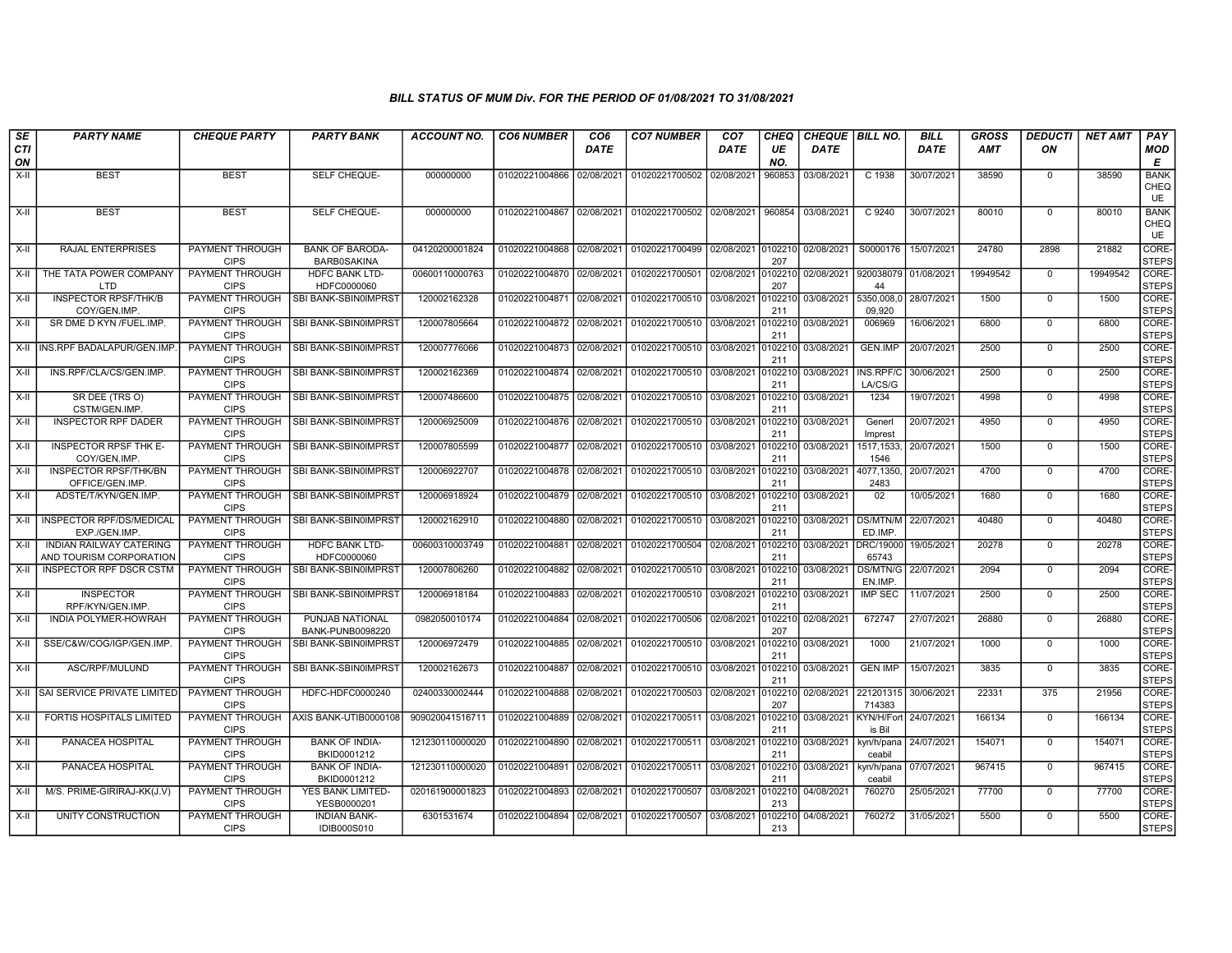| SE<br><b>CTI</b><br>ON | <b>PARTY NAME</b>                             | <b>CHEQUE PARTY</b>                   | <b>PARTY BANK</b>                     | <b>ACCOUNT NO.</b> | <b>CO6 NUMBER</b>         | CO <sub>6</sub><br><b>DATE</b> | <b>CO7 NUMBER</b>         | CO <sub>7</sub><br><b>DATE</b> | CHEQ<br>UE<br>NO. | <b>CHEQUE   BILL NO.</b><br><b>DATE</b> |                                        | <b>BILL</b><br><b>DATE</b> | <b>GROSS</b><br><b>AMT</b> | <b>DEDUCTI</b><br>ON | <b>NET AMT</b> | PAY<br>MOD<br>Е             |
|------------------------|-----------------------------------------------|---------------------------------------|---------------------------------------|--------------------|---------------------------|--------------------------------|---------------------------|--------------------------------|-------------------|-----------------------------------------|----------------------------------------|----------------------------|----------------------------|----------------------|----------------|-----------------------------|
| $X-H$                  | <b>JINESHWAR ENGINEERS</b><br>(CIVIL) PVT.LTD | PAYMENT THROUGH<br><b>CIPS</b>        | <b>YES BANK LTD-</b><br>YESB0000001   | 000184600001697    | 01020221004895            | 02/08/2021                     | 01020221700507            | 03/08/2021                     | )102210<br>213    | 04/08/2021                              | 760211                                 | 05/02/2021                 | 34600                      | $\mathbf 0$          | 34600          | <b>CORE</b><br><b>STEPS</b> |
| $X-H$                  | MACO CORPORATION INDIA<br>PRIVATE LTD-Kolkata | <b>PAYMENT THROUGH</b><br><b>CIPS</b> | <b>ICICI BANK LTD-</b><br>ICIC0001616 | 161605000030       | 01020221004896            | 02/08/2021                     | 01020221700518 03/08/2021 |                                | 102210<br>213     | 04/08/2021                              | 289203                                 | 30/10/2020                 | 6540                       | $\Omega$             | 6540           | CORE-<br><b>STEPS</b>       |
| X-II                   | ADMO JUI NAGAR                                | DIVISIONAL CASHIER,<br>C RLY          | NO BANK-                              | $00\,$             | 01020221004897            | 02/08/2021                     | 01020221700505 02/08/2021 |                                | 980338            | 03/08/2021                              | 12749                                  | 08/07/2021                 | 994                        | $\mathbf 0$          | 994            | CASH                        |
| X-II                   | ADMO KALWA                                    | DIVISIONAL CASHIER.<br>C RLY          | NO BANK-                              | $00\,$             | 01020221004898            | 02/08/2021                     | 01020221700505            | 02/08/2021                     | 980338            | 03/08/2021                              | 12345                                  | 20/07/2021                 | 995                        | $^{\circ}$           | 995            | CASH                        |
| X-II                   | <b>SR DMO KURLA</b>                           | <b>DIVISIONAL CASHIER.</b><br>C RLY   | SBI BANK-SBIN0IMPRST                  | 120002162421       | 01020221004899            | 02/08/2021                     | 01020221700505            | 02/08/2021                     | 980338            | 03/08/2021                              | CLA/HU/IM<br>P/4/21                    | 17/06/2021                 | 2487                       | $\mathbf 0$          | 2487           | CASH                        |
| X-II                   | <b>INSPECTOR</b><br>RPF/KARJET/GEN.IMP.       | <b>DIVISIONAL CASHIER,</b><br>C RLY   | <b>SBI BANK-SBIN0IMPRST</b>           | 120006918181       | 01020221004900            | 03/08/2021                     | 01020221700508            | 03/08/2021                     | 980338            | 03/08/2021                              | <b>GEN IMP</b>                         | 02/08/2021                 | 2496                       | $\Omega$             | 2496           | CASH                        |
| X-II                   | DIRECTOR G.P.O. MUMBAI                        | DIRECTOR G.P.O.<br><b>MUMBAI</b>      | SELF CHEQUE-                          | 000000000          | 01020221004901            | 03/08/2021                     | 01020221700508            | 03/08/2021                     | 960858            | 03/08/2021                              | P <sub>O</sub><br>749353               | 02/08/2021                 | 16900                      | $\mathbf{0}$         | 16900          | <b>BANK</b><br>CHEQ<br>UE   |
| $X-H$                  | SR.CO. 12BN/RPSF/THK                          | <b>DIVISIONAL CASHIER,</b><br>C RLY   | SELF CHEQUE-                          | 000000000          | 01020221004902            | 03/08/2021                     | 01020221700508 03/08/2021 |                                | 980338            | 03/08/2021                              | 784681                                 | 29/07/2021                 | 1801                       | $^{\circ}$           | 1801           | <b>CASH</b>                 |
| X-II                   | SUB.INS/RPF/KLVA CAR<br>SHED/GEN.IMP.         | DIVISIONAL CASHIER.<br>C RLY          | <b>NO BANK-</b>                       | $00\,$             | 01020221004903            | 03/08/2021                     | 01020221700521            | 04/08/2021                     | 980340            | 05/08/2021                              | SUB.INS/R<br>PF/KLVA                   | 28/07/2021                 | 3000                       | $\mathbf 0$          | 3000           | CASH                        |
| X-II                   | SSE/TD/OHE/IGP/PSI/DEPOT/G<br>EN.IMP.         | DIVISIONAL CASHIER,<br>C RLY          | SELF CHEQUE-                          | 00                 | 01020221004904            | 03/08/2021                     | 01020221700508            | 03/08/2021                     | 980338            | 03/08/2021                              | Gen<br>Imprest                         | 22/06/2021                 | 999                        | $\mathbf 0$          | 999            | CASH                        |
| X-II                   | ASST SUB INSPECTOR/DS/CCB                     | <b>DIVISIONAL CASHIER.</b><br>C RLY   | SELF CHEQUE-                          | 00                 | 01020221004905            | 03/08/2021                     | 01020221700508            | 03/08/2021                     | 980338            | 03/08/2021                              | <b>DS/CCB/G</b><br>EN.IMP.             | 22/07/2021                 | 1000                       | $\mathbf 0$          | 1000           | CASH                        |
| $X-H$                  | <b>STATION DIRECTOR LTT</b>                   | PAYMENT THROUGH<br><b>CIPS</b>        | SBI BANK-SBIN0IMPRST                  | 120006983407       | 01020221004906            | 03/08/2021                     | 01020221700509            | 03/08/2021                     | 0102210<br>211    | 03/08/2021                              | SD/LTT/BB<br>oy/Jul1                   | 02/08/2021                 | 57510                      | $\mathbf 0$          | 57510          | CORE-<br><b>STEPS</b>       |
| X-II                   | SR.CO. 12BN/RPSF/THK                          | DIVISIONAL CASHIER,<br>C RLY          | SELF CHEQUE-                          | 000000000          | 01020221004907            | 03/08/2021                     | 01020221700508            | 03/08/2021                     | 980338            | 03/08/2021                              | 784662                                 | 22/07/2021                 | 1910                       | $^{\circ}$           | 1910           | CASH                        |
| X-II                   | <b>SM CHAUK</b>                               | PAYMENT THROUGH<br><b>CIPS</b>        | SBI BANK-SBIN0IMPRST                  | 120002162585       | 01020221004908            | 03/08/2021                     | 01020221700509            | 03/08/2021                     | 102210<br>211     | 03/08/2021                              |                                        | Imprest Bill   02/07/2021  | 6678                       | $\Omega$             | 6678           | CORE-<br><b>STEPS</b>       |
| X-II                   | <b>SM KURLA</b>                               | PAYMENT THROUGH<br><b>CIPS</b>        | SBI BANK-SBIN0IMPRST                  | 120006759659       | 01020221004909            | 03/08/2021                     | 01020221700509 03/08/2021 |                                | 0102210<br>211    | 03/08/2021                              | imprest bill   05/07/2021              |                            | 6126                       | $\Omega$             | 6126           | CORE-<br><b>STEPS</b>       |
| $X-H$                  | <b>SM DAPOLI</b>                              | PAYMENT THROUGH<br><b>CIPS</b>        | SBI BANK-SBIN0IMPRST                  | 120002162172       | 01020221004910            | 03/08/2021                     | 01020221700509            | 03/08/2021                     | 102210<br>211     | 03/08/2021                              | Imprest bill                           | 07/07/2021                 | 6978                       | $\mathbf 0$          | 6978           | CORE-<br><b>STEPS</b>       |
| X-II                   | <b>SS UMBARMALI</b>                           | PAYMENT THROUGH<br><b>CIPS</b>        | SBI BANK-SBIN0IMPRST                  | 120002162583       | 01020221004911            | 03/08/2021                     | 01020221700509            | 03/08/2021                     | 102210<br>211     | 03/08/2021                              | Imprest<br>BILL                        | 07/07/2021                 | 4800                       | $\mathbf 0$          | 4800           | CORE-<br><b>STEPS</b>       |
| X-II                   | <b>SM NERUL</b>                               | PAYMENT THROUGH<br><b>CIPS</b>        | SBI BANK-SBIN0IMPRST                  | 120002161935       | 01020221004912            | 03/08/2021                     | 01020221700509            | 03/08/2021                     | 102210<br>211     | 03/08/2021                              | Imprest bill                           | 07/07/2021                 | 9103                       | $\mathbf 0$          | 9103           | CORE-<br><b>STEPS</b>       |
| $X-H$                  | <b>SM TURBHE</b>                              | PAYMENT THROUGH<br><b>CIPS</b>        | SBI BANK-SBIN0IMPRST                  | 120002163249       | 01020221004913            | 03/08/2021                     | 01020221700509            | 03/08/2021                     | 0102210<br>211    | 03/08/2021                              | <b>Bill imprest</b>                    | 08/07/2021                 | 4120                       | $\mathsf{O}$         | 4120           | CORE-<br><b>STEPS</b>       |
| $X-H$                  | <b>SM KAMAN ROAD</b>                          | PAYMENT THROUGH<br><b>CIPS</b>        | SBI BANK-SBIN0IMPRST                  | 120002161642       | 01020221004914            | 03/08/2021                     | 01020221700509            | 03/08/2021                     | 0102210<br>211    | 03/08/2021                              | Imprest Bill 01/07/2021                |                            | 7000                       | $\mathbf 0$          | 7000           | CORE-<br><b>STEPS</b>       |
| $X-H$                  | <b>SM APTA</b>                                | PAYMENT THROUGH<br><b>CIPS</b>        | SBI BANK-SBIN0IMPRST                  | 120002162212       | 01020221004915            | 03/08/2021                     | 01020221700509 03/08/2021 |                                | 102210<br>211     | 03/08/2021                              | Imprest Bill 07/07/2021                |                            | 16791                      | $\mathbf{0}$         | 16791          | CORE-<br><b>STEPS</b>       |
| X-II                   | <b>SM IGATPURI</b>                            | PAYMENT THROUGH<br><b>CIPS</b>        | SBI BANK-SBIN0IMPRST                  | 120002161641       | 01020221004916 03/08/2021 |                                | 01020221700509 03/08/2021 |                                | 0102210<br>211    | 03/08/2021                              | Imprest Bill   07/07/2021              |                            | 5453                       | $\Omega$             | 5453           | CORE-<br><b>STEPS</b>       |
| $X-H$                  | <b>SM ATGAON</b>                              | PAYMENT THROUGH<br><b>CIPS</b>        | SBI BANK-SBIN0IMPRST                  | 120002162168       | 01020221004917            | 03/08/2021                     | 01020221700509            | 03/08/2021                     | 102210<br>211     | 03/08/2021                              | Imprest Bill   04/07/2021              |                            | 8924                       | $\mathsf{O}$         | 8924           | CORE-<br><b>STEPS</b>       |
| $X-H$                  | <b>SM AMAN LODGE</b>                          | <b>PAYMENT THROUGH</b><br><b>CIPS</b> | SBI BANK-SBIN0IMPRST                  | 120006982679       | 01020221004918            | 03/08/2021                     | 01020221700509            | 03/08/2021                     | 102210<br>211     | 03/08/2021                              | Imprest Bill 07/07/2021                |                            | 7500                       | $\mathbf 0$          | 7500           | CORE-<br><b>STEPS</b>       |
| X-II                   | <b>SM TVSG RCF THAL</b>                       | PAYMENT THROUGH<br><b>CIPS</b>        | SBI BANK-SBIN0IMPRST                  | 100002957006       | 01020221004919            | 03/08/2021                     | 01020221700509            | 03/08/2021                     | 102210<br>211     |                                         | 03/08/2021   IMprest Bill   07/07/2021 |                            | 4310                       | $\mathbf{0}$         | 4310           | CORE-<br><b>STEPS</b>       |
| X-II                   | <b>SM KASU</b>                                | PAYMENT THROUGH<br><b>CIPS</b>        | SBI BANK-SBIN0IMPRST                  | 120002162214       | 01020221004920            | 03/08/2021                     | 01020221700509            | 03/08/2021                     | 102210<br>211     | 03/08/2021                              | Imprest Bill 07/07/2021                |                            | 10434                      | $\mathbf 0$          | 10434          | CORE-<br><b>STEPS</b>       |
| $X-H$                  | <b>SM MONKEY HILL</b>                         | PAYMENT THROUGH<br><b>CIPS</b>        | SBI BANK-SBIN0IMPRST                  | 120006982678       | 01020221004921 03/08/2021 |                                | 01020221700509            | 03/08/2021                     | 102210<br>211     | 03/08/2021                              | Imprest Bill 07/07/2021                |                            | 4970                       | $\mathbf 0$          | 4970           | CORE-<br><b>STEPS</b>       |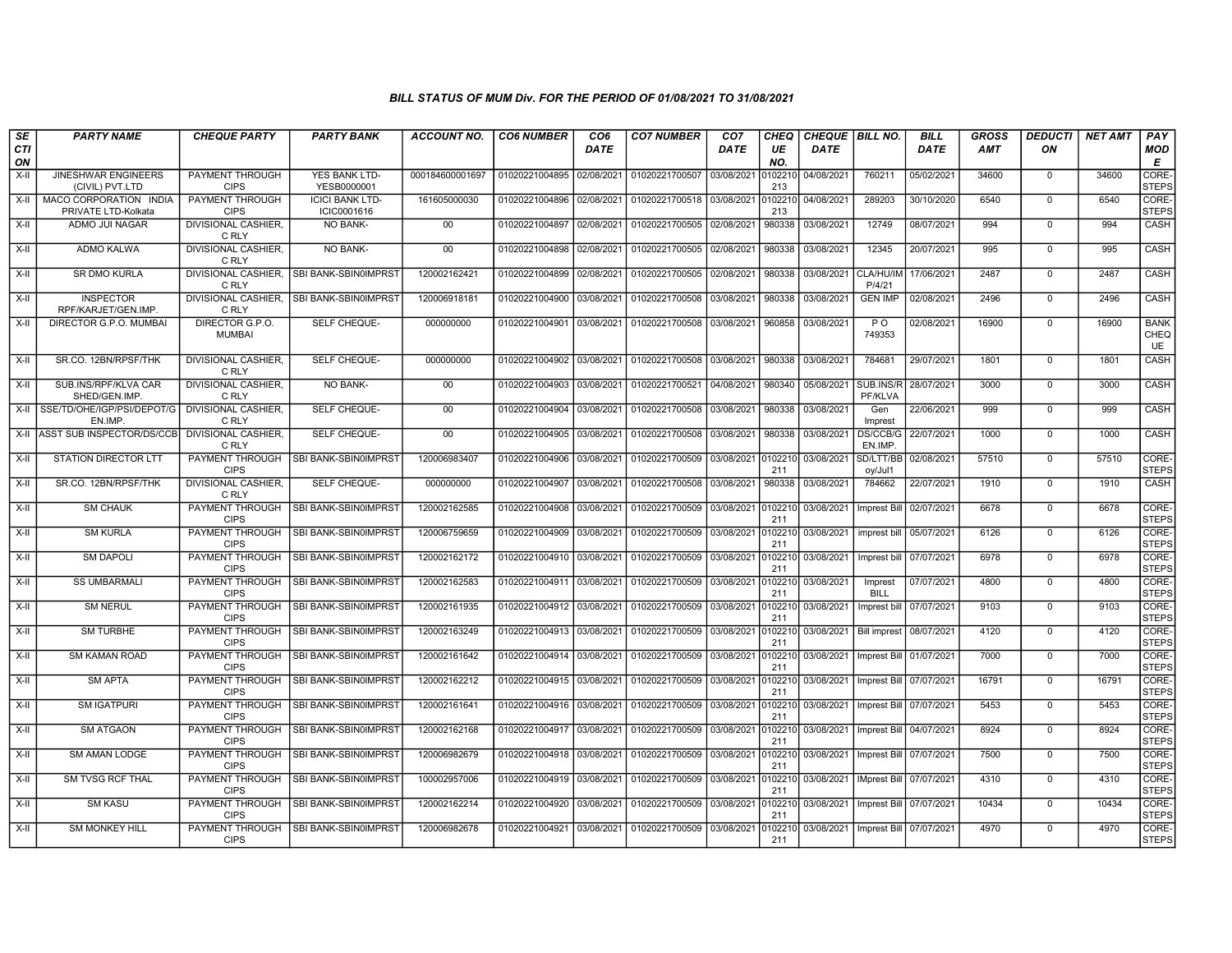| SE        | <b>PARTY NAME</b>                                   | <b>CHEQUE PARTY</b>                   | <b>PARTY BANK</b>                            | <b>ACCOUNT NO.</b>                             | <b>CO6 NUMBER</b>         | CO <sub>6</sub> | <b>CO7 NUMBER</b>                                           | CO <sub>7</sub> | <b>CHEQ</b>    | <b>CHEQUE BILL NO.</b>            |                              | <b>BILL</b> | GROSS   | DEDUCTI        | <b>NET AMT</b> | PAY                   |
|-----------|-----------------------------------------------------|---------------------------------------|----------------------------------------------|------------------------------------------------|---------------------------|-----------------|-------------------------------------------------------------|-----------------|----------------|-----------------------------------|------------------------------|-------------|---------|----------------|----------------|-----------------------|
| CTI<br>ON |                                                     |                                       |                                              |                                                |                           | DATE            |                                                             | DATE            | UE<br>NO.      | <b>DATE</b>                       |                              | <b>DATE</b> | AMT     | ON             |                | <b>MOD</b><br>E       |
| X-II      | <b>SS DATIVALI</b>                                  | <b>CIPS</b>                           | PAYMENT THROUGH   SBI BANK-SBIN0IMPRST       | 120002162173                                   | 01020221004922 03/08/2021 |                 | 01020221700509 03/08/2021                                   |                 | 0102210<br>211 | 03/08/2021   Imprest Bill         |                              | 13/07/2021  | 2224    | $^{\circ}$     | 2224           | CORE-<br><b>STEPS</b> |
| X-II      | <b>SM KHADAVLI</b>                                  | PAYMENT THROUGH<br><b>CIPS</b>        | <b>SBI BANK-SBIN0IMPRST</b>                  | 120002161899                                   | 01020221004923 03/08/2021 |                 | 01020221700509 03/08/2021                                   |                 | 0102210<br>211 | 03/08/2021   Imprest Bill         |                              | 07/07/2021  | 15562   | $\mathbf{0}$   | 15562          | CORE-<br><b>STEPS</b> |
| X-II      | <b>SM DIVA</b>                                      | PAYMENT THROUGH<br><b>CIPS</b>        | SBI BANK-SBIN0IMPRST                         | 120002162171                                   | 01020221004924 03/08/2021 |                 | 01020221700509 03/08/2021                                   |                 | 010221<br>211  | 03/08/2021   Imprest Bill         |                              | 13/07/2021  | 943     | $\Omega$       | 943            | CORE-<br><b>STEPS</b> |
| X-II      | <b>SM CHEMBUR</b>                                   | <b>CIPS</b>                           | PAYMENT THROUGH ISBI BANK-SBIN0IMPRST        | 120002161895                                   | 01020221004925 03/08/2021 |                 | 01020221700509 03/08/2021                                   |                 | 0102210<br>211 | 03/08/2021   Imprest Bill         |                              | 05/07/2021  | 877     | $\Omega$       | 877            | CORE-<br><b>STEPS</b> |
| X-II      | <b>SM VASHI</b>                                     | PAYMENT THROUGH<br><b>CIPS</b>        | <b>SBI BANK-SBIN0IMPRST</b>                  | 120002161941                                   | 01020221004926 03/08/2021 |                 | 01020221700509 03/08/2021                                   |                 | 0102210<br>211 | 03/08/2021                        | Imprest Bill                 | 11/07/2021  | 3890    | $\mathbf{0}$   | 3890           | CORE-<br><b>STEPS</b> |
| X-II      | SHUBHAM TRANSPORT-<br><b>BELAGAVI</b>               | PAYMENT THROUGH<br><b>CIPS</b>        | STATE BANK OF INDIA-<br>SBIN0012257          | 32856625488                                    | 01020221004927 03/08/2021 |                 | 01020221700511 03/08/2021 0102210                           |                 | 211            | 03/08/2021                        | 220                          | 24/07/2021  | 120008  | $^{\circ}$     | 120008         | CORE-<br><b>STEPS</b> |
| X-II      | <b>SM GHATKOPAR</b>                                 | <b>CIPS</b>                           | PAYMENT THROUGH ISBI BANK-SBIN0IMPRST        | 120002161897                                   | 01020221004928 03/08/2021 |                 | 01020221700509 03/08/2021 0102210                           |                 | 211            | 03/08/2021   Imprest Bill         |                              | 07/07/2021  | 3347    | $\Omega$       | 3347           | CORE-<br><b>STEPS</b> |
| X-II      | <b>SM VASIND</b>                                    | PAYMENT THROUGH<br><b>CIPS</b>        | SBI BANK-SBIN0IMPRST                         | 120002161940                                   | 01020221004929 03/08/2021 |                 | 01020221700509 03/08/2021                                   |                 | 0102210<br>211 | 03/08/2021                        | Imprest Bill                 | 07/07/2021  | 14178   | $\mathbf{0}$   | 14178          | CORE-<br><b>STEPS</b> |
| X-II      | SHUBHAM TRANSPORT-<br><b>BELAGAVI</b>               | PAYMENT THROUGH<br><b>CIPS</b>        | STATE BANK OF INDIA-<br>SBIN0012257          | 32856625488                                    | 01020221004930 03/08/2021 |                 | 01020221700511 03/08/2021                                   |                 | 010221<br>211  | 03/08/2021 KYN/H/S/Bi             | lls                          | 24/07/2021  | 80005   | $\mathbf{0}$   | 80005          | CORE-<br><b>STEPS</b> |
| $X-H$     | SHUBHAM TRANSPORT-<br><b>BELAGAVI</b>               | <b>PAYMENT THROUGH</b><br><b>CIPS</b> | STATE BANK OF INDIA-<br>SBIN0012257          | 32856625488                                    | 01020221004932 03/08/2021 |                 | 01020221700511 03/08/2021                                   |                 | 0102210<br>211 | 03/08/2021                        | 280                          | 24/07/2021  | 100006  | $\Omega$       | 100006         | CORE-<br><b>STEPS</b> |
| X-II      | <b>CBS VARTAK NAGAR</b>                             | PAYMENT THROUGH<br><b>CIPS</b>        | SBI BANK-SBIN0IMPRST                         | 120002162637                                   | 01020221004933 03/08/2021 |                 | 01020221700509 03/08/2021                                   |                 | 0102210<br>211 | 03/08/2021                        | 13                           | 18/07/2021  | 9000    | $\mathbf{0}$   | 9000           | CORE-<br><b>STEPS</b> |
| X-II      | PANACEA HOSPITAL                                    | PAYMENT THROUGH<br><b>CIPS</b>        | <b>BANK OF INDIA-</b><br>BKID0001212         | 121230110000020                                | 01020221004934 03/08/2021 |                 | 01020221700511 03/08/2021                                   |                 | 010221<br>211  | 03/08/2021                        | kyn/h/pana<br>cea bi         | 30/06/2021  | 2011230 | $^{\circ}$     | 2011230        | CORE-<br><b>STEPS</b> |
| X-II      | TRELLEBORG INDIA PRIVATE<br>LIMITED-BANGALORE       | <b>PAYMENT THROUGH</b><br><b>CIPS</b> | <b>BNP PARIBAS-</b><br>BNPA0009067           | 0906710264900158                               | 01020221004935            | 03/08/2021      | 01020221700518 03/08/2021                                   |                 | 0102210<br>213 | 04/08/2021                        | 268061                       | 28/09/2020  | 455480  | $^{\circ}$     | 455480         | CORE-<br><b>STEPS</b> |
| $X-H$     | <b>PRECISION FABRICATING</b><br><b>WORKS-HOWRAH</b> | <b>PAYMENT THROUGH</b><br><b>CIPS</b> | PUNJAB NATIONAL<br>BANK-PUNB0016820          | 0168050010474                                  | 01020221004936 03/08/2021 |                 | 01020221700551 09/08/2021                                   |                 | 0102210<br>224 | 10/08/2021                        | 611568                       | 07/07/2021  | 39760   | $\overline{0}$ | 39760          | CORE-<br><b>STEPS</b> |
| X-II      | ADMO LNL(DIGNOSTIC IMP<br>Rs.8000/-)                | PAYMENT THROUGH<br><b>CIPS</b>        | SBI BANK-SBIN0IMPRST                         | 120007774612                                   | 01020221004937 03/08/2021 |                 | 01020221700511 03/08/2021                                   |                 | 010221<br>211  | 03/08/2021                        | <b>ADMO LNL</b><br>DI JUL2   | 23/07/2021  | 7720    | $\mathbf{0}$   | 7720           | CORE-<br><b>STEPS</b> |
| X-II      | <b>JASMINE TRADING CO</b>                           | PAYMENT THROUGH<br><b>CIPS</b>        | <b>HDFC BANK LTD-</b><br>HDFC0000001         | 00018190000111                                 |                           |                 | 01020221004939 03/08/2021 01020221700511 03/08/2021 0102210 |                 | 211            | 03/08/2021                        | 265568                       | 29/07/2021  | 4830    | $\mathbf{0}$   | 4830           | CORE-<br><b>STEPS</b> |
| X-II      | SM JITE                                             | PAYMENT THROUGH<br><b>CIPS</b>        | SBI BANK-SBIN0IMPRST                         | 120002163248                                   | 01020221004940 03/08/2021 |                 | 01020221700512 03/08/2021                                   |                 | 0102210<br>211 | 03/08/2021                        | <b>Imprest Bill</b>          | 05/07/2021  | 17000   | $\Omega$       | 17000          | CORE-<br><b>STEPS</b> |
| X-II      | SM SEWRI                                            | PAYMENT THROUGH<br><b>CIPS</b>        | SBI BANK-SBIN0IMPRST                         | 120002162124                                   | 01020221004941 03/08/2021 |                 | 01020221700512 03/08/2021                                   |                 | 0102210<br>211 | 03/08/2021                        | <b>STN</b><br><b>IMPREST</b> | 31/07/2021  | 3000    | $\mathbf{0}$   | 3000           | CORE-<br><b>STEPS</b> |
| X-II      | <b>SM THANE</b>                                     | PAYMENT THROUGH<br><b>CIPS</b>        | SBI BANK-SBIN0IMPRST                         | 120006769604                                   | 01020221004942 03/08/2021 |                 | 01020221700512 03/08/2021                                   |                 | 0102210<br>211 | 03/08/2021                        | Imprest Bill                 | 28/07/2021  | 9146    | $^{\circ}$     | 9146           | CORE-<br><b>STEPS</b> |
| $X-H$     | <b>SM KOPARKHAIRANE</b>                             | PAYMENT THROUGH<br><b>CIPS</b>        | <b>SBI BANK-SBIN0IMPRST</b>                  | 120002163250                                   | 01020221004943 03/08/2021 |                 | 01020221700512 03/08/2021                                   |                 | 0102210<br>211 | 03/08/2021 Stn imprest            |                              | 08/07/2021  | 5760    | $\overline{0}$ | 5760           | CORE-<br><b>STEPS</b> |
| X-II      | <b>SM VIKHROLI</b>                                  | PAYMENT THROUGH<br><b>CIPS</b>        | <b>SBI BANK-SBIN0IMPRST</b>                  | 120002161939                                   | 01020221004944 03/08/2021 |                 | 01020221700512 03/08/2021 0102210                           |                 | 211            | 03/08/2021 Stn imprest 07/07/2021 |                              |             | 3000    | $\mathbf 0$    | 3000           | CORE-<br><b>STEPS</b> |
| X-II      | <b>SM SOMATNE</b>                                   | PAYMENT THROUGH<br><b>CIPS</b>        | SBI BANK-SBIN0IMPRST                         | 120002163247                                   | 01020221004945 03/08/2021 |                 | 01020221700512 03/08/2021 0102210                           |                 | 211            | 03/08/2021 Stn imprest            |                              | 03/07/2021  | 7000    | $^{\circ}$     | 7000           | CORE-<br><b>STEPS</b> |
| X-II      | <b>VARAD FACILITIES</b><br>MANAGEMENT SERVICES      | PAYMENT THROUGH<br><b>CIPS</b>        | <b>BANK OF BARODA-</b><br><b>BARB0DBBMMO</b> | 70080200003075                                 | 01020221004946 03/08/2021 |                 | 01020221700517 03/08/2021                                   |                 | 0102210<br>211 | 03/08/2021                        | 113                          | 02/08/2021  | 45805   | 1553           | 44252          | CORE-<br><b>STEPS</b> |
| $X-H$     | <b>VELOCITY VENTURES</b>                            | PAYMENT THROUGH<br><b>CIPS</b>        | KARUR VYSYA BANK-<br>KVBL0002106             | 2106135000003626                               | 01020221004947 03/08/2021 |                 | 01020221700535 05/08/2021                                   |                 | 0102210<br>218 | 06/08/2021                        | PO<br>No.296156              | 02/08/2021  | 15790   | $\Omega$       | 15790          | CORE-<br><b>STEPS</b> |
| $X-II$    | <b>VELOCITY VENTURES</b>                            | PAYMENT THROUGH<br><b>CIPS</b>        | KARUR VYSYA BANK-<br>KVBL0002106             | 2106135000003626   01020221004948   03/08/2021 |                           |                 | 01020221700535 05/08/2021 0102210                           |                 | 218            | 06/08/2021                        | <b>PO</b><br>No.296158       | 02/08/2021  | 16700   | $\mathbf{0}$   | 16700          | CORE-<br><b>STEPS</b> |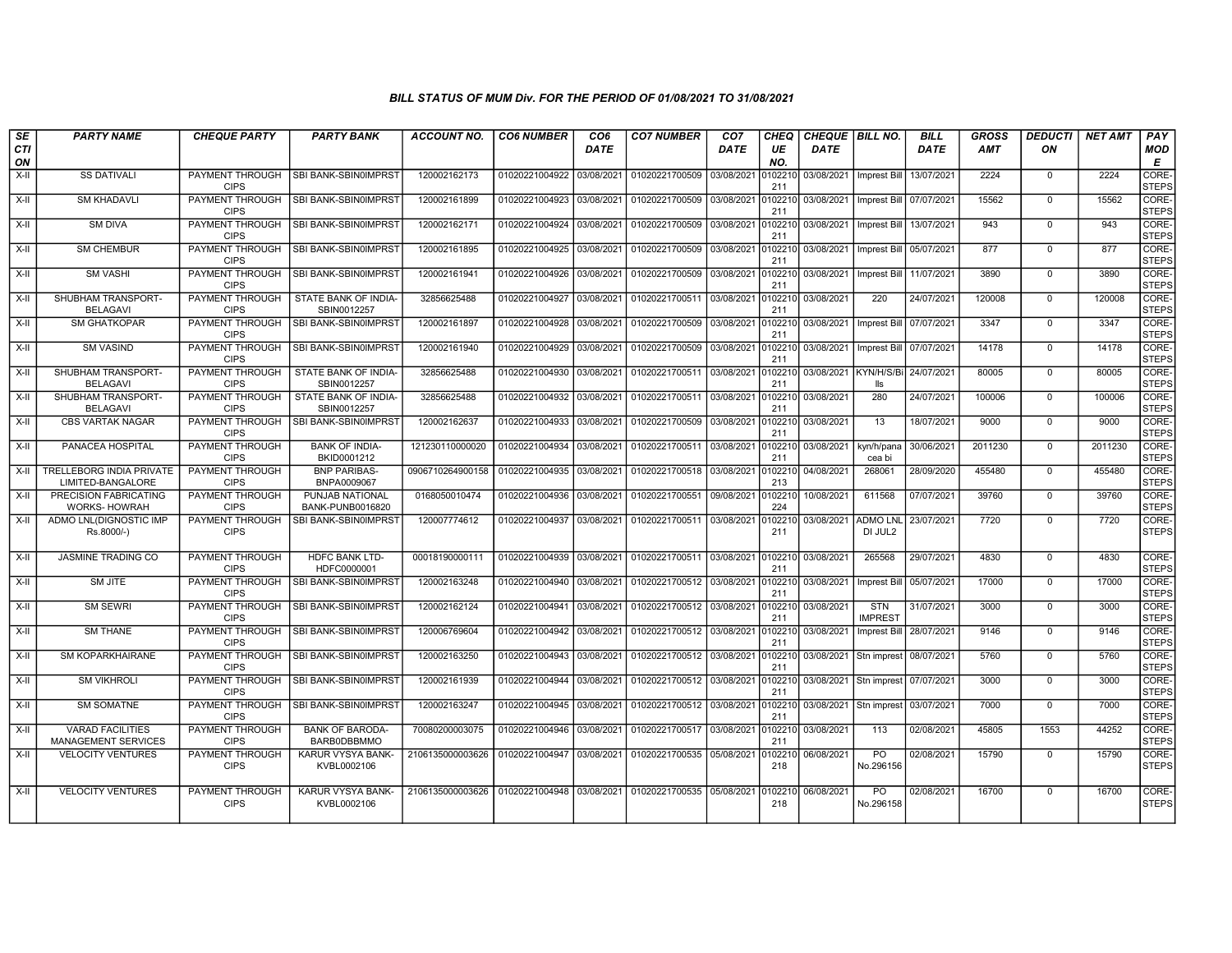| SE        | <b>PARTY NAME</b>                             | <b>CHEQUE PARTY</b>                   | <b>PARTY BANK</b>                                     | <b>ACCOUNT NO.</b> | <b>CO6 NUMBER</b>         | CO <sub>6</sub> | <b>CO7 NUMBER</b>                                   | CO <sub>7</sub> | CHEQ           | CHEQUE   BILL NO. |                              | <b>BILL</b> | GROSS      | <b>DEDUCTI</b> | <b>NET AMT</b> | <b>PAY</b>                       |
|-----------|-----------------------------------------------|---------------------------------------|-------------------------------------------------------|--------------------|---------------------------|-----------------|-----------------------------------------------------|-----------------|----------------|-------------------|------------------------------|-------------|------------|----------------|----------------|----------------------------------|
| CTI<br>ON |                                               |                                       |                                                       |                    |                           | <b>DATE</b>     |                                                     | DATE            | UE<br>NO.      | <b>DATE</b>       |                              | <b>DATE</b> | <b>AMT</b> | ON             |                | <b>MOD</b><br>E                  |
| $X-H$     | V N ENGINEERING WORKS                         | PAYMENT THROUGH<br><b>CIPS</b>        | THE THANE JANATA<br>SAHAKARI BANK LTD-<br>TJSB0000007 | 007120100003127    | 01020221004949            | 03/08/2021      | 01020221700535 05/08/2021                           |                 | )10221<br>218  | 06/08/2021        | 273102                       | 30/07/2021  | 25610      | $\mathbf 0$    | 25610          | CORE-<br><b>STEPS</b>            |
| $X-II$    | RELIANCE ELECTRONIC<br>SYSTEMS-THANE          | PAYMENT THROUGH<br><b>CIPS</b>        | <b>BANK OF INDIA-</b><br>BKID0000091                  | 009120110000475    | 01020221004950            | 03/08/2021      | 01020221700535 05/08/2021                           |                 | 010221<br>218  | 06/08/2021        | 273290                       | 28/07/2021  | 44800      | $\mathbf 0$    | 44800          | CORE-<br><b>STEPS</b>            |
| $X-H$     | <b>BEST</b>                                   | <b>BEST</b>                           | <b>SELF CHEQUE-</b>                                   | 000000000          | 01020221004951 03/08/2021 |                 | 01020221700515 03/08/2021                           |                 | 960863         | 04/08/2021        | $C-41600$                    | 02/08/2021  | 797350     | $\mathbf 0$    | 797350         | <b>BANK</b><br>CHEQ<br>UE        |
| $X-H$     | SHRI SADGURU KRUPA<br>ENTERPRISES-MUMBAI      | PAYMENT THROUGH<br><b>CIPS</b>        | <b>BANK OF INDIA-</b><br>BKID0000129                  | 012920110000226    | 01020221004952            | 03/08/2021      | 01020221700535 05/08/2021 0102210                   |                 | 218            | 06/08/2021        | 273279                       | 23/07/2021  | 19440      | $\overline{0}$ | 19440          | CORE-<br><b>STEPS</b>            |
| X-II      | <b>BEST</b>                                   | <b>BEST</b>                           | SELF CHEQUE-                                          | 000000000          | 01020221004953            | 03/08/2021      | 01020221700515 03/08/2021                           |                 | 960861         | 04/08/2021        | R-<br>39,30,168,6<br>6       | 02/08/2021  | 1820       | $\mathbf 0$    | 1820           | <b>BANK</b><br>CHEQ<br>UE        |
| X-II      | <b>BEST</b>                                   | <b>BEST</b>                           | SELF CHEQUE-                                          | 000000000          | 01020221004954            | 03/08/2021      | 01020221700515 03/08/2021                           |                 | 960859         | 04/08/2021        | $R-$<br>66.138.80            | 02/08/2021  | 1550       | $\mathbf 0$    | 1550           | <b>BANK</b><br>CHEQ<br><b>UE</b> |
| X-II      | <b>BEST</b>                                   | <b>BEST</b>                           | SELF CHEQUE-                                          | 000000000          | 01020221004955 03/08/2021 |                 | 01020221700515 03/08/2021                           |                 | 960862         | 04/08/2021        | R-<br>106,159,13<br>9,45     | 02/08/2021  | 2600       | $\mathbf 0$    | 2600           | <b>BANK</b><br>CHEQ<br><b>UE</b> |
| X-II      | <b>BEST</b>                                   | <b>BEST</b>                           | SELF CHEQUE-                                          | 000000000          |                           |                 | 01020221004956 03/08/2021 01020221700515 03/08/2021 |                 | 960860         | 04/08/2021        | $R -$<br>7, 10, 141, 11<br>9 | 02/08/2021  | 1730       | $\mathbf 0$    | 1730           | <b>BANK</b><br>CHEQ<br>UE        |
| X-II      | OM CONSTRUCTION CO                            | PAYMENT THROUGH<br><b>CIPS</b>        | <b>CANARA BANK-</b><br>CNRB0000209                    | 0209256054294      | 01020221004957 03/08/2021 |                 | 01020221700535 05/08/2021 0102210                   |                 | 218            | 06/08/2021        | 290276                       | 28/07/2021  | 170140     | $\overline{0}$ | 170140         | CORE-<br><b>STEPS</b>            |
| $X-H$     | SM REAY RD./ STATION<br><b>CLEANLINESS</b>    | DIVISIONAL CASHIER,<br>C RLY          | DUMMY-                                                | 00000000000        | 01020221004958            | 03/08/2021      | 01020221700515 03/08/2021                           |                 | 980339         | 04/08/2021        | Imprest Bill                 | 27/07/2021  | 45839      | $\Omega$       | 45839          | CASH                             |
| X-II      | <b>CYM KALAMBOLI</b>                          | DIVISIONAL CASHIER,<br>C RLY          | SBI BANK-SBIN0IMPRST                                  | 120002161891       | 01020221004959            | 03/08/2021      | 01020221700515 03/08/2021                           |                 | 980339         | 04/08/2021        | Imprest Bill                 | 07/07/2021  | 24000      | $\mathbf 0$    | 24000          | <b>CASH</b>                      |
| X-II      | <b>SM SION/ STATION</b><br><b>CLEANLINESS</b> | <b>DIVISIONAL CASHIER,</b><br>C RLY   | DUMMY-                                                | 00000000000        | 01020221004960            | 03/08/2021      | 01020221700515 03/08/2021                           |                 | 980339         | 04/08/2021        | Imprest Bill                 | 07/07/2021  | 1890       | $\mathbf 0$    | 1890           | CASH                             |
| $X-II$    | AMBIKA IRON AND<br><b>ELECTRICALWORKS</b>     | PAYMENT THROUGH<br><b>CIPS</b>        | SBI-SBIN0004728                                       | 10003680294        | 01020221004961            | 03/08/2021      | 01020221700535 05/08/2021 010221                    |                 | 218            | 06/08/2021        | 281031                       | 27/07/2021  | 58950      | $\Omega$       | 58950          | CORE-<br><b>STEPS</b>            |
| X-II      | <b>Prashant Enterprises</b>                   | PAYMENT THROUGH<br><b>CIPS</b>        | <b>BANK OF BARODA-</b><br><b>BARBOVJAIRO</b>          | 72210500000012     | 01020221004962            | 03/08/2021      | 01020221700535                                      | 05/08/2021      | 010221<br>218  | 06/08/2021        | 281033                       | 27/07/2021  | 87267      | $\mathbf 0$    | 87267          | CORE-<br><b>STEPS</b>            |
| $X-H$     | SR.EE(TRSO)TRIP SHED<br>LNL/GEN.IMP           | <b>PAYMENT THROUGH</b><br><b>CIPS</b> | SBI BANK-SBIN0IMPRST                                  | 120002162871       | 01020221004963            | 03/08/2021      | 01020221700516 03/08/2021                           |                 | 010221<br>213  | 04/08/2021        | GEN/IMP/<br>5/2021           | 26/06/2021  | 5000       | $\Omega$       | 5000           | CORE-<br><b>STEPS</b>            |
| X-II      | SSE (C&W) KYN/GEN.IMP.                        | PAYMENT THROUGH<br><b>CIPS</b>        | SBI BANK-SBIN0IMPRST                                  | 120006972480       | 01020221004964            | 03/08/2021      | 01020221700516 03/08/2021                           |                 | 0102210<br>213 | 04/08/2021        | GEN-<br><b>IMPREST</b>       | 02/08/2021  | 1990       | $\mathbf 0$    | 1990           | CORE-<br><b>STEPS</b>            |
| $X-II$    | TRIP SHED CSTM                                | PAYMENT THROUGH<br><b>CIPS</b>        | SBI BANK-SBIN0IMPRST                                  | 100002956989       | 01020221004965            | 03/08/2021      | 01020221700516 03/08/2021                           |                 | 0102210<br>213 | 04/08/2021        | <b>GEN</b><br><b>IMPREST</b> | 26/07/2021  | 5000       | $\mathbf 0$    | 5000           | CORE-<br><b>STEPS</b>            |
| X-II      | SSE/TD/OHE/KJT/PSI/DEPOT/G<br>EN.IMP.         | PAYMENT THROUGH<br><b>CIPS</b>        | SBI BANK-SBIN0IMPRST                                  | 120007775344       | 01020221004966            | 03/08/2021      | 01020221700516 03/08/2021                           |                 | 0102210<br>213 | 04/08/2021        | 3491                         | 12/05/2021  | 1000       | $\mathbf 0$    | 1000           | CORE-<br><b>STEPS</b>            |
| X-II      | <b>INSPECTOR RPF</b><br>WADIBUNDER/GEN.IMP.   | PAYMENT THROUGH<br><b>CIPS</b>        | SBI BANK-SBIN0IMPRST                                  | 120006913882       | 01020221004967            | 03/08/2021      | 01020221700516 03/08/2021                           |                 | 010221<br>213  | 04/08/2021        | <b>GEN IMP</b>               | 27/07/2021  | 5000       | $\mathbf 0$    | 5000           | CORE-<br><b>STEPS</b>            |
| $X-H$     | SSE (M) KALYAN                                | <b>PAYMENT THROUGH</b><br><b>CIPS</b> | SBI BANK-SBIN0IMPRST                                  | 100002957003       | 01020221004968            | 03/08/2021      | 01020221700516 03/08/2021                           |                 | 010221<br>213  | 04/08/2021        | 12345                        | 29/07/2021  | 10000      | $\Omega$       | 10000          | CORE-<br><b>STEPS</b>            |
| X-II      | ADEE (M) KYN/GEN.IMP.                         | <b>PAYMENT THROUGH</b><br><b>CIPS</b> | SBI BANK-SBIN0IMPRST                                  | 120006923447       | 01020221004969            | 03/08/2021      | 01020221700516                                      | 03/08/2021      | 0102210<br>213 | 04/08/2021        | 12345                        | 29/07/2021  | 7000       | $\mathbf 0$    | 7000           | CORE-<br><b>STEPS</b>            |
| X-II      | SR DPO FUEL IMP.                              | PAYMENT THROUGH<br><b>CIPS</b>        | SBI BANK-SBIN0IMPRST                                  | 120006913887       | 01020221004970 03/08/2021 |                 | 01020221700516 03/08/2021                           |                 | 0102210<br>213 | 04/08/2021        | BB/P/G.FU<br>EL/IMPR         | 30/07/2021  | 5000       | $\mathbf 0$    | 5000           | CORE-<br><b>STEPS</b>            |
| X-II      | SSE (M) PANVEL                                | PAYMENT THROUGH<br><b>CIPS</b>        | SBI BANK-SBIN0IMPRST                                  | 100002956953       | 01020221004971 03/08/2021 |                 | 01020221700516 03/08/2021                           |                 | 0102210<br>213 | 04/08/2021        | diesel<br>imprest            | 14/07/2021  | 42000      | $\mathbf 0$    | 42000          | CORE-<br><b>STEPS</b>            |
| X-II      | DSTE/MW/RC/CSTM/GEN.IMP.                      | PAYMENT THROUGH<br><b>CIPS</b>        | SBI BANK-SBIN0IMPRST                                  | 120006913888       | 01020221004972            | 03/08/2021      |                                                     |                 | 010221<br>213  | 04/08/2021        | <b>GEN.IMP</b>               | 30/07/2021  | 2921       | $\mathbf 0$    | 2921           | CORE-<br><b>STEPS</b>            |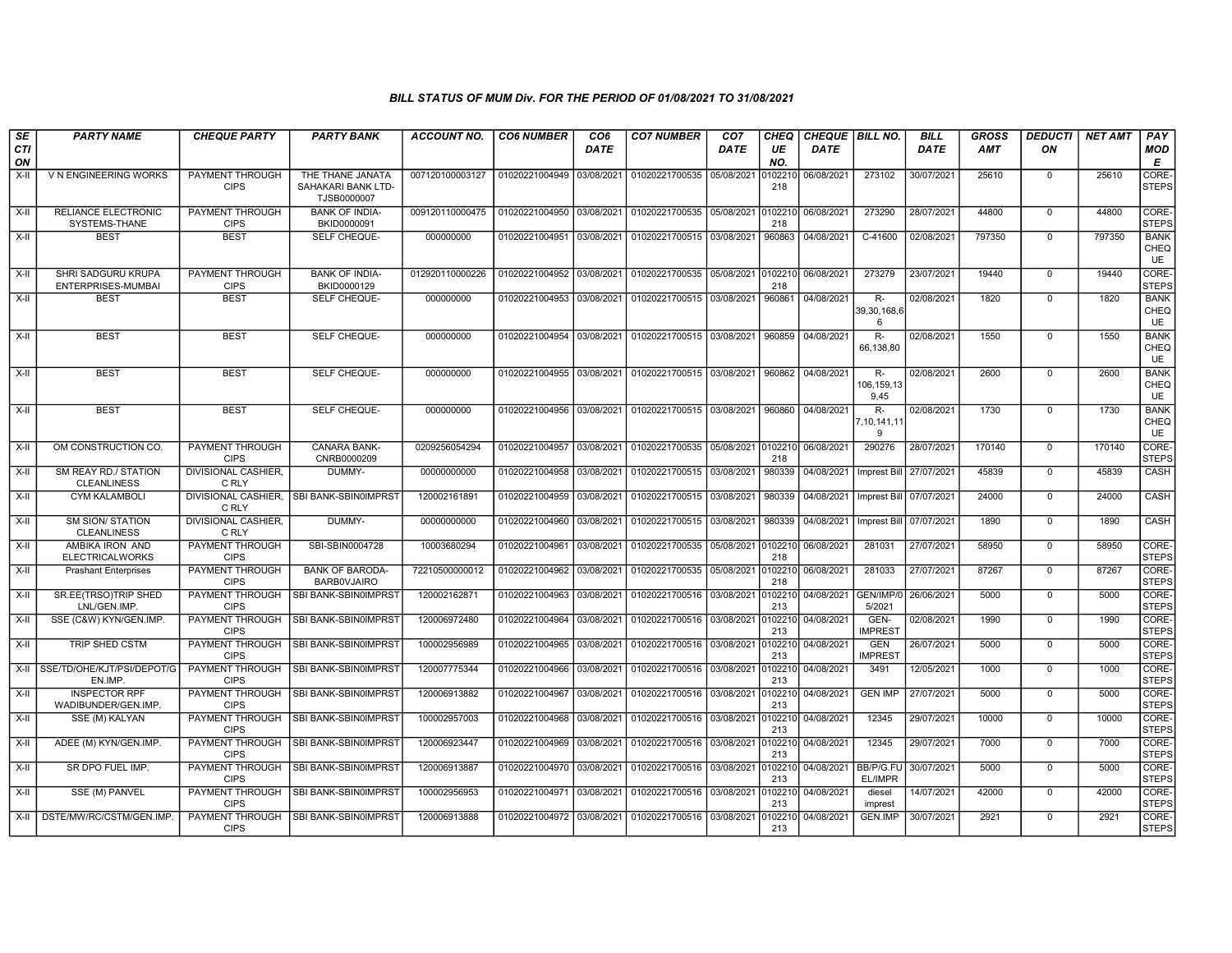| SE               | <b>PARTY NAME</b>                              | <b>CHEQUE PARTY</b>                   | <b>PARTY BANK</b>                     | <b>ACCOUNT NO.</b> | <b>CO6 NUMBER</b>         | CO <sub>6</sub> | <b>CO7 NUMBER</b>         | CO <sub>7</sub> | CHEQ           | CHEQUE BILL NO. |                                      | <b>BILL</b> | <b>GROSS</b> | <b>DEDUCTI</b> | <b>NET AMT</b> | <b>PAY</b>                  |
|------------------|------------------------------------------------|---------------------------------------|---------------------------------------|--------------------|---------------------------|-----------------|---------------------------|-----------------|----------------|-----------------|--------------------------------------|-------------|--------------|----------------|----------------|-----------------------------|
| <b>CTI</b><br>ON |                                                |                                       |                                       |                    |                           | <b>DATE</b>     |                           | <b>DATE</b>     | UE<br>NO.      | <b>DATE</b>     |                                      | <b>DATE</b> | <b>AMT</b>   | ON             |                | <b>MOD</b><br>E             |
| $X-H$            | <b>INSPECTOR</b><br>RPF/NGSM/GEN.IMP.          | PAYMENT THROUGH<br><b>CIPS</b>        | SBI BANK-SBIN0IMPRST                  | 120002162373       | 01020221004973            | 03/08/2021      | 01020221700516 03/08/2021 |                 | 10221<br>213   | 04/08/2021      | gen.imp                              | 30/07/2021  | 2500         | $\mathbf 0$    | 2500           | <b>CORE</b><br><b>STEPS</b> |
| X-II             | SR DME (D) KYN/GEN.IMP.                        | <b>PAYMENT THROUGH</b><br><b>CIPS</b> | SBI BANK-SBIN0IMPRST                  | 120002162103       | 01020221004974            | 03/08/2021      | 01020221700516 03/08/2021 |                 | 010221<br>213  | 04/08/2021      | 093                                  | 09/06/2021  | 9866         | $\mathbf 0$    | 9866           | CORE-<br><b>STEPS</b>       |
| X-II             | SSE/OHE/CLA/GEN.IMP.                           | PAYMENT THROUGH<br><b>CIPS</b>        | SBI BANK-SBIN0IMPRST                  | 120007777542       | 01020221004975 03/08/2021 |                 | 01020221700516 03/08/2021 |                 | 0102210<br>213 | 04/08/2021      | GEN.IMP.                             | 23/07/2021  | 1455         | $\mathbf 0$    | 1455           | CORE-<br>STEPS              |
| $X-H$            | ADEN (W) KYN/GEN.IMP                           | <b>PAYMENT THROUGH</b><br><b>CIPS</b> | SBI BANK-SBIN0IMPRST                  | 120006918920       | 01020221004976            | 03/08/2021      | 01020221700516 03/08/2021 |                 | 0102210<br>213 | 04/08/2021      | <b>DEP/G/62/</b><br>21/22            | 20/07/2021  | 10000        | $\mathbf 0$    | 10000          | CORE-<br><b>STEPS</b>       |
| $X-H$            | SSE/OHE/WORK<br>SHOP/KURLA/GEN.IMP.            | <b>PAYMENT THROUGH</b><br><b>CIPS</b> | SBI BANK-SBIN0IMPRST                  | 120007805663       | 01020221004977            | 03/08/2021      | 01020221700516 03/08/2021 |                 | 0102210<br>213 | 04/08/2021      | GEN.IMP.                             | 01/08/2021  | 14718        | $\mathbf 0$    | 14718          | CORE-<br><b>STEPS</b>       |
| X-II             | SSE/TD/OHE/W.SHOP/CLA/GEN<br>IMP.              | <b>PAYMENT THROUGH</b><br><b>CIPS</b> | SBI BANK-SBIN0IMPRST                  | 120007776069       | 01020221004978            | 03/08/2021      | 01020221700516 03/08/2021 |                 | 0102210<br>213 | 04/08/2021      | GEN.IMP.                             | 01/08/2021  | 2798         | $\mathbf 0$    | 2798           | CORE-<br><b>STEPS</b>       |
| X-II             | SR.CDO.LTT/GEN.IMP.                            | PAYMENT THROUGH<br><b>CIPS</b>        | SBI BANK-SBIN0IMPRST                  | 120006924188       | 01020221004979            | 03/08/2021      | 01020221700516 03/08/2021 |                 | 010221<br>213  | 04/08/2021      | <b>SRCDO</b><br><b>IMPRESS</b><br>MY | 29/07/2021  | 2420         | $\mathbf 0$    | 2420           | CORE-<br><b>STEPS</b>       |
| X-II             | <b>SSE C&amp;W MZM</b>                         | PAYMENT THROUGH<br><b>CIPS</b>        | SBI BANK-SBIN0IMPRST                  | 120002162109       | 01020221004980 03/08/2021 |                 | 01020221700516 03/08/2021 |                 | 0102210<br>213 | 04/08/2021      | General<br>Imprest                   | 02/08/2021  | 25000        | $\mathbf 0$    | 25000          | CORE-<br><b>STEPS</b>       |
| X-II             | ADRM BB (DIESEL IMP)                           | PAYMENT THROUGH<br><b>CIPS</b>        | SBI BANK-SBIN0IMPRST                  | 120002156857       | 01020221004981            | 03/08/2021      | 01020221700516 03/08/2021 |                 | 0102210<br>213 | 04/08/2021      | 10383                                | 02/08/2021  | 8000         | $\mathbf 0$    | 8000           | CORE-<br>STEPS              |
| X-II             | SR DEE (TRS) SNPD/GEN.IMP                      | PAYMENT THROUGH<br><b>CIPS</b>        | SBI BANK-SBIN0IMPRST                  | 120002162868       | 01020221004982            | 03/08/2021      | 01020221700516 03/08/2021 |                 | 010221<br>213  | 04/08/2021      | <b>BB/AC/FX</b><br><b>TRS/PRO</b>    | 15/04/2021  | 7354         | $\mathbf 0$    | 7354           | CORE-<br><b>STEPS</b>       |
| X-II             | SSE (C&W)NRL/GEN.IMP.                          | PAYMENT THROUGH<br><b>CIPS</b>        | SBI BANK-SBIN0IMPRST                  | 120002162146       | 01020221004983            | 03/08/2021      | 01020221700516 03/08/2021 |                 | 0102210<br>213 | 04/08/2021      | <b>GEN-IMP</b>                       | 19/07/2021  | 3540         | $\mathbf 0$    | 3540           | CORE-<br><b>STEPS</b>       |
| $X-H$            | INS.RPF ASO VEH NO MH-01<br>CY-9317            | <b>PAYMENT THROUGH</b><br><b>CIPS</b> | SBI BANK-SBIN0IMPRST                  | 100013136916       | 01020221004984            | 03/08/2021      | 01020221700516 03/08/2021 |                 | 010221<br>213  | 04/08/2021      | 1234                                 | 13/07/2021  | 3972         | $\mathbf 0$    | 3972           | CORE-<br><b>STEPS</b>       |
| X-II             | <b>CMS KYN</b>                                 | DIVISIONAL CASHIER,<br>C RLY          | SELF CHEQUE-                          | 000000000          | 01020221004986            | 03/08/2021      | 01020221700514            | 03/08/2021      | 980339         | 04/08/2021      | 473394                               | 30/07/2021  | 40000        | $\mathbf 0$    | 40000          | CASH                        |
| X-II             | SSE (E/M) IGP/GEN.IMP.                         | <b>PAYMENT THROUGH</b><br><b>CIPS</b> | SBI BANK-SBIN0IMPRST                  | 120002162152       | 01020221004987            | 03/08/2021      | 01020221700516 03/08/2021 |                 | 0102210<br>213 | 04/08/2021      | Gen.Imp                              | 26/07/2021  | 9912         | $\mathbf 0$    | 9912           | CORE-<br><b>STEPS</b>       |
| X-II             | ADEE (TD)/SS/IGP/GEN.IMP                       | PAYMENT THROUGH<br><b>CIPS</b>        | SBI BANK-SBIN0IMPRST                  | 120002162867       | 01020221004988            | 03/08/2021      | 01020221700516 03/08/2021 |                 | 0102210<br>213 | 04/08/2021      | Gen<br>Impresh                       | 02/06/2021  | 3000         | $\Omega$       | 3000           | CORE-<br><b>STEPS</b>       |
| $X-H$            | <b>CMS KYN</b>                                 | <b>DIVISIONAL CASHIER,</b><br>C RLY   | SELF CHEQUE-                          | 000000000          | 01020221004989            | 03/08/2021      | 01020221700514 03/08/2021 |                 | 980339         | 04/08/2021      | 473395                               | 31/07/2021  | 1500         | $\overline{0}$ | 1500           | CASH                        |
| X-II             | <b>CMS KYN</b>                                 | <b>DIVISIONAL CASHIER,</b><br>C RLY   | SELF CHEQUE-                          | 000000000          | 01020221004990            | 03/08/2021      | 01020221700514 03/08/2021 |                 | 980339         | 04/08/2021      | 473396                               | 31/07/2021  | 5000         | $\Omega$       | 5000           | CASH                        |
| X-II             | JAINEX LIMITEDMUMBAI                           | PAYMENT THROUGH<br><b>CIPS</b>        | <b>IDBI BANK LTD-</b><br>IBKL0000019  | 0019102000023296   | 01020221004991            | 03/08/2021      | 01020221700520            | 04/08/2021      | 010221<br>214  | 05/08/2021      | 273816                               | 26/06/2021  | 8410         | $\mathbf 0$    | 8410           | CORE-<br><b>STEPS</b>       |
| X-II             | ADEE (TD)/SS/KYN                               | DIVISIONAL CASHIER,<br>C RLY          | SBI BANK-SBIN0IMPRST                  | 120002162865       | 01020221004992            | 04/08/2021      | 01020221700521            | 04/08/2021      | 980340         | 05/08/2021      | <b>GEN. IMP</b>                      | 30/07/2021  | 3000         | $\Omega$       | 3000           | <b>CASH</b>                 |
| X-II             | SM MASJID/ STATION<br><b>CLEANLINESS</b>       | <b>DIVISIONAL CASHIER,</b><br>C RLY   | DUMMY-                                | 0000000000         | 01020221004993            | 04/08/2021      | 01020221700523            | 04/08/2021      | 980340         | 05/08/2021      | <b>Imprest Bill</b>                  | 27/07/2021  | 76019        | $\mathbf 0$    | 76019          | <b>CASH</b>                 |
| $X-II$           | <b>INSPECTOR</b><br>RPSF/ARMR/THK/GEN.IMP.     | <b>DIVISIONAL CASHIER,</b><br>C RLY   | <b>NO BANK-</b>                       | 00                 | 01020221004994            | 04/08/2021      | 01020221700521 04/08/2021 |                 | 980340         | 05/08/2021      | 602,1229                             | 25/07/2021  | 1500         | $\mathbf 0$    | 1500           | CASH                        |
| X-II             | SSE (SIG/M)IGP/GEN.IMP.                        | DIVISIONAL CASHIER,<br>C RLY          | <b>SBI BANK-SBIN0IMPRST</b>           | 120006923448       | 01020221004995            | 04/08/2021      | 01020221700521            | 04/08/2021      | 980340         | 05/08/2021      | 02                                   | 16/12/2020  | 2000         | $\mathbf 0$    | 2000           | CASH                        |
| X-II             | SM COMML. KOPAR/ STATION<br><b>CLEANLINESS</b> | <b>DIVISIONAL CASHIER,</b><br>C RLY   | DUMMY-                                | 00000000000        | 01020221004996            | 04/08/2021      | 01020221700523            | 04/08/2021      | 980340         | 05/08/2021      | <b>Imprest Bill</b>                  | 27/07/2021  | 39203        | $\mathbf 0$    | 39203          | CASH                        |
| X-II             | <b>SS GHANSOLI</b>                             | DIVISIONAL CASHIER,<br>C RLY          | SBI BANK-SBIN0IMPRST                  | 120002162584       | 01020221004997            | 04/08/2021      | 01020221700523            | 04/08/2021      | 980340         | 05/08/2021      | <b>IMPREST</b><br>CASH               | 15/07/2021  | 3755         | $\mathbf 0$    | 3755           | <b>CASH</b>                 |
| X-II             | <b>SRL DIAGNOSTICS PVT LTD</b>                 | <b>PAYMENT THROUGH</b><br><b>CIPS</b> | KOTAK MAHINDRA<br>BANK-KKBK0000963    | 09632560000024     | 01020221004998            | 04/08/2021      | 01020221700520 04/08/2021 |                 | 010221<br>214  | 05/08/2021      | kyn.h.s.srl<br>lab2                  | 26/07/2021  | 235800       | $\mathbf 0$    | 235800         | <b>CORE</b><br><b>STEPS</b> |
| X-II             | <b>SAI VISION</b>                              | PAYMENT THROUGH<br><b>CIPS</b>        | <b>ICICI BANK LTD-</b><br>ICIC0001243 | 124305500064       | 01020221004999            | 04/08/2021      | 01020221700520 04/08/2021 |                 | 010221<br>214  | 05/08/2021      | SV/21-<br>22/13                      | 05/07/2021  | 60693        | 1029           | 59664          | CORE-<br><b>STEPS</b>       |
| $X-H$            | <b>SR HINDI OFFICER</b>                        | PAYMENT THROUGH<br><b>CIPS</b>        | SBI BANK-SBIN0IMPRST                  | 120002155012       | 01020221005000            | 04/08/2021      | 01020221700524            | 04/08/2021      | 0102210<br>214 | 05/08/2021      | <b>BB/P/367/R</b><br>B/5             | 30/07/2021  | 2000         | $\mathbf 0$    | 2000           | CORE-<br>STEPS              |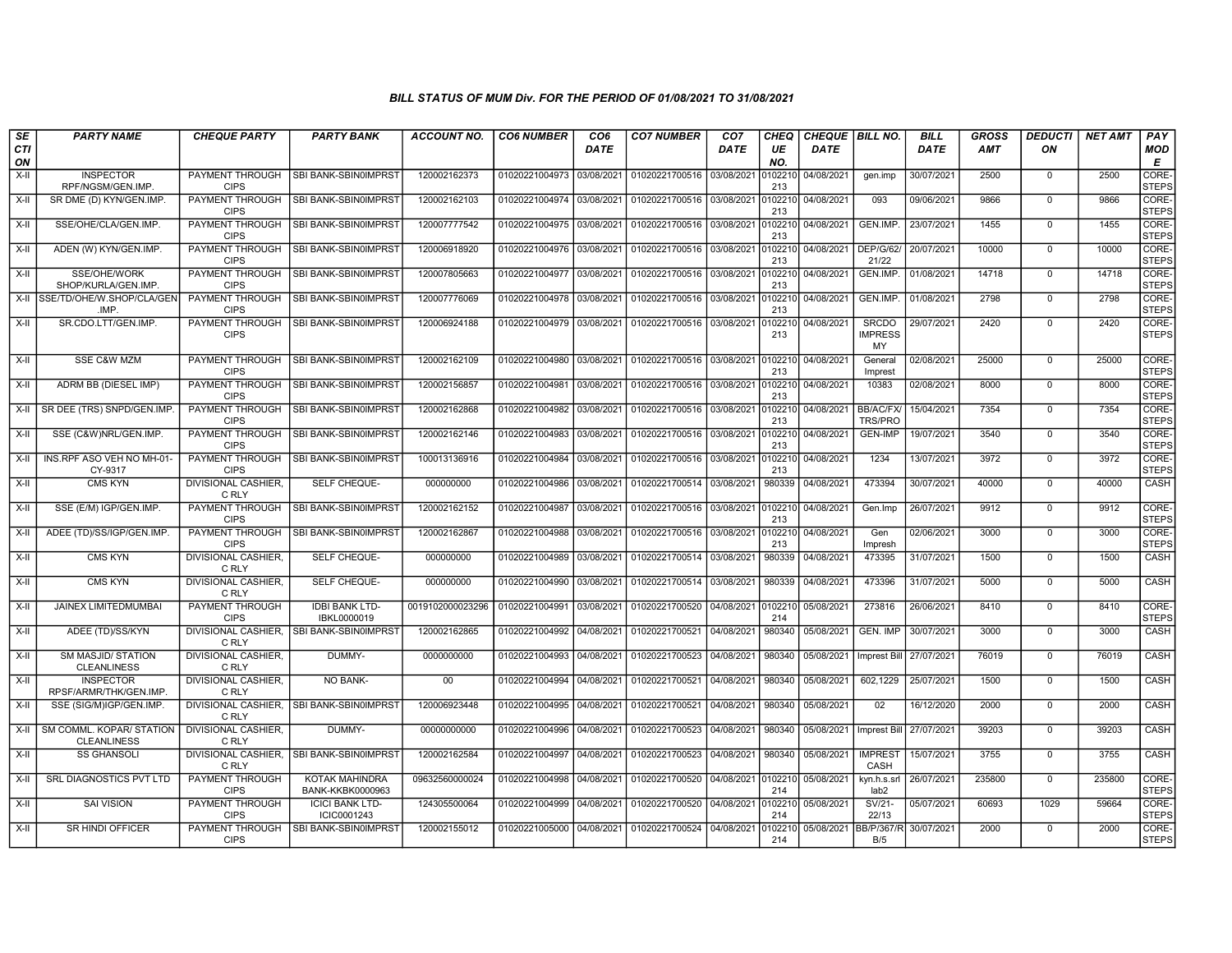| SE               | <b>PARTY NAME</b>                         | <b>CHEQUE PARTY</b>                       | <b>PARTY BANK</b>                           | <b>ACCOUNT NO.</b> | <b>CO6 NUMBER</b>         | CO <sub>6</sub> | <b>CO7 NUMBER</b>         | CO7        | <b>CHEQ</b>    | CHEQUE   BILL NO. |                                        | <b>BILL</b> | <b>GROSS</b> | <b>DEDUCTI</b> | <b>NET AMT</b> | PAY                   |
|------------------|-------------------------------------------|-------------------------------------------|---------------------------------------------|--------------------|---------------------------|-----------------|---------------------------|------------|----------------|-------------------|----------------------------------------|-------------|--------------|----------------|----------------|-----------------------|
| <b>CTI</b><br>ON |                                           |                                           |                                             |                    |                           | <b>DATE</b>     |                           | DATE       | UE<br>NO.      | <b>DATE</b>       |                                        | <b>DATE</b> | AMT          | ON             |                | <b>MOD</b><br>Е       |
| X-II             | ALPINE DIAGNOSTIC CENTRE,<br><b>KURLA</b> | <b>PAYMENT THROUGH</b><br><b>CIPS</b>     | <b>CENTRAL BANK OF</b><br>INDIA-CBIN0281254 | 3828609272         | 01020221005001 04/08/2021 |                 | 01020221700520 04/08/2021 |            | 102210<br>214  | 05/08/2021        | kyn.h.s.Alpi<br>ne <sub>L</sub>        | 30/07/2021  | 175834       | $\Omega$       | 175834         | CORE-<br><b>STEPS</b> |
| X-II             | ADEN N LNL (FUEL IMP -9000)               | <b>PAYMENT THROUGH</b><br><b>CIPS</b>     | SBI BANK-SBIN0IMPRST                        | 120002155018       | 01020221005002 04/08/2021 |                 | 01020221700524 04/08/2021 |            | 0102210<br>214 | 05/08/2021        | <b>BB/M/LNL/</b><br><b>DP</b>          | 29/07/2021  | 20000        | $\mathbf{0}$   | 20000          | CORE-<br><b>STEPS</b> |
| X-II             | CNC ULHASNAGAR                            | PAYMENT THROUGH<br><b>CIPS</b>            | SBI BANK-SBIN0IMPRST                        | 120002161728       | 01020221005003            | 04/08/2021      | 01020221700524 04/08/2021 |            | 0102210<br>214 | 05/08/2021        | <b>IMPREST</b><br>CASH                 | 14/07/2021  | 23683        | $\mathbf 0$    | 23683          | CORE-<br><b>STEPS</b> |
| $X-II$           | SSE(TL/AC)MZN                             | <b>CIPS</b>                               | PAYMENT THROUGH   SBI BANK-SBIN0IMPRST      | 100013136893       | 01020221005004 04/08/2021 |                 | 01020221700524 04/08/2021 |            | 0102210<br>214 | 05/08/2021        | 140/21-22                              | 02/06/2021  | 9294         | $\Omega$       | 9294           | CORE-<br>STEPS        |
| $X-H$            | SSE (M) CSMT                              | PAYMENT THROUGH<br><b>CIPS</b>            | SBI BANK-SBIN0IMPRST                        | 100013136897       | 01020221005005 04/08/2021 |                 | 01020221700524 04/08/2021 |            | 0102210<br>214 | 05/08/2021        | <b>GENERAL</b><br><b>IMPREST</b>       | 22/07/2021  | 14000        | $\mathbf{0}$   | 14000          | CORE-<br><b>STEPS</b> |
| X-II             | SSE P/W NERAL -MAE                        | <b>PAYMENT THROUGH</b><br><b>CIPS</b>     | SBI BANK-SBIN0IMPRST                        | 100002956936       | 01020221005006            | 04/08/2021      | 01020221700524 04/08/2021 |            | 010221<br>214  | 05/08/2021        | <b>SAFETY</b><br><b>IMPREST</b>        | 27/07/2021  | 24797        | $\mathbf 0$    | 24797          | CORE-<br><b>STEPS</b> |
| X-II             | SSE P/W NRL                               | <b>CIPS</b>                               | PAYMENT THROUGH   SBI BANK-SBIN0IMPRST      | 100002956937       | 01020221005007 04/08/2021 |                 | 01020221700524 04/08/2021 |            | 0102210<br>214 | 05/08/2021        | SAFETY<br><b>IMPREST</b>               | 27/07/2021  | 24821        | $\mathbf{0}$   | 24821          | CORE-<br>STEPS        |
| X-II             | ADEN W PNVL (GEN IMP-10000)               | PAYMENT THROUGH<br><b>CIPS</b>            | SBI BANK-SBIN0IMPRST                        | 100012875299       | 01020221005008            | 04/08/2021      | 01020221700524            | 04/08/2021 | 0102210<br>214 | 05/08/2021        | General<br>Imprest                     | 20/07/2021  | 5000         | $\mathbf 0$    | 5000           | CORE-<br><b>STEPS</b> |
| $X-H$            | SSE P/W KALYAN (E)                        | PAYMENT THROUGH<br><b>CIPS</b>            | SBI BANK-SBIN0IMPRST                        | 100002956938       | 01020221005009 04/08/2021 |                 | 01020221700524 04/08/2021 |            | 0102210<br>214 | 05/08/2021        | safety<br>imprest                      | 01/07/2021  | 23719        | $\overline{0}$ | 23719          | CORE-<br>STEPS        |
| $X-H$            | SSE P/W KALYAN (E)                        | <b>CIPS</b>                               | PAYMENT THROUGH SBI BANK-SBIN0IMPRST        | 100002956938       | 01020221005010 04/08/2021 |                 | 01020221700524 04/08/2021 |            | 0102210<br>214 | 05/08/2021        | safety<br>imprest                      | 01/07/2021  | 24616        | $\mathbf{0}$   | 24616          | CORE-<br>STEPS        |
| X-II             | ADEN(W)BY S                               | PAYMENT THROUGH<br><b>CIPS</b>            | SBI BANK-SBIN0IMPRST                        | 120002155859       | 01020221005011 04/08/2021 |                 | 01020221700524 04/08/2021 |            | 0102210<br>214 | 05/08/2021        | <b>GEN</b><br><b>IMPREST</b>           | 23/07/2021  | 45000        | $\mathbf 0$    | 45000          | CORE-<br><b>STEPS</b> |
| X-II             | ADEN(W)BY S                               | PAYMENT THROUGH<br><b>CIPS</b>            | SBI BANK-SBIN0IMPRST                        | 120002155859       | 01020221005012 04/08/2021 |                 | 01020221700524 04/08/2021 |            | 010221<br>214  | 05/08/2021        | <b>GEN</b><br><b>IMPREST</b>           | 23/07/2021  | 45000        | $\mathbf 0$    | 45000          | CORE-<br><b>STEPS</b> |
| X-II             | ACM (RESVN) CSTM                          | <b>CIPS</b>                               | PAYMENT THROUGH SBI BANK-SBIN0IMPRST        | 120007775345       | 01020221005014 04/08/2021 |                 | 01020221700524 04/08/2021 |            | 0102210<br>214 | 05/08/2021        | imprest<br>cash                        | 27/07/2021  | 4630         | $\mathbf 0$    | 4630           | CORE-<br><b>STEPS</b> |
| $X-H$            | ACM (RESVN) CSTM                          | <b>CIPS</b>                               | PAYMENT THROUGH   SBI BANK-SBIN0IMPRST      | 120007775345       | 01020221005015 04/08/2021 |                 | 01020221700524 04/08/2021 |            | 0102210<br>214 | 05/08/2021        | imprest<br>cash                        | 27/07/2021  | 4067         | $\overline{0}$ | 4067           | CORE-<br>STEPS        |
| X-II             | SSE (M) THAKURLI                          | PAYMENT THROUGH<br><b>CIPS</b>            | SBI BANK-SBIN0IMPRST                        | 10000295700        | 01020221005016 04/08/2021 |                 | 01020221700524            | 04/08/2021 | 010221<br>214  | 05/08/2021        | 12345                                  | 16/07/2021  | 4500         | $\mathbf{0}$   | 4500           | CORE-<br><b>STEPS</b> |
| X-II             | SSE (M) THAKURLI                          | PAYMENT THROUGH<br><b>CIPS</b>            | SBI BANK-SBIN0IMPRST                        | 100002957001       | 01020221005017 04/08/2021 |                 | 01020221700524            | 04/08/2021 | 0102210<br>214 | 05/08/2021        | 12345                                  | 09/07/2021  | 15000        | $\mathbf{0}$   | 15000          | CORE-<br><b>STEPS</b> |
| X-II             | CHIEF CONTROLLER<br>CSTM/GEN.IMP.         | PAYMENT THROUGH<br><b>CIPS</b>            | <b>SBI BANK-SBIN0IMPRST</b>                 | 120006913885       | 01020221005018 04/08/2021 |                 | 01020221700524 04/08/2021 |            | 0102210<br>214 | 05/08/2021        | $ks/20-$<br>21/01793                   | 30/07/2021  | 1998         | $\mathbf{0}$   | 1998           | CORE-<br><b>STEPS</b> |
| X-II             | <b>SR DCM WKS</b>                         | PAYMENT THROUGH<br><b>CIPS</b>            | SBI BANK-SBIN0IMPRST                        | 100013136898       | 01020221005019 04/08/2021 |                 | 01020221700524 04/08/2021 |            | 0102210<br>214 | 05/08/2021        | <b>GMPANTR</b><br>YIMPRES <sup>®</sup> | 03/08/2021  | 47755        | $\Omega$       | 47755          | CORE-<br>STEPS        |
| X-II             | <b>SM PAREL</b>                           | PAYMENT THROUGH<br><b>CIPS</b>            | SBI BANK-SBIN0IMPRST                        | 120002162167       | 01020221005020            | 04/08/2021      | 01020221700524            | 04/08/2021 | 010221<br>214  | 05/08/2021        | <b>Imprest Bill</b>                    | 28/07/2021  | 482          | $\mathbf 0$    | 482            | CORE-<br><b>STEPS</b> |
| X-II             | CYM JASAI YARD                            | PAYMENT THROUGH<br><b>CIPS</b>            | SBI BANK-SBIN0IMPRST                        | 120002163246       | 01020221005021 04/08/2021 |                 | 01020221700524 04/08/2021 |            | 0102210<br>214 | 05/08/2021        | <b>Imprest Bill</b>                    | 08/07/2021  | 15000        | $\mathbf{0}$   | 15000          | CORE-<br><b>STEPS</b> |
| X-II             | ADEN HORT CSTM                            | PAYMENT THROUGH<br><b>CIPS</b>            | SBI BANK-SBIN0IMPRST                        | 120002155856       | 01020221005022 04/08/2021 |                 | 01020221700524 04/08/2021 |            | 0102210<br>214 | 05/08/2021        | ADEN(HO<br>RT)CSMT                     | 17/05/2021  | 19850        | $\mathbf{0}$   | 19850          | CORE-<br><b>STEPS</b> |
| X-II             | SR SM (GAZ) CSTM                          | <b>CIPS</b>                               | PAYMENT THROUGH SBI BANK-SBIN0IMPRST        | 120002162170       | 01020221005023 04/08/2021 |                 | 01020221700524 04/08/2021 |            | 010221<br>214  | 05/08/2021        | Gen<br>Imprest                         | 03/08/2021  | 57510        | $\mathbf{0}$   | 57510          | CORE-<br><b>STEPS</b> |
| X-II             | ADEN E PNVL (GEN-IMP)                     | PAYMENT THROUGH<br><b>CIPS</b>            | SBI BANK-SBIN0IMPRST                        | 120002162058       | 01020221005024 04/08/2021 |                 | 01020221700524 04/08/2021 |            | 0102210<br>214 | 05/08/2021        | <b>GEN IMP</b><br><b>BILL</b>          | 07/04/2021  | 6000         | $\mathbf 0$    | 6000           | CORE-<br><b>STEPS</b> |
| X-II             | ADEN E PNVL (GEN-IMP)                     | PAYMENT THROUGH<br><b>CIPS</b>            | SBI BANK-SBIN0IMPRST                        | 120002162058       | 01020221005025 04/08/2021 |                 | 01020221700524 04/08/2021 |            | 0102210<br>214 | 05/08/2021        | <b>GEN. IMP</b><br><b>BILL</b>         | 07/04/2021  | 6000         | $\mathbf{0}$   | 6000           | CORE-<br><b>STEPS</b> |
| X-II             | <b>ADEN M IGP</b>                         | PAYMENT THROUGH<br><b>CIPS</b>            | SBI BANK-SBIN0IMPRST                        | 120002155850       | 01020221005026            | 04/08/2021      | 01020221700524            | 04/08/2021 | 010221<br>214  | 05/08/2021        | 10447                                  | 03/07/2021  | 18000        | $\mathbf{0}$   | 18000          | CORE-<br><b>STEPS</b> |
| X-II             | <b>EXE.ENGINEER MIDC ALIBAG</b>           | <b>EXE.ENGINEER MIDC</b><br><b>ALIBAG</b> | SELF CHEQUE-                                | 000000000          | 01020221005027            | 04/08/2021      | 01020221700545 09/08/2021 |            | 960872         | 09/08/2021        | <b>WATER</b><br><b>BILL IMP</b>        | 28/01/2021  | 39180        | $\mathbf 0$    | 39180          | <b>BANK</b><br>CHEQ   |
|                  |                                           |                                           |                                             |                    |                           |                 |                           |            |                |                   |                                        |             |              |                |                | UE                    |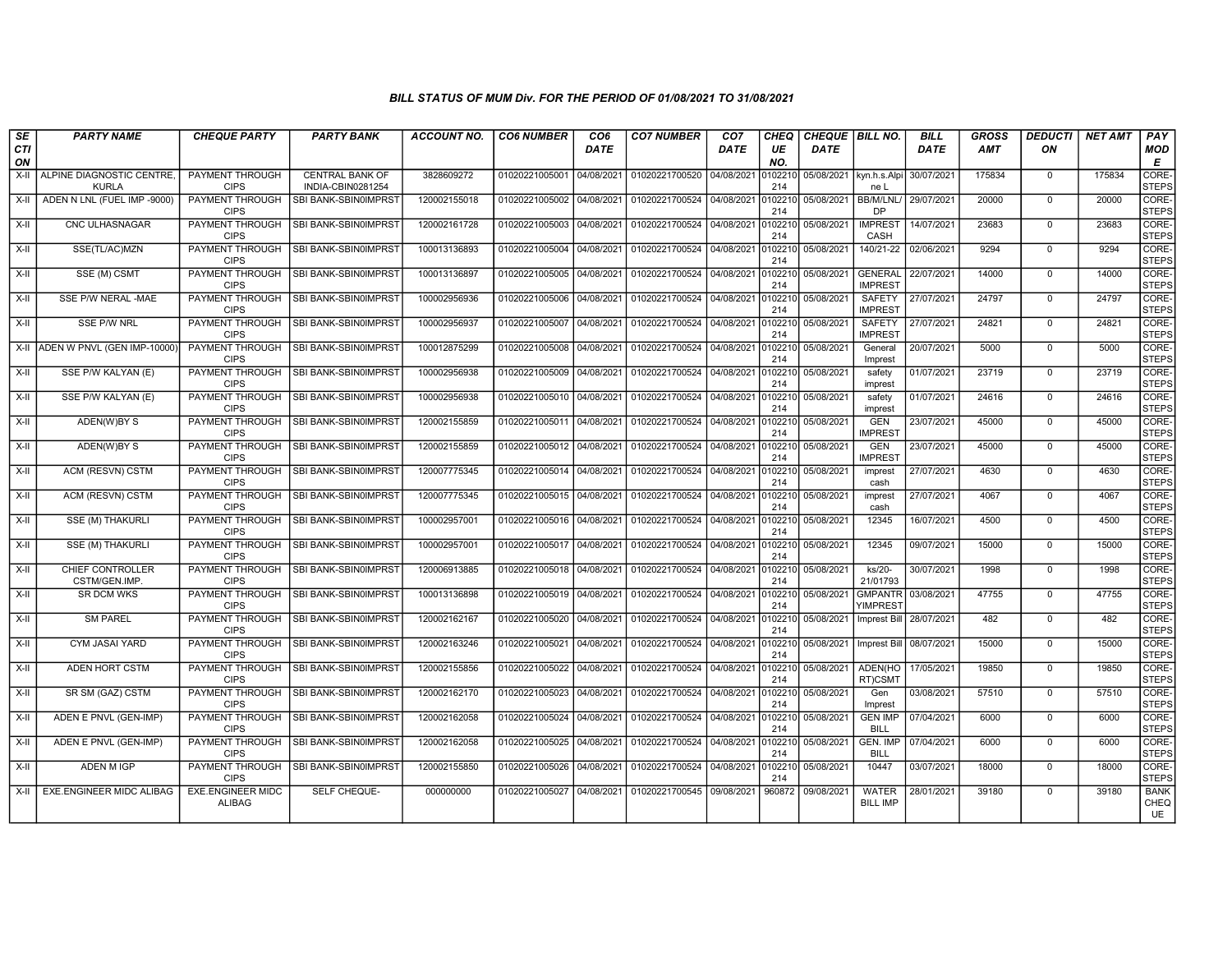| SE        | <b>PARTY NAME</b>                                          | <b>CHEQUE PARTY</b>                       | <b>PARTY BANK</b>                                 | <b>ACCOUNT NO.</b>                        | <b>CO6 NUMBER</b>         | CO <sub>6</sub> | <b>CO7 NUMBER</b>                                   | CO <sub>7</sub>    | CHEQ           | <b>CHEQUE   BILL NO.</b> |                              | <b>BILL</b> | <b>GROSS</b> | <b>DEDUCTI</b> | <b>NET AMT</b> | <b>PAY</b>                       |
|-----------|------------------------------------------------------------|-------------------------------------------|---------------------------------------------------|-------------------------------------------|---------------------------|-----------------|-----------------------------------------------------|--------------------|----------------|--------------------------|------------------------------|-------------|--------------|----------------|----------------|----------------------------------|
| CTI<br>ON |                                                            |                                           |                                                   |                                           |                           | DATE            |                                                     | DATE               | UE<br>NO.      | <b>DATE</b>              |                              | <b>DATE</b> | <b>AMT</b>   | ON             |                | <b>MOD</b><br>E                  |
| $X-II$    | EXE.ENGINEER MIDC ALIBAG                                   | <b>EXE.ENGINEER MIDC</b><br><b>ALIBAG</b> | SELF CHEQUE-                                      | 000000000                                 | 01020221005028            | 04/08/2021      | 01020221700545                                      | 09/08/2021         | 960874         | 09/08/2021               | <b>WATER</b><br>BILL IMP.    | 26/02/2021  | 40700        | $\mathbf 0$    | 40700          | <b>BANK</b><br>CHEQ<br><b>UE</b> |
| X-II      | EXE.ENGINEER MIDC ALIBAG                                   | <b>EXE.ENGINEER MIDC</b><br><b>ALIBAG</b> | SELF CHEQUE-                                      | 000000000                                 | 01020221005029            | 04/08/2021      | 01020221700545 09/08/2021                           |                    | 960873         | 09/08/2021               | <b>WATER</b><br>BILL IMP.    | 03/05/2021  | 39400        | $\mathbf 0$    | 39400          | <b>BANK</b><br>CHEQ<br><b>UE</b> |
| X-II      | EXE.ENGINER MIDC, DIV II<br><b>MAHAPE</b>                  | PAYMENT THROUGH<br><b>CIPS</b>            | <b>BANK OF</b><br>MAHARASHTRA-<br>MAHB0001436     | 60230265810                               | 01020221005030            | 04/08/2021      | 01020221700559                                      | 10/08/2021         | 102210<br>225  | 11/08/2021               | SI2100089<br>9743            | 01/02/2021  | 207158       | $\mathbf 0$    | 207158         | CORE-<br><b>STEPS</b>            |
| X-II      | EXE.ENGINER MIDC, DIV II<br><b>MAHAPE</b>                  | <b>PAYMENT THROUGH</b><br><b>CIPS</b>     | <b>BANK OF</b><br>MAHARASHTRA-<br>MAHB0001436     | 60230265810                               | 01020221005031            | 04/08/2021      | 01020221700559                                      | 10/08/2021         | 0102210<br>225 | 11/08/2021               | SI2100097<br>4931            | 01/03/2021  | 179449       | $\mathbf 0$    | 179449         | CORE-<br><b>STEPS</b>            |
| X-II      | EXE.ENGINER MIDC, DIV II<br><b>MAHAPE</b>                  | PAYMENT THROUGH<br><b>CIPS</b>            | <b>BANK OF</b><br>MAHARASHTRA-<br>MAHB0001436     | 60230265810                               |                           |                 | 01020221005032 04/08/2021 01020221700559            | 10/08/2021 0102210 | 225            | 11/08/2021               | DV002/114<br><b>RNS/500</b>  | 26/04/2021  | 180056       | $\Omega$       | 180056         | CORE-<br><b>STEPS</b>            |
| X-II      | ADEN(M)PNVL - GATE BOOMS<br>(GEN-5000)                     | PAYMENT THROUGH<br><b>CIPS</b>            | <b>SBI BANK-SBIN0IMPRST</b>                       | 120002162099                              | 01020221005033            | 04/08/2021      | 01020221700524 04/08/2021                           |                    | 0102210<br>214 | 05/08/2021               | GATE IMP<br><b>BILL</b>      | 07/05/2021  | 4959         | $\mathbf 0$    | 4959           | CORE-<br><b>STEPS</b>            |
| X-II      | <b>SM KHANDESHWAR</b>                                      | PAYMENT THROUGH<br><b>CIPS</b>            | <b>SBI BANK-SBIN0IMPRST</b>                       | 120002161643                              | 01020221005034            | 04/08/2021      | 01020221700524                                      | 04/08/2021         | 0102210<br>214 | 05/08/2021               | <b>IMPREST</b><br>CASH       | 14/07/2021  | 7017         | $\mathbf 0$    | 7017           | CORE-<br><b>STEPS</b>            |
|           | X-II ADEN (WKS)BY(S) BABASAHEE<br>AMBEDKAR HOSPITAL BY     | PAYMENT THROUGH<br><b>CIPS</b>            | <b>SBI BANK-SBIN0IMPRST</b>                       | 120002155858                              | 01020221005035            | 04/08/2021      | 01020221700524 04/08/2021                           |                    | 0102210<br>214 | 05/08/2021               | <b>GEN</b><br><b>IMPREST</b> | 23/07/2021  | 30000        | $\mathbf 0$    | 30000          | CORE-<br><b>STEPS</b>            |
| X-II      | SSE(M)BYCULLA                                              | PAYMENT THROUGH<br><b>CIPS</b>            | <b>SBI BANK-SBIN0IMPRST</b>                       | 120007776072                              | 01020221005036            | 04/08/2021      | 01020221700524                                      | 04/08/2021         | 0102210<br>214 | 05/08/2021               | 245/21/202<br>1-2022         | 12/04/2021  | 5000         | $\Omega$       | 5000           | CORE-<br><b>STEPS</b>            |
| $X-H$     | SSE(M)BYCULLA                                              | PAYMENT THROUGH<br><b>CIPS</b>            | <b>SBI BANK-SBIN0IMPRST</b>                       | 120007776072                              | 01020221005037            | 04/08/2021      | 01020221700524                                      | 04/08/2021         | 0102210<br>214 | 05/08/2021               | 245/21/202<br>1-2022         | 12/05/2021  | 5000         | $\overline{0}$ | 5000           | CORE-<br><b>STEPS</b>            |
| X-II      | <b>CIDCO LTD</b>                                           | <b>CIDCO LTD</b>                          | SELF CHEQUE-                                      | 000000000                                 | 01020221005038            | 04/08/2021      | 01020221700545 09/08/2021                           |                    | 960868         | 09/08/2021               | 110200593                    | 26/02/2021  | 8370         | $\Omega$       | 8370           | <b>BANK</b><br>CHEQ<br><b>UE</b> |
| X-II      | CIDCO LTD                                                  | CIDCO LTD                                 | SELF CHEQUE-                                      | 000000000                                 | 01020221005039 04/08/2021 |                 | 01020221700545 09/08/2021                           |                    | 960867         | 09/08/2021               | 110200593<br>CZ-9074         | 23/04/2021  | 7965         | $\Omega$       | 7965           | <b>BANK</b><br>CHEQ<br><b>UE</b> |
| X-II      | CIDCO LTD                                                  | CIDCO LTD                                 | SELF CHEQUE-                                      | 000000000                                 |                           |                 | 01020221005040 04/08/2021 01020221700545 09/08/2021 |                    | 960869         | 09/08/2021               | 100201316                    | 26/02/2021  | 78080        | $\mathbf 0$    | 78080          | <b>BANK</b><br>CHEQ<br><b>UE</b> |
| X-II      | CIDCO LTD                                                  | CIDCO LTD                                 | SELF CHEQUE-                                      | 000000000                                 |                           |                 | 01020221005041 04/08/2021 01020221700545 09/08/2021 |                    | 960870         | 09/08/2021               | 100201316/<br><b>RS</b>      | 23/04/2021  | 92320        | $\mathbf 0$    | 92320          | <b>BANK</b><br>CHEQ<br>UE        |
| $X-II$    | <b>MSEDCL ALIBAG</b>                                       | <b>PAYMENT THROUGH</b><br><b>CIPS</b>     | <b>BANK OF INDIA-</b><br>BKID0001200              | 120021100009007                           | 01020221005042 04/08/2021 |                 | 01020221700522 04/08/2021 0102210 04/08/2021        |                    | 213            |                          | $C$ 460                      | 03/08/2021  | 3163         | $\overline{0}$ | 3163           | CORE-<br><b>STEPS</b>            |
| X-II      | TATA POWER CA NO<br>900000933841                           | <b>PAYMENT THROUGH</b><br><b>CIPS</b>     | <b>STANDARD</b><br>CHARTERED BANK-<br>SCBL0036001 | 3082900000933841                          | 01020221005043            |                 | 04/08/2021 01020221700522 04/08/2021                |                    | 0102210<br>213 | 04/08/2021               | $C-21122$                    | 03/08/2021  | 177209       | $\Omega$       | 177209         | CORE-<br><b>STEPS</b>            |
| X-II      | MSEDCL CON NO<br>032770003601                              | PAYMENT THROUGH<br><b>CIPS</b>            | SBI-SBIN0008965                                   | MSEDCL010327700 01020221005044<br>03601   |                           | 04/08/2021      | 01020221700522 04/08/2021                           |                    | 0102210<br>213 | 04/08/2021               | C 338                        | 03/08/2021  | 2420         | $\mathbf 0$    | 2420           | CORE-<br><b>STEPS</b>            |
| X-II      | <b>MSEDCL CON NO</b><br>025810003181                       | PAYMENT THROUGH<br><b>CIPS</b>            | SBI-SBIN0008965                                   | MSEDCL010258100   01020221005045<br>03181 |                           | 04/08/2021      | 01020221700522                                      | 04/08/2021         | 102210<br>213  | 04/08/2021               | C <sub>200</sub>             | 03/08/2021  | 1920         | $\mathbf 0$    | 1920           | CORE-<br><b>STEPS</b>            |
| X-II      | <b>MSEDCL CON NO</b><br>036484002163                       | <b>PAYMENT THROUGH</b><br><b>CIPS</b>     | SBI-SBIN0008965                                   | MSEDCL010364840<br>02163                  | 01020221005046            | 04/08/2021      | 01020221700522                                      | 04/08/2021         | 0102210<br>213 | 04/08/2021               | $C$ 78                       | 03/08/2021  | 1330         | $\mathbf 0$    | 1330           | CORE-<br><b>STEPS</b>            |
| $X-H$     | <b>ADANI ELECTRICITY MUMBAI</b><br>LIMITED CA NO 151502700 | PAYMENT THROUGH<br><b>CIPS</b>            | <b>HDFC BANK LTD-</b><br>HDFC0004989              | EPAEML151502700 01020221005047            |                           | 04/08/2021      | 01020221700522                                      | 04/08/2021         | 0102210<br>213 | 04/08/2021               | C 33948                      | 03/08/2021  | 338690       | $\mathbf 0$    | 338690         | CORE-<br><b>STEPS</b>            |
| X-II      | <b>TORRENT POWER LTD CON</b><br>NO 000170870859            | PAYMENT THROUGH<br><b>CIPS</b>            | <b>BANK OF BARODA-</b><br><b>BARB0KALWAX</b>      | TSZ000170870859                           | 01020221005048 04/08/2021 |                 | 01020221700522                                      | 04/08/2021         | 102210<br>213  | 04/08/2021               | C 941                        | 03/08/2021  | 7700         | $\mathbf 0$    | 7700           | CORE-<br>STEPS                   |
| X-II      | APO L AND W                                                | DIVISIONAL CASHIER,<br>C RLY              | SELF CHEQUE-                                      | 0000000000                                | 01020221005049 04/08/2021 |                 | 01020221700521 04/08/2021                           |                    | 980340         | 05/08/2021               | $\overline{1}$               | 02/08/2021  | 6300         | $\mathbf 0$    | 6300           | <b>CASH</b>                      |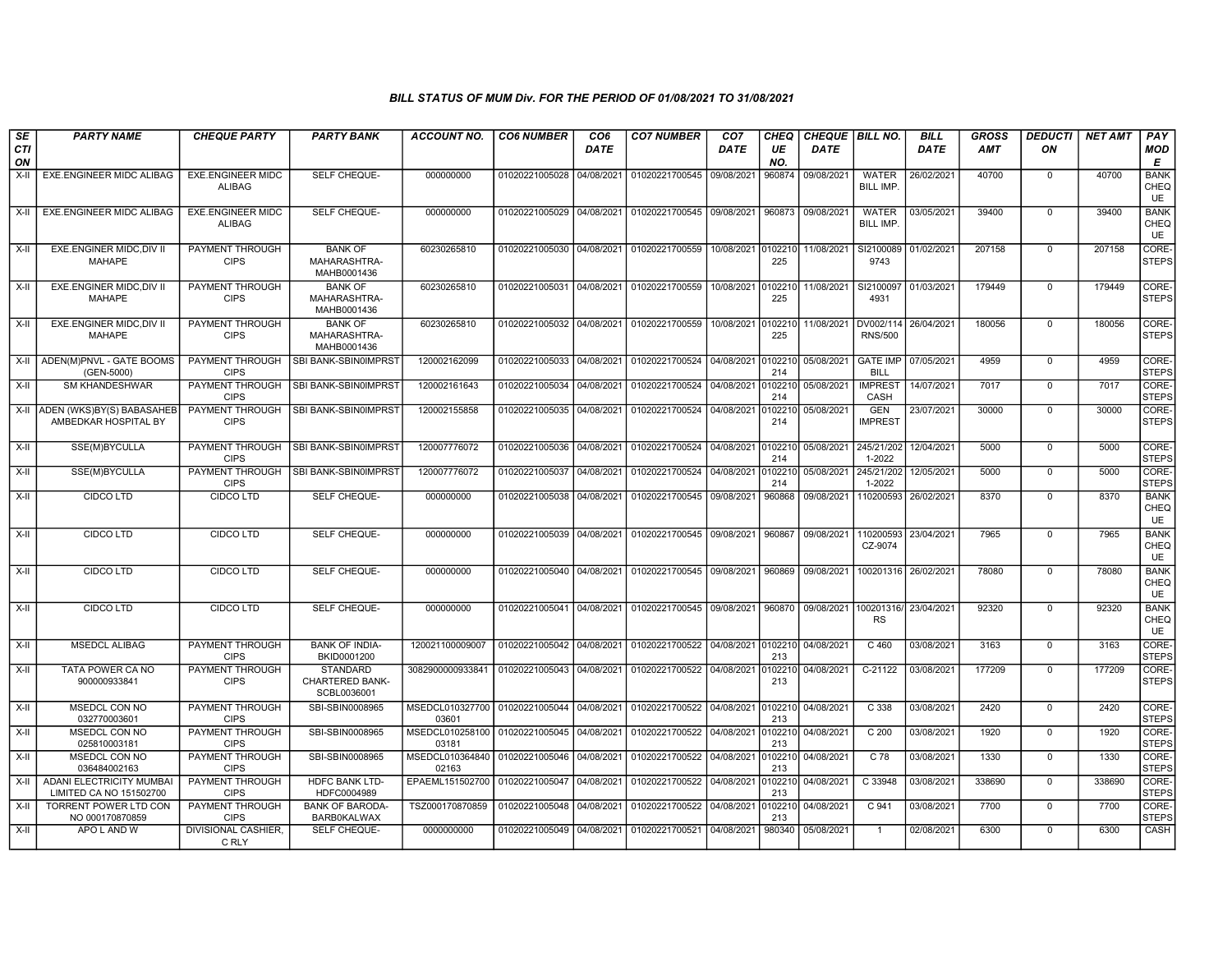| SE               | <b>PARTY NAME</b>                                    | <b>CHEQUE PARTY</b>                   | <b>PARTY BANK</b>                           | <b>ACCOUNT NO.</b>                                     | <b>CO6 NUMBER</b>         | CO <sub>6</sub> | <b>CO7 NUMBER</b>                                   | CO <sub>7</sub> | CHEQ           | <b>CHEQUE BILL NO.</b> |                                | <b>BILL</b> | <b>GROSS</b> | <b>DEDUCTI</b> | <b>NET AMT</b> | PAY                              |
|------------------|------------------------------------------------------|---------------------------------------|---------------------------------------------|--------------------------------------------------------|---------------------------|-----------------|-----------------------------------------------------|-----------------|----------------|------------------------|--------------------------------|-------------|--------------|----------------|----------------|----------------------------------|
| <b>CTI</b><br>ON |                                                      |                                       |                                             |                                                        |                           | <b>DATE</b>     |                                                     | <b>DATE</b>     | UE<br>NO.      | <b>DATE</b>            |                                | <b>DATE</b> | AMT          | ON             |                | <b>MOD</b><br>E                  |
| X-II             | MSEDCL CON NO<br>000364964374                        | <b>PAYMENT THROUGH</b><br><b>CIPS</b> | SBI-SBIN0008965                             | MSEDCL010003649 01020221005050 04/08/2021<br>64374     |                           |                 | 01020221700522 04/08/2021                           |                 | 102210<br>213  | 04/08/2021             | C <sub>2457</sub>              | 03/08/2021  | 26420        | $\mathbf 0$    | 26420          | CORE-<br><b>STEPS</b>            |
| X-II             | MSEDCL CON NO<br>032580004953                        | PAYMENT THROUGH<br><b>CIPS</b>        | SBI-SBIN0008965                             | MSEDCL010325800   01020221005051   04/08/2021<br>04953 |                           |                 | 01020221700522 04/08/2021                           |                 | 102210<br>213  | 04/08/2021             | C 200                          | 03/08/2021  | 1620         | $\mathbf{0}$   | 1620           | CORE-<br><b>STEPS</b>            |
| X-II             | M S IGATPURI(GENERAL IMP<br>$15000/-$                | <b>PAYMENT THROUGH</b><br><b>CIPS</b> | SBI BANK-SBIN0IMPRST                        | 100002956951                                           | 01020221005053            | 04/08/2021      | 01020221700529 05/08/2021                           |                 | 0102210<br>216 | 05/08/2021             | 17/G/Imp/I<br>GP               | 28/07/2021  | 14709        | $\mathbf 0$    | 14709          | CORE-<br><b>STEPS</b>            |
| X-II             | SENIOR CREW CONTROLLER<br>CSTM/GEN.IMP               | <b>PAYMENT THROUGH</b><br><b>CIPS</b> | SBI BANK-SBIN0IMPRST                        | 120006925014                                           | 01020221005054 04/08/2021 |                 | 01020221700526 05/08/2021                           |                 | 0102210<br>216 | 05/08/2021             | <b>GEN IMP</b><br>MAY2021      | 07/06/2021  | 5000         | $\mathbf 0$    | 5000           | CORE-<br><b>STEPS</b>            |
| X-II             | SSE/C&W/ARME/IGP/DIESEL<br>IMP.                      | PAYMENT THROUGH<br><b>CIPS</b>        | SBI BANK-SBIN0IMPRST                        | 120002162104                                           | 01020221005055            | 04/08/2021      | 01020221700526                                      | 05/08/2021      | 0102210<br>216 | 05/08/2021             | 10518                          | 23/07/2021  | 1500         | $\mathbf 0$    | 1500           | CORE-<br><b>STEPS</b>            |
| X-II             | SSE CSTM (COG)/GEN.IMP.                              | <b>PAYMENT THROUGH</b><br><b>CIPS</b> | SBI BANK-SBIN0IMPRST                        | 120006924187                                           | 01020221005056            | 04/08/2021      | 01020221700526 05/08/2021                           |                 | 0102210<br>216 | 05/08/2021             | <b>BB.CSMT</b><br>$\mathbf{1}$ | 03/08/2021  | 19931        | $\mathbf 0$    | 19931          | CORE-<br><b>STEPS</b>            |
| X-II             | DRM BB (GEN IMP)                                     | PAYMENT THROUGH<br><b>CIPS</b>        | <b>SBI BANK-SBIN0IMPRST</b>                 | 120002156858                                           | 01020221005057 04/08/2021 |                 | 01020221700526 05/08/2021                           |                 | 0102210<br>216 | 05/08/2021             | 697720932<br>147               | 03/08/2021  | 7497         | $\mathbf 0$    | 7497           | CORE-<br><b>STEPS</b>            |
| X-II             | ADEN (T) KYN/GEN.IMP.                                | PAYMENT THROUGH<br><b>CIPS</b>        | SBI BANK-SBIN0IMPRST                        | 120002162061                                           | 01020221005058            | 04/08/2021      | 01020221700526                                      | 05/08/2021      | 0102210<br>216 | 05/08/2021             | DEP/G/90o<br>$f21-22$          | 29/07/2021  | 8927         | $\mathbf 0$    | 8927           | CORE-<br><b>STEPS</b>            |
|                  | X-II SSE/TD/OHE/DEPT/TNA/GEN.II<br>Р.                | <b>PAYMENT THROUGH</b><br><b>CIPS</b> | SBI BANK-SBIN0IMPRST                        | 120007776067                                           | 01020221005059            | 04/08/2021      | 01020221700526                                      | 05/08/2021      | 0102210<br>216 | 05/08/2021             | $\overline{1}$                 | 03/08/2021  | 1500         | $\overline{0}$ | 1500           | CORE-<br><b>STEPS</b>            |
| X-II             | DEE/TD/KURLA/GEN.IMP.                                | <b>PAYMENT THROUGH</b><br><b>CIPS</b> | I SBI BANK-SBIN0IMPRST                      | 120002162823                                           | 01020221005060 04/08/2021 |                 | 01020221700526 05/08/2021                           |                 | 0102210<br>216 | 05/08/2021             | Gen<br>Imprest                 | 28/07/2021  | 5000         | $\Omega$       | 5000           | CORE-<br><b>STEPS</b>            |
| X-II             | SSE ROAD ART PNVL                                    | PAYMENT THROUGH<br><b>CIPS</b>        | SBI BANK-SBIN0IMPRST                        | 120007806255                                           | 01020221005062            | 04/08/2021      | 01020221700526                                      | 05/08/2021      | 0102210<br>216 | 05/08/2021             | General<br>Imp                 | 23/07/2021  | 14893        | $\mathbf{0}$   | 14893          | CORE-<br><b>STEPS</b>            |
| $X-II$           | JE C&W/(SPARME)/PANVEL                               | <b>DIVISIONAL CASHIER.</b><br>C RLY   | DUMMY-                                      | 0000                                                   | 01020221005063            | 04/08/2021      | 01020221700531                                      | 05/08/2021      | 980341         | 06/08/2021             | General<br>Imp                 | 28/07/2021  | 9975         | $\overline{0}$ | 9975           | CASH                             |
| X-II             | SSE (C&W) KLMG/GEN.IMP                               | <b>PAYMENT THROUGH</b><br><b>CIPS</b> | I SBI BANK-SBIN0IMPRST                      | 120006923446                                           | 01020221005064 04/08/2021 |                 | 01020221700526 05/08/2021                           |                 | 0102210<br>216 | 05/08/2021             | General<br>imprest             | 31/07/2021  | 3954         | $\mathbf 0$    | 3954           | CORE-<br><b>STEPS</b>            |
| X-II             | SSE (C&W)NRL/GEN.IMP.                                | <b>PAYMENT THROUGH</b><br><b>CIPS</b> | SBI BANK-SBIN0IMPRST                        | 120002162146                                           | 01020221005065            | 04/08/2021      | 01020221700526 05/08/2021                           |                 | 0102210<br>216 | 05/08/2021             | <b>GEN-IMP</b>                 | 19/07/2021  | 2480         | $\mathbf 0$    | 2480           | CORE-<br><b>STEPS</b>            |
| X-II             | SR DSTE WKS CSTM                                     | <b>PAYMENT THROUGH</b><br><b>CIPS</b> | SBI BANK-SBIN0IMPRST                        | 120002161852                                           | 01020221005066            | 04/08/2021      | 01020221700526                                      | 05/08/2021      | 0102210<br>216 | 05/08/2021             | <b>GENL.IMP</b>                | 02/08/2021  | 3000         | $\mathbf 0$    | 3000           | CORE-<br><b>STEPS</b>            |
| X-II             | <b>SR.DSTE EAST CSTM</b>                             | PAYMENT THROUGH<br><b>CIPS</b>        | SBI BANK-SBIN0IMPRST                        | 120002161890                                           | 01020221005067 04/08/2021 |                 | 01020221700526 05/08/2021                           |                 | 0102210<br>216 | 05/08/2021   FUEL.IMP. |                                | 02/08/2021  | 10000        | $\Omega$       | 10000          | CORE-<br><b>STEPS</b>            |
| X-II             | SSE(C&W), IOH<br>SHED, W.B.DEPOT                     | <b>PAYMENT THROUGH</b><br><b>CIPS</b> | SBI BANK-SBIN0IMPRST                        | 120006924191                                           | 01020221005068            | 04/08/2021      | 01020221700526 05/08/2021                           |                 | 0102210<br>216 | 05/08/2021             | sse\c&w\w<br>b\15\7\           | 01/08/2021  | 25000        | $\mathbf 0$    | 25000          | CORE-<br><b>STEPS</b>            |
| X-II             | BELTRONIC CONSULTANCY                                | <b>PAYMENT THROUGH</b><br><b>CIPS</b> | <b>CENTRAL BANK OF</b><br>INDIA-CBIN0280637 | 1334723773                                             | 01020221005069            | 05/08/2021      | 01020221700550 09/08/2021                           |                 | 102210<br>221  | 09/08/2021             | 64-<br>BC/BILL/20<br>$21 -$    | 02/02/2021  | 64428        | 1717           | 62711          | CORE-<br><b>STEPS</b>            |
| X-II             | ADEN T BY (GEN IMP)                                  | PAYMENT THROUGH<br><b>CIPS</b>        | SBI BANK-SBIN0IMPRST                        | 120002155854                                           | 01020221005070 05/08/2021 |                 | 01020221700532 05/08/2021                           |                 | 0102210<br>216 | 05/08/2021             | 774137                         | 20/05/2021  | 50000        | $\mathbf 0$    | 50000          | CORE-<br><b>STEPS</b>            |
| X-II             | SR DEN (CO) CSTM                                     | <b>DIVISIONAL CASHIER,</b><br>C RLY   | SELF CHEQUE-                                | 000000000                                              | 01020221005071 05/08/2021 |                 | 01020221700530 05/08/2021                           |                 | 980341         | 06/08/2021             | 799501                         | 23/06/2021  | 5000         | $\mathbf 0$    | 5000           | CASH                             |
| X-II             | SR DEN (CO) CSTM                                     | <b>DIVISIONAL CASHIER.</b><br>C RLY   | <b>SELF CHEQUE-</b>                         | 000000000                                              | 01020221005072 05/08/2021 |                 | 01020221700530 05/08/2021                           |                 | 980341         | 06/08/2021             | 275394                         | 19/04/2021  | 10000        | $\mathbf 0$    | 10000          | CASH                             |
| X-II             | SM COMML. CURREY<br>ROAD/STATION CLEANLINESS         | DIVISIONAL CASHIER,<br>C RLY          | DUMMY-                                      | 00000000000                                            | 01020221005073 05/08/2021 |                 | 01020221700530 05/08/2021                           |                 | 980341         | 06/08/2021             | Imprest Bil                    | 29/07/2021  | 36255        | $\mathbf 0$    | 36255          | CASH                             |
| X-II             | <b>BEST</b>                                          | <b>BEST</b>                           | <b>SELF CHEQUE-</b>                         | 000000000                                              | 01020221005075 05/08/2021 |                 | 01020221700530 05/08/2021                           |                 | 960864         | 06/08/2021             | R-1556                         | 04/08/2021  | 34970        | $\mathbf 0$    | 34970          | <b>BANK</b><br>CHEQ<br><b>UE</b> |
| $X-H$            | <b>BEST</b>                                          | <b>BEST</b>                           | SELF CHEQUE-                                | 000000000                                              | 01020221005076 05/08/2021 |                 | 01020221700530 05/08/2021                           |                 | 960865         | 06/08/2021             | C-8700                         | 04/08/2021  | 490800       | $\Omega$       | 490800         | <b>BANK</b><br>CHEQ<br>UE        |
| X-II             | SM COMML, KANJUR MARG/<br><b>STATION CLEANLINESS</b> | DIVISIONAL CASHIER,<br>C RLY          | DUMMY-                                      | 00000000000                                            |                           |                 | 01020221005077 05/08/2021 01020221700530 05/08/2021 |                 |                | 980341 06/08/2021      | stn clean<br>imp.              | 26/07/2021  | 36159        | $\mathbf{0}$   | 36159          | <b>CASH</b>                      |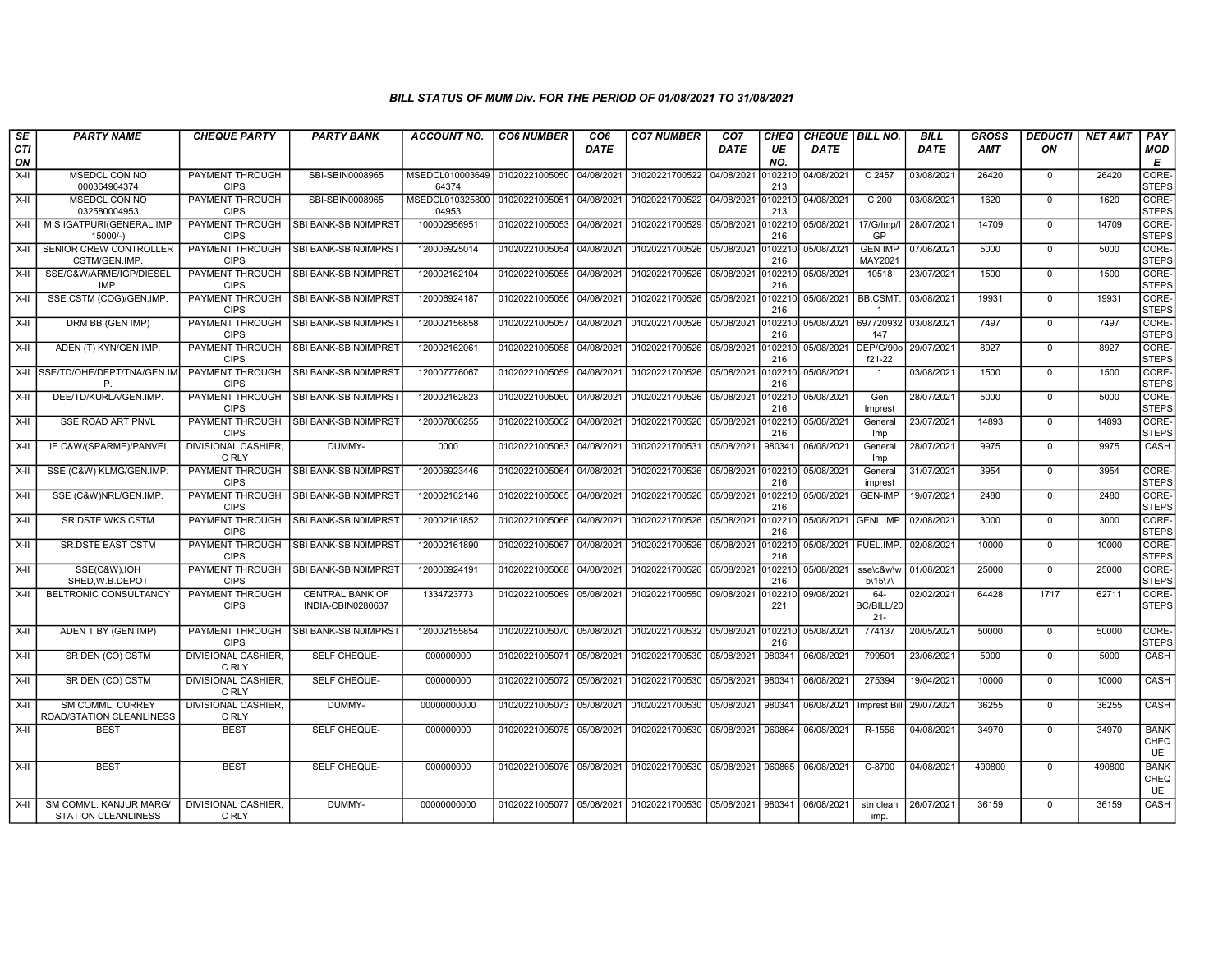| SE               | <b>PARTY NAME</b>                                                    | <b>CHEQUE PARTY</b>                   | <b>PARTY BANK</b>                                                | ACCOUNT NO.                                    | <b>CO6 NUMBER</b>         | CO <sub>6</sub> | <b>CO7 NUMBER</b>                 | CO <sub>7</sub> | CHEQ           | <b>CHEQUE BILL NO.</b> |                                    | BILL        | <b>GROSS</b> | <b>DEDUCTI</b> | NET AMT | <b>PAY</b>            |
|------------------|----------------------------------------------------------------------|---------------------------------------|------------------------------------------------------------------|------------------------------------------------|---------------------------|-----------------|-----------------------------------|-----------------|----------------|------------------------|------------------------------------|-------------|--------------|----------------|---------|-----------------------|
| <b>CTI</b><br>ON |                                                                      |                                       |                                                                  |                                                |                           | <b>DATE</b>     |                                   | <b>DATE</b>     | UE<br>NO.      | <b>DATE</b>            |                                    | <b>DATE</b> | <b>AMT</b>   | ON             |         | <b>MOD</b><br>E       |
| $X-H$            | SM COMML, MUMBRA<br>STATION CLEANLINESS                              | DIVISIONAL CASHIER.<br>C RLY          | DUMMY-                                                           | 00000000000                                    | 01020221005078 05/08/2021 |                 | 01020221700530                    | 05/08/2021      | 980341         | 06/08/2021             | <b>STN</b><br><b>CLEAN</b><br>IMP. | 26/07/2021  | 47016        | $\mathbf 0$    | 47016   | CASH                  |
| $X-II$           | SM COMML. KALVA STATION<br><b>CLEANLINESS</b>                        | <b>DIVISIONAL CASHIER.</b><br>C RLY   | DUMMY-                                                           | 00000000000                                    | 01020221005079 05/08/2021 |                 | 01020221700530 05/08/2021         |                 | 980341         | 06/08/2021             | <b>Imprest Bill</b>                | 30/07/2021  | 46482        | $\overline{0}$ | 46482   | CASH                  |
| X-II             | SM COMML<br>CHUNABHATTI/STATION<br><b>CLEANLINESS</b>                | <b>DIVISIONAL CASHIER.</b><br>C RLY   | DUMMY-                                                           | 00000000000                                    | 01020221005080            | 05/08/2021      | 01020221700530 05/08/2021         |                 | 980341         | 06/08/2021             | Imprest Bill 29/07/2021            |             | 36114        | $\mathbf 0$    | 36114   | CASH                  |
| $X-II$           | SM DIWA / STN CLEAN                                                  | DIVISIONAL CASHIER,<br>C RLY          | NO BANK-                                                         | $00\,$                                         | 01020221005081            | 05/08/2021      | 01020221700530 05/08/2021         |                 | 980341         | 06/08/2021             | Imprest Bill                       | 30/07/2021  | 82090        | $\overline{0}$ | 82090   | CASH                  |
| X-II             | SM MANKHURD / STN CLEAN                                              | DIVISIONAL CASHIER.<br>C RLY          | NO BANK-                                                         | $00\,$                                         | 01020221005082            | 05/08/2021      | 01020221700530 05/08/2021         |                 | 980341         | 06/08/2021             | Imprest Bill                       | 30/07/2021  | 69195        | $\mathbf 0$    | 69195   | CASH                  |
| X-II             | <b>SM MATUNGA/ STATION</b><br><b>CLEANLINESS</b>                     | <b>DIVISIONAL CASHIER.</b><br>C RLY   | DUMMY-                                                           | 00000000000                                    | 01020221005084            | 05/08/2021      | 01020221700530 05/08/2021         |                 | 980341         | 06/08/2021             | Imprest Bill                       | 29/07/2021  | 36255        | $\mathbf 0$    | 36255   | CASH                  |
| X-II             | M G M NEW BOMBAY<br><b>HOSPITAL</b>                                  | PAYMENT THROUGH<br><b>CIPS</b>        | <b>DEVELOPMENT CREDIT</b><br><b>BANK LIMITED-</b><br>DCBL0000030 | 03020200000102                                 | 01020221005085            | 05/08/2021      | 01020221700544 09/08/2021 0102210 |                 | 221            | 09/08/2021             | 152640                             | 03/08/2021  | 50000        | $\mathbf 0$    | 50000   | CORE-<br><b>STEPS</b> |
| $X-H$            | SM COMML, DOCKYARD RD.<br><b>STATION CLEANLINESS</b>                 | <b>DIVISIONAL CASHIER.</b><br>C RLY   | DUMMY-                                                           | 00000000000                                    | 01020221005086 05/08/2021 |                 | 01020221700530 05/08/2021         |                 | 980341         | 06/08/2021             | Imprest Bill                       | 27/07/2021  | 45751        | $\overline{0}$ | 45751   | CASH                  |
| $X-H$            | SM COMML, COTTON<br><b>GREEN/STATION</b><br><b>CLEANLINESS</b>       | <b>DIVISIONAL CASHIER.</b><br>C RLY   | DUMMY-                                                           | 00000000000                                    | 01020221005087            | 05/08/2021      | 01020221700530 05/08/2021         |                 | 980341         | 06/08/2021             | Imprest Bill 27/07/2021            |             | 35322        | $\Omega$       | 35322   | CASH                  |
| $X-H$            | SM COMML. NAHUR/ STATION   DIVISIONAL CASHIER,<br><b>CLEANLINESS</b> | C RLY                                 | DUMMY-                                                           | 00000000000                                    | 01020221005088            | 05/08/2021      | 01020221700530                    | 05/08/2021      | 980341         | 06/08/2021             | Impest Bill                        | 27/07/2021  | 35008        | $\mathbf 0$    | 35008   | CASH                  |
| $X-H$            | SM COMML. TILAK NAGAR<br>/STATION CLEANLINESS                        | <b>DIVISIONAL CASHIER.</b><br>C RLY   | DUMMY-                                                           | 00000000000                                    | 01020221005089            | 05/08/2021      | 01020221700530 05/08/2021         |                 | 980341         | 06/08/2021             | Imprest Bill                       | 28/07/2021  | 36056        | $\mathbf 0$    | 36056   | CASH                  |
| X-II             | <b>SM KINGCIRCLE/STATION</b><br><b>CLEANLINESS</b>                   | <b>DIVISIONAL CASHIER.</b><br>C RLY   | DUMMY-                                                           | 00000000000                                    | 01020221005090            | 05/08/2021      | 01020221700530 05/08/2021         |                 | 980341         | 06/08/2021             | Imprest Bill                       | 28/07/202   | 45840        | $\Omega$       | 45840   | CASH                  |
| $X-II$           | SM VADALA / STN CLEAN                                                | <b>DIVISIONAL CASHIER.</b><br>C RLY   | <b>NO BANK-</b>                                                  | 00                                             | 01020221005091            | 05/08/2021      | 01020221700530                    | 05/08/2021      | 980341         | 06/08/2021             | Imprest Bill                       | 29/07/2021  | 65149        | $\overline{0}$ | 65149   | CASH                  |
| X-II             | SM COMML. THAKURLI/<br><b>STATION CLEANLINESS</b>                    | DIVISIONAL CASHIER,<br>C RLY          | DUMMY-                                                           | 00000000000                                    | 01020221005092            | 05/08/2021      | 01020221700530                    | 05/08/2021      | 980341         | 06/08/2021             | Imprest Bill                       | 29/07/2021  | 39540        | $\Omega$       | 39540   | CASH                  |
| $X-H$            | <b>SM VIKHROLI/ STATION</b><br><b>CLEANLINESS</b>                    | <b>DIVISIONAL CASHIER,</b><br>C RLY   | DUMMY-                                                           | 00000000000                                    | 01020221005093            | 05/08/2021      | 01020221700530 05/08/2021         |                 | 980341         | 06/08/2021             | <b>STN</b><br><b>CLEAN</b><br>IMP. | 02/08/2021  | 66505        | $\mathbf 0$    | 66505   | CASH                  |
| X-II             | <b>ESSJAY COPIER PVT. LTD</b>                                        | PAYMENT THROUGH<br><b>CIPS</b>        | <b>IDBI BANK LTD-</b><br>IBKL0000018                             | 0018102000019318   01020221005094   05/08/2021 |                           |                 | 01020221700529 05/08/2021 0102210 |                 | 216            | 05/08/2021             | EC/RENT/<br>213                    | 01/07/2021  | 26474        | 3176           | 23298   | CORE-<br><b>STEPS</b> |
| X-II             | ADANI ELECTRICITY MUMBAI<br>LIMITED CA NO 102698731                  | <b>PAYMENT THROUGH</b><br><b>CIPS</b> | HDFC BANK LTD-<br>HDFC0004989                                    | EPAEML102698731                                | 01020221005096            | 05/08/2021      | 01020221700527                    | 05/08/2021      | 010221<br>216  | 05/08/2021             | $C-23448$                          | 04/08/202   | 179110       | $\mathbf 0$    | 179110  | CORE-<br><b>STEPS</b> |
| $X-II$           | <b>ADANI ELECTRICITY MUMBAI</b><br>LIMITED CA NO 102698735           | PAYMENT THROUGH<br><b>CIPS</b>        | <b>HDFC BANK LTD-</b><br>HDFC0004989                             | EPAEML102698735                                | 01020221005097            | 05/08/2021      | 01020221700527                    | 05/08/2021      | 0102210<br>216 | 05/08/2021             | $C-0$                              | 04/08/2021  | 54270        | $\mathbf 0$    | 54270   | CORE-<br><b>STEPS</b> |
| X-II             | ADANI ELECTRICITY MUMBAI<br>LIMITED CA NO 102698738                  | PAYMENT THROUGH<br><b>CIPS</b>        | <b>HDFC BANK LTD-</b><br>HDFC0004989                             | EPAEML102698738                                | 01020221005098            | 05/08/2021      | 01020221700527                    | 05/08/2021      | 0102210<br>216 | 05/08/2021             | C-121542                           | 04/08/2021  | 877050       | $\mathbf 0$    | 877050  | CORE-<br><b>STEPS</b> |
| $X-II$           | <b>ADANI ELECTRICITY MUMBAI</b><br>LIMITED CA NO 102700322           | PAYMENT THROUGH<br><b>CIPS</b>        | <b>HDFC BANK LTD-</b><br>HDFC0004989                             | EPAEML102700322                                | 01020221005099            | 05/08/2021      | 01020221700527                    | 05/08/2021      | 0102210<br>216 | 05/08/2021             | C-24096                            | 04/08/2021  | 227720       | $\mathbf 0$    | 227720  | CORE-<br><b>STEPS</b> |
| X-II             | SR DFM CSTM (GEN IMP)                                                | PAYMENT THROUGH<br><b>CIPS</b>        | SBI BANK-SBIN0IMPRST                                             | 120002156861                                   | 01020221005100 05/08/2021 |                 | 01020221700527                    | 05/08/2021      | 0102210<br>216 | 05/08/2021             | 1642                               | 04/06/2021  | 14698        | $\mathbf 0$    | 14698   | CORE-<br><b>STEPS</b> |
| X-II             | INS.RPF LNL VEH NO MH-01-CY<br>9318                                  | <b>DIVISIONAL CASHIER.</b><br>C RLY   | SBI BANK-SBIN0IMPRST                                             | 100013136919                                   | 01020221005101            | 05/08/2021      | 01020221700531                    | 05/08/2021      | 980341         | 06/08/2021             | <b>GENERAL</b><br><b>IMPREST</b>   | 30/06/2021  | 1831         | $\Omega$       | 1831    | CASH                  |
| X-II             | SSE (SIG/M)IGP/GEN.IMP.                                              | DIVISIONAL CASHIER.<br>C RLY          | SBI BANK-SBIN0IMPRST                                             | 120006923448                                   | 01020221005102            | 05/08/2021      | 01020221700531                    | 05/08/2021      | 980341         | 06/08/2021             | $\overline{1}$                     | 16/12/2020  | 1950         | $\mathbf 0$    | 1950    | CASH                  |
| $X-II$           | SR DEE (TD) KYN/GEN.IMP                                              | DIVISIONAL CASHIER,<br>C RLY          | SBI BANK-SBIN0IMPRST                                             | 120006923442                                   | 01020221005103            | 05/08/2021      | 01020221700531                    | 05/08/2021      | 980341         | 06/08/2021             | 748843                             | 01/07/2021  | 5000         | $\Omega$       | 5000    | CASH                  |
| $X-H$            | SR.CO. 12BN/RPSF/THK                                                 | <b>DIVISIONAL CASHIER,</b><br>C RLY   | SELF CHEQUE-                                                     | 000000000                                      | 01020221005104 05/08/2021 |                 | 01020221700531                    | 05/08/2021      | 980341         | 06/08/2021             | 784660                             | 22/07/2021  | 2000         | $\mathbf 0$    | 2000    | <b>CASH</b>           |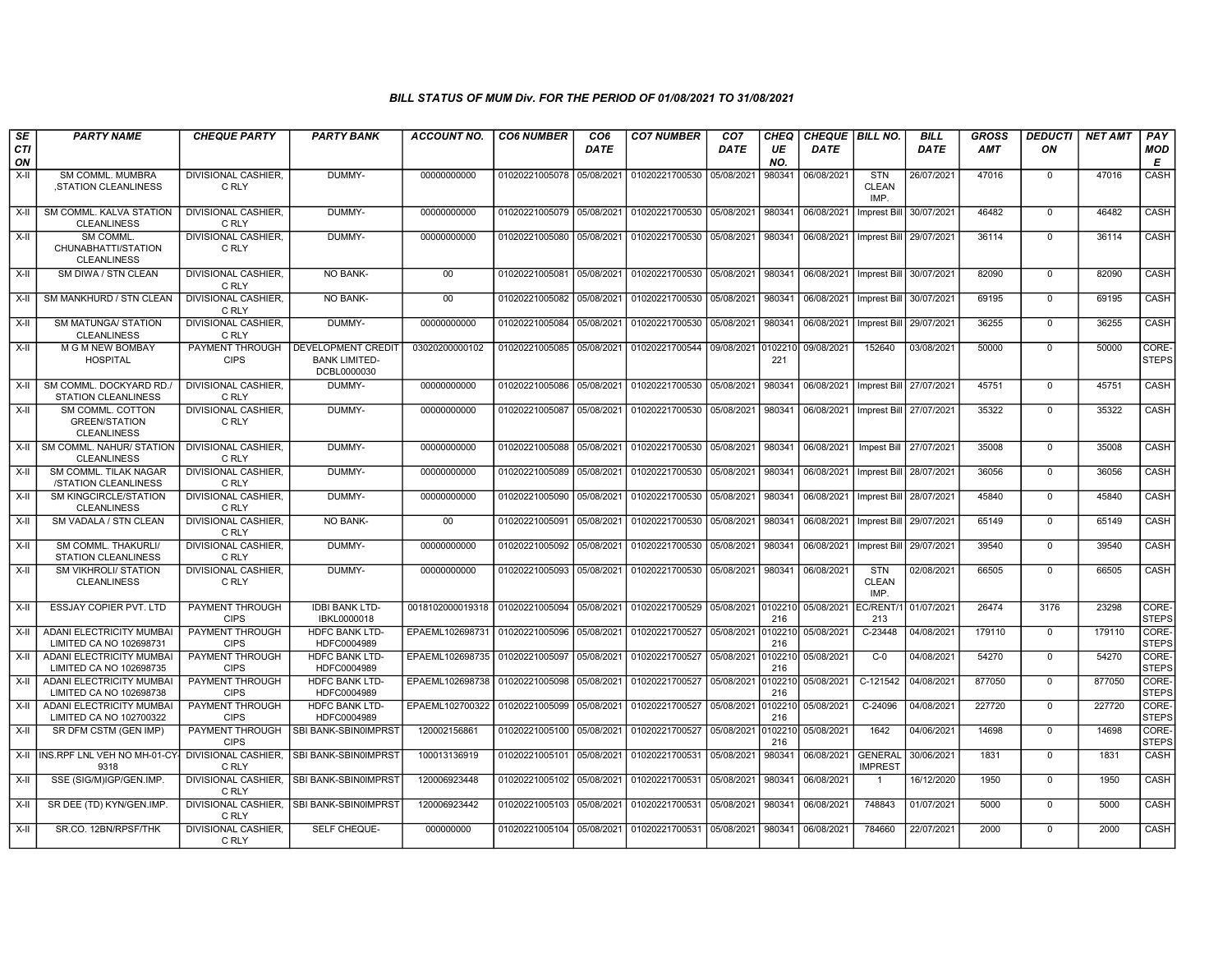| SE<br><b>CTI</b> | <b>PARTY NAME</b>                            | <b>CHEQUE PARTY</b>                   | <b>PARTY BANK</b>                                     | <b>ACCOUNT NO.</b> | <b>CO6 NUMBER</b>         | CO <sub>6</sub><br><b>DATE</b> | <b>CO7 NUMBER</b>          | CO <sub>7</sub><br><b>DATE</b> | CHEQ<br>UE     | <b>CHEQUE   BILL NO.</b><br><b>DATE</b> |                                  | <b>BILL</b><br><b>DATE</b> | <b>GROSS</b><br><b>AMT</b> | <b>DEDUCTI</b><br>ON | <b>NET AMT</b> | PAY<br><b>MOD</b>     |
|------------------|----------------------------------------------|---------------------------------------|-------------------------------------------------------|--------------------|---------------------------|--------------------------------|----------------------------|--------------------------------|----------------|-----------------------------------------|----------------------------------|----------------------------|----------------------------|----------------------|----------------|-----------------------|
| ON<br>$X-H$      | APO L AND W                                  | DIVISIONAL CASHIER,                   | SELF CHEQUE-                                          | 0000000000         | 01020221005105            | 05/08/2021                     | 01020221700531  05/08/2021 |                                | NO.<br>980341  | 06/08/2021                              | 750675                           | 19/07/2021                 | 15000                      | $^{\circ}$           | 15000          | Е<br>CASH             |
|                  |                                              | C RLY                                 |                                                       |                    |                           |                                |                            |                                |                |                                         |                                  |                            |                            |                      |                |                       |
| X-II             | SR DME D CLA                                 | DIVISIONAL CASHIER.<br>C RLY          | SBI BANK-SBIN0IMPRST                                  | 120002162102       | 01020221005106            | 05/08/2021                     | 01020221700531             | 05/08/2021                     | 980341         | 06/08/2021                              | Gen. Imp.                        | 05/08/2021                 | 7499                       | $\mathbf 0$          | 7499           | <b>CASH</b>           |
| X-II             | SR DME (COG)                                 | <b>DIVISIONAL CASHIER.</b><br>C RLY   | SELF CHEQUE-                                          | 000000000          | 01020221005107            | 05/08/2021                     | 01020221700531             | 05/08/2021                     | 980341         | 06/08/2021                              | 775147                           | 04/08/2021                 | 2500                       | $\mathbf 0$          | 2500           | CASH                  |
| $X-H$            | ADDITIONAL REGISTRAR RCT<br><b>MUMBAI</b>    | DIVISIONAL CASHIER.<br>C RLY          | DUMMY-                                                | 99999999999        | 01020221005108            | 05/08/2021                     | 01020221700533             | 05/08/2021                     | 980341         | 06/08/2021                              | C465914                          | 05/08/2021                 | 4716                       | $\Omega$             | 4716           | CASH                  |
| X-II             | <b>AARUSH TRAVELS</b>                        | PAYMENT THROUGH<br><b>CIPS</b>        | <b>BANK OF</b><br>MAHARASHTRA-<br>MAHB0000318         | 60270019786        | 01020221005109            | 05/08/2021                     | 01020221700529             | 05/08/2021                     | 0102210<br>216 |                                         | 05/08/2021 2021/AT/16 01/08/2021 |                            | 38800                      | 3880                 | 34920          | CORE-<br><b>STEPS</b> |
| $X-H$            | <b>AARUSH TRAVELS</b>                        | PAYMENT THROUGH<br><b>CIPS</b>        | <b>BANK OF</b><br>MAHARASHTRA-<br>MAHB0000318         | 60270019786        | 01020221005110 05/08/2021 |                                | 01020221700529             | 05/08/2021                     | 0102210<br>216 |                                         | 05/08/2021 2021/AT/15 01/08/2021 |                            | 38800                      | 4656                 | 34144          | CORE-<br><b>STEPS</b> |
| X-II             | <b>ACMS HEALTH PAREL</b>                     | <b>DIVISIONAL CASHIER.</b><br>C RLY   | DUMMY-                                                | 000000000          | 01020221005112 05/08/2021 |                                | 01020221700534 05/08/2021  |                                | 980341         | 06/08/2021                              | 473397                           | 02/08/2021                 | 21000                      | $\Omega$             | 21000          | CASH                  |
| X-II             | NMICRO SYSTEM AND<br><b>SERVICES</b>         | PAYMENT THROUGH<br><b>CIPS</b>        | <b>BANK OF INDIA-</b><br>BKID0000023                  | 002320110000626    | 01020221005113            | 05/08/2021                     | 01020221700540 06/08/2021  |                                | 102210<br>219  | 06/08/2021                              | NM/CR/AM<br>C/04/20              | 15/07/2021                 | 24153                      | 409                  | 23744          | CORE-<br><b>STEPS</b> |
| X-II             | VODAFONE IDEA LIMITED A/C<br>NO.100016935414 | PAYMENT THROUGH<br><b>CIPS</b>        | DEUTSCHE BANK AG-<br>DEUT0784BBY                      | 0065417002         | 01020221005114 06/08/2021 |                                | 01020221700540 06/08/2021  |                                | 102210<br>219  | 06/08/2021                              | MHI140716<br>3002003             | 25/07/2021                 | 1794                       | $\Omega$             | 1794           | CORE-<br><b>STEPS</b> |
| $X-H$            | <b>LINC COMPUTER SKILL</b>                   | PAYMENT THROUGH<br><b>CIPS</b>        | UNION BANK OF INDIA-<br>UBIN0531570                   | 315701010331511    | 01020221005115            | 06/08/2021                     | 01020221700540             | 06/08/2021                     | 102210<br>219  | 06/08/2021                              | <b>RPF/TONN</b><br>ER/21         | 16/07/2021                 | 24280                      | $\mathbf 0$          | 24280          | CORE-<br><b>STEPS</b> |
| X-II             | <b>BPCL E CMS</b>                            | PAYMENT THROUGH<br><b>CIPS</b>        | HDFC-HDFC0000240                                      | 3017FA2000601763   | 01020221005116            | 06/08/2021                     | 01020221700536             | 06/08/2021                     | 102210<br>219  | 06/08/2021                              | 103/29                           | 03/08/2021                 | 809910                     | $\mathbf 0$          | 809910         | CORE-<br><b>STEPS</b> |
| X-II             | CYM KALYAN YARD                              | PAYMENT THROUGH<br><b>CIPS</b>        | SBI BANK-SBIN0IMPRST                                  | 100002957008       | 01020221005117            | 06/08/2021                     | 01020221700536             | 06/08/2021                     | 102210<br>219  | 06/08/2021                              | Imprest<br><b>BILL</b>           | 27/07/2021                 | 4857                       | $\mathbf 0$          | 4857           | CORE-<br><b>STEPS</b> |
| X-II             | AREA TRAINING CENTER KYN<br>/GEN.IMP.        | PAYMENT THROUGH<br><b>CIPS</b>        | SBI BANK-SBIN0IMPRST                                  | 120006918178       | 01020221005118            | 06/08/2021                     | 01020221700536             | 06/08/2021                     | 0102210<br>219 | 06/08/2021                              | <b>Imprest Bill</b>              | 30/07/2021                 | 2000                       | $\mathbf 0$          | 2000           | CORE-<br><b>STEPS</b> |
| $X-H$            | <b>SM KALYAN</b>                             | PAYMENT THROUGH<br><b>CIPS</b>        | <b>SBI BANK-SBIN0IMPRST</b>                           | 120002161646       | 01020221005119            | 06/08/2021                     | 01020221700536             | 06/08/2021                     | 0102210<br>219 | 06/08/2021                              | <b>STN</b><br><b>IMPREST</b>     | 16/07/2021                 | 5147                       | $\mathbf 0$          | 5147           | CORE-<br><b>STEPS</b> |
| X-II             | ADEE TL CSTM (GEN IMP -<br>7000)             | <b>PAYMENT THROUGH</b><br><b>CIPS</b> | SBI BANK-SBIN0IMPRST                                  | 120002161850       | 01020221005120 06/08/2021 |                                | 01020221700536 06/08/2021  |                                | 102210<br>219  | 06/08/2021                              | Gen. imp                         | 30/06/2021                 | 6968                       | $\Omega$             | 6968           | CORE-<br><b>STEPS</b> |
| X-II             | SSE(M)TNA                                    | PAYMENT THROUGH<br><b>CIPS</b>        | SBI BANK-SBIN0IMPRST                                  | 120007777538       | 01020221005121            | 06/08/2021                     | 01020221700536 06/08/2021  |                                | 102210<br>219  | 06/08/2021                              | 057,065/20<br>$20 - 21$          | 08/07/2021                 | 5000                       | $\mathbf 0$          | 5000           | CORE-<br><b>STEPS</b> |
| $X-II$           | SR DEE/TRSO/NEWS PAPER<br><b>IMP</b>         | <b>PAYMENT THROUGH</b><br><b>CIPS</b> | SBI BANK-SBIN0IMPRST                                  | 120002162909       | 01020221005122            | 06/08/2021                     | 01020221700538             | 06/08/2021                     | 102210<br>219  | 06/08/2021                              | 02                               | 30/06/2021                 | 1720                       | $\mathbf 0$          | 1720           | CORE-<br><b>STEPS</b> |
| X-II             | SR.DEE/TRSO/CSTM/GEN.IMP                     | <b>PAYMENT THROUGH</b><br><b>CIPS</b> | SBI BANK-SBIN0IMPRST                                  | 120002162213       | 01020221005123            | 06/08/2021                     | 01020221700538             | 06/08/2021                     | 0102210<br>219 | 06/08/2021                              | 05                               | 15/07/2021                 | 21465                      | $\mathbf{0}$         | 21465          | CORE-<br><b>STEPS</b> |
| X-II             | SSE/PSI/CHG/GEN.IMP.                         | PAYMENT THROUGH<br><b>CIPS</b>        | SBI BANK-SBIN0IMPRST                                  | 120007777537       | 01020221005124            | 06/08/2021                     | 01020221700538 06/08/2021  |                                | 102210<br>219  | 06/08/2021                              | <b>GEN IMP</b>                   | 31/07/2021                 | 1500                       | $\Omega$             | 1500           | CORE-<br><b>STEPS</b> |
| X-II             | SSE/AC/STY/CSTM                              | PAYMENT THROUGH<br><b>CIPS</b>        | SBI BANK-SBIN0IMPRST                                  | 120007775335       | 01020221005125            | 06/08/2021                     | 01020221700536             | 06/08/2021                     | 102210<br>219  | 06/08/2021                              | <b>GEN.IMPR</b><br>EST.          | 22/06/2021                 | 10000                      | $\mathbf 0$          | 10000          | CORE-<br><b>STEPS</b> |
| $X-II$           | SSE (M) THANE                                | PAYMENT THROUGH<br><b>CIPS</b>        | SBI BANK-SBIN0IMPRST                                  | 100002956997       | 01020221005126            | 06/08/2021                     | 01020221700536             | 06/08/2021                     | 102210<br>219  | 06/08/2021                              | 55527                            | 23/07/2021                 | 2000                       | $\Omega$             | 2000           | CORE-<br><b>STEPS</b> |
| $X-H$            | <b>SSE (M) THAKURLI</b>                      | <b>PAYMENT THROUGH</b><br><b>CIPS</b> | SBI BANK-SBIN0IMPRST                                  | 100002957001       | 01020221005127            | 06/08/2021                     | 01020221700536 06/08/2021  |                                | 102210<br>219  | 06/08/2021                              | 12345                            | 23/07/2021                 | 15000                      | $\mathbf 0$          | 15000          | CORE-<br><b>STEPS</b> |
| $X-H$            | <b>WORLD IT</b>                              | PAYMENT THROUGH<br><b>CIPS</b>        | <b>HDFC BANK LTD-</b><br>HDFC0000411                  | 50200002238561     | 01020221005128 06/08/2021 |                                | 01020221700541 06/08/2021  |                                | 102210<br>219  | 06/08/2021                              | 555054                           | 13/07/2021                 | 11918                      | $\mathbf 0$          | 11918          | CORE-<br><b>STEPS</b> |
| X-II             | NAPASAR POLYMER PRIVATE<br>LIMITED-KOLKATA   | PAYMENT THROUGH<br><b>CIPS</b>        | KOTAK MAHINDRA<br><b>BANK LIMITED-</b><br>KKBK0006573 | 553011037646       | 01020221005129            | 06/08/2021                     | 01020221700541 06/08/2021  |                                | 102210<br>219  | 06/08/2021                              | 754743                           | 02/08/2019                 | 71628                      | $\mathbf 0$          | 71628          | CORE-<br><b>STEPS</b> |
| $X-H$            | <b>SURESH KUMAR</b>                          | PAYMENT THROUGH<br><b>CIPS</b>        | PUNJAB NATIONAL<br>BANK-PUNB0006200                   | 0062000400276168   | 01020221005130 06/08/2021 |                                | 01020221700536 06/08/2021  |                                | 102210<br>219  | 06/08/2021 01/WP/538/                   | 2021                             | 03/07/2021                 | 6600                       | 660                  | 5940           | CORE-<br><b>STEPS</b> |
| X-II             | DCTI CSTM GEN.IMP.                           | <b>PAYMENT THROUGH</b><br><b>CIPS</b> | SBI BANK-SBIN0IMPRST                                  | 120002162635       | 01020221005131 06/08/2021 |                                | 01020221700538 06/08/2021  |                                | 102210<br>219  | 06/08/2021                              | 1000076                          | 05/08/2021                 | 6000                       | $\Omega$             | 6000           | CORE-<br><b>STEPS</b> |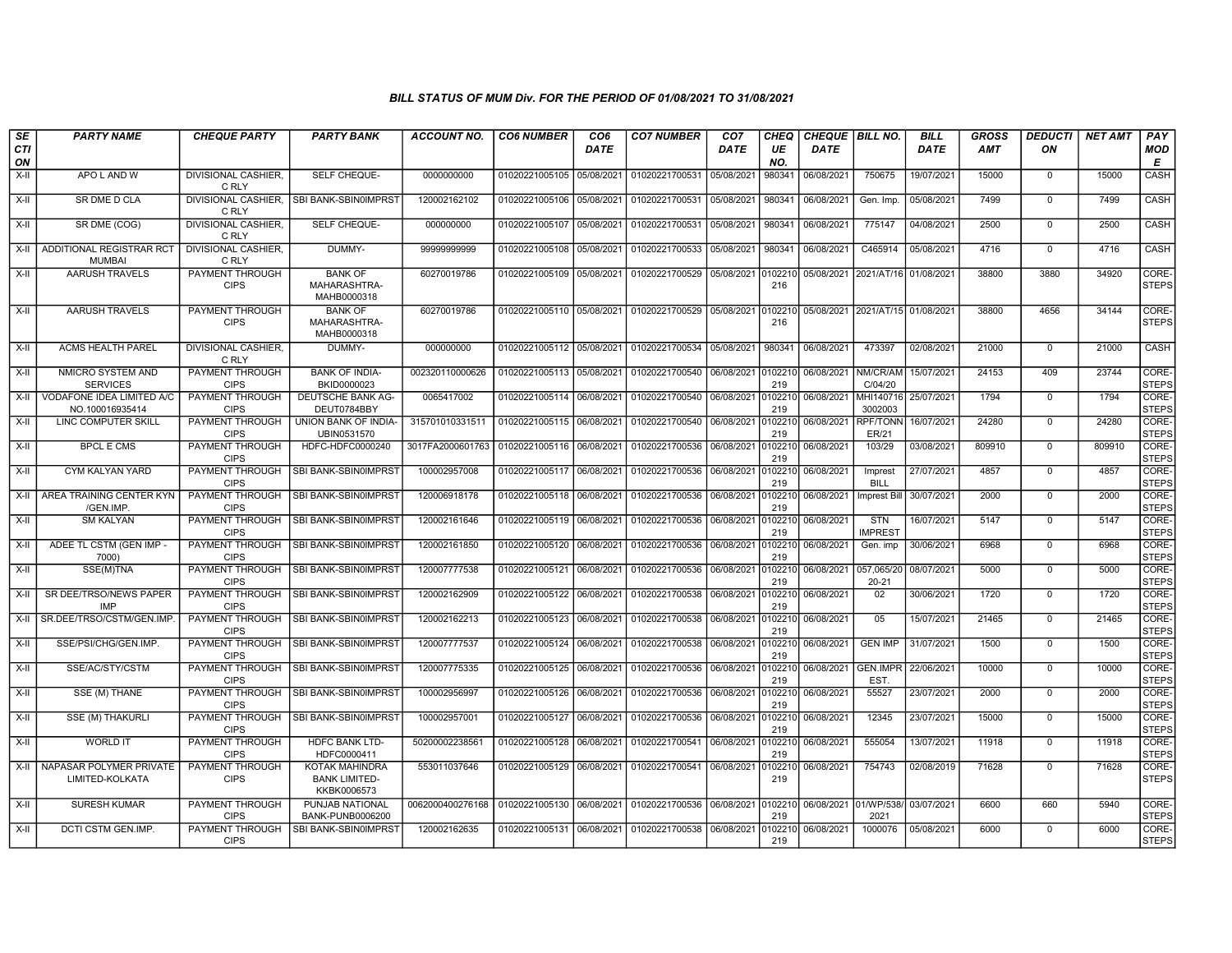| SE               | <b>PARTY NAME</b>                         | <b>CHEQUE PARTY</b>                   | <b>PARTY BANK</b>                          | <b>ACCOUNT NO.</b>                         | <b>CO6 NUMBER</b>         | CO <sub>6</sub> | <b>CO7 NUMBER</b>         | CO <sub>7</sub>    | CHEQ           | CHEQUE   BILL NO. |                                  | <b>BILL</b> | <b>GROSS</b> | <b>DEDUCTI</b> | <b>NET AMT</b> | PAY                              |
|------------------|-------------------------------------------|---------------------------------------|--------------------------------------------|--------------------------------------------|---------------------------|-----------------|---------------------------|--------------------|----------------|-------------------|----------------------------------|-------------|--------------|----------------|----------------|----------------------------------|
| <b>CTI</b><br>ON |                                           |                                       |                                            |                                            |                           | <b>DATE</b>     |                           | <b>DATE</b>        | UE<br>NO.      | <b>DATE</b>       |                                  | <b>DATE</b> | <b>AMT</b>   | ON             |                | MOD<br>E                         |
| X-II             | <b>BEST</b>                               | <b>BEST</b>                           | SELF CHEQUE-                               | 000000000                                  | 01020221005132            | 06/08/2021      | 01020221700537            | 06/08/2021         | 960866         |                   | 09/08/2021 R+C 56414             | 05/08/2021  | 584800       | $\mathbf 0$    | 584800         | <b>BANK</b><br>CHEQ<br><b>UE</b> |
| X-II             | SSE (M) AMBARNATH                         | DIVISIONAL CASHIER,<br>C RLY          | STATE BANK OF INDIA-<br>SBIN0001821        | 37608121296                                | 01020221005133            | 06/08/2021      | 01020221700537            | 06/08/2021         | 980345         | 09/08/2021        | 12345                            | 27/07/2021  | 50000        | $^{\circ}$     | 50000          | CASH                             |
| X-II             | <b>INSPECTOR RPF MULUND</b>               | PAYMENT THROUGH<br><b>CIPS</b>        | SBI BANK-SBIN0IMPRST                       | 120002162370                               | 01020221005134            | 06/08/2021      | 01020221700538            | 06/08/2021         | 0102210<br>219 | 06/08/2021        | <b>GENERAL</b><br><b>IMPREST</b> | 30/04/2021  | 2394         | $\Omega$       | 2394           | CORE-<br><b>STEPS</b>            |
| X-II             | DEE/TRD/KYN/GEN.IMP.                      | PAYMENT THROUGH<br><b>CIPS</b>        | SBI BANK-SBIN0IMPRST                       | 100002956984                               | 01020221005135            | 06/08/2021      | 01020221700538            | 06/08/2021         | 0102210<br>219 | 06/08/2021        | <b>GEN. IMP</b>                  | 30/07/2021  | 3000         | $\mathbf 0$    | 3000           | CORE-<br><b>STEPS</b>            |
| X-II             | SR DEE (TD) KYN/GEN.IMP                   | PAYMENT THROUGH<br><b>CIPS</b>        | SBI BANK-SBIN0IMPRST                       | 120006923442                               | 01020221005136            | 06/08/2021      | 01020221700538            | 06/08/2021         | 0102210<br>219 | 06/08/2021        | <b>GEN. IMP</b>                  | 30/07/2021  | 5000         | $\mathbf 0$    | 5000           | CORE-<br><b>STEPS</b>            |
| X-II             | <b>INSPECTOR RPF LTT</b>                  | PAYMENT THROUGH<br><b>CIPS</b>        | SBI BANK-SBIN0IMPRST                       | 120002162368                               | 01020221005137            | 06/08/2021      | 01020221700538            | 06/08/2021         | 0102210<br>219 | 06/08/2021        | GEN.IMP.                         | 30/03/2021  | 2500         | $\mathbf 0$    | 2500           | CORE-<br><b>STEPS</b>            |
| X-II             | SSE (C&W) LNL/GEN.IMP.                    | <b>PAYMENT THROUGH</b><br><b>CIPS</b> | SBI BANK-SBIN0IMPRST                       | 120006983414                               | 01020221005138            | 06/08/2021      | 01020221700538            | 06/08/2021         | 0102210<br>219 | 06/08/2021        | <b>GEN.IMP</b><br><b>FOR ART</b> | 10/07/2021  | 9089         | $^{\circ}$     | 9089           | CORE-<br><b>STEPS</b>            |
| X-II             | SSE/TD/OHE/LNL/PSI/DEPOT/G<br>EN.IMP.     | PAYMENT THROUGH<br><b>CIPS</b>        | SBI BANK-SBIN0IMPRST                       | 120007774611                               | 01020221005139            | 06/08/2021      | 01020221700661            | 27/08/2021         | 0102210<br>259 | 27/08/2021        | GEN.IMP.                         | 17/06/2021  | 1000         | $\overline{0}$ | 1000           | CORE-<br>STEPS                   |
| X-II             | SR DSTE (CO) CSTM/GEN.IMP                 | PAYMENT THROUGH<br><b>CIPS</b>        | SBI BANK-SBIN0IMPRST                       | 120002161853                               | 01020221005140            | 06/08/2021      | 01020221700538            | 06/08/2021         | 0102210<br>219 | 06/08/2021        | GENL.IMP.                        | 03/08/2021  | 15000        | $\mathbf 0$    | 15000          | CORE-<br><b>STEPS</b>            |
| X-II             | SENIOR CREW CONTROLLER<br>CSTM/GEN.IMP    | PAYMENT THROUGH<br><b>CIPS</b>        | SBI BANK-SBIN0IMPRST                       | 120006925014                               | 01020221005141            | 06/08/2021      | 01020221700538            | 06/08/2021         | 0102210<br>219 | 06/08/2021        | <b>GEN IMP</b><br>june2021       | 27/07/2021  | 5000         | $\mathbf 0$    | 5000           | CORE-<br><b>STEPS</b>            |
| X-II             | SR.SSE(S&W)IGP/GEN.IMP                    | PAYMENT THROUGH<br><b>CIPS</b>        | SBI BANK-SBIN0IMPRST                       | 120002162105                               | 01020221005142            | 06/08/2021      | 01020221700538            | 06/08/2021         | 0102210<br>219 | 06/08/2021        | 22390                            | 02/08/2021  | 22390        | $\mathbf 0$    | 22390          | CORE-<br><b>STEPS</b>            |
| X-II             | ISSE/TD/OHE/BUD/DEPOT/GEN.<br>MP.         | <b>PAYMENT THROUGH</b><br><b>CIPS</b> | SBI BANK-SBIN0IMPRST                       | 120007776821                               | 01020221005143            | 06/08/2021      | 01020221700538            | 06/08/2021         | 0102210<br>219 | 06/08/2021        | L.TD.BUD.<br>118                 | 03/08/2021  | 900          | $\mathbf{0}$   | 900            | CORE-<br><b>STEPS</b>            |
| X-II             | DSTE/MW/RC/CSTM/GEN.IMP                   | PAYMENT THROUGH<br><b>CIPS</b>        | SBI BANK-SBIN0IMPRST                       | 120006913888                               | 01020221005144            | 06/08/2021      | 01020221700538            | 06/08/2021         | 0102210<br>219 | 06/08/2021        | GEN.IMP                          | 04/08/2021  | 2782         | $\Omega$       | 2782           | CORE-<br>STEPS                   |
| X-II             | DIRECTOR G.P.O. MUMBAI                    | DIRECTOR G.P.O.<br><b>MUMBAI</b>      | SELF CHEQUE-                               | 000000000                                  | 01020221005145 06/08/2021 |                 | 01020221700543            | 09/08/2021         | 960871         | 09/08/2021        | PO<br>NO.34373                   | 04/08/2021  | 700          | $\Omega$       | 700            | <b>BANK</b><br>CHEQ<br>UE        |
| X-II             | <b>BPCL E CMS</b>                         | PAYMENT THROUGH<br><b>CIPS</b>        | HDFC-HDFC0000240                           | 3017FA2000601763 01020221005146 06/08/2021 |                           |                 | 01020221700539            | 06/08/2021         | 0102210<br>219 | 06/08/2021        | 103/24                           | 05/08/2021  | 599552       | $\Omega$       | 599552         | CORE-<br><b>STEPS</b>            |
| X-II             | ADEN W KYN FUEL.IMP.                      | DIVISIONAL CASHIER,<br>C RLY          | NO BANK-                                   | 000                                        | 01020221005147            | 06/08/2021      | 01020221700543            | 09/08/2021         | 980345         | 09/08/2021        | DEP/H/03/<br>$21 - 22$           | 03/08/2021  | 12175        | $\mathbf 0$    | 12175          | CASH                             |
| $X-II$           | SR DEE COAG                               | PAYMENT THROUGH<br><b>CIPS</b>        | SBI BANK-SBIN0IMPRST                       | 120002161850                               | 01020221005148            | 06/08/2021      | 01020221700539            | 06/08/2021         | 0102210<br>219 | 06/08/2021        | Gen. imp                         | 30/06/2021  | 14940        | $\Omega$       | 14940          | CORE-<br><b>STEPS</b>            |
| X-II             | ADDITIONAL REGISTRAR RCT<br><b>MUMBAI</b> | <b>DIVISIONAL CASHIER,</b><br>C RLY   | DUMMY-                                     | 9999999999                                 | 01020221005149            | 06/08/2021      | 01020221700549            | 09/08/2021         | 980347         | 10/08/2021        | C 465915                         | 05/08/2021  | 6500         | $\mathbf 0$    | 6500           | CASH                             |
| $X-H$            | <b>COMPUTER CENTER</b>                    | PAYMENT THROUGH<br><b>CIPS</b>        | STATE BANK OF INDIA-<br>SBIN0031282        | 32819092871                                | 01020221005150            | 06/08/2021      | 01020221700542 06/08/2021 |                    | 0102210<br>221 | 09/08/2021        | 2021-JUL<br>206                  | 27/07/2021  | 11918        | $\overline{0}$ | 11918          | CORE-<br><b>STEPS</b>            |
| X-II             | SHARDA ELECTRONICS                        | PAYMENT THROUGH<br><b>CIPS</b>        | <b>AXIS BANK-</b><br>UTIB0SBMCB1           | 005110100004156                            | 01020221005151            | 06/08/2021      | 01020221700542            | 06/08/2021         | 0102210<br>221 | 09/08/2021        | 004                              | 10/05/2021  | 24194        | 2830           | 21364          | CORE-<br><b>STEPS</b>            |
| X-II             | SHREE SAI ENTERPRISE                      | PAYMENT THROUGH<br><b>CIPS</b>        | UNION BANK OF INDIA-<br>UBIN0531570        | 315701010331392                            | 01020221005152            | 06/08/2021      | 01020221700542            | 06/08/2021         | 0102210<br>221 | 09/08/2021        | 085                              | 05/12/2019  | 4956         | 84             | 4872           | CORE-<br><b>STEPS</b>            |
| $X-H$            | <b>SHUBHAM TRADERS</b>                    | PAYMENT THROUGH<br><b>CIPS</b>        | <b>CANARA BANK-</b><br>CNRB0001389         | 1389201003858                              | 01020221005153            | 06/08/2021      | 01020221700542            | 06/08/2021         | 0102210<br>221 | 09/08/2021        | GST/002/2<br>$0 - 21$            | 14/06/2021  | 59500        | 5807           | 53693          | CORE-<br><b>STEPS</b>            |
| X-II             | SSE (SIG/M)IGP/GEN.IMP                    | C RLY                                 | DIVISIONAL CASHIER, SBI BANK-SBIN0IMPRST   | 120006923448                               | 01020221005154            | 09/08/2021      | 01020221700543            | 09/08/2021         | 980345         | 09/08/2021        | $\overline{2}$                   | 16/12/2020  | 2000         | $\mathbf 0$    | 2000           | <b>CASH</b>                      |
| X-II             | RPF. BARRAK MINTANCE IMP<br><b>MULUND</b> | DIVISIONAL CASHIER,<br>C RLY          | NO BANK-                                   | 00 <sup>°</sup>                            | 01020221005155            | 09/08/2021      | 01020221700543            | 09/08/2021         | 980345         | 09/08/2021        | GEN.IMP.                         | 09/08/2021  | 10564        | $^{\circ}$     | 10564          | CASH                             |
| X-II             | VIKI MEDIA LTDMUMBAI                      | PAYMENT THROUGH<br><b>CIPS</b>        | <b>INDIAN OVERSEAS</b><br>BANK-IOBA0000162 | 016202000006126                            | 01020221005156            | 09/08/2021      | 01020221700544            | 09/08/2021 0102210 | 221            | 09/08/2021        | 152642                           | 23/07/2021  | 23000        | $\mathbf 0$    | 23000          | CORE-<br><b>STEPS</b>            |
| X-II             | SR DEE(G)CSTM (FUEL IMP<br>15000)         | PAYMENT THROUGH<br><b>CIPS</b>        | SBI BANK-SBIN0IMPRST                       | 120002162148                               | 01020221005157            | 09/08/2021      | 01020221700546            | 09/08/2021         | 0102210<br>221 | 09/08/2021        | <b>DSL.IMP</b>                   | 06/08/2021  | 13000        | $^{\circ}$     | 13000          | CORE-<br><b>STEPS</b>            |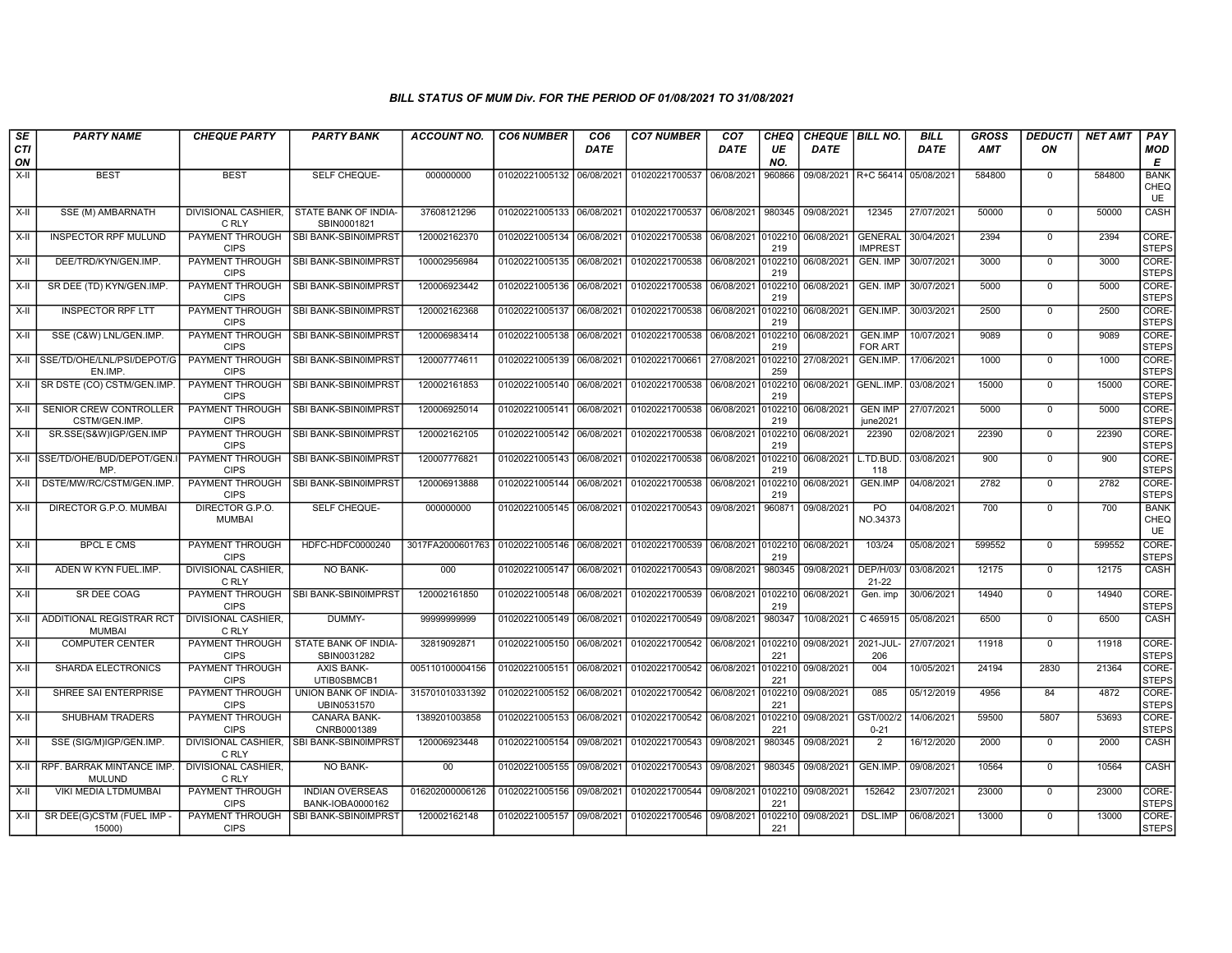| SE               | <b>PARTY NAME</b>                                        | <b>CHEQUE PARTY</b>                   | <b>PARTY BANK</b>           | <b>ACCOUNT NO.</b> | <b>CO6 NUMBER</b>         | CO <sub>6</sub> | <b>CO7 NUMBER</b> | CO <sub>7</sub>               | <b>CHEQ</b>    | <b>CHEQUE   BILL NO.</b> |                                   | <b>BILL</b> | GROSS      | <b>DEDUCTI</b> | NET AMT | <b>PAY</b>            |
|------------------|----------------------------------------------------------|---------------------------------------|-----------------------------|--------------------|---------------------------|-----------------|-------------------|-------------------------------|----------------|--------------------------|-----------------------------------|-------------|------------|----------------|---------|-----------------------|
| <b>CTI</b><br>ON |                                                          |                                       |                             |                    |                           | <b>DATE</b>     |                   | DATE                          | UE<br>NO.      | <b>DATE</b>              |                                   | DATE        | <b>AMT</b> | ΟN             |         | <b>MOD</b><br>E       |
| X-II             | SSE P/W PNVL (W)                                         | PAYMENT THROUGH<br><b>CIPS</b>        | SBI BANK-SBIN0IMPRST        | 100002956911       | 01020221005159 09/08/2021 |                 | 01020221700546    | 09/08/2021                    | 010221<br>221  | 09/08/2021               | safety<br>imprest                 | 03/08/2021  | 24042      | $^{\circ}$     | 24042   | CORE-<br><b>STEPS</b> |
| X-II             | ADEN (W & E) PNVL SMALL<br>TTM FUEL IMP - 40000          | <b>PAYMENT THROUGH</b><br><b>CIPS</b> | SBI BANK-SBIN0IMPRST        | 120007776789       | 01020221005160 09/08/2021 |                 | 01020221700546    | 09/08/2021                    | 0102210<br>221 | 09/08/2021               | <b>PET IMP</b><br><b>BILL</b>     | 22/07/2021  | 30840      | $\mathbf 0$    | 30840   | CORE-<br><b>STEPS</b> |
| X-II             | SSE P/W PNVL (E)                                         | PAYMENT THROUGH<br><b>CIPS</b>        | <b>SBI BANK-SBIN0IMPRST</b> | 100002956909       | 01020221005161 09/08/2021 |                 | 01020221700546    | 09/08/2021                    | 0102210<br>221 | 09/08/2021               | <b>GENERAL</b><br><b>IMP BILL</b> | 28/07/2021  | 24812      | $\Omega$       | 24812   | CORE-<br><b>STEPS</b> |
| X-II             | SSE/EM/WB                                                | PAYMENT THROUGH<br><b>CIPS</b>        | SBI BANK-SBIN0IMPRST        | 120002162150       | 01020221005162 09/08/2021 |                 | 01020221700546    | 09/08/2021                    | 0102210<br>221 | 09/08/2021               | BCG1096,2<br>290.69               | 31/07/2021  | 7000       | $\Omega$       | 7000    | CORE-<br><b>STEPS</b> |
| X-II             | DEN LM (LAND)                                            | PAYMENT THROUGH<br><b>CIPS</b>        | SBI BANK-SBIN0IMPRST        | 120002162064       | 01020221005163 09/08/2021 |                 | 01020221700546    | 09/08/2021                    | 0102210<br>221 | 09/08/2021               | 0500124                           | 30/06/2021  | 11411      | $\mathbf{0}$   | 11411   | CORE-<br><b>STEPS</b> |
| $X-H$            | SR DEE(G)CSTM (GEN IMP)                                  | PAYMENT THROUGH<br><b>CIPS</b>        | SBI BANK-SBIN0IMPRST        | 120002162147       | 01020221005164 09/08/2021 |                 | 01020221700546    | 09/08/2021                    | 0102210<br>221 | 09/08/2021               | <b>GEN IMP</b>                    | 04/08/2021  | 8000       | $\mathbf{0}$   | 8000    | CORE-<br><b>STEPS</b> |
| X-II             | SSE(M)BYCULLA                                            | PAYMENT THROUGH<br><b>CIPS</b>        | SBI BANK-SBIN0IMPRST        | 120007776072       | 01020221005165 09/08/2021 |                 | 01020221700546    | 09/08/2021                    | 0102210<br>221 | 09/08/2021               | 245/21/202<br>1-2022              | 12/06/2021  | 5000       | $\Omega$       | 5000    | CORE-<br><b>STEPS</b> |
| X-II             | SSE(M)LTT                                                | PAYMENT THROUGH<br><b>CIPS</b>        | SBI BANK-SBIN0IMPRST        | 120007776074       | 01020221005166 09/08/2021 |                 | 01020221700546    | 09/08/2021                    | 0102210<br>221 | 09/08/2021               | General<br>Imprest                | 15/05/2021  | 5000       | $\mathbf 0$    | 5000    | CORE-<br><b>STEPS</b> |
| $X-H$            | SSE (C&W) KYN/312/GEN.IMP                                | <b>PAYMENT THROUGH</b><br><b>CIPS</b> | SBI BANK-SBIN0IMPRST        | 120006972481       | 01020221005169 09/08/2021 |                 | 01020221700547    | 09/08/2021                    | 0102210<br>221 | 09/08/2021               | GEN-<br><b>IMPREST</b>            | 03/08/2021  | 9963       | $\mathbf 0$    | 9963    | CORE-<br><b>STEPS</b> |
| X-II             | <b>INSPECTOR RPSF/THK</b><br>/BQM/GEN.IMP.               | <b>PAYMENT THROUGH</b><br><b>CIPS</b> | SBI BANK-SBIN0IMPRST        | 120006922706       | 01020221005170 09/08/2021 |                 | 01020221700547    | 09/08/2021                    | 0102210<br>221 | 09/08/2021               | 12BN/BQM 05/08/2021<br>/G-IMP     |             | 1475       | $\mathbf 0$    | 1475    | CORE-<br><b>STEPS</b> |
|                  | X-II SR CREW CONTROLLER PNVL<br><b>GENL IMP</b>          | PAYMENT THROUGH<br><b>CIPS</b>        | SBI BANK-SBIN0IMPRST        | 120002162875       | 01020221005171 09/08/2021 |                 | 01020221700547    | 09/08/2021                    | 0102210<br>221 | 09/08/2021               | <b>GEN IMP</b><br>052021          | 07/06/2021  | 340        | $\mathbf 0$    | 340     | CORE-<br><b>STEPS</b> |
| X-II             | <b>SR DPO/PNM</b>                                        | PAYMENT THROUGH<br><b>CIPS</b>        | SBI BANK-SBIN0IMPRST        | 120002156895       | 01020221005172 09/08/2021 |                 | 01020221700547    | 09/08/2021                    | 0102210<br>221 | 09/08/2021               | BB/P/G/PN<br>M IMPRE              | 05/08/2021  | 4895       | $\mathbf 0$    | 4895    | CORE-<br><b>STEPS</b> |
|                  | X-II SUB INSPECTOR RPF CHOWKI<br>AMBERNATH/GEN.IMP       | PAYMENT THROUGH<br><b>CIPS</b>        | SBI BANK-SBIN0IMPRST        | 120006923452       | 01020221005173 09/08/2021 |                 | 01020221700547    | 09/08/2021                    | 0102210<br>221 | 09/08/2021               | GEN.IMP                           | 05/08/2021  | 1500       | $\mathbf{0}$   | 1500    | CORE-<br><b>STEPS</b> |
|                  | X-II SR DEE TRS/KLAVA/GEN.IMP                            | <b>PAYMENT THROUGH</b><br><b>CIPS</b> | SBI BANK-SBIN0IMPRST        | 120002162869       | 01020221005174 09/08/2021 |                 | 01020221700547    | 09/08/2021                    | 0102210<br>221 | 09/08/2021               | 3179 to<br>1986                   | 30/06/2021  | 9664       | $\Omega$       | 9664    | CORE-<br><b>STEPS</b> |
| X-II             | SSE/TD/OHE/DI/FUEL.IMP.                                  | PAYMENT THROUGH<br><b>CIPS</b>        | <b>SBI BANK-SBINOIMPRST</b> | 120007296286       | 01020221005175 09/08/2021 |                 | 01020221700547    | 09/08/2021                    | 010221<br>221  | 09/08/2021               | PNVL/TD/D<br>iesel.               | 02/08/2021  | 5000       | $\mathbf 0$    | 5000    | CORE-<br><b>STEPS</b> |
| X-II             | <b>SM PAREL/ STATION</b><br><b>CLEANLINESS</b>           | DIVISIONAL CASHIER,<br>C RLY          | DUMMY-                      | 00000000000        | 01020221005176 09/08/2021 |                 | 01020221700553    | 10/08/2021                    | 980347         | 10/08/2021               | <b>Imprest Bill</b>               | 06/08/2021  | 59450      | $\Omega$       | 59450   | CASH                  |
| X-II             | SM COMML, VIDYAVIHAR/<br><b>STATION CLEANLINESS</b>      | DIVISIONAL CASHIER,<br>C RLY          | DUMMY-                      | 00000000000        | 01020221005177 09/08/2021 |                 | 01020221700553    | 10/08/2021                    | 980347         | 10/08/2021               | Imprest Bill                      | 06/08/2021  | 38340      | $\mathbf 0$    | 38340   | CASH                  |
| X-II             | <b>SM BYCULLA/ STATION</b><br><b>CLEANLINESS</b>         | <b>DIVISIONAL CASHIER.</b><br>C RLY   | DUMMY-                      | 00000000000        | 01020221005178 09/08/2021 |                 | 01020221700553    | 10/08/2021                    | 980347         | 10/08/2021               | Imprest Bill                      | 06/08/2021  | 86663      | $\mathbf 0$    | 86663   | <b>CASH</b>           |
| X-II             | <b>SM SION/ STATION</b><br><b>CLEANLINESS</b>            | DIVISIONAL CASHIER,<br>C RLY          | DUMMY-                      | 00000000000        | 01020221005179 09/08/2021 |                 | 01020221700553    | 10/08/2021                    | 980347         | 10/08/2021               | Imprest Bill                      | 06/08/2021  | 57800      | $\Omega$       | 57800   | CASH                  |
| X-II             | SM COMML. GTBN / STATION<br><b>CLEANLINESS</b>           | DIVISIONAL CASHIER.<br>C RLY          | DUMMY-                      | 00000000000        | 01020221005180 09/08/2021 |                 | 01020221700553    | 10/08/2021                    | 980347         | 10/08/2021               | Imprest bill                      | 02/08/2021  | 36249      | $\Omega$       | 36249   | CASH                  |
| X-II             | <b>INSPECTOR</b><br>RPF/KARJET/GEN.IMP.                  | <b>PAYMENT THROUGH</b><br><b>CIPS</b> | SBI BANK-SBIN0IMPRST        | 120006918181       | 01020221005181 09/08/2021 |                 | 01020221700547    | 09/08/2021 0102210 09/08/2021 | 221            |                          | <b>GEN IMP</b>                    | 15/07/2021  | 4999       | $^{\circ}$     | 4999    | CORE-<br><b>STEPS</b> |
|                  | X-II   INS.RPF VDLR VEH NO MH-01-<br>CY-9337             | PAYMENT THROUGH<br><b>CIPS</b>        | <b>SBI BANK-SBIN0IMPRS</b>  | 100013136911       | 01020221005182 09/08/2021 |                 | 01020221700547    | 09/08/2021                    | 010221<br>221  | 09/08/2021               | 62425                             | 02/05/2021  | 3000       | $^{\circ}$     | 3000    | CORE-<br><b>STEPS</b> |
| X-II             | <b>SM COMML</b><br>GOVANDI/STATION<br><b>CLEANLINESS</b> | <b>DIVISIONAL CASHIER.</b><br>C RLY   | DUMMY-                      | 00000000000        | 01020221005183 09/08/2021 |                 | 01020221700553    | 10/08/2021                    | 980347         | 10/08/2021               | Imprest Bill                      | 04/08/2021  | 44453      | $\Omega$       | 44453   | CASH                  |
| X-II             | <b>INSPECTOR</b><br>RPSF/HQ/THK/GEN.IMP.                 | PAYMENT THROUGH<br><b>CIPS</b>        | SBI BANK-SBIN0IMPRST        | 120006922704       | 01020221005184 09/08/2021 |                 | 01020221700547    | 09/08/2021                    | 221            | 0102210 09/08/2021       | 12BN/IPF-<br>HQ/Imp               | 04/08/2021  | 1500       | $\mathbf{0}$   | 1500    | CORE-<br><b>STEPS</b> |
| $X-H$            | SM CHEMBUR / STN CLEAN                                   | <b>DIVISIONAL CASHIER.</b><br>C RLY   | <b>NO BANK-</b>             | $00\,$             | 01020221005185 09/08/2021 |                 | 01020221700553    | 10/08/2021                    | 980347         | 10/08/2021               | <b>Imprest Bill</b>               | 05/08/2021  | 48407      | $^{\circ}$     | 48407   | CASH                  |
| X-II             | INSPECTOR/<br>RPSF/BARRACK/GEN. IMP                      | PAYMENT THROUGH<br><b>CIPS</b>        | SBI BANK-SBIN0IMPRST        | 120007805597       | 01020221005186 09/08/2021 |                 | 01020221700547    | 09/08/2021                    | 0102210<br>221 | 09/08/2021               | 12BN/IPF-<br>HQ/barr              | 04/08/2021  | 5000       | $\Omega$       | 5000    | CORE-<br>STEPS        |
| X-II             | <b>SM BHANDUP/ STATION</b><br><b>CLEANLINESS</b>         | DIVISIONAL CASHIER,<br>C RLY          | DUMMY-                      | 00000000000        | 01020221005187 09/08/2021 |                 | 01020221700553    | 10/08/2021                    | 980347         | 10/08/2021               | Imprest Bill 05/08/2021           |             | 67510      | $\Omega$       | 67510   | CASH                  |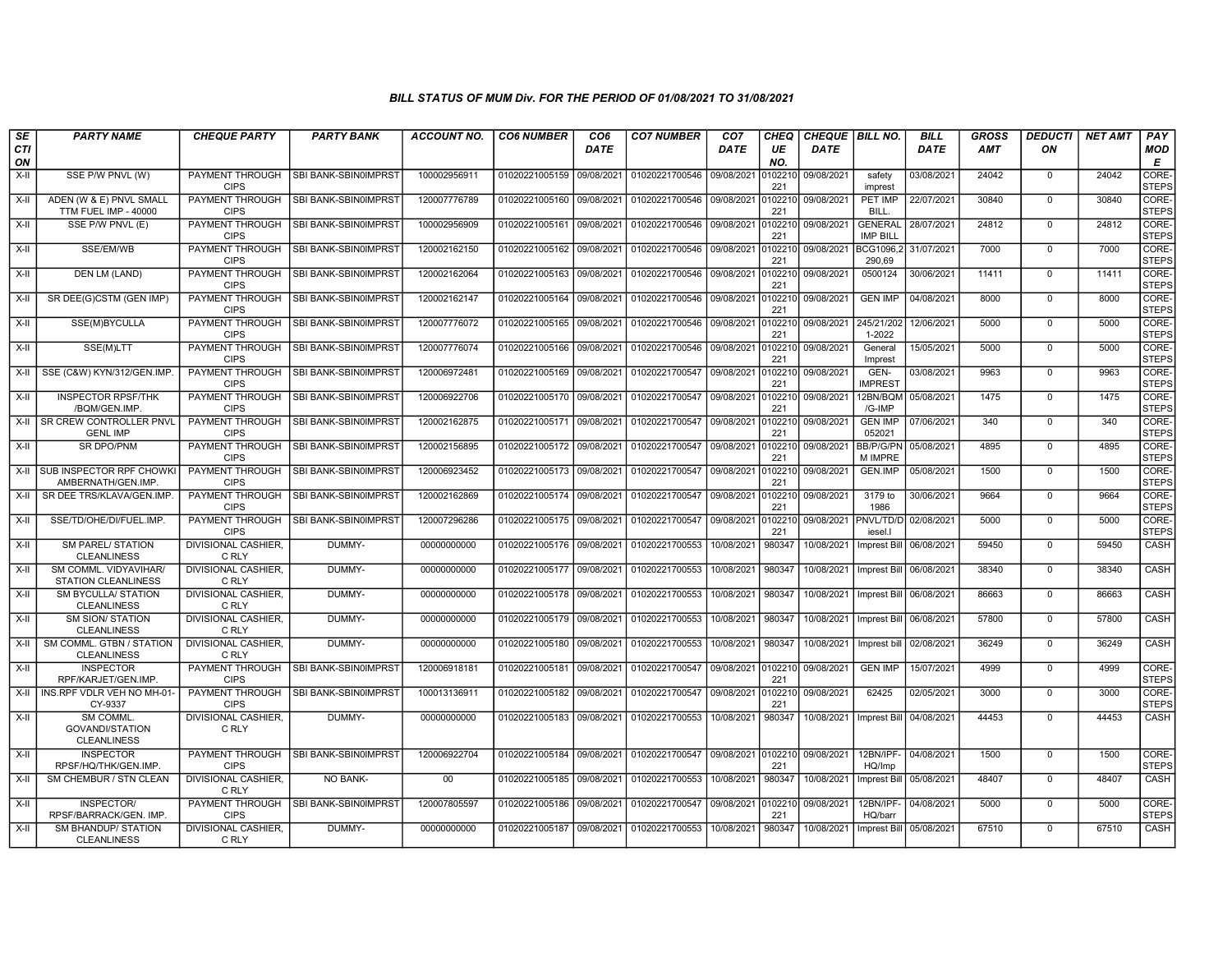| SE               | <b>PARTY NAME</b>                                                        | <b>CHEQUE PARTY</b>                   | <b>PARTY BANK</b>                             | ACCOUNT NO.              | <b>CO6 NUMBER</b>         | CO <sub>6</sub> | <b>CO7 NUMBER</b>         | CO <sub>7</sub>   | CHEQ           | CHEQUE   BILL NO.         |                    | <b>BILL</b> | <b>GROSS</b> | <b>DEDUCTI</b> | <b>NET AMT</b> | <b>PAY</b>            |
|------------------|--------------------------------------------------------------------------|---------------------------------------|-----------------------------------------------|--------------------------|---------------------------|-----------------|---------------------------|-------------------|----------------|---------------------------|--------------------|-------------|--------------|----------------|----------------|-----------------------|
| <b>CTI</b><br>ON |                                                                          |                                       |                                               |                          |                           | <b>DATE</b>     |                           | <b>DATE</b>       | UE<br>NO.      | <b>DATE</b>               |                    | <b>DATE</b> | <b>AMT</b>   | ON             |                | MOD<br>E              |
| $X-H$            | SM GHATKOPAR / STN CLEAN                                                 | <b>DIVISIONAL CASHIER,</b><br>C RLY   | NO BANK-                                      | 00                       | 01020221005188            | 09/08/2021      | 01020221700553            | 10/08/2021        | 980347         | 10/08/2021   Imprest Bill |                    | 05/08/2021  | 96183        | $\mathbf 0$    | 96183          | CASH                  |
| X-II             | SR DEE (TRS)KYN/GEN.IMP.                                                 | <b>CIPS</b>                           | PAYMENT THROUGH   SBI BANK-SBIN0IMPRST        | 120002162062             | 01020221005189 09/08/2021 |                 | 01020221700547 09/08/2021 |                   | 0102210<br>221 | 09/08/2021 ELS/KYN/R      | S/IMP              | 05/08/2021  | 19832        | $\mathbf 0$    | 19832          | CORE-<br><b>STEPS</b> |
| X-II             | SM COMML. CHINCHPOKLI/<br><b>STATION CLEANLINESS</b>                     | DIVISIONAL CASHIER,<br>C RLY          | DUMMY-                                        | 00000000000              | 01020221005190            | 09/08/2021      | 01020221700553            | 10/08/2021        | 980347         | 10/08/2021                | Imprest Bill       | 06/08/2021  | 28755        | $\mathbf 0$    | 28755          | CASH                  |
| X-II             | <b>CMS KYN</b>                                                           | <b>DIVISIONAL CASHIER.</b><br>C RLY   | SELF CHEQUE-                                  | 000000000                | 01020221005191            | 09/08/2021      | 01020221700548            | 09/08/2021        | 980347         | 10/08/2021                | 473398             | 07/08/2021  | 20000        | $\mathbf 0$    | 20000          | CASH                  |
| X-II             | <b>BPCL E CMS</b>                                                        | PAYMENT THROUGH<br><b>CIPS</b>        | HDFC-HDFC0000240                              | 3017FA2000601763         | 01020221005192            | 09/08/2021      | 01020221700552            | 09/08/2021        | 010221<br>222  | 10/08/2021                | 103/24             | 06/08/2021  | 751022       | $\mathbf 0$    | 751022         | CORE-<br><b>STEPS</b> |
| X-II             | SHIV KUMAR AND CO                                                        | <b>PAYMENT THROUGH</b><br><b>CIPS</b> | <b>BANK OF</b><br>MAHARASHTRA-<br>MAHB0000964 | 60312886871              | 01020221005193            | 09/08/2021      | 01020221700560            | 10/08/2021        | 010221<br>225  | 11/08/2021                | 275864             | 05/08/2021  | 16120        | $\Omega$       | 16120          | CORE-<br><b>STEPS</b> |
| X-II             | <b>KGN ENTERPRISES 49B-1</b><br>GR.FLOOR, SHOP NO.03<br>KURLA (W) MUMBAI | PAYMENT THROUGH<br><b>CIPS</b>        | UNION BANK OF INDIA-<br>UBIN0914754           | 510101002209895          | 01020221005194            | 10/08/2021      | 01020221700555            | 10/08/2021        | 010221<br>224  | 10/08/2021                | 02193              | 09/06/2021  | 50749        | 1015           | 49734          | CORE-<br><b>STEPS</b> |
| $X-H$            | TORRENT POWER CON NO<br>000189008601                                     | PAYMENT THROUGH<br><b>CIPS</b>        | <b>BANK OF BARODA-</b><br><b>BARB0KALWAX</b>  | 36210200000213           | 01020221005195            | 10/08/2021      | 01020221700555            | 10/08/2021        | 010221<br>224  | 10/08/2021                | C 46435            | 06/08/2021  | 487830       | $\Omega$       | 487830         | CORE-<br><b>STEPS</b> |
| $X-II$           | <b>MSEDCL CONS NO</b><br>020029012467                                    | <b>PAYMENT THROUGH</b><br><b>CIPS</b> | SBI-SBIN0008965                               | MSEDHT010200290<br>12467 | 01020221005196            | 10/08/2021      | 01020221700555            | 10/08/2021        | 0102210<br>224 | 10/08/2021                | R 36582            | 06/08/2021  | 339270       | $\overline{0}$ | 339270         | CORE-<br><b>STEPS</b> |
| X-II             | <b>MSEDCL CONS NO</b><br>020029056180                                    | PAYMENT THROUGH<br><b>CIPS</b>        | SBI-SBIN0008965                               | MSEDHT010200290<br>56180 | 01020221005197            | 10/08/2021      | 01020221700555            | 10/08/2021 010221 | 224            | 10/08/2021                | 894                | 06/08/2021  | 154930       | $\mathbf 0$    | 154930         | CORE-<br><b>STEPS</b> |
| X-II             | MSEDCL CONS NO<br>020029010961                                           | PAYMENT THROUGH<br><b>CIPS</b>        | SBI-SBIN0008965                               | MSEDHT010200290<br>10961 | 01020221005198            | 10/08/2021      | 01020221700555            | 10/08/2021        | 10221<br>224   | 10/08/2021                | 37268              | 06/08/2021  | 389240       | $\mathbf 0$    | 389240         | CORE-<br><b>STEPS</b> |
| $X-H$            | <b>MSEDCL CONS NO</b><br>020029023430                                    | PAYMENT THROUGH<br><b>CIPS</b>        | SBI-SBIN0008965                               | MSEDHT010200290<br>23430 | 01020221005199            | 10/08/2021      | 01020221700555            | 10/08/2021        | 10221<br>224   | 10/08/2021                | 38984              | 06/08/2021  | 511130       | $\Omega$       | 511130         | CORE-<br><b>STEPS</b> |
| $X-II$           | MSEDCL CONS NO<br>020029012564                                           | PAYMENT THROUGH<br><b>CIPS</b>        | SBI-SBIN0008965                               | MSEDHT010200290<br>12564 | 01020221005200            | 10/08/2021      | 01020221700555            | 10/08/2021        | 10221<br>224   | 10/08/2021                | C 94616            | 06/08/2021  | 780730       | $\mathbf 0$    | 780730         | CORE-<br><b>STEPS</b> |
| $X-H$            | <b>MSEDCL CONS NO</b><br>020029010928                                    | <b>PAYMENT THROUGH</b><br><b>CIPS</b> | SBI-SBIN0008965                               | MSEDHT010200290<br>10928 | 01020221005201            | 10/08/2021      | 01020221700555            | 10/08/2021        | 0102210<br>224 | 10/08/2021                | C <sub>21268</sub> | 06/08/2021  | 333550       | $\overline{0}$ | 333550         | CORE-<br><b>STEPS</b> |
| X-II             | MSEDCL CONS NO<br>000019024610                                           | <b>PAYMENT THROUGH</b><br><b>CIPS</b> | SBI-SBIN0008965                               | MSEDHT010000190<br>24610 | 01020221005202            | 10/08/2021      | 01020221700555            | 10/08/2021        | 010221<br>224  | 10/08/2021                | 161903             | 06/08/2021  | 636510       | $\mathbf 0$    | 636510         | CORE-<br><b>STEPS</b> |
| X-II             | MSEDCL CON NO<br>022010503314                                            | PAYMENT THROUGH<br><b>CIPS</b>        | SBI-SBIN0008965                               | MSEDCL010220105<br>03314 | 01020221005203            | 10/08/2021      | 01020221700555            | 10/08/2021        | 10221<br>224   | 10/08/2021                | $C$ 134            | 06/08/2021  | 1450         | $\mathbf 0$    | 1450           | CORE-<br><b>STEPS</b> |
| X-II             | MSEDCL CON NO<br>020290040010                                            | <b>PAYMENT THROUGH</b><br><b>CIPS</b> | SBI-SBIN0008965                               | MSEDCL010202900<br>40010 | 01020221005204            | 10/08/2021      | 01020221700555            | 10/08/2021        | 010221<br>224  | 10/08/2021                | C 168              | 06/08/2021  | 1720         | $\Omega$       | 1720           | CORE-<br><b>STEPS</b> |
| $X-II$           | <b>TORRENT POWER LTD CON</b><br>NO 13832770773                           | PAYMENT THROUGH<br><b>CIPS</b>        | <b>BANK OF BARODA-</b><br>BARB0BHITHA         | TBZ0013832770773         | 01020221005205            | 10/08/2021      | 01020221700555            | 10/08/2021        | 010221<br>224  | 10/08/2021                | C <sub>25</sub>    | 06/08/2021  | 1050         | $\mathbf 0$    | 1050           | CORE-<br><b>STEPS</b> |
| $X-H$            | <b>TORRENT POWER LTD CON</b><br>NO 000020355921                          | PAYMENT THROUGH<br><b>CIPS</b>        | <b>BANK OF BARODA-</b><br><b>BARB0KALWAX</b>  | TSZ000020355921          | 01020221005206            | 10/08/2021      | 01020221700555            | 10/08/2021        | 010221<br>224  | 10/08/2021                | C <sub>355</sub>   | 06/08/2021  | 4250         | $\mathbf 0$    | 4250           | CORE-<br><b>STEPS</b> |
| X-II             | <b>TORRENT POWER LTD CON</b><br>NO 14830728997                           | PAYMENT THROUGH<br><b>CIPS</b>        | <b>BANK OF BARODA-</b><br>BARB0BHITHA         | TBZ0014830728997         | 01020221005207            | 10/08/2021      | 01020221700555            | 10/08/2021        | 010221<br>224  | 10/08/2021                | C 3577             | 06/08/2021  | 41140        | $\Omega$       | 41140          | CORE-<br><b>STEPS</b> |
| X-II             | SR DEE (TD) KYN                                                          | <b>DIVISIONAL CASHIER.</b><br>C RLY   | SELF CHEQUE-                                  | 000000000                | 01020221005208            | 10/08/2021      | 01020221700554            | 10/08/2021        | 980347         | 10/08/2021                | 748844             | 07/08/2021  | 2500         | $\mathbf 0$    | 2500           | CASH                  |
| X-II             | SR DEN (HM) BB GEN.IMP.                                                  | C RLY                                 | DIVISIONAL CASHIER, SBI BANK-SBIN0IMPRST      | 100013136935             | 01020221005209            | 10/08/2021      | 01020221700554            | 10/08/2021        | 980347         | 10/08/2021                | <b>GEN.IMP</b>     | 05/08/2021  | 5000         | $\mathbf 0$    | 5000           | CASH                  |
| X-II             | SSE/T/PR                                                                 | <b>DIVISIONAL CASHIER.</b><br>C RLY   | NO BANK-                                      | 00                       | 01020221005210            | 10/08/2021      | 01020221700554            | 10/08/2021        | 980347         | 10/08/2021                | 372/21-22          | 29/07/2021  | 767          | $\mathbf 0$    | 767            | CASH                  |
| X-II             | SR.CO. 12BN/RPSF/THK                                                     | <b>DIVISIONAL CASHIER,</b><br>C RLY   | SELF CHEQUE-                                  | 000000000                | 01020221005211            | 10/08/2021      | 01020221700554            | 10/08/2021        | 980347         | 10/08/2021                | 784682             | 06/08/2021  | 6692         | $\mathbf 0$    | 6692           | CASH                  |
| X-II             | SR.CO. 12BN/RPSF/THK                                                     | <b>DIVISIONAL CASHIER,</b><br>C RLY   | SELF CHEQUE-                                  | 000000000                | 01020221005212            | 10/08/2021      | 01020221700554            | 10/08/2021        | 980347         | 10/08/2021                | 786854             | 09/08/2021  | 65000        | $\mathbf 0$    | 65000          | CASH                  |
| X-II             | SR.CO. 12BN/RPSF/THK                                                     | <b>DIVISIONAL CASHIER.</b><br>C RLY   | SELF CHEQUE-                                  | 000000000                | 01020221005213            | 10/08/2021      | 01020221700554            | 10/08/2021        | 980347         | 10/08/2021                | 784686             | 09/08/2021  | 1086         | $\mathbf 0$    | 1086           | <b>CASH</b>           |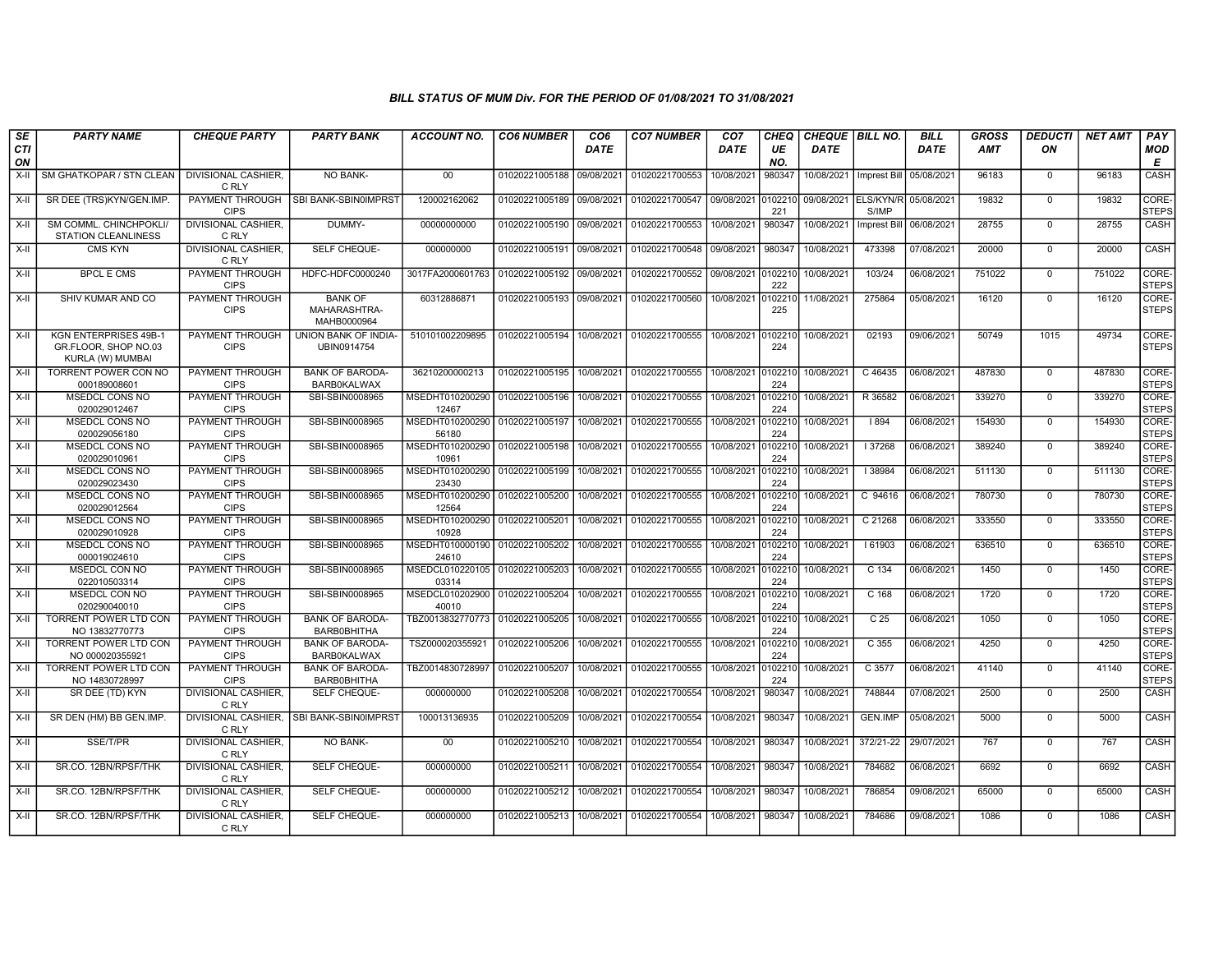| SE               | <b>PARTY NAME</b>                               | <b>CHEQUE PARTY</b>                             | <b>PARTY BANK</b>                                      | <b>ACCOUNT NO.</b>       | <b>CO6 NUMBER</b> | CO <sub>6</sub> | <b>CO7 NUMBER</b> | CO <sub>7</sub>    | CHEQ           | <b>CHEQUE   BILL NO.</b> |                                    | <b>BILL</b> | <b>GROSS</b> | <b>DEDUCTI</b> | <b>NET AMT</b> | <b>PAY</b>                       |
|------------------|-------------------------------------------------|-------------------------------------------------|--------------------------------------------------------|--------------------------|-------------------|-----------------|-------------------|--------------------|----------------|--------------------------|------------------------------------|-------------|--------------|----------------|----------------|----------------------------------|
| <b>CTI</b><br>ON |                                                 |                                                 |                                                        |                          |                   | <b>DATE</b>     |                   | <b>DATE</b>        | UE<br>NO.      | <b>DATE</b>              |                                    | <b>DATE</b> | <b>AMT</b>   | ON             |                | <b>MOD</b><br>Е                  |
| $X-H$            | CHIEF CONTROLLER<br>CSTM/GEN.IMP.               | PAYMENT THROUGH<br><b>CIPS</b>                  | SBI BANK-SBIN0IMPRST                                   | 120006913885             | 01020221005214    | 10/08/2021      | 01020221700555    | 10/08/2021         | 0102210<br>224 | 10/08/2021               | GEN. IMP                           | 25/05/2021  | 2000         | $\mathbf 0$    | 2000           | <b>CORE</b><br><b>STEPS</b>      |
| $X-H$            | <b>BRIHAN MUMBAI MAHANAGAR</b><br><b>PALIKA</b> | <b>BRIHAN MUMBAI</b><br><b>MAHANAGAR PALIKA</b> | SELF CHEQUE-                                           | 000000000                | 01020221005215    | 10/08/2021      | 01020221700599    | 17/08/2021         | 960893         | 18/08/2021               | <b>WATER</b><br><b>BILLS</b>       | 30/07/2021  | 4133445      | $\Omega$       | 4133445        | <b>BANK</b><br><b>CHEQ</b><br>UE |
| $X-II$           | <b>MSEDCL</b>                                   | <b>MSEDCL</b>                                   | SELF CHEQUE-                                           | 000000000                | 01020221005216    | 10/08/2021      | 01020221700558    | 10/08/2021         | 960875         | 10/08/2021               | C <sub>214</sub>                   | 06/08/2021  | 1860         | $\Omega$       | 1860           | <b>BANK</b><br><b>CHEQ</b><br>UE |
| $X-II$           | BRIHAN MUMBAI MAHANAGAR<br><b>PALIKA</b>        | <b>BRIHAN MUMBAI</b><br>MAHANAGAR PALIKA        | SELF CHEQUE-                                           | 000000000                | 01020221005217    | 10/08/2021      | 01020221700599    | 17/08/2021         | 960891         | 18/08/2021               | <b>WATER</b><br><b>BILLS</b>       | 29/07/2020  | 224618       | $\overline{0}$ | 224618         | <b>BANK</b><br>CHEQ<br>UE        |
| X-II             | <b>SM SEWRI/ STATION</b><br><b>CLEANLINESS</b>  | DIVISIONAL CASHIER,<br>C RLY                    | DUMMY-                                                 | 00000000000              | 01020221005218    | 10/08/2021      | 01020221700558    | 10/08/2021         | 980347         | 10/08/2021               | <b>STN</b><br><b>CLEAN</b><br>IMP. | 09/08/202   | 45840        | $\Omega$       | 45840          | CASH                             |
| $X-H$            | <b>SM MULUND/ STATION</b><br><b>CLEANLINESS</b> | <b>DIVISIONAL CASHIER.</b><br>C RLY             | DUMMY-                                                 | 00000000000              | 01020221005219    | 10/08/2021      | 01020221700558    | 10/08/2021         | 980347         | 10/08/2021               | <b>Imprest Bill</b>                | 30/07/2021  | 83369        | $\Omega$       | 83369          | CASH                             |
| $X-H$            | <b>EXE.ENGINER MIDC.DIV II</b><br><b>MAHAPE</b> | PAYMENT THROUGH<br><b>CIPS</b>                  | <b>BANK OF</b><br>MAHARASHTRA-<br>MAHB0001436          | 60230265810              | 01020221005220    | 10/08/2021      | 01020221700559    | 10/08/2021         | 0102210<br>225 | 11/08/2021               | SI2100083<br>7955                  | 01/01/2021  | 196391       | $\Omega$       | 196391         | CORE-<br><b>STEPS</b>            |
| $X-H$            | <b>MTNL MUMBAI</b>                              | PAYMENT THROUGH<br><b>CIPS</b>                  | <b>INDUSIND BANK-</b><br>INDB0000332                   | 201000117310             | 01020221005221    | 10/08/2021      | 01020221700556    | 10/08/2021         | 0102210<br>224 | 10/08/2021               | 9580                               | 28/07/2021  | 14024        | $\mathbf 0$    | 14024          | <b>CORE</b><br><b>STEPS</b>      |
| X-II             | MSEDCL CON NO<br>002150295460                   | PAYMENT THROUGH<br><b>CIPS</b>                  | SBI-SBIN0008965                                        | MSEDCL010021502<br>95460 | 01020221005222    | 10/08/2021      | 01020221700557    | 10/08/2021         | 0102210<br>224 | 10/08/2021               | C 4605                             | 06/08/2021  | 45470        | $\mathbf 0$    | 45470          | CORE-<br><b>STEPS</b>            |
| X-II             | <b>SSE P/W KARJAT</b>                           | PAYMENT THROUGH<br><b>CIPS</b>                  | SBI BANK-SBIN0IMPRST                                   | 100002956935             | 01020221005223    | 10/08/2021      | 01020221700557    | 10/08/2021         | 0102210<br>224 | 10/08/2021               | KJT/PW/G<br><b>IMP</b>             | 29/07/2021  | 23950        | $\Omega$       | 23950          | CORE-<br>STEPS                   |
| $X-II$           | <b>SMEET ENTERPRISES</b>                        | PAYMENT THROUGH<br><b>CIPS</b>                  | <b>BANK OF BARODA-</b><br><b>BARB0KHADAK</b>           | 34910200000193           | 01020221005224    | 10/08/2021      | 01020221700567    | 11/08/2021         | 102210<br>230  | 12/08/2021               | 273299                             | 28/07/2021  | 16800        | $\mathbf 0$    | 16800          | CORE-<br><b>STEPS</b>            |
| $X-II$           | <b>JAGDISH ENGINEERING</b><br><b>SERVICES</b>   | PAYMENT THROUGH<br><b>CIPS</b>                  | PNB-PUNB0232900                                        | 1606008700003560         | 01020221005225    | 10/08/2021      | 01020221700567    | 11/08/2021         | 102210<br>230  | 12/08/2021               | P <sub>O</sub><br>No.29616         | 06/08/2021  | 172500       | $\mathbf 0$    | 172500         | CORE-<br><b>STEPS</b>            |
| X-II             | <b>MOTIRAM BUDHARMAL</b>                        | PAYMENT THROUGH<br><b>CIPS</b>                  | THE FEDERAL BANK<br>LTD-FDRL0001616                    | 16160200005852           | 01020221005226    | 10/08/2021      | 01020221700567    | 11/08/2021 0102210 | 230            | 12/08/2021               | 290523                             | 06/08/2021  | 495670       | $\mathbf 0$    | 495670         | CORE-<br><b>STEPS</b>            |
| $X-II$           | R K MISHRA & SONS                               | PAYMENT THROUGH<br><b>CIPS</b>                  | <b>BANK OF BARODA-</b><br><b>BARBOVJGORE</b>           | 89730400000014           | 01020221005227    | 10/08/2021      | 01020221700567    | 11/08/2021         | 102210<br>230  | 12/08/2021               | 290279                             | 06/08/2021  | 207700       | $\mathbf 0$    | 207700         | CORE-<br>STEPS                   |
| X-II             | NITYANAND ENTERPRISES                           | PAYMENT THROUGH<br><b>CIPS</b>                  | THE SARASWAT CO-<br>OPERATIVE BANK LTD-<br>SRCB0000340 | 340100101382589          | 01020221005228    | 10/08/2021      | 01020221700567    | 11/08/2021         | 0102210<br>230 | 12/08/2021               | 251981                             | 03/08/2021  | 94920        | $\mathbf 0$    | 94920          | CORE-<br><b>STEPS</b>            |
| X-II             | D K SINGH CONSTRUCTION                          | PAYMENT THROUGH<br><b>CIPS</b>                  | <b>BANK OF</b><br>MAHARASHTRA-<br>MAHB0000227          | 60369108442              | 01020221005229    | 10/08/2021      | 01020221700567    | 11/08/2021         | 0102210<br>230 | 12/08/2021               | 272150                             | 09/08/2021  | 242800       | $\mathbf 0$    | 242800         | CORE-<br><b>STEPS</b>            |
| X-II             | SHIV KUMAR AND CO                               | PAYMENT THROUGH<br><b>CIPS</b>                  | <b>BANK OF</b><br>MAHARASHTRA-<br>MAHB0000964          | 60312886871              | 01020221005230    | 10/08/2021      | 01020221700567    | 11/08/2021         | 0102210<br>230 | 12/08/2021               | 275865                             | 05/08/2021  | 14400        | $\Omega$       | 14400          | CORE-<br>Isteps                  |
| $X-H$            | AARTI ELECTRICAL                                | PAYMENT THROUGH<br><b>CIPS</b>                  | SBI-SBIN0006967                                        | 10052632344              | 01020221005231    | 10/08/2021      | 01020221700660    | 27/08/2021 0102210 | 259            | 27/08/2021               | P <sub>O</sub><br>No.296159        | 04/08/2021  | 24800        | $\mathbf 0$    | 24800          | <b>CORE</b><br><b>STEPS</b>      |
| $X-II$           | AMBIKA IRON AND<br><b>ELECTRICALWORKS</b>       | PAYMENT THROUGH<br><b>CIPS</b>                  | SBI-SBIN0004728                                        | 10003680294              | 01020221005232    | 10/08/2021      | 01020221700567    | 11/08/2021         | 0102210<br>230 | 12/08/2021               | 281032                             | 27/07/2021  | 41000        | $\mathbf 0$    | 41000          | CORE-<br><b>STEPS</b>            |
| $X-H$            | DEE (TD) KYN/FUEL.IMP.                          | PAYMENT THROUGH<br><b>CIPS</b>                  | SBI BANK-SBIN0IMPRST                                   | 120002162826             | 01020221005233    | 10/08/2021      | 01020221700561    | 11/08/2021         | 0102210<br>225 | 11/08/2021 KYN/TD/01     | $\mathcal{R}$                      | 07/08/2021  | 21700        | $\mathbf 0$    | 21700          | CORE-<br><b>STEPS</b>            |
| X-II             | SR DSTE (CO) CSTM/FUEL.IMP                      | PAYMENT THROUGH<br><b>CIPS</b>                  | SBI BANK-SBIN0IMPRST                                   | 120006915437             | 01020221005234    | 10/08/2021      | 01020221700561    | 11/08/2021         | 0102210<br>225 | 11/08/2021 FUEL.IMP.     |                                    | 06/08/2021  | 13000        | $\mathbf 0$    | 13000          | CORE-<br>STEPS                   |
| X-II             | SR DSTE (N) CSTM/FUEL.IMP.                      | PAYMENT THROUGH<br><b>CIPS</b>                  | SBI BANK-SBIN0IMPRST                                   | 120002161856             | 01020221005235    | 10/08/2021      | 01020221700561    | 11/08/2021         | 0102210<br>225 | 11/08/2021   FUEL.IMP.   |                                    | 06/08/2021  | 12000        | $\mathbf 0$    | 12000          | CORE-<br>STEPS                   |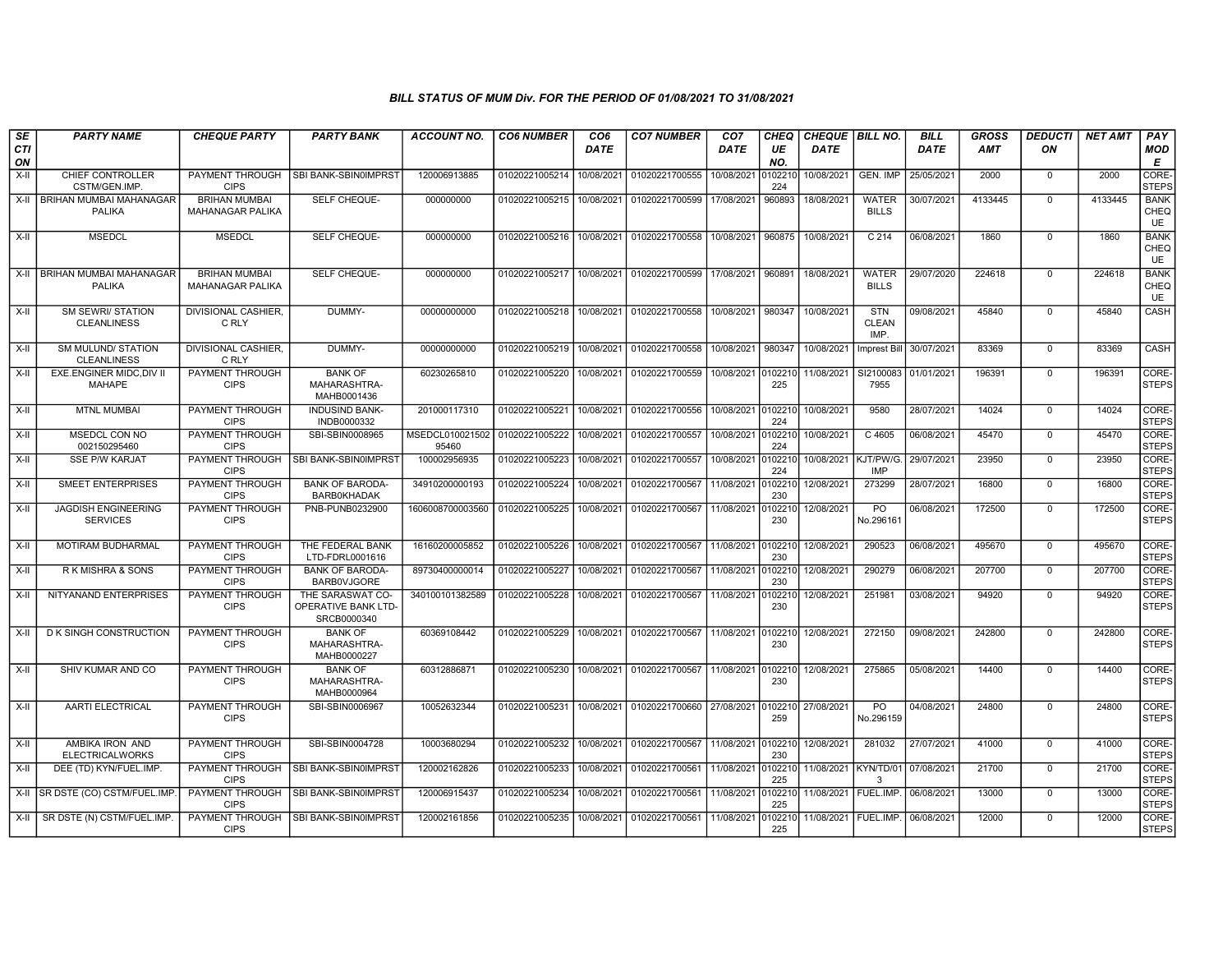| SE               | <b>PARTY NAME</b>                                 | <b>CHEQUE PARTY</b>                   | <b>PARTY BANK</b>    | <b>ACCOUNT NO.</b>                        | <b>CO6 NUMBER</b> | CO <sub>6</sub> | <b>CO7 NUMBER</b>         | CO <sub>7</sub>    | CHEQ           | <b>CHEQUE   BILL NO.</b> |                                | <b>BILL</b> | <b>GROSS</b> | <i><b>DEDUCTI</b></i> | <b>NET AMT</b> | <b>PAY</b>            |
|------------------|---------------------------------------------------|---------------------------------------|----------------------|-------------------------------------------|-------------------|-----------------|---------------------------|--------------------|----------------|--------------------------|--------------------------------|-------------|--------------|-----------------------|----------------|-----------------------|
| <b>CTI</b><br>ON |                                                   |                                       |                      |                                           |                   | <b>DATE</b>     |                           | <b>DATE</b>        | UE<br>NO.      | <b>DATE</b>              |                                | <b>DATE</b> | <b>AMT</b>   | ON                    |                | <b>MOD</b><br>Е       |
| $X-H$            | SSE/TD/OHE/KYN/PSI/DEPOT/G<br>EN.IMP.             | <b>PAYMENT THROUGH</b><br><b>CIPS</b> | SBI BANK-SBIN0IMPRST | 120007777540                              | 01020221005236    | 10/08/2021      | 01020221700561            | 11/08/2021         | 0102210<br>225 | 11/08/2021               | L/TD/KYN/<br>118               | 15/07/2021  | 1000         | $^{\circ}$            | 1000           | CORE-<br>STEPS        |
| $\overline{x}$   | <b>INSRPF KLMG</b>                                | PAYMENT THROUGH<br><b>CIPS</b>        | SBI BANK-SBIN0IMPRST | 100013136941                              | 01020221005238    | 10/08/2021      | 01020221700561            | 11/08/2021 0102210 | 225            | 11/08/2021               | <b>GEN</b><br><b>IMPREST</b>   | 31/07/2021  | 5000         | $\mathbf 0$           | 5000           | CORE-<br><b>STEPS</b> |
| X-II             | SR CDO LTT /MISS                                  | PAYMENT THROUGH<br><b>CIPS</b>        | SBI BANK-SBIN0IMPRST | 120002162143                              | 01020221005239    | 10/08/2021      | 01020221700561            | 11/08/2021         | 0102210<br>225 | 11/08/2021               | SRCDOLT<br>T<br><b>IMPRESS</b> | 09/08/2021  | 74628        | $\mathbf 0$           | 74628          | CORE-<br><b>STEPS</b> |
| $X-H$            | <b>INSPECTOR</b><br>RPF/KYN/GEN.IMP.              | <b>PAYMENT THROUGH</b><br><b>CIPS</b> | SBI BANK-SBIN0IMPRST | 120006918184                              | 01020221005240    | 10/08/2021      | 01020221700561            | 11/08/2021 0102210 | 225            | 11/08/2021               | <b>IMP</b><br><b>SECTION</b>   | 09/08/2021  | 2500         | $\mathbf 0$           | 2500           | CORE-<br><b>STEPS</b> |
| $X-I$            | ADEE/TD/PNVL/GEN.IMP.                             | PAYMENT THROUGH<br><b>CIPS</b>        | SBI BANK-SBIN0IMPRST | 120002162149                              | 01020221005241    | 10/08/2021      | 01020221700561            | 11/08/2021         | 010221<br>225  | 11/08/2021               | General<br>Imprest             | 07/08/2021  | 4970         | $\mathbf 0$           | 4970           | CORE-<br><b>STEPS</b> |
| $X-H$            | SR DEE (TRS)CLA /GEN.IMP                          | PAYMENT THROUGH<br><b>CIPS</b>        | SBI BANK-SBIN0IMPRST | 120006925011                              | 01020221005242    | 10/08/2021      | 01020221700561            | 11/08/2021         | 0102210<br>225 | 11/08/2021               | CLA/S/16                       | 07/08/2021  | 4052         | $\mathbf 0$           | 4052           | CORE-<br><b>STEPS</b> |
| X-II             | SSE/T/KYN/GEN.IMP.                                | <b>PAYMENT THROUGH</b><br><b>CIPS</b> | SBI BANK-SBIN0IMPRST | 120007805529                              | 01020221005243    | 10/08/2021      | 01020221700561            | 11/08/2021         | 0102210<br>225 | 11/08/2021               | 01                             | 12/07/2021  | 1800         | $\mathbf 0$           | 1800           | CORE-<br>STEPS        |
| X-II             | ADSTE/T/KYN/GEN.IMP.                              | PAYMENT THROUGH<br><b>CIPS</b>        | SBI BANK-SBIN0IMPRST | 120006918924                              | 01020221005244    | 10/08/2021      | 01020221700561            | 11/08/2021         | 0102210<br>225 | 11/08/2021               | 3                              | 10/07/2021  | 1700         | $\mathbf 0$           | 1700           | CORE-<br><b>STEPS</b> |
| X-II             | SSE/T/IGP/GEN.IMP.                                | PAYMENT THROUGH<br><b>CIPS</b>        | SBI BANK-SBIN0IMPRST | 120007804800                              | 01020221005245    | 10/08/2021      | 01020221700561            | 11/08/2021         | 010221<br>225  | 11/08/2021               | 002                            | 11/05/2021  | 1000         | $\mathbf 0$           | 1000           | CORE-<br><b>STEPS</b> |
| $X-H$            | SSE/T/LNL/GEN.IMP.                                | PAYMENT THROUGH<br><b>CIPS</b>        | SBI BANK-SBIN0IMPRST | 120007805595                              | 01020221005246    | 10/08/2021      | 01020221700561            | 11/08/2021         | 010221<br>225  | 11/08/2021               | 02                             | 15/07/2021  | 1000         | $\mathbf 0$           | 1000           | CORE-<br><b>STEPS</b> |
| X-II             | PUBLIC PROSECUTOR RPF<br>KYN/GEN.IMP              | <b>PAYMENT THROUGH</b><br><b>CIPS</b> | SBI BANK-SBIN0IMPRST | 120006918183                              | 01020221005247    | 10/08/2021      | 01020221700561            | 11/08/2021         | 010221<br>225  | 11/08/2021               | <b>GEN. IMP</b>                | 04/08/2021  | 1000         | $\Omega$              | 1000           | CORE-<br>STEPS        |
| X-II             | <b>SR CREW CONTROLLER PNVL</b><br><b>GENL IMP</b> | <b>PAYMENT THROUGH</b><br><b>CIPS</b> | SBI BANK-SBIN0IMPRST | 120002162875                              | 01020221005248    | 10/08/2021      | 01020221700561            | 11/08/2021         | 0102210<br>225 | 11/08/2021               | <b>GEN IMP</b><br>062021       | 03/07/2021  | 2360         | $\mathbf 0$           | 2360           | CORE-<br><b>STEPS</b> |
| X-II             | SSE/TD/PSI/TNA/GEN.IMP.                           | PAYMENT THROUGH<br><b>CIPS</b>        | SBI BANK-SBIN0IMPRST | 120007776824                              | 01020221005249    | 10/08/2021      | 01020221700561            | 11/08/2021         | 0102210<br>225 | 11/08/2021               | <b>GEN IMP</b>                 | 04/08/2021  | 1500         | $\Omega$              | 1500           | CORE-<br><b>STEPS</b> |
| X-II             | <b>STATION DIRECTOR LTT</b>                       | PAYMENT THROUGH<br><b>CIPS</b>        | SBI BANK-SBIN0IMPRST | 120006983407                              | 01020221005250    | 11/08/2021      | 01020221700562            | 11/08/2021         | 010221<br>227  | 11/08/2021               | SD/LTT/BB<br>oy/Jul2           | 10/08/2021  | 57510        | $\mathbf 0$           | 57510          | CORE-<br><b>STEPS</b> |
| X-II             | MSEDCL CON NO<br>036186001855                     | <b>PAYMENT THROUGH</b><br><b>CIPS</b> | SBI-SBIN0008965      | MSEDCL010361860<br>01855                  | 01020221005251    | 11/08/2021      | 01020221700562            | 11/08/2021         | 010221<br>227  | 11/08/2021               | C-887                          | 09/08/2021  | 5750         | $\mathbf 0$           | 5750           | CORE-<br>STEPS        |
| X-II             | <b>MSEDCL CON NO</b><br>036180001322              | PAYMENT THROUGH<br><b>CIPS</b>        | SBI-SBIN0008965      | MSEDCL010361800 01020221005252<br>01322   |                   | 11/08/2021      | 01020221700562            | 11/08/2021         | 0102210<br>227 | 11/08/2021               | $C-1253$                       | 09/08/2021  | 9640         | $\mathbf 0$           | 9640           | CORE-<br>STEPS        |
| X-II             | MSEDCL CON NO<br>052013049491                     | PAYMENT THROUGH<br><b>CIPS</b>        | SBI-SBIN0008965      | MSEDCL010520130<br>49491                  | 01020221005253    | 11/08/2021      | 01020221700562            | 11/08/2021         | 010221<br>227  | 11/08/2021               | $C-380$                        | 09/08/2021  | 4470         | $\Omega$              | 4470           | CORE-<br><b>STEPS</b> |
| X-II             | MSEDCL CON NO<br>029890000515                     | PAYMENT THROUGH<br><b>CIPS</b>        | SBI-SBIN0008965      | MSEDCL010298900<br>00515                  | 01020221005254    | 11/08/2021      | 01020221700562            | 11/08/2021         | 10221<br>227   | 11/08/2021               | $C-621$                        | 10/08/2021  | 4140         | $\mathbf 0$           | 4140           | CORE-<br><b>STEPS</b> |
| $X-II$           | MSEDCL CON NO<br>036106004093                     | PAYMENT THROUGH<br><b>CIPS</b>        | SBI-SBIN0008965      | MSEDCL010361060<br>04093                  | 01020221005255    | 11/08/2021      | 01020221700562            | 11/08/2021         | 010221<br>227  | 11/08/2021               | $C-83$                         | 09/08/2021  | 870          | $\overline{0}$        | 870            | CORE-<br><b>STEPS</b> |
| X-II             | <b>MSEDCL CON NO</b><br>036336305271              | PAYMENT THROUGH<br><b>CIPS</b>        | SBI-SBIN0008965      | MSEDCL010363363<br>05271                  | 01020221005256    | 11/08/2021      | 01020221700562            | 11/08/2021         | 0102210<br>227 | 11/08/2021               | $C-259$                        | 09/08/2021  | 1270         | $\mathbf 0$           | 1270           | CORE-<br>STEPS        |
| X-II             | MSEDCL CON NO<br>036065033717                     | <b>PAYMENT THROUGH</b><br><b>CIPS</b> | SBI-SBIN0008965      | MSEDCL010360650 01020221005257<br>33717   |                   | 11/08/2021      | 01020221700562 11/08/2021 |                    | 0102210<br>227 | 11/08/2021               | $C-4991$                       | 10/08/2021  | 77870        | $\mathbf 0$           | 77870          | CORE-<br><b>STEPS</b> |
| X-II             | MSEDCL CON NO<br>032570002316                     | PAYMENT THROUGH<br><b>CIPS</b>        | SBI-SBIN0008965      | MSEDCL010325700 01020221005258<br>02316   |                   | 11/08/2021      | 01020221700562            | 11/08/2021         | 0102210<br>227 | 11/08/2021               | C-1729                         | 10/08/2021  | 10850        | $\mathbf 0$           | 10850          | CORE-<br><b>STEPS</b> |
| $X-H$            | MSEDCL CONS NO<br>181019034630                    | PAYMENT THROUGH<br><b>CIPS</b>        | SBI-SBIN0008965      | MSEDHT011810190<br>34630                  | 01020221005259    | 11/08/2021      | 01020221700562            | 11/08/2021         | 10221<br>227   | 11/08/2021               | $I-22775$                      | 09/08/2021  | 203980       | $\overline{0}$        | 203980         | CORE-<br><b>STEPS</b> |
| X-II             | <b>MSEDCL CONS NO</b><br>028519011362             | PAYMENT THROUGH<br><b>CIPS</b>        | SBI-SBIN0008965      | MSEDHT010285190<br>11362                  | 01020221005260    | 11/08/2021      | 01020221700562            | 11/08/2021         | 0102210<br>227 | 11/08/2021               | $I-107973$                     | 09/08/2021  | 877820       | $\mathbf 0$           | 877820         | CORE-<br>STEPS        |
| X-II             | MSEDCL CONS NO<br>181019032730                    | <b>PAYMENT THROUGH</b><br><b>CIPS</b> | SBI-SBIN0008965      | MSEDHT011810190 01020221005261<br>32730   |                   | 11/08/2021      | 01020221700562            | 11/08/2021         | 010221<br>227  | 11/08/2021               | $I-14460$                      | 09/08/2021  | 143390       | $\mathbf 0$           | 143390         | CORE-<br><b>STEPS</b> |
| X-II             | MSEDCL CONS NO<br>181019002505                    | PAYMENT THROUGH<br><b>CIPS</b>        | SBI-SBIN0008965      | MSEDHT011810190 01020221005262<br>02505   |                   | 11/08/2021      | 01020221700562            | 11/08/2021         | 010221<br>227  | 11/08/2021               | I-12092                        | 09/08/202   | 125530       | $\mathbf 0$           | 125530         | CORE-<br><b>STEPS</b> |
| $X-H$            | MSEDCL CONS NO<br>028659011371                    | PAYMENT THROUGH<br><b>CIPS</b>        | SBI-SBIN0008965      | MSEDHT010286590   01020221005263<br>11371 |                   | 11/08/2021      | 01020221700562            | 11/08/2021         | 10221<br>227   | 11/08/2021               | 15541                          | 09/08/2021  | 180310       | $\mathbf 0$           | 180310         | CORE-<br>STEPS        |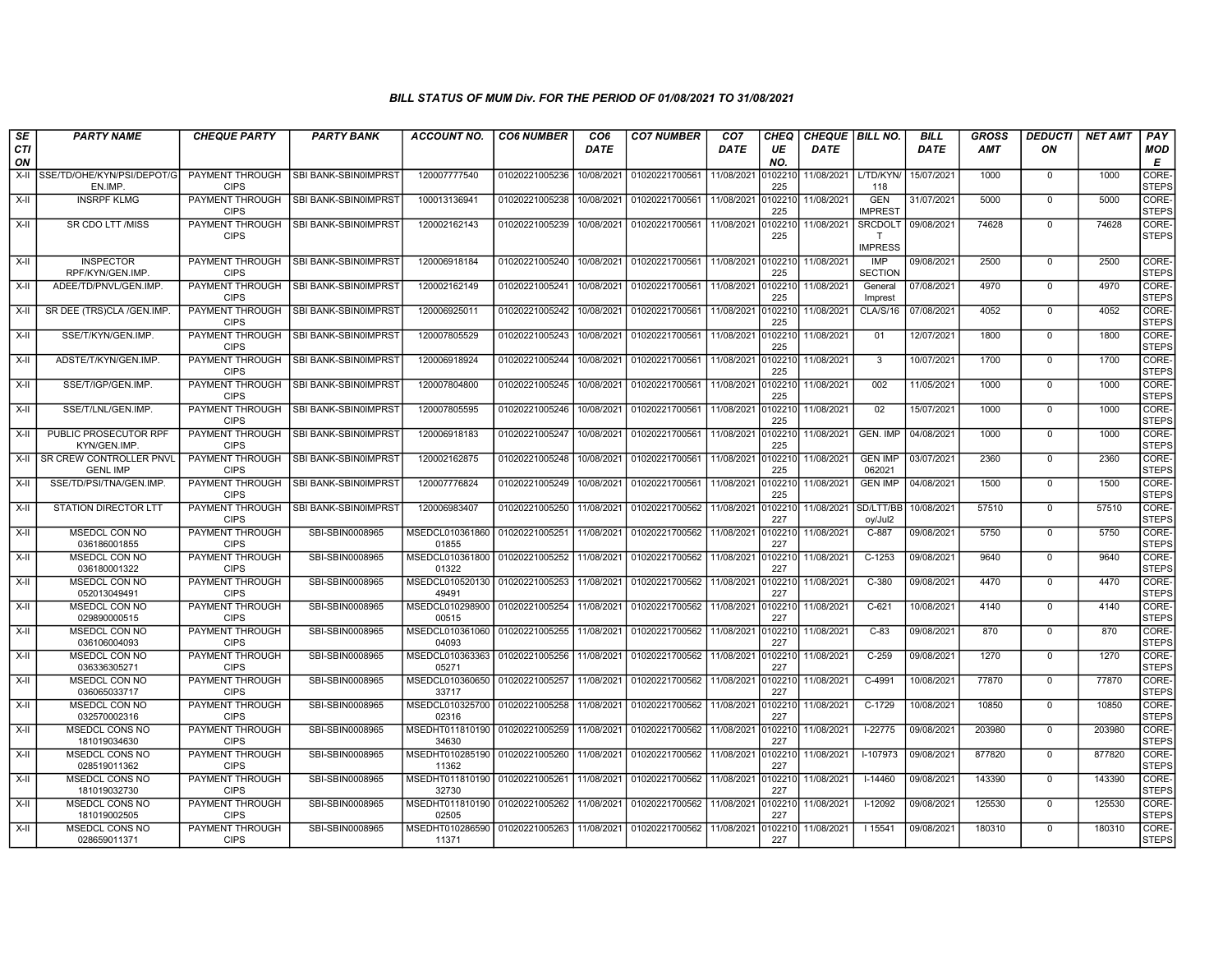| SE               | <b>PARTY NAME</b>                              | <b>CHEQUE PARTY</b>                   | <b>PARTY BANK</b>                          | ACCOUNT NO.              | <b>CO6 NUMBER</b> | CO <sub>6</sub> | <b>CO7 NUMBER</b> | CO <sub>7</sub> | CHEQ           | <b>CHEQUE   BILL NO.</b>      |                                   | <b>BILL</b> | GROSS  | <b>DEDUCTI</b> | <b>NET AMT</b> | <b>PAY</b>                |
|------------------|------------------------------------------------|---------------------------------------|--------------------------------------------|--------------------------|-------------------|-----------------|-------------------|-----------------|----------------|-------------------------------|-----------------------------------|-------------|--------|----------------|----------------|---------------------------|
| <b>CTI</b><br>ON |                                                |                                       |                                            |                          |                   | DATE            |                   | DATE            | UE<br>NO.      | DATE                          |                                   | DATE        | AMT    | ON             |                | <b>MOD</b><br>Е           |
| X-II             | MSEDCL CONS NO<br>174229031870                 | PAYMENT THROUGH<br><b>CIPS</b>        | SBI-SBIN0008965                            | MSEDHT011742290<br>31870 | 01020221005264    | 11/08/2021      | 01020221700562    | 11/08/2021      | 102210<br>227  | 11/08/2021                    | $I-9512$                          | 09/08/2021  | 108350 | $\mathbf 0$    | 108350         | CORE-<br><b>STEPS</b>     |
| $X-H$            | <b>MSEDCL CONS NO</b><br>000019001971          | <b>PAYMENT THROUGH</b><br><b>CIPS</b> | SBI-SBIN0008965                            | MSEDHT010000190<br>01971 | 01020221005265    | 11/08/2021      | 01020221700562    | 11/08/2021      | 102210<br>227  | 11/08/2021                    | 127217                            | 09/08/2021  | 228590 | $\mathbf 0$    | 228590         | CORE-<br><b>STEPS</b>     |
| X-II             | MSEDCL CON NO<br>050499005447                  | PAYMENT THROUGH<br><b>CIPS</b>        | SBI-SBIN0008965                            | MSEDHT010504990<br>05447 | 01020221005266    | 11/08/2021      | 01020221700562    | 11/08/2021      | 0102210<br>227 | 11/08/2021                    | 55454                             | 09/08/2021  | 467970 | $\Omega$       | 467970         | CORE-<br><b>STEPS</b>     |
| $X-H$            | MSEDCL CON NO<br>050499005595                  | PAYMENT THROUGH<br><b>CIPS</b>        | SBI-SBIN0008965                            | MSEDHT010504990<br>05595 | 01020221005267    | 11/08/2021      | 01020221700562    | 11/08/2021      | 102210<br>227  | 11/08/2021                    | 22781                             | 09/08/2021  | 204330 | $\mathbf 0$    | 204330         | CORE-<br><b>STEPS</b>     |
| $X-H$            | <b>MSEDCL CON NO</b><br>050499005340           | <b>PAYMENT THROUGH</b><br><b>CIPS</b> | SBI-SBIN0008965                            | MSEDHT010504990<br>05340 | 01020221005268    | 11/08/2021      | 01020221700562    | 11/08/2021      | 102210<br>227  | 11/08/2021                    | 8289                              | 09/08/2021  | 111730 | $\mathbf 0$    | 111730         | CORE-<br><b>STEPS</b>     |
| X-II             | MSEDCL CON NO<br>028610001167                  | <b>PAYMENT THROUGH</b><br><b>CIPS</b> | SBI-SBIN0008965                            | MSEDCL010286100<br>01167 | 01020221005269    | 11/08/2021      | 01020221700562    | 11/08/2021      | 102210<br>227  | 11/08/2021                    | $C-12422$                         | 09/08/2021  | 261660 | $\mathbf{0}$   | 261660         | CORE-<br><b>STEPS</b>     |
| X-II             | <b>MSEDCL CONS NO</b><br>025559015621          | PAYMENT THROUGH<br><b>CIPS</b>        | SBI-SBIN0008965                            | MSEDHT010255590<br>15621 | 01020221005270    | 11/08/2021      | 01020221700562    | 11/08/2021      | 102210<br>227  | 11/08/2021                    | 6057                              | 09/08/2021  | 201120 | $\Omega$       | 201120         | CORE-<br><b>STEPS</b>     |
| X-II             | MSEDCL CON NO<br>026539012249                  | PAYMENT THROUGH<br><b>CIPS</b>        | SBI-SBIN0008965                            | MSEDHT010265390<br>12249 | 01020221005271    | 11/08/2021      | 01020221700562    | 11/08/2021      | 102210<br>227  | 11/08/2021                    | 10424                             | 09/08/2021  | 108710 | $\Omega$       | 108710         | CORE-<br><b>STEPS</b>     |
| $X-H$            | <b>MSEDCL CON NO</b><br>036249014979           | <b>PAYMENT THROUGH</b><br><b>CIPS</b> | SBI-SBIN0008965                            | MSEDHT010362490<br>14979 | 01020221005272    | 11/08/2021      | 01020221700562    | 11/08/2021      | 102210<br>227  | 11/08/2021                    | C 19988                           | 09/08/2021  | 172510 | $\mathbf 0$    | 172510         | CORE-<br><b>STEPS</b>     |
| $X-H$            | <b>MSEDCL CONS NO</b><br>028519033500          | PAYMENT THROUGH<br><b>CIPS</b>        | SBI-SBIN0008965                            | MSEDHT010285190<br>33500 | 01020221005273    | 11/08/2021      | 01020221700562    | 11/08/2021      | 0102210<br>227 | 11/08/2021                    | 8874                              | 09/08/2021  | 157450 | $\mathbf 0$    | 157450         | CORE-<br><b>STEPS</b>     |
| X-II             | <b>MSEDCL</b>                                  | <b>MSEDCL</b>                         | SELF CHEQUE-                               | 000000000                | 01020221005274    | 11/08/2021      | 01020221700565    | 11/08/2021      | 960876         | 11/08/2021                    | R-33,25,9                         | 09/08/2021  | 780    | $\mathbf 0$    | 780            | <b>BANK</b><br>CHEQ<br>UE |
| $X-H$            | ADEN (W) CSTM/ FUEL IMP                        | <b>PAYMENT THROUGH</b><br><b>CIPS</b> | SBI BANK-SBIN0IMPRST                       | 120002155893             | 01020221005275    | 11/08/2021      | 01020221700564    |                 | 227            | 11/08/2021 0102210 11/08/2021 | ADEN[W]C 06/07/2021<br><b>SMT</b> |             | 1200   | $\mathbf 0$    | 1200           | CORE-<br><b>STEPS</b>     |
| X-II             | <b>SS SHAHAD</b>                               | PAYMENT THROUGH<br><b>CIPS</b>        | SBI BANK-SBIN0IMPRST                       | 120002161691             | 01020221005276    | 11/08/2021      | 01020221700564    | 11/08/2021      | 0102210<br>227 | 11/08/2021                    | <b>IMPREST</b><br>CASH            | 08/08/2021  | 25000  | $\mathbf{0}$   | 25000          | CORE-<br><b>STEPS</b>     |
| X-II             | MSEDCL CONS NO<br>000019010422                 | PAYMENT THROUGH<br><b>CIPS</b>        | SBI-SBIN0008965                            | MSEDHT010000190<br>10422 | 01020221005277    | 11/08/2021      | 01020221700564    | 11/08/2021      | 102210<br>227  | 11/08/2021                    | 202107253<br>930182               | 06/08/2021  | 896410 | $\Omega$       | 896410         | CORE-<br><b>STEPS</b>     |
| X-II             | SSE (SIG/M)IGP/GEN.IMP.                        | DIVISIONAL CASHIER.<br>C RLY          | SBI BANK-SBIN0IMPRST                       | 120006923448             | 01020221005278    | 11/08/2021      | 01020221700563    | 11/08/2021      | 980348         | 11/08/2021                    |                                   | 16/12/2020  | 1980   | $\Omega$       | 1980           | <b>CASH</b>               |
| $X-H$            | <b>SS NAHUR</b>                                | PAYMENT THROUGH<br><b>CIPS</b>        | SBI BANK-SBIN0IMPRST                       | 120002162586             | 01020221005279    | 11/08/2021      | 01020221700564    | 11/08/2021      | 102210<br>227  | 11/08/2021                    | <b>IMPREST</b><br>CASH            | 08/08/2021  | 9344   | $\Omega$       | 9344           | CORE-<br><b>STEPS</b>     |
| X-II             | <b>SSE P/W SION</b>                            | <b>DIVISIONAL CASHIER.</b><br>C RLY   | SELF CHEQUE-                               | 00                       | 01020221005280    | 11/08/2021      | 01020221700565    | 11/08/2021      | 980348         | 11/08/2021                    | Gen. Impres                       | 03/08/2021  | 24544  | $\mathbf 0$    | 24544          | <b>CASH</b>               |
| X-II             | SSE P/W KALYAN (W)                             | C RLY                                 | DIVISIONAL CASHIER. ISBI BANK-SBIN0IMPRST  | 100002956940             | 01020221005281    | 11/08/2021      | 01020221700565    | 11/08/2021      | 980348         | 11/08/2021                    | cm no. 043 01/05/2021             |             | 23875  | $\mathbf 0$    | 23875          | CASH                      |
| X-II             | TRIBHUVAN HEALTHCARE<br><b>SERVICES</b>        | PAYMENT THROUGH<br><b>CIPS</b>        | STATE BANK OF INDIA-<br>SBIN0017464        | 38262438057              | 01020221005282    | 11/08/2021      | 01020221700566    | 11/08/2021      | 0102210<br>227 | 11/08/2021                    | IGP/Covid1<br>9 Test              | 25/03/2021  | 13950  | $\Omega$       | 13950          | CORE-<br><b>STEPS</b>     |
| X-II             | <b>TRIBHUVAN HEALTHCARE</b><br><b>SERVICES</b> | PAYMENT THROUGH<br><b>CIPS</b>        | STATE BANK OF INDIA-<br>SBIN0017464        | 38262438057              | 01020221005283    | 11/08/2021      | 01020221700566    | 11/08/2021      | 102210<br>227  | 11/08/2021                    | IGP/Covid1<br>9 Test              | 21/12/2020  | 11800  | $\mathbf 0$    | 11800          | CORE-<br><b>STEPS</b>     |
| $X-H$            | TRIBHUVAN HEALTHCARE<br><b>SERVICES</b>        | <b>PAYMENT THROUGH</b><br><b>CIPS</b> | STATE BANK OF INDIA-<br>SBIN0017464        | 38262438057              | 01020221005284    | 11/08/2021      | 01020221700566    | 11/08/2021      | 0102210<br>227 | 11/08/2021                    | IGP/Covid1<br>9 Test              | 21/12/2020  | 8600   | $\Omega$       | 8600           | CORE-<br><b>STEPS</b>     |
| X-II             | TRIBHUVAN HEALTHCARE<br><b>SERVICES</b>        | PAYMENT THROUGH<br><b>CIPS</b>        | STATE BANK OF INDIA-<br>SBIN0017464        | 38262438057              | 01020221005285    | 11/08/2021      | 01020221700566    | 11/08/2021      | 102210<br>227  | 11/08/2021                    | IGP/Covid1<br>9 Test              | 25/03/2021  | 11200  | $\mathbf 0$    | 11200          | CORE-<br><b>STEPS</b>     |
| X-II             | <b>TRIBHUVAN HEALTHCARE</b><br><b>SERVICES</b> | PAYMENT THROUGH<br><b>CIPS</b>        | STATE BANK OF INDIA-<br>SBIN0017464        | 38262438057              | 01020221005286    | 11/08/2021      | 01020221700566    | 11/08/2021      | 102210<br>227  | 11/08/2021                    | GP/Covid1<br>9 Test               | 30/03/2021  | 9400   | $\mathbf 0$    | 9400           | CORE-<br><b>STEPS</b>     |
| X-II             | TRIBHUVAN HEALTHCARE<br><b>SERVICES</b>        | PAYMENT THROUGH<br><b>CIPS</b>        | STATE BANK OF INDIA-<br>SBIN0017464        | 38262438057              | 01020221005287    | 11/08/2021      | 01020221700566    | 11/08/2021      | 102210<br>227  | 11/08/2021                    | Igp/Covid1<br>9 Test              | 21/12/2020  | 8600   | $\mathbf 0$    | 8600           | CORE-<br><b>STEPS</b>     |
| X-II             | TRIBHUVAN HEALTHCARE<br><b>SERVICES</b>        | PAYMENT THROUGH<br><b>CIPS</b>        | <b>STATE BANK OF INDIA-</b><br>SBIN0017464 | 38262438057              | 01020221005288    | 11/08/2021      | 01020221700566    | 11/08/2021      | 102210<br>227  | 11/08/2021                    | GP/Covid1<br>9 Test               | 21/12/2020  | 12100  | $\mathbf{0}$   | 12100          | CORE-<br><b>STEPS</b>     |
| X-II             | TRIBHUVAN HEALTHCARE<br><b>SERVICES</b>        | PAYMENT THROUGH<br><b>CIPS</b>        | STATE BANK OF INDIA-<br>SBIN0017464        | 38262438057              | 01020221005289    | 11/08/2021      | 01020221700566    | 11/08/2021      | 102210<br>227  | 11/08/2021                    | GP/Covid1<br>9 Test               | 21/12/2020  | 8300   | $\Omega$       | 8300           | CORE-<br><b>STEPS</b>     |
| $X-H$            | TRIBHUVAN HEALTHCARE<br><b>SERVICES</b>        | PAYMENT THROUGH<br><b>CIPS</b>        | STATE BANK OF INDIA-<br>SBIN0017464        | 38262438057              | 01020221005290    | 11/08/2021      | 01020221700566    | 11/08/2021      | 102210<br>227  | 11/08/2021                    | GP/Covid1<br>9 Test               | 21/12/2020  | 9000   | $\mathbf 0$    | 9000           | CORE-<br><b>STEPS</b>     |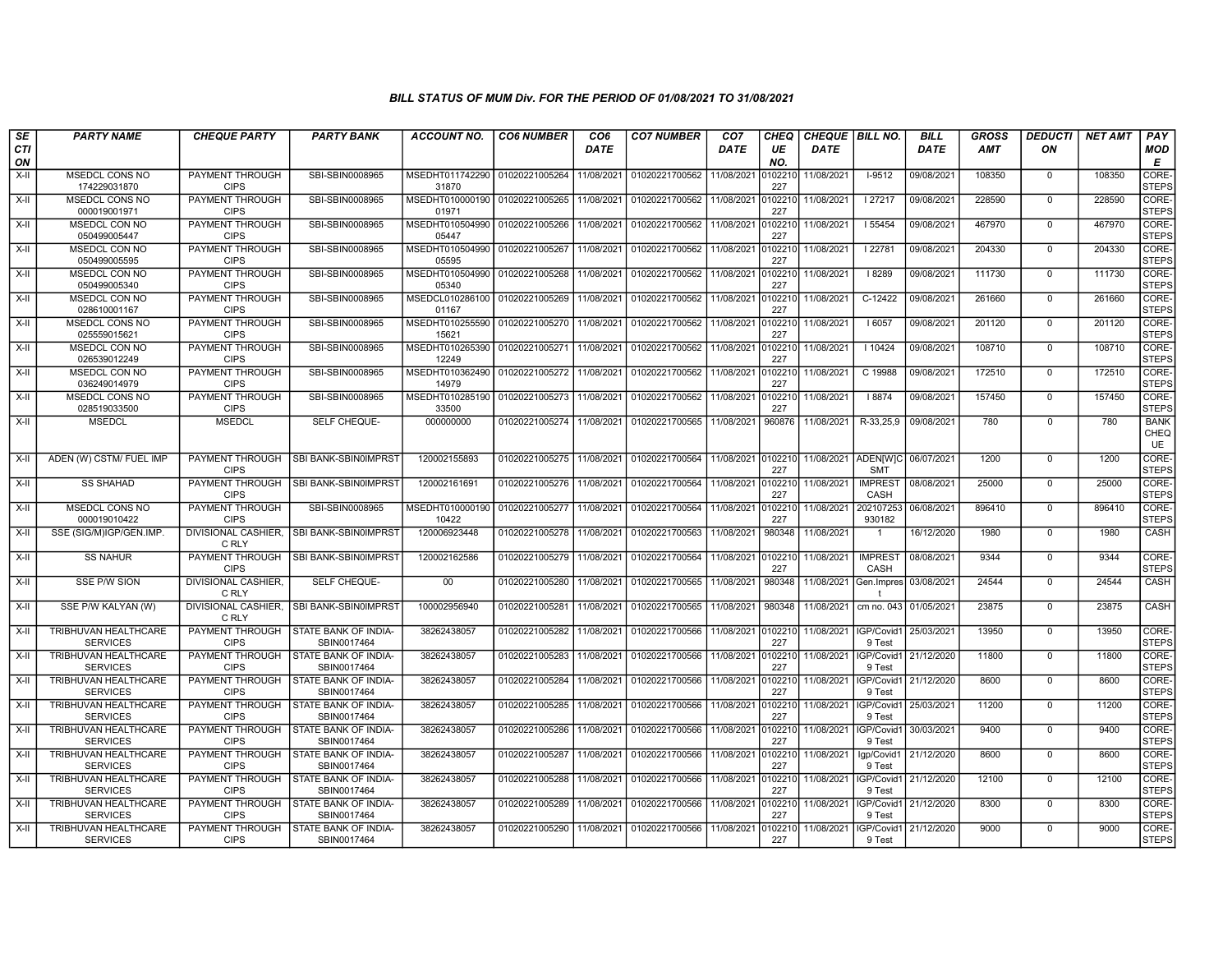| SE               | <b>PARTY NAME</b>                                           | <b>CHEQUE PARTY</b>                   | <b>PARTY BANK</b>                                          | ACCOUNT NO.     | <b>CO6 NUMBER</b> | CO6         | <b>CO7 NUMBER</b> | CO <sub>7</sub> | CHEQ           | <b>CHEQUE   BILL NO.</b> |                      | <b>BILL</b>           | GROSS      | <b>DEDUCTI</b> | <b>NET AMT</b> | <b>PAY</b>            |
|------------------|-------------------------------------------------------------|---------------------------------------|------------------------------------------------------------|-----------------|-------------------|-------------|-------------------|-----------------|----------------|--------------------------|----------------------|-----------------------|------------|----------------|----------------|-----------------------|
| <b>CTI</b><br>ON |                                                             |                                       |                                                            |                 |                   | <b>DATE</b> |                   | <b>DATE</b>     | UE<br>NO.      | <b>DATE</b>              |                      | <b>DATE</b>           | <b>AMT</b> | ON             |                | MOD<br>Е              |
| $X-H$            | TRIBHUVAN HEALTHCARE<br><b>SERVICES</b>                     | PAYMENT THROUGH<br><b>CIPS</b>        | <b>STATE BANK OF INDIA-</b><br>SBIN0017464                 | 38262438057     | 01020221005291    | 11/08/2021  | 01020221700566    | 11/08/2021      | 0102210<br>227 | 11/08/2021   IGP/Covid1  | 9 Test               | 21/12/2020            | 8300       | $\Omega$       | 8300           | CORE-<br><b>STEPS</b> |
| X-II             | SSE P/W PNVL (PORT)                                         | PAYMENT THROUGH<br><b>CIPS</b>        | SBI BANK-SBIN0IMPRST                                       | 100002956910    | 01020221005292    | 11/08/2021  | 01020221700564    | 11/08/2021      | 102210<br>227  | 11/08/2021               | Safety<br>Imprest    | 06/08/2021            | 24960      | $\mathbf{0}$   | 24960          | CORE-<br><b>STEPS</b> |
| $X-II$           | ADEN T BY (PETROL IMP)                                      | <b>DIVISIONAL CASHIER.</b><br>C RLY   | SBI BANK-SBIN0IMPRST                                       | 120002155855    | 01020221005293    | 11/08/2021  | 01020221700565    | 11/08/2021      | 980348         | 11/08/2021               | Petrol<br>Imprest    | 06/08/2021            | 48524      | $\Omega$       | 48524          | CASH                  |
| X-II             | SR. DEE/TD/BB                                               | DIVISIONAL CASHIER.<br>C RLY          | SELF CHEQUE-                                               | 0000            | 01020221005294    | 11/08/2021  | 01020221700563    | 11/08/2021      | 980348         | 11/08/2021               | 769828               | 09/08/2021            | 4500       | $\mathbf 0$    | 4500           | CASH                  |
| $X-H$            | <b>SR.CC/KYN SUB</b>                                        | <b>DIVISIONAL CASHIER.</b><br>C RLY   | SBI BANK-SBIN0IMPRST                                       | 100002956983    | 01020221005295    | 11/08/2021  | 01020221700563    | 11/08/2021      | 980348         | 11/08/2021               | GEN07/21             | 31/07/2021            | 3000       | $\mathbf 0$    | 3000           | <b>CASH</b>           |
| X-II             | <b>ACDO DADER</b>                                           | <b>DIVISIONAL CASHIER,</b><br>C RLY   | <b>SBI BANK-SBINOIMPRST</b>                                | 120006924193    | 01020221005296    | 11/08/2021  | 01020221700563    | 11/08/2021      | 980348         | 11/08/2021               | GEN.IMP.             | 05/08/2021            | 13098      | $^{\circ}$     | 13098          | CASH                  |
| X-II             | TRIBHUVAN HEALTHCARE<br><b>SERVICES</b>                     | PAYMENT THROUGH<br><b>CIPS</b>        | STATE BANK OF INDIA-<br>SBIN0017464                        | 38262438057     | 01020221005297    | 11/08/2021  | 01020221700566    | 11/08/2021      | 102210<br>227  | 11/08/2021               | IGP/Covid1<br>9 Test | 21/12/2020            | 7900       | $\Omega$       | 7900           | CORE-<br><b>STEPS</b> |
| X-II             | <b>TRIBHUVAN HEALTHCARE</b><br><b>SERVICES</b>              | PAYMENT THROUGH<br><b>CIPS</b>        | STATE BANK OF INDIA-<br>SBIN0017464                        | 38262438057     | 01020221005298    | 11/08/2021  | 01020221700566    | 11/08/2021      | 0102210<br>227 | 11/08/2021               | IGP/Covid1<br>9 Test | 21/12/2020            | 8300       | $\mathbf{0}$   | 8300           | CORE-<br><b>STEPS</b> |
| X-II             | TRIBHUVAN HEALTHCARE<br><b>SERVICES</b>                     | PAYMENT THROUGH<br><b>CIPS</b>        | STATE BANK OF INDIA-<br>SBIN0017464                        | 38262438057     | 01020221005299    | 11/08/2021  | 01020221700566    | 11/08/2021      | 102210<br>227  | 11/08/2021               | 9 test               | IGP/Covid1 21/12/2020 | 4800       | $\Omega$       | 4800           | CORE-<br><b>STEPS</b> |
| $X-H$            | TRIBHUVAN HEALTHCARE<br><b>SERVICES</b>                     | <b>PAYMENT THROUGH</b><br><b>CIPS</b> | STATE BANK OF INDIA-<br>SBIN0017464                        | 38262438057     | 01020221005300    | 11/08/2021  | 01020221700566    | 11/08/2021      | 0102210<br>227 | 11/08/2021               | IGP/Covid1<br>9 test | 21/12/2020            | 12700      | $\mathbf 0$    | 12700          | CORE-<br><b>STEPS</b> |
| X-II             | TRIBHUVAN HEALTHCARE<br><b>SERVICES</b>                     | PAYMENT THROUGH<br><b>CIPS</b>        | STATE BANK OF INDIA-<br>SBIN0017464                        | 38262438057     | 01020221005301    | 11/08/2021  | 01020221700566    | 11/08/2021      | 102210<br>227  | 11/08/2021               | IGP/Covid1<br>9 test | 25/03/2021            | 12000      | $\Omega$       | 12000          | CORE-<br><b>STEPS</b> |
| X-II             | TRIBHUVAN HEALTHCARE<br><b>SERVICES</b>                     | PAYMENT THROUGH<br><b>CIPS</b>        | STATE BANK OF INDIA-<br>SBIN0017464                        | 38262438057     | 01020221005302    | 11/08/2021  | 01020221700566    | 11/08/2021      | 102210<br>227  | 11/08/2021               | IGP/Covid1<br>9 Test | 21/12/2020            | 8300       | $\mathbf 0$    | 8300           | CORE-<br><b>STEPS</b> |
| X-II             | TRIBHUVAN HEALTHCARE<br><b>SERVICES</b>                     | PAYMENT THROUGH<br><b>CIPS</b>        | STATE BANK OF INDIA-<br>SBIN0017464                        | 38262438057     | 01020221005303    | 11/08/2021  | 01020221700566    | 11/08/2021      | 0102210<br>227 | 11/08/2021               | IGP/Covid1<br>9 test | 25/03/2021            | 10000      | $\Omega$       | 10000          | CORE-<br>STEPS        |
| X-II             | TRIBHUVAN HEALTHCARE<br><b>SERVICES</b>                     | PAYMENT THROUGH<br><b>CIPS</b>        | STATE BANK OF INDIA-<br>SBIN0017464                        | 38262438057     | 01020221005304    | 11/08/2021  | 01020221700566    | 11/08/2021      | 102210<br>227  | 11/08/2021               | IGP/Covid1<br>9 test | 21/12/2020            | 6200       | $\mathbf 0$    | 6200           | CORE-<br><b>STEPS</b> |
| $X-H$            | TRIBHUVAN HEALTHCARE<br><b>SERVICES</b>                     | PAYMENT THROUGH<br><b>CIPS</b>        | STATE BANK OF INDIA-<br>SBIN0017464                        | 38262438057     | 01020221005305    | 11/08/2021  | 01020221700566    | 11/08/2021      | 102210<br>227  | 11/08/2021               | IGP/Covid1<br>9 test | 21/12/2020            | 3100       | $\Omega$       | 3100           | CORE-<br><b>STEPS</b> |
| X-II             | ASIAN INSTITUTE OF MEDICAL<br><b>SCIENCES AIMS HOSPITAL</b> | PAYMENT THROUGH<br><b>CIPS</b>        | <b>HDFC BANK LTD-</b><br>HDFC0000175                       | 01758270000025  | 01020221005306    | 11/08/2021  | 01020221700566    | 11/08/2021      | 102210<br>227  | 11/08/2021               | kyn.h.s.aim<br>s hos | 24/07/2021            | 1252416    | $\mathbf 0$    | 1252416        | CORE-<br><b>STEPS</b> |
| $X-H$            | SAI SIDDHIVINAYAK TRADERS                                   | PAYMENT THROUGH<br><b>CIPS</b>        | STATE BANK OF INDIA-<br>SBIN0017804                        | 39730861948     | 01020221005307    | 11/08/2021  | 01020221700578    | 12/08/2021      | 102210<br>231  | 13/08/2021               | 282479               | 06/08/2021            | 15830      | $\Omega$       | 15830          | CORE-<br><b>STEPS</b> |
| X-II             | SHESHDHAR SINGH AND<br>COMPANY-MUMBAI                       | <b>PAYMENT THROUGH</b><br><b>CIPS</b> | <b>BANK OF INDIA-</b><br>BKID0000009                       | 000910110005095 | 01020221005308    | 11/08/2021  | 01020221700577    | 12/08/2021      | 0102210<br>230 | 12/08/2021               | 141437               | 11/08/2021            | 10000      | $\mathbf 0$    | 10000          | CORE-<br><b>STEPS</b> |
| $X-II$           | ROSHNI MULTI SERVICES-<br><b>MUMBAI</b>                     | PAYMENT THROUGH<br><b>CIPS</b>        | SARASWAT<br><b>COOPERATIVE BANK</b><br>LIMITED-SRCB0000419 | 419100100000062 | 01020221005309    | 11/08/2021  | 01020221700577    | 12/08/2021      | 102210<br>230  | 12/08/2021               | 141440               | 11/08/2021            | 27200      | $\Omega$       | 27200          | CORE-<br><b>STEPS</b> |
| $X-H$            | <b>RANJANA ENTERPRISES-</b><br><b>NAVIMUMBAI</b>            | PAYMENT THROUGH<br><b>CIPS</b>        | <b>NKGSB CO-OP BANK</b><br>LTD-NKGS0000010                 | 010130400000015 | 01020221005310    | 11/08/2021  | 01020221700577    | 12/08/2021      | 0102210<br>230 | 12/08/2021               | 141441               | 11/08/2021            | 27200      | $\Omega$       | 27200          | CORE-<br><b>STEPS</b> |
| X-II             | OM SAINATH ENTERPRISES-<br><b>MUMBAI</b>                    | <b>PAYMENT THROUGH</b><br><b>CIPS</b> | <b>ICICI BANK LTD-</b><br><b>ICIC0001488</b>               | 148805000552    | 01020221005311    | 11/08/2021  | 01020221700577    | 12/08/2021      | 102210<br>230  | 12/08/2021               | 141442               | 11/08/2021            | 27200      | $\mathbf 0$    | 27200          | CORE-<br><b>STEPS</b> |
| X-II             | <b>JAY MAHARASHTRA PAPER</b><br><b>MART</b>                 | PAYMENT THROUGH<br><b>CIPS</b>        | <b>KOTAK MAHINDRA</b><br>BANK-KKBK0000651                  | 06512000016404  | 01020221005313    | 11/08/2021  | 01020221700577    | 12/08/2021      | 102210<br>230  | 12/08/2021               | 282478               | 11/08/2021            | 15830      | $\mathbf 0$    | 15830          | CORE-<br><b>STEPS</b> |
| $X-H$            | SR DEE.TRS, KYN                                             | DIVISIONAL CASHIER.<br>C RLY          | SELF CHEQUE-                                               | 000000000       | 01020221005315    | 12/08/2021  | 01020221700568    | 12/08/2021      | 980349         | 12/08/2021               | 752338               | 09/08/2021            | 2500       | $^{\circ}$     | 2500           | CASH                  |
| $X-H$            | SR DEE.TRS. KYN                                             | <b>DIVISIONAL CASHIER.</b><br>C RLY   | <b>SELF CHEQUE-</b>                                        | 000000000       | 01020221005316    | 12/08/2021  | 01020221700568    | 12/08/2021      | 980349         | 12/08/2021               | 752337               | 09/08/2021            | 10000      | $\Omega$       | 10000          | <b>CASH</b>           |
| X-II             | SR.CO. 12BN/RPSF/THK                                        | <b>DIVISIONAL CASHIER.</b><br>C RLY   | SELF CHEQUE-                                               | 000000000       | 01020221005318    | 12/08/2021  | 01020221700568    | 12/08/2021      | 980349         | 12/08/2021               | 784689               | 10/08/2021            | 15000      | $\mathbf 0$    | 15000          | CASH                  |
| X-II             | SR.CO. 12BN/RPSF/THK                                        | DIVISIONAL CASHIER,<br>C RLY          | SELF CHEQUE-                                               | 000000000       | 01020221005319    | 12/08/2021  | 01020221700568    | 12/08/2021      | 980349         | 12/08/2021               | 784687               | 09/08/2021            | 1960       | $\Omega$       | 1960           | CASH                  |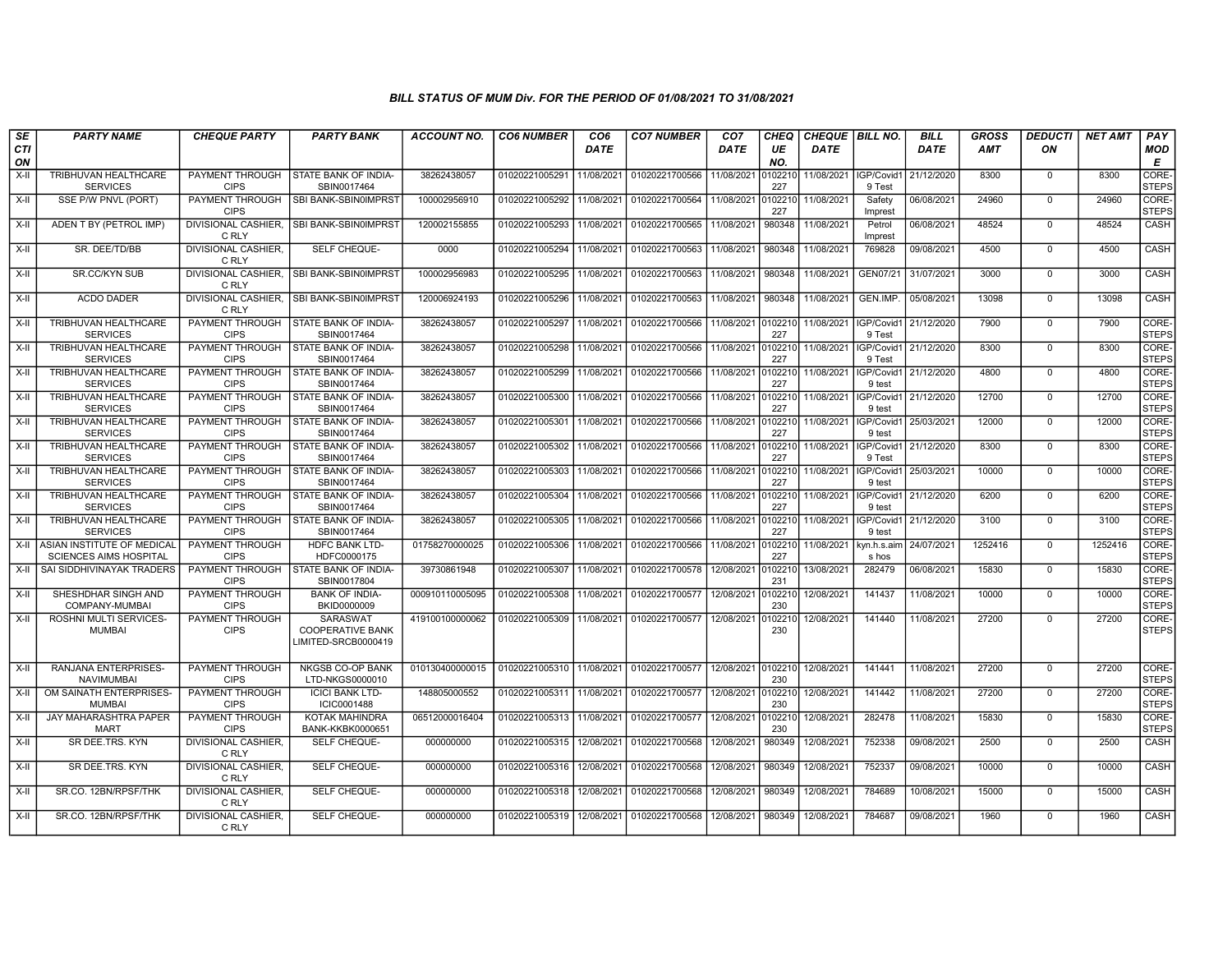| <b>SE</b><br>CTI | <b>PARTY NAME</b>                                                              | <b>CHEQUE PARTY</b>                   | <b>PARTY BANK</b>                                          | <b>ACCOUNT NO.</b> | <b>CO6 NUMBER</b> | CO <sub>6</sub><br><b>DATE</b> | <b>CO7 NUMBER</b>                    | CO <sub>7</sub><br>DATE | <b>CHEQ</b><br>UE | CHEQUE BILL NO.<br><b>DATE</b> |                                          | <b>BILL</b><br><b>DATE</b> | <b>GROSS</b><br>AMT | <b>DEDUCTI</b><br>ON | <b>NET AMT</b> | PAY<br><b>MOD</b>     |
|------------------|--------------------------------------------------------------------------------|---------------------------------------|------------------------------------------------------------|--------------------|-------------------|--------------------------------|--------------------------------------|-------------------------|-------------------|--------------------------------|------------------------------------------|----------------------------|---------------------|----------------------|----------------|-----------------------|
| ON               |                                                                                |                                       |                                                            |                    |                   |                                |                                      |                         | NO.               |                                |                                          |                            |                     |                      |                | Е                     |
| $X-H$            | <b>WOCKHARDT HOSPITALS</b><br>LIMITED                                          | <b>PAYMENT THROUGH</b><br><b>CIPS</b> | <b>HDFC BANK LTD-</b><br>HDFC0001246                       | 12468640000018     | 01020221005320    | 12/08/2021                     | 01020221700570                       | 12/08/2021              | 010221<br>230     | 12/08/2021                     | wockhardt<br>hosp                        | 31/07/2021                 | 2639999             | $\mathbf 0$          | 2639999        | CORE-<br><b>STEPS</b> |
| $X-H$            | APO L AND W                                                                    | <b>DIVISIONAL CASHIER.</b><br>C RLY   | <b>SELF CHEQUE-</b>                                        | 0000000000         | 01020221005321    | 12/08/2021                     | 01020221700568                       | 12/08/2021              | 980349            | 12/08/2021                     | 750680                                   | 11/08/2021                 | 50000               | $\mathbf 0$          | 50000          | CASH                  |
| X-II             | <b>SM MATUNGA/ STATION</b><br><b>CLEANLINESS</b>                               | <b>DIVISIONAL CASHIER.</b><br>C RLY   | DUMMY-                                                     | 00000000000        | 01020221005322    | 12/08/2021                     | 01020221700572                       | 12/08/2021              | 980349            | 12/08/2021                     | <b>IMPREST</b><br><b>BILL</b>            | 11/08/2021                 | 36255               | $\Omega$             | 36255          | CASH                  |
| X-II             | SM COMML. DOCKYARD RD./<br>STATION CLEANLINESS                                 | <b>DIVISIONAL CASHIER.</b><br>C RLY   | DUMMY-                                                     | 00000000000        | 01020221005323    | 12/08/2021                     | 01020221700572                       | 12/08/2021              | 980349            | 12/08/2021                     | <b>STN</b><br><b>CLEAN</b><br><b>IMP</b> | 09/08/2021                 | 43176               | $\overline{0}$       | 43176          | CASH                  |
| X-II             | SM COMML. NAHUR/ STATION<br><b>CLEANLINESS</b>                                 | DIVISIONAL CASHIER.<br>C RLY          | DUMMY-                                                     | 00000000000        | 01020221005324    | 12/08/2021                     | 01020221700572                       | 12/08/2021              | 980349            | 12/08/2021                     | stn clean<br>imp.                        | 09/08/2021                 | 28755               | $\mathbf 0$          | 28755          | CASH                  |
| $X-II$           | SM SANDHURUST ROAD/<br><b>STATION CLEANLINESS</b>                              | DIVISIONAL CASHIER,<br>C RLY          | DUMMY-                                                     | 00000000000        | 01020221005325    | 12/08/2021                     | 01020221700572                       | 12/08/2021              | 980349            | 12/08/2021                     | <b>STN</b><br><b>CLEAN</b><br>IMP.       | 09/08/2021                 | 65010               | $\Omega$             | 65010          | CASH                  |
| $X-H$            | SM COMML. THAKURLI/<br><b>STATION CLEANLINESS</b>                              | <b>DIVISIONAL CASHIER,</b><br>C RLY   | DUMMY-                                                     | 00000000000        | 01020221005326    | 12/08/2021                     | 01020221700572                       | 12/08/2021              | 980349            | 12/08/2021                     | stn clean<br>imp.                        | 10/08/2021                 | 39540               | $\mathbf 0$          | 39540          | CASH                  |
| $X-H$            | <b>SM VIKHROLI/ STATION</b><br><b>CLEANLINESS</b>                              | <b>DIVISIONAL CASHIER.</b><br>C RLY   | DUMMY-                                                     | 00000000000        | 01020221005327    | 12/08/2021                     | 01020221700572                       | 12/08/2021              | 980349            | 12/08/2021                     | <b>STN</b><br><b>CLEAN</b><br><b>IMP</b> | 11/08/2021                 | 66048               | $\Omega$             | 66048          | CASH                  |
| $X-H$            | SM REAY RD./ STATION<br><b>CLEANLINESS</b>                                     | <b>DIVISIONAL CASHIER.</b><br>C RLY   | DUMMY-                                                     | 00000000000        | 01020221005328    |                                | 12/08/2021 01020221700572 12/08/2021 |                         | 980349            | 12/08/2021                     | <b>STN</b><br><b>CLEAN</b><br>IMP.       | 11/08/2021                 | 45815               | $\Omega$             | 45815          | CASH                  |
| $X-H$            | <b>SR DCM</b>                                                                  | PAYMENT THROUGH<br><b>CIPS</b>        | SBI BANK-SBIN0IMPRST                                       | 120002162636       | 01020221005329    | 12/08/2021                     | 01020221700571                       | 12/08/2021 0102210      | 230               | 12/08/2021                     | <b>BBCHOSF</b><br><b>UELIMPRE</b><br>S   | 26/07/2021                 | 16000               | $\Omega$             | 16000          | CORE-<br><b>STEPS</b> |
| $X-II$           | ADEN T BY (GEN IMP)                                                            | PAYMENT THROUGH<br><b>CIPS</b>        | SBI BANK-SBIN0IMPRST                                       | 120002155854       | 01020221005330    | 12/08/2021                     | 01020221700571                       | 12/08/2021              | 0102210<br>230    | 12/08/2021                     | General<br>Imprest                       | 07/08/2021                 | 14980               | $\Omega$             | 14980          | CORE-<br><b>STEPS</b> |
| $X-H$            | SSE(TL/AC)WB                                                                   | PAYMENT THROUGH<br><b>CIPS</b>        | SBI BANK-SBIN0IMPRST                                       | 100013136894       | 01020221005331    | 12/08/2021                     | 01020221700571                       | 12/08/2021              | 0102210<br>230    | 12/08/2021                     | Gen. Imp                                 | 06/08/2021                 | 13954               | $\overline{0}$       | 13954          | CORE-<br><b>STEPS</b> |
| X-II             | SSE/AC/STY/CSTM                                                                | PAYMENT THROUGH<br><b>CIPS</b>        | SBI BANK-SBIN0IMPRST                                       | 120007775335       | 01020221005332    | 12/08/2021                     | 01020221700571                       | 12/08/2021              | 010221<br>230     | 12/08/2021                     | <b>GEN IMP</b>                           | 22/06/2021                 | 10000               | $\mathbf 0$          | 10000          | CORE-<br><b>STEPS</b> |
| X-II             | <b>SSE P/W PEN</b>                                                             | PAYMENT THROUGH<br><b>CIPS</b>        | SBI BANK-SBIN0IMPRST                                       | 100002956908       | 01020221005333    | 12/08/2021                     | 01020221700571                       | 12/08/2021              | 010221<br>230     | 12/08/2021                     | PWI/PEN/<br><b>GEN/IMP</b>               | 07/08/2021                 | 23766               | $\mathsf 0$          | 23766          | CORE-<br><b>STEPS</b> |
| X-II             | ROSHNI MULTI SERVICES-<br><b>MUMBAI</b>                                        | <b>PAYMENT THROUGH</b><br><b>CIPS</b> | SARASWAT<br><b>COOPERATIVE BANK</b><br>LIMITED-SRCB0000419 | 419100100000062    | 01020221005334    | 12/08/2021                     | 01020221700577                       | 12/08/2021              | 010221<br>230     | 12/08/2021                     | 141444                                   | 11/08/2021                 | 54900               | $\Omega$             | 54900          | CORE-<br><b>STEPS</b> |
| $X-II$           | RANJANA ENTERPRISES-<br><b>NAVIMUMBAI</b>                                      | PAYMENT THROUGH<br><b>CIPS</b>        | NKGSB CO-OP BANK<br>LTD-NKGS0000010                        | 010130400000015    | 01020221005335    | 12/08/2021                     | 01020221700577                       | 12/08/2021              | 010221<br>230     | 12/08/2021                     | 141445                                   | 11/08/2021                 | 54900               | $\mathbf 0$          | 54900          | CORE-<br><b>STEPS</b> |
| X-II             | JHA CONSTRUCTION-NASHIK                                                        | PAYMENT THROUGH<br><b>CIPS</b>        | SBI-SBIN0001247                                            | 10887902062        | 01020221005336    | 12/08/2021                     | 01020221700577                       | 12/08/2021              | 010221<br>230     | 12/08/2021                     | 141446                                   | 11/08/2021                 | 54900               | $\mathbf 0$          | 54900          | CORE-<br><b>STEPS</b> |
| $X-H$            | OM SAINATH ENTERPRISES-<br><b>MUMBAI</b>                                       | <b>PAYMENT THROUGH</b><br><b>CIPS</b> | <b>ICICI BANK LTD-</b><br>ICIC0001488                      | 148805000552       | 01020221005337    | 12/08/2021                     | 01020221700577                       | 12/08/2021              | 010221<br>230     | 12/08/2021                     | 141447                                   | 11/08/2021                 | 54900               | $\overline{0}$       | 54900          | CORE-<br><b>STEPS</b> |
| X-II             | SAI SHRADHA ENTERPRISES-<br><b>THANE</b>                                       | <b>PAYMENT THROUGH</b><br><b>CIPS</b> | MAHANAGAR CO-OP<br>BANK LTD-MCBL0960014                    | 014011200000991    | 01020221005338    | 12/08/2021                     | 01020221700577                       | 12/08/2021              | 010221<br>230     | 12/08/2021                     | 141448                                   | 11/08/2021                 | 54900               | $\Omega$             | 54900          | CORE-<br><b>STEPS</b> |
| $X-II$           | DAANISH ELECTRICALS AND<br><b>SALES PRIVATE LIMITED-</b><br><b>MUMBAI CITY</b> | PAYMENT THROUGH<br><b>CIPS</b>        | <b>BANK OF</b><br>MAHARASHTRA-<br>MAHB0000164              | 60128832018        | 01020221005339    | 12/08/2021                     | 01020221700569                       | 12/08/2021              | 010221<br>230     | 12/08/2021                     | 760287                                   | 29/07/2021                 | 3500                | $\overline{0}$       | 3500           | CORE-<br><b>STEPS</b> |
| X-II             | SR DCM BB                                                                      | <b>DIVISIONAL CASHIER.</b><br>C RLY   | <b>NO BANK-</b>                                            | 00                 | 01020221005340    | 12/08/2021                     | 01020221700572 12/08/2021            |                         | 980349            | 12/08/2021                     | 7500                                     | 03/08/2021                 | 7500                | $\mathbf{0}$         | 7500           | CASH                  |
| X-II             | <b>SR DCM BB</b>                                                               | <b>DIVISIONAL CASHIER,</b><br>C RLY   | <b>NO BANK-</b>                                            | 00                 | 01020221005341    | 12/08/2021                     | 01020221700572 12/08/2021            |                         | 980349            | 12/08/2021                     | 271258                                   | 03/08/2021                 | 4000                | $\Omega$             | 4000           | CASH                  |
| $X-H$            | <b>SR DCM WKS</b>                                                              | PAYMENT THROUGH<br><b>CIPS</b>        | SBI BANK-SBIN0IMPRST                                       | 100013136898       | 01020221005342    | 12/08/2021                     | 01020221700571 12/08/2021 0102210    |                         | 230               | 12/08/2021                     | <b>GMPANTR</b><br><b>YIMPREST</b>        | 11/08/2021                 | 49860               | $\mathbf 0$          | 49860          | CORE-<br><b>STEPS</b> |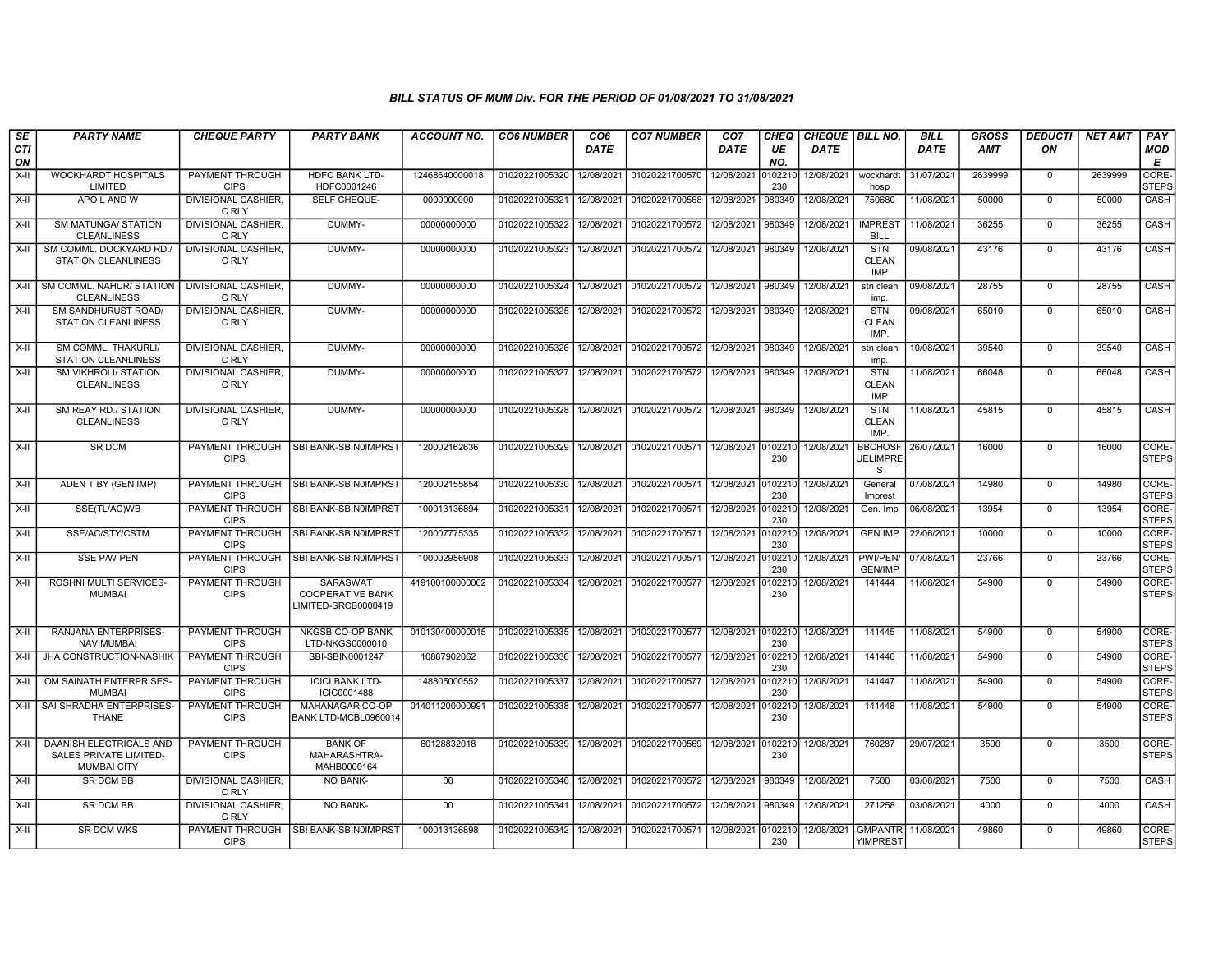| SE        | <b>PARTY NAME</b>                                 | <b>CHEQUE PARTY</b>                             | <b>PARTY BANK</b>                                             | ACCOUNT NO.                                        | <b>CO6 NUMBER</b>         | CO <sub>6</sub> | <b>CO7 NUMBER</b>                | CO <sub>7</sub>   | CHEQ           | CHEQUE   BILL NO. |                               | <b>BILL</b> | <b>GROSS</b> | <b>DEDUCTI</b> | <b>NET AMT</b> | <b>PAY</b>                       |
|-----------|---------------------------------------------------|-------------------------------------------------|---------------------------------------------------------------|----------------------------------------------------|---------------------------|-----------------|----------------------------------|-------------------|----------------|-------------------|-------------------------------|-------------|--------------|----------------|----------------|----------------------------------|
| CTI<br>ON |                                                   |                                                 |                                                               |                                                    |                           | <b>DATE</b>     |                                  | <b>DATE</b>       | UE<br>NO.      | <b>DATE</b>       |                               | <b>DATE</b> | <b>AMT</b>   | ON             |                | <b>MOD</b><br>E                  |
| $X-H$     | <b>BRIHAN MUMBAI MAHANAGAR</b><br><b>PALIKA</b>   | <b>BRIHAN MUMBAI</b><br>MAHANAGAR PALIKA        | SELF CHEQUE-                                                  | 000000000                                          | 01020221005343            | 12/08/2021      | 01020221700599                   | 17/08/2021        | 960884         | 18/08/2021        | <b>ADEN[W]C</b><br><b>SMT</b> | 09/03/2020  | 11472        | $\mathbf 0$    | 11472          | <b>BANK</b><br>CHEQ<br>UE        |
|           | X-II   BRIHAN MUMBAI MAHANAGAR<br><b>PALIKA</b>   | <b>BRIHAN MUMBAI</b><br>MAHANAGAR PALIKA        | SELF CHEQUE-                                                  | 000000000                                          | 01020221005344            | 12/08/2021      | 01020221700599                   | 17/08/2021        | 960887         | 18/08/2021        | <b>ADEN[Wks</b><br>1 CSMT     | 09/03/2020  | 26282        | $\mathbf 0$    | 26282          | <b>BANK</b><br>CHEQ<br>UE        |
|           | X-II   BRIHAN MUMBAI MAHANAGAR<br><b>PALIKA</b>   | <b>BRIHAN MUMBAI</b><br><b>MAHANAGAR PALIKA</b> | SELF CHEQUE-                                                  | 000000000                                          | 01020221005345 12/08/2021 |                 | 01020221700599                   | 17/08/2021        | 960889         | 18/08/2021        | <b>ADEN[Wks</b><br>1 CSMT     | 09/03/2020  | 60752        | $\mathbf 0$    | 60752          | <b>BANK</b><br>CHEQ<br><b>UE</b> |
| $X-H$     | SWASTIK CAR DECOR                                 | <b>PAYMENT THROUGH</b><br><b>CIPS</b>           | <b>DOMBIVLI NAGARI</b><br>SAHAKARI BANK LIMIT-<br>DNSB0000002 | 002010100080704                                    | 01020221005346 12/08/2021 |                 | 01020221700574 12/08/2021        |                   | 0102210<br>230 | 12/08/2021        | SCD-<br>003/21-22             | 21/06/2021  | 39412        | 668            | 38744          | CORE-<br>STEPS                   |
| X-II      | M/S. AMBADNYA<br><b>ENTERPRISES</b>               | PAYMENT THROUGH<br><b>CIPS</b>                  | <b>HDFC BANK-</b><br>HDFC0003552                              | 50200037641340                                     | 01020221005347            | 12/08/2021      | 01020221700574                   | 12/08/2021        | 010221<br>230  | 12/08/2021        | AE/KYN/01                     | 07/07/2021  | 39199.6      | 4704.6         | 34495          | CORE-<br>STEPS                   |
| X-II      | DHRUBAJYOTI SENGUPTA                              | <b>PAYMENT THROUGH</b><br><b>CIPS</b>           | <b>ICICI BANK LTD-</b><br>ICIC0006276                         | 627601139797                                       | 01020221005348            | 12/08/2021      | 01020221700573                   | 12/08/2021        | 010221<br>230  | 12/08/2021        | 801212                        | 04/08/2021  | 3948         | $\mathbf 0$    | 3948           | CORE-<br><b>STEPS</b>            |
|           | X-II   NEW WAYS ENGINEERING &<br>ELECTRICAL WORKS | PAYMENT THROUGH<br><b>CIPS</b>                  | KOTAK MAHINDRA<br><b>BANK LIMITED-</b><br>KKBK0KMCB02         | 750101101002249                                    | 01020221005349            | 12/08/2021      | 01020221700576                   | 12/08/2021        | 010221<br>230  | 12/08/2021        | NWEEW01<br>CRCLA21            | 24/05/2021  | 73750        | 8330           | 65420          | CORE-<br><b>STEPS</b>            |
| X-II      | SR SM (GAZ) CSTM                                  | PAYMENT THROUGH<br><b>CIPS</b>                  | SBI BANK-SBIN0IMPRST                                          | 120002162170                                       | 01020221005350 12/08/2021 |                 | 01020221700575 12/08/2021 010221 |                   | 230            | 12/08/2021        | box boy<br>imprest            | 10/08/2021  | 57510        | $\mathbf 0$    | 57510          | CORE-<br><b>STEPS</b>            |
|           | X-II ADMO LNL(GEN. IMP Rs.3000/-                  | <b>PAYMENT THROUGH</b><br><b>CIPS</b>           | SBI BANK-SBIN0IMPRST                                          | 120002162422                                       | 01020221005351            | 12/08/2021      | 01020221700576                   | 12/08/2021        | 010221<br>230  | 12/08/2021        | <b>ADMO LNL</b><br>GI AUG1    | 06/08/2021  | 800          | $\Omega$       | 800            | CORE-<br><b>STEPS</b>            |
| X-II      | MARVEL ELECTRIC<br><b>EQUIPMENT PVT LTD.</b>      | PAYMENT THROUGH<br><b>CIPS</b>                  | <b>KOTAK MAHINDRA</b><br><b>BANK-KKBK0000646</b>              | 7411219854                                         | 01020221005352 12/08/2021 |                 | 01020221700587                   | 13/08/2021 010221 | 234            | 13/08/2021        | 555055                        | 13/07/2021  | 10030        | $\Omega$       | 10030          | CORE-<br><b>STEPS</b>            |
| X-II      | APARNA MANOJ SHEDGE                               | PAYMENT THROUGH<br><b>CIPS</b>                  | <b>BANK OF INDIA-</b><br>BKID0001214                          | 121410110006653                                    | 01020221005353            | 12/08/2021      | 01020221700580                   | 12/08/2021        | 010221<br>231  | 13/08/2021        | 282471                        | 22/02/2021  | 11465        | $\mathbf 0$    | 11465          | CORE-<br><b>STEPS</b>            |
| X-II      | PRABHAV ELECTRONICS                               | PAYMENT THROUGH<br><b>CIPS</b>                  | <b>IDBI BANK LTD-</b><br>IBKL0000617                          | 0617102000003988                                   | 01020221005354            | 12/08/2021      | 01020221700576                   | 12/08/2021        | 010221<br>230  | 12/08/2021        | 560                           | 10/06/2021  | 23400        | 397            | 23003          | CORE-<br><b>STEPS</b>            |
| X-II      | MSEDCL CON NO<br>020012500395                     | PAYMENT THROUGH<br><b>CIPS</b>                  | SBI-SBIN0008965                                               | MSEDCL010200125 01020221005355<br>00395            |                           | 12/08/2021      | 01020221700579                   | 12/08/2021        | 010221<br>230  | 12/08/2021        | C-1670                        | 10/08/2021  | 48190        | $\Omega$       | 48190          | CORE-<br><b>STEPS</b>            |
| X-II      | MSEDCL CON NO<br>020110152206                     | <b>PAYMENT THROUGH</b><br><b>CIPS</b>           | SBI-SBIN0008965                                               | MSEDCL010201101 01020221005356<br>52206            |                           | 12/08/2021      | 01020221700579                   | 12/08/2021        | 010221<br>230  | 12/08/2021        | C-18327                       | 10/08/2021  | 229260       | $\mathbf 0$    | 229260         | CORE-<br><b>STEPS</b>            |
| X-II      | MSEDCL CON NO<br>015518129926                     | <b>PAYMENT THROUGH</b><br><b>CIPS</b>           | SBI-SBIN0008965                                               | MSEDCL010155181   01020221005357<br>29926          |                           | 12/08/2021      | 01020221700579                   | 12/08/2021        | 010221<br>230  | 12/08/2021        | $C-1753$                      | 10/08/2021  | 13640        | $\Omega$       | 13640          | CORE-<br><b>STEPS</b>            |
| X-II      | MSEDCL CON NO<br>020012872225                     | <b>PAYMENT THROUGH</b><br><b>CIPS</b>           | SBI-SBIN0008965                                               | MSEDCL010200128 01020221005358<br>72225            |                           | 12/08/2021      | 01020221700579                   | 12/08/2021        | 010221<br>230  | 12/08/2021        | C-15545                       | 10/08/2021  | 158050       | $\mathbf 0$    | 158050         | CORE-<br><b>STEPS</b>            |
| X-II      | MSEDCL CON NO<br>020131250399                     | <b>PAYMENT THROUGH</b><br><b>CIPS</b>           | SBI-SBIN0008965                                               | MSEDCL010201312 01020221005359<br>50399            |                           | 12/08/2021      | 01020221700579                   | 12/08/2021        | 010221<br>230  | 12/08/2021        | $C-6940$                      | 10/08/2021  | 52670        | $\mathbf 0$    | 52670          | CORE-<br><b>STEPS</b>            |
| X-II      | MSEDCL CON NO<br>181010054146                     | <b>PAYMENT THROUGH</b><br><b>CIPS</b>           | SBI-SBIN0008965                                               | MSEDCL011810100 01020221005360<br>54146            |                           | 12/08/2021      | 01020221700579                   | 12/08/2021        | 010221<br>230  | 12/08/2021        | $C-1151$                      | 10/08/2021  | 7660         | $\Omega$       | 7660           | CORE-<br>STEPS                   |
| X-II      | <b>MSEDCL CON NO</b><br>020019023120              | <b>PAYMENT THROUGH</b><br><b>CIPS</b>           | SBI-SBIN0008965                                               | MSEDCL010200190 01020221005361<br>23120            |                           | 12/08/2021      | 01020221700579                   | 12/08/2021        | 0102210<br>230 | 12/08/2021        | $C-16084$                     | 10/08/2021  | 184660       | $\mathbf 0$    | 184660         | CORE-<br><b>STEPS</b>            |
| X-II      | MSEDCL CON NO<br>020012777257                     | <b>PAYMENT THROUGH</b><br><b>CIPS</b>           | SBI-SBIN0008965                                               | MSEDCL010200127 01020221005362 12/08/2021<br>77257 |                           |                 | 01020221700579                   | 12/08/2021        | 010221<br>230  | 12/08/2021        | $C-2424$                      | 10/08/2021  | 15530        | $\mathbf 0$    | 15530          | CORE-<br><b>STEPS</b>            |
| X-II      | MSEDCL CON NO<br>015510817645                     | PAYMENT THROUGH<br><b>CIPS</b>                  | SBI-SBIN0008965                                               | MSEDCL010155108 01020221005363<br>17645            |                           | 12/08/2021      | 01020221700579                   | 12/08/2021        | 010221<br>230  | 12/08/2021        | C-5709                        | 10/08/2021  | 67590        | $\mathbf 0$    | 67590          | CORE-<br><b>STEPS</b>            |
| X-II      | TORRENT POWER LTD CON<br>NO 000023402521          | PAYMENT THROUGH<br><b>CIPS</b>                  | <b>BANK OF BARODA-</b><br><b>BARB0KALWAX</b>                  | TSZ000023402521                                    | 01020221005364            | 12/08/2021      | 01020221700579                   | 12/08/2021        | 010221<br>230  | 12/08/2021        | C-19441                       | 10/08/2021  | 53210        | $\mathbf 0$    | 53210          | CORE-<br><b>STEPS</b>            |
| X-II      | <b>MSEDCL CON NO</b><br>220430356526              | <b>PAYMENT THROUGH</b><br><b>CIPS</b>           | SBI-SBIN0008965                                               | MSEDCL012204303 01020221005365<br>56526            |                           | 12/08/2021      | 01020221700579                   | 12/08/2021        | 0102210<br>230 | 12/08/2021        | $C-2712$                      | 10/08/2021  | 46620        | $\Omega$       | 46620          | CORE-<br>STEPS                   |
| X-II      | MSEDCL CON NO<br>021524075901                     | <b>PAYMENT THROUGH</b><br><b>CIPS</b>           | SBI-SBIN0008965                                               | MSEDCL010215240 01020221005366 12/08/2021<br>75901 |                           |                 | 01020221700579 12/08/2021        |                   | 0102210<br>230 | 12/08/2021        | $C-24954$                     | 10/08/2021  | 273580       | $\mathbf 0$    | 273580         | CORE-<br><b>STEPS</b>            |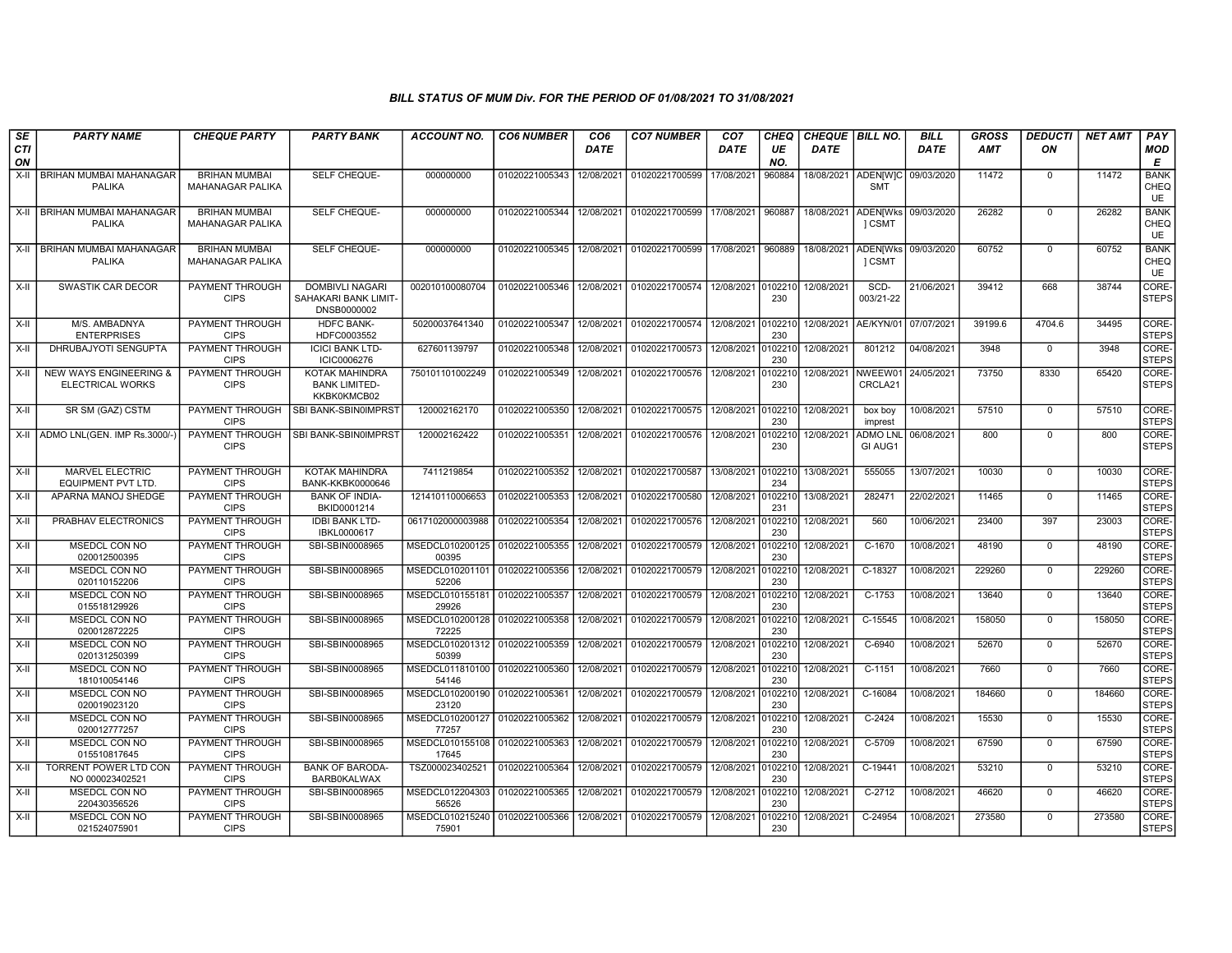| SE        | <b>PARTY NAME</b>                               | <b>CHEQUE PARTY</b>                   | <b>PARTY BANK</b>                             | <b>ACCOUNT NO.</b>                        | <b>CO6 NUMBER</b> | CO <sub>6</sub> | <b>CO7 NUMBER</b> | CO <sub>7</sub>    | <b>CHEQ</b>    | <b>CHEQUE   BILL NO.</b> |                  | <b>BILL</b> | GROSS  | <i><b>DEDUCTI</b></i> | NET AMT | <b>PAY</b>                       |
|-----------|-------------------------------------------------|---------------------------------------|-----------------------------------------------|-------------------------------------------|-------------------|-----------------|-------------------|--------------------|----------------|--------------------------|------------------|-------------|--------|-----------------------|---------|----------------------------------|
| CTI<br>ON |                                                 |                                       |                                               |                                           |                   | <b>DATE</b>     |                   | <b>DATE</b>        | UE<br>NO.      | <b>DATE</b>              |                  | <b>DATE</b> | AMT    | ON                    |         | <b>MOD</b><br>Е                  |
| X-II      | MSEDCL CON NO<br>020012306238                   | PAYMENT THROUGH<br><b>CIPS</b>        | SBI-SBIN0008965                               | MSEDCL010200123   01020221005367<br>06238 |                   | 12/08/2021      | 01020221700579    | 12/08/2021         | )102210<br>230 | 12/08/2021               | C-7045           | 10/08/2021  | 69190  | $\mathbf 0$           | 69190   | CORE-<br><b>STEPS</b>            |
| X-II      | MSEDCL CON NO<br>021110117857                   | <b>PAYMENT THROUGH</b><br><b>CIPS</b> | SBI-SBIN0008965                               | MSEDCL010211101 01020221005368<br>17857   |                   | 12/08/2021      | 01020221700579    | 12/08/2021         | 102210<br>230  | 12/08/2021               | $C-2517$         | 10/08/2021  | 34870  | $\mathbf 0$           | 34870   | CORE-<br>STEPS                   |
| $X-H$     | <b>TORRENT POWER LTD CON</b><br>NO 000461159079 | PAYMENT THROUGH<br><b>CIPS</b>        | <b>BANK OF BARODA</b><br><b>BARB0KALWAX</b>   | TSZ000461159079                           | 01020221005369    | 12/08/2021      | 01020221700579    | 12/08/2021         | 0102210<br>230 | 12/08/2021               | C-19445          | 10/08/2021  | 243640 | $\mathbf 0$           | 243640  | CORE-<br><b>STEPS</b>            |
| X-II      | MSEDCL CON NO<br>021514371331                   | PAYMENT THROUGH<br><b>CIPS</b>        | SBI-SBIN0008965                               | MSEDCL010215143<br>71331                  | 01020221005370    | 12/08/2021      | 01020221700579    | 12/08/2021         | 102210<br>230  | 12/08/2021               | C-13017          | 10/08/2021  | 144440 | $\mathbf 0$           | 144440  | CORE-<br><b>STEPS</b>            |
| $X-H$     | <b>TORRENT POWER LTD CON</b><br>NO 000170260449 | <b>PAYMENT THROUGH</b><br><b>CIPS</b> | <b>BANK OF BARODA-</b><br><b>BARB0KALWAX</b>  | TSZ000170260449                           | 01020221005371    | 12/08/2021      | 01020221700579    | 12/08/2021         | 102210<br>230  | 12/08/2021               | $C-5475$         | 10/08/2021  | 62950  | 0                     | 62950   | CORE-<br><b>STEPS</b>            |
| X-II      | MSEDCL CON NO<br>015740356515                   | PAYMENT THROUGH<br><b>CIPS</b>        | SBI-SBIN0008965                               | MSEDCL010157403 01020221005372<br>56515   |                   | 12/08/2021      | 01020221700579    | 12/08/2021         | 0102210<br>230 | 12/08/2021               | $C-2828$         | 10/08/2021  | 34000  | $^{\circ}$            | 34000   | CORE-<br><b>STEPS</b>            |
| X-II      | <b>TORRENT POWER LTD CON</b><br>NO 000170613830 | <b>PAYMENT THROUGH</b><br><b>CIPS</b> | <b>BANK OF BARODA</b><br><b>BARB0KALWAX</b>   | TSZ000170613830                           | 01020221005373    | 12/08/202       | 01020221700579    | 12/08/2021         | 102210<br>230  | 12/08/2021               | C-7892           | 10/08/2021  | 86550  | $\mathbf 0$           | 86550   | CORE-<br><b>STEPS</b>            |
| $X-H$     | CMS KALYAN(DIESEL IMPREST<br>$15000/-$          | PAYMENT THROUGH<br><b>CIPS</b>        | SBI BANK-SBIN0IMPRST                          | 120007775342                              | 01020221005374    | 12/08/2021      | 01020221700584    | 13/08/2021         | 0102210<br>231 | 13/08/2021               | 12345            | 10/08/2021  | 39911  | $\Omega$              | 39911   | CORE-<br><b>STEPS</b>            |
| $X-H$     | <b>MEGHA POWER SOLUTIONS</b>                    | PAYMENT THROUGH<br><b>CIPS</b>        | <b>BANK OF</b><br>MAHARASHTRA-<br>MAHB0000548 | 60164354456                               | 01020221005375    | 12/08/2021      | 01020221700581    | 12/08/2021         | 102210<br>234  | 13/08/2021               | 251983           | 06/08/2021  | 6070   | $\mathbf 0$           | 6070    | CORE-<br>STEPS                   |
| X-II      | SHREE SAI ENTERPRISE                            | PAYMENT THROUGH<br><b>CIPS</b>        | UNION BANK OF INDIA-<br>UBIN0531570           | 315701010331392                           | 01020221005376    | 12/08/2021      | 01020221700587    | 13/08/2021         | 0102210<br>234 | 13/08/2021               | 094              | 30/12/2019  | 37524  | 636                   | 36888   | CORE-<br><b>STEPS</b>            |
| X-II      | <b>SR DMO KURLA</b>                             | DIVISIONAL CASHIER,<br>C RLY          | <b>SBI BANK-SBIN0IMPRST</b>                   | 120002162421                              | 01020221005377    | 13/08/2021      | 01020221700583    | 13/08/2021         | 980350         | 13/08/2021               | 473401           | 12/08/2021  | 20000  | 0                     | 20000   | CASH                             |
| $X-H$     | <b>SR DMM CSTM</b>                              | <b>DIVISIONAL CASHIER.</b><br>C RLY   | SELF CHEQUE-                                  | 000000000                                 | 01020221005378    | 13/08/2021      | 01020221700582    | 13/08/2021         | 980350         | 13/08/2021               | 816911           | 12/08/2021  | 20000  | $\mathbf 0$           | 20000   | <b>CASH</b>                      |
| $X-H$     | SSE (S)LNL/GEN/GEN.IMP.                         | C RLY                                 | DIVISIONAL CASHIER, SBI BANK-SBIN0IMPRST      | 120006972478                              | 01020221005379    | 13/08/2021      | 01020221700582    | 13/08/2021         | 980350         | 13/08/2021               | 16896            | 22/06/2020  | 2000   | $\mathbf 0$           | 2000    | CASH                             |
| X-II      | SR.CO. 12BN/RPSF/THK                            | DIVISIONAL CASHIER,<br>C RLY          | SELF CHEQUE-                                  | 000000000                                 | 01020221005381    | 13/08/2021      | 01020221700582    | 13/08/2021         | 980350         | 13/08/2021               | 784688           | 10/08/2021  | 4000   | $\mathbf 0$           | 4000    | CASH                             |
| X-II      | SR CDO. LTT                                     | <b>DIVISIONAL CASHIER.</b><br>C RLY   | <b>SELF CHEQUE-</b>                           | 000000000                                 | 01020221005382    | 13/08/2021      | 01020221700582    | 13/08/2021         | 980350         | 13/08/2021               | PO<br>NO.799426  | 12/08/2021  | 10000  | $\mathbf 0$           | 10000   | CASH                             |
| $X-II$    | SR CDO. LTT                                     | DIVISIONAL CASHIER.<br>C RLY          | SELF CHEQUE-                                  | 000000000                                 | 01020221005383    | 13/08/2021      | 01020221700582    | 13/08/2021         | 980350         | 13/08/2021               | PO NO<br>:799425 | 12/08/2021  | 13000  | $\mathbf 0$           | 13000   | CASH                             |
| $X-H$     | <b>SR.CC IGP/GHAT</b>                           | <b>DIVISIONAL CASHIER.</b><br>C RLY   | SELF CHEQUE-                                  | 0000                                      | 01020221005384    | 13/08/2021      | 01020221700582    | 13/08/2021         | 980350         | 13/08/2021               | 08033318         | 02/08/2021  | 3000   | $\mathbf 0$           | 3000    | CASH                             |
| X-II      | <b>BEST</b>                                     | <b>BEST</b>                           | SELF CHEQUE-                                  | 000000000                                 | 01020221005385    | 13/08/2021      | 01020221700585    | 13/08/2021         | 960878         | 13/08/2021               | C 52931          | 11/08/2021  | 370590 | $\mathbf 0$           | 370590  | <b>BANK</b><br>CHEQ<br><b>UE</b> |
| X-II      | <b>BEST</b>                                     | <b>BEST</b>                           | <b>SELF CHEQUE-</b>                           | 000000000                                 | 01020221005386    | 13/08/2021      | 01020221700585    | 13/08/2021         | 960879         | 13/08/2021               | C 76486          | 11/08/2021  | 587950 | $\mathbf 0$           | 587950  | <b>BANK</b><br>CHEQ<br><b>UE</b> |
| X-II      | <b>BEST</b>                                     | <b>BEST</b>                           | SELF CHEQUE-                                  | 000000000                                 | 01020221005387    | 13/08/2021      | 01020221700585    | 13/08/2021         | 960877         | 13/08/2021               | R 18240          | 11/08/2021  | 213640 | $\mathbf 0$           | 213640  | <b>BANK</b><br>CHEQ<br>UE        |
| $X-H$     | <b>MSEDCL CON NO</b><br>032950004575            | <b>PAYMENT THROUGH</b><br><b>CIPS</b> | SBI-SBIN0008965                               | MSEDCL010329500<br>04575                  | 01020221005388    | 13/08/2021      | 01020221700588    | 13/08/2021 0102210 | 233            | 13/08/2021               | C82              | 11/08/2021  | 870    | $\mathbf 0$           | 870     | CORE-<br><b>STEPS</b>            |
| X-II      | <b>BEST</b>                                     | <b>BEST</b>                           | SELF CHEQUE-                                  | 000000000                                 | 01020221005389    | 13/08/2021      | 01020221700585    | 13/08/2021         | 960880         | 13/08/2021               | C 101693         | 11/08/2021  | 998970 | $\mathbf 0$           | 998970  | <b>BANK</b><br>CHEQ<br>UE        |
| $X-II$    | <b>MSEDCL CON NO</b><br>020490003500            | PAYMENT THROUGH<br><b>CIPS</b>        | SBI-SBIN0008965                               | MSEDCL010204900<br>03500                  | 01020221005390    | 13/08/2021      | 01020221700588    | 13/08/2021 0102210 | 233            | 13/08/2021               | C 2791           | 11/08/2021  | 41620  | $\mathbf 0$           | 41620   | CORE-<br>STEPS                   |
| X-II      | MSEDCL CON NO<br>021510527302                   | <b>PAYMENT THROUGH</b><br><b>CIPS</b> | SBI-SBIN0008965                               | MSEDCL010215105 01020221005391<br>27302   |                   | 13/08/2021      | 01020221700588    | 13/08/2021         | 102210<br>233  | 13/08/2021               | $C-8405$         | 10/08/2021  | 104010 | $\mathbf 0$           | 104010  | CORE-<br>STEPS                   |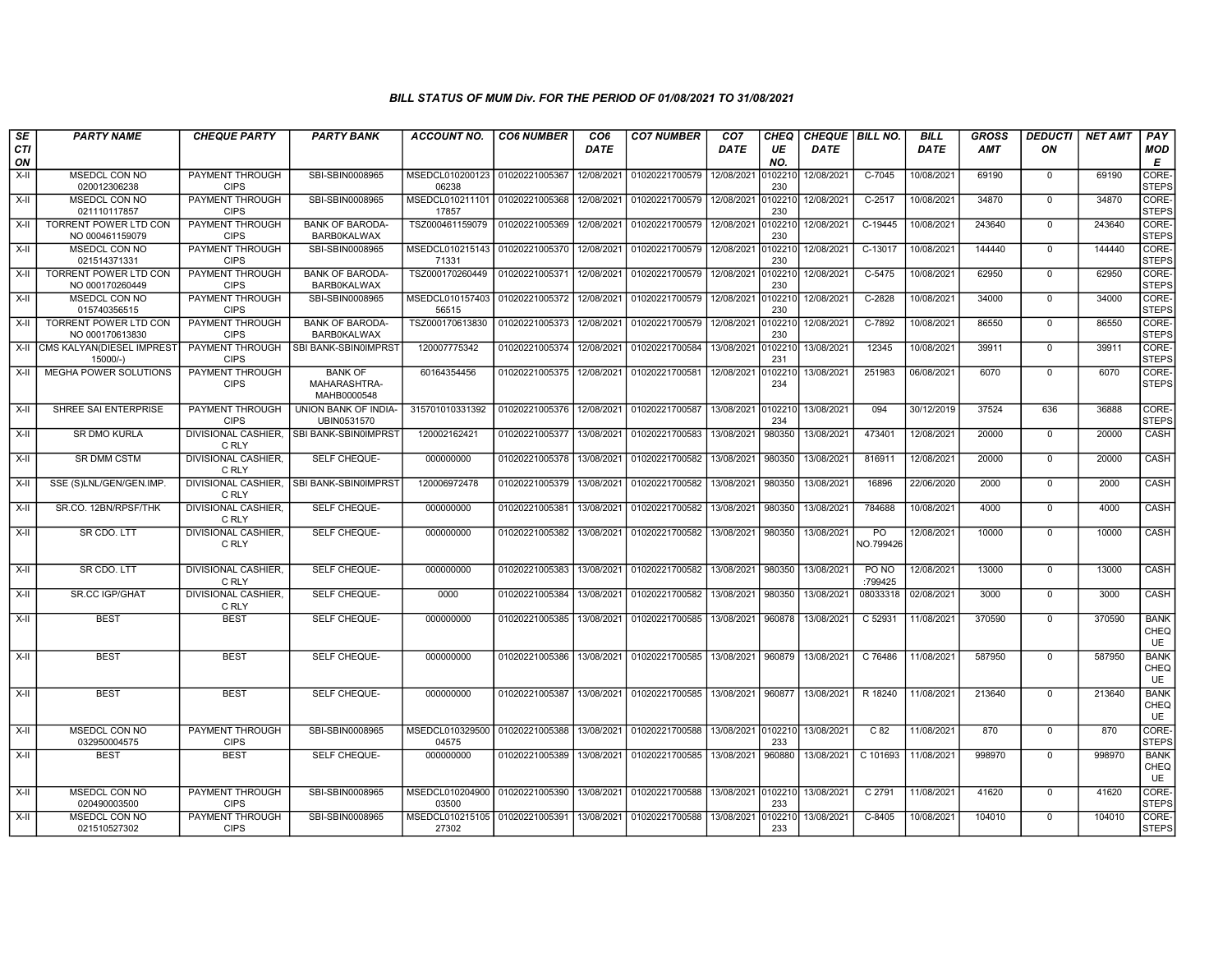| SE               | <b>PARTY NAME</b>                                | <b>CHEQUE PARTY</b>                   | <b>PARTY BANK</b>    | ACCOUNT NO.              | <b>CO6 NUMBER</b> | CO <sub>6</sub> | <b>CO7 NUMBER</b> | CO <sub>7</sub> | CHEQ           | <b>CHEQUE   BILL NO.</b> |                              | <b>BILL</b> | GROSS      | <b>DEDUCTI</b> | <b>NET AMT</b> | <b>PAY</b>                |
|------------------|--------------------------------------------------|---------------------------------------|----------------------|--------------------------|-------------------|-----------------|-------------------|-----------------|----------------|--------------------------|------------------------------|-------------|------------|----------------|----------------|---------------------------|
| <b>CTI</b><br>ON |                                                  |                                       |                      |                          |                   | DATE            |                   | DATE            | UE<br>NO.      | DATE                     |                              | DATE        | <b>AMT</b> | ON             |                | <b>MOD</b><br>E           |
| $X-H$            | MSEDCL CON NO<br>021520250473                    | PAYMENT THROUGH<br><b>CIPS</b>        | SBI-SBIN0008965      | MSEDCL010215202<br>50473 | 01020221005392    | 13/08/2021      | 01020221700588    | 13/08/2021      | 102210<br>233  | 13/08/2021               | $C-112$                      | 10/08/2021  | 1290       | $\mathbf 0$    | 1290           | CORE-<br><b>STEPS</b>     |
| $X-H$            | MSEDCL CON NO<br>026530155446                    | <b>PAYMENT THROUGH</b><br><b>CIPS</b> | SBI-SBIN0008965      | MSEDCL010265301<br>55446 | 01020221005393    | 13/08/2021      | 01020221700588    | 13/08/2021      | 102210<br>233  | 13/08/2021               | $C-18$                       | 10/08/2021  | 690        | $\mathbf 0$    | 690            | CORE-<br><b>STEPS</b>     |
| $X-II$           | MSEDCL CON NO<br>031760000119                    | PAYMENT THROUGH<br><b>CIPS</b>        | SBI-SBIN0008965      | MSEDCL010317600<br>00119 | 01020221005394    | 13/08/2021      | 01020221700588    | 13/08/2021      | 102210<br>233  | 13/08/2021               | $C-160$                      | 10/08/2021  | 1340       | $\Omega$       | 1340           | CORE-<br><b>STEPS</b>     |
| $X-H$            | MSEDCL CON NO<br>031100000426                    | PAYMENT THROUGH<br><b>CIPS</b>        | SBI-SBIN0008965      | MSEDCL010311000<br>00426 | 01020221005395    | 13/08/2021      | 01020221700588    | 13/08/2021      | 102210<br>233  | 13/08/2021               | $C-234$                      | 10/08/2021  | 1830       | $\mathbf 0$    | 1830           | CORE-<br><b>STEPS</b>     |
| $X-H$            | <b>MSEDCL CON NO</b><br>027404000018             | <b>PAYMENT THROUGH</b><br><b>CIPS</b> | SBI-SBIN0008965      | MSEDCL010274040<br>00018 | 01020221005396    | 13/08/2021      | 01020221700588    | 13/08/2021      | 102210<br>233  | 13/08/2021               | $C-2615$                     | 10/08/2021  | 42810      | $\mathbf 0$    | 42810          | CORE-<br><b>STEPS</b>     |
| X-II             | <b>MSEDCL CON NO</b><br>021511037431             | PAYMENT THROUGH<br><b>CIPS</b>        | SBI-SBIN0008965      | MSEDCL010215110<br>37431 | 01020221005397    | 13/08/2021      | 01020221700588    | 13/08/2021      | 102210<br>233  | 13/08/2021               | C-6014                       | 10/08/2021  | 92120      | $\mathbf{0}$   | 92120          | CORE-<br><b>STEPS</b>     |
| X-II             | MSEDCL CON NO<br>030942112251                    | PAYMENT THROUGH<br><b>CIPS</b>        | SBI-SBIN0008965      | MSEDCL010309421<br>12251 | 01020221005398    | 13/08/2021      | 01020221700588    | 13/08/2021      | 102210<br>233  | 13/08/2021               | R-5564                       | 10/08/2021  | 87260      | $\Omega$       | 87260          | CORE-<br><b>STEPS</b>     |
| X-II             | EGO MEDIA PRIVATE LIMITED                        | PAYMENT THROUGH<br><b>CIPS</b>        | PNB-PUNB0128100      | 1281002100059160         | 01020221005399    | 13/08/2021      | 01020221700586    | 13/08/2021      | 102210<br>233  | 13/08/2021               | 649120                       | 07/06/2021  | 900000     | $\Omega$       | 900000         | CORE-<br><b>STEPS</b>     |
| $X-H$            | <b>MSEDCL</b>                                    | <b>MSEDCL</b>                         | SELF CHEQUE-         | 000000000                | 01020221005400    | 13/08/2021      | 01020221700585    | 13/08/2021      | 960881         | 13/08/2021               | R 83,38                      | 10/08/2021  | 910        | $\mathbf 0$    | 910            | <b>BANK</b><br>CHEQ<br>UE |
| X-II             | <b>INSPECTOR</b><br>DS/MATUNGA/GAS.IMP.          | PAYMENT THROUGH<br><b>CIPS</b>        | SBI BANK-SBIN0IMPRST | 120006925005             | 01020221005401    | 13/08/2021      | 01020221700589    | 13/08/2021      | 0102210<br>233 | 13/08/2021               | DS/MTN/G<br>AS.IMP.          | 22/07/2021  | 809        | $\Omega$       | 809            | CORE-<br><b>STEPS</b>     |
| X-II             | <b>INSPECTOR RPF</b><br>TURBHE/GEN.IMP.          | PAYMENT THROUGH<br><b>CIPS</b>        | SBI BANK-SBIN0IMPRST | 120007805525             | 01020221005402    | 13/08/2021      | 01020221700589    | 13/08/2021      | 0102210<br>233 | 13/08/2021               | Generalimp<br>rest           | 08/08/2021  | 2500       | $\mathbf 0$    | 2500           | CORE-<br><b>STEPS</b>     |
|                  | X-II INSPECTOR/RPF/THANA/PNVL/<br><b>GEN.IMP</b> | <b>PAYMENT THROUGH</b><br><b>CIPS</b> | SBI BANK-SBIN0IMPRST | 120002162376             | 01020221005403    | 13/08/2021      | 01020221700589    | 13/08/2021      | 102210<br>233  | 13/08/2021               | <b>GEN.IMP</b>               | 05/08/2021  | 2500       | $\mathsf{O}$   | 2500           | CORE-<br><b>STEPS</b>     |
| X-II             | SSE/TD/OHE/KYN/DEPOT/GEN.I<br>MP.                | <b>PAYMENT THROUGH</b><br><b>CIPS</b> | SBI BANK-SBIN0IMPRST | 120007776813             | 01020221005404    | 13/08/2021      | 01020221700589    | 13/08/2021      | 0102210<br>233 | 13/08/2021 LTD/KYN/1     | 18                           | 05/08/2021  | 3000       | $\mathbf{0}$   | 3000           | CORE-<br><b>STEPS</b>     |
| $X-I$            | <b>SM SUB CSTM</b>                               | PAYMENT THROUGH<br><b>CIPS</b>        | SBI BANK-SBIN0IMPRST | 120002161942             | 01020221005405    | 13/08/2021      | 01020221700588    | 13/08/2021      | 102210<br>233  | 13/08/2021               | stn imprest                  | 05/08/2021  | 10173      | $\Omega$       | 10173          | CORE-<br><b>STEPS</b>     |
| X-II             | SSE/TD/OHE/KJT/PSI/DEPOT/G<br>EN.IMP.            | PAYMENT THROUGH<br><b>CIPS</b>        | SBI BANK-SBIN0IMPRST | 120007775344             | 01020221005406    | 13/08/2021      | 01020221700589    | 13/08/2021      | 102210<br>233  | 13/08/2021               | 1149                         | 16/06/2021  | 1000       | $\Omega$       | 1000           | CORE-<br><b>STEPS</b>     |
| X-II             | ADME (HQ) HERITAGE CSTM                          | <b>PAYMENT THROUGH</b><br><b>CIPS</b> | SBI BANK-SBIN0IMPRST | 120007805592             | 01020221005407    | 13/08/2021      | 01020221700589    | 13/08/2021      | 102210<br>233  | 13/08/2021 BB.M.HERI     | <b>TAGE</b>                  | 07/08/2021  | 4954       | $\Omega$       | 4954           | CORE-<br><b>STEPS</b>     |
| X-II             | <b>CYM KALAMBOLI</b>                             | <b>DIVISIONAL CASHIER.</b><br>C RLY   | SBI BANK-SBIN0IMPRST | 120002161891             | 01020221005408    | 13/08/2021      | 01020221700585    | 13/08/2021      | 980350         | 13/08/2021               | <b>Imprest Bill</b>          | 06/08/2021  | 24000      | $\mathbf 0$    | 24000          | CASH                      |
| X-II             | <b>MOTER TRAINING CENTER</b><br><b>KURLA</b>     | PAYMENT THROUGH<br><b>CIPS</b>        | SBI BANK-SBIN0IMPRST | 120007804803             | 01020221005409    | 13/08/2021      | 01020221700589    | 13/08/2021      | 0102210<br>233 | 13/08/2021               | GEN.IMP.                     | 09/08/2021  | 5000       | $\mathbf 0$    | 5000           | CORE-<br><b>STEPS</b>     |
| X-II             | SSE(M)CLA                                        | PAYMENT THROUGH<br><b>CIPS</b>        | SBI BANK-SBIN0IMPRST | 120007774590             | 01020221005410    | 13/08/2021      | 01020221700606    | 18/08/2021      | 102210<br>240  | 18/08/2021               | 159,497,49<br>8              | 28/07/2021  | 5000       | $\mathbf 0$    | 5000           | CORE-<br><b>STEPS</b>     |
| X-II             | ADME/CDO/CSTM/GEN.IMP.                           | PAYMENT THROUGH<br><b>CIPS</b>        | SBI BANK-SBIN0IMPRST | 120002162106             | 01020221005411    | 13/08/2021      | 01020221700589    | 13/08/2021      | 102210<br>233  | 13/08/2021               | 02                           | 09/08/2021  | 3196       | $\mathbf 0$    | 3196           | CORE-<br><b>STEPS</b>     |
| $X-H$            | SR DEE (TD) CSTM/GEN.IMP.                        | <b>PAYMENT THROUGH</b><br><b>CIPS</b> | SBI BANK-SBIN0IMPRST | 120002162825             | 01020221005412    | 13/08/2021      | 01020221700589    | 13/08/2021      | 0102210<br>233 | 13/08/2021               | IMP. BILL                    | 10/08/2021  | 6500       | 0              | 6500           | CORE-<br><b>STEPS</b>     |
| X-II             | SSE/C&W/ARME/IGP/DIESEL<br>IMP.                  | PAYMENT THROUGH<br><b>CIPS</b>        | SBI BANK-SBIN0IMPRST | 120002162104             | 01020221005413    | 13/08/2021      | 01020221700589    | 13/08/2021      | 102210<br>233  | 13/08/2021               | 9915                         | 10/08/2021  | 1500       | $\mathbf 0$    | 1500           | CORE-<br><b>STEPS</b>     |
| X-II             | <b>SM ATGAON</b>                                 | PAYMENT THROUGH<br><b>CIPS</b>        | SBI BANK-SBIN0IMPRST | 120002162168             | 01020221005414    | 13/08/2021      | 01020221700588    | 13/08/2021      | 102210<br>233  | 13/08/2021               | <b>STN IMP</b>               | 05/08/2021  | 9439       | $\mathbf 0$    | 9439           | CORE-<br><b>STEPS</b>     |
|                  | X-II SSE/TD/CABLE/DEPOT/VVH/GE<br>N.IMP.         | PAYMENT THROUGH<br><b>CIPS</b>        | SBI BANK-SBIN0IMPRST | 120007775339             | 01020221005415    | 13/08/2021      | 01020221700589    | 13/08/2021      | 102210<br>233  | 13/08/2021               | GEN.<br><b>IMPREST</b>       | 23/07/2021  | 1500       | $\mathbf 0$    | 1500           | CORE-<br><b>STEPS</b>     |
| X-II             | INSPECTOR/RPSF/C-<br>COY/GEN.IMP.                | PAYMENT THROUGH<br><b>CIPS</b>        | SBI BANK-SBIN0IMPRST | 120006923444             | 01020221005416    | 13/08/2021      | 01020221700589    | 13/08/2021      | 102210<br>233  | 13/08/2021               | 1646.8785.<br>659,16         | 07/08/2021  | 1500       | $\mathbf{0}$   | 1500           | CORE-<br><b>STEPS</b>     |
| X-II             | <b>SM DADAR</b>                                  | PAYMENT THROUGH<br><b>CIPS</b>        | SBI BANK-SBIN0IMPRST | 120002161896             | 01020221005417    | 13/08/2021      | 01020221700588    | 13/08/2021      | 102210<br>233  | 13/08/2021               | <b>STN</b><br><b>IMPREST</b> | 05/08/2021  | 7844       | $\Omega$       | 7844           | CORE-<br><b>STEPS</b>     |
| $X-H$            | <b>INSPECTOR RPSF/THK/BN</b><br>OFFICE/GEN.IMP   | PAYMENT THROUGH<br><b>CIPS</b>        | SBI BANK-SBIN0IMPRST | 120006922707             | 01020221005418    | 13/08/2021      | 01020221700589    | 13/08/2021      | 102210<br>233  | 13/08/2021               | 1692,1321<br>2511            | 09/08/2021  | 4900       | $\mathbf 0$    | 4900           | CORE-<br><b>STEPS</b>     |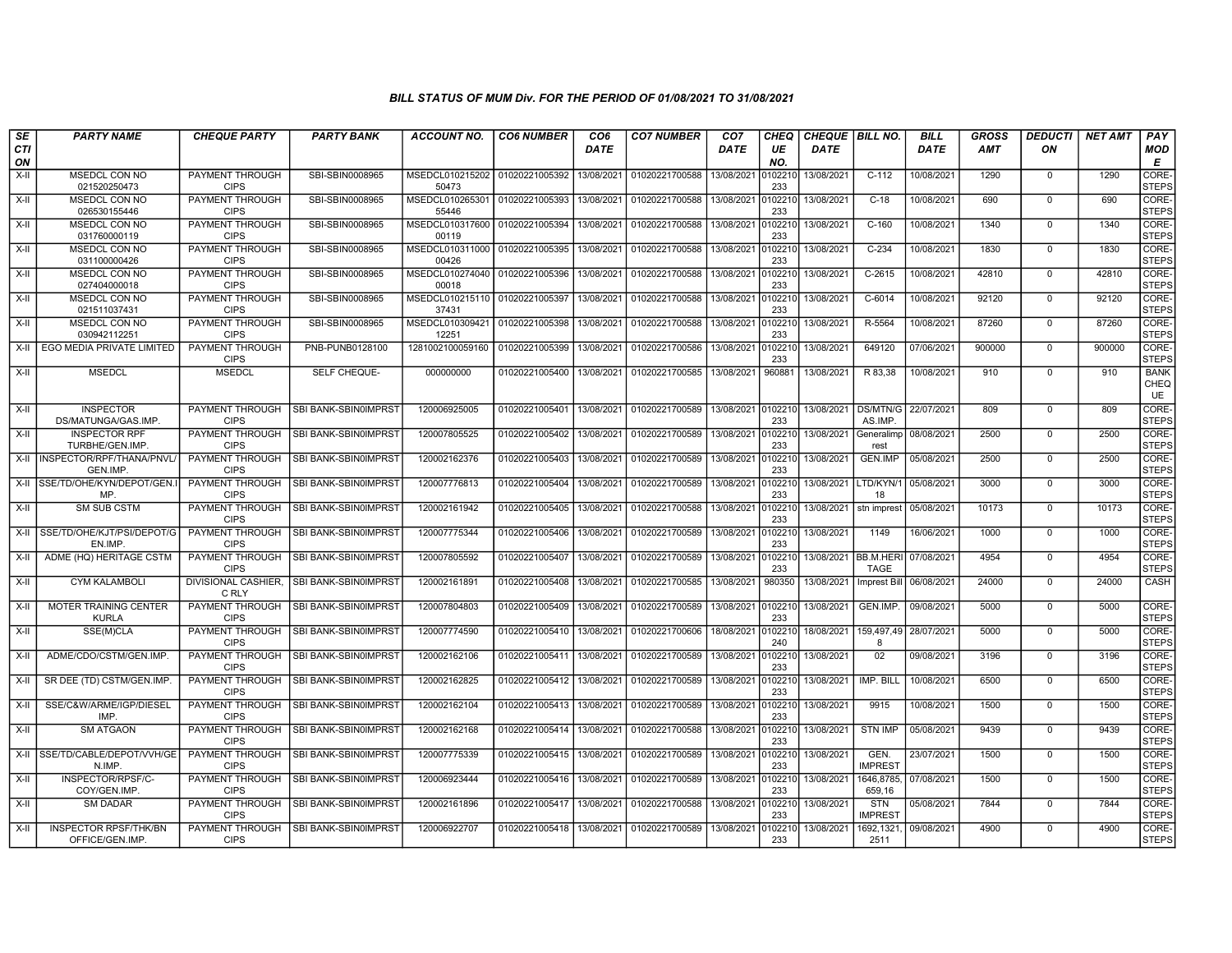| SE        | <b>PARTY NAME</b>                                   | <b>CHEQUE PARTY</b>                   | <b>PARTY BANK</b>                              | <b>ACCOUNT NO.</b>                               | <b>CO6 NUMBER</b>         | CO <sub>6</sub> | <b>CO7 NUMBER</b> | CO <sub>7</sub>    | CHEQ           | CHEQUE   BILL NO.      |                              | <b>BILL</b> | <b>GROSS</b> | <i><b>DEDUCTI</b></i> | <b>NET AMT</b> | <b>PAY</b>                  |
|-----------|-----------------------------------------------------|---------------------------------------|------------------------------------------------|--------------------------------------------------|---------------------------|-----------------|-------------------|--------------------|----------------|------------------------|------------------------------|-------------|--------------|-----------------------|----------------|-----------------------------|
| CTI<br>ON |                                                     |                                       |                                                |                                                  |                           | <b>DATE</b>     |                   | <b>DATE</b>        | UE<br>NO.      | <b>DATE</b>            |                              | <b>DATE</b> | AMT          | ON                    |                | <b>MOD</b><br>E             |
| X-II      | <b>SM PANVEL</b>                                    | PAYMENT THROUGH<br><b>CIPS</b>        | SBI BANK-SBIN0IMPRST                           | 120002161688                                     | 01020221005419            | 13/08/2021      | 01020221700588    | 13/08/2021         | 010221<br>233  | 13/08/2021             | STN<br><b>IMPREST</b>        | 02/08/2021  | 17272        | $\mathbf 0$           | 17272          | <b>CORE</b><br><b>STEPS</b> |
| X-II      | AAYUSHUBH ENTERPRISES-<br><b>MUMBAI</b>             | <b>PAYMENT THROUGH</b><br><b>CIPS</b> | <b>CANARA BANK-</b><br>CNRB0001389             | 1389214000034                                    | 01020221005420            | 13/08/2021      | 01020221700624    | 19/08/2021         | 010221<br>244  | 19/08/2021             | 004                          | 10/06/2021  | 149000       | 14542                 | 134458         | CORE-<br>STEPS              |
| X-II      | INSPECTOR/RPSF/THK/MTO/G<br>EN.IMP.                 | PAYMENT THROUGH<br><b>CIPS</b>        | SBI BANK-SBIN0IMPRST                           | 100013136945                                     | 01020221005421            | 13/08/2021      | 01020221700589    | 13/08/2021         | 010221<br>233  | 13/08/2021             | 12BN/MTO<br>/IMP/21          | 30/06/2021  | 2500         | $\mathbf 0$           | 2500           | CORE-<br><b>STEPS</b>       |
| X-II      | ADEN (W) KYN/GEN.IMP.                               | PAYMENT THROUGH<br><b>CIPS</b>        | SBI BANK-SBIN0IMPRST                           | 120006918920                                     | 01020221005422            | 13/08/2021      | 01020221700589    | 13/08/2021         | 010221<br>233  | 13/08/2021             | <b>DEP/H/20</b><br>$21 - 22$ | 10/08/2021  | 8898         | $\mathbf 0$           | 8898           | CORE-<br><b>STEPS</b>       |
| X-II      | SR DSC/RPF/CSTM/VEHICLE<br>MH 01 CW 0014            | <b>PAYMENT THROUGH</b><br><b>CIPS</b> | SBI BANK-SBIN0IMPRST                           | 100002956991                                     | 01020221005423            | 13/08/2021      | 01020221700589    | 13/08/2021         | 010221<br>233  | 13/08/2021             | 53906                        | 05/03/2021  | 2530         | $\mathbf 0$           | 2530           | CORE-<br><b>STEPS</b>       |
| X-II      | ADSTE NE KYN                                        | <b>PAYMENT THROUGH</b><br><b>CIPS</b> | SBI BANK-SBIN0IMPRST                           | 100013136944                                     | 01020221005424            | 13/08/2021      | 01020221700589    | 13/08/2021         | 0102210<br>233 | 13/08/2021             | 07                           | 09/08/2021  | 5000         | $\mathbf 0$           | 5000           | CORE-<br><b>STEPS</b>       |
| $X-II$    | DSTE/KYN/GEN.IMP.                                   | PAYMENT THROUGH<br><b>CIPS</b>        | SBI BANK-SBIN0IMPRST                           | 120006918922                                     | 01020221005425            | 13/08/2021      | 01020221700589    | 13/08/2021         | 010221<br>233  | 13/08/2021             | 12                           | 09/08/2021  | 7000         | $\mathsf 0$           | 7000           | CORE-<br>STEPS              |
| X-II      | <b>ADSTE TELE BY</b>                                | PAYMENT THROUGH<br><b>CIPS</b>        | SBI BANK-SBIN0IMPRST                           | 120007806259                                     | 01020221005426            | 13/08/2021      | 01020221700589    | 13/08/2021         | 010221<br>233  | 13/08/2021             | GENL.IMP.                    | 02/08/2021  | 5000         | $\mathbf 0$           | 5000           | CORE-<br><b>STEPS</b>       |
| $X-H$     | DSTE (N) KYN CLENING IMP                            | PAYMENT THROUGH<br><b>CIPS</b>        | SBI BANK-SBIN0IMPRST                           | 120007776064                                     | 01020221005427            | 13/08/2021      | 01020221700589    | 13/08/2021         | 010221<br>233  | 13/08/2021             | 02                           | 09/08/2021  | 6000         | $\mathbf 0$           | 6000           | CORE-<br><b>STEPS</b>       |
| X-II      | SR DFM CSTM (GEN IMP)                               | <b>PAYMENT THROUGH</b><br><b>CIPS</b> | SBI BANK-SBIN0IMPRST                           | 120002156861                                     | 01020221005428            | 13/08/2021      | 01020221700588    | 13/08/2021         | 010221<br>233  | 13/08/2021             | 64                           | 01/07/2021  | 14892        | $\mathbf 0$           | 14892          | CORE-<br><b>STEPS</b>       |
| X-II      | <b>INSPECTOR RPF</b><br>CSTM/GEN.IMP.               | PAYMENT THROUGH<br><b>CIPS</b>        | <b>SBI BANK-SBIN0IMPRST</b>                    | 120006918182                                     | 01020221005429            | 13/08/2021      | 01020221700589    | 13/08/2021         | 0102210<br>233 | 13/08/2021             | 1517                         | 03/03/2021  | 4819         | $\mathbf 0$           | 4819           | CORE-<br><b>STEPS</b>       |
| $X-II$    | SR DPO FUEL IMP.                                    | PAYMENT THROUGH<br><b>CIPS</b>        | SBI BANK-SBIN0IMPRST                           | 120006913887                                     | 01020221005430            | 13/08/2021      | 01020221700589    | 13/08/2021         | 010221<br>233  | 13/08/2021             | BB/P/G/FU<br>EL IMPR         | 11/08/2021  | 5000         | $\overline{0}$        | 5000           | CORE-<br>STEPS              |
| X-II      | <b>MSEDCL CON NO</b><br>028512719301                | <b>PAYMENT THROUGH</b><br><b>CIPS</b> | SBI-SBIN0008965                                | MSEDCL010285127 01020221005431<br>19301          |                           | 13/08/2021      | 01020221700588    | 13/08/2021         | 010221<br>233  | 13/08/2021             | C <sub>247</sub>             | 11/08/2021  | 33390        | $\mathbf 0$           | 33390          | CORE-<br><b>STEPS</b>       |
|           | X-II   M/S SYNERGY ENGINEERING                      | <b>PAYMENT THROUGH</b><br><b>CIPS</b> | IDBI BANK-IBKL0001608                          | 1608102000003216 01020221005432                  |                           | 13/08/2021      | 01020221700614    | 18/08/2021         | 010221<br>241  | 18/08/2021             | <b>SEIN91600</b><br>0571     | 20/02/2021  | 199656       | 23959                 | 175697         | CORE-<br><b>STEPS</b>       |
| X-II      | <b>CMS KYN</b>                                      | DIVISIONAL CASHIER.<br>C RLY          | SELF CHEQUE-                                   | 000000000                                        | 01020221005433            | 13/08/2021      | 01020221700591    | 13/08/2021         | 980351         | 16/08/2021             | 473399                       | 12/08/2021  | 3900         | $\mathsf 0$           | 3900           | CASH                        |
| X-II      | <b>HIRAVATI ENTERPRISES</b>                         | PAYMENT THROUGH<br><b>CIPS</b>        | <b>CATHOLIC SYRIAN</b><br>BANK LTD-CSBK0000339 | 03390267014919500 01020221005434<br>$\mathbf{1}$ |                           | 13/08/2021      | 01020221700590    | 13/08/2021 0102210 | 233            | 13/08/2021             | 257742                       | 11/08/2021  | 204560       | $\mathbf 0$           | 204560         | CORE-<br>Isteps             |
| X-II      | AKSHAR MARKETING-VASAI<br>(WEST)                    | AKSHAR MARKETING-<br>VASAI (WEST)     | SELF CHEQUE-                                   | 000                                              | 01020221005435 13/08/2021 |                 | 01020221700591    | 13/08/2021         | 960882         | 16/08/2021             | 816912                       | 13/08/2021  | 12390        | $\mathbf 0$           | 12390          | <b>BANK</b><br>CHEQ<br>UE   |
|           | X-II ACMS THANE(GEN. IMP. 1000/                     | <b>PAYMENT THROUGH</b><br><b>CIPS</b> | SBI BANK-SBIN0IMPRST                           | 120007776819                                     | 01020221005438            | 13/08/2021      | 01020221700594    | 16/08/2021 0102210 | 236            | 17/08/2021 H/Imprest/1 | <b>NA</b>                    | 12/08/2021  | 1570         | $\mathbf 0$           | 1570           | CORE-<br><b>STEPS</b>       |
| $X-H$     | SSE (S)LNL/GEN/GEN.IMP                              | C RLY                                 | DIVISIONAL CASHIER, SBI BANK-SBIN0IMPRST       | 120006972478                                     | 01020221005439            | 16/08/2021      | 01020221700595    | 16/08/2021         | 980351         | 16/08/2021             | 01                           | 15/07/2021  | 1995         | $\mathbf 0$           | 1995           | CASH                        |
| X-II      | SR DEE (TD) KYN/GEN.IMP.                            | DIVISIONAL CASHIER.<br>C RLY          | <b>ISBI BANK-SBIN0IMPRST</b>                   | 120006923442                                     | 01020221005440            | 16/08/2021      | 01020221700595    | 16/08/2021         | 980351         | 16/08/2021             | 748845                       | 30/07/2021  | 5000         | $\Omega$              | 5000           | CASH                        |
| X-II      | DEE/TRD/KYN/GEN.IMP.                                | DIVISIONAL CASHIER.<br>C RLY          | SBI BANK-SBIN0IMPRST                           | 100002956984                                     | 01020221005441            | 16/08/2021      | 01020221700595    | 16/08/2021         | 980351         | 16/08/2021             | 748846                       | 30/07/2021  | 3000         | $\mathbf 0$           | 3000           | CASH                        |
| $X-H$     | SR DEE (TRS)CLA /GEN.IMP                            | C RLY                                 | DIVISIONAL CASHIER. ISBI BANK-SBIN0IMPRST      | 120006925011                                     | 01020221005442            | 16/08/2021      | 01020221700598    | 16/08/2021         | 980352         | 17/08/2021             | <b>CLA/S/16</b>              | 07/08/2021  | 153436       | $\Omega$              | 153436         | CASH                        |
| X-II      | SR DEE (TRS)CLA /GEN.IMP.                           | C RLY                                 | DIVISIONAL CASHIER, SBI BANK-SBIN0IMPRST       | 120006925011                                     | 01020221005443            | 16/08/2021      | 01020221700598    | 16/08/2021         | 980352         | 17/08/2021             | <b>CLA/S/16</b>              | 07/08/2021  | 75185        | $\mathbf 0$           | 75185          | <b>CASH</b>                 |
| X-II      | ADANI ELECTRICITY MUMBAI<br>LIMITED CA NO 101970537 | PAYMENT THROUGH<br><b>CIPS</b>        | <b>HDFC BANK LTD-</b><br>HDFC0004989           | EPAEML101970537                                  | 01020221005444            | 16/08/2021      | 01020221700593    | 16/08/2021 0102210 | 236            | 17/08/2021             | C 12476                      | 12/08/2021  | 94330        | $\mathbf 0$           | 94330          | CORE-<br><b>STEPS</b>       |
| X-II      | ADANI ELECTRICITY MUMBA<br>LIMITED CA NO 102692320  | PAYMENT THROUGH<br><b>CIPS</b>        | <b>HDFC BANK LTD-</b><br>HDFC0004989           | EPAEML102692320                                  | 01020221005445            | 16/08/2021      | 01020221700593    | 16/08/2021         | 010221<br>236  | 17/08/2021             | C 2313                       | 12/08/2021  | 16810        | $\mathbf 0$           | 16810          | CORE-<br><b>STEPS</b>       |
| X-II      | ADANI ELECTRICITY MUMBAI<br>LIMITED CA NO 102700083 | PAYMENT THROUGH<br><b>CIPS</b>        | <b>HDFC BANK LTD-</b><br>HDFC0004989           | EPAEML102700083                                  | 01020221005446            | 16/08/2021      | 01020221700593    | 16/08/2021         | 0102210<br>236 | 17/08/2021             | C 12964                      | 12/08/2021  | 95500        | $\mathbf 0$           | 95500          | CORE-<br><b>STEPS</b>       |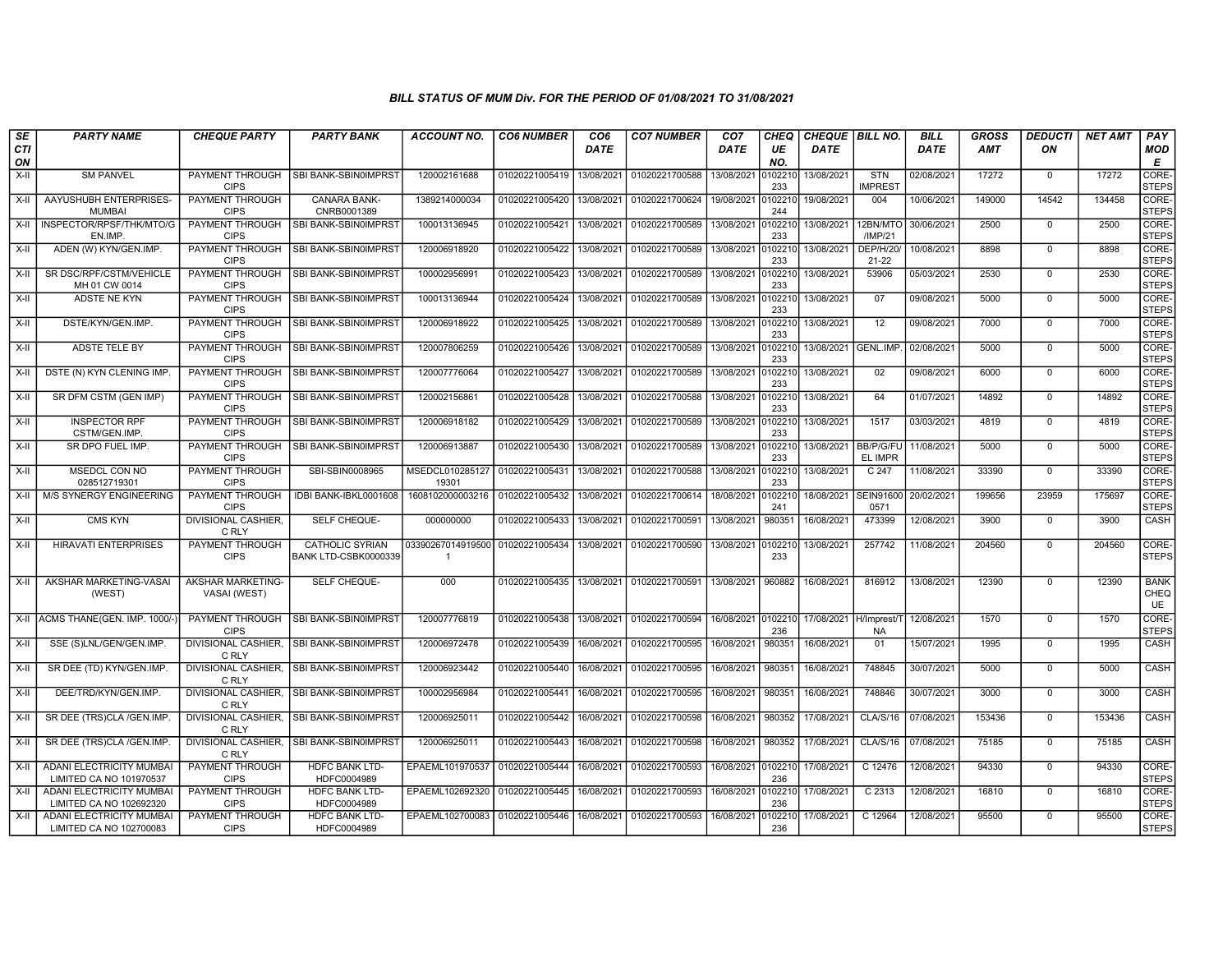| SE        | <b>PARTY NAME</b>                                          | <b>CHEQUE PARTY</b>                   | <b>PARTY BANK</b>                                        | ACCOUNT NO.                                                     | <b>CO6 NUMBER</b>         | CO <sub>6</sub> | <b>CO7 NUMBER</b>         | CO <sub>7</sub>    | <b>CHEQ</b>    | <b>CHEQUE   BILL NO.</b> |                            | <b>BILL</b> | GROSS  | <b>DEDUCTI</b> | <b>NET AMT</b> | <b>PAY</b>                       |
|-----------|------------------------------------------------------------|---------------------------------------|----------------------------------------------------------|-----------------------------------------------------------------|---------------------------|-----------------|---------------------------|--------------------|----------------|--------------------------|----------------------------|-------------|--------|----------------|----------------|----------------------------------|
| CTI<br>ON |                                                            |                                       |                                                          |                                                                 |                           | <b>DATE</b>     |                           | DATE               | UE<br>NO.      | DATE                     |                            | <b>DATE</b> | AMT    | ON             |                | MOD<br>Е                         |
| $X-H$     | INSPECTOR RPF DOG SQUAD<br><b>MATUNGA</b>                  | <b>DIVISIONAL CASHIER.</b><br>C RLY   | SELF CHEQUE-                                             | 000000000                                                       | 01020221005447            | 16/08/2021      | 01020221700595            | 16/08/2021         | 980351         | 16/08/2021 P.O.34377     |                            | 12/08/2021  | 49626  | $\mathbf 0$    | 49626          | CASH                             |
| $X-H$     | <b>ADANI ELECTRICITY MUMBAI</b><br>LIMITED CA NO 102695609 | <b>PAYMENT THROUGH</b><br><b>CIPS</b> | <b>HDFC BANK LTD-</b><br>HDFC0004989                     | EPAEML102695609                                                 | 01020221005448            | 16/08/2021      | 01020221700593            | 16/08/2021         | 0102210<br>236 | 17/08/2021               | C 9564                     | 12/08/2021  | 70430  | $\overline{0}$ | 70430          | CORE-<br><b>STEPS</b>            |
| X-II      | MAHARASHTRA RESCO<br>ROOFTOP SOLAR PRIVATE<br>LIMITED      | PAYMENT THROUGH<br><b>CIPS</b>        | <b>ICICI BANK LTD-</b><br><b>ICIC0000008</b>             | 000805017101                                                    | 01020221005449            | 16/08/2021      | 01020221700593            | 16/08/2021 0       | 0102210<br>236 | 17/08/2021               | C-40500                    | 12/08/2021  | 146610 | $\Omega$       | 146610         | CORE-<br><b>STEPS</b>            |
| $X-II$    | <b>MCGM</b>                                                | <b>MCGM</b>                           | NO BANK-                                                 | 0000                                                            | 01020221005450            | 16/08/2021      | 01020221700598            | 16/08/2021         | 960883         | 17/08/2021               | 610253                     | 07/07/2021  | 88631  | $\mathbf 0$    | 88631          | <b>BANK</b><br><b>CHEQ</b><br>UE |
| $X-H$     | ADSTE/SE/KYN                                               | <b>DIVISIONAL CASHIER.</b><br>C RLY   | <b>SELF CHEQUE-</b>                                      | 000                                                             | 01020221005451            | 16/08/2021      | 01020221700595            | 16/08/2021         | 980351         | 16/08/2021               | 03                         | 09/08/2021  | 3000   | $\mathbf 0$    | 3000           | CASH                             |
| X-II      | TATA POWER CA NO<br>900000940492                           | PAYMENT THROUGH<br><b>CIPS</b>        | <b>STANDARD</b><br><b>CHARTERED BANK-</b><br>SCBL0036001 | 3082900000940492                                                | 01020221005452            | 16/08/2021      | 01020221700593            | 16/08/2021 0102210 | 236            | 17/08/2021               | R-150                      | 12/08/2021  | 1141   | $\mathbf 0$    | 1141           | CORE-<br><b>STEPS</b>            |
| X-II      | TATA POWER CA NO<br>900000892983                           | PAYMENT THROUGH<br><b>CIPS</b>        | <b>STANDARD</b><br><b>CHARTERED BANK-</b><br>SCBL0036001 | 3082900000892983                                                | 01020221005453            | 16/08/2021      | 01020221700593            | 16/08/2021 0102210 | 236            | 17/08/2021               | R-51                       | 12/08/2021  | 315    | $\mathbf 0$    | 315            | CORE-<br>STEPS                   |
| X-II      | TATA POWER CA NO<br>900000940463                           | PAYMENT THROUGH<br><b>CIPS</b>        | <b>STANDARD</b><br><b>CHARTERED BANK-</b><br>SCBL0036001 | 3082900000940463                                                | 01020221005454            |                 | 16/08/2021 01020221700593 | 16/08/2021         | 0102210<br>236 | 17/08/2021               | R-188                      | 12/08/2021  | 1423   | $^{\circ}$     | 1423           | CORE-<br><b>STEPS</b>            |
| $X-H$     | TATA POWER CA NO<br>900000892077                           | PAYMENT THROUGH<br><b>CIPS</b>        | <b>STANDARD</b><br><b>CHARTERED BANK-</b><br>SCBL0036001 | 3082900000892077   01020221005455   16/08/2021   01020221700593 |                           |                 |                           | 16/08/2021         | 236            | 0102210 17/08/2021       | R-91                       | 12/08/2021  | 493    | $\Omega$       | 493            | CORE-<br>STEPS                   |
| X-II      | SR DSC / RPF/CSTM                                          | DIVISIONAL CASHIER,<br>C RLY          | SILF CK-                                                 | 000000000                                                       | 01020221005456            | 16/08/2021      | 01020221700595            | 16/08/2021         | 980351         | 16/08/2021               | PO<br>NO.34376             | 06/08/2021  | 18000  | $\mathbf 0$    | 18000          | CASH                             |
| X-II      | TATA POWER CA NO<br>900000892660                           | PAYMENT THROUGH<br><b>CIPS</b>        | <b>STANDARD</b><br><b>CHARTERED BANK-</b><br>SCBL0036001 | 3082900000892660                                                | 01020221005457            | 16/08/2021      | 01020221700593            | 16/08/2021         | 0102210<br>236 | 17/08/2021               | R-92                       | 12/08/2021  | 497    | $\mathbf 0$    | 497            | CORE-<br>STEPS                   |
| X-II      | TATA POWER CA NO<br>900000892989                           | PAYMENT THROUGH<br><b>CIPS</b>        | <b>STANDARD</b><br><b>CHARTERED BANK-</b><br>SCBL0036001 | 3082900000892989                                                | 01020221005458 16/08/2021 |                 | 01020221700593            | 16/08/2021 0102210 | 236            | 17/08/2021               | R-32                       | 12/08/2021  | 230    | $\mathbf 0$    | 230            | CORE-<br><b>STEPS</b>            |
| $X-II$    | SR DSC / RPF/CSTM                                          | DIVISIONAL CASHIER.<br>C RLY          | SILF CK-                                                 | 000000000                                                       | 01020221005459            | 16/08/2021      | 01020221700595            | 16/08/2021         | 980351         | 16/08/2021               | P <sub>O</sub><br>NO.34375 | 06/08/2021  | 13750  | $\mathbf 0$    | 13750          | CASH                             |
| $X-II$    | TATA POWER CA NO<br>900000892988                           | PAYMENT THROUGH<br><b>CIPS</b>        | <b>STANDARD</b><br><b>CHARTERED BANK-</b><br>SCBL0036001 | 3082900000892988                                                | 01020221005460            | 16/08/2021      | 01020221700593            | 16/08/2021         | 0102210<br>236 | 17/08/2021               | R-46                       | 12/08/2021  | 293    | 0              | 293            | CORE-<br><b>STEPS</b>            |
| X-II      | TATA POWER CA NO<br>900000892987                           | PAYMENT THROUGH<br><b>CIPS</b>        | <b>STANDARD</b><br><b>CHARTERED BANK-</b><br>SCBL0036001 | 3082900000892987                                                | 01020221005461            | 16/08/2021      | 01020221700593            | 16/08/2021         | 0102210<br>236 | 17/08/2021               | R-45                       | 12/08/2021  | 287    | $\mathbf 0$    | 287            | CORE-<br><b>STEPS</b>            |
| X-II      | TATA POWER CA NO<br>900000892984                           | PAYMENT THROUGH<br><b>CIPS</b>        | <b>STANDARD</b><br><b>CHARTERED BANK-</b><br>SCBL0036001 | 3082900000892984                                                | 01020221005462            | 16/08/2021      | 01020221700593            | 16/08/2021 0       | 0102210<br>236 | 17/08/2021               | $R-65$                     | 12/08/2021  | 377    | $\mathbf 0$    | 377            | CORE-<br>STEPS                   |
| X-II      | TATA POWER CA NO<br>900000893050                           | PAYMENT THROUGH<br><b>CIPS</b>        | <b>STANDARD</b><br><b>CHARTERED BANK-</b><br>SCBL0036001 | 3082900000893050                                                | 01020221005463            | 16/08/2021      | 01020221700593            | 16/08/2021         | 0102210<br>236 | 17/08/2021               | R-646                      | 12/08/2021  | 6812   | $\mathbf 0$    | 6812           | CORE-<br><b>STEPS</b>            |
| X-II      | TATA POWER CA NO<br>900000893049                           | PAYMENT THROUGH<br><b>CIPS</b>        | <b>STANDARD</b><br><b>CHARTERED BANK-</b><br>SCBL0036001 | 3082900000893049 01020221005464                                 |                           | 16/08/2021      | 01020221700593            | 16/08/2021         | 0102210<br>236 | 17/08/2021               | R-1201                     | 12/08/2021  | 13100  | $\Omega$       | 13100          | CORE-<br><b>STEPS</b>            |
| X-II      | <b>ADANI ELECTRICITY MUMBAI</b><br>LIMITED CA NO 102728395 | <b>PAYMENT THROUGH</b><br><b>CIPS</b> | <b>HDFC BANK LTD-</b><br>HDFC0004989                     | EPAEML102728395 01020221005465                                  |                           | 16/08/2021      | 01020221700593            | 16/08/2021         | 236            | 0102210 17/08/2021       | C 19761                    | 12/08/2021  | 141120 | $\overline{0}$ | 141120         | CORE-<br><b>STEPS</b>            |
| $X-II$    | <b>ADANI ELECTRICITY MUMBAI</b><br>LIMITED CA NO 151173248 | PAYMENT THROUGH<br><b>CIPS</b>        | <b>HDFC BANK LTD-</b><br>HDFC0004989                     | EPAEML151173248                                                 | 01020221005466            | 16/08/2021      | 01020221700593            | 16/08/2021         | 0102210<br>236 | 17/08/2021               | C 2364                     | 12/08/2021  | 17610  | $\mathbf 0$    | 17610          | CORE-<br>STEPS                   |
| X-II      | <b>ADANI ELECTRICITY MUMBAI</b><br>LIMITED CA NO 151084756 | PAYMENT THROUGH<br><b>CIPS</b>        | <b>HDFC BANK LTD-</b><br>HDFC0004989                     | EPAEML151084756 01020221005467                                  |                           | 16/08/2021      | 01020221700593            | 16/08/2021         | 102210<br>236  | 17/08/2021               | C 7916                     | 12/08/2021  | 57080  | $\Omega$       | 57080          | CORE-<br>STEPS                   |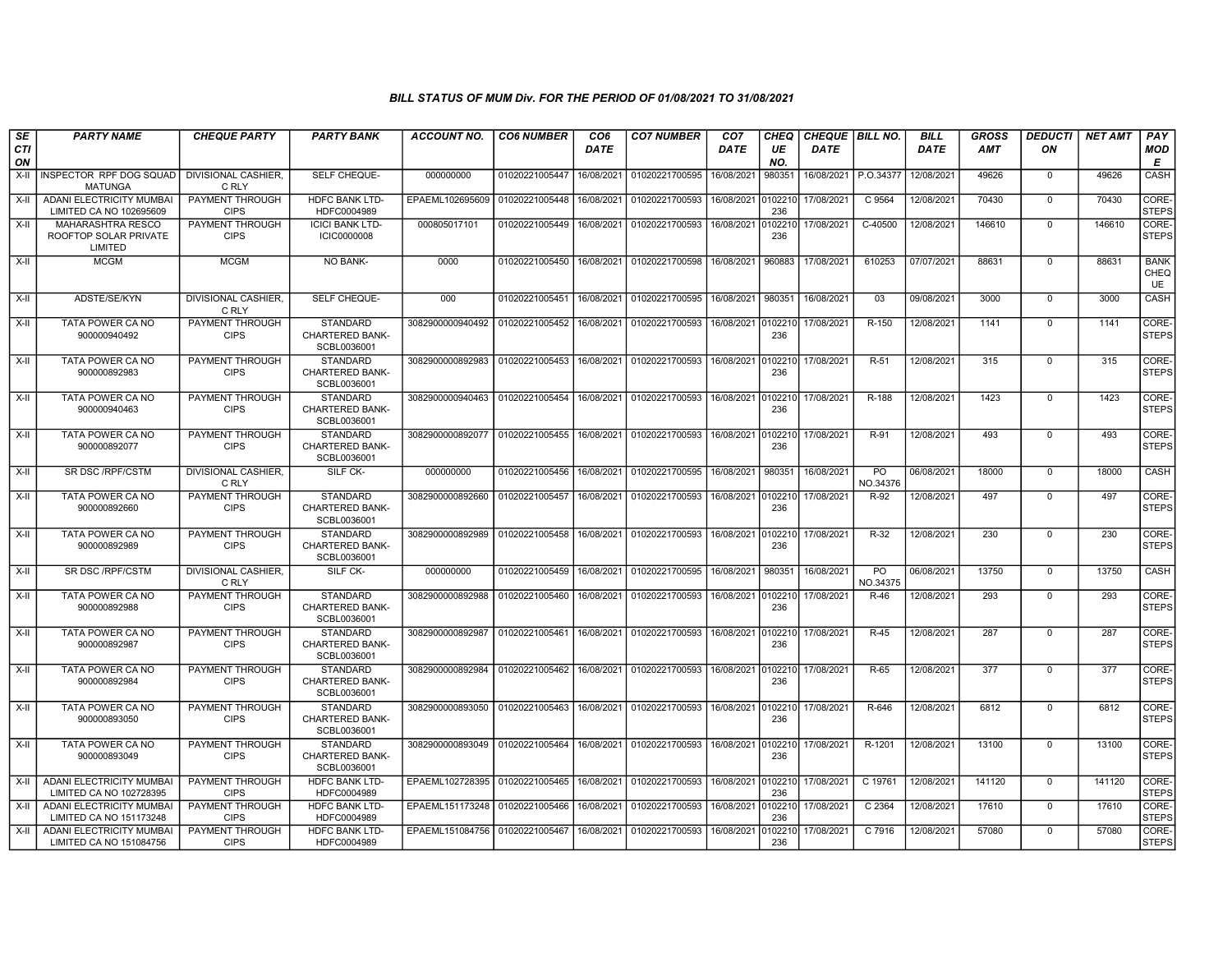| SE        | <b>PARTY NAME</b>                               | <b>CHEQUE PARTY</b>                      | <b>PARTY BANK</b>                            | ACCOUNT NO.              | <b>CO6 NUMBER</b> | CO <sub>6</sub> | <b>CO7 NUMBER</b> | CO <sub>7</sub> | CHEQ           | <b>CHEQUE   BILL NO.</b> |                                  | <b>BILL</b>               | GROSS  | <b>DEDUCTI</b> | <b>NET AMT</b> | PAY                       |
|-----------|-------------------------------------------------|------------------------------------------|----------------------------------------------|--------------------------|-------------------|-----------------|-------------------|-----------------|----------------|--------------------------|----------------------------------|---------------------------|--------|----------------|----------------|---------------------------|
| CTI<br>ON |                                                 |                                          |                                              |                          |                   | DATE            |                   | DATE            | UE<br>NO.      | DATE                     |                                  | DATE                      | AMT    | ON             |                | <b>MOD</b><br>Е           |
| X-II      | T. JAYARAM PANDIAN                              | PAYMENT THROUGH<br><b>CIPS</b>           | CANARA BANK-<br>CNRB0015077                  | 50772010041475           | 01020221005468    | 16/08/2021      | 01020221700600    | 17/08/2021      | 10221<br>238   | 17/08/2021               | 648873                           | 08/07/2021                | 225200 | 22520          | 202680         | CORE-<br><b>STEPS</b>     |
| $X-H$     | ADEN (NE) KYN/GEN.IMP.                          | <b>DIVISIONAL CASHIER,</b><br>C RLY      | SBI BANK-SBIN0IMPRST                         | 120002162063             | 01020221005469    | 16/08/2021      | 01020221700595    | 16/08/2021      | 980351         | 16/08/2021               | <b>BB/NE/KY</b><br>N/G/IMP       | 10/08/2021                | 3500   | $\mathbf 0$    | 3500           | CASH                      |
| $X-H$     | <b>TORRENT POWER LTD CON</b><br>NO 000028433972 | <b>PAYMENT THROUGH</b><br><b>CIPS</b>    | <b>BANK OF BARODA-</b><br><b>BARB0KALWAX</b> | TSZ000028433972          | 01020221005470    | 16/08/2021      | 01020221700597    | 16/08/2021      | 0102210<br>236 | 17/08/2021               | C 276                            | 13/08/2021                | 2420   | $\Omega$       | 2420           | CORE-<br><b>STEPS</b>     |
| $X-II$    | MSEDCL CON NO<br>181010001531                   | PAYMENT THROUGH<br><b>CIPS</b>           | SBI-SBIN0008965                              | MSEDCL011810100<br>01531 | 01020221005471    | 16/08/2021      | 01020221700597    | 16/08/2021      | 102210<br>236  | 17/08/2021               | C 723                            | 13/08/2021                | 4750   | $\mathbf 0$    | 4750           | CORE-<br><b>STEPS</b>     |
| X-II      | <b>TORRENT POWER LTD CON</b><br>NO 000020375671 | PAYMENT THROUGH<br><b>CIPS</b>           | <b>BANK OF BARODA-</b><br><b>BARB0KALWAX</b> | TSZ000020375671          | 01020221005472    | 16/08/2021      | 01020221700597    | 16/08/2021      | 0102210<br>236 | 17/08/2021               | C2698                            | 13/08/2021                | 39490  | $\mathbf 0$    | 39490          | CORE-<br><b>STEPS</b>     |
| X-II      | <b>MSEDCL CON NO</b><br>032510030914            | PAYMENT THROUGH<br><b>CIPS</b>           | SBI-SBIN0008965                              | MSEDCL010325100<br>30914 | 01020221005473    | 16/08/2021      | 01020221700597    | 16/08/2021      | 102210<br>236  | 17/08/2021               | C 9037                           | 13/08/2021                | 82690  | $\mathbf{0}$   | 82690          | CORE-<br><b>STEPS</b>     |
| $X-H$     | MSEDCL CON NO<br>020020046237                   | PAYMENT THROUGH<br><b>CIPS</b>           | SBI-SBIN0008965                              | MSEDCL010200200<br>46237 | 01020221005474    | 16/08/2021      | 01020221700597    | 16/08/2021      | 0102210<br>236 | 17/08/2021               | C 233                            | 13/08/2021                | 2200   | $\Omega$       | 2200           | CORE-<br>STEPS            |
| X-II      | MSEDCL CON NO<br>021524906641                   | PAYMENT THROUGH<br><b>CIPS</b>           | SBI-SBIN0008965                              | MSEDCL010215249<br>06641 | 01020221005475    | 16/08/2021      | 01020221700597    | 16/08/2021      | 102210<br>236  | 17/08/2021               | C 372                            | 13/08/2021                | 3250   | $\Omega$       | 3250           | CORE-<br><b>STEPS</b>     |
| $X-II$    | ADEN (NE) KYN/FUEL.IMP.                         | <b>DIVISIONAL CASHIER,</b><br>C RLY      | SBI BANK-SBIN0IMPRST                         | 120002162100             | 01020221005476    | 16/08/2021      | 01020221700595    | 16/08/2021      | 980351         | 16/08/2021               | <b>BB/NE/KY</b><br>N/FU/IMP      | 10/08/2021                | 30938  | 0              | 30938          | <b>CASH</b>               |
| $X-H$     | <b>TORRENT POWER LTD CON</b><br>NO 000023223716 | <b>PAYMENT THROUGH</b><br><b>CIPS</b>    | <b>BANK OF BARODA-</b><br><b>BARB0KALWAX</b> | TSZ000023223716          | 01020221005477    | 16/08/2021      | 01020221700597    | 16/08/2021      | 0102210<br>236 | 17/08/2021               | C 2364                           | 13/08/2021                | 34450  | $\mathbf 0$    | 34450          | CORE-<br><b>STEPS</b>     |
| X-II      | MSEDCL CON NO<br>015738480594                   | <b>PAYMENT THROUGH</b><br><b>CIPS</b>    | SBI-SBIN0008965                              | MSEDCL010157384<br>80594 | 01020221005478    | 16/08/2021      | 01020221700597    | 16/08/2021      | 102210<br>236  | 17/08/2021               | C 125                            | 13/08/2021                | 1140   | $\mathbf 0$    | 1140           | CORE-<br><b>STEPS</b>     |
| X-II      | BRIHAN MUMBAI MAHANAGAR<br><b>PALIKA</b>        | <b>BRIHAN MUMBAI</b><br>MAHANAGAR PALIKA | SELF CHEQUE-                                 | 000000000                | 01020221005479    | 16/08/2021      | 01020221700599    | 17/08/2021      | 960892         | 18/08/2021               | <b>WATER</b><br><b>BILLS</b>     | 26/03/2021                | 269228 | $\Omega$       | 269228         | <b>BANK</b><br>CHEQ<br>UE |
| X-II      | MSEDCL CON NO<br>015738479391                   | PAYMENT THROUGH<br><b>CIPS</b>           | SBI-SBIN0008965                              | MSEDCL010157384<br>79391 | 01020221005480    | 16/08/2021      | 01020221700597    | 16/08/2021      | 0102210<br>236 | 17/08/2021               | C 8953                           | 13/08/2021                | 107620 | $\mathbf{0}$   | 107620         | CORE-<br><b>STEPS</b>     |
| X-II      | MSEDCL CON NO<br>026539016856                   | PAYMENT THROUGH<br><b>CIPS</b>           | SBI-SBIN0008965                              | MSEDHT010265390<br>16856 | 01020221005481    | 16/08/2021      | 01020221700597    | 16/08/2021      | 102210<br>236  | 17/08/2021               | C 27535                          | 13/08/2021                | 230900 | $\mathbf{0}$   | 230900         | CORE-<br><b>STEPS</b>     |
| $X-II$    | <b>MSEDCL CON NO</b><br>210111971387            | PAYMENT THROUGH<br><b>CIPS</b>           | SBI-SBIN0008965                              | MSEDCL012101119<br>71387 | 01020221005482    | 16/08/2021      | 01020221700597    | 16/08/2021      | 102210<br>236  | 17/08/2021               | C 7714                           | 13/08/2021                | 144000 | $\Omega$       | 144000         | CORE-<br><b>STEPS</b>     |
| $X-H$     | <b>SM ROHA</b>                                  | <b>DIVISIONAL CASHIER,</b><br>C RLY      | <b>NO BANK-</b>                              | 00                       | 01020221005483    | 16/08/2021      | 01020221700596    | 16/08/2021      | 980352         | 17/08/2021               | STN<br><b>IMPREST</b>            | 01/08/2021                | 50813  | $\Omega$       | 50813          | <b>CASH</b>               |
| X-II      | <b>SM AMBERNATH</b>                             | <b>DIVISIONAL CASHIER.</b><br>C RLY      | NO BANK-                                     | 00                       | 01020221005484    | 16/08/2021      | 01020221700596    | 16/08/2021      | 980352         | 17/08/2021               | <b>Imprest Bill</b>              | 05/08/2021                | 20500  | $\mathbf 0$    | 20500          | CASH                      |
| X-II      | <b>VINDHYA INFOTECH</b>                         | PAYMENT THROUGH<br><b>CIPS</b>           | <b>NKGSB CO-OP BANK</b><br>LTD-NKGS0000014   | 014110100001821          | 01020221005485    | 16/08/2021      | 01020221700594    | 16/08/2021      | 0102210<br>236 | 17/08/2021               | 15/2021/22                       | 23/07/2021                | 9300   | 158            | 9142           | CORE-<br><b>STEPS</b>     |
| $X-II$    | VINDHYA INFOTECH                                | PAYMENT THROUGH<br><b>CIPS</b>           | NKGSB CO-OP BANK<br>LTD-NKGS0000014          | 014110100001821          | 01020221005486    | 16/08/2021      | 01020221700603    | 17/08/2021      | 102210<br>238  | 17/08/2021               | 18/2021/22                       | 03/08/2021                | 54835  | 929            | 53906          | CORE-<br><b>STEPS</b>     |
| X-II      | SSE P/W BHIWANDI ROAD                           | PAYMENT THROUGH<br><b>CIPS</b>           | SBI BANK-SBIN0IMPRST                         | 100002956943             | 01020221005487    | 17/08/2021      | 01020221700600    | 17/08/2021      | 102210<br>238  | 17/08/2021               | <b>SAFTY</b><br><b>IMP</b>       | 12/08/2021                | 25000  | $\mathbf 0$    | 25000          | CORE-<br><b>STEPS</b>     |
| $X-H$     | SR DCM OFFICE<br>CATM/GEN.IMP.                  | <b>PAYMENT THROUGH</b><br><b>CIPS</b>    | SBI BANK-SBIN0IMPRST                         | 120002162634             | 01020221005488    | 17/08/2021      | 01020221700600    | 17/08/2021      | 0102210<br>238 |                          | 17/08/2021 BB/C/CH/O<br>S/IMP/G  | 23/06/2021                | 6651   | $\Omega$       | 6651           | CORE-<br><b>STEPS</b>     |
| X-II      | DRM(W)CSTM GEN IMP                              | PAYMENT THROUGH<br><b>CIPS</b>           | SBI BANK-SBIN0IMPRST                         | 120002155857             | 01020221005489    | 17/08/2021      | 01020221700600    | 17/08/2021      | 102210<br>238  | 17/08/2021               | <b>GENERAL</b><br><b>IMPREST</b> | 09/08/2021                | 15000  | $\mathbf 0$    | 15000          | CORE-<br><b>STEPS</b>     |
| X-II      | SSE/TM/KYN ATRT MACHINE                         | PAYMENT THROUGH<br><b>CIPS</b>           | SBI BANK-SBIN0IMPRST                         | 120006770353             | 01020221005490    | 17/08/2021      | 01020221700600    | 17/08/2021      | 102210<br>238  | 17/08/2021               | TTM GEN<br><b>IMP</b>            | 12/08/2021                | 50000  | $\mathbf 0$    | 50000          | CORE-<br><b>STEPS</b>     |
| X-II      | <b>SM KURLA</b>                                 | PAYMENT THROUGH<br><b>CIPS</b>           | SBI BANK-SBIN0IMPRST                         | 120006759659             | 01020221005491    | 17/08/2021      | 01020221700600    | 17/08/2021      | 102210<br>238  | 17/08/2021               |                                  | Imprest Bill   05/08/2021 | 5543   | $\mathbf 0$    | 5543           | CORE-<br><b>STEPS</b>     |
| $X-H$     | <b>CYM WB MZN</b>                               | <b>PAYMENT THROUGH</b><br><b>CIPS</b>    | SBI BANK-SBIN0IMPRST                         | 100002957010             | 01020221005492    | 17/08/2021      | 01020221700600    | 17/08/2021      | 102210<br>238  | 17/08/2021               | Imprest Bill                     | 08/08/2021                | 7383   | $\mathbf{0}$   | 7383           | CORE-<br><b>STEPS</b>     |
| $X-II$    | <b>SM TALOJA</b>                                | PAYMENT THROUGH<br><b>CIPS</b>           | SBI BANK-SBIN0IMPRST                         | 120002162210             | 01020221005493    | 17/08/2021      | 01020221700600    | 17/08/2021      | 102210<br>238  | 17/08/2021               | STN I<br><b>MPREST</b>           | 31/07/2021                | 18002  | $\Omega$       | 18002          | CORE-<br><b>STEPS</b>     |
| $X-II$    | <b>SM BELAPUR</b>                               | PAYMENT THROUGH<br><b>CIPS</b>           | SBI BANK-SBIN0IMPRST                         | 120002161892             | 01020221005494    | 17/08/2021      | 01020221700600    | 17/08/2021      | 102210<br>238  | 17/08/2021               | <b>STN</b><br><b>IMPREST</b>     | 03/08/2021                | 5000   | $\mathbf 0$    | 5000           | CORE-<br><b>STEPS</b>     |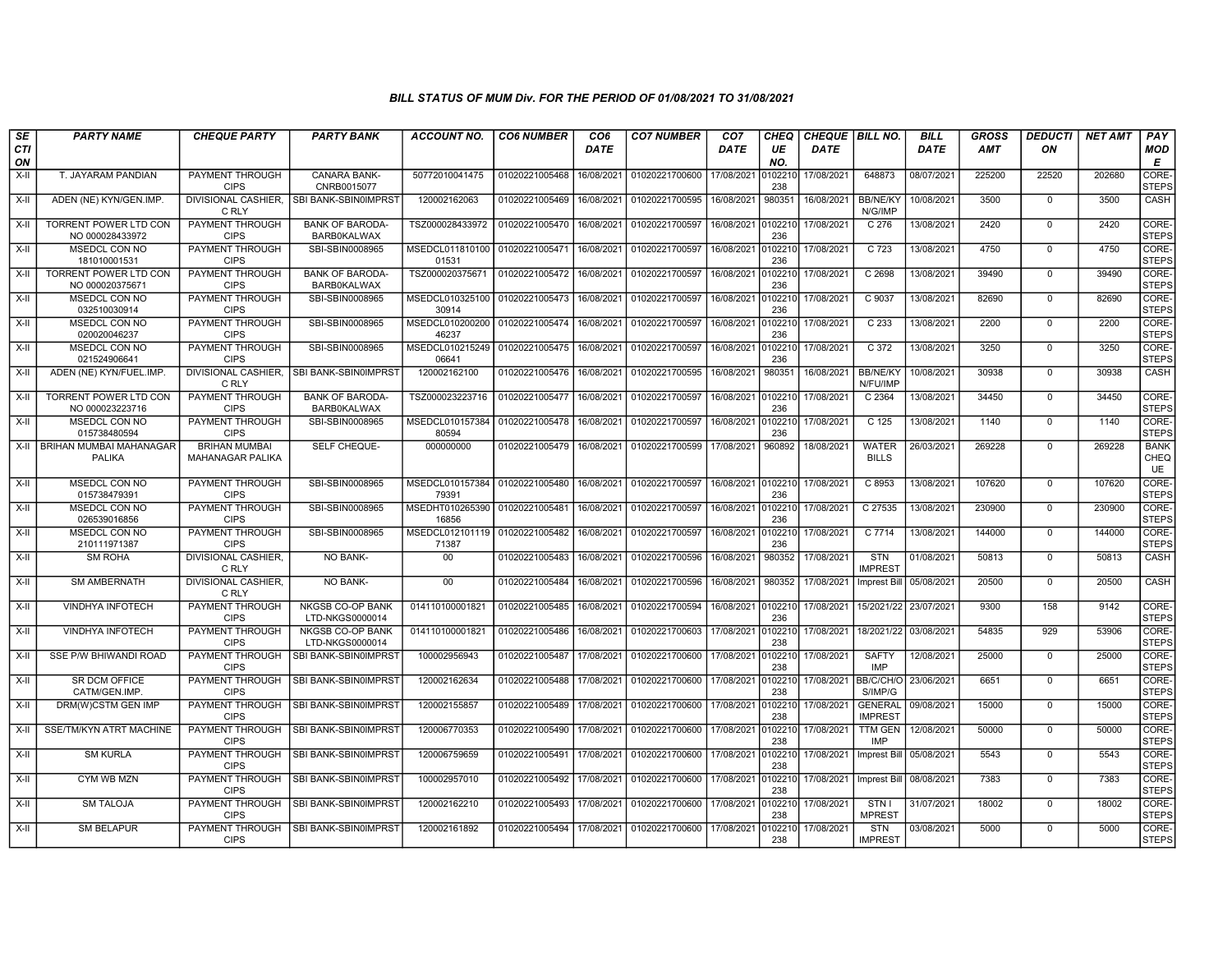| SE               | <b>PARTY NAME</b>                               | <b>CHEQUE PARTY</b>                             | <b>PARTY BANK</b>    | ACCOUNT NO.                               | <b>CO6 NUMBER</b> | CO <sub>6</sub> | <b>CO7 NUMBER</b> | CO <sub>7</sub>    | CHEQ           | <b>CHEQUE BILL NO.</b>    |                                  | <b>BILL</b> | <b>GROSS</b> | <b>DEDUCTI</b> | <b>NET AMT</b> | <b>PAY</b>                       |
|------------------|-------------------------------------------------|-------------------------------------------------|----------------------|-------------------------------------------|-------------------|-----------------|-------------------|--------------------|----------------|---------------------------|----------------------------------|-------------|--------------|----------------|----------------|----------------------------------|
| <b>CTI</b><br>ON |                                                 |                                                 |                      |                                           |                   | DATE            |                   | DATE               | UE<br>NO.      | DATE                      |                                  | <b>DATE</b> | AMT          | ON             |                | <b>MOD</b><br>E                  |
| $X-H$            | <b>SM MATHERAN</b>                              | PAYMENT THROUGH<br><b>CIPS</b>                  | SBI BANK-SBIN0IMPRST | 120002162589                              | 01020221005495    | 17/08/2021      | 01020221700600    | 17/08/2021         | 010221<br>238  | 17/08/2021   Imprest Bill |                                  | 09/08/2021  | 20100        | $\mathbf 0$    | 20100          | CORE-<br><b>STEPS</b>            |
| $X-H$            | <b>CYM NGSM</b>                                 | <b>PAYMENT THROUGH</b><br><b>CIPS</b>           | SBI BANK-SBIN0IMPRST | 120002162590                              | 01020221005496    | 17/08/2021      | 01020221700600    | 17/08/2021         | 010221<br>238  | 17/08/2021   Imprest Bill |                                  | 31/07/2021  | 1902         | $\mathbf 0$    | 1902           | CORE-<br><b>STEPS</b>            |
| $X-I$            | <b>SS DATIVALI</b>                              | PAYMENT THROUGH<br><b>CIPS</b>                  | SBI BANK-SBIN0IMPRST | 120002162173                              | 01020221005497    | 17/08/2021      | 01020221700600    | 17/08/2021         | 010221<br>238  | 17/08/2021                | Imprest Bill                     | 03/08/2021  | 3356         | $\mathbf 0$    | 3356           | CORE-<br>Isteps                  |
|                  | X-II BRIHAN MUMBAI MAHANAGAR<br><b>PALIKA</b>   | <b>BRIHAN MUMBAI</b><br><b>MAHANAGAR PALIKA</b> | <b>SELF CHEQUE-</b>  | 000000000                                 | 01020221005498    | 17/08/2021      | 01020221700599    | 17/08/2021         | 960890         | 18/08/2021                | <b>ADEN[W]C</b><br><b>SMT</b>    | 08/01/2021  | 90126        | $\mathbf 0$    | 90126          | <b>BANK</b><br>CHEQ<br>UE        |
| X-II             | SM DIVA                                         | PAYMENT THROUGH<br><b>CIPS</b>                  | SBI BANK-SBIN0IMPRST | 120002162171                              | 01020221005499    | 17/08/2021      | 01020221700600    | 17/08/2021 0102210 | 238            | 17/08/2021                | <b>Imprest Bill</b>              | 03/08/2021  | 738          | $\mathbf 0$    | 738            | <b>CORE</b><br><b>STEPS</b>      |
| $X-II$           | MSEDCL CON NO<br>052018045796                   | PAYMENT THROUGH<br><b>CIPS</b>                  | SBI-SBIN0008965      | MSEDCL010520180<br>45796                  | 01020221005500    | 17/08/2021      | 01020221700600    | 17/08/2021         | 0102210<br>238 | 17/08/2021                | C 4425                           | 13/08/2021  | 35270        | $\mathbf 0$    | 35270          | CORE-<br><b>STEPS</b>            |
| $X-H$            | MSEDCL CON NO<br>700000859232                   | PAYMENT THROUGH<br><b>CIPS</b>                  | SBI-SBIN0008965      | MSEDCL017000008 01020221005501<br>59232   |                   | 17/08/2021      | 01020221700600    | 17/08/2021         | 010221<br>238  | 17/08/2021                | C 23977                          | 16/08/2021  | 362070       | $\mathbf 0$    | 362070         | CORE-<br><b>STEPS</b>            |
| $X-H$            | <b>MSEDCL CON NO</b><br>032590005079            | <b>PAYMENT THROUGH</b><br><b>CIPS</b>           | SBI-SBIN0008965      | MSEDCL010325900<br>05079                  | 01020221005502    | 17/08/2021      | 01020221700600    | 17/08/2021         | 0102210<br>238 | 17/08/2021                | $C$ 1145                         | 14/08/2021  | 7310         | $\mathbf 0$    | 7310           | CORE-<br><b>STEPS</b>            |
| X-II             | CYM TROMBAT YARD                                | PAYMENT THROUGH<br><b>CIPS</b>                  | SBI BANK-SBIN0IMPRST | 100002957005                              | 01020221005503    | 17/08/2021      | 01020221700600    | 17/08/2021         | 10221<br>238   | 17/08/2021                | <b>Imprest Bill</b>              | 05/08/2021  | 5000         | $\mathbf 0$    | 5000           | CORE-<br><b>STEPS</b>            |
| X-II             | MSEDCL CON NO<br>028510604166                   | <b>PAYMENT THROUGH</b><br><b>CIPS</b>           | SBI-SBIN0008965      | MSEDCL010285106<br>04166                  | 01020221005504    | 17/08/2021      | 01020221700600    | 17/08/2021         | 010221<br>238  | 17/08/2021                | C AV                             | 13/08/2021  | 4970         | $\Omega$       | 4970           | CORE-<br><b>STEPS</b>            |
| X-II             | MSEDCL CON NO<br>026511007797                   | PAYMENT THROUGH<br><b>CIPS</b>                  | SBI-SBIN0008965      | MSEDCL010265110 01020221005505<br>07797   |                   | 17/08/2021      | 01020221700600    | 17/08/2021         | 010221<br>238  | 17/08/2021                | C 1060                           | 13/08/2021  | 11560        | $\mathbf 0$    | 11560          | CORE-<br><b>STEPS</b>            |
| X-II             | MSEDCL CON NO<br>015738008003                   | <b>PAYMENT THROUGH</b><br><b>CIPS</b>           | SBI-SBIN0008965      | MSEDCL010157380   01020221005506<br>08003 |                   | 17/08/2021      | 01020221700600    | 17/08/2021         | 010221<br>238  | 17/08/2021                | C 902                            | 13/08/2021  | 92820        | $\mathbf 0$    | 92820          | CORE-<br><b>STEPS</b>            |
| $X-II$           | MSEDCL CON NO<br>000488902601                   | PAYMENT THROUGH<br><b>CIPS</b>                  | SBI-SBIN0008965      | MSEDCL010004889<br>02601                  | 01020221005507    | 17/08/2021      | 01020221700600    | 17/08/2021         | 10221<br>238   | 17/08/2021                | C 5000                           | 13/08/2021  | 83690        | $\mathbf 0$    | 83690          | CORE-<br><b>STEPS</b>            |
|                  | X-II BRIHAN MUMBAI MAHANAGAR<br><b>PALIKA</b>   | <b>BRIHAN MUMBAI</b><br><b>MAHANAGAR PALIKA</b> | SELF CHEQUE-         | 000000000                                 | 01020221005508    | 17/08/2021      | 01020221700599    | 17/08/2021         | 960885         | 18/08/2021                | ADEN[W]<br><b>SMT</b>            | 18/01/2021  | 16981        | $\mathbf 0$    | 16981          | <b>BANK</b><br>CHEQ<br>UE        |
|                  | X-II   BRIHAN MUMBAI MAHANAGAR<br><b>PALIKA</b> | <b>BRIHAN MUMBAI</b><br><b>MAHANAGAR PALIKA</b> | SELF CHEQUE-         | 000000000                                 | 01020221005509    | 17/08/2021      | 01020221700599    | 17/08/2021         | 960886         | 18/08/2021                | ADEN[W]C<br><b>SMT</b>           | 18/01/2021  | 17011        | $\mathbf 0$    | 17011          | <b>BANK</b><br>CHEQ<br>UE        |
|                  | X-II BRIHAN MUMBAI MAHANAGAR<br><b>PALIKA</b>   | <b>BRIHAN MUMBAI</b><br><b>MAHANAGAR PALIKA</b> | SELF CHEQUE-         | 000000000                                 | 01020221005510    | 17/08/2021      | 01020221700599    | 17/08/2021         | 960888         | 18/08/2021                | <b>ADEN[W]C</b><br><b>SMT</b>    | 18/01/2021  | 39399        | $\mathbf 0$    | 39399          | <b>BANK</b><br>CHEQ<br>UE        |
| $X-I$            | <b>MSEDCL</b>                                   | <b>MSEDCL</b>                                   | SELF CHEQUE-         | 000000000                                 | 01020221005511    | 17/08/2021      | 01020221700602    | 17/08/2021         | 960894         | 18/08/2021                | R 88,83,81                       | 14/08/2021  | 1830         | $\Omega$       | 1830           | <b>BANK</b><br>CHEQ<br>UE        |
| X-II             | <b>MSEDCL</b>                                   | <b>MSEDCL</b>                                   | SELF CHEQUE-         | 000000000                                 | 01020221005512    | 17/08/2021      | 01020221700602    | 17/08/2021         | 960896         | 18/08/2021                | $\mathsf{R}$<br>174,183,65<br>-6 | 13/08/2021  | 12260        | $\Omega$       | 12260          | <b>BANK</b><br><b>CHEQ</b><br>UE |
| $X-II$           | CHIEF CONTROLLER<br>CLA/GEN.IMP                 | PAYMENT THROUGH<br><b>CIPS</b>                  | SBI BANK-SBIN0IMPRST | 120002162144                              | 01020221005513    | 17/08/2021      | 01020221700606    | 18/08/2021         | 0102210<br>240 | 18/08/2021                | <b>GEN.IMP</b>                   | 31/07/2021  | 1900         | $\Omega$       | 1900           | <b>CORE</b><br><b>STEPS</b>      |
| X-II             | <b>MSEDCL</b>                                   | <b>MSEDCL</b>                                   | <b>SELF CHEQUE-</b>  | 000000000                                 | 01020221005514    | 17/08/2021      | 01020221700602    | 17/08/2021         | 960895         | 18/08/2021                | R 276,153                        | 14/08/2021  | 3560         | $\Omega$       | 3560           | <b>BANK</b><br>CHEQ<br>UE        |
| $X-H$            | MSEDCL CON NO<br>028700162593                   | PAYMENT THROUGH<br><b>CIPS</b>                  | SBI-SBIN0008965      | MSEDCL010287001<br>62593                  | 01020221005515    | 17/08/2021      | 01020221700601    | 17/08/2021         | 0102210<br>238 | 17/08/2021                | av                               | 13/08/2021  | 4890         | $\mathbf 0$    | 4890           | CORE-<br><b>STEPS</b>            |
| X-II             | <b>STATION DIRECTOR LTT</b>                     | PAYMENT THROUGH<br><b>CIPS</b>                  | SBI BANK-SBIN0IMPRST | 120006983407                              | 01020221005516    | 17/08/2021      | 01020221700601    | 17/08/2021         | 0102210<br>238 | 17/08/2021                | SD/LTT/Im<br>p/Jan21             | 12/08/2021  | 40030        | $\mathbf 0$    | 40030          | CORE-<br>STEPS                   |
| X-II             | CMS KALYAN(GEN, IMP<br>Rs.125000)(1)            | DIVISIONAL CASHIER.<br>C RLY                    | SBI BANK-SBIN0IMPRST | 120006769606                              | 01020221005517    | 17/08/2021      | 01020221700604    | 17/08/2021         | 980353         | 18/08/2021                | KYN/H/E/S<br>pecial              | 13/08/2021  | 100000       | $\mathbf 0$    | 100000         | CASH                             |
| X-II             | CMS KALYAN(GEN. IMP<br>Rs.125000)(2)            | DIVISIONAL CASHIER,<br>C RLY                    | SBI BANK-SBIN0IMPRST | 120002162821                              | 01020221005518    | 17/08/2021      | 01020221700604    | 17/08/2021         | 980353         | 18/08/2021                | <b>KYN/H/E/C</b><br>ovid-1       | 13/08/2021  | 68149        | $\mathbf 0$    | 68149          | CASH                             |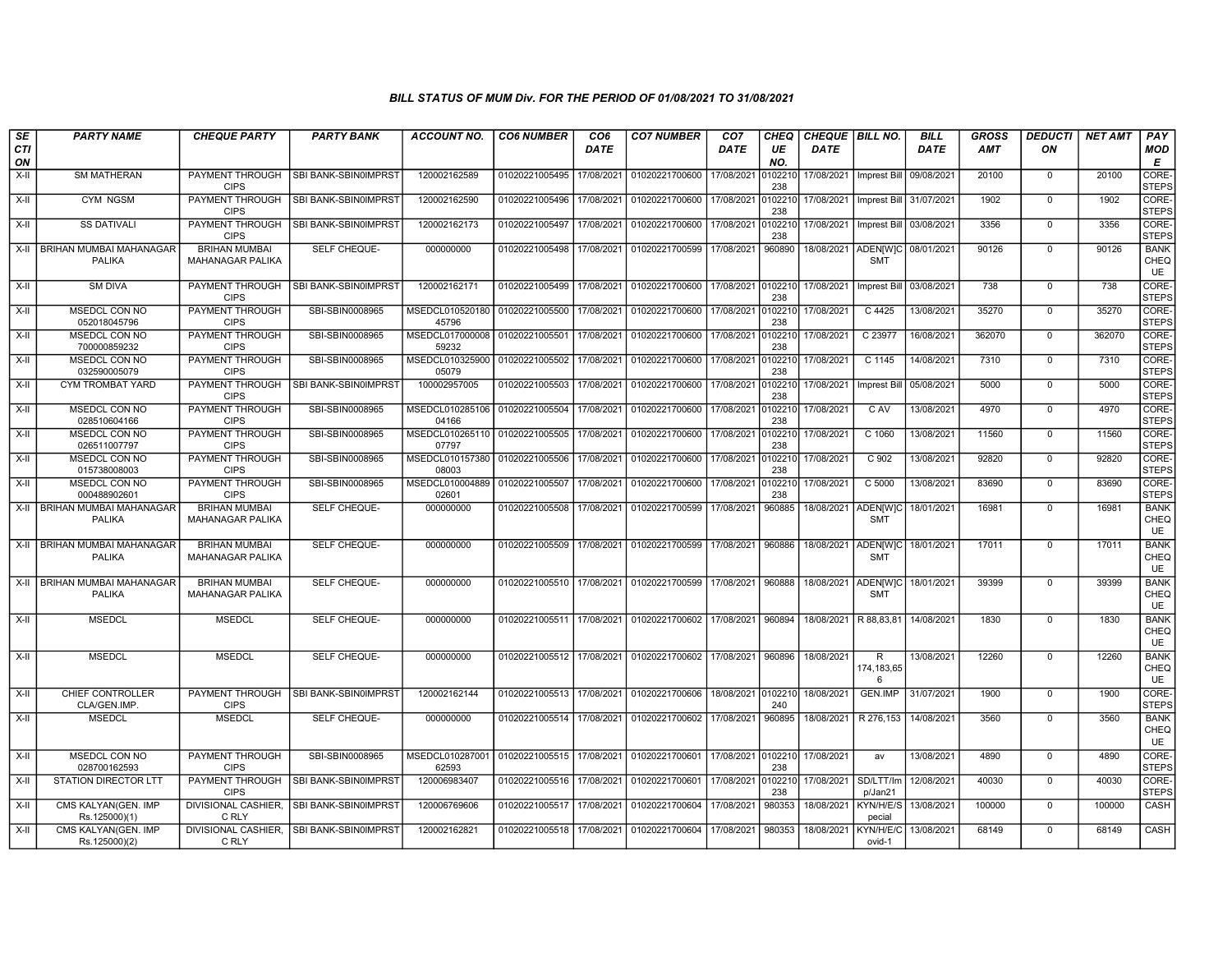| SE               | <b>PARTY NAME</b>                                              | <b>CHEQUE PARTY</b>                   | <b>PARTY BANK</b>                                             | <b>ACCOUNT NO.</b> | <b>CO6 NUMBER</b>         | CO <sub>6</sub> | <b>CO7 NUMBER</b> | CO <sub>7</sub> | CHEQ           | <b>CHEQUE   BILL NO.</b> |                                          | <b>BILL</b> | <b>GROSS</b> | <i><b>DEDUCTI</b></i> | <b>NET AMT</b> | <b>PAY</b>            |
|------------------|----------------------------------------------------------------|---------------------------------------|---------------------------------------------------------------|--------------------|---------------------------|-----------------|-------------------|-----------------|----------------|--------------------------|------------------------------------------|-------------|--------------|-----------------------|----------------|-----------------------|
| <b>CTI</b><br>ON |                                                                |                                       |                                                               |                    |                           | <b>DATE</b>     |                   | <b>DATE</b>     | UE<br>NO.      | <b>DATE</b>              |                                          | <b>DATE</b> | AMT          | ON                    |                | <b>MOD</b><br>E       |
| $X-H$            | <b>I SR CREW CONTROLLER PNVL</b><br><b>GENL IMP</b>            | PAYMENT THROUGH<br><b>CIPS</b>        | <b>SBI BANK-SBIN0IMPRST</b>                                   | 120002162875       | 01020221005519 17/08/2021 |                 | 01020221700606    | 18/08/2021      | 010221<br>240  | 18/08/2021               | <b>GEN IMP</b><br>072021                 | 03/08/2021  | 3000         | $\mathbf 0$           | 3000           | CORE-<br><b>STEPS</b> |
|                  | X-II SSE/TD/OHE/KJT/PSI/DEPOT/G<br>EN.IMP.                     | <b>PAYMENT THROUGH</b><br><b>CIPS</b> | SBI BANK-SBIN0IMPRST                                          | 120007775344       | 01020221005520            | 17/08/2021      | 01020221700606    | 18/08/2021      | 010221<br>240  | 18/08/2021               | 3489                                     | 20/07/2021  | 1000         | $\Omega$              | 1000           | CORE-<br><b>STEPS</b> |
| X-II             | <b>INSPECTOR RPSF/D COY</b><br>12BN/RPSF/THK/GEN.IMP.          | PAYMENT THROUGH<br><b>CIPS</b>        | SBI BANK-SBIN0IMPRST                                          | 120006923445       | 01020221005521            | 17/08/2021      | 01020221700606    | 18/08/2021      | 010221<br>240  | 18/08/2021               | 075,175                                  | 09/08/2021  | 1500         | $\mathbf 0$           | 1500           | CORE-<br><b>STEPS</b> |
| X-II             | <b>INSPECTOR RPF</b><br>TURBHE/GEN.IMP.                        | <b>PAYMENT THROUGH</b><br><b>CIPS</b> | SBI BANK-SBIN0IMPRST                                          | 120007805525       | 01020221005522            | 17/08/2021      | 01020221700606    | 18/08/2021      | 010221<br>240  | 18/08/2021               | Generalimp<br>rest                       | 08/08/2021  | 2500         | $\mathbf 0$           | 2500           | CORE-<br><b>STEPS</b> |
|                  | X-II INS.RPF DW VEH NO MH-01-CY-<br>9314                       | <b>PAYMENT THROUGH</b><br><b>CIPS</b> | SBI BANK-SBIN0IMPRST                                          | 100013136905       | 01020221005523            | 17/08/2021      | 01020221700606    | 18/08/2021      | 010221<br>240  | 18/08/2021               | <b>IMP DIVA</b>                          | 05/07/2021  | 2368         | $\mathbf 0$           | 2368           | CORE-<br><b>STEPS</b> |
| X-II             | SR DOM/GEN.IMP.                                                | <b>PAYMENT THROUGH</b><br><b>CIPS</b> | SBI BANK-SBIN0IMPRST                                          | 120002161943       | 01020221005524 17/08/2021 |                 | 01020221700606    | 18/08/2021      | 0102210<br>240 | 18/08/2021               | <b>GENL</b><br><b>IMPST</b>              | 12/08/2021  | 5752         | $\Omega$              | 5752           | CORE-<br><b>STEPS</b> |
| X-II             | ADEE TD SS KURLA                                               | PAYMENT THROUGH<br><b>CIPS</b>        | SBI BANK-SBIN0IMPRST                                          | 120002162828       | 01020221005525            | 17/08/2021      | 01020221700606    | 18/08/2021      | 0102210<br>240 | 18/08/2021               | $\overline{4}$                           | 03/08/2021  | 2915         | $\mathbf 0$           | 2915           | CORE-<br><b>STEPS</b> |
| X-II             | SSE/TD/OHE/AC/DI/GEN.IMP                                       | PAYMENT THROUGH<br><b>CIPS</b>        | SBI BANK-SBIN0IMPRST                                          | 120007776097       | 01020221005526            | 17/08/2021      | 01020221700606    | 18/08/2021      | 010221<br>240  | 18/08/2021               | General<br>Imprest                       | 07/08/2021  | 1500         | $\Omega$              | 1500           | CORE-<br><b>STEPS</b> |
| X-II             | INS.RPF CIB/KYN VEH NO MH<br>01-CY-9319                        | PAYMENT THROUGH<br><b>CIPS</b>        | SBI BANK-SBIN0IMPRST                                          | 100013136926       | 01020221005527            | 17/08/2021      | 01020221700606    | 18/08/2021      | 010221<br>240  | 18/08/2021               | FUEL IMP.                                | 13/08/2021  | 3200         | $\mathbf 0$           | 3200           | CORE-<br><b>STEPS</b> |
| X-II             | ADEN(TRACK)KYN                                                 | <b>PAYMENT THROUGH</b><br><b>CIPS</b> | SBI BANK-SBIN0IMPRST                                          | 120007775343       | 01020221005528            | 17/08/2021      | 01020221700606    | 18/08/2021      | 010221<br>240  | 18/08/2021               | DEP/H/18o<br>f 20-21                     | 09/08/2021  | 25000        | $\Omega$              | 25000          | CORE-<br><b>STEPS</b> |
|                  | X-II   INSPECTOR RPF IGP/GEN.IMP                               | PAYMENT THROUGH<br><b>CIPS</b>        | <b>SBI BANK-SBIN0IMPRST</b>                                   | 120002162414       | 01020221005530            | 17/08/2021      | 01020221700606    | 18/08/2021      | 010221<br>240  | 18/08/2021               | 1234                                     | 07/08/2021  | 2500         | $\mathbf 0$           | 2500           | CORE-<br>STEPS        |
|                  | X-II INS.RPF IGP VEH NO MH-01-CY-<br>9328                      | <b>PAYMENT THROUGH</b><br><b>CIPS</b> | SBI BANK-SBIN0IMPRST                                          | 100013136914       | 01020221005531            | 17/08/2021      | 01020221700606    | 18/08/2021      | 010221<br>240  | 18/08/2021               | 1234                                     | 07/08/2021  | 4000         | $\overline{0}$        | 4000           | CORE-<br><b>STEPS</b> |
| X-II             | SR DSTE WKS CSTM                                               | PAYMENT THROUGH<br><b>CIPS</b>        | SBI BANK-SBIN0IMPRST                                          | 120002161852       | 01020221005532            | 17/08/2021      | 01020221700606    | 18/08/2021      | 010221<br>240  | 18/08/2021               | GENL.IMP.                                | 13/08/2021  | 3000         | $\mathbf 0$           | 3000           | CORE-<br><b>STEPS</b> |
|                  | X-II SUB INSPECTOR RPF CHOWKI<br>AMBERNATH/GEN.IMP             | PAYMENT THROUGH<br><b>CIPS</b>        | <b>SBI BANK-SBIN0IMPRST</b>                                   | 120006923452       | 01020221005533            | 17/08/2021      | 01020221700606    | 18/08/2021      | 010221<br>240  | 18/08/2021               | <b>GEN.IMP</b>                           | 15/08/2021  | 1500         | $\mathbf 0$           | 1500           | CORE-<br><b>STEPS</b> |
| X-II             | <b>SM BYCULLA/ STATION</b><br><b>CLEANLINESS</b>               | <b>DIVISIONAL CASHIER.</b><br>C RLY   | DUMMY-                                                        | 00000000000        | 01020221005534            | 17/08/2021      | 01020221700605    | 18/08/2021      | 980353         | 18/08/2021               | Imprest Bill                             | 12/08/2021  | 86673        | $\Omega$              | 86673          | CASH                  |
| X-II             | SM DIWA / STN CLEAN                                            | <b>DIVISIONAL CASHIER.</b><br>C RLY   | <b>NO BANK-</b>                                               | 00                 | 01020221005535            | 17/08/2021      | 01020221700605    | 18/08/2021      | 980353         | 18/08/2021               | Imprest Bill                             | 13/08/2021  | 82090        | $\Omega$              | 82090          | CASH                  |
| X-II             | <b>SM SION/ STATION</b><br><b>CLEANLINESS</b>                  | <b>DIVISIONAL CASHIER.</b><br>C RLY   | DUMMY-                                                        | 00000000000        | 01020221005536            | 17/08/2021      | 01020221700605    | 18/08/2021      | 980353         | 18/08/2021               | Imprest bill                             | 13/08/2021  | 57872        | $\mathbf 0$           | 57872          | <b>CASH</b>           |
| X-II             | <b>SM COMML, CURREY</b><br>ROAD/STATION CLEANLINESS            | <b>DIVISIONAL CASHIER.</b><br>C RLY   | DUMMY-                                                        | 00000000000        | 01020221005537            | 17/08/2021      | 01020221700605    | 18/08/2021      | 980353         | 18/08/2021               | <b>Imprest Bill</b>                      | 13/08/2021  | 36255        | $\Omega$              | 36255          | CASH                  |
| $X-II$           | SM COMML, MUMBRA<br>STATION CLEANLINESS                        | DIVISIONAL CASHIER.<br>C RLY          | DUMMY-                                                        | 00000000000        | 01020221005538            | 17/08/2021      | 01020221700605    | 18/08/2021      | 980353         | 18/08/2021               | stn clean<br>imp.                        | 13/08/2021  | 47550        | $\Omega$              | 47550          | CASH                  |
| X-II             | SM COMML. COTTON<br><b>GREEN/STATION</b><br><b>CLEANLINESS</b> | DIVISIONAL CASHIER.<br>C RLY          | DUMMY-                                                        | 00000000000        | 01020221005539            | 17/08/2021      | 01020221700605    | 18/08/2021      | 980353         | 18/08/2021               | <b>STN</b><br><b>CLEAN</b><br><b>IMP</b> | 10/08/2021  | 28755        | $\Omega$              | 28755          | CASH                  |
| $X-H$            | SM MANKHURD / STN CLEAN                                        | <b>DIVISIONAL CASHIER.</b><br>C RLY   | <b>NO BANK-</b>                                               | 00                 | 01020221005540            | 17/08/2021      | 01020221700605    | 18/08/2021      | 980353         | 18/08/2021               | Imprest bill                             | 12/08/2021  | 70493        | $\overline{0}$        | 70493          | CASH                  |
| X-II             | SM COMML. TILAK NAGAR<br>/STATION CLEANLINESS                  | DIVISIONAL CASHIER,<br>C RLY          | DUMMY-                                                        | 00000000000        | 01020221005541            | 17/08/2021      | 01020221700605    | 18/08/2021      | 980353         | 18/08/2021               | <b>Imprest Bill</b>                      | 11/08/2021  | 35851        | $\Omega$              | 35851          | CASH                  |
| X-II             | <b>ESSJAY COPIER PVT LTD</b>                                   | PAYMENT THROUGH<br><b>CIPS</b>        | <b>IDBI BANK LTD-</b><br>IBKL0000018                          | 0018102000019318   | 01020221005542            | 17/08/2021      | 01020221700607    | 18/08/2021      | 010221<br>240  | 18/08/2021               | EC/RENT/1<br>424                         | 01/07/2021  | 21144        | 358                   | 20786          | CORE-<br><b>STEPS</b> |
| X-II             | SM COMML. KALVA STATION<br><b>CLEANLINESS</b>                  | DIVISIONAL CASHIER,<br>C RLY          | DUMMY-                                                        | 00000000000        | 01020221005543 17/08/2021 |                 | 01020221700605    | 18/08/2021      | 980353         | 18/08/2021               | Imprest Bill                             | 12/08/2021  | 46482        | $\Omega$              | 46482          | <b>CASH</b>           |
| X-II             | <b>SM KINGCIRCLE/STATION</b><br><b>CLEANLINESS</b>             | <b>DIVISIONAL CASHIER.</b><br>C RLY   | DUMMY-                                                        | 00000000000        | 01020221005544            | 17/08/2021      | 01020221700605    | 18/08/2021      | 980353         | 18/08/2021               | Imprest Bill                             | 11/08/2021  | 45840        | $\mathbf 0$           | 45840          | CASH                  |
|                  | X-II   ROHAN MACHINERY SPARES-<br>Kalyan                       | PAYMENT THROUGH<br><b>CIPS</b>        | <b>DOMBIVLI NAGARI</b><br>SAHAKARI BANK LIMIT-<br>DNSB0000003 | 003011100003801    | 01020221005545            | 17/08/2021      | 01020221700618    | 18/08/2021      | 010221<br>243  | 19/08/2021               | 231633                                   | 28/06/2021  | 5800         | $\Omega$              | 5800           | CORE-<br>Isteps       |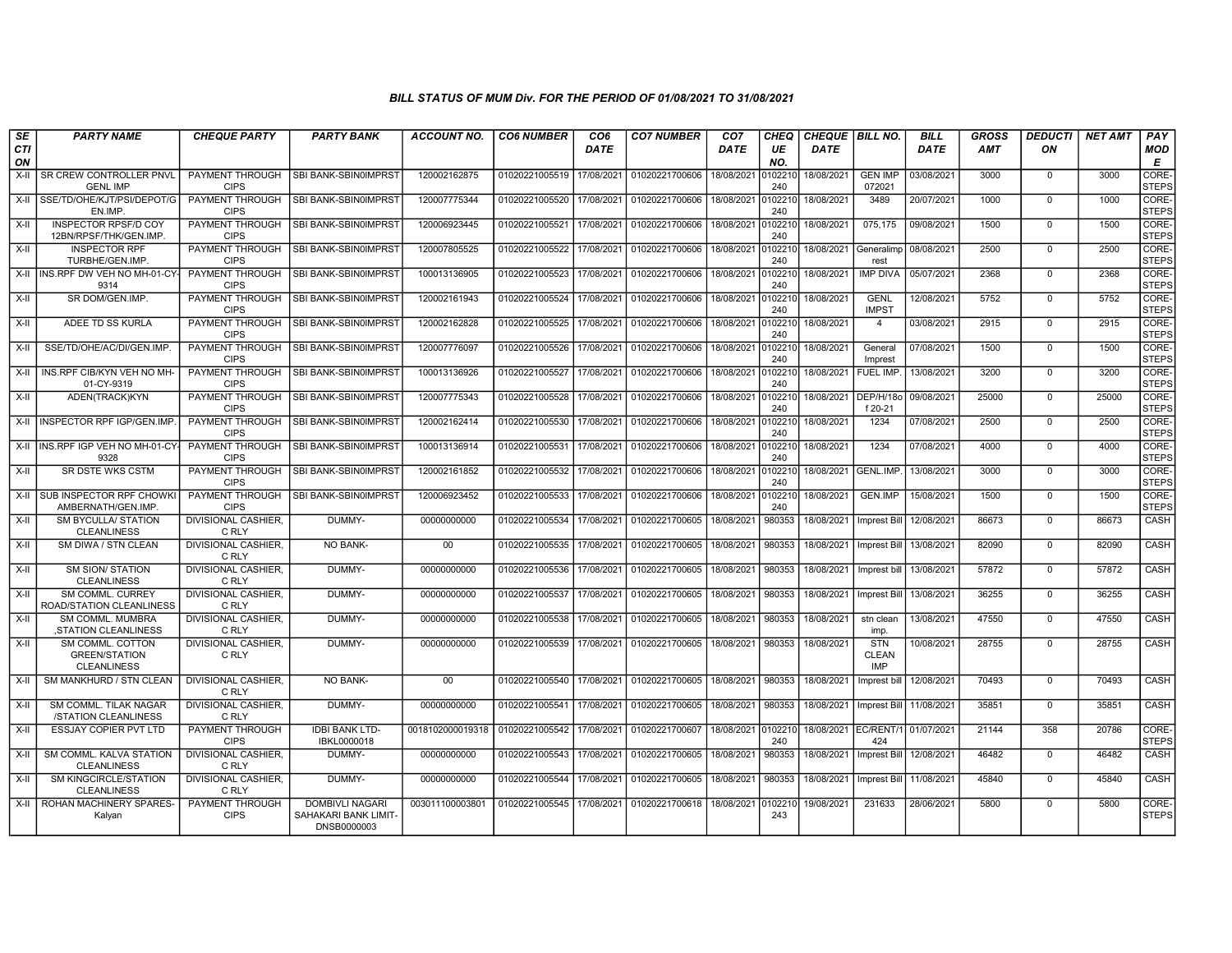| SE        | <b>PARTY NAME</b>                                                 | <b>CHEQUE PARTY</b>                   | <b>PARTY BANK</b>                                                 | ACCOUNT NO.     | <b>CO6 NUMBER</b> | CO6         | <b>CO7 NUMBER</b>                | CO7                | CHEQ           | CHEQUE   BILL NO. |                                    | BILL        | <b>GROSS</b> | <i><b>DEDUCTI</b></i> | NET AMT | PAY                   |
|-----------|-------------------------------------------------------------------|---------------------------------------|-------------------------------------------------------------------|-----------------|-------------------|-------------|----------------------------------|--------------------|----------------|-------------------|------------------------------------|-------------|--------------|-----------------------|---------|-----------------------|
| CTI<br>ON |                                                                   |                                       |                                                                   |                 |                   | <b>DATE</b> |                                  | <b>DATE</b>        | UE<br>NO.      | <b>DATE</b>       |                                    | <b>DATE</b> | <b>AMT</b>   | ON                    |         | MOD<br>E              |
| $X-H$     | SM VADALA / STN CLEAN                                             | <b>DIVISIONAL CASHIER.</b><br>C RLY   | NO BANK-                                                          | 00              | 01020221005546    | 17/08/2021  | 01020221700605                   | 18/08/2021         | 980353         | 18/08/2021        | Imprest bill                       | 11/08/2021  | 64896        | $\mathbf 0$           | 64896   | CASH                  |
| $X-H$     | <b>SM MASJID/ STATION</b><br><b>CLEANLINESS</b>                   | <b>DIVISIONAL CASHIER.</b><br>C RLY   | DUMMY-                                                            | 0000000000      | 01020221005547    | 17/08/2021  | 01020221700605                   | 18/08/2021         | 980353         | 18/08/2021        | Imprest Bill                       | 11/08/2021  | 75956        | $\Omega$              | 75956   | CASH                  |
| X-II      | <b>SM COMML</b><br>CHUNABHATTI/STATION<br><b>CLEANLINESS</b>      | DIVISIONAL CASHIER,<br>C RLY          | DUMMY-                                                            | 00000000000     | 01020221005548    | 17/08/2021  | 01020221700605                   | 18/08/2021         | 980353         | 18/08/2021        | stn clean<br>imp.                  | 13/08/2021  | 28755        | $\Omega$              | 28755   | CASH                  |
| X-II      | NARMADA FOOD AND DAIRY-<br><b>ITARSI</b>                          | PAYMENT THROUGH<br><b>CIPS</b>        | <b>ICICI BANK LTD-</b><br>ICIC0000381                             | 038105004130    | 01020221005549    | 18/08/2021  | 01020221700608                   | 18/08/2021 0102210 | 243            | 19/08/2021        | 141655                             | 17/08/2021  | 24700        | $\mathbf 0$           | 24700   | CORE-<br><b>STEPS</b> |
| $X-II$    | RADHIKA FOOD AND DAIRY<br>SERVICES-NAGPUR                         | PAYMENT THROUGH<br><b>CIPS</b>        | <b>KOTAK MAHINDRA</b><br>BANK-KKBK0000691                         | 6745309507      | 01020221005550    | 18/08/2021  | 01020221700608                   | 18/08/2021         | 10221<br>243   | 19/08/2021        | 141656                             | 17/08/2021  | 24700        | $\mathbf 0$           | 24700   | CORE-<br><b>STEPS</b> |
| X-II      | A 1 TECHNOLOGIES AND<br>SERVICES PRIVATE LIMITED-<br><b>THANE</b> | <b>PAYMENT THROUGH</b><br><b>CIPS</b> | AXIS BANK-UTIB0000373                                             | 912020026151524 | 01020221005551    | 18/08/2021  | 01020221700608                   | 18/08/2021         | 010221<br>243  | 19/08/2021        | 141657                             | 17/08/2021  | 24700        | $\Omega$              | 24700   | CORE-<br><b>STEPS</b> |
| X-II      | PUNAM ENTERPRISES-PUNE                                            | PAYMENT THROUGH<br><b>CIPS</b>        | HDFC BANK LTD-<br>HDFC0001805                                     | 50200049444439  | 01020221005552    | 18/08/2021  | 01020221700608                   | 18/08/2021         | 010221<br>243  | 19/08/2021        | 141659                             | 17/08/2021  | 24700        | $\mathbf 0$           | 24700   | CORE-<br><b>STEPS</b> |
| X-II      | SUHAG MARRIAGE HALL AND<br><b>CATERES-ITARSI</b>                  | PAYMENT THROUGH<br><b>CIPS</b>        | <b>ICICI BANK LTD-</b><br>ICIC0000381                             | 038105500233    | 01020221005553    | 18/08/2021  | 01020221700608                   | 18/08/2021         | 10221<br>243   | 19/08/2021        | 141660                             | 17/08/2021  | 24900        | $\mathbf 0$           | 24900   | CORE-<br><b>STEPS</b> |
| X-II      | M R ENTERPRISES-JALGAON                                           | PAYMENT THROUGH<br><b>CIPS</b>        | <b>HDFC BANK LTD-</b><br>HDFC0000792                              | 50200038869146  | 01020221005554    | 18/08/2021  | 01020221700608                   | 18/08/2021         | 10221<br>243   | 19/08/2021        | 141661                             | 17/08/2021  | 31700        | $\overline{0}$        | 31700   | CORE-<br><b>STEPS</b> |
| $X-H$     | NARMADA FOOD AND DAIRY<br><b>ITARSI</b>                           | PAYMENT THROUGH<br><b>CIPS</b>        | <b>ICICI BANK LTD-</b><br>ICIC0000381                             | 038105004130    | 01020221005555    | 18/08/2021  | 01020221700608                   | 18/08/2021         | 010221<br>243  | 19/08/2021        | 141662                             | 17/08/2021  | 31700        | $\mathbf 0$           | 31700   | CORE-<br><b>STEPS</b> |
| X-II      | NISHA PANDEY-ITARSI                                               | PAYMENT THROUGH<br><b>CIPS</b>        | <b>HDFC BANK LTD-</b><br>HDFC0000773                              | 50200031397998  | 01020221005556    | 18/08/2021  | 01020221700608                   | 18/08/2021         | 102210<br>243  | 19/08/2021        | 141663                             | 17/08/2021  | 31700        | $\mathbf 0$           | 31700   | CORE-<br><b>STEPS</b> |
| X-II      | PUNAM ENTERPRISES-PUNE                                            | PAYMENT THROUGH<br><b>CIPS</b>        | <b>HDFC BANK LTD-</b><br>HDFC0001805                              | 50200049444439  | 01020221005557    | 18/08/2021  | 01020221700608                   | 18/08/2021         | 0102210<br>243 | 19/08/2021        | 141664                             | 17/08/2021  | 31700        | $\mathbf 0$           | 31700   | CORE-<br><b>STEPS</b> |
| X-II      | A 1 TECHNOLOGIES AND<br>SERVICES PRIVATE LIMITED-<br><b>THANE</b> | PAYMENT THROUGH<br><b>CIPS</b>        | AXIS BANK-UTIB0000373                                             | 912020026151524 | 01020221005558    | 18/08/2021  | 01020221700608                   | 18/08/2021         | 010221<br>243  | 19/08/2021        | 141665                             | 17/08/2021  | 31700        | $\mathbf 0$           | 31700   | CORE-<br><b>STEPS</b> |
| X-II      | A 1 TECHNOLOGIES AND<br>SERVICES PRIVATE LIMITED-<br><b>THANE</b> | PAYMENT THROUGH<br><b>CIPS</b>        | AXIS BANK-UTIB0000373                                             | 912020026151524 | 01020221005559    | 18/08/2021  | 01020221700608                   | 18/08/2021         | 010221<br>243  | 19/08/2021        | 141666                             | 17/08/2021  | 54800        | $\mathbf 0$           | 54800   | CORE-<br><b>STEPS</b> |
| X-II      | <b>NISHA PANDEY-ITARSI</b>                                        | <b>PAYMENT THROUGH</b><br><b>CIPS</b> | <b>HDFC BANK LTD-</b><br>HDFC0000773                              | 50200031397998  | 01020221005560    | 18/08/2021  | 01020221700608 18/08/2021        |                    | 0102210<br>243 | 19/08/2021        | 141667                             | 17/08/2021  | 54800        | $\overline{0}$        | 54800   | CORE-<br><b>STEPS</b> |
| $X-H$     | NARMADA FOOD AND DAIRY-<br><b>ITARSI</b>                          | PAYMENT THROUGH<br><b>CIPS</b>        | <b>ICICI BANK LTD-</b><br>ICIC0000381                             | 038105004130    | 01020221005561    | 18/08/2021  | 01020221700608                   | 18/08/2021         | 10221<br>243   | 19/08/2021        | 141668                             | 17/08/2021  | 54800        | $\Omega$              | 54800   | CORE-<br><b>STEPS</b> |
| X-II      | PUNAM ENTERPRISES-PUNE                                            | PAYMENT THROUGH<br><b>CIPS</b>        | HDFC BANK LTD-<br>HDFC0001805                                     | 50200049444439  | 01020221005562    | 18/08/2021  | 01020221700608                   | 18/08/2021         | 10221<br>243   | 19/08/2021        | 141669                             | 17/08/2021  | 54800        | $\overline{0}$        | 54800   | CORE-<br><b>STEPS</b> |
| X-II      | SPS EXPRESS-MUMBAI                                                | PAYMENT THROUGH<br><b>CIPS</b>        | <b>SARASWAT</b><br><b>COOPERATIVE BANK</b><br>LIMITED-SRCB0CNS002 | 002300100003656 | 01020221005563    | 18/08/2021  | 01020221700608                   | 18/08/2021         | 102210<br>243  | 19/08/2021        | 141670                             | 17/08/2021  | 23000        | $\mathbf 0$           | 23000   | CORE-<br><b>STEPS</b> |
| X-II      | HOTELUDUPI-MUMBAI                                                 | PAYMENT THROUGH<br><b>CIPS</b>        | THE BHARAT CO-<br>OPERATIVE BANK<br>(MUMBA-BCBM0000005            | 000412100065962 | 01020221005564    | 18/08/2021  | 01020221700608                   | 18/08/2021         | 010221<br>243  | 19/08/2021        | 141671                             | 17/08/2021  | 54800        | $\mathbf 0$           | 54800   | CORE-<br><b>STEPS</b> |
| X-II      | SR DEE (TRS) SNPD/GEN.IMP                                         | PAYMENT THROUGH<br><b>CIPS</b>        | SBI BANK-SBIN0IMPRST                                              | 120002162868    | 01020221005565    | 18/08/2021  | 01020221700610 18/08/2021 010221 |                    | 241            | 18/08/2021        | <b>BB/AC/FX/</b><br><b>TRS/PRO</b> | 14/08/2021  | 5640         | $\Omega$              | 5640    | CORE-<br><b>STEPS</b> |
| $X-II$    | <b>SM MONKEY HILL</b>                                             | PAYMENT THROUGH<br><b>CIPS</b>        | SBI BANK-SBIN0IMPRST                                              | 120006982678    | 01020221005566    | 18/08/2021  | 01020221700609                   | 18/08/2021         | 010221<br>241  | 18/08/2021        | Imprest Bill                       | 05/08/2021  | 4964         | $\Omega$              | 4964    | CORE-<br><b>STEPS</b> |
| X-II      | <b>SS UMBARMALI</b>                                               | PAYMENT THROUGH<br><b>CIPS</b>        | SBI BANK-SBIN0IMPRST                                              | 120002162583    | 01020221005567    | 18/08/2021  | 01020221700609                   | 18/08/2021         | 010221<br>241  | 18/08/2021        | <b>Imprest Bill</b>                | 12/08/2021  | 4800         | $\mathbf 0$           | 4800    | CORE-<br><b>STEPS</b> |
| X-II      | <b>SM VIKHROLI</b>                                                | PAYMENT THROUGH<br><b>CIPS</b>        | SBI BANK-SBIN0IMPRST                                              | 120002161939    | 01020221005568    | 18/08/2021  | 01020221700609                   | 18/08/2021         | 0102210<br>241 | 18/08/2021        | Imprest Bill                       | 11/08/2021  | 2820         | $\Omega$              | 2820    | CORE-<br><b>STEPS</b> |
| X-II      | <b>SM LONAVALA</b>                                                | PAYMENT THROUGH<br><b>CIPS</b>        | <b>SBI BANK-SBIN0IMPRST</b>                                       | 120007776071    | 01020221005569    | 18/08/2021  | 01020221700609                   | 18/08/2021         | 10221<br>241   | 18/08/2021        | Imprest Bill                       | 03/08/2021  | 2934         | $\mathbf 0$           | 2934    | CORE-<br><b>STEPS</b> |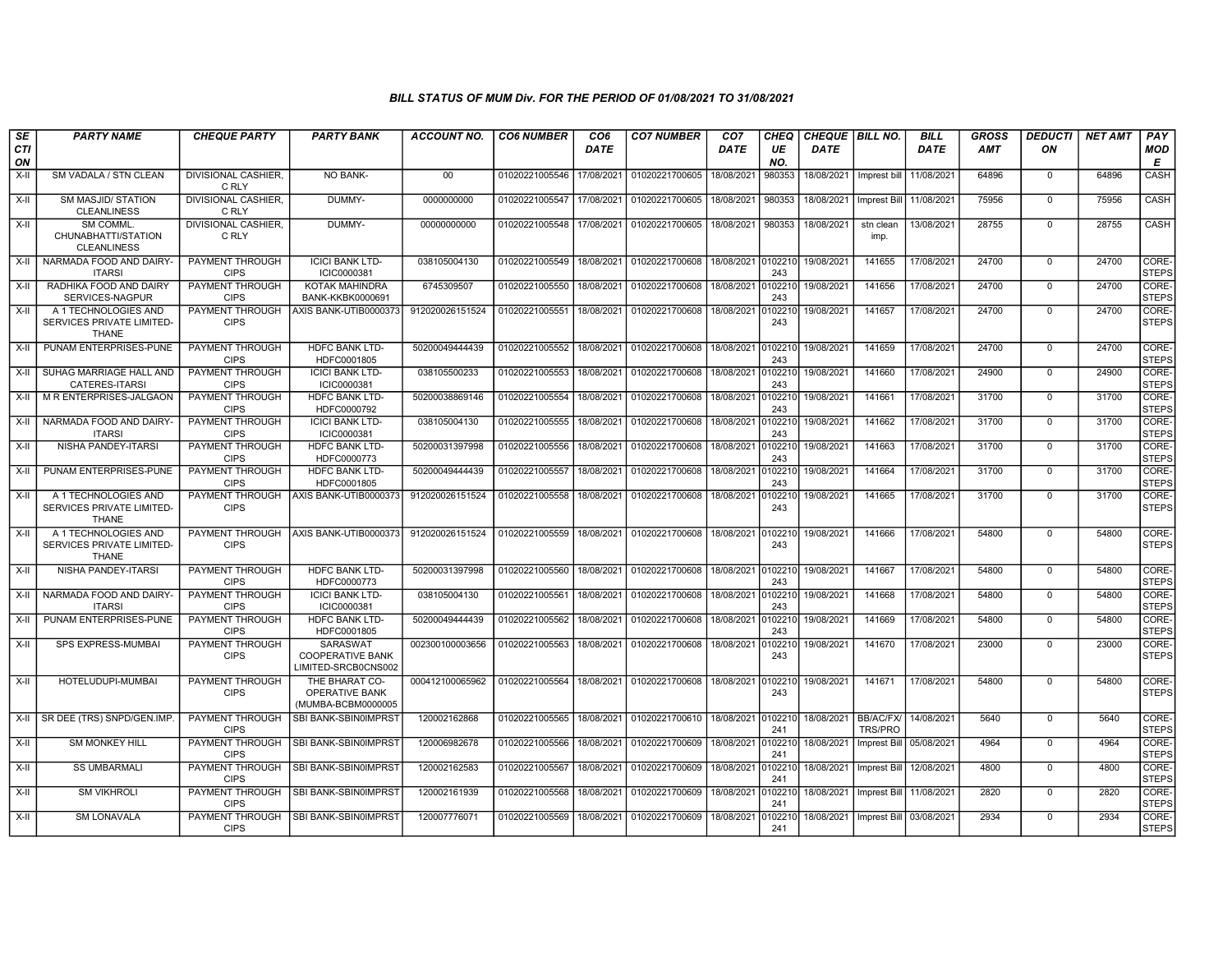| SE               | <b>PARTY NAME</b>                           | <b>CHEQUE PARTY</b>                   | <b>PARTY BANK</b>           | ACCOUNT NO.                               | <b>CO6 NUMBER</b> | CO <sub>6</sub> | <b>CO7 NUMBER</b>         | CO <sub>7</sub>    | CHEQ          | <b>CHEQUE BILL NO.</b> |                                     | <b>BILL</b> | <b>GROSS</b> | <i><b>DEDUCTI</b></i> | <b>NET AMT</b> | <b>PAY</b>            |
|------------------|---------------------------------------------|---------------------------------------|-----------------------------|-------------------------------------------|-------------------|-----------------|---------------------------|--------------------|---------------|------------------------|-------------------------------------|-------------|--------------|-----------------------|----------------|-----------------------|
| <b>CTI</b><br>ON |                                             |                                       |                             |                                           |                   | DATE            |                           | <b>DATE</b>        | UE<br>NO.     | <b>DATE</b>            |                                     | <b>DATE</b> | <b>AMT</b>   | ON                    |                | MOD<br>E              |
| X-II             | <b>BPCL E CMS</b>                           | PAYMENT THROUGH<br><b>CIPS</b>        | HDFC-HDFC0000240            | 3017FA2000601763 01020221005570           |                   | 18/08/2021      | 01020221700612            | 18/08/2021         | 010221<br>241 | 18/08/2021             | 103/30                              | 16/08/2021  | 761966       | $\mathbf 0$           | 761966         | CORE-<br><b>STEPS</b> |
| X-II             | <b>FUTURE GENERALI INDIA</b>                | <b>PAYMENT THROUGH</b><br><b>CIPS</b> | HDFC-HDFC0000240            | 00600350041259                            | 01020221005571    | 18/08/2021      | 01020221700607            | 18/08/2021         | 010221<br>240 | 18/08/2021             | 473501                              | 16/08/2021  | 11279        | $\mathbf 0$           | 11279          | CORE-<br><b>STEPS</b> |
| X-II             | <b>ASST SUB INSPECTOR</b><br>DS/CCB/GAS.IMP | PAYMENT THROUGH<br><b>CIPS</b>        | SBI BANK-SBIN0IMPRST        | 120006925006                              | 01020221005572    | 18/08/2021      | 01020221700610            | 18/08/2021         | 010221<br>241 | 18/08/2021             | DS/CCB/G<br>AS.IMP                  | 17/08/2021  | 834          | $\Omega$              | 834            | CORE-<br><b>STEPS</b> |
| X-II             | <b>SM KAMAN ROAD</b>                        | PAYMENT THROUGH<br><b>CIPS</b>        | SBI BANK-SBIN0IMPRST        | 120002161642                              | 01020221005573    | 18/08/2021      | 01020221700609            | 18/08/2021         | 010221<br>241 | 18/08/2021             | Imprest Bill                        | 08/08/2021  | 7000         | $\Omega$              | 7000           | CORE-<br>STEPS        |
| X-II             | <b>SM MATUNGA</b>                           | <b>PAYMENT THROUGH</b><br><b>CIPS</b> | SBI BANK-SBIN0IMPRST        | 120002161684                              | 01020221005574    | 18/08/2021      | 01020221700609            | 18/08/2021         | 010221<br>241 | 18/08/2021             | Imprest Bill 02/08/2021             |             | 327          | $\mathbf 0$           | 327            | CORE-<br><b>STEPS</b> |
|                  | X-II INSPECTOR RPF DSCR CSTM                | PAYMENT THROUGH<br><b>CIPS</b>        | SBI BANK-SBIN0IMPRST        | 120007806260                              | 01020221005575    | 18/08/2021      | 01020221700610 18/08/2021 |                    | 010221<br>241 | 18/08/2021             | DS/MTN/G<br>EN.IMP.                 | 17/08/2021  | 2607         | $\mathbf 0$           | 2607           | CORE-<br>STEPS        |
| X-II             | SUB.INS.GOD.SEQ.KYN<br>PETROL IMP.          | PAYMENT THROUGH<br><b>CIPS</b>        | SBI BANK-SBIN0IMPRST        | 120006913892                              | 01020221005577    | 18/08/2021      | 01020221700610            | 18/08/2021         | 010221<br>241 | 18/08/2021             | <b>KYN</b><br><b>PETROL</b><br>IMP. | 17/08/2021  | 4000         | $\mathbf 0$           | 4000           | CORE-<br><b>STEPS</b> |
| X-II             | CYM JASAI YARD                              | PAYMENT THROUGH<br><b>CIPS</b>        | <b>SBI BANK-SBIN0IMPRST</b> | 120002163246                              | 01020221005578    | 18/08/2021      | 01020221700609            | 18/08/2021 0102210 | 241           | 18/08/2021             | <b>STN</b><br><b>IMPREST</b>        | 20/07/2021  | 10303        | $\mathbf 0$           | 10303          | CORE-<br>STEPS        |
| X-II             | <b>SM GHATKOPAR</b>                         | PAYMENT THROUGH<br><b>CIPS</b>        | SBI BANK-SBIN0IMPRST        | 120002161897                              | 01020221005579    | 18/08/2021      | 01020221700609            | 18/08/2021         | 010221<br>241 | 18/08/2021             | <b>STN</b><br><b>IMPREST</b>        | 31/07/2021  | 3087         | $\mathbf 0$           | 3087           | CORE-<br>STEPS        |
| X-II             | <b>SM MANKHURD</b>                          | <b>PAYMENT THROUGH</b><br><b>CIPS</b> | SBI BANK-SBIN0IMPRST        | 120002161683                              | 01020221005580    | 18/08/2021      | 01020221700609            | 18/08/2021         | 010221<br>241 | 18/08/2021             | <b>STN</b><br><b>IMPREST</b>        | 05/08/2021  | 1539         | $\Omega$              | 1539           | CORE-<br><b>STEPS</b> |
| X-II             | <b>SM TURBHE</b>                            | PAYMENT THROUGH<br><b>CIPS</b>        | SBI BANK-SBIN0IMPRST        | 120002163249                              | 01020221005581    | 18/08/2021      | 01020221700609            | 18/08/2021         | 010221<br>241 | 18/08/2021             | <b>STN</b><br><b>IMPREST</b>        | 09/08/2021  | 3317         | $\mathbf 0$           | 3317           | CORE-<br><b>STEPS</b> |
| $X-H$            | <b>MSEDCL IGATPURI</b>                      | <b>PAYMENT THROUGH</b><br><b>CIPS</b> | SBI-SBIN0000386             | 00000011542132042 01020221005582          |                   | 18/08/2021      | 01020221700609            | 18/08/2021         | 010221<br>241 | 18/08/2021             | R 257                               | 13/08/2021  | 2230         | $\mathbf 0$           | 2230           | CORE-<br><b>STEPS</b> |
| $X-H$            | MSEDCL CON NO<br>030940150431               | PAYMENT THROUGH<br><b>CIPS</b>        | SBI-SBIN0008965             | MSEDCL010309401<br>50431                  | 01020221005583    | 18/08/2021      | 01020221700609            | 18/08/2021         | 010221<br>241 | 18/08/2021             | C 99                                | 13/08/2021  | 970          | $\mathbf 0$           | 970            | CORE-<br>STEPS        |
| X-II             | <b>MSEDCL IGATPURI</b>                      | PAYMENT THROUGH<br><b>CIPS</b>        | SBI-SBIN0000386             | 00000011542132042 01020221005584          |                   | 18/08/2021      | 01020221700609            | 18/08/2021         | 010221<br>241 | 18/08/2021             | C 410                               | 16/08/2021  | 4790         | $\mathbf 0$           | 4790           | CORE-<br><b>STEPS</b> |
| X-II             | <b>MSEDCL IGATPURI</b>                      | PAYMENT THROUGH<br><b>CIPS</b>        | SBI-SBIN0000386             | 00000011542132042 01020221005585          |                   | 18/08/2021      | 01020221700609            | 18/08/2021         | 010221<br>241 | 18/08/2021             | C <sub>308</sub>                    | 16/08/2021  | 3750         | $\Omega$              | 3750           | CORE-<br><b>STEPS</b> |
| X-II             | <b>MSEDCL IGATPURI</b>                      | <b>PAYMENT THROUGH</b><br><b>CIPS</b> | SBI-SBIN0000386             | 00000011542132042 01020221005586          |                   | 18/08/2021      | 01020221700609            | 18/08/2021         | 010221<br>241 | 18/08/2021             | R 323                               | 16/08/2021  | 3010         | $\mathbf 0$           | 3010           | CORE-<br><b>STEPS</b> |
| X-II             | <b>MSEDCL IGATPURI</b>                      | <b>PAYMENT THROUGH</b><br><b>CIPS</b> | SBI-SBIN0000386             | 00000011542132042101020221005587          |                   | 18/08/2021      | 01020221700609            | 18/08/2021         | 010221<br>241 | 18/08/2021             | R 675                               | 16/08/2021  | 8030         | $\mathbf 0$           | 8030           | CORE-<br><b>STEPS</b> |
| X-II             | MSEDCL CON NO<br>026534808959               | <b>PAYMENT THROUGH</b><br><b>CIPS</b> | SBI-SBIN0008965             | MSEDCL010265348 01020221005588<br>08959   |                   | 18/08/2021      | 01020221700609            | 18/08/2021         | 010221<br>241 | 18/08/2021             | C80                                 | 16/08/2021  | 1330         | $\mathbf 0$           | 1330           | CORE-<br><b>STEPS</b> |
| X-II             | MSEDCL CON NO<br>026804100295               | PAYMENT THROUGH<br><b>CIPS</b>        | SBI-SBIN0008965             | MSEDCL010268041 01020221005589<br>00295   |                   | 18/08/2021      | 01020221700609            | 18/08/2021         | 010221<br>241 | 18/08/2021             | c <sub>3</sub>                      | 16/08/2021  | 520          | $\Omega$              | 520            | CORE-<br><b>STEPS</b> |
| X-II             | <b>MSEDCL CON NO</b><br>026804100317        | <b>PAYMENT THROUGH</b><br><b>CIPS</b> | SBI-SBIN0008965             | MSEDCL010268041 01020221005590<br>00317   |                   | 18/08/2021      | 01020221700609            | 18/08/2021         | 010221<br>241 | 18/08/2021             | C <sub>10</sub>                     | 14/08/2021  | 600          | $\mathbf 0$           | 600            | CORE-<br><b>STEPS</b> |
| X-II             | <b>MSEDCL CON NO</b><br>000336846749        | <b>PAYMENT THROUGH</b><br><b>CIPS</b> | SBI-SBIN0008965             | MSEDCL010003368 01020221005591<br>46749   |                   | 18/08/2021      | 01020221700609            | 18/08/2021 0102210 | 241           | 18/08/2021             | $C$ 797                             | 14/08/2021  | 8900         | $\mathbf 0$           | 8900           | CORE-<br><b>STEPS</b> |
| X-II             | MSEDCL CON NO<br>033080001784               | PAYMENT THROUGH<br><b>CIPS</b>        | SBI-SBIN0008965             | MSEDCL010330800 01020221005592<br>01784   |                   | 18/08/2021      | 01020221700609            | 18/08/2021         | 010221<br>241 | 18/08/2021             | C 169                               | 14/08/2021  | 1400         | $\mathbf 0$           | 1400           | CORE-<br><b>STEPS</b> |
| X-II             | MSEDCL CON NO<br>028570890371               | PAYMENT THROUGH<br><b>CIPS</b>        | SBI-SBIN0008965             | MSEDCL010285708   01020221005594<br>90371 |                   | 18/08/2021      | 01020221700609            | 18/08/2021         | 010221<br>241 | 18/08/2021             | C AV                                | 13/08/2021  | 450          | $\mathbf 0$           | 450            | CORE-<br>STEPS        |
| X-II             | <b>MSEDCL CON NO</b><br>036064025044        | <b>PAYMENT THROUGH</b><br><b>CIPS</b> | SBI-SBIN0008965             | MSEDCL010360640 01020221005595<br>25044   |                   | 18/08/2021      | 01020221700609            | 18/08/2021         | 010221<br>241 | 18/08/2021             | $C$ 469                             | 14/08/2021  | 4380         | $\mathbf 0$           | 4380           | CORE-<br>STEPS        |
| X-II             | <b>MSEDCL IGATPURI</b>                      | <b>PAYMENT THROUGH</b><br><b>CIPS</b> | SBI-SBIN0000386             |                                           |                   | 18/08/2021      | 01020221700609            | 18/08/2021         | 010221<br>241 | 18/08/2021             | R 160                               | 16/08/2021  | 1290         | $\mathbf 0$           | 1290           | CORE-<br><b>STEPS</b> |
| X-II             | SR DCM/VEHICLE IMP.                         | PAYMENT THROUGH<br><b>CIPS</b>        | SBI BANK-SBIN0IMPRST        | 120006925012                              | 01020221005597    | 18/08/2021      | 01020221700610            | 18/08/2021         | 010221<br>241 | 18/08/2021             | bb/ch/os/v<br>hicle                 | 17/08/2021  | 1500         | $\Omega$              | 1500           | CORE-<br><b>STEPS</b> |
|                  | X-II   INSPECTOR/RPSF/THK/MTO/G<br>EN.IMP.  | PAYMENT THROUGH<br><b>CIPS</b>        | SBI BANK-SBIN0IMPRST        | 100013136945                              | 01020221005598    | 18/08/2021      | 01020221700610            | 18/08/2021         | 010221<br>241 | 18/08/2021             | 12BN/MTO<br>/IMP/21                 | 31/07/2021  | 2500         | $\mathbf 0$           | 2500           | CORE-<br>STEPS        |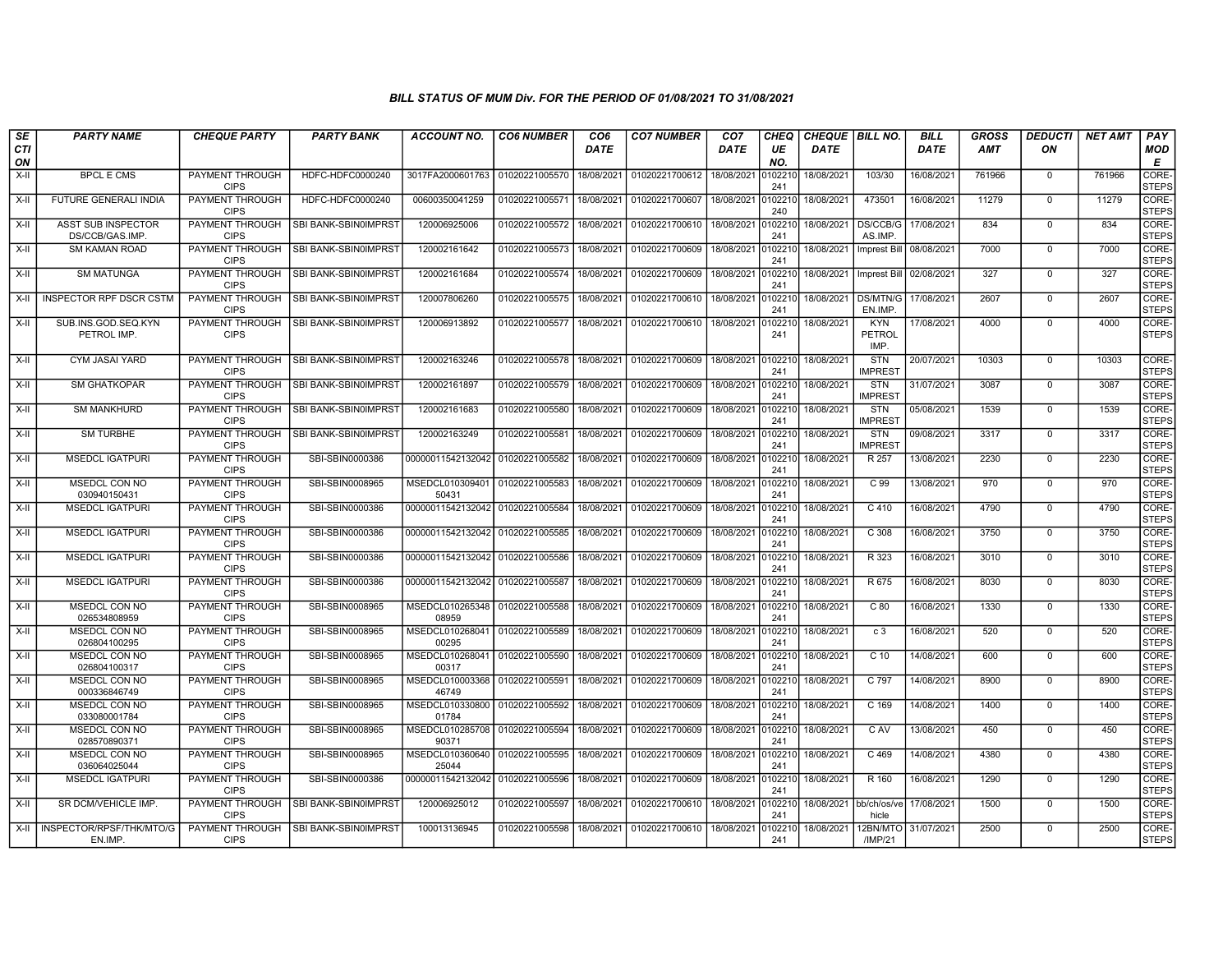| SE<br><b>CTI</b> | <b>PARTY NAME</b>                           | <b>CHEQUE PARTY</b>                   | <b>PARTY BANK</b>                                        | <b>ACCOUNT NO.</b>                                                          | <b>CO6 NUMBER</b>         | CO <sub>6</sub><br><b>DATE</b> | <b>CO7 NUMBER</b>                                           | CO <sub>7</sub><br><b>DATE</b> | <b>CHEQ</b><br>UE | CHEQUE   BILL NO.<br><b>DATE</b> |                                  | <b>BILL</b><br><b>DATE</b> | <b>GROSS</b><br>AMT | <b>DEDUCTI</b><br>ON | <b>NET AMT</b> | PAY<br><b>MOD</b>                |
|------------------|---------------------------------------------|---------------------------------------|----------------------------------------------------------|-----------------------------------------------------------------------------|---------------------------|--------------------------------|-------------------------------------------------------------|--------------------------------|-------------------|----------------------------------|----------------------------------|----------------------------|---------------------|----------------------|----------------|----------------------------------|
| ON<br>X-II       | <b>INSPECTOR RPSF THK E-</b>                | <b>PAYMENT THROUGH</b>                | SBI BANK-SBIN0IMPRST                                     | 120007805599                                                                | 01020221005599            | 18/08/2021                     | 01020221700610                                              | 18/08/2021                     | NO.<br>010221     |                                  | 18/08/2021 0389,0502             | 11/08/2021                 | 1500                | 0                    | 1500           | E<br>CORE-                       |
| X-II             | COY/GEN.IMP.<br><b>INSPECTOR RPSF/A COY</b> | <b>CIPS</b><br><b>PAYMENT THROUGH</b> | SBI BANK-SBIN0IMPRST                                     | 120006924182                                                                | 01020221005600            | 18/08/2021                     | 01020221700610                                              | 18/08/2021                     | 241<br>010221     | 18/08/2021                       | 9884,1328,                       | 13/08/2021                 | 1500                | $\overline{0}$       | 1500           | <b>STEPS</b><br>CORE-            |
|                  | 12BN/RPSF/THK/GEN.IMP.                      | <b>CIPS</b>                           |                                                          |                                                                             |                           |                                |                                                             |                                | 241               |                                  | 1342.                            |                            |                     |                      |                | STEPS                            |
| X-II             | SR DMO CSTM(GEN.IMP<br>Rs.10,000/-)         | <b>DIVISIONAL CASHIER.</b><br>C RLY   | SBI BANK-SBIN0IMPRST                                     | 120002162420                                                                | 01020221005601            | 18/08/2021                     | 01020221700613                                              | 18/08/2021                     | 980354            | 19/08/2021                       | 01                               | 18/08/2021                 | 18733               | $\Omega$             | 18733          | CASH                             |
| X-II             | OSD(S)BB                                    | PAYMENT THROUGH<br><b>CIPS</b>        | <b>SBI BANK-SBIN0IMPRST</b>                              | 100002956995                                                                | 01020221005602            | 18/08/2021                     | 01020221700610                                              | 18/08/2021                     | 010221<br>241     | 18/08/2021                       | 2609                             | 17/08/2021                 | 8000                | $\mathbf 0$          | 8000           | CORE-<br><b>STEPS</b>            |
| X-II             | ADEE (M) KYN/GEN.IMP.                       | PAYMENT THROUGH<br><b>CIPS</b>        | <b>SBI BANK-SBIN0IMPRST</b>                              | 120006923447                                                                | 01020221005603            | 18/08/2021                     | 01020221700610 18/08/2021 010221                            |                                | 241               | 18/08/2021                       | 12345                            | 14/08/2021                 | 6963                | $\mathbf{0}$         | 6963           | CORE-<br><b>STEPS</b>            |
| X-II             | <b>MSEDCL</b>                               | <b>MSEDCL</b>                         | SELF CHEQUE-                                             | 000000000                                                                   | 01020221005604            | 18/08/2021                     | 01020221700627                                              | 19/08/2021                     | 960906            | 20/08/2021                       | R-105                            | 13/08/2021                 | 720                 | $\Omega$             | 720            | <b>BANK</b><br>CHEQ<br><b>UE</b> |
| X-II             | SSE/PSI/SION/GEN.IMP.                       | PAYMENT THROUGH<br><b>CIPS</b>        | <b>ISBI BANK-SBIN0IMPRST</b>                             | 120007774615                                                                |                           |                                | 01020221005605 18/08/2021 01020221700610 18/08/2021 0102210 |                                | 241               | 18/08/2021                       | Gen<br>Imprest                   | 17/08/2021                 | 1500                | $\Omega$             | 1500           | CORE-<br><b>STEPS</b>            |
| X-II             | <b>MSEDCL</b>                               | <b>MSEDCL</b>                         | SELF CHEQUE-                                             | 000000000                                                                   | 01020221005606            | 18/08/2021                     | 01020221700611                                              | 18/08/2021                     | 960898            | 19/08/2021                       | R-111                            | 13/08/2021                 | 790                 | $\Omega$             | 790            | <b>BANK</b><br>CHEQ<br>UE        |
| X-II             | <b>MSEDCL</b>                               | <b>MSEDCL</b>                         | SELF CHEQUE-                                             | 000000000                                                                   | 01020221005607            | 18/08/2021                     | 01020221700611                                              | 18/08/2021                     | 960897            | 19/08/2021                       | $R-43$                           | 13/08/2021                 | 370                 | $\Omega$             | 370            | <b>BANK</b><br>CHEQ<br><b>UE</b> |
| X-II             | <b>BLUE WINDOWS INFOTECH</b>                | PAYMENT THROUGH<br><b>CIPS</b>        | APNA SAHAKARI BANK<br>LTD-ASBL0000006                    | 006012100004301                                                             | 01020221005608            | 18/08/2021                     | 01020221700617                                              | 18/08/2021 0102210             | 243               | 19/08/2021                       | <b>BWIT/20-</b><br>21/0041       | 09/03/2021                 | 24603               | 2877                 | 21726          | CORE-<br><b>STEPS</b>            |
|                  | X-II SSE/TD/CABLE/DEPOT/VVH/GE<br>N.IMP.    | <b>PAYMENT THROUGH</b><br><b>CIPS</b> | SBI BANK-SBIN0IMPRST                                     | 120007775339                                                                | 01020221005609            | 18/08/2021                     | 01020221700610 18/08/2021 010221                            |                                | 241               | 18/08/2021                       | GEN.<br><b>IMPREST</b>           | 26/07/2021                 | 1050                | $\mathbf 0$          | 1050           | CORE-<br><b>STEPS</b>            |
| X-II             | <b>ARCTIC AIRCON</b>                        | PAYMENT THROUGH<br><b>CIPS</b>        | <b>CENTRAL BANK OF</b><br>INDIA-CBIN0281067              | 3620089686                                                                  | 01020221005610 18/08/2021 |                                | 01020221700629                                              | 19/08/2021                     | 0102210<br>245    | 20/08/2021                       | AA/05/KYN 08/07/2021             |                            | 212400              | 14220                | 198180         | CORE-<br><b>STEPS</b>            |
| X-II             | IPF/RPF/BIRD                                | <b>DIVISIONAL CASHIER.</b><br>C RLY   | DUMMY-                                                   | 00000000                                                                    | 01020221005611            | 18/08/2021                     | 01020221700619                                              | 19/08/2021                     | 980354            | 19/08/2021                       | <b>GENERAL</b><br><b>IMPREST</b> | 17/08/2021                 | 1500                | $\overline{0}$       | 1500           | CASH                             |
| X-II             | <b>SR DSC/RPF/CSTM</b>                      | <b>DIVISIONAL CASHIER.</b><br>C RLY   | SILF CK-                                                 | 000000000                                                                   | 01020221005612            | 18/08/2021                     | 01020221700619 19/08/2021                                   |                                | 980354            | 19/08/2021                       | PO<br>NO.34378                   | 17/08/2021                 | 4980                | $\mathbf{0}$         | 4980           | CASH                             |
| $X-H$            | SR DEE (TRS)CLA /GEN.IMP.                   | C RLY                                 | DIVISIONAL CASHIER, SBI BANK-SBIN0IMPRST                 | 120006925011                                                                | 01020221005613            | 18/08/2021                     | 01020221700619                                              | 19/08/2021                     | 980354            | 19/08/2021                       | <b>CLA/S/16</b>                  | 05/08/2021                 | 26184               | $\overline{0}$       | 26184          | <b>CASH</b>                      |
|                  | X-II INSPECTOR RPF/DS/FEEDING<br><b>CH</b>  | <b>DIVISIONAL CASHIER.</b><br>C RLY   | SELF CHEQUE-                                             | $00\,$                                                                      | 01020221005614            | 18/08/2021                     | 01020221700619                                              | 19/08/2021                     | 980354            | 19/08/2021                       | <b>DS/MTN/F</b><br>EED.IMP.      | 17/08/2021                 | 273189              | $\mathbf 0$          | 273189         | CASH                             |
| X-II             | <b>EDESK SOLUTIONS</b>                      | <b>PAYMENT THROUGH</b><br><b>CIPS</b> | STATE BANK OF INDIA-<br>SBIN0011564                      | 37023605407                                                                 | 01020221005615 18/08/2021 |                                | 01020221700616                                              | 18/08/2021 0102210             | 241               | 18/08/2021                       | EDS-<br>06/227                   | 22/06/2021                 | 33750               | $\mathbf{0}$         | 33750          | CORE-<br><b>STEPS</b>            |
| X-II             | <b>CMS KYN</b>                              | <b>DIVISIONAL CASHIER.</b><br>C RLY   | SELF CHEQUE-                                             | 000000000                                                                   | 01020221005616            | 18/08/2021                     | 01020221700615                                              | 18/08/2021                     | 980354            | 19/08/2021                       | 473400                           | 16/08/2021                 | 39999               | $\mathbf 0$          | 39999          | CASH                             |
| X-II             | TAYALTECH-.BILASPUR                         | <b>PAYMENT THROUGH</b><br><b>CIPS</b> | <b>HDFC BANK LTD-</b><br>HDFC0000771                     | 07712560000492                                                              | 01020221005617            | 19/08/2021                     | 01020221700622                                              | 19/08/2021                     | 010221<br>244     | 19/08/2021                       | GST/2019<br>20/672               | 10/02/2020                 | 94400               | 1600                 | 92800          | CORE-<br><b>STEPS</b>            |
| X-II             | TATA POWER CA NO<br>900000892985            | PAYMENT THROUGH<br><b>CIPS</b>        | <b>STANDARD</b><br>CHARTERED BANK-<br>SCBL0036001        | 3082900000892985                                                            | 01020221005618 19/08/2021 |                                | 01020221700620                                              | 19/08/2021                     | 010221<br>243     | 19/08/2021                       | R-30                             | 13/08/2021                 | 221                 | $\Omega$             | 221            | CORE-<br><b>STEPS</b>            |
| X-II             | TATA POWER CA NO<br>900000892976            | PAYMENT THROUGH<br><b>CIPS</b>        | <b>STANDARD</b><br><b>CHARTERED BANK-</b><br>SCBL0036001 | 3082900000892976 01020221005619 19/08/2021 01020221700620 19/08/2021 010221 |                           |                                |                                                             |                                | 243               | 19/08/2021                       | R-121                            | 13/08/2021                 | 735                 | $\mathbf 0$          | 735            | CORE-<br><b>STEPS</b>            |
| X-II             | TATA POWER CA NO<br>900000892975            | PAYMENT THROUGH<br><b>CIPS</b>        | <b>STANDARD</b><br><b>CHARTERED BANK-</b><br>SCBL0036001 | 3082900000892975 01020221005620 19/08/2021                                  |                           |                                | 01020221700620 19/08/2021 010221                            |                                | 243               | 19/08/2021                       | R-176                            | 13/08/2021                 | 1143                | $\mathbf 0$          | 1143           | CORE-<br><b>STEPS</b>            |
| X-II             | <b>TATA POWER CA</b><br>NO.900000892963     | PAYMENT THROUGH<br><b>CIPS</b>        | <b>STANDARD</b><br>CHARTERED BANK-<br>SCBL0036001        | 3082900000892963                                                            | 01020221005621            | 19/08/2021                     | 01020221700620                                              | 19/08/2021                     | 010221<br>243     | 19/08/2021                       | R-394                            | 13/08/2021                 | 3137                | $\mathbf 0$          | 3137           | CORE-<br><b>STEPS</b>            |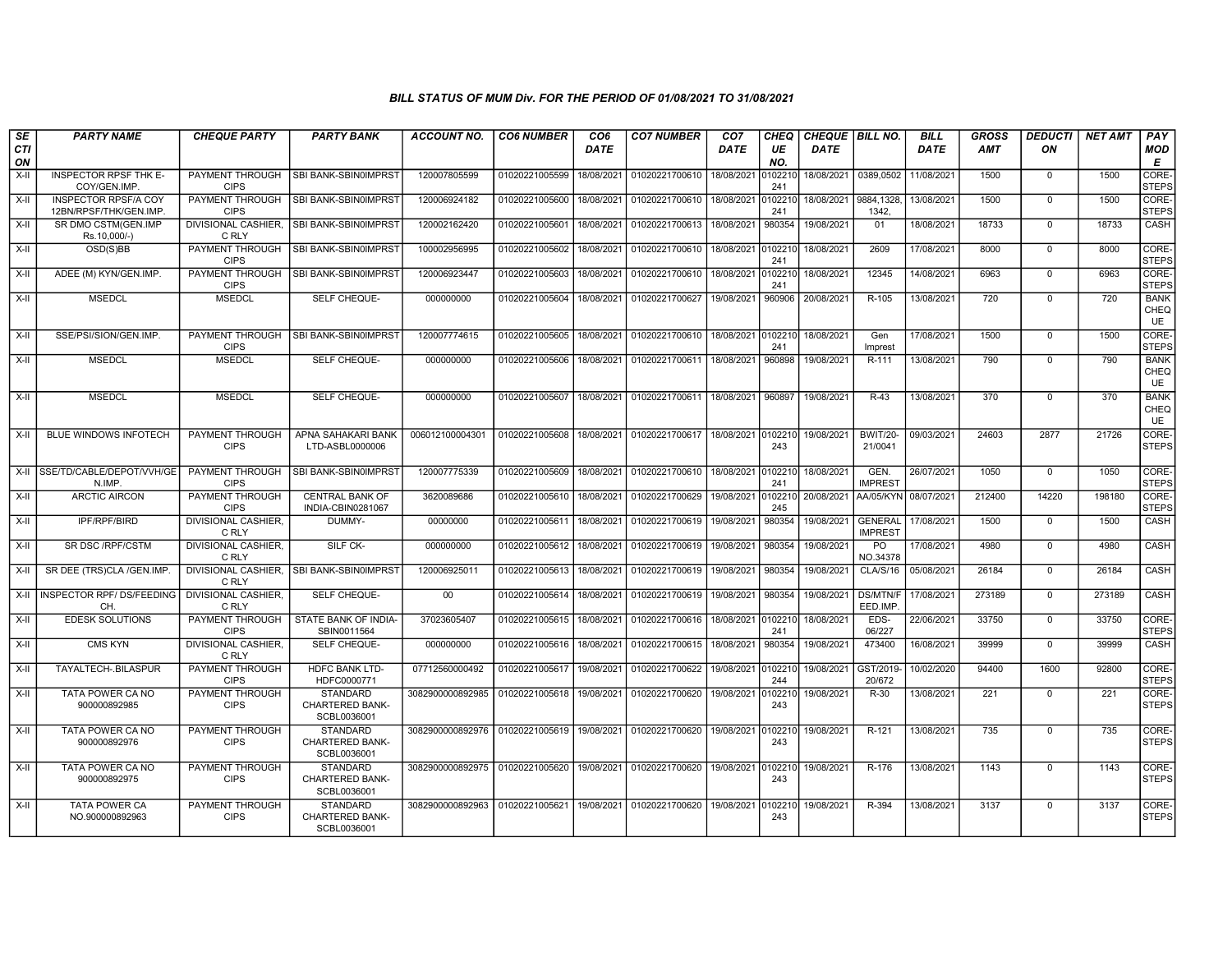| SE               | <b>PARTY NAME</b>                    | <b>CHEQUE PARTY</b>                   | <b>PARTY BANK</b>                                        | <b>ACCOUNT NO.</b>              | <b>CO6 NUMBER</b> | CO <sub>6</sub> | <b>CO7 NUMBER</b> | CO <sub>7</sub> | <b>CHEQ</b>    | <b>CHEQUE   BILL NO.</b> |                              | <b>BILL</b> | <b>GROSS</b> | <b>DEDUCTI</b> | <b>NET AMT</b> | PAY                   |
|------------------|--------------------------------------|---------------------------------------|----------------------------------------------------------|---------------------------------|-------------------|-----------------|-------------------|-----------------|----------------|--------------------------|------------------------------|-------------|--------------|----------------|----------------|-----------------------|
| <b>CTI</b><br>ON |                                      |                                       |                                                          |                                 |                   | <b>DATE</b>     |                   | DATE            | UE<br>NO.      | <b>DATE</b>              |                              | <b>DATE</b> | <b>AMT</b>   | ON             |                | <b>MOD</b><br>Е       |
| $X-H$            | TATA POWER CA NO<br>900000892986     | <b>PAYMENT THROUGH</b><br><b>CIPS</b> | <b>STANDARD</b><br><b>CHARTERED BANK-</b><br>SCBL0036001 | 3082900000892986                | 01020221005622    | 19/08/2021      | 01020221700620    | 19/08/2021      | 102210<br>243  | 19/08/2021               | R-31                         | 13/08/2021  | 228          | $\mathbf{0}$   | 228            | CORE-<br><b>STEPS</b> |
| X-II             | TATA POWER CA NO<br>900000892978     | PAYMENT THROUGH<br><b>CIPS</b>        | <b>STANDARD</b><br><b>CHARTERED BANK-</b><br>SCBL0036001 | 3082900000892978 01020221005623 |                   | 19/08/2021      | 01020221700620    | 19/08/2021      | 102210<br>243  | 19/08/2021               | R-180                        | 13/08/2021  | 1173         | $\Omega$       | 1173           | CORE-<br><b>STEPS</b> |
| X-II             | MSEDCL CON NO<br>033090006296        | PAYMENT THROUGH<br><b>CIPS</b>        | SBI-SBIN0008965                                          | MSEDCL010330900<br>06296        | 01020221005624    | 19/08/2021      | 01020221700620    | 19/08/2021      | 102210<br>243  | 19/08/2021               | $c-120$                      | 14/08/2021  | 1090         | $\mathbf 0$    | 1090           | CORE-<br><b>STEPS</b> |
| X-II             | TATA POWER CA NO<br>900000892962     | PAYMENT THROUGH<br><b>CIPS</b>        | STANDARD<br>CHARTERED BANK-<br>SCBL0036001               | 3082900000892962                | 01020221005625    | 19/08/2021      | 01020221700620    | 19/08/2021      | 0102210<br>243 | 19/08/2021               | R-420                        | 13/08/2021  | 3431         | $\mathbf 0$    | 3431           | CORE-<br><b>STEPS</b> |
| X-II             | TATA POWER CA NO<br>900000892970     | PAYMENT THROUGH<br><b>CIPS</b>        | <b>STANDARD</b><br><b>CHARTERED BANK-</b><br>SCBL0036001 | 3082900000892970                | 01020221005626    | 19/08/2021      | 01020221700620    | 19/08/2021      | 102210<br>243  | 19/08/2021               | R-206                        | 13/08/2021  | 1365         | $\mathbf 0$    | 1365           | CORE-<br><b>STEPS</b> |
| $X-H$            | TATA POWER CA NO<br>900000892974     | PAYMENT THROUGH<br><b>CIPS</b>        | <b>STANDARD</b><br><b>CHARTERED BANK-</b><br>SCBL0036001 | 3082900000892974                | 01020221005627    | 19/08/2021      | 01020221700620    | 19/08/2021      | 102210<br>243  | 19/08/2021               | R-190                        | 13/08/2021  | 1247         | $\mathbf 0$    | 1247           | CORE-<br><b>STEPS</b> |
| X-II             | MSEDCL CON NO<br>020020046300        | PAYMENT THROUGH<br><b>CIPS</b>        | SBI-SBIN0008965                                          | MSEDCL010200200<br>46300        | 01020221005628    | 19/08/2021      | 01020221700620    | 19/08/2021      | 102210<br>243  | 19/08/2021               | C-1497                       | 13/08/2021  | 20700        | $\mathbf 0$    | 20700          | CORE-<br><b>STEPS</b> |
| X-II             | <b>MSEDCL CON NO</b><br>020853910270 | PAYMENT THROUGH<br><b>CIPS</b>        | SBI-SBIN0008965                                          | MSEDCL010208539<br>10270        | 01020221005629    | 19/08/2021      | 01020221700620    | 19/08/2021      | 102210<br>243  | 19/08/2021               | $C-3453$                     | 13/08/2021  | 50670        | $\mathbf 0$    | 50670          | CORE-<br><b>STEPS</b> |
| X-II             | <b>MSEDCL IGATPURI</b>               | PAYMENT THROUGH<br><b>CIPS</b>        | SBI-SBIN0000386                                          | 00000011542132042               | 01020221005630    | 19/08/2021      | 01020221700620    | 19/08/2021      | 102210<br>243  | 19/08/2021               | R-279                        | 13/08/2021  | 2200         | $\mathbf 0$    | 2200           | CORE-<br><b>STEPS</b> |
| X-II             | <b>MSEDCL IGATPURI</b>               | PAYMENT THROUGH<br><b>CIPS</b>        | SBI-SBIN0000386                                          | 00000011542132042               | 01020221005631    | 19/08/2021      | 01020221700620    | 19/08/2021      | 102210<br>243  | 19/08/2021               | R-361                        | 13/08/2021  | 3480         | $\Omega$       | 3480           | CORE-<br><b>STEPS</b> |
| X-II             | <b>MSEDCL IGATPURI</b>               | PAYMENT THROUGH<br><b>CIPS</b>        | SBI-SBIN0000386                                          | 00000011542132042               | 01020221005632    | 19/08/2021      | 01020221700620    | 19/08/2021      | 102210<br>243  | 19/08/2021               | R-141                        | 13/08/2021  | 1000         | $\mathbf 0$    | 1000           | CORE-<br><b>STEPS</b> |
| X-II             | <b>MSEDCL IGATPURI</b>               | PAYMENT THROUGH<br><b>CIPS</b>        | SBI-SBIN0000386                                          | 00000011542132042               | 01020221005633    | 19/08/2021      | 01020221700620    | 19/08/2021      | 102210<br>243  | 19/08/2021               | R-508                        | 13/08/2021  | 5360         | $\mathbf{0}$   | 5360           | CORE-<br><b>STEPS</b> |
| $X-H$            | <b>MSEDCL CON NO</b><br>052018048698 | <b>PAYMENT THROUGH</b><br><b>CIPS</b> | SBI-SBIN0008965                                          | MSEDCL010520180<br>48698        | 01020221005634    | 19/08/2021      | 01020221700620    | 19/08/2021      | 102210<br>243  | 19/08/2021               | $C-3106$                     | 13/08/2021  | 33050        | $\mathbf 0$    | 33050          | CORE-<br><b>STEPS</b> |
| X-II             | <b>SM THAKURWADI</b>                 | PAYMENT THROUGH<br><b>CIPS</b>        | SBI BANK-SBIN0IMPRST                                     | 120007777539                    | 01020221005635    | 19/08/2021      | 01020221700620    | 19/08/2021      | 102210<br>243  | 19/08/2021               | stn imprest                  | 05/08/2021  | 5000         | $\mathbf{0}$   | 5000           | CORE-<br><b>STEPS</b> |
| $X-H$            | <b>SM KHADAVLI</b>                   | PAYMENT THROUGH<br><b>CIPS</b>        | SBI BANK-SBIN0IMPRST                                     | 120002161899                    | 01020221005636    | 19/08/2021      | 01020221700620    | 19/08/2021      | 0102210<br>243 | 19/08/2021               | <b>STN</b><br><b>IMPREST</b> | 31/07/2021  | 15944        | $\mathbf{0}$   | 15944          | CORE-<br><b>STEPS</b> |
| X-II             | <b>SM APTA</b>                       | PAYMENT THROUGH<br><b>CIPS</b>        | SBI BANK-SBIN0IMPRST                                     | 120002162212                    | 01020221005637    | 19/08/2021      | 01020221700620    | 19/08/2021      | 102210<br>243  | 19/08/2021               | <b>STN</b><br><b>IMPREST</b> | 09/08/2021  | 16781        | $\mathbf{0}$   | 16781          | CORE-<br><b>STEPS</b> |
| $X-H$            | <b>SS RABADA</b>                     | <b>PAYMENT THROUGH</b><br><b>CIPS</b> | SBI BANK-SBIN0IMPRST                                     | 120002162593                    | 01020221005638    | 19/08/2021      | 01020221700620    | 19/08/2021      | 102210<br>243  | 19/08/2021               | <b>IMPREST</b><br>CASH       | 29/07/2021  | 4568         | $\Omega$       | 4568           | CORE-<br><b>STEPS</b> |
| X-II             | <b>GOKUL AUTO WORKS</b>              | PAYMENT THROUGH<br><b>CIPS</b>        | <b>MAHANAGAR CO-OP</b><br>BANK LTD-MCBL0960007           | 007011200003244                 | 01020221005639    | 19/08/2021      | 01020221700621    | 19/08/2021      | 102210<br>244  | 19/08/2021               | 225                          | 02/08/2021  | 36629.99     | 183.99         | 36446          | CORE-<br><b>STEPS</b> |
| X-II             | <b>GOKUL AUTO WORKS</b>              | PAYMENT THROUGH<br><b>CIPS</b>        | MAHANAGAR CO-OP<br>BANK LTD-MCBL0960007                  | 007011200003244                 | 01020221005640    | 19/08/2021      | 01020221700621    | 19/08/2021      | 102210<br>244  | 19/08/2021               | 223                          | 02/08/2021  | 18250        | 365            | 17885          | CORE-<br><b>STEPS</b> |
| $X-II$           | <b>SM SOMATNE</b>                    | PAYMENT THROUGH<br><b>CIPS</b>        | SBI BANK-SBIN0IMPRST                                     | 120002163247                    | 01020221005641    | 19/08/2021      | 01020221700620    | 19/08/2021      | 102210<br>243  | 19/08/2021               | <b>STN</b><br><b>IMPREST</b> | 06/08/2021  | 7000         | $\mathbf 0$    | 7000           | CORE-<br><b>STEPS</b> |
| X-II             | <b>SM KASU</b>                       | PAYMENT THROUGH<br><b>CIPS</b>        | SBI BANK-SBIN0IMPRST                                     | 120002162214                    | 01020221005642    | 19/08/2021      | 01020221700620    | 19/08/2021      | 102210<br>243  | 19/08/2021               | <b>STN</b><br><b>IMPREST</b> | 07/08/2019  | 10449        | $\mathbf 0$    | 10449          | CORE-<br><b>STEPS</b> |
| $X-H$            | <b>SM JITE</b>                       | PAYMENT THROUGH<br><b>CIPS</b>        | SBI BANK-SBIN0IMPRST                                     | 120002163248                    | 01020221005643    | 19/08/2021      | 01020221700620    | 19/08/2021      | 102210<br>243  | 19/08/2021               | <b>STN IMP</b>               | 04/08/2021  | 17000        | $^{\circ}$     | 17000          | CORE-<br><b>STEPS</b> |
| X-II             | <b>SM BHANDUP</b>                    | PAYMENT THROUGH<br><b>CIPS</b>        | SBI BANK-SBIN0IMPRST                                     | 120002161893                    | 01020221005644    | 19/08/2021      | 01020221700620    | 19/08/2021      | 102210<br>243  | 19/08/2021               | <b>STN IMP</b>               | 05/08/2021  | 395          | $^{\circ}$     | 395            | CORE-<br><b>STEPS</b> |
| X-II             | <b>SM VASIND</b>                     | PAYMENT THROUGH<br><b>CIPS</b>        | SBI BANK-SBIN0IMPRST                                     | 120002161940                    | 01020221005645    | 19/08/2021      | 01020221700620    | 19/08/2021      | 102210<br>243  | 19/08/2021               | <b>STN IMP</b>               | 04/08/2021  | 14154        | $\mathbf 0$    | 14154          | CORE-<br><b>STEPS</b> |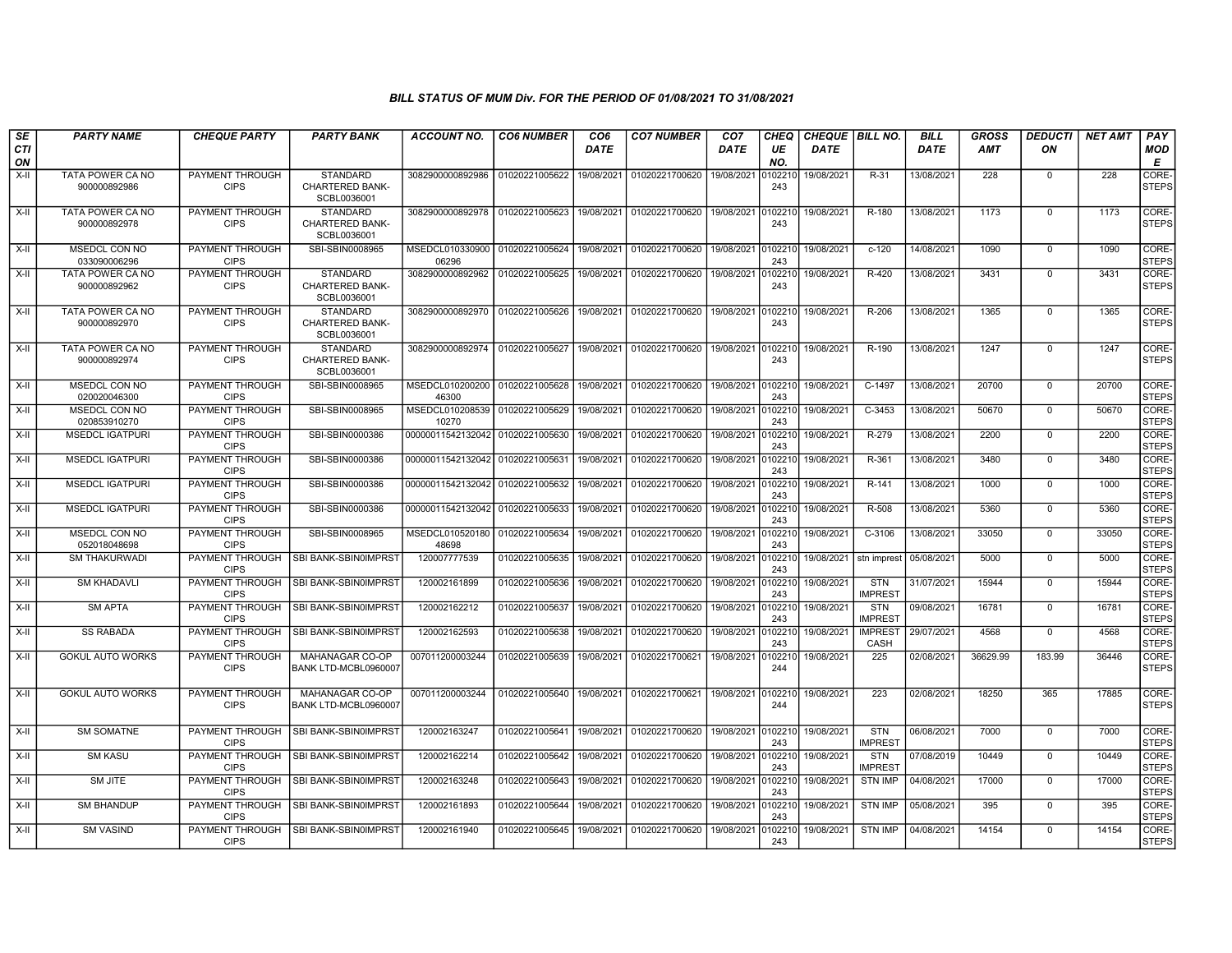| SE               | <b>PARTY NAME</b>                     | <b>CHEQUE PARTY</b>                                 | <b>PARTY BANK</b>     | ACCOUNT NO.                               | <b>CO6 NUMBER</b> | CO6         | <b>CO7 NUMBER</b> | CO <sub>7</sub> | CHEQ           | <b>CHEQUE   BILL NO.</b> |                                | <b>BILL</b> | GROSS      | <b>DEDUCTI</b> | <b>NET AMT</b> | <b>PAY</b>                  |
|------------------|---------------------------------------|-----------------------------------------------------|-----------------------|-------------------------------------------|-------------------|-------------|-------------------|-----------------|----------------|--------------------------|--------------------------------|-------------|------------|----------------|----------------|-----------------------------|
| <b>CTI</b><br>ON |                                       |                                                     |                       |                                           |                   | <b>DATE</b> |                   | <b>DATE</b>     | UE<br>NO.      | <b>DATE</b>              |                                | <b>DATE</b> | <b>AMT</b> | ON             |                | MOD<br>Е                    |
| $X-H$            | MSEDCL CON NO<br>020210330713         | <b>PAYMENT THROUGH</b><br><b>CIPS</b>               | SBI-SBIN0008965       | MSEDCL010202103<br>30713                  | 01020221005646    | 19/08/2021  | 01020221700628    | 19/08/2021      | 102210<br>244  | 19/08/2021               | $C-276$                        | 17/08/2021  | 2470       | $\mathbf 0$    | 2470           | CORE-<br><b>STEPS</b>       |
| X-II             | MSEDCL CON NO<br>020010204161         | PAYMENT THROUGH<br><b>CIPS</b>                      | SBI-SBIN0008965       | MSEDCL010200102   01020221005647<br>04161 |                   | 19/08/2021  | 01020221700628    | 19/08/2021      | 102210<br>244  | 19/08/2021               | R-1152                         | 17/08/2021  | 13310      | $\mathbf 0$    | 13310          | CORE-<br><b>STEPS</b>       |
| $X-II$           | MSEDCL CON NO<br>020210331175         | PAYMENT THROUGH<br><b>CIPS</b>                      | SBI-SBIN0008965       | MSEDCL010202103<br>31175                  | 01020221005648    | 19/08/2021  | 01020221700628    | 19/08/2021      | 0102210<br>244 | 19/08/2021               | R-1155                         | 17/08/2021  | 15500      | $\Omega$       | 15500          | CORE-<br><b>STEPS</b>       |
| X-II             | <b>MSEDCL CON NO</b><br>020023069181  | PAYMENT THROUGH<br><b>CIPS</b>                      | SBI-SBIN0008965       | MSEDCL010200230   01020221005649<br>69181 |                   | 19/08/2021  | 01020221700628    | 19/08/2021      | 102210<br>244  | 19/08/2021               | $C-153$                        | 17/08/2021  | 1600       | $\mathbf 0$    | 1600           | CORE-<br><b>STEPS</b>       |
| $X-H$            | <b>MSEDCL CON NO</b><br>000010404746  | PAYMENT THROUGH<br><b>CIPS</b>                      | SBI-SBIN0008965       | MSEDCL010000104<br>04746                  | 01020221005650    | 19/08/2021  | 01020221700628    | 19/08/2021      | 102210<br>244  | 19/08/2021               | $C-838$                        | 17/08/2021  | 5590       | $\mathbf 0$    | 5590           | CORE-<br><b>STEPS</b>       |
| X-II             | MSEDCL CON NO<br>000050014851         | PAYMENT THROUGH<br><b>CIPS</b>                      | SBI-SBIN0008965       | MSEDCL010000500<br>14851                  | 01020221005651    | 19/08/2021  | 01020221700628    | 19/08/2021      | 0102210<br>244 | 19/08/2021               | C-6618                         | 16/08/2021  | 69400      | $\mathbf 0$    | 69400          | CORE-<br><b>STEPS</b>       |
| X-II             | MSEDCL CON NO<br>800000260670         | PAYMENT THROUGH<br><b>CIPS</b>                      | SBI-SBIN0008965       | MSEDCL018000002<br>60670                  | 01020221005652    | 19/08/2021  | 01020221700628    | 19/08/2021      | 102210<br>244  | 19/08/2021               | C-7215                         | 17/08/2021  | 125840     | $\Omega$       | 125840         | CORE-<br><b>STEPS</b>       |
| X-II             | MSEDCL CON NO<br>800000170328         | PAYMENT THROUGH<br><b>CIPS</b>                      | SBI-SBIN0008965       | MSEDCL018000001<br>70328                  | 01020221005653    | 19/08/2021  | 01020221700628    | 19/08/2021      | 0102210<br>244 | 19/08/2021               | C-13682                        | 16/08/2021  | 131610     | $\mathbf{0}$   | 131610         | CORE-<br><b>STEPS</b>       |
| X-II             | MSEDCL CON NO<br>700000851274         | PAYMENT THROUGH<br><b>CIPS</b>                      | SBI-SBIN0008965       | MSEDCL017000008 01020221005654<br>51274   |                   | 19/08/2021  | 01020221700628    | 19/08/2021      | 102210<br>244  | 19/08/2021               | $C-17516$                      | 16/08/2021  | 319600     | $\Omega$       | 319600         | CORE-<br><b>STEPS</b>       |
| $X-H$            | MSEDCL CON NO<br>700000240178         | <b>PAYMENT THROUGH</b><br><b>CIPS</b>               | SBI-SBIN0008965       | MSEDCL017000002<br>40178                  | 01020221005655    | 19/08/2021  | 01020221700628    | 19/08/2021      | 0102210<br>244 | 19/08/2021               | C-13884                        | 16/08/2021  | 125050     | $\mathbf 0$    | 125050         | CORE-<br><b>STEPS</b>       |
| X-II             | MSEDCL CON NO<br>030680225423         | PAYMENT THROUGH<br><b>CIPS</b>                      | SBI-SBIN0008965       | MSEDCL010306802<br>25423                  | 01020221005656    | 19/08/2021  | 01020221700628    | 19/08/2021      | 102210<br>244  | 19/08/2021               | C-1156                         | 16/08/2021  | 18390      | $\Omega$       | 18390          | CORE-<br><b>STEPS</b>       |
| X-II             | MSEDCL CON NO<br>000290091659         | PAYMENT THROUGH<br><b>CIPS</b>                      | SBI-SBIN0008965       | MSEDCL010002900<br>91659                  | 01020221005657    | 19/08/2021  | 01020221700628    | 19/08/2021      | 102210<br>244  | 19/08/2021               | R-3892                         | 16/08/2021  | 58350      | $\mathbf 0$    | 58350          | CORE-<br><b>STEPS</b>       |
| X-II             | MSEDCL CON NO<br>021540006731         | PAYMENT THROUGH<br><b>CIPS</b>                      | SBI-SBIN0008965       | MSEDCL010215400   01020221005658<br>06731 |                   | 19/08/2021  | 01020221700628    | 19/08/2021      | 0102210<br>244 | 19/08/2021               | C-17698                        | 16/08/2021  | 189840     | $\Omega$       | 189840         | CORE-<br><b>STEPS</b>       |
| X-II             | <b>MSEDCL CON NO</b><br>000093216687  | PAYMENT THROUGH<br><b>CIPS</b>                      | SBI-SBIN0008965       | MSEDCL010000932<br>16687                  | 01020221005659    | 19/08/2021  | 01020221700628    | 19/08/2021      | 102210<br>244  | 19/08/2021               | $C-1216$                       | 16/08/2021  | 7980       | $\mathbf 0$    | 7980           | CORE-<br><b>STEPS</b>       |
| X-II             | MSEDCL CON NO<br>000334227324         | PAYMENT THROUGH<br><b>CIPS</b>                      | SBI-SBIN0008965       | MSEDCL010003342 01020221005660<br>27324   |                   | 19/08/2021  | 01020221700628    | 19/08/2021      | 0102210<br>244 | 19/08/2021               | $C-5000$                       | 16/08/2021  | 45800      | $\Omega$       | 45800          | CORE-<br><b>STEPS</b>       |
| X-II             | MSEDCL CON NO<br>800000009195         | PAYMENT THROUGH<br><b>CIPS</b>                      | SBI-SBIN0008965       | MSEDCL018000000<br>09195                  | 01020221005661    | 19/08/2021  | 01020221700628    | 19/08/2021      | 102210<br>244  | 19/08/2021               | C-1154                         | 17/08/2021  | 12660      | $\mathbf 0$    | 12660          | CORE-<br><b>STEPS</b>       |
| X-II             | <b>MSEDCL CON NO</b><br>036480001162  | PAYMENT THROUGH<br><b>CIPS</b>                      | SBI-SBIN0008965       | MSEDCL010364800<br>01162                  | 01020221005662    | 19/08/2021  | 01020221700628    | 19/08/2021      | 102210<br>244  | 19/08/2021               | $C-2297$                       | 16/08/2021  | 24500      | $\Omega$       | 24500          | CORE-<br><b>STEPS</b>       |
| X-II             | MSEDCL CON NO<br>025570002204         | <b>PAYMENT THROUGH</b><br><b>CIPS</b>               | SBI-SBIN0008965       | MSEDCL010255700 01020221005663<br>02204   |                   | 19/08/2021  | 01020221700628    | 19/08/2021      | 0102210<br>244 | 19/08/2021               | C-5000                         | 16/08/2021  | 44170      | $\mathbf 0$    | 44170          | CORE-<br><b>STEPS</b>       |
| X-II             | <b>MSEDCL</b>                         | <b>MSEDCL</b>                                       | SELF CHEQUE-          | 000000000                                 | 01020221005664    | 19/08/2021  | 01020221700627    | 19/08/2021      | 960911         | 20/08/2021               | R-220,215                      | 17/08/2021  | 3520       | $\mathbf 0$    | 3520           | <b>BANK</b><br>CHEQ         |
| X-II             | <b>MSEDCL CON NO</b>                  | <b>PAYMENT THROUGH</b>                              | SBI-SBIN0008965       | MSEDCL010215603                           | 01020221005665    | 19/08/2021  | 01020221700628    | 19/08/2021      | 0102210        | 19/08/2021               | C-6235                         | 16/08/2021  | 72950      | $\mathbf 0$    | 72950          | UE<br>CORE-                 |
| $X-II$           | 021560388486<br><b>MSEDCL CON NO</b>  | <b>CIPS</b><br><b>PAYMENT THROUGH</b>               | SBI-SBIN0008965       | 88486<br>MSEDCL010270600                  | 01020221005666    | 19/08/2021  | 01020221700628    | 19/08/2021      | 244<br>0102210 | 19/08/2021               | $C-80$                         | 17/08/2021  | 860        | $\Omega$       | 860            | <b>STEPS</b><br>CORE-       |
| X-II             | 027060000153<br>MSEDCL CON NO         | <b>CIPS</b><br>PAYMENT THROUGH                      | SBI-SBIN0008965       | 00153<br>MSEDCL010000102                  | 01020221005667    | 19/08/2021  | 01020221700628    | 19/08/2021      | 244<br>102210  | 19/08/2021               | C-1086                         | 17/08/2021  | 8620       | $\mathbf 0$    | 8620           | <b>STEPS</b><br>CORE-       |
| $X-II$           | 000010269067<br><b>MSEDCL CON NO</b>  | <b>CIPS</b><br>PAYMENT THROUGH                      | SBI-SBIN0008965       | 69067<br>MSEDCL010000102                  | 01020221005668    | 19/08/2021  | 01020221700628    | 19/08/2021      | 244<br>102210  | 19/08/2021               | R-2314                         | 17/08/2021  | 10770      | $\Omega$       | 10770          | <b>STEPS</b><br>CORE-       |
| X-II             | 000010269059<br><b>MSEDCL CON NO</b>  | <b>CIPS</b><br>PAYMENT THROUGH                      | SBI-SBIN0008965       | 69059<br>MSEDCL010202103                  | 01020221005669    | 19/08/2021  | 01020221700628    | 19/08/2021      | 244<br>0102210 | 19/08/2021               | $C-317$                        | 17/08/2021  | 2770       | $\mathbf{0}$   | 2770           | <b>STEPS</b><br>CORE-       |
| $X-H$            | 020210331183<br><b>ADEN HORT CSTM</b> | <b>CIPS</b><br>PAYMENT THROUGH                      | SBI BANK-SBIN0IMPRST  | 31183<br>120002155856                     | 01020221005670    | 19/08/2021  | 01020221700628    | 19/08/2021      | 244<br>102210  | 19/08/2021               | ADEN[HOR 01/06/2021            |             | 19800      | $\mathbf 0$    | 19800          | <b>STEPS</b><br>CORE-       |
| X-II             | VASHI RAILWAY STATION                 | <b>CIPS</b><br><b>VASHI RAILWAY</b>                 | AXIS BANK-UTIB0000641 | 641010200003360                           | 01020221005672    | 19/08/2021  | 01020221700623    | 19/08/2021      | 244<br>960905  | 20/08/2021               | <b>TICSMT</b><br><b>VRSCCL</b> | 27/05/2021  | 29640      | $\mathbf 0$    | 29640          | <b>STEPS</b><br><b>BANK</b> |
|                  | <b>COMMERCIAL COMPLEX</b><br>LIMITED  | <b>STATION COMMERCIAL</b><br><b>COMPLEX LIMITED</b> |                       |                                           |                   |             |                   |                 |                |                          |                                |             |            |                |                | CHEQ<br><b>UE</b>           |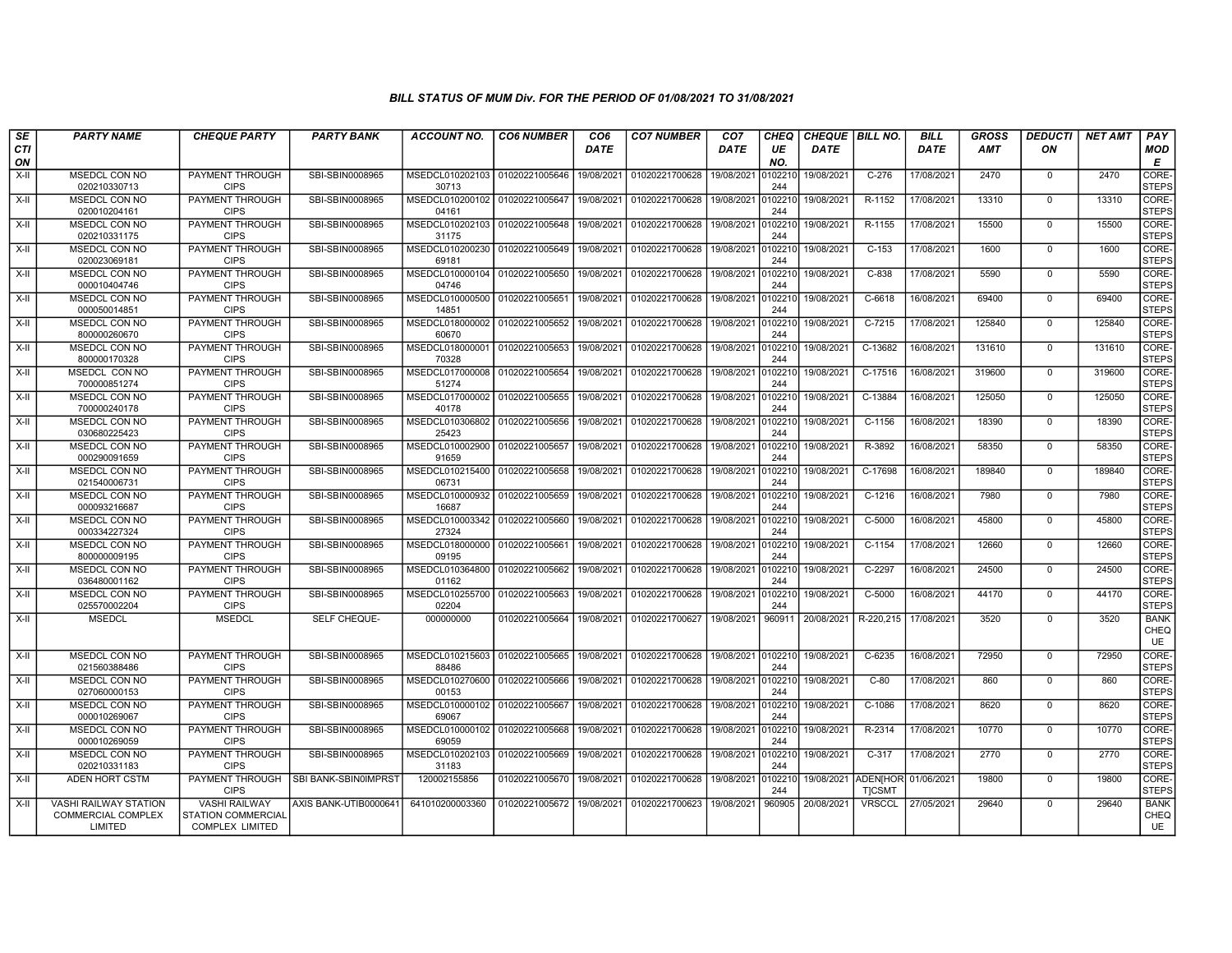| SE               | <b>PARTY NAME</b>                              | <b>CHEQUE PARTY</b>                   | <b>PARTY BANK</b>                          | <b>ACCOUNT NO.</b> | <b>CO6 NUMBER</b> | CO <sub>6</sub> | <b>CO7 NUMBER</b>         | CO <sub>7</sub> | CHEQ           | CHEQUE   BILL NO. |                              | <b>BILL</b> | <b>GROSS</b> | <b>DEDUCTI</b> | <b>NET AMT</b> | PAY                         |
|------------------|------------------------------------------------|---------------------------------------|--------------------------------------------|--------------------|-------------------|-----------------|---------------------------|-----------------|----------------|-------------------|------------------------------|-------------|--------------|----------------|----------------|-----------------------------|
| <b>CTI</b><br>ON |                                                |                                       |                                            |                    |                   | DATE            |                           | <b>DATE</b>     | UE<br>NO.      | DATE              |                              | <b>DATE</b> | <b>AMT</b>   | ΟN             |                | <b>MOD</b><br>Е             |
| $X-H$            | <b>EXE.ENGINEER</b>                            | <b>EXE.ENGINEER</b>                   | SBI-SBIN0060383                            | 30424874678        | 01020221005673    | 19/08/2021      | 01020221700623            | 19/08/2021      | 960901         | 20/08/2021        | W/Rev/G/3                    | 01/07/2021  | 4713         | $\mathbf{0}$   | 4713           | <b>BANK</b>                 |
|                  | MAHARASHTRA JEEVAN<br>PRADHIKARAN WATER        | MAHARASHTRA<br>JEEVAN PRADHIKARAN     |                                            |                    |                   |                 |                           |                 |                |                   | 2021                         |             |              |                |                | CHEQ<br>UE                  |
|                  | MANGMT DIVN NEW PNVL                           | WATER MANGMT DIVN                     |                                            |                    |                   |                 |                           |                 |                |                   |                              |             |              |                |                |                             |
|                  |                                                | <b>NEW PNVL</b>                       |                                            |                    |                   |                 |                           |                 |                |                   |                              |             |              |                |                |                             |
| X-II             | <b>AVM SYSTEMS</b>                             | PAYMENT THROUGH                       | <b>BANK OF</b>                             | 60016610808        | 01020221005674    | 19/08/2021      | 01020221700625            | 19/08/2021      | 0102210        | 19/08/2021        | 79                           | 10/08/2021  | 141777       | 2403           | 139374         | CORE-                       |
|                  |                                                | <b>CIPS</b>                           | MAHARASHTRA-<br>MAHB0000978                |                    |                   |                 |                           |                 | 244            |                   |                              |             |              |                |                | <b>STEPS</b>                |
| $X-H$            | <b>KAPTRONICS PRIVATE</b><br>LIMITED-BANGALORE | <b>PAYMENT THROUGH</b><br><b>CIPS</b> | STATE BANK OF INDIA-<br>SBIN0006959        | 33927677544        | 01020221005675    | 19/08/2021      | 01020221700632 20/08/2021 |                 | 0102210<br>250 | 23/08/2021        | 289205                       | 30/10/2020  | 9790         | $\mathbf 0$    | 9790           | CORE-<br>STEPS              |
| X-II             | <b>KAPTRONICS PRIVATE</b><br>LIMITED-BANGALORE | PAYMENT THROUGH<br><b>CIPS</b>        | STATE BANK OF INDIA-<br>SBIN0006959        | 33927677544        | 01020221005676    | 19/08/2021      | 01020221700632            | 20/08/2021      | 0102210<br>250 | 23/08/2021        | 289204                       | 30/10/2020  | 9790         | $\mathbf{0}$   | 9790           | CORE-<br>STEPS              |
| X-II             | <b>JASMINE TRADING CO-</b><br><b>MUMBAI</b>    | PAYMENT THROUGH<br><b>CIPS</b>        | <b>HDFC BANK LTD-</b><br>HDFC0000001       | 00018190000111     | 01020221005677    | 19/08/2021      | 01020221700634            | 20/08/2021      | 102210<br>250  | 23/08/2021        | 249301                       | 13/08/2021  | 22609        | $\mathbf 0$    | 22609          | <b>CORE</b><br><b>STEPS</b> |
| X-II             | V S SERVICES AND TRADING<br><b>LLP</b>         | PAYMENT THROUGH<br><b>CIPS</b>        | <b>UNION BANK OF INDIA-</b><br>UBIN0531570 | 315705010051068    | 01020221005678    | 19/08/2021      | 01020221700632            | 20/08/2021      | 010221<br>250  | 23/08/2021        | 249302                       | 13/08/2021  | 19845        | $\mathbf 0$    | 19845          | CORE-<br><b>STEPS</b>       |
| X-II             | VATSHAL ENTERPRISES-<br><b>THANE</b>           | PAYMENT THROUGH<br><b>CIPS</b>        | KOTAK MAHINDRA<br>BANK-KKBK0001349         | 2011664608         | 01020221005680    | 20/08/2021      | 01020221700646            | 24/08/2021      | 10221<br>252   | 24/08/2021        | 141701                       | 19/08/2021  | 26100        | $\mathbf 0$    | 26100          | CORE-<br><b>STEPS</b>       |
| X-II             | <b>VATSHAL ENTERPRISES-</b>                    | <b>PAYMENT THROUGH</b>                | KOTAK MAHINDRA                             | 2011664608         | 01020221005681    | 20/08/2021      | 01020221700646 24/08/2021 |                 | 10221          | 24/08/2021        | 141702                       | 19/08/202   | 27200        | $\mathbf 0$    | 27200          | CORE-                       |
| $X-II$           | <b>THANE</b><br>VATSHAL ENTERPRISES-           | <b>CIPS</b><br>PAYMENT THROUGH        | BANK-KKBK0001349<br>KOTAK MAHINDRA         | 2011664608         | 01020221005682    | 20/08/2021      | 01020221700646            | 24/08/2021      | 252<br>0102210 | 24/08/2021        | 141703                       | 19/08/2021  | 25000        | $\mathbf 0$    | 25000          | <b>STEPS</b><br>CORE-       |
|                  | THANE                                          | <b>CIPS</b>                           | BANK-KKBK0001349                           |                    |                   |                 |                           |                 | 252            |                   |                              |             |              |                |                | <b>STEPS</b>                |
| $X-H$            | <b>BPCL E CMS</b>                              | PAYMENT THROUGH<br><b>CIPS</b>        | HDFC-HDFC0000240                           | 3017FA2000601763   | 01020221005683    | 20/08/2021      | 01020221700631            | 20/08/2021      | 0102210<br>248 | 20/08/2021        | 101/02                       | 18/08/2021  | 600048       | $\mathbf 0$    | 600048         | CORE-<br><b>STEPS</b>       |
| X-II             | SR SM (GAZ) CSTM                               | PAYMENT THROUGH<br><b>CIPS</b>        | SBI BANK-SBIN0IMPRST                       | 120002162170       | 01020221005684    | 20/08/2021      | 01020221700631            | 20/08/2021      | 010221<br>248  | 20/08/2021        | <b>BOX BOY</b><br>IMP        | 17/08/2021  | 57510        | $\mathbf 0$    | 57510          | CORE-<br><b>STEPS</b>       |
| X-II             | ADEN M IGP (GEN IMP)                           | <b>PAYMENT THROUGH</b><br><b>CIPS</b> | SBI BANK-SBIN0IMPRST                       | 120002155851       | 01020221005685    | 20/08/2021      | 01020221700631            | 20/08/2021      | 010221<br>248  | 20/08/2021        | IGP/GEN/5<br>89              | 03/06/2021  | 5490         | $\mathbf 0$    | 5490           | CORE-<br><b>STEPS</b>       |
| X-II             | <b>SM IGATPURI</b>                             | PAYMENT THROUGH<br><b>CIPS</b>        | SBI BANK-SBIN0IMPRST                       | 120002161641       | 01020221005686    | 20/08/2021      | 01020221700631            | 20/08/2021      | 0102210<br>248 | 20/08/2021        | Imprest Bill                 | 03/08/2021  | 1846         | $\mathbf 0$    | 1846           | <b>CORE</b><br><b>STEPS</b> |
| X-II             | <b>SM KHARDI</b>                               | PAYMENT THROUGH<br><b>CIPS</b>        | SBI BANK-SBIN0IMPRST                       | 120002162169       | 01020221005687    | 20/08/2021      | 01020221700631            | 20/08/2021      | 010221<br>248  | 20/08/2021        | <b>STN</b><br><b>IMPREST</b> | 31/07/2021  | 2223         | $\mathbf 0$    | 2223           | CORE-<br><b>STEPS</b>       |
| X-II             | <b>SM VANGANI</b>                              | <b>PAYMENT THROUGH</b><br><b>CIPS</b> | SBI BANK-SBIN0IMPRST                       | 120002162175       | 01020221005688    | 20/08/2021      | 01020221700631            | 20/08/2021      | 010221<br>248  | 20/08/2021        | <b>Imprest Bill</b>          | 10/08/2021  | 17843        | $\mathbf 0$    | 17843          | CORE-<br><b>STEPS</b>       |
| X-II             | <b>SM NERAL</b>                                | <b>PAYMENT THROUGH</b><br><b>CIPS</b> | SBI BANK-SBIN0IMPRST                       | 120002161686       | 01020221005689    | 20/08/2021      | 01020221700631            | 20/08/2021      | 10221<br>248   | 20/08/2021        | Imprest Bil                  | 10/08/202   | 20500        | $\mathbf 0$    | 20500          | CORE-<br><b>STEPS</b>       |
| $X-H$            | SM AMAN LODGE                                  | PAYMENT THROUGH<br><b>CIPS</b>        | SBI BANK-SBIN0IMPRST                       | 120006982679       | 01020221005690    | 20/08/2021      | 01020221700631            | 20/08/2021      | 010221<br>248  | 20/08/2021        | Imprest Bill                 | 06/08/2021  | 7500         | $\mathsf 0$    | 7500           | <b>CORE</b><br><b>STEPS</b> |
| $X-II$           | <b>SM BHIVPURI ROAD</b>                        | PAYMENT THROUGH<br><b>CIPS</b>        | SBI BANK-SBIN0IMPRST                       | 120002163244       | 01020221005691    | 20/08/2021      | 01020221700631            | 20/08/2021      | 0102210<br>248 | 20/08/2021        | Imprest Bill                 | 04/08/2021  | 9659         | $\mathbf 0$    | 9659           | CORE-<br><b>STEPS</b>       |
| X-II             | <b>SM CHEMBUR</b>                              | PAYMENT THROUGH<br><b>CIPS</b>        | SBI BANK-SBIN0IMPRST                       | 120002161895       | 01020221005693    | 20/08/2021      | 01020221700631            | 20/08/2021      | 0102210<br>248 | 20/08/2021        | Imprest Bill                 | 05/08/2021  | 1110         | $\mathbf 0$    | 1110           | CORE-<br><b>STEPS</b>       |
| X-II             | <b>SM JUI NAGAR</b>                            | PAYMENT THROUGH<br><b>CIPS</b>        | SBI BANK-SBIN0IMPRST                       | 120002163245       | 01020221005694    | 20/08/2021      | 01020221700631            | 20/08/2021      | 010221<br>248  | 20/08/2021        | Imprest Bill   01/08/2021    |             | 4232         | $\mathbf 0$    | 4232           | CORE-<br>STEPS              |
| X-II             | SM TVSG RCF THAL                               | PAYMENT THROUGH<br><b>CIPS</b>        | SBI BANK-SBIN0IMPRS                        | 100002957006       | 01020221005695    | 20/08/2021      | 01020221700631            | 20/08/2021      | 0102210<br>248 | 20/08/2021        | Imprest Bill                 | 06/08/2021  | 4770         | $\mathsf 0$    | 4770           | CORE-<br><b>STEPS</b>       |
| X-II             | <b>CNC SHELU</b>                               | PAYMENT THROUGH<br><b>CIPS</b>        | SBI BANK-SBIN0IMPRST                       | 100002957007       | 01020221005696    | 20/08/2021      | 01020221700631            | 20/08/2021      | 010221<br>248  | 20/08/2021        | <b>IMPREST</b><br>CASH       | 10/08/2021  | 24948        | $\mathbf 0$    | 24948          | <b>CORE</b><br><b>STEPS</b> |
| X-II             | SR DEE COAG                                    | PAYMENT THROUGH<br><b>CIPS</b>        | SBI BANK-SBIN0IMPRST                       | 120002161850       | 01020221005697    | 20/08/2021      | 01020221700631            | 20/08/2021      | 010221<br>248  | 20/08/2021        | General<br>Imprest           | 31/07/2021  | 14980        | $\mathbf 0$    | 14980          | CORE-<br><b>STEPS</b>       |
| X-II             | <b>ADEN M IGP</b>                              | <b>PAYMENT THROUGH</b><br><b>CIPS</b> | SBI BANK-SBIN0IMPRST                       | 120002155850       | 01020221005698    | 20/08/2021      | 01020221700631            | 20/08/2021      | 010221<br>248  | 20/08/2021        | Pet.CR/21<br>10590           | 28/07/2021  | 9000         | $\mathbf 0$    | 9000           | CORE-<br><b>STEPS</b>       |
| X-II             | SSE (M) LONAVALA                               | PAYMENT THROUGH<br><b>CIPS</b>        | SBI BANK-SBIN0IMPRST                       | 100002956998       | 01020221005699    | 20/08/2021      | 01020221700631            | 20/08/2021      | 0102210<br>248 | 20/08/2021        | <b>DSL IMP</b>               | 17/08/2021  | 10000        | $\mathbf 0$    | 10000          | CORE-<br><b>STEPS</b>       |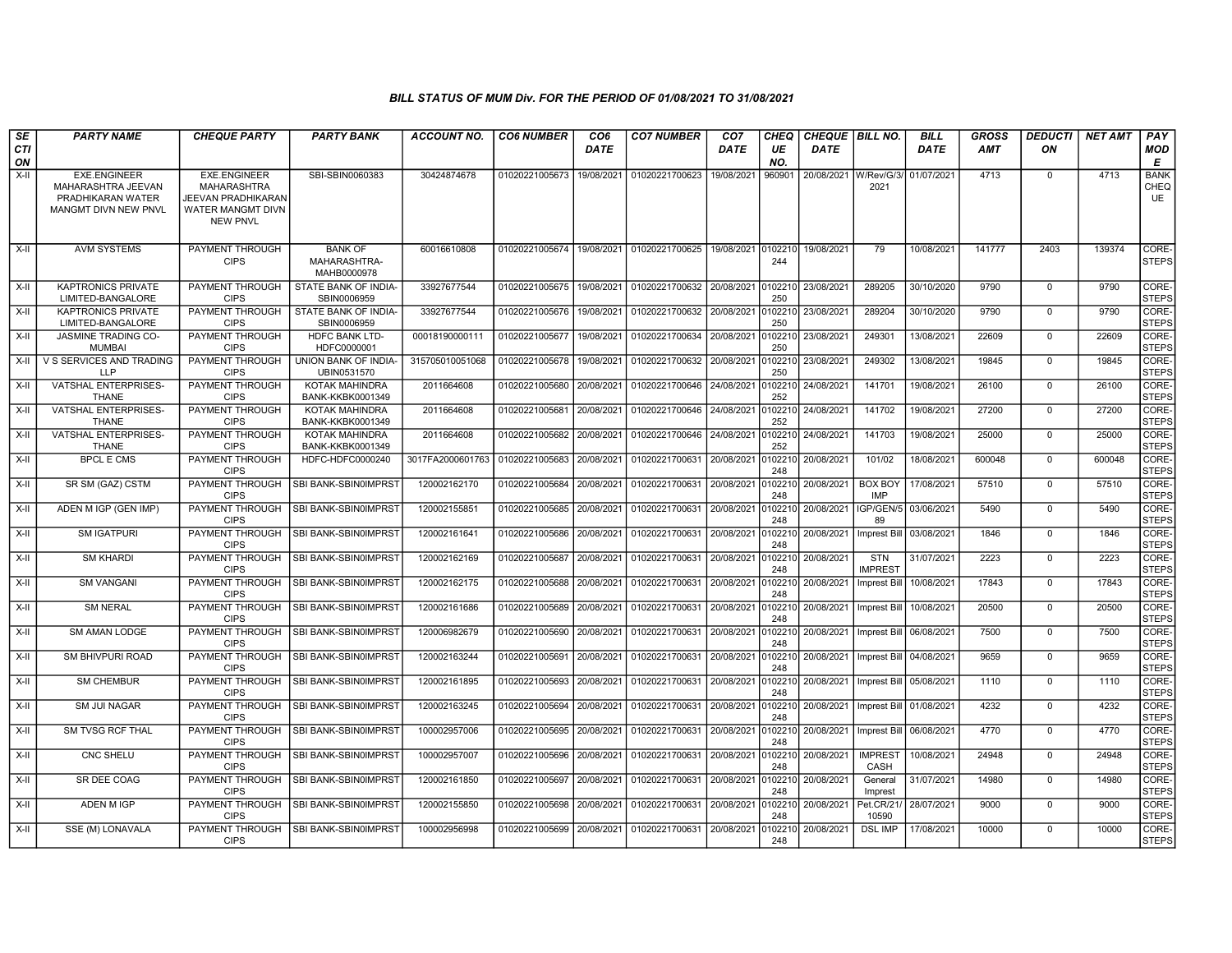| SE               | <b>PARTY NAME</b>                            | <b>CHEQUE PARTY</b>                   | <b>PARTY BANK</b>                             | <b>ACCOUNT NO.</b>       | <b>CO6 NUMBER</b>         | CO <sub>6</sub> | <b>CO7 NUMBER</b>                            | CO <sub>7</sub> | <b>CHEQ</b>    | <b>CHEQUE   BILL NO.</b> |                                  | <b>BILL</b> | <b>GROSS</b> | <b>DEDUCTI</b> | <b>NET AMT</b> | PAY                              |
|------------------|----------------------------------------------|---------------------------------------|-----------------------------------------------|--------------------------|---------------------------|-----------------|----------------------------------------------|-----------------|----------------|--------------------------|----------------------------------|-------------|--------------|----------------|----------------|----------------------------------|
| <b>CTI</b><br>ON |                                              |                                       |                                               |                          |                           | DATE            |                                              | DATE            | UE<br>NO.      | DATE                     |                                  | <b>DATE</b> | <b>AMT</b>   | ON             |                | <b>MOD</b><br>E                  |
| $X-H$            | SSE (M) CSMT                                 | <b>PAYMENT THROUGH</b><br><b>CIPS</b> | SBI BANK-SBIN0IMPRST                          | 100013136897             | 01020221005700 20/08/2021 |                 | 01020221700631                               | 20/08/2021      | 102210<br>248  | 20/08/2021               | <b>GENERAL</b><br><b>IMPREST</b> | 12/08/2021  | 14000        | $\mathbf 0$    | 14000          | CORE-<br><b>STEPS</b>            |
| $X-II$           | <b>MSEDCL CON NO</b><br>000290141681         | <b>PAYMENT THROUGH</b><br><b>CIPS</b> | SBI-SBIN0008965                               | MSEDCL010002901<br>41681 | 01020221005701            | 20/08/2021      | 01020221700631 20/08/2021                    |                 | 0102210<br>248 | 20/08/2021               | R-2344                           | 16/08/2021  | 34690        | $\mathbf 0$    | 34690          | CORE-<br><b>STEPS</b>            |
| X-II             | MSEDCL CON NO<br>036064025036                | PAYMENT THROUGH<br><b>CIPS</b>        | SBI-SBIN0008965                               | MSEDCL010360640<br>25036 | 01020221005702            | 20/08/2021      | 01020221700631                               | 20/08/2021      | 102210<br>248  | 20/08/2021               | $C-89$                           | 16/08/2021  | 1180         | $\mathbf 0$    | 1180           | CORE-<br><b>STEPS</b>            |
| X-II             | <b>MSEDCL</b>                                | PAYMENT THROUGH<br><b>CIPS</b>        | <b>BANK OF</b><br>MAHARASHTRA-<br>MAHB0000075 | 60094551053              | 01020221005703            | 20/08/2021      | 01020221700631                               | 20/08/2021      | 102210<br>248  | 20/08/2021               | R-<br>139,27,46                  | 17/08/2021  | 1690         | $\mathbf 0$    | 1690           | CORE-<br><b>STEPS</b>            |
| X-II             | <b>MSEDCL</b>                                | PAYMENT THROUGH<br><b>CIPS</b>        | <b>BANK OF</b><br>MAHARASHTRA-<br>MAHB0000075 | 60094551053              | 01020221005704            | 20/08/2021      | 01020221700631                               | 20/08/2021      | 0102210<br>248 | 20/08/2021               | $R-$<br>127,74,83                | 17/08/2021  | 2060         | $\mathbf 0$    | 2060           | CORE-<br><b>STEPS</b>            |
| X-II             | <b>MSEDCL</b>                                | PAYMENT THROUGH<br><b>CIPS</b>        | <b>BANK OF</b><br>MAHARASHTRA-<br>MAHB0000075 | 60094551053              | 01020221005705 20/08/2021 |                 | 01020221700631 20/08/2021 0102210            |                 | 248            | 20/08/2021               | R-47,50,20                       | 17/08/2021  | 910          | $\mathbf{0}$   | 910            | CORE-<br><b>STEPS</b>            |
| X-II             | SSE/TD/OHE/CSTM/GEN.IMP                      | PAYMENT THROUGH<br><b>CIPS</b>        | SBI BANK-SBIN0IMPRST                          | 120007775338             | 01020221005706 20/08/2021 |                 | 01020221700633 20/08/2021                    |                 | 248            | 0102210 20/08/2021       | <b>GENERL</b><br><b>IMPREST</b>  | 18/08/2021  | 1500         | $\mathbf 0$    | 1500           | CORE-<br><b>STEPS</b>            |
| X-II             | INS.RPF CIB/KYN VEH NO MH-<br>01-CY-9319     | PAYMENT THROUGH<br><b>CIPS</b>        | SBI BANK-SBIN0IMPRST                          | 100013136926             | 01020221005707            | 20/08/2021      | 01020221700633                               | 20/08/2021      | 102210<br>248  | 20/08/2021               | <b>FUEL IMP</b>                  | 13/08/2021  | 1500         | $\mathbf 0$    | 1500           | CORE-<br><b>STEPS</b>            |
| X-II             | ADEN (W) KYN/GEN.IMP.                        | <b>PAYMENT THROUGH</b><br><b>CIPS</b> | SBI BANK-SBIN0IMPRST                          | 120006918920             | 01020221005708            | 20/08/2021      | 01020221700633 20/08/2021                    |                 | 0102210<br>248 | 20/08/2021               | <b>DEP/H/29/</b><br>21-22        | 16/08/2021  | 10000        | $\mathbf 0$    | 10000          | CORE-<br><b>STEPS</b>            |
| $X-II$           | SR.EE(TRSO)TRIP SHED<br>LNL/GEN.IMP          | PAYMENT THROUGH<br><b>CIPS</b>        | SBI BANK-SBIN0IMPRST                          | 120002162871             | 01020221005709            | 20/08/2021      | 01020221700633                               | 20/08/2021      | 102210<br>248  | 20/08/2021               | GEN/IMP/0<br>6/2021              | 30/06/2021  | 5000         | $\mathbf 0$    | 5000           | CORE-<br><b>STEPS</b>            |
| $X-II$           | <b>MSEDCL</b>                                | <b>MSEDCL</b>                         | SELF CHEQUE-                                  | 000000000                | 01020221005710            | 20/08/2021      | 01020221700630                               | 20/08/2021      | 960910         | 20/08/2021               | $R-26$                           | 16/08/2021  | 1830         | $\mathbf 0$    | 1830           | <b>BANK</b><br>CHEQ<br><b>UE</b> |
| X-II             | <b>MSEDCL</b>                                | <b>MSEDCL</b>                         | SELF CHEQUE-                                  | 000000000                | 01020221005711 20/08/2021 |                 | 01020221700630 20/08/2021                    |                 | 960913         | 20/08/2021               | $R-$<br>181,248,4,7<br>7         | 17/08/2021  | 4400         | $\mathbf{0}$   | 4400           | <b>BANK</b><br>CHEQ<br><b>UE</b> |
| X-II             | <b>MSEDCL</b>                                | <b>MSEDCL</b>                         | SELF CHEQUE-                                  | 000000000                | 01020221005712 20/08/2021 |                 | 01020221700630 20/08/2021                    |                 | 960909         | 20/08/2021               | R-<br>92,22,41,64                | 17/08/2021  | 1750         | $\mathbf{0}$   | 1750           | <b>BANK</b><br>CHEQ<br><b>UE</b> |
| $X-H$            | <b>MSEDCL</b>                                | <b>MSEDCL</b>                         | SELF CHEQUE-                                  | 000000000                | 01020221005713 20/08/2021 |                 | 01020221700630                               | 20/08/2021      | 960908         | 20/08/2021               | $R-$<br>4,83,61,28               | 17/08/2021  | 1520         | $\mathbf{0}$   | 1520           | <b>BANK</b><br>CHEQ<br>UE        |
| X-II             | <b>MSEDCL</b>                                | <b>MSEDCL</b>                         | SELF CHEQUE-                                  | 000000000                | 01020221005714 20/08/2021 |                 | 01020221700630 20/08/2021                    |                 | 960912         | 20/08/2021               | <b>R-</b><br>73,247,107          | 17/08/2021  | 3520         | $\mathbf 0$    | 3520           | <b>BANK</b><br>CHEQ<br>UE        |
| $X-H$            | <b>MSEDCL</b>                                | <b>MSEDCL</b>                         | SELF CHEQUE-                                  | 000000000                | 01020221005715 20/08/2021 |                 | 01020221700630 20/08/2021                    |                 | 960907         | 20/08/2021               | R-103,55                         | 16/08/2021  | 1160         | $\mathbf 0$    | 1160           | <b>BANK</b><br>CHEQ<br>UE        |
| $X-H$            | <b>INSPECTOR RPF LTT</b>                     | PAYMENT THROUGH<br><b>CIPS</b>        | SBI BANK-SBIN0IMPRST                          | 120002162368             | 01020221005716 20/08/2021 |                 | 01020221700633 20/08/2021 0102210 20/08/2021 |                 | 248            |                          | GEN.IMP.                         | 30/04/2021  | 2500         | $\mathbf 0$    | 2500           | CORE-<br><b>STEPS</b>            |
| X-II             | ADME /HQ/CSTM/GEN.IMP                        | <b>PAYMENT THROUGH</b><br><b>CIPS</b> | SBI BANK-SBIN0IMPRST                          | 120007805532             | 01020221005717 20/08/2021 |                 | 01020221700633 20/08/2021                    |                 | 102210<br>248  | 20/08/2021               | 912                              | 21/06/2021  | 4000         | $\mathbf 0$    | 4000           | CORE-<br><b>STEPS</b>            |
| X-II             | AMM COG LTT                                  | PAYMENT THROUGH<br><b>CIPS</b>        | SBI BANK-SBIN0IMPRST                          | 100013136901             | 01020221005718            | 20/08/2021      | 01020221700633                               | 20/08/2021      | 102210<br>248  | 20/08/2021               | LTT/GEN/I<br>MP                  | 26/04/2021  | 3000         | $\mathbf 0$    | 3000           | CORE-<br><b>STEPS</b>            |
| X-II             | SR.DSC RPF/CSTM GEN.IMP                      | PAYMENT THROUGH<br><b>CIPS</b>        | SBI BANK-SBIN0IMPRST                          | 120007805601             | 01020221005719            | 20/08/2021      | 01020221700633                               | 20/08/2021      | 0102210<br>248 | 20/08/2021               | <b>GENERAL</b><br><b>IMPREST</b> | 31/07/2021  | 4000         | $\mathbf 0$    | 4000           | CORE-<br><b>STEPS</b>            |
|                  | X-II SUB INSPECTOR RPF CHOWKI<br>KYN/GEN.IMP | PAYMENT THROUGH<br><b>CIPS</b>        | SBI BANK-SBIN0IMPRST                          | 120006924185             | 01020221005720            | 20/08/2021      | 01020221700633                               | 20/08/2021      | 102210<br>248  | 20/08/2021               | <b>GNIMP</b>                     | 16/03/2021  | 4996         | $\mathbf{0}$   | 4996           | CORE-<br><b>STEPS</b>            |
|                  | X-II INSPECTOR/RPF/VDLR/GEN.IM               | <b>PAYMENT THROUGH</b><br><b>CIPS</b> | SBI BANK-SBIN0IMPRST                          | 120006914624             | 01020221005721            | 20/08/2021      | 01020221700633                               | 20/08/2021      | 102210<br>248  | 20/08/2021               | 838                              | 07/04/2021  | 5000         | $\mathbf 0$    | 5000           | CORE-<br><b>STEPS</b>            |
|                  | X-II   SR DSTE (CO) CSTM/GEN.IMP.            | PAYMENT THROUGH<br><b>CIPS</b>        | SBI BANK-SBIN0IMPRST                          | 120002161853             | 01020221005722            | 20/08/2021      | 01020221700633                               | 20/08/2021      | 102210<br>248  | 20/08/2021 GENL.IMP.     |                                  | 13/08/2021  | 14401        | $\mathbf 0$    | 14401          | CORE-<br><b>STEPS</b>            |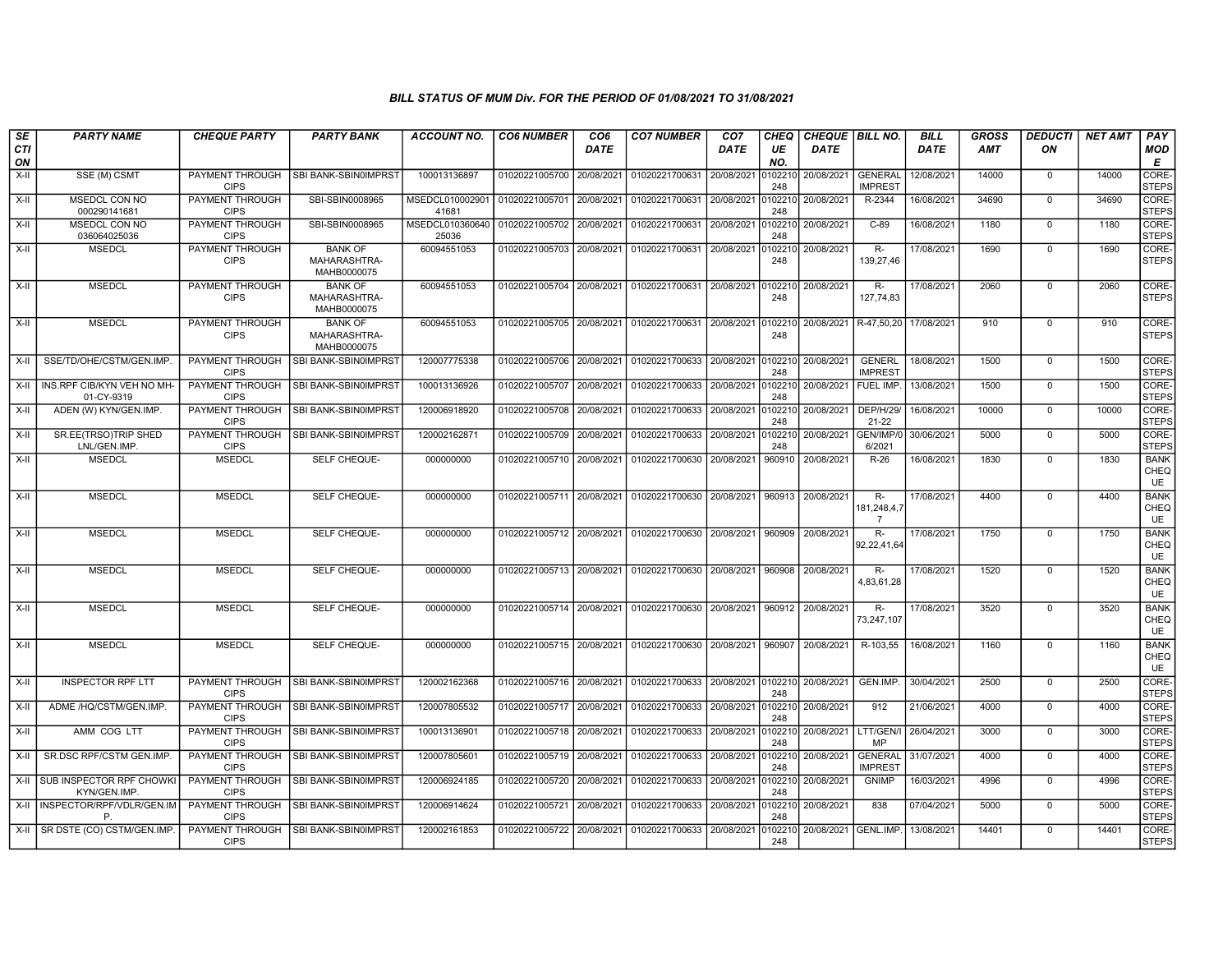| SE               | <b>PARTY NAME</b>                                                    | <b>CHEQUE PARTY</b>                   | <b>PARTY BANK</b>                         | ACCOUNT NO.  | <b>CO6 NUMBER</b>         | CO <sub>6</sub> | <b>CO7 NUMBER</b>                                          | CO <sub>7</sub> | CHEQ           | CHEQUE   BILL NO. |                                    | <b>BILL</b> | <b>GROSS</b> | <i><b>DEDUCTI</b></i> | NET AMT | <b>PAY</b>            |
|------------------|----------------------------------------------------------------------|---------------------------------------|-------------------------------------------|--------------|---------------------------|-----------------|------------------------------------------------------------|-----------------|----------------|-------------------|------------------------------------|-------------|--------------|-----------------------|---------|-----------------------|
| <b>CTI</b><br>ON |                                                                      |                                       |                                           |              |                           | <b>DATE</b>     |                                                            | <b>DATE</b>     | UE<br>NO.      | <b>DATE</b>       |                                    | <b>DATE</b> | <b>AMT</b>   | ON                    |         | <b>MOD</b><br>E       |
| $X-H$            | ADMO JUI NAGAR                                                       | <b>DIVISIONAL CASHIER,</b><br>C RLY   | NO BANK-                                  | $00\,$       | 01020221005724            | 20/08/2021      | 01020221700635                                             | 23/08/2021      | 980356         | 23/08/2021        | 2830                               | 18/08/2021  | 970          | $\mathbf 0$           | 970     | CASH                  |
| $X-II$           | SSE CSTM (COG)/GEN.IMP.                                              | <b>PAYMENT THROUGH</b><br><b>CIPS</b> | <b>SBI BANK-SBIN0IMPRST</b>               | 120006924187 | 01020221005725 20/08/2021 |                 | 01020221700633 20/08/2021 0102210                          |                 | 248            | 20/08/2021        | BB.CSMT.<br>$\overline{1}$         | 13/08/2021  | 20000        | $\mathbf 0$           | 20000   | CORE-<br><b>STEPS</b> |
| X-II             | <b>MOTORMEN TRAINING</b><br>CENTER KYN/GEN.IMP.                      | PAYMENT THROUGH<br><b>CIPS</b>        | SBI BANK-SBIN0IMPRST                      | 120007805534 | 01020221005726 20/08/2021 |                 | 01020221700633 20/08/2021                                  |                 | 0102210<br>248 | 20/08/2021        | 030                                | 07/08/2021  | 5000         | $\mathbf 0$           | 5000    | CORE-<br><b>STEPS</b> |
| $X-H$            | <b>SM PALASDHARI</b>                                                 | C RLY                                 | DIVISIONAL CASHIER, SBI BANK-SBIN0IMPRST  | 120002163243 | 01020221005727            | 23/08/2021      | 01020221700637                                             | 23/08/2021      | 980356         | 23/08/2021        | Imprest Bill                       | 05/07/2021  | 3740         | $\mathbf 0$           | 3740    | CASH                  |
| X-II             | <b>RPF. BARRAK MINTANCE IMP</b><br><b>MULUND</b>                     | <b>DIVISIONAL CASHIER,</b><br>C RLY   | <b>NO BANK-</b>                           | 00           | 01020221005728            | 23/08/2021      | 01020221700636                                             | 23/08/2021      | 980356         | 23/08/2021        | <b>GEN IMP</b>                     | 17/08/2021  | 19444        | $\Omega$              | 19444   | <b>CASH</b>           |
| X-II             | <b>INTELLIGENCE OFFICER</b><br>/RPF/SIB/CSMT                         | <b>DIVISIONAL CASHIER,</b><br>C RLY   | DUMMY-                                    | 0000000000   | 01020221005729            | 23/08/2021      | 01020221700636                                             | 23/08/2021      | 980356         | 23/08/2021        | <b>GENERAL</b><br><b>IMPREST</b>   | 30/06/2021  | 5000         | $\mathbf 0$           | 5000    | <b>CASH</b>           |
| $X-H$            | SR DME (D) KYN                                                       | DIVISIONAL CASHIER,<br>C RLY          | SELF CHEQUE-                              | 000000000    | 01020221005730 23/08/2021 |                 | 01020221700636                                             | 23/08/2021      | 980356         | 23/08/2021        | 770104                             | 14/08/2021  | 1000         | $\Omega$              | 1000    | CASH                  |
| $X-II$           | <b>SM PAREL/ STATION</b><br><b>CLEANLINESS</b>                       | DIVISIONAL CASHIER,<br>C RLY          | DUMMY-                                    | 00000000000  | 01020221005731 23/08/2021 |                 | 01020221700637 23/08/2021                                  |                 | 980356         | 23/08/2021        | <b>STN</b><br><b>CLEAN</b><br>IMP. | 18/08/2021  | 61345        | $\mathbf 0$           | 61345   | CASH                  |
| X-II             | SR.DSO CSTM/GEN.IMP.                                                 | DIVISIONAL CASHIER,<br>C RLY          | SELF CHEQUE-                              | $00\,$       | 01020221005732 23/08/2021 |                 | 01020221700636 23/08/2021                                  |                 | 980356         | 23/08/2021        | BB.SFT.Ge<br>n Imp                 | 16/08/2021  | 4000         | $\mathbf 0$           | 4000    | CASH                  |
| X-II             | SSE/T/WIRELESS/CSTM                                                  | DIVISIONAL CASHIER,<br>C RLY          | NO BANK-                                  | 000          | 01020221005733 23/08/2021 |                 | 01020221700636 23/08/2021                                  |                 | 980356         | 23/08/2021        | BB.N.IMP                           | 05/08/2021  | 5000         | $\mathbf{0}$          | 5000    | CASH                  |
| X-II             | <b>SM SANDHURUST ROAD</b><br><b>STATION CLEANLINESS</b>              | <b>DIVISIONAL CASHIER.</b><br>C RLY   | DUMMY-                                    | 00000000000  | 01020221005734 23/08/2021 |                 | 01020221700637 23/08/2021                                  |                 | 980356         | 23/08/2021        | stn clean<br>imp.                  | 09/08/2021  | 65010        | $\Omega$              | 65010   | CASH                  |
| X-II             | SM COMML. CHINCHPOKLI<br><b>STATION CLEANLINESS</b>                  | <b>DIVISIONAL CASHIER,</b><br>C RLY   | DUMMY-                                    | 00000000000  | 01020221005735            | 23/08/2021      | 01020221700637                                             | 23/08/2021      | 980356         | 23/08/2021        | <b>Imprest Bill</b>                | 19/08/2021  | 32413        | $\mathbf 0$           | 32413   | <b>CASH</b>           |
| $X-H$            | SM COMML. KANJUR MARG/<br>STATION CLEANLINESS                        | <b>DIVISIONAL CASHIER,</b><br>C RLY   | DUMMY-                                    | 00000000000  | 01020221005736            | 23/08/2021      | 01020221700637                                             | 23/08/2021      | 980356         | 23/08/2021        | stn clean<br>imp                   | 10/08/2021  | 28755        | $\mathbf 0$           | 28755   | CASH                  |
| X-II             | SM COMML. NAHUR/ STATION<br><b>CLEANLINESS</b>                       | DIVISIONAL CASHIER.<br>C RLY          | DUMMY-                                    | 00000000000  | 01020221005737 23/08/2021 |                 | 01020221700637 23/08/2021                                  |                 | 980356         | 23/08/2021        | <b>STN</b><br><b>CLEAN</b><br>IMP. | 17/08/2021  | 33691        | $\Omega$              | 33691   | CASH                  |
| $X-H$            | SM COMML, KOPAR/ STATION   DIVISIONAL CASHIER.<br><b>CLEANLINESS</b> | C RLY                                 | DUMMY-                                    | 00000000000  |                           |                 | 01020221005738 23/08/2021 01020221700637 23/08/2021 980356 |                 |                | 23/08/2021        | stn clean<br>imp.                  | 17/08/2021  | 38960        | $^{\circ}$            | 38960   | CASH                  |
| X-II             | SM COMML. DOCKYARD RD.<br><b>STATION CLEANLINESS</b>                 | <b>DIVISIONAL CASHIER,</b><br>C RLY   | DUMMY-                                    | 00000000000  | 01020221005739 23/08/2021 |                 | 01020221700637                                             | 23/08/2021      | 980356         | 23/08/2021        | stn clean<br>imp.                  | 18/08/2021  | 38340        | $\mathbf 0$           | 38340   | CASH                  |
| $X-II$           | SM CHEMBUR / STN CLEAN                                               | <b>DIVISIONAL CASHIER.</b><br>C RLY   | <b>NO BANK-</b>                           | 00           | 01020221005740 23/08/2021 |                 | 01020221700637 23/08/2021                                  |                 | 980356         | 23/08/2021        | <b>Imprest Bill</b>                | 18/08/2021  | 54078        | $\Omega$              | 54078   | CASH                  |
| X-II             | <b>SM BHANDUP/ STATION</b><br><b>CLEANLINESS</b>                     | <b>DIVISIONAL CASHIER,</b><br>C RLY   | DUMMY-                                    | 00000000000  | 01020221005741 23/08/2021 |                 | 01020221700637 23/08/2021                                  |                 | 980356         | 23/08/2021        | <b>Imprest Bill</b>                | 18/08/2021  | 67510        | $\mathbf 0$           | 67510   | CASH                  |
| $X-H$            | SM COMML<br><b>GOVANDI/STATION</b><br><b>CLEANLINESS</b>             | <b>DIVISIONAL CASHIER,</b><br>C RLY   | DUMMY-                                    | 00000000000  | 01020221005742 23/08/2021 |                 | 01020221700637 23/08/2021                                  |                 | 980356         | 23/08/2021        | <b>STN</b><br><b>CLEAN</b><br>IMP. | 16/08/2021  | 38340        | $\overline{0}$        | 38340   | CASH                  |
| $X-H$            | <b>SM MULUND/ STATION</b><br><b>CLEANLINESS</b>                      | DIVISIONAL CASHIER,<br>C RLY          | DUMMY-                                    | 00000000000  |                           |                 | 01020221005743 23/08/2021 01020221700637 23/08/2021        |                 | 980356         | 23/08/2021        | <b>STN</b><br><b>CLEAN</b><br>IMP. | 17/08/2021  | 84239        | $\overline{0}$        | 84239   | CASH                  |
| $X-II$           | SM GHATKOPAR / STN CLEAN                                             | DIVISIONAL CASHIER.<br>C RLY          | NO BANK-                                  | $00\,$       | 01020221005744 23/08/2021 |                 | 01020221700637 23/08/2021                                  |                 | 980356         | 23/08/2021        | <b>STN</b><br><b>CLEAN</b><br>IMP. | 13/08/2021  | 96023        | $\mathbf 0$           | 96023   | CASH                  |
| $X-H$            | SM COMML, GTBN / STATION<br><b>CLEANLINESS</b>                       | DIVISIONAL CASHIER.<br>C RLY          | DUMMY-                                    | 00000000000  |                           |                 | 01020221005745 23/08/2021 01020221700637 23/08/2021        |                 |                | 980356 23/08/2021 | <b>STN</b><br><b>CLEAN</b><br>IMP. | 17/08/2021  | 36175        | $\mathbf 0$           | 36175   | CASH                  |
| $X-H$            | <b>SM KINGCIRCLE</b>                                                 | C RLY                                 | DIVISIONAL CASHIER. ISBI BANK-SBIN0IMPRST | 120002162629 | 01020221005746 23/08/2021 |                 | 01020221700637 23/08/2021                                  |                 | 980356         | 23/08/2021        | Imprest Bill                       | 05/08/2021  | 1835         | $\Omega$              | 1835    | CASH                  |
| X-II             | SSE(M/PUMP)WADIBUNDER                                                | <b>DIVISIONAL CASHIER.</b><br>C RLY   | DUMMY-                                    | 000000       | 01020221005747 23/08/2021 |                 | 01020221700637 23/08/2021                                  |                 | 980356         | 23/08/2021        | 221,228,23<br>$\Omega$             | 27/06/2021  | 11500        | $\mathbf 0$           | 11500   | CASH                  |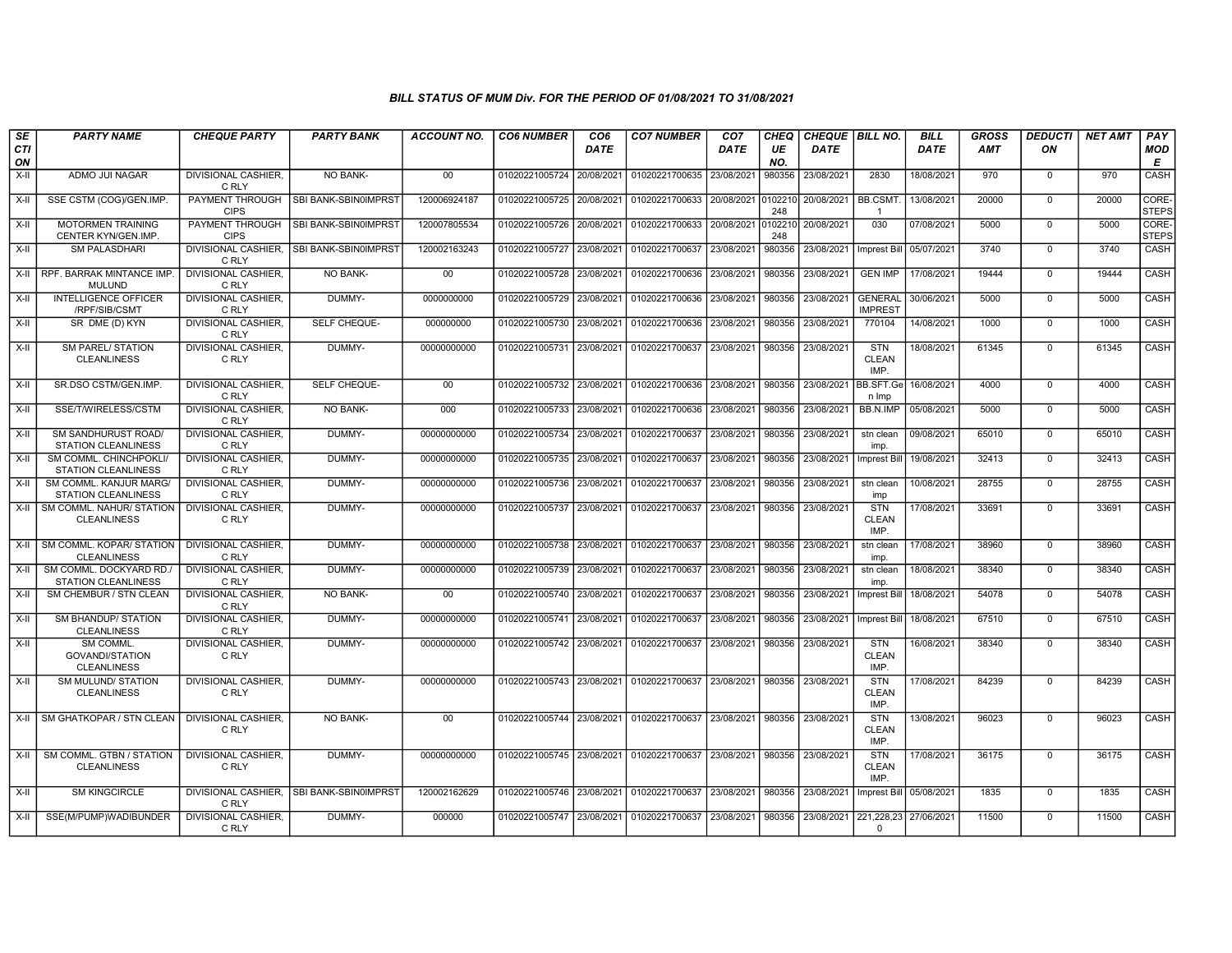| SE               | <b>PARTY NAME</b>                          | <b>CHEQUE PARTY</b>                   | <b>PARTY BANK</b>                   | ACCOUNT NO.      | <b>CO6 NUMBER</b>         | CO6         | <b>CO7 NUMBER</b>         | CO <sub>7</sub> | <b>CHEQ</b>    |             | <b>CHEQUE   BILL NO.</b>         | BILL        | GROSS      | <b>DEDUCTI</b> | <b>NET AMT</b> | <b>PAY</b>                       |
|------------------|--------------------------------------------|---------------------------------------|-------------------------------------|------------------|---------------------------|-------------|---------------------------|-----------------|----------------|-------------|----------------------------------|-------------|------------|----------------|----------------|----------------------------------|
| <b>CTI</b><br>ON |                                            |                                       |                                     |                  |                           | <b>DATE</b> |                           | <b>DATE</b>     | UE<br>NO.      | <b>DATE</b> |                                  | <b>DATE</b> | <b>AMT</b> | ON             |                | MOD<br>Е                         |
| $X-H$            | SSE/EM/WB                                  | PAYMENT THROUGH                       | SBI BANK-SBIN0IMPRST                | 120002162150     | 01020221005751 23/08/2021 |             | 01020221700638            | 23/08/2021      | 010221         | 23/08/2021  | CM-                              | 04/08/2021  | 7000       | $\mathbf 0$    | 7000           | CORE-                            |
|                  |                                            | <b>CIPS</b>                           |                                     |                  |                           |             |                           |                 | 250            |             | 602819,026<br>58/                |             |            |                |                | <b>STEPS</b>                     |
| $X-II$           | <b>SR DCM WKS</b>                          | PAYMENT THROUGH<br><b>CIPS</b>        | SBI BANK-SBIN0IMPRST                | 100013136898     | 01020221005752 23/08/2021 |             | 01020221700638 23/08/2021 |                 | 0102210<br>250 | 23/08/2021  | gmpantryim<br>prest              | 20/08/2021  | 49954      | $\overline{0}$ | 49954          | CORE <sub></sub><br><b>STEPS</b> |
| X-II             | ADSTE/PNVL/GEN.IMP.                        | PAYMENT THROUGH<br><b>CIPS</b>        | SBI BANK-SBIN0IMPRST                | 120006918923     | 01020221005753 23/08/2021 |             | 01020221700639            | 23/08/2021      | 0102210<br>250 | 23/08/2021  | 00                               | 12/08/2021  | 2000       | $\mathbf 0$    | 2000           | CORE-<br><b>STEPS</b>            |
| X-II             | SSE/EM/LNL GEN IMP                         | PAYMENT THROUGH<br><b>CIPS</b>        | SBI BANK-SBIN0IMPRST                | 120002162151     | 01020221005754 23/08/2021 |             | 01020221700638            | 23/08/2021      | 0102210<br>250 | 23/08/2021  | <b>GEN IMP</b>                   | 17/08/2021  | 7404       | $\Omega$       | 7404           | CORE-<br><b>STEPS</b>            |
| X-II             | <b>INSPECTOR RPF</b><br>DOMBIVALI/GEN.IMP. | <b>PAYMENT THROUGH</b><br><b>CIPS</b> | SBI BANK-SBIN0IMPRST                | 100013136947     | 01020221005755 23/08/2021 |             | 01020221700639            | 23/08/2021      | 010221<br>250  | 23/08/2021  | <b>GEN IMP.</b>                  | 17/08/2021  | 2500       | $\mathbf 0$    | 2500           | CORE-<br><b>STEPS</b>            |
| $X-II$           | ADRM BB (DIESEL IMP)                       | PAYMENT THROUGH<br><b>CIPS</b>        | SBI BANK-SBIN0IMPRST                | 120002156857     | 01020221005756 23/08/2021 |             | 01020221700639            | 23/08/2021      | 0102210<br>250 | 23/08/2021  | 10481                            | 19/08/2021  | 8000       | $\mathbf 0$    | 8000           | CORE-<br><b>STEPS</b>            |
| X-II             | ADEE/TD/PNVL/GEN.IMP.                      | PAYMENT THROUGH<br><b>CIPS</b>        | SBI BANK-SBIN0IMPRST                | 120002162149     | 01020221005757            | 23/08/2021  | 01020221700639            | 23/08/2021      | 0102210<br>250 | 23/08/2021  | General<br>Imprest               | 19/08/2021  | 4853       | $\mathbf 0$    | 4853           | CORE-<br><b>STEPS</b>            |
| X-II             | SR CDO LTT /MISS                           | PAYMENT THROUGH<br><b>CIPS</b>        | I SBI BANK-SBIN0IMPRST              | 120002162143     | 01020221005758 23/08/2021 |             | 01020221700639            | 23/08/2021      | 0102210<br>250 | 23/08/2021  | SR CDO<br><b>IMPRESS</b>         | 19/08/2021  | 74460      | $\Omega$       | 74460          | CORE-<br>STEPS                   |
| X-II             | <b>SM SANPADA</b>                          | PAYMENT THROUGH<br><b>CIPS</b>        | SBI BANK-SBIN0IMPRST                | 120002161937     | 01020221005759 23/08/2021 |             | 01020221700638            | 23/08/2021      | 0102210<br>250 | 23/08/2021  | <b>IMPREST</b><br>CASH           | 08/08/2021  | 4891       | $\mathbf 0$    | 4891           | CORE-<br>STEPS                   |
| X-II             | <b>SM THANE</b>                            | PAYMENT THROUGH<br><b>CIPS</b>        | SBI BANK-SBIN0IMPRST                | 120006769604     | 01020221005760 23/08/2021 |             | 01020221700638            | 23/08/2021      | 0102210<br>250 | 23/08/2021  | stn imprest                      | 01/06/2021  | 7195       | $\Omega$       | 7195           | CORE-<br><b>STEPS</b>            |
| X-II             | SSE P/W VASIND                             | PAYMENT THROUGH<br><b>CIPS</b>        | SBI BANK-SBIN0IMPRS                 | 100002956942     | 01020221005761            | 23/08/2021  | 01020221700638            | 23/08/2021      | 010221<br>250  | 23/08/2021  | 08/2021                          | 16/08/2021  | 25000      | $\Omega$       | 25000          | CORE-<br><b>STEPS</b>            |
| X-II             | SSE (C&W) LNL/GEN.IMP.                     | <b>PAYMENT THROUGH</b><br><b>CIPS</b> | SBI BANK-SBIN0IMPRST                | 120006983414     | 01020221005762 23/08/2021 |             | 01020221700639            | 23/08/2021      | 010221<br>250  | 23/08/2021  | GEN.IMP<br><b>FOR ART</b>        | 12/08/2021  | 9972       | $\Omega$       | 9972           | CORE-<br><b>STEPS</b>            |
| X-II             | INS.RPF KSRA VEH NO MH-01<br>CY-9326       | PAYMENT THROUGH<br><b>CIPS</b>        | SBI BANK-SBIN0IMPRST                | 100013136915     | 01020221005763 23/08/2021 |             | 01020221700639            | 23/08/2021      | 010221<br>250  | 23/08/2021  | 1234                             | 13/07/2021  | 3900       | $\mathbf 0$    | 3900           | CORE-<br><b>STEPS</b>            |
| X-II             | SR.EE(TRSO)TRIP SHED<br>LNL/GEN.IMP        | PAYMENT THROUGH<br><b>CIPS</b>        | SBI BANK-SBIN0IMPRST                | 120002162871     | 01020221005764            | 23/08/2021  | 01020221700639            | 23/08/2021      | 0102210<br>250 | 23/08/2021  | GEN/IMP/0<br>7/2021              | 17/08/2021  | 5000       | $\mathbf 0$    | 5000           | CORE-<br><b>STEPS</b>            |
| X-II             | APPLE STATIONERS & ZEROX                   | PAYMENT THROUGH<br><b>CIPS</b>        | UNION BANK OF INDIA-<br>UBIN0808563 | 398401010036594  | 01020221005765 23/08/2021 |             | 01020221700641            | 23/08/2021      | 0102210<br>250 | 23/08/2021  | S0000346/<br>$21 - 22$           | 02/08/2021  | 11682      | 2449           | 9233           | CORE-<br><b>STEPS</b>            |
| X-II             | <b>BPCL E CMS</b>                          | <b>PAYMENT THROUGH</b><br><b>CIPS</b> | HDFC-HDFC0000240                    | 3017FA2000601763 | 01020221005766            | 23/08/2021  | 01020221700640            | 23/08/2021      | 0102210<br>250 | 23/08/2021  | 102/14                           | 20/08/2021  | 811226     | $\Omega$       | 811226         | CORE-<br><b>STEPS</b>            |
| X-II             | <b>SM KARJAT</b>                           | PAYMENT THROUGH<br><b>CIPS</b>        | SBI BANK-SBIN0IMPRST                | 120002161644     | 01020221005767            | 23/08/2021  | 01020221700640            | 23/08/2021      | 0102210<br>250 | 23/08/2021  | <b>Imprest Bill</b>              | 13/08/2021  | 48000      | $\mathbf 0$    | 48000          | CORE-<br><b>STEPS</b>            |
| X-II             | <b>SM BADLAPUR</b>                         | PAYMENT THROUGH<br><b>CIPS</b>        | SBI BANK-SBIN0IMPRST                | 120002161894     | 01020221005768 23/08/2021 |             | 01020221700640            | 23/08/2021      | 0102210<br>250 | 23/08/2021  | stn imprest                      | 13/08/2021  | 20152      | $\mathbf 0$    | 20152          | CORE-<br><b>STEPS</b>            |
| X-II             | SSE(TL/AC)MZN                              | PAYMENT THROUGH<br><b>CIPS</b>        | SBI BANK-SBIN0IMPRST                | 100013136893     | 01020221005770 24/08/2021 |             | 01020221700643            | 24/08/2021      | 0102210<br>252 | 24/08/2021  | 2021/2022<br>1301                | 24/07/2021  | 9081       | $\Omega$       | 9081           | CORE-<br><b>STEPS</b>            |
| X-II             | <b>DEN LM CSTM</b>                         | <b>PAYMENT THROUGH</b><br><b>CIPS</b> | SBI BANK-SBIN0IMPRST                | 100012876803     | 01020221005771 24/08/2021 |             | 01020221700643            | 24/08/2021      | 010221<br>252  | 24/08/2021  | BB.W.LEG.<br><b>IMP</b>          | 13/08/2021  | 4928       | $\mathbf 0$    | 4928           | CORE-<br><b>STEPS</b>            |
| $X-II$           | SSE (M) CSMT                               | <b>PAYMENT THROUGH</b><br><b>CIPS</b> | SBI BANK-SBIN0IMPRST                | 100013136897     | 01020221005772 24/08/2021 |             | 01020221700643            | 24/08/2021      | 010221<br>252  | 24/08/2021  | <b>GENERAL</b><br><b>IMPREST</b> | 19/08/2021  | 14000      | $\mathbf 0$    | 14000          | CORE-<br><b>STEPS</b>            |
| X-II             | SR DME D CLA                               | DIVISIONAL CASHIER,<br>C RLY          | <b>SBI BANK-SBIN0IMPRST</b>         | 120002162102     | 01020221005773 24/08/2021 |             | 01020221700642            | 24/08/2021      | 980357         | 24/08/2021  | Gen. Imp.                        | 17/08/2021  | 6540       | $\mathbf 0$    | 6540           | CASH                             |
| $X-II$           | SR DMM/SR EA TO DRM (GEN<br>IMP-308)       | PAYMENT THROUGH<br><b>CIPS</b>        | SBI BANK-SBIN0IMPRST                | 120002156860     | 01020221005774 24/08/2021 |             | 01020221700643            | 24/08/2021      | 0102210<br>252 | 24/08/2021  | <b>SR DMM</b><br>Gen Impre       | 29/07/2021  | 14688      | $\Omega$       | 14688          | CORE-<br><b>STEPS</b>            |
| X-II             | <b>VODAFONE IDEA LIMITED</b>               | PAYMENT THROUGH<br><b>CIPS</b>        | CITIBANK NA-<br>CITI0100000         | 009394001        | 01020221005775 24/08/2021 |             | 01020221700647            | 24/08/2021      | 0102210<br>252 | 24/08/2021  | MHI150615<br>7564392             | 18/06/2021  | 197        | $\mathbf 0$    | 197            | CORE-<br><b>STEPS</b>            |
| X-II             | <b>SM NERUL</b>                            | PAYMENT THROUGH<br><b>CIPS</b>        | <b>SBI BANK-SBIN0IMPRST</b>         | 120002161935     | 01020221005776 24/08/2021 |             | 01020221700643            | 24/08/2021      | 0102210<br>252 | 24/08/2021  | Imprest Bill                     | 01/08/2021  | 11354      | $\mathbf 0$    | 11354          | CORE-<br><b>STEPS</b>            |
| $X-II$           | SSE/PSI/VDLR/GEN.IMP.                      | DIVISIONAL CASHIER.<br>C RLY          | SBI BANK-SBIN0IMPRST                | 120007776818     | 01020221005777 24/08/2021 |             | 01020221700642            | 24/08/2021      | 980357         | 24/08/2021  |                                  | 21/08/2021  | 1500       | $\Omega$       | 1500           | CASH                             |
| $X-H$            | <b>SM VASHI</b>                            | PAYMENT THROUGH<br><b>CIPS</b>        | SBI BANK-SBIN0IMPRST                | 120002161941     | 01020221005778 24/08/2021 |             | 01020221700643 24/08/2021 |                 | 0102210<br>252 | 24/08/2021  | Imprest Bill                     | 08/08/2021  | 4168       | $\Omega$       | 4168           | CORE-<br><b>STEPS</b>            |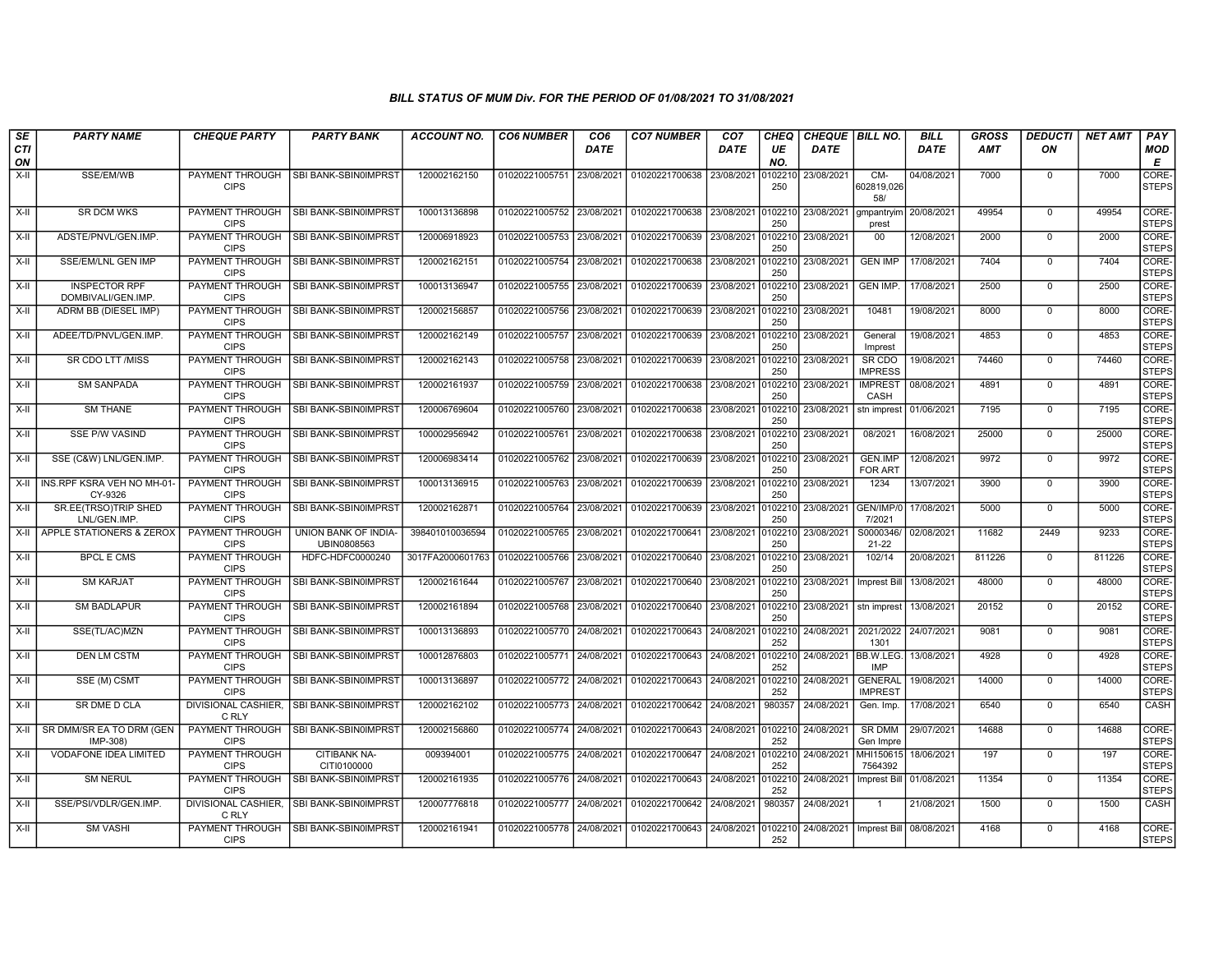| SE        | <b>PARTY NAME</b>                                 | <b>CHEQUE PARTY</b>                   | <b>PARTY BANK</b>                            | <b>ACCOUNT NO.</b>                                 | <b>CO6 NUMBER</b>         | CO <sub>6</sub> | <b>CO7 NUMBER</b>         | CO <sub>7</sub> | <b>CHEQ</b>    | CHEQUE BILL NO.    |                               | <b>BILL</b> | <b>GROSS</b> | <b>DEDUCTI</b> | <b>NET AMT</b> | PAY                   |
|-----------|---------------------------------------------------|---------------------------------------|----------------------------------------------|----------------------------------------------------|---------------------------|-----------------|---------------------------|-----------------|----------------|--------------------|-------------------------------|-------------|--------------|----------------|----------------|-----------------------|
| CTI<br>ON |                                                   |                                       |                                              |                                                    |                           | <b>DATE</b>     |                           | DATE            | UE<br>NO.      | <b>DATE</b>        |                               | <b>DATE</b> | <b>AMT</b>   | ON             |                | <b>MOD</b><br>E       |
| $X-H$     | <b>CNC ULHASNAGAR</b>                             | PAYMENT THROUGH<br><b>CIPS</b>        | SBI BANK-SBIN0IMPRST                         | 120002161728                                       | 01020221005779 24/08/2021 |                 | 01020221700643            | 24/08/2021      | 0102210<br>252 | 24/08/2021         | <b>IMPREST</b><br>CASH        | 17/08/2021  | 25000        | $\mathbf 0$    | 25000          | CORE-<br><b>STEPS</b> |
| X-II      | ADEN (WKS)BY(S) BABASAHEB<br>AMBEDKAR HOSPITAL BY | PAYMENT THROUGH<br><b>CIPS</b>        | <b>SBI BANK-SBIN0IMPRST</b>                  | 120002155858                                       | 01020221005780 24/08/2021 |                 | 01020221700643 24/08/2021 |                 | 0102210<br>252 | 24/08/2021         | Imprest Bill                  | 16/08/2021  | 30000        | $\overline{0}$ | 30000          | CORE-<br>STEPS        |
| X-II      | ADEN(W)BY S                                       | PAYMENT THROUGH<br><b>CIPS</b>        | SBI BANK-SBIN0IMPRST                         | 120002155859                                       | 01020221005781 24/08/2021 |                 | 01020221700643 24/08/2021 |                 | 0102210<br>252 | 24/08/2021         | Imprest Bill                  | 16/08/2021  | 45000        | $\mathbf 0$    | 45000          | CORE-<br><b>STEPS</b> |
| $X-H$     | ADEN(W)BY S                                       | <b>PAYMENT THROUGH</b><br><b>CIPS</b> | SBI BANK-SBIN0IMPRST                         | 120002155859                                       | 01020221005782 24/08/2021 |                 | 01020221700643 24/08/2021 |                 | 0102210<br>252 | 24/08/2021         | <b>Imprest Bill</b>           | 16/08/2021  | 45000        | $\Omega$       | 45000          | CORE-<br><b>STEPS</b> |
| X-II      | <b>ADEN W CSTM</b>                                | C RLY                                 | DIVISIONAL CASHIER, SBI BANK-SBIN0IMPRST     | 120002155894                                       | 01020221005783 24/08/2021 |                 | 01020221700644            | 24/08/2021      | 980357         | 24/08/2021         | <b>ADEN</b><br><b>WCSMT</b>   | 01/07/2021  | 200000       | $\mathbf 0$    | 200000         | CASH                  |
| X-II      | SSE (E/M) PNVL/GEN.IMP                            | PAYMENT THROUGH<br><b>CIPS</b>        | SBI BANK-SBIN0IMPRST                         | 120006972482                                       | 01020221005784 24/08/2021 |                 | 01020221700648            | 24/08/2021      | 0102210<br>252 | 24/08/2021         | <b>GEN.IMPS</b>               | 15/07/2021  | 9000         | $\mathbf 0$    | 9000           | CORE-<br><b>STEPS</b> |
| X-II      | SSE/TD/OHE/DEPT/TNA/GEN.IM<br>P.                  | PAYMENT THROUGH<br><b>CIPS</b>        | SBI BANK-SBIN0IMPRST                         | 120007776067                                       | 01020221005785 24/08/2021 |                 | 01020221700648            | 24/08/2021      | 0102210<br>252 | 24/08/2021         | $\overline{1}$                | 19/08/2021  | 1500         | $\Omega$       | 1500           | CORE-<br><b>STEPS</b> |
| X-II      | ADEE (TD)/SS/IGP/GEN.IMP                          | PAYMENT THROUGH<br><b>CIPS</b>        | I SBI BANK-SBIN0IMPRST                       | 120002162867                                       | 01020221005786 24/08/2021 |                 | 01020221700648            | 24/08/2021      | 0102210<br>252 | 24/08/2021         | General<br>Impresh            | 14/07/2021  | 3000         | $\Omega$       | 3000           | CORE-<br><b>STEPS</b> |
| X-II      | SSE/TD/OHE/KSRA/DEPOT/GE<br>N.IMP                 | <b>PAYMENT THROUGH</b><br><b>CIPS</b> | SBI BANK-SBIN0IMPRST                         | 120007777541                                       | 01020221005787            | 24/08/2021      | 01020221700648            | 24/08/2021      | 0102210<br>252 | 24/08/2021         | General<br>Impresh            | 04/06/2021  | 1000         | $\Omega$       | 1000           | CORE-<br><b>STEPS</b> |
| $X-H$     | SSE/TD/OHE/IGP/DEPOT/GEN.<br>MP.                  | PAYMENT THROUGH<br><b>CIPS</b>        | SBI BANK-SBIN0IMPRST                         | 120007776820                                       | 01020221005788 24/08/2021 |                 | 01020221700648            | 24/08/2021      | 010221<br>252  | 24/08/2021         | Gen<br>Impresh                | 07/07/2021  | 1500         | $\Omega$       | 1500           | CORE-<br><b>STEPS</b> |
| X-II      | <b>INSPECTOR</b><br>RPF/KARJET/GEN.IMP.           | PAYMENT THROUGH<br><b>CIPS</b>        | SBI BANK-SBIN0IMPRST                         | 120006918181                                       | 01020221005789 24/08/2021 |                 | 01020221700648            | 24/08/2021      | 0102210<br>252 | 24/08/2021         | <b>GEN</b><br>Imprest         | 20/08/2021  | 2500         | $\mathbf 0$    | 2500           | CORE-<br><b>STEPS</b> |
|           | X-II INS.RPF KJT VEH NO MH-01-CY-<br>9313         | PAYMENT THROUGH<br><b>CIPS</b>        | SBI BANK-SBIN0IMPRST                         | 100013136906                                       | 01020221005790 24/08/2021 |                 | 01020221700648 24/08/2021 |                 | 252            | 0102210 24/08/2021 | <b>FUEL</b><br><b>IMPREST</b> | 19/08/2021  | 500          | $\mathbf 0$    | 500            | CORE-<br>STEPS        |
| X-II      | <b>INSPECTOR</b><br>RPF/NERAL/GEN.IMP.            | <b>PAYMENT THROUGH</b><br><b>CIPS</b> | SBI BANK-SBIN0IMPRST                         | 100002956981                                       | 01020221005791            | 24/08/2021      | 01020221700661            | 27/08/2021      | 0102210<br>259 | 27/08/2021         | <b>GEN</b><br>Imprest         | 19/08/2021  | 1500         | $\Omega$       | 1500           | CORE-<br><b>STEPS</b> |
| $X-H$     | SSE/TD/OHE/LNL/PSI/DEPOT/G<br>EN.IMP.             | PAYMENT THROUGH<br><b>CIPS</b>        | SBI BANK-SBIN0IMPRST                         | 120007774611                                       | 01020221005792 24/08/2021 |                 | 01020221700648            | 24/08/2021      | 010221<br>252  | 24/08/2021         | 668                           | 25/05/2021  | 1000         | $\overline{0}$ | 1000           | CORE-<br><b>STEPS</b> |
| X-II      | DEE/TD/KURLA/GEN.IMP.                             | PAYMENT THROUGH<br><b>CIPS</b>        | <b>SBI BANK-SBIN0IMPRST</b>                  | 120002162823                                       | 01020221005793 24/08/2021 |                 | 01020221700648 24/08/2021 |                 | 0102210<br>252 | 24/08/2021         | Gen<br>Imprest                | 23/08/2021  | 5000         | $\mathbf 0$    | 5000           | CORE-<br>STEPS        |
| X-II      | SR DME FR OPTG                                    | PAYMENT THROUGH<br><b>CIPS</b>        | SBI BANK-SBIN0IMPRST                         | 120002162107                                       | 01020221005794 24/08/2021 |                 | 01020221700648 24/08/2021 |                 | 0102210<br>252 | 24/08/2021         | 122/21-22                     | 29/06/2021  | 4888         | $\mathbf 0$    | 4888           | CORE-<br><b>STEPS</b> |
| X-II      | TRIP SHED CSTM                                    | PAYMENT THROUGH<br><b>CIPS</b>        | SBI BANK-SBIN0IMPRST                         | 100002956989                                       | 01020221005795 24/08/2021 |                 | 01020221700648            | 24/08/2021      | 0102210<br>252 | 24/08/2021         | <b>GEN IMP</b>                | 23/08/2021  | 5000         | $\mathbf 0$    | 5000           | CORE-<br><b>STEPS</b> |
| X-II      | SSE/TD/OHE/TLA<br>RD/DEPOT/GEN.IMP.               | PAYMENT THROUGH<br><b>CIPS</b>        | SBI BANK-SBIN0IMPRST                         | 120007775341                                       | 01020221005796 24/08/2021 |                 | 01020221700648            | 24/08/2021      | 0102210<br>252 | 24/08/2021         | LTD/KYN/1<br>18               | 02/07/2021  | 1000         | $\Omega$       | 1000           | CORE-<br><b>STEPS</b> |
| X-II      | <b>INSPECTOR</b><br>RPF/NGSM/GEN.IMP.             | PAYMENT THROUGH<br><b>CIPS</b>        | SBI BANK-SBIN0IMPRST                         | 120002162373                                       | 01020221005797 24/08/2021 |                 | 01020221700648            | 24/08/2021      | 0102210<br>252 | 24/08/2021         | Gen.Imp                       | 23/08/2021  | 2500         | $\Omega$       | 2500           | CORE-<br><b>STEPS</b> |
| X-II      | ADEE/TL/AC/LTT (GEN IMP)                          | PAYMENT THROUGH<br><b>CIPS</b>        | ISBI BANK-SBIN0IMPRS <sup>-</sup>            | 120006982676                                       | 01020221005798            | 24/08/2021      | 01020221700651            | 25/08/2021      | 010221<br>254  | 25/08/2021         | general<br>imprest            | 16/08/2021  | 33540        | $\mathbf 0$    | 33540          | CORE-<br><b>STEPS</b> |
| X-II      | SIPF/RPF/NERAL/FUEL.IMP                           | <b>PAYMENT THROUGH</b><br><b>CIPS</b> | SBI BANK-SBIN0IMPRST                         | 100013136903                                       | 01020221005799 24/08/2021 |                 | 01020221700648            | 24/08/2021      | 0102210<br>252 | 24/08/2021         | <b>FUEL IMP</b>               | 19/08/2021  | 4000         | $\mathbf 0$    | 4000           | CORE-<br><b>STEPS</b> |
| X-II      | <b>UTS ROADLINES</b>                              | PAYMENT THROUGH<br><b>CIPS</b>        | <b>ICICI BANK LTD-</b><br><b>ICIC0000984</b> | 098405001770                                       | 01020221005800 24/08/2021 |                 | 01020221700646            | 24/08/2021      | 0102210<br>252 | 24/08/2021         | 282357                        | 20/08/2021  | 100000       | $\Omega$       | 100000         | CORE-<br><b>STEPS</b> |
| X-II      | <b>MSEDCL IGATPURI</b>                            | PAYMENT THROUGH<br><b>CIPS</b>        | SBI-SBIN0000386                              | 00000011542132042 01020221005801                   |                           | 24/08/2021      | 01020221700645            | 24/08/2021      | 0102210<br>252 | 24/08/2021         | R-34                          | 14/08/2021  | 310          | $\mathbf 0$    | 310            | CORE-<br><b>STEPS</b> |
| $X-II$    | MSEDCL CON NO<br>028560042304                     | <b>PAYMENT THROUGH</b><br><b>CIPS</b> | SBI-SBIN0008965                              | MSEDCL010285600<br>42304                           | 01020221005802 24/08/2021 |                 | 01020221700645            | 24/08/2021      | 0102210<br>252 | 24/08/2021         | $c$ 1133                      | 20/08/2021  | 12860        | $\mathbf 0$    | 12860          | CORE-<br><b>STEPS</b> |
| X-II      | MSEDCL CON NO<br>033010000781                     | <b>PAYMENT THROUGH</b><br><b>CIPS</b> | SBI-SBIN0008965                              | MSEDCL010330100 01020221005803 24/08/2021<br>00781 |                           |                 | 01020221700645 24/08/2021 |                 | 0102210<br>252 | 24/08/2021         | C 126                         | 14/08/2021  | 1137         | $\mathbf 0$    | 1137           | CORE-<br><b>STEPS</b> |
| X-II      | MSEDCL CON NO<br>029700177724                     | PAYMENT THROUGH<br><b>CIPS</b>        | SBI-SBIN0008965                              | MSEDCL010297001<br>77724                           | 01020221005804 24/08/2021 |                 | 01020221700645            | 24/08/2021      | 0102210<br>252 | 24/08/2021         | C <sub>2</sub>                | 14/08/2021  | 520          | $\Omega$       | 520            | CORE-<br><b>STEPS</b> |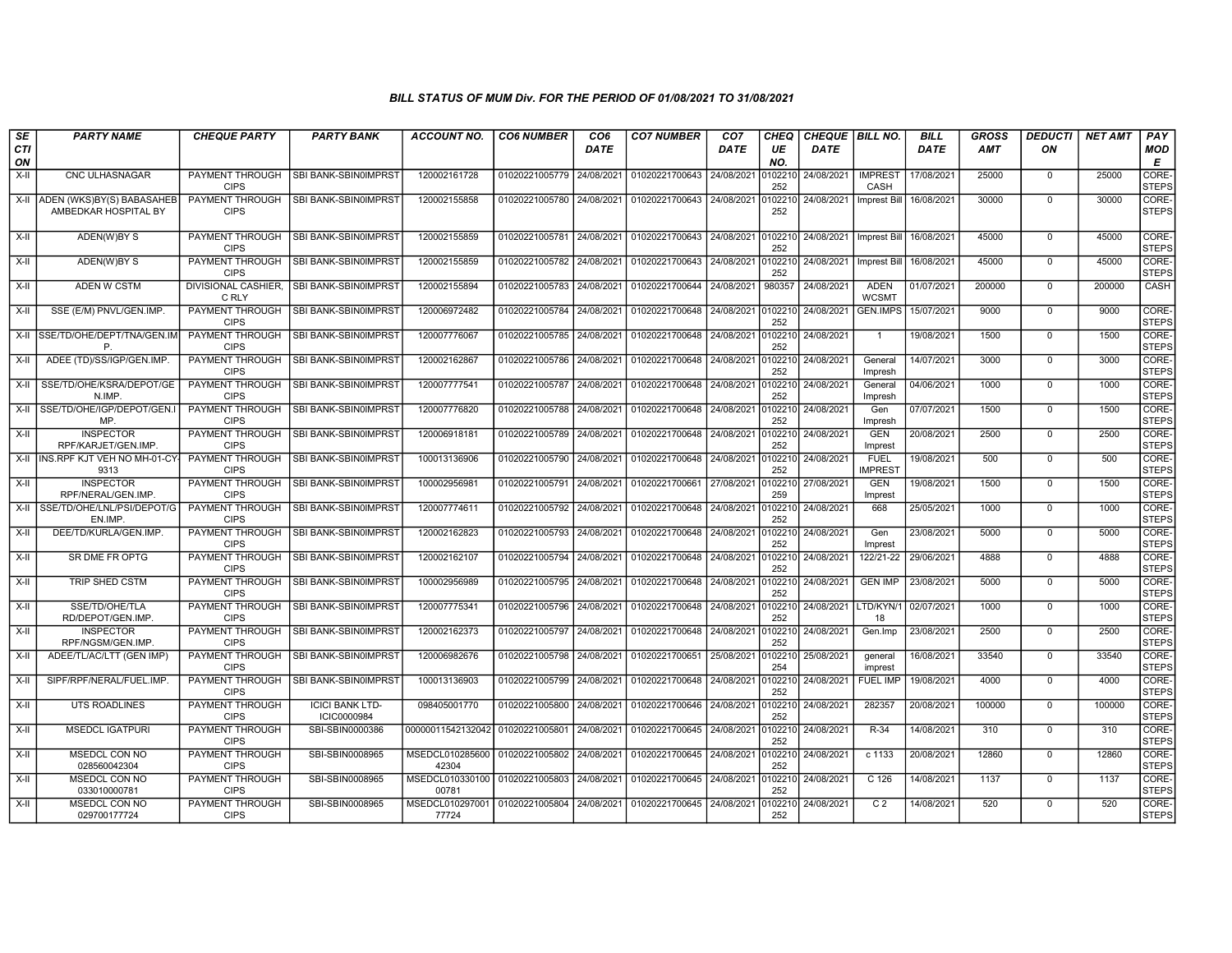| SE               | <b>PARTY NAME</b>                            | <b>CHEQUE PARTY</b>                   | <b>PARTY BANK</b>                                             | ACCOUNT NO.      | <b>CO6 NUMBER</b> | CO <sub>6</sub> | <b>CO7 NUMBER</b>         | CO <sub>7</sub> | CHEQ           | <b>CHEQUE   BILL NO.</b> |                              | <b>BILL</b> | GROSS      | <b>DEDUCTI</b> | <b>NET AMT</b> | <b>PAY</b>            |
|------------------|----------------------------------------------|---------------------------------------|---------------------------------------------------------------|------------------|-------------------|-----------------|---------------------------|-----------------|----------------|--------------------------|------------------------------|-------------|------------|----------------|----------------|-----------------------|
| <b>CTI</b><br>ON |                                              |                                       |                                                               |                  |                   | DATE            |                           | DATE            | UE<br>NO.      | DATE                     |                              | DATE        | <b>AMT</b> | ON             |                | <b>MOD</b><br>Е       |
| X-II             | AKSHAY ENTERPRISES-THANE                     | PAYMENT THROUGH<br><b>CIPS</b>        | THE SHAMRAO VITHAL<br><b>CO-OPERATIVE BAN-</b><br>SVCB0000015 | 101504180002649  | 01020221005806    | 24/08/2021      | 01020221700653            | 26/08/2021      | 102210<br>256  | 26/08/2021               | 284910                       | 09/02/2021  | 11480      | $\mathbf{0}$   | 11480          | CORE-<br><b>STEPS</b> |
| X-II             | <b>JAYANT INFRATECH PVT LTD</b>              | PAYMENT THROUGH<br><b>CIPS</b>        | <b>ICICI BANK LTD-</b><br>ICIC0000203                         | 020305007560     | 01020221005807    | 24/08/2021      | 01020221700646            | 24/08/2021      | 102210<br>252  | 24/08/2021               | 281034                       | 19/08/2021  | 93200      | $\mathbf 0$    | 93200          | CORE-<br><b>STEPS</b> |
| X-II             | HINDUSTAN ELECTRIC CO                        | PAYMENT THROUGH<br><b>CIPS</b>        | PNB-PUNB0160600                                               | 1606002100004891 | 01020221005808    | 24/08/2021      | 01020221700647            | 24/08/2021      | 0102210<br>252 | 24/08/2021               | PO.<br>274123                | 13/08/2021  | 4631       | $\mathbf 0$    | 4631           | CORE-<br><b>STEPS</b> |
| X-II             | RTM AND CAPRICORNIO<br>LOGISTICS-MUMBAI      | <b>PAYMENT THROUGH</b><br><b>CIPS</b> | VIJAYA BANK-<br>VIJB0005003                                   | 500301121000004  | 01020221005809    | 25/08/2021      | 01020221700664            | 30/08/2021      | 102210<br>264  | 30/08/2021               | 141803                       | 24/08/2021  | 100000     | $\Omega$       | 100000         | CORE-<br><b>STEPS</b> |
| X-II             | SSE/T/WIRELESS/CSTM                          | DIVISIONAL CASHIER,<br>C RLY          | NO BANK-                                                      | 000              | 01020221005810    | 25/08/2021      | 01020221700650            | 25/08/2021      | 980358         | 25/08/2021               | BB.N.IMP                     | 06/08/2021  | 5000       | $\mathbf 0$    | 5000           | CASH                  |
| $X-II$           | SSE/TD/OHE/PNVL                              | <b>DIVISIONAL CASHIER.</b><br>C RLY   | DUMMY-                                                        | 0000             | 01020221005811    | 25/08/2021      | 01020221700650            | 25/08/2021      | 980358         | 25/08/2021               | 490054                       | 05/06/2021  | 10000      | $^{\circ}$     | 10000          | CASH                  |
| X-II             | SR RAJBHASHA ADHIKARI<br><b>MUMBAI</b>       | <b>DIVISIONAL CASHIER,</b><br>C RLY   |                                                               | 000000000        | 01020221005812    | 25/08/2021      | 01020221700650            | 25/08/2021      | 980358         | 25/08/2021               | 794731                       | 23/08/2021  | 5000       | $\mathbf{0}$   | 5000           | <b>CASH</b>           |
| X-II             | SR RAJBHASHA ADHIKARI<br><b>MUMBAI</b>       | <b>DIVISIONAL CASHIER,</b><br>C RLY   |                                                               | 000000000        | 01020221005813    | 25/08/2021      | 01020221700650            | 25/08/2021      | 980358         | 25/08/2021               | 794730                       | 12/08/2021  | 7500       | $\mathbf 0$    | 7500           | <b>CASH</b>           |
| X-II             | SUB.INS/RPF/KLVA CAR<br>SHED/GEN.IMP.        | DIVISIONAL CASHIER,<br>C RLY          | NO BANK-                                                      | $00\,$           | 01020221005814    | 25/08/2021      | 01020221700650            | 25/08/2021      | 980358         | 25/08/2021               | <b>GEN IMP</b>               | 17/08/2021  | 1500       | $\mathbf 0$    | 1500           | CASH                  |
| X-II             | <b>SM CHAUK</b>                              | PAYMENT THROUGH<br><b>CIPS</b>        | SBI BANK-SBIN0IMPRST                                          | 120002162585     | 01020221005815    | 25/08/2021      | 01020221700649            | 25/08/2021      | 0102210<br>254 | 25/08/2021               | Imprest Bill                 | 04/08/2021  | 5755       | $\mathbf 0$    | 5755           | CORE-<br><b>STEPS</b> |
| X-II             | <b>SS KHOPOLI</b>                            | PAYMENT THROUGH<br><b>CIPS</b>        | SBI BANK-SBIN0IMPRST                                          | 120002161645     | 01020221005816    | 25/08/2021      | 01020221700649            | 25/08/2021      | 102210<br>254  | 25/08/2021               | stn imprest                  | 18/08/2021  | 23463      | $\Omega$       | 23463          | CORE-<br><b>STEPS</b> |
| $X-H$            | <b>SM MULUND</b>                             | <b>PAYMENT THROUGH</b><br><b>CIPS</b> | SBI BANK-SBIN0IMPRST                                          | 120002161682     | 01020221005817    | 25/08/2021      | 01020221700649            | 25/08/2021      | 102210<br>254  | 25/08/2021               | Imprest Bill                 | 17/08/2021  | 975        | $\mathbf 0$    | 975            | CORE-<br><b>STEPS</b> |
| X-II             | SM.PEN/GEN.IMP.                              | PAYMENT THROUGH<br><b>CIPS</b>        | SBI BANK-SBIN0IMPRST                                          | 120002161936     | 01020221005818    | 25/08/2021      | 01020221700649            | 25/08/2021      | )102210<br>254 | 25/08/2021               | stn imprest                  | 14/08/2021  | 6480       | $\mathbf{0}$   | 6480           | CORE-<br><b>STEPS</b> |
| X-II             | <b>SM NAGOTHANE</b>                          | PAYMENT THROUGH<br><b>CIPS</b>        | SBI BANK-SBIN0IMPRST                                          | 120002161685     | 01020221005819    | 25/08/2021      | 01020221700649            | 25/08/2021      | 102210<br>254  | 25/08/2021               | <b>STN</b><br><b>IMPREST</b> | 17/08/2021  | 10248      | $\mathbf{0}$   | 10248          | CORE-<br><b>STEPS</b> |
| X-II             | <b>SM KHARBAV</b>                            | PAYMENT THROUGH<br><b>CIPS</b>        | SBI BANK-SBIN0IMPRST                                          | 120002162627     | 01020221005820    | 25/08/2021      | 01020221700649            | 25/08/2021      | 102210<br>254  | 25/08/2021               | <b>STN</b><br>IMPREST        | 16/08/2021  | 7000       | $\Omega$       | 7000           | CORE-<br><b>STEPS</b> |
| $X-H$            | <b>SM PEN</b>                                | <b>PAYMENT THROUGH</b><br><b>CIPS</b> | SBI BANK-SBIN0IMPRST                                          | 120002161687     | 01020221005821    | 25/08/2021      | 01020221700649            | 25/08/2021      | 102210<br>254  | 25/08/2021               | stn imprest                  | 14/08/2021  | 15314      | $\mathbf 0$    | 15314          | CORE-<br><b>STEPS</b> |
| X-II             | <b>SM KASARA</b>                             | PAYMENT THROUGH<br><b>CIPS</b>        | SBI BANK-SBIN0IMPRST                                          | 120002162165     | 01020221005822    | 25/08/2021      | 01020221700649            | 25/08/2021      | 0102210<br>254 | 25/08/2021               | <b>STN</b><br><b>IMPREST</b> | 16/08/2021  | 30500      | $\mathbf 0$    | 30500          | CORE-<br><b>STEPS</b> |
| X-II             | <b>SM TITWALA</b>                            | PAYMENT THROUGH<br><b>CIPS</b>        | SBI BANK-SBIN0IMPRST                                          | 120002161731     | 01020221005823    | 25/08/2021      | 01020221700649            | 25/08/2021      | 102210<br>254  | 25/08/2021               | <b>STN</b><br><b>IMPREST</b> | 01/08/2021  | 39431      | $\mathbf{0}$   | 39431          | CORE-<br><b>STEPS</b> |
| X-II             | <b>SM DOMBIVLI</b>                           | PAYMENT THROUGH<br><b>CIPS</b>        | SBI BANK-SBIN0IMPRST                                          | 120002161639     | 01020221005824    | 25/08/2021      | 01020221700649            | 25/08/2021      | 0102210<br>254 | 25/08/2021               | <b>STN</b><br><b>IMPREST</b> | 16/08/2021  | 10000      | $\Omega$       | 10000          | CORE-<br><b>STEPS</b> |
| X-II             | <b>SM KALYAN</b>                             | <b>PAYMENT THROUGH</b><br><b>CIPS</b> | SBI BANK-SBIN0IMPRST                                          | 120002161646     | 01020221005825    | 25/08/2021      | 01020221700649            | 25/08/2021      | 102210<br>254  | 25/08/2021               | <b>Imprest Bill</b>          | 10/08/2021  | 4537       | $\mathbf 0$    | 4537           | CORE-<br><b>STEPS</b> |
| X-II             | SM BHIWANDI ROAD                             | PAYMENT THROUGH<br><b>CIPS</b>        | SBI BANK-SBIN0IMPRST                                          | 120002162591     | 01020221005826    | 25/08/2021      | 01020221700649            | 25/08/2021      | 102210<br>254  | 25/08/2021               | <b>Imprest Bill</b>          | 13/08/2021  | 15500      | $\mathbf{0}$   | 15500          | CORE-<br><b>STEPS</b> |
| X-II             | <b>SM NILJE</b>                              | PAYMENT THROUGH<br><b>CIPS</b>        | SBI BANK-SBIN0IMPRST                                          | 120002162174     | 01020221005827    | 25/08/2021      | 01020221700649            | 25/08/2021      | 102210<br>254  | 25/08/2021               | Imprest Bill 05/08/2021      |             | 16999      | $\Omega$       | 16999          | CORE-<br><b>STEPS</b> |
| $X-H$            | <b>SM DAPOLI</b>                             | PAYMENT THROUGH<br><b>CIPS</b>        | SBI BANK-SBIN0IMPRST                                          | 120002162172     | 01020221005828    | 25/08/2021      | 01020221700649            | 25/08/2021      | 102210<br>254  | 25/08/2021               | Imprest Bill   08/08/2021    |             | 6924       | $\mathbf{0}$   | 6924           | CORE-<br><b>STEPS</b> |
| $X-H$            | <b>SM REAY ROAD</b>                          | PAYMENT THROUGH<br><b>CIPS</b>        | SBI BANK-SBIN0IMPRST                                          | 120002162087     | 01020221005829    | 25/08/2021      | 01020221700649            | 25/08/2021      | 102210<br>254  | 25/08/2021               | Imprest Bill                 | 13/08/2021  | 1391       | $\mathbf 0$    | 1391           | CORE-<br><b>STEPS</b> |
| X-II             | <b>SM BYCULLA</b>                            | PAYMENT THROUGH<br><b>CIPS</b>        | SBI BANK-SBIN0IMPRST                                          | 120002161638     | 01020221005830    | 25/08/2021      | 01020221700649 25/08/2021 |                 | 102210<br>254  | 25/08/2021               | Imprest Bill                 | 05/08/2021  | 3845       | $\mathbf 0$    | 3845           | CORE-<br><b>STEPS</b> |
| X-II             | ADEN N LNL (GEN IMP-15000)                   | PAYMENT THROUGH<br><b>CIPS</b>        | SBI BANK-SBIN0IMPRST                                          | 120002155016     | 01020221005831    | 25/08/2021      | 01020221700649            | 25/08/2021      | 0102210<br>254 | 25/08/2021               | BB/M/LNL/<br>G.IMP           | 18/08/2021  | 14714      | $\mathbf{0}$   | 14714          | CORE-<br><b>STEPS</b> |
| X-II             | FRESHROOMS HOSPITALITY<br>SERVICES PVT. LTD. | PAYMENT THROUGH<br><b>CIPS</b>        | <b>ICICI BANK LTD-</b><br>ICIC0000041                         | 004105014780     | 01020221005833    | 25/08/2021      | 01020221700664            | 30/08/2021      | 102210<br>264  | 30/08/2021               | 234513                       | 19/08/2021  | 25000      | $\mathbf{0}$   | 25000          | CORE-<br><b>STEPS</b> |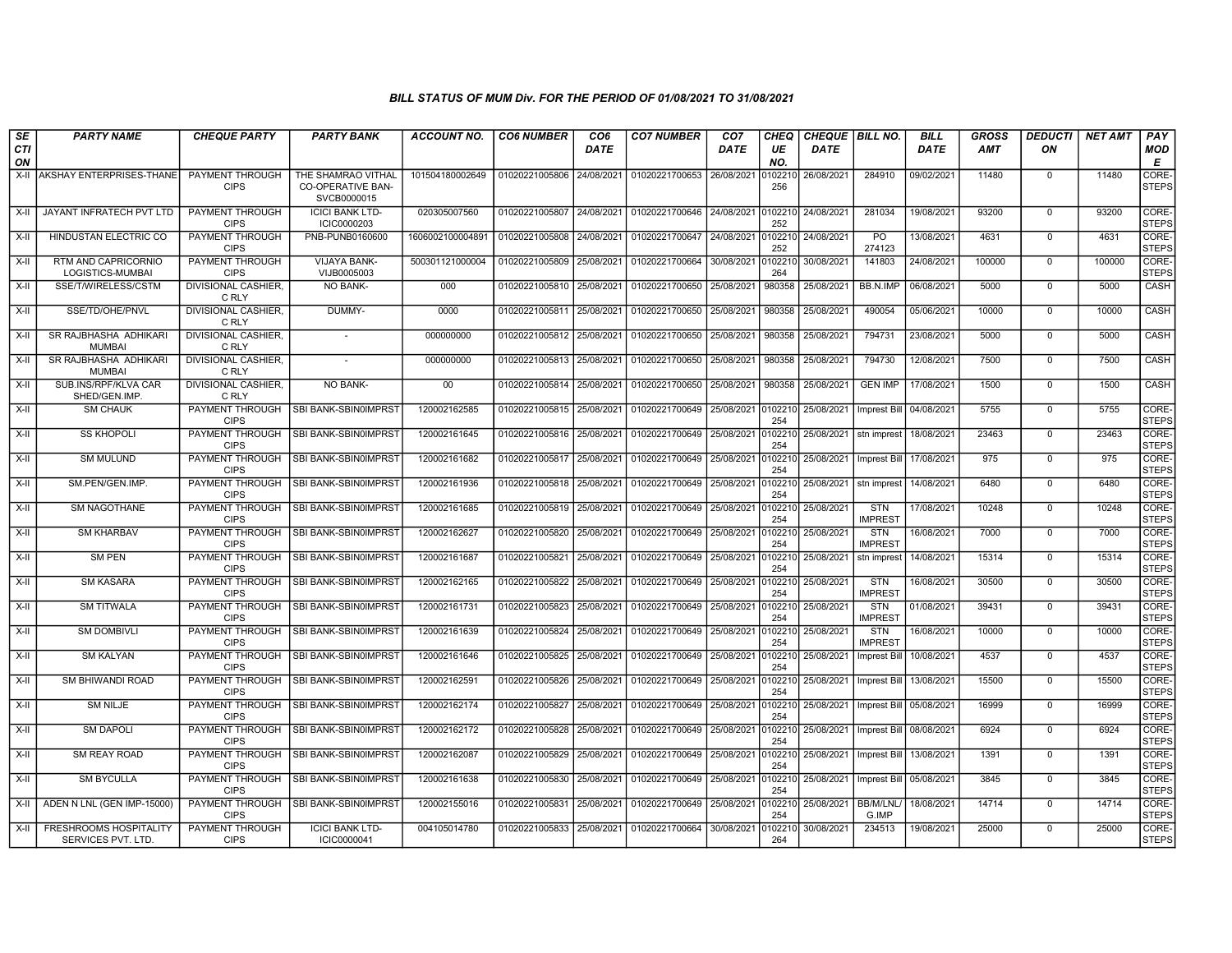| SE               | <b>PARTY NAME</b>                                   | <b>CHEQUE PARTY</b>                   | <b>PARTY BANK</b>                                                                   | <b>ACCOUNT NO.</b> | <b>CO6 NUMBER</b>         | CO <sub>6</sub> | <b>CO7 NUMBER</b>           | CO <sub>7</sub> | CHEQ           | <b>CHEQUE   BILL NO.</b> |                            | <b>BILL</b> | <b>GROSS</b> | <i><b>DEDUCTI</b></i> | <b>NET AMT</b> | <b>PAY</b>                  |
|------------------|-----------------------------------------------------|---------------------------------------|-------------------------------------------------------------------------------------|--------------------|---------------------------|-----------------|-----------------------------|-----------------|----------------|--------------------------|----------------------------|-------------|--------------|-----------------------|----------------|-----------------------------|
| <b>CTI</b><br>ON |                                                     |                                       |                                                                                     |                    |                           | <b>DATE</b>     |                             | <b>DATE</b>     | UE<br>NO.      | <b>DATE</b>              |                            | <b>DATE</b> | AMT          | ON                    |                | <b>MOD</b><br>Е             |
| $X-H$            | <b>FRESHROOMS HOSPITALITY</b><br>SERVICES PVT. LTD. | PAYMENT THROUGH<br><b>CIPS</b>        | <b>ICICI BANK LTD-</b><br>ICIC0000041                                               | 004105014780       | 01020221005834            | 25/08/2021      | 01020221700664 30/08/2021   |                 | 102210<br>264  | 30/08/2021               | 234514                     | 19/08/2021  | 25000        | $\mathbf 0$           | 25000          | <b>CORE</b><br><b>STEPS</b> |
| $X-H$            | ATHARVA CONSTRUCTION                                | <b>PAYMENT THROUGH</b><br><b>CIPS</b> | <b>AKOLA JANATA</b><br><b>COMMERCIAL</b><br><b>COOPERATIVE BANK-</b><br>AKJB0000035 | 035103301000055    | 01020221005835            | 25/08/2021      | 01020221700660 27/08/2021   |                 | 102210<br>259  | 27/08/2021   PO 274125   |                            | 18/08/2021  | 15800        | $\overline{0}$        | 15800          | CORE-<br><b>STEPS</b>       |
| X-II             | <b>GOKUL AUTO WORKS</b>                             | PAYMENT THROUGH<br><b>CIPS</b>        | MAHANAGAR CO-OP<br>BANK LTD-MCBL0960007                                             | 007011200003244    | 01020221005836 25/08/2021 |                 | 01020221700651 25/08/2021 l |                 | 254            | 0102210 25/08/2021       | 277                        | 08/08/2021  | 36175        | 724                   | 35451          | CORE-<br><b>STEPS</b>       |
| X-II             | <b>INSPECTOR</b><br>RPF/KARJET/GEN.IMP.             | <b>DIVISIONAL CASHIER.</b><br>C RLY   | SBI BANK-SBIN0IMPRST                                                                | 120006918181       | 01020221005837            | 25/08/2021      | 01020221700650 25/08/2021   |                 | 980358         | 25/08/2021               | <b>GEN</b><br>Imprest      | 25/08/2021  | 4999         | $\mathbf 0$           | 4999           | <b>CASH</b>                 |
| $X-H$            | ADEE/TD/OHE/KURLA/GEN.IMP                           | PAYMENT THROUGH<br><b>CIPS</b>        | SBI BANK-SBIN0IMPRST                                                                | 120002162830       | 01020221005838            | 25/08/2021      | 01020221700651              | 25/08/2021      | 0102210<br>254 | 25/08/2021               | General<br>Imprest         | 18/08/2021  | 2940         | $\Omega$              | 2940           | CORE-<br><b>STEPS</b>       |
| X-II             | <b>INSPECTOR RPF/DS/MEDICAL</b><br>EXP./GEN.IMP.    | <b>PAYMENT THROUGH</b><br><b>CIPS</b> | SBI BANK-SBIN0IMPRST                                                                | 120002162910       | 01020221005839            | 25/08/2021      | 01020221700651              | 25/08/2021      | 0102210<br>254 | 25/08/2021               | <b>DS/MTN/M</b><br>ED.IMP. | 19/08/2021  | 40543        | $\mathbf 0$           | 40543          | CORE-<br><b>STEPS</b>       |
| X-II             | <b>INSPECTOR</b><br>DS/MATUNGA/GAS.IMP.             | <b>PAYMENT THROUGH</b><br><b>CIPS</b> | SBI BANK-SBIN0IMPRST                                                                | 120006925005       | 01020221005840            | 25/08/2021      | 01020221700651              | 25/08/2021      | 102210<br>254  | 25/08/2021               | DS/MTN/G<br>AS.IMP.        | 19/08/2021  | 834          | $\mathbf 0$           | 834            | CORE-<br><b>STEPS</b>       |
| $X-II$           | ATHARVA CONSTRUCTION                                | PAYMENT THROUGH<br><b>CIPS</b>        | <b>AKOLA JANATA</b><br>COMMERCIAL<br><b>COOPERATIVE BANK-</b><br>AKJB0000035        | 035103301000055    | 01020221005841            | 25/08/2021      | 01020221700660              | 27/08/2021      | 102210<br>259  | 27/08/2021               | PO 274124                  | 18/08/2021  | 38020        | $\overline{0}$        | 38020          | CORE-<br><b>STEPS</b>       |
| X-II             | <b>AARTI ENTERPRISES</b>                            | PAYMENT THROUGH<br><b>CIPS</b>        | <b>BANK OF INDIA-</b><br>BKID0000025                                                | 002527110000059    | 01020221005842            | 25/08/2021      | 01020221700660              | 27/08/2021      | 259            | 0102210 27/08/2021       | 290345                     | 16/08/2021  | 37200        | $\mathbf 0$           | 37200          | CORE-<br>STEPS              |
| $X-II$           | <b>INDIAN RESEARCH CENTRE</b>                       | PAYMENT THROUGH<br><b>CIPS</b>        | THE BHARAT CO-<br>OPERATIVE BANK<br>(MUMBA-BCBM0000017                              | 001612100021033    | 01020221005843            | 25/08/2021      | 01020221700660              | 27/08/2021      | 102210<br>259  | 27/08/2021               | 273820                     | 11/08/2021  | 25760        | $\Omega$              | 25760          | CORE-<br><b>STEPS</b>       |
| X-II             | DRM BB (GEN IMP)                                    | PAYMENT THROUGH<br><b>CIPS</b>        | SBI BANK-SBIN0IMPRST                                                                | 120002156858       | 01020221005844            | 25/08/2021      | 01020221700651              | 25/08/2021      | 0102210<br>254 | 25/08/2021               | 1658                       | 24/08/2021  | 7684         | $\mathbf 0$           | 7684           | <b>CORE</b><br><b>STEPS</b> |
| $X-II$           | DRM BB (PETROL IMP)                                 | PAYMENT THROUGH<br><b>CIPS</b>        | SBI BANK-SBIN0IMPRST                                                                | 120002156859       | 01020221005845            | 25/08/2021      | 01020221700651              | 25/08/2021      | 0102210<br>254 | 25/08/2021               | 17959                      | 24/08/2021  | 12000        | $\mathbf 0$           | 12000          | CORE-<br>Isteps             |
| X-II             | SR DME (D) KYN/GEN.IMP.                             | <b>PAYMENT THROUGH</b><br><b>CIPS</b> | SBI BANK-SBIN0IMPRST                                                                | 120002162103       | 01020221005846 25/08/2021 |                 | 01020221700651 25/08/2021   |                 | 254            | 0102210 25/08/2021       | 162                        | 05/07/2021  | 9445         | $\mathbf 0$           | 9445           | CORE-<br><b>STEPS</b>       |
| $X-H$            | INS.RPF BADALAPUR/GEN.IMP                           | PAYMENT THROUGH<br><b>CIPS</b>        | SBI BANK-SBIN0IMPRST                                                                | 120007776066       | 01020221005847            | 25/08/2021      | 01020221700651              | 25/08/2021      | 0102210<br>254 | 25/08/2021               | <b>GEN.IMP</b>             | 15/08/2021  | 2500         | $\overline{0}$        | 2500           | CORE-<br>STEPS              |
| $X-H$            | ACMS THANE(GEN. IMP. 1000/-                         | <b>PAYMENT THROUGH</b><br><b>CIPS</b> | SBI BANK-SBIN0IMPRST                                                                | 120007776819       | 01020221005848            | 25/08/2021      | 01020221700651              | 25/08/2021      | 0102210<br>254 | 25/08/2021 H/Imprest/    | <b>NA</b>                  | 24/08/2021  | 1410         | $\Omega$              | 1410           | <b>CORE</b><br><b>STEPS</b> |
| X-II             | AMM DIESEL KURLA                                    | PAYMENT THROUGH<br><b>CIPS</b>        | SBI BANK-SBIN0IMPRST                                                                | 100013136900       | 01020221005849            | 25/08/2021      | 01020221700651              | 25/08/2021      | 102210<br>254  | 25/08/2021               | 399820                     | 07/07/2021  | 100          | $\mathbf 0$           | 100            | CORE-<br><b>STEPS</b>       |
| $X-H$            | <b>CHETAAN INC</b>                                  | <b>PAYMENT THROUGH</b><br><b>CIPS</b> | <b>ICICI BANK LTD-</b><br>ICIC0001223                                               | 122305000183       | 01020221005850            | 25/08/2021      | 01020221700660              | 27/08/2021      | 102210<br>259  | 27/08/2021               | 272976                     | 20/02/2020  | 73100        | $\overline{0}$        | 73100          | CORE-<br><b>STEPS</b>       |
| X-II             | <b>GHADGE BROTHERS</b>                              | PAYMENT THROUGH<br><b>CIPS</b>        | SBI-SBIN0003736                                                                     | 35432483328        | 01020221005851            | 25/08/2021      | 01020221700652 26/08/2021   |                 | 256            | 0102210 26/08/2021       | 2655569                    | 19/08/2021  | 4900         | $\mathbf 0$           | 4900           | CORE-<br><b>STEPS</b>       |
| $X-H$            | <b>Prashant Enterprises</b>                         | PAYMENT THROUGH<br><b>CIPS</b>        | <b>BANK OF BARODA-</b><br><b>BARBOVJAIRO</b>                                        | 72210500000012     | 01020221005852            | 26/08/2021      | 01020221700660              | 27/08/2021      | 102210<br>259  | 27/08/2021               | 281036                     | 24/08/2021  | 2622350      | $\mathbf 0$           | 2622350        | CORE-<br><b>STEPS</b>       |
| $X-H$            | <b>SM SION</b>                                      | DIVISIONAL CASHIER.<br>C RLY          | SBI BANK-SBIN0IMPRST                                                                | 120002161725       | 01020221005858            | 26/08/2021      | 01020221700655              | 26/08/2021      | 980359         | 26/08/2021               | Imprest bill               | 12/08/2021  | 2343         | $\Omega$              | 2343           | CASH                        |
| X-II             | SC-I/RPF/KALYAN                                     | DIVISIONAL CASHIER.<br>C RLY          | <b>ICICI BANK LTD-</b><br>ICIC0000840                                               | 00000000000        | 01020221005859            | 26/08/2021      | 01020221700658              | 27/08/2021      | 980360         | 27/08/2021               | PO<br>NO.34470             | 19/08/2021  | 3000         | $\mathbf 0$           | 3000           | <b>CASH</b>                 |
| $X-H$            | APO T                                               | <b>DIVISIONAL CASHIER,</b><br>C RLY   | SELF CHEQUE-                                                                        | 000000000          | 01020221005860            | 26/08/2021      | 01020221700654              | 26/08/2021      | 980359         | 26/08/2021               | $P$ O<br>461976            | 20/08/2021  | 5000         | $\overline{0}$        | 5000           | CASH                        |
| X-II             | <b>SM VADALA ROAD</b>                               | DIVISIONAL CASHIER.<br>C RLY          | SBI BANK-SBIN0IMPRST                                                                | 120002161938       | 01020221005861            | 26/08/2021      | 01020221700655 26/08/2021   |                 | 980359         | 26/08/2021               | <b>Imprest Bill</b>        | 12/08/2021  | 3759         | $\Omega$              | 3759           | CASH                        |
| $X-II$           | APO T                                               | <b>DIVISIONAL CASHIER.</b><br>C RLY   | SELF CHEQUE-                                                                        | 000000000          | 01020221005862            | 26/08/2021      | 01020221700654 26/08/2021   |                 | 980359         | 26/08/2021               | P <sub>O</sub><br>461975   | 20/08/2021  | 5000         | $\mathbf 0$           | 5000           | CASH                        |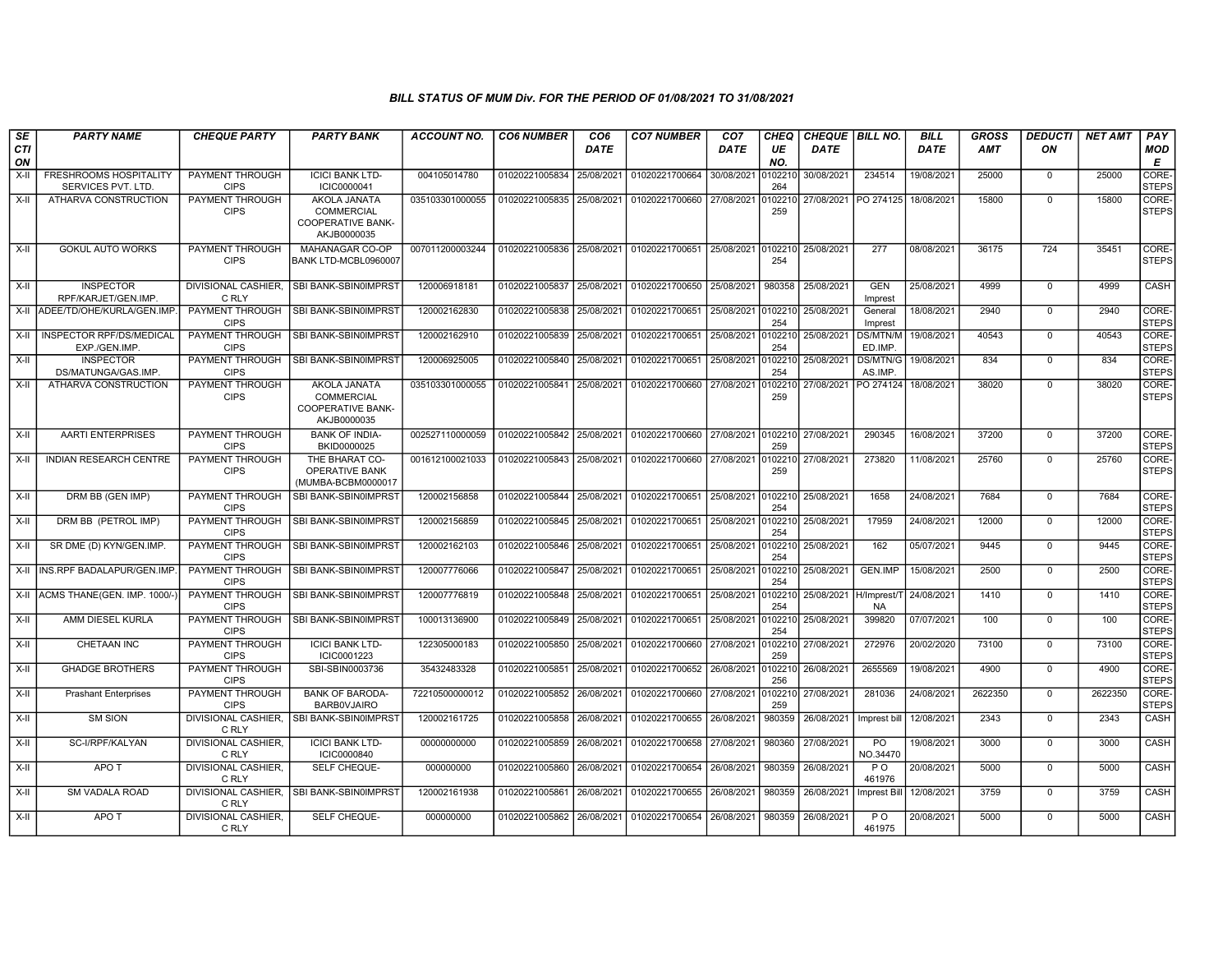| SE               | <b>PARTY NAME</b>                             | <b>CHEQUE PARTY</b>                   | <b>PARTY BANK</b>                            | ACCOUNT NO.                             | <b>CO6 NUMBER</b>         | CO <sub>6</sub> | <b>CO7 NUMBER</b>                 | CO <sub>7</sub> | CHEQ           | <b>CHEQUE BILL NO.</b> |                                  | <b>BILL</b> | <b>GROSS</b> | <i><b>DEDUCTI</b></i> | NET AMT | <b>PAY</b>                |
|------------------|-----------------------------------------------|---------------------------------------|----------------------------------------------|-----------------------------------------|---------------------------|-----------------|-----------------------------------|-----------------|----------------|------------------------|----------------------------------|-------------|--------------|-----------------------|---------|---------------------------|
| <b>CTI</b><br>ON |                                               |                                       |                                              |                                         |                           | DATE            |                                   | <b>DATE</b>     | UE<br>NO.      | DATE                   |                                  | <b>DATE</b> | <b>AMT</b>   | ON                    |         | MOD<br>E                  |
| X-II             | <b>SM ASANGAON</b>                            | DIVISIONAL CASHIER,<br>C RLY          | SBI BANK-SBIN0IMPRST                         | 120002161637                            | 01020221005863            | 26/08/2021      | 01020221700655                    | 26/08/2021      | 980359         | 26/08/2021             | Imprest Bill                     | 19/08/2021  | 13000        | $\mathbf 0$           | 13000   | <b>CASH</b>               |
| $X-H$            | APO (SHED)                                    | <b>DIVISIONAL CASHIER,</b><br>C RLY   |                                              | 000000000                               | 01020221005864            | 26/08/2021      | 01020221700654                    | 26/08/2021      | 980359         | 26/08/2021             | $P$ O<br>811806                  | 24/08/2021  | 1500         | $\mathbf 0$           | 1500    | <b>CASH</b>               |
| $X-II$           | <b>SM PALASDHARI</b>                          | C RLY                                 | DIVISIONAL CASHIER, SBI BANK-SBIN0IMPRST     | 120002163243                            | 01020221005865            | 26/08/2021      | 01020221700655 26/08/2021         |                 | 980359         | 26/08/2021             | Imprest bill                     | 11/08/2021  | 4364         | $\mathbf 0$           | 4364    | CASH                      |
|                  | X-II SSE/TD/OHE/TLA/PSI/DEPOT/G<br>EN.IMP.    | DIVISIONAL CASHIER,<br>C RLY          | <b>NO BANK-</b>                              | 00                                      | 01020221005866            | 26/08/2021      | 01020221700654                    | 26/08/2021      | 980359         | 26/08/2021             | LTD/KYN/1<br>18                  | 23/08/2021  | 1000         | $\mathbf 0$           | 1000    | CASH                      |
| X-II             | DY. INTELLIGENCE OFFICER<br><b>KURLA</b>      | <b>DIVISIONAL CASHIER,</b><br>C RLY   | DUMMY-                                       | 0000000000                              | 01020221005867            | 26/08/2021      | 01020221700654                    | 26/08/2021      | 980359         | 26/08/2021             | <b>GENERAL</b><br><b>IMPREST</b> | 31/12/2020  | 5000         | $\mathbf 0$           | 5000    | CASH                      |
| X-II             | <b>MSEDCL</b>                                 | <b>MSEDCL</b>                         | SELF CHEQUE-                                 | 000000000                               | 01020221005868            | 26/08/2021      | 01020221700655 26/08/2021         |                 | 960914         | 26/08/2021             | $R -$<br>0,85,85,152             | 24/08/2021  | 2520         | $\mathbf 0$           | 2520    | <b>BANK</b><br>CHEQ<br>UE |
| $X-H$            | <b>SS THAKURLI</b>                            | DIVISIONAL CASHIER,<br>C RLY          | SBI BANK-SBIN0IMPRST                         | 120002162209                            | 01020221005869            | 26/08/2021      | 01020221700655 26/08/2021         |                 | 980359         | 26/08/2021             | <b>IMPREST</b><br>CASH           | 19/08/2021  | 3084         | $\mathbf 0$           | 3084    | CASH                      |
| X-II             | ADEN MANKHURD (FUEL IMP<br>15000)             | <b>PAYMENT THROUGH</b><br><b>CIPS</b> | SBI BANK-SBIN0IMPRST                         | 120002155853                            | 01020221005871 26/08/2021 |                 | 01020221700656 26/08/2021 0102210 |                 | 256            | 26/08/2021             | MNKD/IMP 11/08/2021              |             | 29910        | $\mathbf 0$           | 29910   | CORE-<br>STEPS            |
| X-II             | ADEN MANKHURD(GEN IMP-<br>20000)              | PAYMENT THROUGH<br><b>CIPS</b>        | SBI BANK-SBIN0IMPRST                         | 120002155852                            | 01020221005873            | 26/08/2021      | 01020221700656                    | 26/08/2021      | 0102210<br>256 | 26/08/2021             | MNKD/Ger<br>Imp/Jun              | 11/08/2021  | 10000        | $\mathbf 0$           | 10000   | CORE-<br>STEPS            |
| X-II             | <b>SSE TM KYN ATRT GHAT</b><br><b>SECTION</b> | <b>PAYMENT THROUGH</b><br><b>CIPS</b> | SBI BANK-SBIN0IMPRST                         | 100013136902                            | 01020221005874            | 26/08/2021      | 01020221700656                    | 26/08/2021      | 010221<br>256  | 26/08/2021             | <b>TTM GEN</b><br><b>IMP</b>     | 24/08/2021  | 49549        | $\Omega$              | 49549   | CORE-<br><b>STEPS</b>     |
| X-II             | TORRENT POWER LTD CON<br>NO 000570750852      | PAYMENT THROUGH<br><b>CIPS</b>        | <b>BANK OF BARODA-</b><br><b>BARB0KALWAX</b> | TSZ000570750852                         | 01020221005875            | 26/08/2021      | 01020221700656                    | 26/08/2021      | 102210<br>256  | 26/08/2021             | R-560                            | 20/08/2021  | 6520         | $\mathbf 0$           | 6520    | CORE-<br><b>STEPS</b>     |
| $X-H$            | SR DMM/SR EA TO DRM (GEN<br>IMP-308)          | <b>PAYMENT THROUGH</b><br><b>CIPS</b> | SBI BANK-SBIN0IMPRST                         | 120002156860                            | 01020221005876            | 26/08/2021      | 01020221700656                    | 26/08/2021      | 0102210<br>256 | 26/08/2021             | <b>GEN IMP</b>                   | 25/08/2021  | 18310        | $\overline{0}$        | 18310   | CORE-<br><b>STEPS</b>     |
| X-II             | VODAFONE IDEA LIMITED                         | PAYMENT THROUGH<br><b>CIPS</b>        | <b>CITIBANK NA-</b><br>CITI0100000           | 009394001                               | 01020221005877            | 26/08/2021      | 01020221700661                    | 27/08/2021      | 0102210<br>259 | 27/08/2021             | MHI150816<br>6610881             | 18/08/2021  | 280          | $\mathbf 0$           | 280     | CORE-<br>STEPS            |
| X-II             | MSEDCL CON NO<br>029880002889                 | <b>PAYMENT THROUGH</b><br><b>CIPS</b> | SBI-SBIN0008965                              | MSEDCL010298800<br>02889                | 01020221005878            | 26/08/2021      | 01020221700659 27/08/2021         |                 | 102210<br>259  | 27/08/2021             | c 94                             | 20/08/2021  | 940          | $\mathbf 0$           | 940     | CORE-<br><b>STEPS</b>     |
| X-II             | <b>MSEDCL CON NO</b><br>029290177730          | PAYMENT THROUGH<br><b>CIPS</b>        | SBI-SBIN0008965                              | MSEDCL010292901<br>77730                | 01020221005879 26/08/2021 |                 | 01020221700659 27/08/2021         |                 | 0102210<br>259 | 27/08/2021             | c 50                             | 20/08/2021  | 1020         | $\Omega$              | 1020    | CORE-<br><b>STEPS</b>     |
| $X-H$            | <b>MSEDCL CON NO</b><br>028510840757          | <b>PAYMENT THROUGH</b><br><b>CIPS</b> | SBI-SBIN0008965                              | MSEDCL010285108<br>40757                | 01020221005880            | 26/08/2021      | 01020221700659 27/08/2021         |                 | 0102210<br>259 | 27/08/2021             | R 94                             | 20/08/2021  | 1480         | $\mathbf 0$           | 1480    | CORE-<br><b>STEPS</b>     |
| X-II             | MSEDCL CON NO<br>028510841923                 | <b>PAYMENT THROUGH</b><br><b>CIPS</b> | SBI-SBIN0008965                              | MSEDCL010285108<br>41923                | 01020221005881            | 26/08/2021      | 01020221700659                    | 27/08/2021      | 010221<br>259  | 27/08/2021             | c 2124                           | 20/08/2021  | 30510        | $\mathbf 0$           | 30510   | CORE-<br><b>STEPS</b>     |
| X-II             | MSEDCL CON NO<br>028960176831                 | PAYMENT THROUGH<br><b>CIPS</b>        | SBI-SBIN0008965                              | MSEDCL010289601<br>76831                | 01020221005882            | 26/08/2021      | 01020221700659                    | 27/08/2021      | 010221<br>259  | 27/08/2021             | $C-93$                           | 24/08/2021  | 1210         | $\mathbf 0$           | 1210    | CORE-<br><b>STEPS</b>     |
| X-II             | MSEDCL CON NO<br>181010095802                 | PAYMENT THROUGH<br><b>CIPS</b>        | SBI-SBIN0008965                              | MSEDCL011810100<br>95802                | 01020221005883            | 26/08/2021      | 01020221700659                    | 27/08/2021      | 010221<br>259  | 27/08/2021             | R 1462                           | 20/08/202   | 20200        | $\mathbf 0$           | 20200   | CORE-<br><b>STEPS</b>     |
| $X-H$            | <b>MSEDCL CON NO</b><br>028600030568          | PAYMENT THROUGH<br><b>CIPS</b>        | SBI-SBIN0008965                              | MSEDCL010286000<br>30568                | 01020221005884            | 26/08/2021      | 01020221700659                    | 27/08/2021      | 0102210<br>259 | 27/08/2021             | c 137                            | 20/08/2021  | 1200         | $\mathbf 0$           | 1200    | CORE-<br><b>STEPS</b>     |
| $X-H$            | MSEDCL CON NO<br>028980004246                 | <b>PAYMENT THROUGH</b><br><b>CIPS</b> | SBI-SBIN0008965                              | MSEDCL010289800<br>04246                | 01020221005885            | 26/08/2021      | 01020221700659 27/08/2021         |                 | 0102210<br>259 | 27/08/2021             | c254                             | 20/08/2021  | 1910         | $\Omega$              | 1910    | CORE-<br><b>STEPS</b>     |
| X-II             | MSEDCL CON NO<br>028560000814                 | PAYMENT THROUGH<br><b>CIPS</b>        | SBI-SBIN0008965                              | MSEDCL010285600<br>00814                | 01020221005886            | 26/08/2021      | 01020221700659 27/08/2021         |                 | 0102210<br>259 | 27/08/2021             | c 4792                           | 20/08/2021  | 29410        | $\mathbf 0$           | 29410   | CORE-<br><b>STEPS</b>     |
| X-II             | MSEDCL CON NO<br>032520012639                 | PAYMENT THROUGH<br><b>CIPS</b>        | SBI-SBIN0008965                              | MSEDCL010325200<br>12639                | 01020221005887            | 26/08/2021      | 01020221700659                    | 27/08/2021      | 102210<br>259  | 27/08/2021             | C 86                             | 20/08/2021  | 900          | $\mathbf 0$           | 900     | CORE-<br>STEPS            |
| X-II             | <b>MSEDCL CON NO</b><br>036564001346          | <b>PAYMENT THROUGH</b><br><b>CIPS</b> | SBI-SBIN0008965                              | MSEDCL010365640<br>01346                | 01020221005888            | 26/08/2021      | 01020221700659 27/08/2021         |                 | 0102210<br>259 | 27/08/2021             | C86                              | 20/08/2021  | 1140         | $\mathbf 0$           | 1140    | CORE-<br><b>STEPS</b>     |
| X-II             | MSEDCL CON NO<br>032900001591                 | <b>PAYMENT THROUGH</b><br><b>CIPS</b> | SBI-SBIN0008965                              | MSEDCL010329000<br>01591                | 01020221005889            | 26/08/2021      | 01020221700659 27/08/2021         |                 | 0102210<br>259 | 27/08/2021             | c 90                             | 20/08/2021  | 910          | $\mathbf 0$           | 910     | CORE-<br><b>STEPS</b>     |
| X-II             | MSEDCL CON NO<br>032940004593                 | PAYMENT THROUGH<br><b>CIPS</b>        | SBI-SBIN0008965                              | MSEDCL010329400<br>04593                | 01020221005890            | 26/08/2021      | 01020221700659                    | 27/08/2021      | 0102210<br>259 | 27/08/2021             | $C-48$                           | 24/08/2021  | 660          | $\mathbf 0$           | 660     | CORE-<br><b>STEPS</b>     |
| $X-H$            | MSEDCL CON NO<br>033300007614                 | PAYMENT THROUGH<br><b>CIPS</b>        | SBI-SBIN0008965                              | MSEDCL010333000 01020221005891<br>07614 |                           | 26/08/2021      | 01020221700659                    | 27/08/2021      | 102210<br>259  | 27/08/2021             | $C-80$                           | 24/08/2021  | 850          | $\mathbf 0$           | 850     | CORE-<br>STEPS            |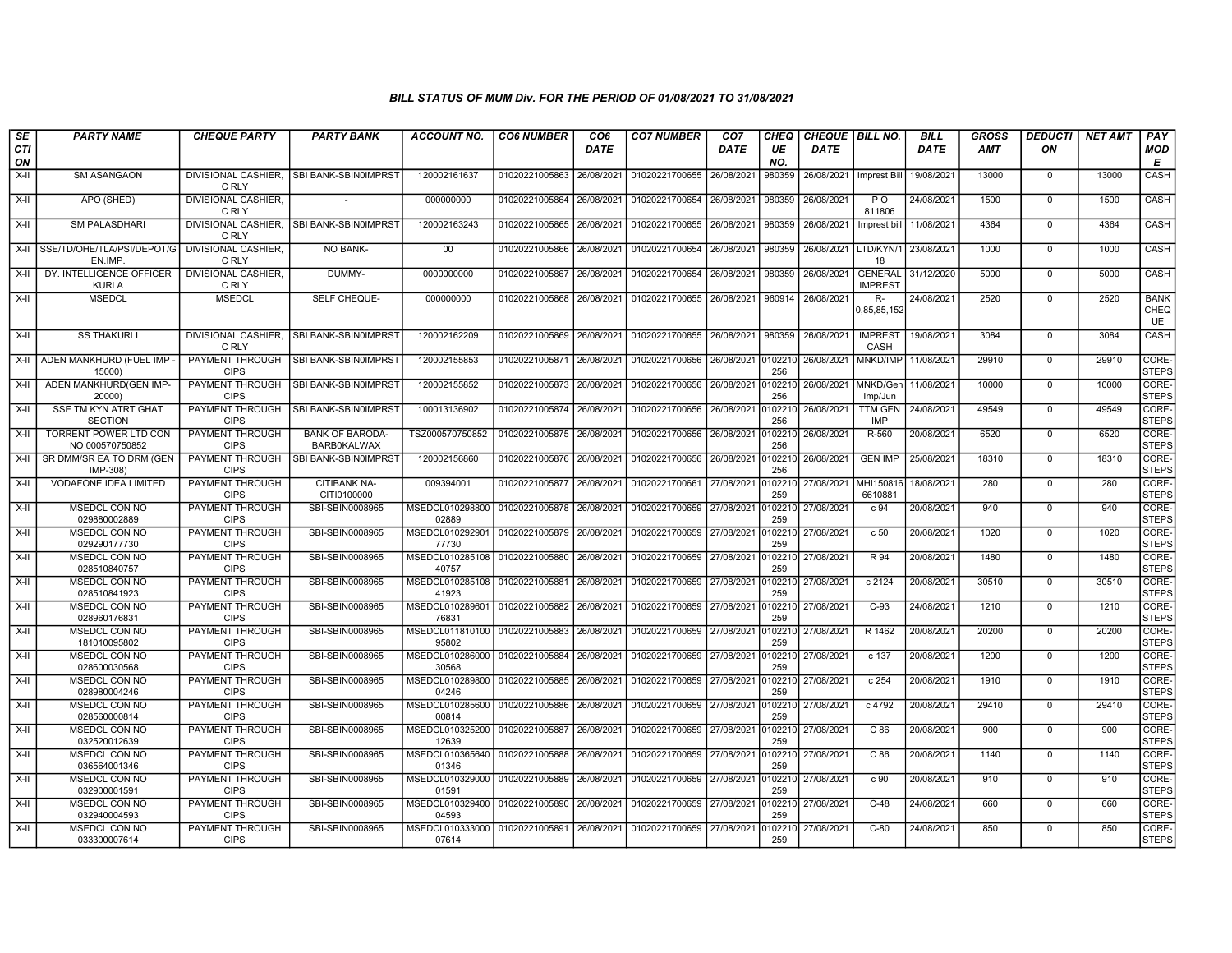| SE               | <b>PARTY NAME</b>                               | <b>CHEQUE PARTY</b>                   | <b>PARTY BANK</b>                            | ACCOUNT NO.                                          | <b>CO6 NUMBER</b>         | CO <sub>6</sub> | <b>CO7 NUMBER</b>         | CO <sub>7</sub> | CHEQ           | <b>CHEQUE   BILL NO.</b> |          | <b>BILL</b> | <b>GROSS</b> | <i><b>DEDUCTI</b></i> | <b>NET AMT</b> | <b>PAY</b>            |
|------------------|-------------------------------------------------|---------------------------------------|----------------------------------------------|------------------------------------------------------|---------------------------|-----------------|---------------------------|-----------------|----------------|--------------------------|----------|-------------|--------------|-----------------------|----------------|-----------------------|
| <b>CTI</b><br>ON |                                                 |                                       |                                              |                                                      |                           | <b>DATE</b>     |                           | <b>DATE</b>     | UE<br>NO.      | <b>DATE</b>              |          | <b>DATE</b> | <b>AMT</b>   | ON                    |                | <b>MOD</b><br>E       |
| $X-H$            | MSEDCL CON NO<br>032760001910                   | <b>PAYMENT THROUGH</b><br><b>CIPS</b> | SBI-SBIN0008965                              | MSEDCL010327600 01020221005892<br>01910              |                           | 26/08/2021      | 01020221700659            | 27/08/2021      | 0102210<br>259 | 27/08/2021               | $C-83$   | 24/08/2021  | 870          | $\mathbf 0$           | 870            | CORE-<br><b>STEPS</b> |
| X-II             | MSEDCL CON NO<br>032520004865                   | <b>PAYMENT THROUGH</b><br><b>CIPS</b> | SBI-SBIN0008965                              | MSEDCL010325200   01020221005893<br>04865            |                           | 26/08/2021      | 01020221700659 27/08/2021 |                 | 102210<br>259  | 27/08/2021               | $C-195$  | 24/08/2021  | 1540         | $\mathbf 0$           | 1540           | CORE-<br><b>STEPS</b> |
| $X-II$           | MSEDCL CON NO<br>032710003661                   | PAYMENT THROUGH<br><b>CIPS</b>        | SBI-SBIN0008965                              | MSEDCL010327100<br>03661                             | 01020221005894            | 26/08/2021      | 01020221700659            | 27/08/2021      | 0102210<br>259 | 27/08/2021               | $C-82$   | 24/08/2021  | 860          | $\Omega$              | 860            | CORE-<br><b>STEPS</b> |
| X-II             | <b>MSEDCL CON NO</b><br>031480000725            | PAYMENT THROUGH<br><b>CIPS</b>        | SBI-SBIN0008965                              | MSEDCL010314800 01020221005895<br>00725              |                           | 26/08/2021      | 01020221700659            | 27/08/2021      | 0102210<br>259 | 27/08/2021               | $C-220$  | 24/08/2021  | 1700         | $\mathbf 0$           | 1700           | CORE-<br><b>STEPS</b> |
| $X-H$            | <b>MSEDCL CON NO</b><br>032630004887            | PAYMENT THROUGH<br><b>CIPS</b>        | SBI-SBIN0008965                              | MSEDCL010326300<br>04887                             | 01020221005896            | 26/08/2021      | 01020221700659            | 27/08/2021      | 0102210<br>259 | 27/08/2021               | $C-88$   | 24/08/2021  | 910          | $\mathbf 0$           | 910            | CORE-<br><b>STEPS</b> |
| X-II             | MSEDCL CON NO<br>025652006119                   | PAYMENT THROUGH<br><b>CIPS</b>        | SBI-SBIN0008965                              | MSEDCL010256520 01020221005897<br>06119              |                           | 26/08/2021      | 01020221700659 27/08/2021 |                 | 0102210<br>259 | 27/08/2021               | $C-90$   | 24/08/2021  | 1440         | $\mathbf 0$           | 1440           | CORE-<br><b>STEPS</b> |
| X-II             | <b>TORRENT POWER LTD CON</b><br>NO 000465015071 | PAYMENT THROUGH<br><b>CIPS</b>        | <b>BANK OF BARODA-</b><br><b>BARB0KALWAX</b> | TSZ000465015071                                      | 01020221005898            | 26/08/2021      | 01020221700659            | 27/08/2021      | 102210<br>259  | 27/08/2021               | $C-90$   | 24/08/2021  | 2940         | $\mathbf 0$           | 2940           | CORE-<br>STEPS        |
| X-II             | <b>TORRENT POWER LTD CON</b><br>NO 000170870859 | PAYMENT THROUGH<br><b>CIPS</b>        | <b>BANK OF BARODA-</b><br><b>BARB0KALWAX</b> | TSZ000170870859                                      | 01020221005899            | 26/08/2021      | 01020221700659            | 27/08/2021      | 0102210<br>259 | 27/08/2021               | $C-887$  | 24/08/2021  | 7120         | $\mathbf 0$           | 7120           | CORE-<br><b>STEPS</b> |
| X-II             | <b>MSEDCL CON NO</b><br>028680003833            | PAYMENT THROUGH<br><b>CIPS</b>        | SBI-SBIN0008965                              | MSEDCL010286800<br>03833                             | 01020221005900            | 26/08/2021      | 01020221700659 27/08/2021 |                 | 0102210<br>259 | 27/08/2021               | $C-77$   | 24/08/2021  | 840          | $\Omega$              | 840            | CORE-<br><b>STEPS</b> |
| $X-H$            | <b>MSEDCL CON NO</b><br>000360067220            | <b>PAYMENT THROUGH</b><br><b>CIPS</b> | SBI-SBIN0008965                              | MSEDCL010003600 01020221005901<br>67220              |                           | 26/08/2021      | 01020221700659 27/08/2021 |                 | 0102210<br>259 | 27/08/2021               | $C-1311$ | 24/08/2021  | 14240        | $\mathbf 0$           | 14240          | CORE-<br><b>STEPS</b> |
| X-II             | MSEDCL CON NO<br>032900001605                   | PAYMENT THROUGH<br><b>CIPS</b>        | SBI-SBIN0008965                              | MSEDCL010329000 01020221005902 26/08/2021<br>01605   |                           |                 | 01020221700659 27/08/2021 |                 | 0102210<br>259 | 27/08/2021               | $C-147$  | 24/08/2021  | 1250         | $\Omega$              | 1250           | CORE-<br><b>STEPS</b> |
| X-II             | MSEDCL CON NO<br>028512531379                   | PAYMENT THROUGH<br><b>CIPS</b>        | SBI-SBIN0008965                              | MSEDCL010285125 01020221005903<br>31379              |                           | 26/08/2021      | 01020221700659 27/08/2021 |                 | 0102210<br>259 | 27/08/2021               | R 1209   | 20/08/2021  | 16240        | $\mathbf 0$           | 16240          | CORE-<br><b>STEPS</b> |
| X-II             | MSEDCL CON NO<br>027674000885                   | PAYMENT THROUGH<br><b>CIPS</b>        | SBI-SBIN0008965                              | MSEDCL010276740 01020221005904 26/08/2021<br>00885   |                           |                 | 01020221700659 27/08/2021 |                 | 010221<br>259  | 27/08/2021               | $C-200$  | 24/08/2021  | 2610         | $\Omega$              | 2610           | CORE-<br><b>STEPS</b> |
| X-II             | MSEDCL CON NO<br>026530018350                   | PAYMENT THROUGH<br><b>CIPS</b>        | SBI-SBIN0008965                              | MSEDCL010265300   01020221005905<br>18350            |                           | 26/08/2021      | 01020221700659            | 27/08/2021      | 0102210<br>259 | 27/08/2021               | $C-80$   | 24/08/2021  | 1360         | $\mathbf 0$           | 1360           | CORE-<br><b>STEPS</b> |
| $X-II$           | MSEDCL CON NO<br>052018048728                   | PAYMENT THROUGH<br><b>CIPS</b>        | SBI-SBIN0008965                              | MSEDCL010520180 01020221005906<br>48728              |                           | 26/08/2021      | 01020221700659 27/08/2021 |                 | 010221<br>259  | 27/08/2021               | $C-138$  | 24/08/2021  | 4870         | $\Omega$              | 4870           | CORE-<br><b>STEPS</b> |
| X-II             | MSEDCL CON NO<br>320240334601                   | PAYMENT THROUGH<br><b>CIPS</b>        | SBI-SBIN0008965                              | MSEDCL013202403<br>34601                             | 01020221005907            | 26/08/2021      | 01020221700659 27/08/2021 |                 | 0102210<br>259 | 27/08/2021               | $C-100$  | 24/08/2021  | 1200         | $\mathbf 0$           | 1200           | CORE-<br><b>STEPS</b> |
| $X-II$           | <b>MSEDCL CON NO</b><br>026800329221            | PAYMENT THROUGH<br><b>CIPS</b>        | SBI-SBIN0008965                              | MSEDCL010268003<br>29221                             | 01020221005908            | 26/08/2021      | 01020221700659            | 27/08/2021      | 0102210<br>259 | 27/08/2021               | $C-100$  | 24/08/2021  | 1270         | $\Omega$              | 1270           | CORE-<br><b>STEPS</b> |
| X-II             | <b>MSEDCL CON NO</b><br>031330210519            | <b>PAYMENT THROUGH</b><br><b>CIPS</b> | SBI-SBIN0008965                              | MSEDCL010313302 01020221005909<br>10519              |                           | 26/08/2021      | 01020221700659 27/08/2021 |                 | 0102210<br>259 | 27/08/2021               | $C-51$   | 24/08/2021  | 840          | $\mathbf 0$           | 840            | CORE-<br><b>STEPS</b> |
| $X-II$           | MSEDCL CON NO<br>320290349235                   | PAYMENT THROUGH<br><b>CIPS</b>        | SBI-SBIN0008965                              | MSEDCL013202903<br>49235                             | 01020221005910            | 26/08/2021      | 01020221700659            | 27/08/2021      | 0102210<br>259 | 27/08/2021               | C-599    | 24/08/2021  | 4890         | $\Omega$              | 4890           | CORE-<br>STEPS        |
| X-II             | MSEDCL CON NO<br>320250000965                   | <b>PAYMENT THROUGH</b><br><b>CIPS</b> | SBI-SBIN0008965                              | MSEDCL013202500   01020221005911 26/08/2021<br>00965 |                           |                 | 01020221700659 27/08/2021 |                 | 102210<br>259  | 27/08/2021               | $C-100$  | 24/08/2021  | 1180         | $\mathbf 0$           | 1180           | CORE-<br><b>STEPS</b> |
| $X-II$           | <b>MSEDCL CON NO</b><br>000090140922            | PAYMENT THROUGH<br><b>CIPS</b>        | SBI-SBIN0008965                              | MSEDCL010000901<br>40922                             | 01020221005912 26/08/2021 |                 | 01020221700659 27/08/2021 |                 | 0102210<br>259 | 27/08/2021               | R-1975   | 24/08/2021  | 28280        | $\mathbf 0$           | 28280          | CORE-<br><b>STEPS</b> |
| X-II             | <b>MSEDCL CON NO</b><br>036564001354            | <b>PAYMENT THROUGH</b><br><b>CIPS</b> | SBI-SBIN0008965                              | MSEDCL010365640 01020221005913 26/08/2021<br>01354   |                           |                 | 01020221700659 27/08/2021 |                 | 10221<br>259   | 27/08/2021               | $C-112$  | 24/08/2021  | 1360         | $\mathbf 0$           | 1360           | CORE-<br><b>STEPS</b> |
| X-II             | MSEDCL CON NO<br>181010004432                   | PAYMENT THROUGH<br><b>CIPS</b>        | SBI-SBIN0008965                              | MSEDCL011810100<br>04432                             | 01020221005914            | 26/08/2021      | 01020221700659            | 27/08/2021      | 10221<br>259   | 27/08/2021               | $C-133$  | 24/08/2021  | 650          | $\mathbf 0$           | 650            | CORE-<br><b>STEPS</b> |
| X-II             | MSEDCL CON NO<br>181010095799                   | PAYMENT THROUGH<br><b>CIPS</b>        | SBI-SBIN0008965                              | MSEDCL011810100 01020221005915<br>95799              |                           | 26/08/2021      | 01020221700659            | 27/08/2021      | 0102210<br>259 | 27/08/2021               | c 1639   | 20/08/2021  | 22830        | $\mathbf 0$           | 22830          | CORE-<br><b>STEPS</b> |
| $X-II$           | <b>MSEDCL CON NO</b><br>181010095811            | PAYMENT THROUGH<br><b>CIPS</b>        | SBI-SBIN0008965                              | MSEDCL011810100 01020221005916 26/08/2021<br>95811   |                           |                 | 01020221700659 27/08/2021 |                 | 102210<br>259  | 27/08/2021               | R 2431   | 20/08/2021  | 34900        | $\Omega$              | 34900          | CORE-<br><b>STEPS</b> |
| X-II             | <b>MSEDCL CON NO</b><br>029880002889            | <b>PAYMENT THROUGH</b><br><b>CIPS</b> | SBI-SBIN0008965                              | MSEDCL010298800<br>02889                             | 01020221005917 26/08/2021 |                 | 01020221700659 27/08/2021 |                 | 0102210<br>259 | 27/08/2021               | $C-94$   | 24/08/2021  | 940          | $\mathbf 0$           | 940            | CORE-<br><b>STEPS</b> |
| X-II             | <b>Prashant Enterprises</b>                     | PAYMENT THROUGH<br><b>CIPS</b>        | <b>BANK OF BARODA-</b><br><b>BARBOVJAIRO</b> | 72210500000012                                       | 01020221005918 26/08/2021 |                 | 01020221700660 27/08/2021 |                 | 102210<br>259  | 27/08/2021               | 281035   | 23/08/2021  | 37350        | $\Omega$              | 37350          | CORE-<br><b>STEPS</b> |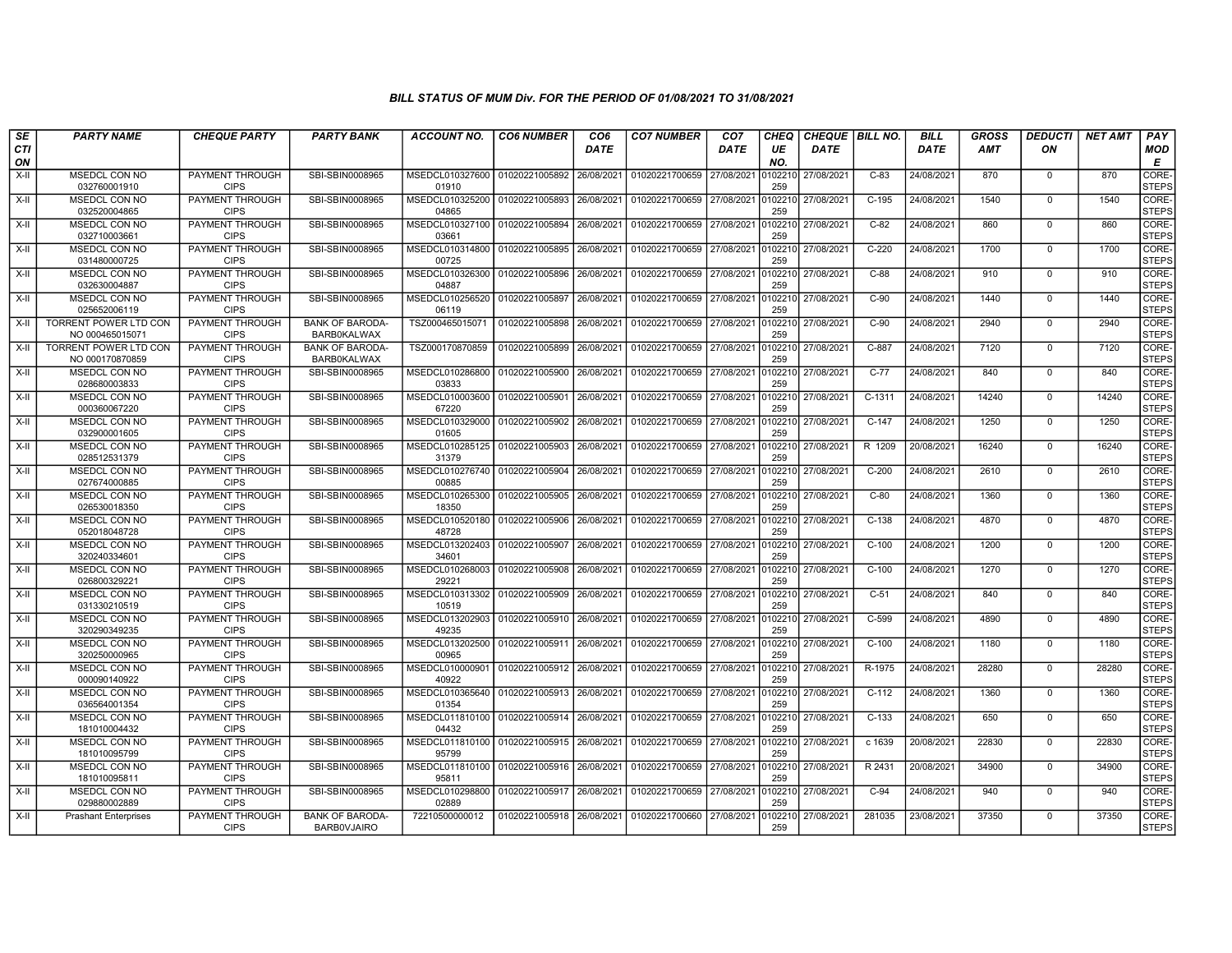| SE                 | <b>PARTY NAME</b>                                     | <b>CHEQUE PARTY</b>                   | <b>PARTY BANK</b>                        | <b>ACCOUNT NO.</b> | <b>CO6 NUMBER</b>         | CO <sub>6</sub> | <b>CO7 NUMBER</b>                            | CO <sub>7</sub> | <b>CHEQ</b>    | <b>CHEQUE BILL NO.</b> |                                          | <b>BILL</b> | <b>GROSS</b> | DEDUCTI        | <b>NET AMT</b> | PAY                   |
|--------------------|-------------------------------------------------------|---------------------------------------|------------------------------------------|--------------------|---------------------------|-----------------|----------------------------------------------|-----------------|----------------|------------------------|------------------------------------------|-------------|--------------|----------------|----------------|-----------------------|
| <b>CTI</b><br>ON   |                                                       |                                       |                                          |                    |                           | DATE            |                                              | <b>DATE</b>     | UE<br>NO.      | DATE                   |                                          | DATE        | <b>AMT</b>   | ON             |                | <b>MOD</b><br>E       |
| $\overline{x}$ -II | SIRVEEN CONTROL SYSTEMS<br>PRIVATE LIMITED-HYDERABAD  | PAYMENT THROUGH<br><b>CIPS</b>        | SBI-SBIN0002769                          | 37203047571        | 01020221005919 26/08/2021 |                 | 01020221700660                               | 27/08/2021      | 010221<br>259  | 27/08/2021             | 273108                                   | 11/08/2021  | 132730       | $\mathbf 0$    | 132730         | CORE-<br><b>STEPS</b> |
| $X-H$              | ZEENAT CONSTRUCTION                                   | PAYMENT THROUGH<br><b>CIPS</b>        | ABHYUDAYA CO-OP<br>BANK LTD-ABHY0065016  | 016021100116733    | 01020221005921 26/08/2021 |                 | 01020221700657 26/08/2021 0102210            |                 | 256            | 26/08/2021             | 272151                                   | 24/08/2021  | 260400       | $\mathbf 0$    | 260400         | CORE-<br><b>STEPS</b> |
| X-II               | <b>SR.DFM CSTM</b>                                    | DIVISIONAL CASHIER,<br>C RLY          | SELF CHEQUE-                             | 000000000          | 01020221005922 27/08/2021 |                 | 01020221700658 27/08/2021                    |                 | 980360         | 27/08/2021             | 229842                                   | 06/08/2021  | 1500         | $\mathbf 0$    | 1500           | CASH                  |
| $X-H$              | SSE (M) TITWALA                                       | DIVISIONAL CASHIER,<br>C RLY          | SELF CHEQUE-                             | 00                 | 01020221005923 27/08/2021 |                 | 01020221700658 27/08/2021                    |                 | 980360         | 27/08/2021             | 12345                                    | 26/08/2021  | 57000        | $\overline{0}$ | 57000          | CASH                  |
| X-II               | SR.DCM.CSTM                                           | <b>DIVISIONAL CASHIER.</b><br>C RLY   | <b>SELF CHEQUE-</b>                      | 000000000          | 01020221005924 27/08/2021 |                 | 01020221700658 27/08/2021                    |                 | 980360         | 27/08/2021             | 648477                                   | 24/08/2021  | 6000         | $\Omega$       | 6000           | CASH                  |
| $X-H$              | <b>ACDO DADER</b>                                     | C RLY                                 | DIVISIONAL CASHIER, SBI BANK-SBIN0IMPRST | 120006924193       | 01020221005925 27/08/2021 |                 | 01020221700658 27/08/2021                    |                 | 980360         | 27/08/2021             | GEN.IMP                                  | 19/08/2021  | 13863        | $\mathbf 0$    | 13863          | <b>CASH</b>           |
| X-II               | SR.CO. 12BN/RPSF/THK                                  | DIVISIONAL CASHIER,<br>C RLY          | SELF CHEQUE-                             | 000000000          | 01020221005926 27/08/2021 |                 | 01020221700658 27/08/2021                    |                 | 980360         | 27/08/2021             | P.O<br>No.784684                         | 26/08/2021  | 500          | $\mathbf 0$    | 500            | CASH                  |
| $X-H$              | <b>STATION DIRECTOR LTT</b>                           | PAYMENT THROUGH<br><b>CIPS</b>        | SBI BANK-SBIN0IMPRST                     | 120006983407       | 01020221005927 27/08/2021 |                 | 01020221700659 27/08/2021 0102210 27/08/2021 |                 | 259            |                        | SD/LTT/BB<br>oy/Aug1                     | 26/08/2021  | 57510        | $\overline{0}$ | 57510          | CORE-<br><b>STEPS</b> |
| $X-H$              | SR SM (GAZ) CSTM                                      | <b>PAYMENT THROUGH</b><br><b>CIPS</b> | SBI BANK-SBIN0IMPRST                     | 120002162170       | 01020221005928 27/08/2021 |                 | 01020221700659 27/08/2021                    |                 | 0102210<br>259 | 27/08/2021             | <b>BOX BOY</b><br><b>IMPREST</b>         | 26/08/2021  | 57510        | $\mathbf 0$    | 57510          | CORE-<br><b>STEPS</b> |
| $X-II$             | <b>SR DCM WKS</b>                                     | PAYMENT THROUGH<br><b>CIPS</b>        | SBI BANK-SBIN0IMPRST                     | 100013136898       | 01020221005929            | 27/08/2021      | 01020221700659                               | 27/08/2021      | 10221<br>259   | 27/08/2021             | <b>GMPANTR</b><br>YIMPRES <sub>1</sub>   | 26/08/2021  | 49617        | $\mathbf 0$    | 49617          | CORE-<br><b>STEPS</b> |
| $X-H$              | SSE (M) AMBARNATH                                     | <b>DIVISIONAL CASHIER.</b><br>C RLY   | STATE BANK OF INDIA-<br>SBIN0001821      | 37608121296        | 01020221005930 27/08/2021 |                 | 01020221700663 30/08/2021                    |                 | 980361         | 30/08/2021             | 12345                                    | 24/08/2021  | 50000        | $\mathbf 0$    | 50000          | CASH                  |
| $X-H$              | SR DEE (G) CSMT                                       | DIVISIONAL CASHIER,<br>C RLY          | SELF CHEQUE-                             | 000000000          | 01020221005931 27/08/2021 |                 | 01020221700663 30/08/2021                    |                 | 980361         | 30/08/2021             | PO<br>No.760292                          | 23/08/2021  | 500          | $\mathbf 0$    | 500            | CASH                  |
| $X-H$              | SR DEE (G) CSMT                                       | DIVISIONAL CASHIER,<br>C RLY          | SELF CHEQUE-                             | 000000000          | 01020221005932 27/08/2021 |                 | 01020221700663 30/08/2021                    |                 | 980361         | 30/08/2021             | PO<br>No.76029                           | 23/08/2021  | 20000        | $\mathbf 0$    | 20000          | CASH                  |
| X-II               | SM COMML<br>CHUNABHATTI/STATION<br><b>CLEANLINESS</b> | DIVISIONAL CASHIER,<br>C RLY          | DUMMY-                                   | 00000000000        | 01020221005933 27/08/2021 |                 | 01020221700663 30/08/2021                    |                 | 980361         | 30/08/2021             | stn clean<br>imp                         | 09/08/2021  | 28755        | $\mathbf 0$    | 28755          | CASH                  |
| X-II               | SM COMML, NAHUR/ STATION<br><b>CLEANLINESS</b>        | <b>DIVISIONAL CASHIER.</b><br>C RLY   | DUMMY-                                   | 00000000000        | 01020221005934 27/08/2021 |                 | 01020221700663 30/08/2021                    |                 | 980361         | 30/08/2021             | stn clean<br>imp.                        | 25/08/2021  | 27477        | $\mathbf 0$    | 27477          | <b>CASH</b>           |
| X-II               | <b>SM MASJID/ STATION</b><br><b>CLEANLINESS</b>       | <b>DIVISIONAL CASHIER.</b><br>C RLY   | DUMMY-                                   | 0000000000         | 01020221005935            | 27/08/2021      | 01020221700663                               | 30/08/2021      | 980361         | 30/08/2021             | stn clean<br>imp.                        | 09/08/2021  | 76329        | $\Omega$       | 76329          | CASH                  |
| $X-I$              | SM COMML. TILAK NAGAR<br>/STATION CLEANLINESS         | <b>DIVISIONAL CASHIER.</b><br>C RLY   | DUMMY-                                   | 00000000000        | 01020221005936            | 27/08/2021      | 01020221700663                               | 30/08/2021      | 980361         | 30/08/2021             | <b>STN</b><br><b>CLEAN</b><br>IMP.       | 24/08/2021  | 36145        | $\Omega$       | 36145          | CASH                  |
| $X-H$              | <b>SM SEWRI/ STATION</b><br><b>CLEANLINESS</b>        | <b>DIVISIONAL CASHIER,</b><br>C RLY   | DUMMY-                                   | 00000000000        | 01020221005937            | 27/08/2021      | 01020221700663 30/08/2021                    |                 | 980361         | 30/08/2021             | <b>STN</b><br><b>CLEAN</b><br><b>IMP</b> | 24/08/2021  | 45840        | $\mathbf 0$    | 45840          | CASH                  |
| $X-H$              | <b>SM KINGCIRCLE/STATION</b><br><b>CLEANLINESS</b>    | DIVISIONAL CASHIER,<br>C RLY          | DUMMY-                                   | 00000000000        | 01020221005938            | 27/08/2021      | 01020221700663                               | 30/08/2021      | 980361         | 30/08/2021             | <b>Imprest Bill</b>                      | 25/08/2021  | 45840        | $\mathbf 0$    | 45840          | <b>CASH</b>           |
| X-II               | SM VADALA / STN CLEAN                                 | <b>DIVISIONAL CASHIER,</b><br>C RLY   | NO BANK-                                 | 00                 | 01020221005939 27/08/2021 |                 | 01020221700663 30/08/2021                    |                 | 980361         | 30/08/2021             | Imprest Bill 25/08/2021                  |             | 65700        | $\Omega$       | 65700          | <b>CASH</b>           |
| X-II               | <b>SM VIKHROLI/ STATION</b><br><b>CLEANLINESS</b>     | <b>DIVISIONAL CASHIER,</b><br>C RLY   | DUMMY-                                   | 00000000000        | 01020221005940 27/08/2021 |                 | 01020221700663                               | 30/08/2021      | 980361         | 30/08/2021             | Imprest bill                             | 26/08/2021  | 66986        | $\mathbf 0$    | 66986          | CASH                  |
| X-II               | SM DIWA / STN CLEAN                                   | DIVISIONAL CASHIER,<br>C RLY          | NO BANK-                                 | 00                 | 01020221005941            | 27/08/2021      | 01020221700663                               | 30/08/2021      | 980361         | 30/08/2021             | <b>STN</b><br><b>CLEAN</b><br>IMP        | 26/08/2021  | 82090        | $\mathbf 0$    | 82090          | CASH                  |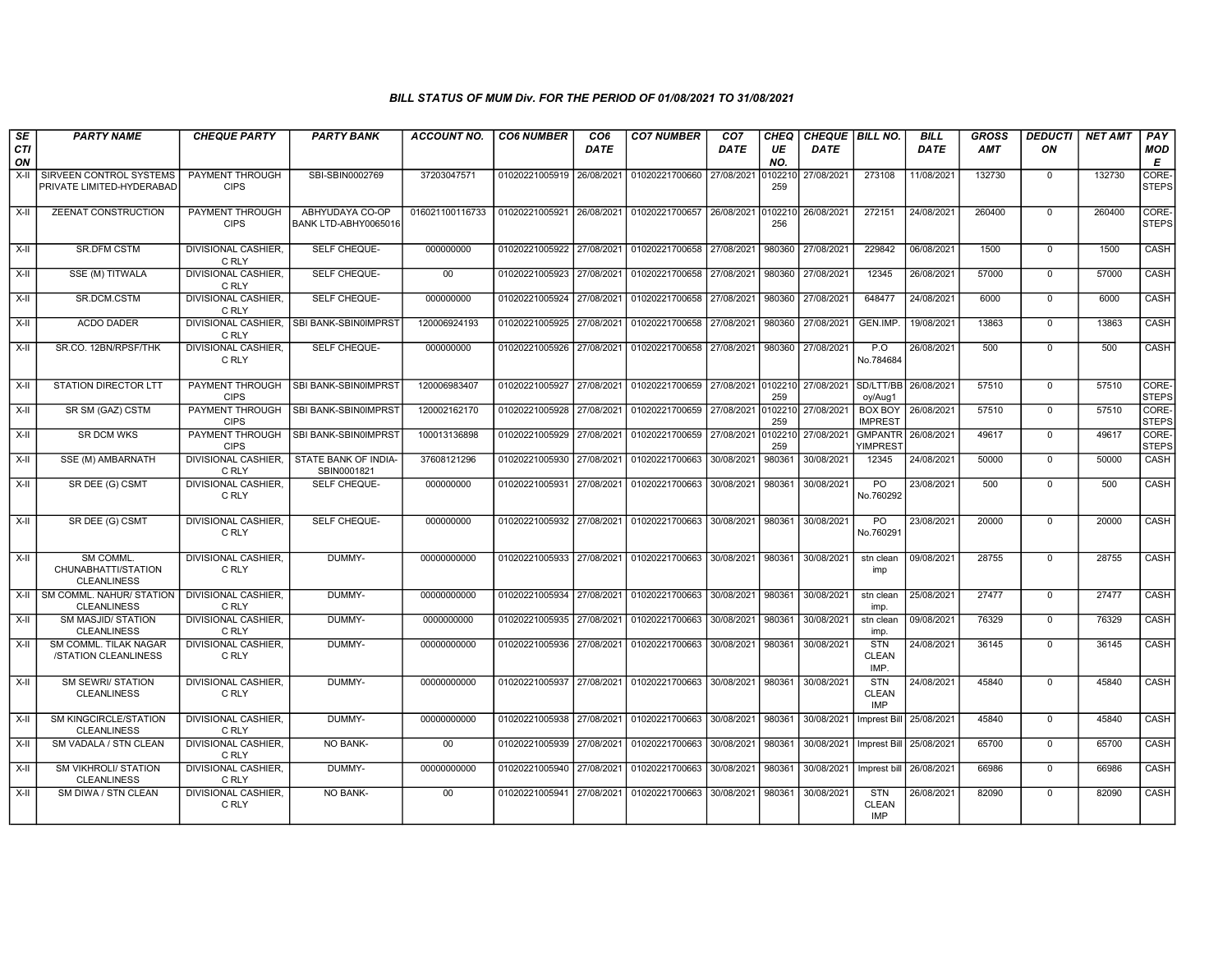| SE               | <b>PARTY NAME</b>                                                    | <b>CHEQUE PARTY</b>                   | <b>PARTY BANK</b>                                     | <b>ACCOUNT NO.</b> | <b>CO6 NUMBER</b> | CO <sub>6</sub> | <b>CO7 NUMBER</b>                | CO <sub>7</sub> | <b>CHEQ</b>    | CHEQUE BILL NO. |                                          | <b>BILL</b> | GROSS      | <b>DEDUCTI</b> | <b>NET AMT</b> | PAY                   |
|------------------|----------------------------------------------------------------------|---------------------------------------|-------------------------------------------------------|--------------------|-------------------|-----------------|----------------------------------|-----------------|----------------|-----------------|------------------------------------------|-------------|------------|----------------|----------------|-----------------------|
| <b>CTI</b><br>ON |                                                                      |                                       |                                                       |                    |                   | <b>DATE</b>     |                                  | <b>DATE</b>     | UE<br>NO.      | <b>DATE</b>     |                                          | <b>DATE</b> | <b>AMT</b> | ON             |                | <b>MOD</b><br>E       |
| $X-H$            | <b>SM BYCULLA/ STATION</b><br><b>CLEANLINESS</b>                     | <b>DIVISIONAL CASHIER.</b><br>C RLY   | DUMMY-                                                | 00000000000        | 01020221005942    | 27/08/2021      | 01020221700663                   | 30/08/2021      | 980361         | 30/08/2021      | <b>STN</b><br><b>CLEAN</b><br>IMP.       | 24/08/2021  | 86674      | $\Omega$       | 86674          | CASH                  |
| $X-II$           | <b>SM SION/ STATION</b><br><b>CLEANLINESS</b>                        | DIVISIONAL CASHIER,<br>C RLY          | DUMMY-                                                | 00000000000        | 01020221005943    | 27/08/2021      | 01020221700663                   | 30/08/2021      | 980361         | 30/08/2021      | <b>STN</b><br><b>CLEAN</b><br><b>IMP</b> | 25/08/2021  | 57868      | $\Omega$       | 57868          | CASH                  |
| X-II             | SM REAY RD./ STATION<br><b>CLEANLINESS</b>                           | DIVISIONAL CASHIER,<br>C RLY          | DUMMY-                                                | 00000000000        | 01020221005944    | 27/08/2021      | 01020221700663                   | 30/08/2021      | 980361         | 30/08/2021      | stn clean<br>imp.                        | 25/08/2021  | 45833      | $\mathbf 0$    | 45833          | CASH                  |
| X-II             | SM COMML, GTBN / STATION<br><b>CLEANLINESS</b>                       | DIVISIONAL CASHIER,<br>C RLY          | DUMMY-                                                | 00000000000        | 01020221005945    | 27/08/2021      | 01020221700663                   | 30/08/2021      | 980361         | 30/08/2021      | Imprest Bill                             | 26/08/2021  | 36255      | $\mathbf 0$    | 36255          | CASH                  |
| $X-II$           | CROWN OUTDOOR MEDIA<br><b>MUMBAI</b>                                 | PAYMENT THROUGH<br><b>CIPS</b>        | <b>KOTAK MAHINDRA</b><br><b>BANK-KKBK0000673</b>      | 8611618676         | 01020221005947    | 27/08/2021      | 01020221700664                   | 30/08/2021      | 010221<br>264  | 30/08/2021      | 141902                                   | 27/08/2021  | 24200      | $\Omega$       | 24200          | CORE-<br><b>STEPS</b> |
| $X-H$            | <b>DEVANGI OUTDOOR</b><br>ADVERTISING-MUMBAI                         | <b>PAYMENT THROUGH</b><br><b>CIPS</b> | <b>UNION BANK OF INDIA-</b><br>UBIN0540811            | 408105010000195    | 01020221005948    | 27/08/2021      | 01020221700664                   | 30/08/2021      | 0102210<br>264 | 30/08/2021      | 141903                                   | 27/08/2021  | 24200      | $\Omega$       | 24200          | CORE-<br><b>STEPS</b> |
| $X-II$           | RONAK ADVERTISING-NAVI<br><b>MUMBAI</b>                              | PAYMENT THROUGH<br><b>CIPS</b>        | <b>HDFC BANK LTD-</b><br>HDFC0000540                  | 05402000019110     | 01020221005949    | 27/08/2021      | 01020221700664                   | 30/08/2021      | 010221<br>264  | 30/08/2021      | 141904                                   | 27/08/2021  | 7500       | $\mathbf 0$    | 7500           | CORE-<br><b>STEPS</b> |
| X-II             | CROWN OUTDOOR MEDIA-<br><b>MUMBAI</b>                                | PAYMENT THROUGH<br><b>CIPS</b>        | <b>KOTAK MAHINDRA</b><br><b>BANK-KKBK0000673</b>      | 8611618676         | 01020221005950    | 27/08/2021      | 01020221700664                   | 30/08/2021      | 010221<br>264  | 30/08/2021      | 141905                                   | 27/08/2021  | 7500       | $\mathbf 0$    | 7500           | CORE-<br><b>STEPS</b> |
| $X-II$           | ALAKH ADVERTISING AND<br>PUBLICITY PRIVATE LIMITED-<br><b>MUMBAI</b> | PAYMENT THROUGH<br><b>CIPS</b>        | KOTAK MAHINDRA<br><b>BANK LIMITED-</b><br>KKBK0001375 | 6711429383         | 01020221005951    | 27/08/2021      | 01020221700664                   | 30/08/2021      | 010221<br>264  | 30/08/2021      | 141906                                   | 27/08/2021  | 13800      | $\mathbf 0$    | 13800          | CORE-<br><b>STEPS</b> |
| X-II             | <b>DEVANGI OUTDOOR</b><br>ADVERTISING-MUMBAI                         | PAYMENT THROUGH<br><b>CIPS</b>        | UNION BANK OF INDIA-<br>UBIN0540811                   | 408105010000195    | 01020221005952    | 27/08/2021      | 01020221700664                   | 30/08/2021      | 010221<br>264  | 30/08/2021      | 141907                                   | 27/08/2021  | 13800      | $\mathbf 0$    | 13800          | CORE-<br><b>STEPS</b> |
| X-II             | <b>DEVANGI OUTDOOR</b><br>ADVERTISING-MUMBAI                         | PAYMENT THROUGH<br><b>CIPS</b>        | UNION BANK OF INDIA-<br>UBIN0540811                   | 408105010000195    | 01020221005953    | 27/08/2021      | 01020221700664                   | 30/08/2021      | 010221<br>264  | 30/08/2021      | 141908                                   | 27/08/2021  | 16900      | $\mathbf 0$    | 16900          | CORE-<br><b>STEPS</b> |
| $X-H$            | CROWN OUTDOOR MEDIA-<br><b>MUMBAI</b>                                | PAYMENT THROUGH<br><b>CIPS</b>        | <b>KOTAK MAHINDRA</b><br><b>BANK-KKBK0000673</b>      | 8611618676         | 01020221005954    | 27/08/2021      | 01020221700664                   | 30/08/2021      | 010221<br>264  | 30/08/2021      | 141909                                   | 27/08/2021  | 13800      | $\Omega$       | 13800          | CORE-<br><b>STEPS</b> |
| X-II             | INS.RPF KSRA VEH NO MH-01<br>CY-9326                                 | <b>PAYMENT THROUGH</b><br><b>CIPS</b> | SBI BANK-SBIN0IMPRST                                  | 100013136915       | 01020221005955    | 27/08/2021      | 01020221700661                   | 27/08/2021      | 010221<br>259  | 27/08/2021      | 1234                                     | 25/08/2021  | 3950       | $\mathbf 0$    | 3950           | CORE-<br><b>STEPS</b> |
| X-II             | SUBINSRPF ASANGAON                                                   | PAYMENT THROUGH<br><b>CIPS</b>        | SBI BANK-SBIN0IMPRST                                  | 100013136928       | 01020221005956    | 27/08/2021      | 01020221700661                   | 27/08/2021      | 010221<br>259  | 27/08/2021      | 1234                                     | 25/08/2021  | 1500       | $\Omega$       | 1500           | CORE-<br><b>STEPS</b> |
| $X-II$           | <b>VIJAY ADVERTISING-THANE</b>                                       | <b>PAYMENT THROUGH</b><br><b>CIPS</b> | SBI-SBIN0000399                                       | 35417445280        | 01020221005957    | 27/08/2021      | 01020221700664                   | 30/08/2021      | 010221<br>264  | 30/08/2021      | 141910                                   | 27/08/2021  | 4600       | $\Omega$       | 4600           | CORE-<br><b>STEPS</b> |
| X-II             | INS.RPF ASO VEH NO MH-01<br>CY-9317                                  | <b>PAYMENT THROUGH</b><br><b>CIPS</b> | SBI BANK-SBIN0IMPRST                                  | 100013136916       | 01020221005958    | 27/08/2021      | 01020221700661                   | 27/08/2021      | 010221<br>259  | 27/08/2021      | 1234                                     | 25/08/2021  | 4000       | $\mathbf 0$    | 4000           | CORE-<br><b>STEPS</b> |
| $X-H$            | VIJAY ADVERTISING-THANE                                              | <b>PAYMENT THROUGH</b><br><b>CIPS</b> | SBI-SBIN0000399                                       | 35417445280        | 01020221005959    | 27/08/2021      | 01020221700664 30/08/2021 010221 |                 | 264            | 30/08/2021      | 141911                                   | 27/08/2021  | 8000       | $\mathbf 0$    | 8000           | CORE-<br><b>STEPS</b> |
| X-II             | <b>INSPECTOR RPF</b><br>KASARA/GEN.IMP.                              | PAYMENT THROUGH<br><b>CIPS</b>        | SBI BANK-SBIN0IMPRST                                  | 120002162415       | 01020221005960    | 27/08/2021      | 01020221700661                   | 27/08/2021      | 0102210<br>259 | 27/08/2021      | 1234                                     | 25/08/2021  | 2500       | $\Omega$       | 2500           | CORE-<br><b>STEPS</b> |
| $X-II$           | SR DPO FUEL IMP.                                                     | PAYMENT THROUGH<br><b>CIPS</b>        | SBI BANK-SBIN0IMPRST                                  | 120006913887       | 01020221005961    | 27/08/2021      | 01020221700661                   | 27/08/2021      | 010221<br>259  | 27/08/2021      | BB/P/G/FU<br>EL/IMPR                     | 25/08/2021  | 5000       | $\Omega$       | 5000           | CORE-<br><b>STEPS</b> |
| $X-H$            | SSE/TD/PSI/TNA/GEN.IMP                                               | <b>PAYMENT THROUGH</b><br><b>CIPS</b> | SBI BANK-SBIN0IMPRST                                  | 120007776824       | 01020221005962    | 27/08/2021      | 01020221700661                   | 27/08/2021      | 0102210<br>259 | 27/08/2021      | <b>GENERAL</b><br><b>IMP</b>             | 23/08/2021  | 1498       | $\overline{0}$ | 1498           | CORE-<br><b>STEPS</b> |
| $X-H$            | ADSTE/PNVL/GEN.IMP.                                                  | PAYMENT THROUGH<br><b>CIPS</b>        | SBI BANK-SBIN0IMPRST                                  | 120006918923       | 01020221005963    | 27/08/2021      | 01020221700661                   | 27/08/2021      | 0102210<br>259 | 27/08/2021      | 0 <sub>0</sub>                           | 01/05/2021  | 2000       | $\Omega$       | 2000           | CORE-<br><b>STEPS</b> |
| X-II             | ADEE TD SS KURLA                                                     | PAYMENT THROUGH<br><b>CIPS</b>        | SBI BANK-SBIN0IMPRST                                  | 120002162828       | 01020221005964    | 27/08/2021      | 01020221700666                   | 30/08/2021      | 010221<br>264  | 30/08/2021      | $\overline{4}$                           | 24/08/2021  | 2975       | $\mathbf 0$    | 2975           | CORE-<br><b>STEPS</b> |
| $X-II$           | ADEE (TD)/SS/KYN                                                     | PAYMENT THROUGH<br><b>CIPS</b>        | SBI BANK-SBIN0IMPRST                                  | 120002162865       | 01020221005965    | 27/08/2021      | 01020221700661                   | 27/08/2021      | 010221<br>259  | 27/08/2021      | GEN. IMP                                 | 18/08/2021  | 3000       | $\Omega$       | 3000           | CORE-<br><b>STEPS</b> |
| X-II             | DEE/TRD/KYN/GEN.IMP.                                                 | PAYMENT THROUGH<br><b>CIPS</b>        | SBI BANK-SBIN0IMPRST                                  | 100002956984       | 01020221005966    | 27/08/2021      | 01020221700666                   | 30/08/2021      | 0102210<br>264 | 30/08/2021      | GEN. IMP                                 | 18/08/2021  | 3000       | $\mathbf 0$    | 3000           | CORE-<br><b>STEPS</b> |
| X-II             | SR DEE (TD) KYN/GEN.IMP.                                             | PAYMENT THROUGH<br><b>CIPS</b>        | SBI BANK-SBIN0IMPRST                                  | 120006923442       | 01020221005967    | 27/08/2021      | 01020221700661                   | 27/08/2021      | 0102210<br>259 | 27/08/2021      | GEN. IMP                                 | 18/08/2021  | 5000       | $\mathbf 0$    | 5000           | CORE-<br><b>STEPS</b> |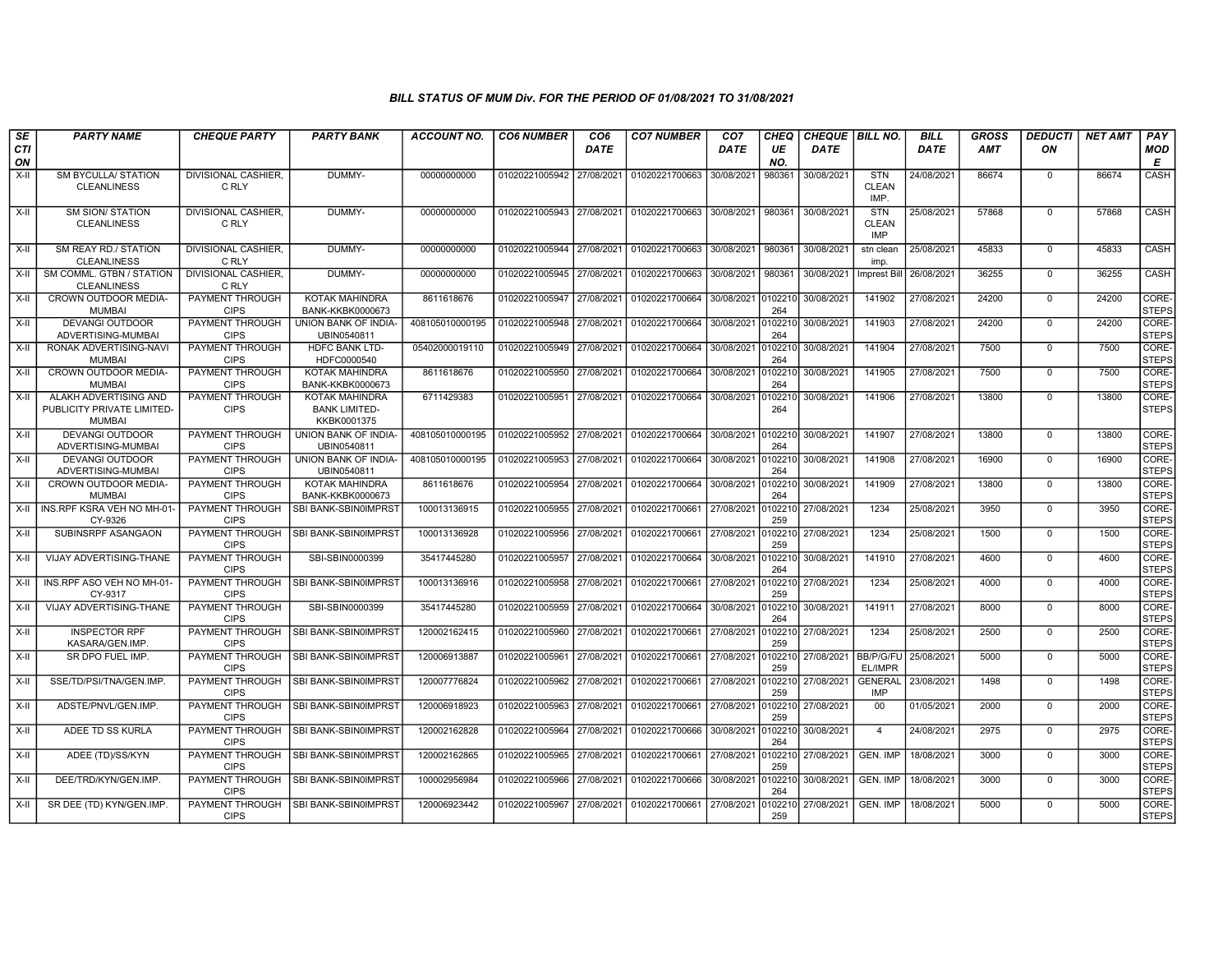| SE        | <b>PARTY NAME</b>                           | <b>CHEQUE PARTY</b>                   | <b>PARTY BANK</b>                       | <b>ACCOUNT NO.</b> | <b>CO6 NUMBER</b>         | CO <sub>6</sub> | <b>CO7 NUMBER</b> | CO <sub>7</sub> | CHEQ           | CHEQUE BILL NO. |                                  | <b>BILL</b> | <b>GROSS</b> | DEDUCTI        | <b>NET AMT</b> | PAY                   |
|-----------|---------------------------------------------|---------------------------------------|-----------------------------------------|--------------------|---------------------------|-----------------|-------------------|-----------------|----------------|-----------------|----------------------------------|-------------|--------------|----------------|----------------|-----------------------|
| CTI<br>ON |                                             |                                       |                                         |                    |                           | <b>DATE</b>     |                   | DATE            | UE<br>NO.      | <b>DATE</b>     |                                  | DATE        | <b>AMT</b>   | ON             |                | <b>MOD</b><br>E       |
| X-II      | SARTHAK ENTERPRISES-<br><b>MUMBAI</b>       | PAYMENT THROUGH<br><b>CIPS</b>        | MAHANAGAR CO-OP<br>BANK LTD-MCBL0960020 | 101011200000447    | 01020221005968 27/08/2021 |                 | 01020221700664    | 30/08/2021      | 010221<br>264  | 30/08/2021      | 141912                           | 27/08/2021  | 8000         | $\mathbf 0$    | 8000           | CORE-<br><b>STEPS</b> |
| X-II      | SSE/C&W/ARME/IGP/DIESEL<br>IMP              | PAYMENT THROUGH<br><b>CIPS</b>        | SBI BANK-SBIN0IMPRST                    | 120002162104       | 01020221005969 27/08/2021 |                 | 01020221700661    | 27/08/2021      | 010221<br>259  | 27/08/2021      | 10999                            | 24/08/2021  | 1500         | $^{\circ}$     | 1500           | CORE-<br><b>STEPS</b> |
| X-II      | SR.SSE(S&W)IGP/GEN.IMP                      | PAYMENT THROUGH<br><b>CIPS</b>        | SBI BANK-SBIN0IMPRST                    | 120002162105       | 01020221005970 27/08/2021 |                 | 01020221700661    | 27/08/2021      | 0102210<br>259 | 27/08/2021      | 22774                            | 23/08/2021  | 22774        | $\mathbf 0$    | 22774          | CORE-<br><b>STEPS</b> |
| $X-H$     | YASHT CONSULTANTS<br>PRIVATE LIMITED-MUMBAI | <b>PAYMENT THROUGH</b><br><b>CIPS</b> | <b>HDFC BANK LTD-</b><br>HDFC0000376    | 50200053429059     | 01020221005971 27/08/2021 |                 | 01020221700664    | 30/08/2021      | 010221<br>264  | 30/08/2021      | 141913                           | 27/08/2021  | 700          | $\mathbf 0$    | 700            | CORE-<br><b>STEPS</b> |
| $X-H$     | YASHT CONSULTANTS<br>PRIVATE LIMITED-MUMBAI | PAYMENT THROUGH<br><b>CIPS</b>        | <b>HDFC BANK LTD-</b><br>HDFC0000376    | 50200053429059     | 01020221005972 27/08/2021 |                 | 01020221700664    | 30/08/2021      | 010221<br>264  | 30/08/2021      | 141914                           | 27/08/2021  | 3500         | $\Omega$       | 3500           | CORE-<br><b>STEPS</b> |
| X-II      | SR DEE (TD) CSTM/GEN.IMP                    | PAYMENT THROUGH<br><b>CIPS</b>        | SBI BANK-SBIN0IMPRST                    | 120002162825       | 01020221005973 27/08/2021 |                 | 01020221700661    | 27/08/2021      | 0102210<br>259 | 27/08/2021      | <b>GEN IMP</b>                   | 24/08/2021  | 5400         | $\mathbf 0$    | 5400           | CORE-<br><b>STEPS</b> |
| X-II      | <b>SSE ROAD ART PNVL</b>                    | PAYMENT THROUGH<br><b>CIPS</b>        | SBI BANK-SBIN0IMPRST                    | 120007806255       | 01020221005974 27/08/2021 |                 | 01020221700661    | 27/08/2021      | 010221<br>259  | 27/08/2021      | General<br>imprest               | 20/08/2021  | 14979        | $\mathbf 0$    | 14979          | CORE-<br><b>STEPS</b> |
| X-II      | SSE (E/M) PNVL/GEN.IMP.                     | PAYMENT THROUGH<br><b>CIPS</b>        | SBI BANK-SBIN0IMPRST                    | 120006972482       | 01020221005975 27/08/2021 |                 | 01020221700661    | 27/08/2021      | 0102210<br>259 | 27/08/2021      | <b>GEN.IMPS</b>                  | 31/07/2021  | 9000         | $^{\circ}$     | 9000           | CORE-<br><b>STEPS</b> |
| X-II      | ADEE TD SS KURLA                            | PAYMENT THROUGH<br><b>CIPS</b>        | SBI BANK-SBIN0IMPRST                    | 120002162828       | 01020221005976 27/08/2021 |                 | 01020221700661    | 27/08/2021      | 0102210<br>259 | 27/08/2021      | $\mathcal{R}$                    | 26/08/2021  | 2995         | $\mathbf 0$    | 2995           | CORE-<br><b>STEPS</b> |
| X-II      | ADEN (W) KYN/GEN.IMP.                       | PAYMENT THROUGH<br><b>CIPS</b>        | SBI BANK-SBIN0IMPRST                    | 120006918920       | 01020221005977 27/08/2021 |                 | 01020221700661    | 27/08/2021      | 010221<br>259  | 27/08/2021      | <b>DEN/H/45/</b><br>$21 - 22$    | 20/08/2021  | 9994         | $\mathbf 0$    | 9994           | CORE-<br><b>STEPS</b> |
| X-II      | SR.CC/VVH                                   | PAYMENT THROUGH<br><b>CIPS</b>        | SBI BANK-SBIN0IMPRST                    | 120002162872       | 01020221005978 27/08/2021 |                 | 01020221700661    | 27/08/2021      | 0102210<br>259 | 27/08/2021      | 026                              | 05/11/2020  | 2943         | $^{\circ}$     | 2943           | CORE-<br><b>STEPS</b> |
| X-II      | <b>CLILTT</b>                               | PAYMENT THROUGH<br><b>CIPS</b>        | SBI BANK-SBIN0IMPRST                    | 100013136937       | 01020221005979 27/08/2021 |                 | 01020221700661    | 27/08/2021      | 0102210<br>259 | 27/08/2021      | 911                              | 01/05/2021  | 5000         | $\mathbf 0$    | 5000           | CORE-<br><b>STEPS</b> |
| $X-H$     | <b>INSPECTOR RPF ADMN CSTM</b>              | PAYMENT THROUGH<br><b>CIPS</b>        | SBI BANK-SBIN0IMPRST                    | 120002162367       | 01020221005980 27/08/2021 |                 | 01020221700661    | 27/08/2021      | 010221<br>259  | 27/08/2021      | <b>IPF CST(A</b>                 | 30/06/2021  | 4900         | $\Omega$       | 4900           | CORE-<br><b>STEPS</b> |
| $X-II$    | SR.DSC RPF/CSTM GEN.IMP                     | PAYMENT THROUGH<br><b>CIPS</b>        | SBI BANK-SBIN0IMPRST                    | 120007805601       | 01020221005981            | 27/08/2021      | 01020221700661    | 27/08/2021      | 010221<br>259  | 27/08/2021      | <b>GENERAL</b><br><b>IMPREST</b> | 15/08/2021  | 4000         | $\overline{0}$ | 4000           | CORE-<br><b>STEPS</b> |
| X-II      | SR DEE(TRS O) CSTM                          | <b>DIVISIONAL CASHIER,</b><br>C RLY   | SELF CHEQUE-                            | 000000000          | 01020221005983            | 30/08/2021      | 01020221700662    | 30/08/2021      | 980361         | 30/08/2021      | 789262                           | 27/08/2021  | 500          | $\mathbf 0$    | 500            | CASH                  |
| X-II      | SR DEE(TRS) KALYAN                          | <b>DIVISIONAL CASHIER,</b><br>C RLY   | SELF CHEQUE-                            | 000000000          | 01020221005984            | 30/08/2021      | 01020221700662    | 30/08/2021      | 980361         | 30/08/2021      | 752342                           | 27/08/2021  | 5000         | $\mathbf 0$    | 5000           | CASH                  |
| X-II      | SR DEE(TRS O) CSTM                          | DIVISIONAL CASHIER,<br>C RLY          | SELF CHEQUE-                            | 000000000          | 01020221005985 30/08/2021 |                 | 01020221700662    | 30/08/2021      | 980361         | 30/08/2021      | 789261                           | 27/08/2021  | 6500         | $\mathbf 0$    | 6500           | CASH                  |
| X-II      | SR DME D CLA                                | DIVISIONAL CASHIER.<br>C RLY          | SBI BANK-SBIN0IMPRST                    | 120002162102       | 01020221005986            | 30/08/2021      | 01020221700662    | 30/08/2021      | 980361         | 30/08/2021      | Gen. Imp.                        | 23/08/2021  | 6823         | $\mathbf 0$    | 6823           | CASH                  |
| X-II      | SSE(M/PUMP)WADIBUNDER                       | DIVISIONAL CASHIER,<br>C RLY          | DUMMY-                                  | 000000             | 01020221005987            | 30/08/2021      | 01020221700663    | 30/08/2021      | 980361         | 30/08/2021      | 006,110,26                       | 28/07/2021  | 14793        | $\mathbf 0$    | 14793          | CASH                  |
| X-II      | <b>SUB INS RPF MUMBRA</b>                   | <b>CIPS</b>                           | PAYMENT THROUGH   SBI BANK-SBIN0IMPRST  | 100013136943       | 01020221005988            | 30/08/2021      | 01020221700666    | 30/08/2021      | 010221<br>264  | 30/08/2021      | Gen. IMP                         | 19/08/2021  | 2890         | $\mathbf 0$    | 2890           | CORE-<br><b>STEPS</b> |
| $X-H$     | SSE (M) PANVEL                              | PAYMENT THROUGH<br><b>CIPS</b>        | SBI BANK-SBIN0IMPRST                    | 100002956953       | 01020221005990            | 30/08/2021      | 01020221700666    | 30/08/2021      | 0102210<br>264 | 30/08/2021      | <b>DIESEL</b><br><b>IMPRESS</b>  | 14/08/2021  | 42000        | $\mathbf 0$    | 42000          | CORE-<br><b>STEPS</b> |
|           | X-II SSE/TD/OHE/LNL/PSI/DEPOT/G<br>EN.IMP.  | PAYMENT THROUGH<br><b>CIPS</b>        | SBI BANK-SBIN0IMPRST                    | 120007774611       | 01020221005991            | 30/08/2021      | 01020221700666    | 30/08/2021      | 0102210<br>264 | 30/08/2021      | GEN.IMP.                         | 30/07/2021  | 1000         | $\mathbf 0$    | 1000           | CORE-<br><b>STEPS</b> |
| X-II      | SSE(M)DADAR                                 | PAYMENT THROUGH<br><b>CIPS</b>        | <b>SBI BANK-SBIN0IMPRST</b>             | 120007776070       | 01020221005992            | 30/08/2021      | 01020221700666    | 30/08/2021      | 010221<br>264  | 30/08/2021      | 367,7798,7<br>800                | 14/07/2021  | 5000         | $\mathbf 0$    | 5000           | CORE-<br><b>STEPS</b> |
| X-II      | SSE (E/M) IGP/GEN.IMP.                      | PAYMENT THROUGH<br><b>CIPS</b>        | SBI BANK-SBIN0IMPRST                    | 120002162152       | 01020221005993            | 30/08/2021      | 01020221700666    | 30/08/2021      | 010221<br>264  | 30/08/2021      | Gen Imp                          | 26/08/2021  | 9328         | $\mathbf 0$    | 9328           | CORE-<br><b>STEPS</b> |
| X-II      | <b>CLILTT</b>                               | PAYMENT THROUGH<br><b>CIPS</b>        | SBI BANK-SBIN0IMPRST                    | 100013136937       | 01020221005994 30/08/2021 |                 | 01020221700666    | 30/08/2021      | 0102210<br>264 | 30/08/2021      | 28949                            | 03/06/2021  | 4603         | $\mathbf 0$    | 4603           | CORE-<br><b>STEPS</b> |
| $X-H$     | <b>BPCL E CMS</b>                           | PAYMENT THROUGH<br><b>CIPS</b>        | HDFC-HDFC0000240                        | 3017FA2000601763   | 01020221005995            | 30/08/2021      | 01020221700665    | 30/08/2021      | 010221<br>264  | 30/08/2021      | 102/14                           | 23/08/2021  | 634182       | $\mathbf 0$    | 634182         | CORE-<br><b>STEPS</b> |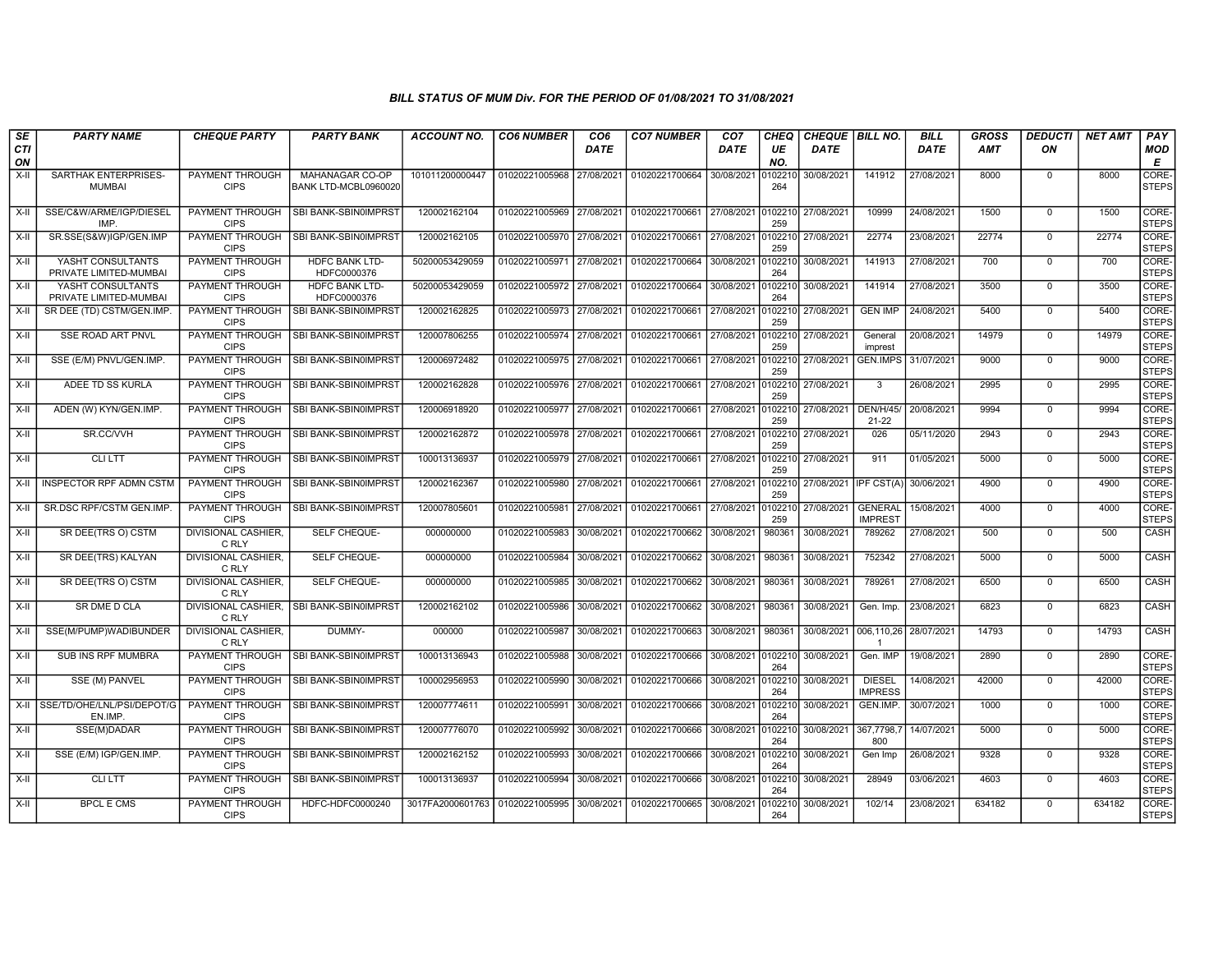| SE               | <b>PARTY NAME</b>                               | <b>CHEQUE PARTY</b>                             | <b>PARTY BANK</b>                | <b>ACCOUNT NO.</b>                                     | <b>CO6 NUMBER</b>         | CO <sub>6</sub> | <b>CO7 NUMBER</b>                                   | CO <sub>7</sub>               | <b>CHEQ</b>    | CHEQUE   BILL NO.  |                               | <b>BILL</b> | GROSS   | <b>DEDUCTI</b> | <b>NET AMT</b> | <b>PAY</b>                       |
|------------------|-------------------------------------------------|-------------------------------------------------|----------------------------------|--------------------------------------------------------|---------------------------|-----------------|-----------------------------------------------------|-------------------------------|----------------|--------------------|-------------------------------|-------------|---------|----------------|----------------|----------------------------------|
| <b>CTI</b><br>ON |                                                 |                                                 |                                  |                                                        |                           | <b>DATE</b>     |                                                     | <b>DATE</b>                   | UE<br>NO.      | <b>DATE</b>        |                               | <b>DATE</b> | AMT     | ON             |                | <b>MOD</b><br>Е                  |
|                  | X-II THE DIRECTOR G.P.O. MUMBAI                 | THE DIRECTOR G.P.O.<br><b>MUMBAI</b>            | SELF CHEQUE-                     | 000000000                                              | 01020221005996 31/08/2021 |                 | 01020221700670 31/08/2021                           |                               | 960968         | 31/08/2021         | 755035                        | 17/08/2021  | 5000    | $\mathbf 0$    | 5000           | <b>BANK</b><br>CHEQ<br>UE        |
|                  | X-II SSE/TD/OHE/LNL/DEPOT/GEN.I<br>MP.          | DIVISIONAL CASHIER,<br>C RLY                    | NO BANK-                         | 00                                                     | 01020221005997            | 31/08/2021      | 01020221700670 31/08/2021                           |                               | 980382         | 31/08/2021         | GEN.IMP.1 27/08/2021<br>-11   |             | 3000    | $\mathbf 0$    | 3000           | CASH                             |
| $X-H$            | IPF /RPF/MTN(WS)/                               | <b>DIVISIONAL CASHIER.</b><br>C RLY             | <b>AXIS BANK-</b><br>UTIB0000101 | 000000000000                                           | 01020221005998 31/08/2021 |                 | 01020221700670 31/08/2021                           |                               | 980382         | 31/08/2021         | <b>FUEL</b><br><b>IMPREST</b> | 30/06/2021  | 1549    | $\mathbf 0$    | 1549           | CASH                             |
| X-II             | JE C&W/(SPARME)/PANVEL                          | <b>DIVISIONAL CASHIER,</b><br>C RLY             | DUMMY-                           | 0000                                                   | 01020221005999 31/08/2021 |                 | 01020221700670 31/08/2021                           |                               | 980382         | 31/08/2021         | General<br>Imp                | 18/08/2021  | 9980    | $\Omega$       | 9980           | <b>CASH</b>                      |
| X-II             | MSEDCL CON NO<br>052013058938                   | PAYMENT THROUGH<br><b>CIPS</b>                  | SBI-SBIN0008965                  | MSEDCL010520130<br>58938                               | 01020221006000            | 31/08/2021      | 01020221700667                                      | 31/08/2021                    | 0102210<br>267 | 31/08/2021         | R-30                          | 24/08/2021  | 890     | $\mathbf 0$    | 890            | CORE-<br><b>STEPS</b>            |
| $X-II$           | MSEDCL CON NO<br>028510649194                   | PAYMENT THROUGH<br><b>CIPS</b>                  | SBI-SBIN0008965                  | MSEDCL010285106 01020221006001<br>49194                |                           | 31/08/2021      | 01020221700667                                      | 31/08/2021                    | 0102210<br>267 | 31/08/2021         | $R-22$                        | 20/08/2021  | 250     | $\Omega$       | 250            | CORE-<br><b>STEPS</b>            |
| X-II             | MSEDCL CON NO<br>028510831880                   | <b>PAYMENT THROUGH</b><br><b>CIPS</b>           | SBI-SBIN0008965                  | MSEDCL010285108 01020221006002 31/08/2021<br>31880     |                           |                 | 01020221700667                                      | 31/08/2021                    | 0102210<br>267 | 31/08/2021         | R-35                          | 20/08/2021  | 330     | $\mathbf 0$    | 330            | CORE-<br><b>STEPS</b>            |
| X-II             | MSEDCL CON NO<br>181010095764                   | PAYMENT THROUGH<br><b>CIPS</b>                  | SBI-SBIN0008965                  | MSEDCL011810100 01020221006003 31/08/2021<br>95764     |                           |                 | 01020221700667                                      | 31/08/2021                    | 0102210<br>267 | 31/08/2021         | R-531                         | 20/08/2021  | 6130    | $\mathbf 0$    | 6130           | CORE-<br><b>STEPS</b>            |
| X-II             | MSEDCL CON NO<br>181010095829                   | PAYMENT THROUGH<br><b>CIPS</b>                  | SBI-SBIN0008965                  | MSEDCL011810100 01020221006004 31/08/2021<br>95829     |                           |                 | 01020221700667                                      | 31/08/2021                    | 0102210<br>267 | 31/08/2021         | R-464                         | 20/08/2021  | 5140    | $\Omega$       | 5140           | CORE-<br><b>STEPS</b>            |
| X-II             | MSEDCL CON NO<br>028510648848                   | PAYMENT THROUGH<br><b>CIPS</b>                  | SBI-SBIN0008965                  | MSEDCL010285106 01020221006005 31/08/2021<br>48848     |                           |                 | 01020221700667                                      | 31/08/2021                    | 0102210<br>267 | 31/08/2021         | $R-53$                        | 20/08/2021  | 430     | $\overline{0}$ | 430            | CORE-<br><b>STEPS</b>            |
| X-II             | <b>MSEDCL CON NO</b><br>028510649186            | PAYMENT THROUGH<br><b>CIPS</b>                  | SBI-SBIN0008965                  | MSEDCL010285106   01020221006006   31/08/2021<br>49186 |                           |                 | 01020221700667                                      | 31/08/2021                    | 0102210<br>267 | 31/08/2021         | $R-51$                        | 20/08/2021  | 420     | $\Omega$       | 420            | CORE-<br><b>STEPS</b>            |
| $X-H$            | MSEDCL CON NO<br>028510523352                   | <b>PAYMENT THROUGH</b><br><b>CIPS</b>           | SBI-SBIN0008965                  | MSEDCL010285105 01020221006007 31/08/2021<br>23352     |                           |                 | 01020221700667                                      | 31/08/2021                    | 0102210<br>267 | 31/08/2021         | $R-11$                        | 16/08/2021  | 180     | $\mathbf 0$    | 180            | CORE-<br><b>STEPS</b>            |
| X-II             | MSEDCL CON NO<br>028510523344                   | PAYMENT THROUGH<br><b>CIPS</b>                  | SBI-SBIN0008965                  | MSEDCL010285105 01020221006008 31/08/2021<br>23344     |                           |                 | 01020221700667                                      | 31/08/2021                    | 0102210<br>267 | 31/08/2021         | R-214                         | 16/08/2021  | 2130    | $\Omega$       | 2130           | CORE-<br><b>STEPS</b>            |
| X-II             | MSEDCL CON NO<br>000360066517                   | PAYMENT THROUGH<br><b>CIPS</b>                  | SBI-SBIN0008965                  | MSEDCL010003600 01020221006009 31/08/2021<br>66517     |                           |                 | 01020221700667                                      | 31/08/2021                    | 0102210<br>267 | 31/08/2021         | R-34                          | 16/08/2021  | 320     | $\Omega$       | 320            | CORE-<br><b>STEPS</b>            |
| $X-II$           | MSEDCL CON NO<br>052013052875                   | PAYMENT THROUGH<br><b>CIPS</b>                  | SBI-SBIN0008965                  | MSEDCL010520130 01020221006010 31/08/2021<br>52875     |                           |                 | 01020221700667                                      | 31/08/2021                    | 0102210<br>267 | 31/08/2021         | $R-56$                        | 24/08/2021  | 710     | $\overline{0}$ | 710            | CORE-<br><b>STEPS</b>            |
| X-II             | MSEDCL CON NO<br>027060322266                   | <b>PAYMENT THROUGH</b><br><b>CIPS</b>           | SBI-SBIN0008965                  | MSEDCL010270603 01020221006011 31/08/2021<br>22266     |                           |                 | 01020221700667                                      | 31/08/2021                    | 0102210<br>267 | 31/08/2021         | R-71                          | 17/08/2021  | 520     | $\Omega$       | 520            | CORE-<br><b>STEPS</b>            |
|                  | X-II BRIHAN MUMBAI MAHANAGAR<br><b>PALIKA</b>   | <b>BRIHAN MUMBAI</b><br><b>MAHANAGAR PALIKA</b> | SELF CHEQUE-                     | 000000000                                              | 01020221006012 31/08/2021 |                 | 01020221700669                                      | 31/08/2021                    | 960965         | 31/08/2021         | <b>WATER</b><br><b>BILLS</b>  | 26/03/2021  | 937704  | $\mathbf 0$    | 937704         | <b>BANK</b><br>CHEQ<br><b>UE</b> |
|                  | X-II   BRIHAN MUMBAI MAHANAGAR<br><b>PALIKA</b> | <b>BRIHAN MUMBAI</b><br><b>MAHANAGAR PALIKA</b> | SELF CHEQUE-                     | 000000000                                              |                           |                 | 01020221006013 31/08/2021 01020221700669 31/08/2021 |                               | 960964         | 31/08/2021         | <b>WATER</b><br><b>BILLS</b>  | 16/10/2019  | 110422  | $\mathbf 0$    | 110422         | <b>BANK</b><br>CHEQ<br><b>UE</b> |
| X-II             | DEN LM (LAND)                                   | PAYMENT THROUGH<br><b>CIPS</b>                  | SBI BANK-SBIN0IMPRST             | 120002162064                                           | 01020221006014 31/08/2021 |                 | 01020221700667                                      | 31/08/2021 0102210 31/08/2021 | 267            |                    | 0500124                       | 31/07/2021  | 12476   | $\mathbf 0$    | 12476          | CORE-<br><b>STEPS</b>            |
| $X-H$            | <b>SSE P/W MNKD</b>                             | PAYMENT THROUGH<br><b>CIPS</b>                  | SBI BANK-SBIN0IMPRST             | 100002956948                                           | 01020221006015 31/08/2021 |                 | 01020221700667                                      | 31/08/2021                    | 010221<br>267  | 31/08/2021         | safety<br>imperst             | 31/07/2021  | 23365   | $\Omega$       | 23365          | CORE-<br><b>STEPS</b>            |
|                  | X-II   BRIHAN MUMBAI MAHANAGAR<br><b>PALIKA</b> | <b>BRIHAN MUMBAI</b><br><b>MAHANAGAR PALIKA</b> | SELF CHEQUE-                     | 000000000                                              | 01020221006016 31/08/2021 |                 | 01020221700669                                      | 31/08/2021                    | 960966         | 31/08/2021         | <b>WATER</b><br><b>BILLS</b>  | 15/10/2019  | 1473900 | $\mathbf 0$    | 1473900        | <b>BANK</b><br>CHEQ<br>UE        |
| X-II             | SSE (M) IGATPURI                                | PAYMENT THROUGH<br><b>CIPS</b>                  | SBI BANK-SBIN0IMPRST             | 100002956999                                           | 01020221006018 31/08/2021 |                 | 01020221700667                                      | 31/08/2021                    | 0102210<br>267 | 31/08/2021         | <b>IMP.FUEL</b>               | 24/08/2021  | 29607   | $\mathbf 0$    | 29607          | CORE-<br><b>STEPS</b>            |
| $X-H$            | SSE P/W WB                                      | <b>PAYMENT THROUGH</b><br><b>CIPS</b>           | SBI BANK-SBIN0IMPRST             | 100002956947                                           | 01020221006019 31/08/2021 |                 | 01020221700667                                      | 31/08/2021                    | 267            | 0102210 31/08/2021 | Safty<br>Imprest              | 23/08/2021  | 23482   | $\overline{0}$ | 23482          | CORE-<br><b>STEPS</b>            |
| X-II             | <b>SSE P/W KASARA</b>                           | PAYMENT THROUGH<br><b>CIPS</b>                  | SBI BANK-SBIN0IMPRST             | 100002956913                                           | 01020221006021 31/08/2021 |                 | 01020221700667                                      | 31/08/2021                    | 0102210<br>267 | 31/08/2021         | 3279                          | 01/07/2021  | 24600   | $\Omega$       | 24600          | CORE-<br><b>STEPS</b>            |
| X-II             | ADEE TL CSTM (GEN IMP -<br>7000)                | <b>PAYMENT THROUGH</b><br><b>CIPS</b>           | SBI BANK-SBIN0IMPRST             | 120002161850                                           | 01020221006022 31/08/2021 |                 | 01020221700667                                      | 31/08/2021                    | 0102210<br>267 | 31/08/2021         | Gen Imp                       | 31/07/2021  | 6905    | $\mathbf 0$    | 6905           | CORE-<br><b>STEPS</b>            |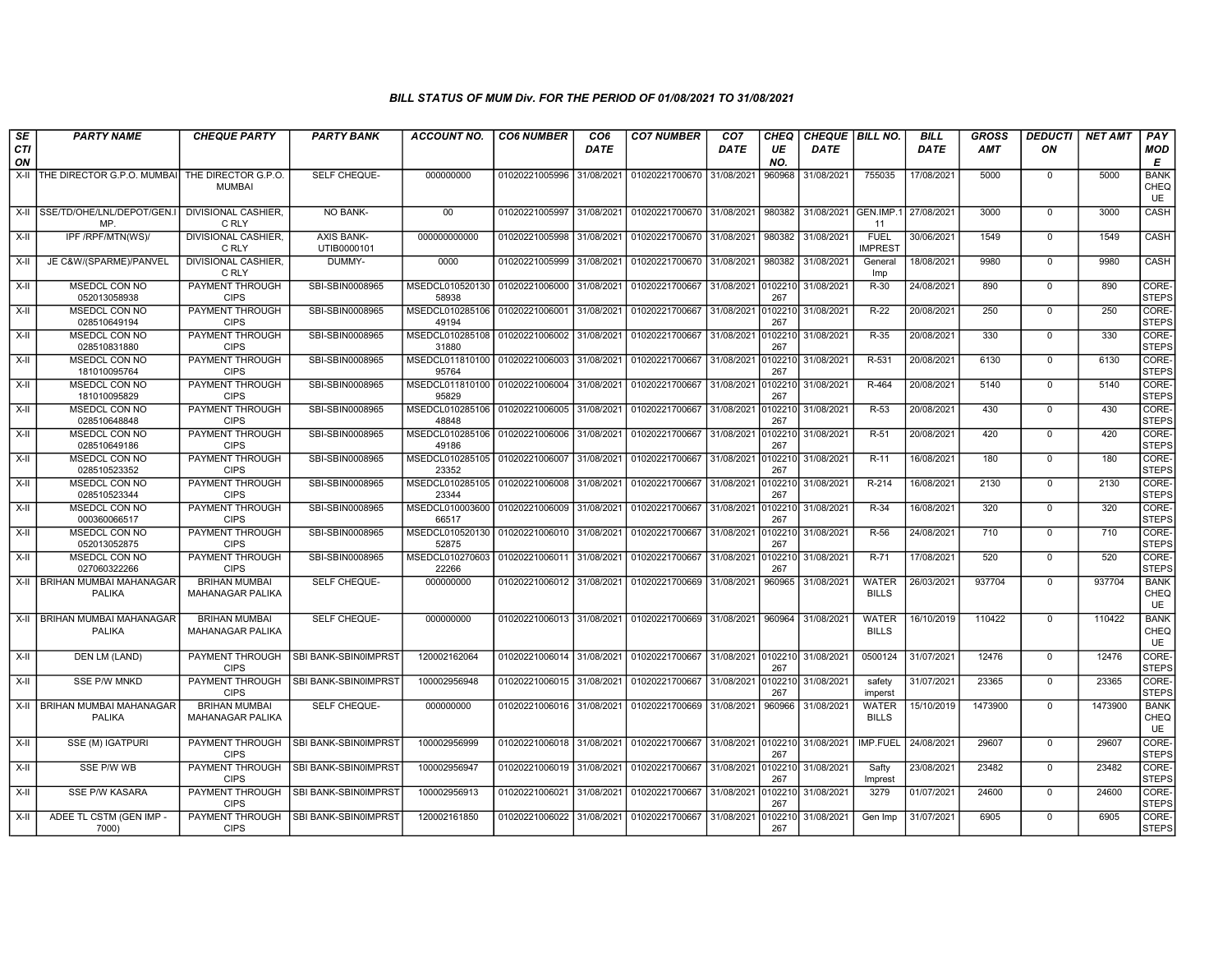| SE                         | <b>PARTY NAME</b>                                                                 | <b>CHEQUE PARTY</b>                             | <b>PARTY BANK</b>                                      | <b>ACCOUNT NO.</b> | <b>CO6 NUMBER</b>         | CO <sub>6</sub> | <b>CO7 NUMBER</b>                 | CO <sub>7</sub> | <b>CHEQ</b>    | <b>CHEQUE   BILL NO.</b> |                                 | <b>BILL</b> | <b>GROSS</b> | <b>DEDUCTI</b> | <b>NET AMT</b> | <b>PAY</b>                       |
|----------------------------|-----------------------------------------------------------------------------------|-------------------------------------------------|--------------------------------------------------------|--------------------|---------------------------|-----------------|-----------------------------------|-----------------|----------------|--------------------------|---------------------------------|-------------|--------------|----------------|----------------|----------------------------------|
| <b>CTI</b><br>ON           |                                                                                   |                                                 |                                                        |                    |                           | <b>DATE</b>     |                                   | <b>DATE</b>     | UE<br>NO.      | <b>DATE</b>              |                                 | DATE        | AMT          | ON             |                | MOD<br>Е                         |
| $X-H$                      | SSE P/W BY                                                                        | <b>PAYMENT THROUGH</b><br><b>CIPS</b>           | SBI BANK-SBIN0IMPRST                                   | 100002956946       | 01020221006023 31/08/2021 |                 | 01020221700667 31/08/2021         |                 | 0102210<br>267 | 31/08/2021               | <b>SAFETY</b><br><b>IMPREST</b> | 26/08/2021  | 25000        | $\mathbf 0$    | 25000          | CORE-<br><b>STEPS</b>            |
| $X-H$                      | <b>JE ROAD ART/BB</b>                                                             | <b>DIVISIONAL CASHIER</b><br>C RLY              | DUMMY-                                                 | 00000000000        | 01020221006024            | 31/08/2021      | 01020221700670 31/08/2021         |                 | 980382         | 31/08/2021               | 196                             | 22/04/2021  | 9527         | $\Omega$       | 9527           | CASH                             |
| $X-H$                      | BRIHAN MUMBAI MAHANAGAR<br><b>PALIKA</b>                                          | <b>BRIHAN MUMBAI</b><br><b>MAHANAGAR PALIKA</b> | SELF CHEQUE-                                           | 000000000          | 01020221006025            | 31/08/2021      | 01020221700669 31/08/2021         |                 | 960963         | 31/08/2021               | <b>ADEN/WK</b><br>S)CSMT        | 08/01/2021  | 11320        | $\Omega$       | 11320          | <b>BANK</b><br>CHEQ<br><b>UE</b> |
| X-II                       | <b>SM IGATPURI</b>                                                                | PAYMENT THROUGH<br><b>CIPS</b>                  | SBI BANK-SBIN0IMPRST                                   | 120002161641       | 01020221006026 31/08/2021 |                 | 01020221700668 31/08/2021 0102210 |                 | 267            | 31/08/2021               | Box boy<br>imp                  | 05/08/2021  | 38430        | $\Omega$       | 38430          | CORE-<br><b>STEPS</b>            |
| X-II                       | <b>STATION DIRECTOR LTT</b>                                                       | PAYMENT THROUGH<br><b>CIPS</b>                  | SBI BANK-SBIN0IMPRST                                   | 120006983407       | 01020221006029            | 31/08/2021      | 01020221700671                    | 31/08/2021      | 010221<br>267  | 31/08/2021               | SDLTT/Imp<br>/JunJul            | 23/08/2021  | 47601        | $\mathbf 0$    | 47601          | CORE-<br><b>STEPS</b>            |
| <b>SBN</b><br>S            | ARA ENGINEERING CO-<br><b>MUMBAI</b>                                              | PAYMENT THROUGH<br><b>CIPS</b>                  | <b>CANARA BANK-</b><br>CNRB0015041                     | 50411010011321     | 01020421001132            | 01/08/2021      | 01020421700092                    | 10/08/2021      | 010221<br>225  | 11/08/2021               | 102                             | 30/03/202   | 187030       | $\Omega$       | 187030         | CORE-<br><b>STEPS</b>            |
| <b>SBN</b><br><sub>S</sub> | SHAGUN ENTERPRISES-NAVI<br><b>MUMBAI</b>                                          | PAYMENT THROUGH<br><b>CIPS</b>                  | <b>BANK OF</b><br>MAHARASHTRA-<br>MAHB0000706          | 60068520934        | 01020421001133            | 01/08/2021      | 01020421700088                    | 03/08/2021      | 0102210<br>213 | 04/08/2021               | 09/21-22                        | 09/06/2021  | 117528       | $\mathbf 0$    | 117528         | CORE-<br><b>STEPS</b>            |
| <b>SBN</b><br><sub>S</sub> | YUG INNOVATION-MUMBAI                                                             | PAYMENT THROUGH<br><b>CIPS</b>                  | CANARA BANK-<br>CNRB0002076                            | 2076201002441      | 01020421001134 01/08/2021 |                 | 01020421700088                    | 03/08/2021      | 0102210<br>213 | 04/08/2021               | <b>YUG/20-</b><br>21/054        | 11/12/2020  | 99120        | $\mathbf 0$    | 99120          | CORE-<br><b>STEPS</b>            |
| <b>SBN</b><br><sub>S</sub> | <b>ESCORTS LIMITED-FARIDABAD</b>                                                  | PAYMENT THROUGH<br><b>CIPS</b>                  | STATE BANK OF INDIA-<br>SBIN0013912                    | 31228194735        | 01020421001135 01/08/2021 |                 | 01020421700088                    | 03/08/2021      | 0102210<br>213 | 04/08/2021               | r01/22/100<br>318               | 10/05/2021  | 180654       | 161            | 180493         | CORE-<br><b>STEPS</b>            |
| SBN<br>S.                  | <b>MAYUR GLASS INDUSTRIES</b><br>LTD.-NOIDA                                       | <b>PAYMENT THROUGH</b><br><b>CIPS</b>           | <b>ICICI BANK LTD-</b><br>ICIC0000031                  | 003105001161       | 01020421001136 01/08/2021 |                 | 01020421700089                    | 04/08/2021      | 0102210<br>214 | 05/08/2021               | $20 - 21/G -$<br>014            | 28/05/2021  | 100800       | 101            | 100699         | CORE-<br><b>STEPS</b>            |
| SBN<br>S                   | KGN ENTERPRISES 49B-1<br>GR.FLOOR, SHOP NO.03<br>KURLA (W) MUMBAI                 | PAYMENT THROUGH<br><b>CIPS</b>                  | UNION BANK OF INDIA-<br>UBIN0914754                    | 510101002209895    | 01020421001137 01/08/2021 |                 | 01020421700088                    | 03/08/2021      | 0102210<br>213 | 04/08/2021               | 2242                            | 10/07/2021  | 8850         | $\mathbf 0$    | 8850           | CORE-<br><b>STEPS</b>            |
| <b>SBN</b><br><sub>S</sub> | <b>GANAPATI ELECTRIC AND</b><br>ENGINEERING CO-KOLKATA                            | <b>PAYMENT THROUGH</b><br><b>CIPS</b>           | STATE BANK OF INDIA-<br>SBIN0001522                    | 11170096647        | 01020421001138 01/08/2021 |                 | 01020421700088 03/08/2021 0102210 |                 | 213            | 04/08/2021               | 18/21-22                        | 01/07/2021  | 33152        | $\Omega$       | 33152          | CORE-<br><b>STEPS</b>            |
| <b>SBN</b><br><sub>S</sub> | <b>ESCORTS LIMITED-FARIDABAD</b>                                                  | PAYMENT THROUGH<br><b>CIPS</b>                  | STATE BANK OF INDIA-<br>SBIN0013912                    | 31228194735        | 01020421001139 01/08/2021 |                 | 01020421700088 03/08/2021         |                 | 0102210<br>213 | 04/08/2021               | R01/22/100<br>319               | 10/05/2021  | 160984.86    | 144.86         | 160840         | CORE-<br><b>STEPS</b>            |
| <b>SBN</b><br><sub>S</sub> | <b>ESCORTS LIMITED-FARIDABAD</b>                                                  | PAYMENT THROUGH<br><b>CIPS</b>                  | STATE BANK OF INDIA-<br>SBIN0013912                    | 31228194735        | 01020421001140 01/08/2021 |                 | 01020421700088                    | 03/08/2021      | 010221<br>213  | 04/08/2021               | R01/22/100<br>320               | 10/05/2021  | 403200       | 7560           | 395640         | CORE-<br><b>STEPS</b>            |
| <b>SBN</b><br><sub>S</sub> | SRI KRISHNA TECHNICAL<br>SERVICES-THIRUVALLUR                                     | PAYMENT THROUGH<br><b>CIPS</b>                  | STATE BANK OF INDIA-<br>SBIN0001844                    | 34452466190        | 01020421001141 01/08/2021 |                 | 01020421700088                    | 03/08/2021      | 010221<br>213  | 04/08/2021               | SKTS/IN00<br>$9/21 - 22$        | 30/04/2021  | 10596        | 1007           | 9589           | CORE-<br><b>STEPS</b>            |
| <b>SBN</b><br><sub>S</sub> | R K ENGINEERING-BHOPAL                                                            | <b>PAYMENT THROUGH</b><br><b>CIPS</b>           | PNB-PUNB0125700                                        | 1257005500001264   | 01020421001142 01/08/2021 |                 | 01020421700088 03/08/2021         |                 | 0102210<br>213 | 04/08/2021               | 058                             | 18/06/2021  | 18749        | 1031           | 17718          | CORE-<br><b>STEPS</b>            |
| SBN<br><sub>S</sub>        | <b>GOLKONDA ENGINEERING</b><br><b>ENTERPRISES LIMITED-</b><br><b>SECUNDERABAD</b> | PAYMENT THROUGH<br><b>CIPS</b>                  | KOTAK MAHINDRA<br><b>BANK-KKBK0000554</b>              | 2311113387         | 01020421001148 03/08/2021 |                 | 01020421700099                    | 18/08/2021      | 10221<br>241   | 18/08/2021               | 390/2020-<br>21                 | 15/09/2020  | 2016393      | 35886          | 1980507        | CORE-<br><b>STEPS</b>            |
| <b>SBN</b><br>S.           | <b>RUP ENTERPRISES-THANE</b>                                                      | <b>PAYMENT THROUGH</b><br><b>CIPS</b>           | PUNJAB NATIONAL<br>BANK-PUNB0155020                    | 1550050003469      | 01020421001149 06/08/2021 |                 | 01020421700090 06/08/2021 010221  |                 | 219            | 06/08/2021               | 555052                          | 06/07/2021  | 125670       | $\mathbf 0$    | 125670         | CORE-<br><b>STEPS</b>            |
| <b>SBN</b><br>S            | <b>RUSHI ENTERPRISES-MUMBAI</b>                                                   | <b>PAYMENT THROUGH</b><br><b>CIPS</b>           | THE SARASWAT CO-<br>OPERATIVE BANK LTD-<br>SRCB0000022 | 022100100001797    | 01020421001150 06/08/2021 |                 | 01020421700090 06/08/2021         |                 | 010221<br>219  | 06/08/2021               | 611569                          | 08/07/2021  | 205320       | $\Omega$       | 205320         | CORE-<br><b>STEPS</b>            |
| <b>SBN</b><br><sub>S</sub> | <b>INDUSTRIAL INSTRUMENTS</b><br>AND CONTROLS-KANPUR                              | PAYMENT THROUGH<br><b>CIPS</b>                  | <b>BANK OF BARODA-</b><br>BARB0PANKIX                  | 09620400003585     | 01020421001152 06/08/2021 |                 | 01020421700090 06/08/2021         |                 | 0102210<br>219 | 06/08/2021               | 555053                          | 06/07/2021  | 163713       | $\Omega$       | 163713         | CORE-<br><b>STEPS</b>            |
| <b>SBN</b><br><sub>S</sub> | FIDELITY FELT AND TEXTILE<br>MILLS-BIKANER                                        | PAYMENT THROUGH<br><b>CIPS</b>                  | PUNJAB NATIONAL<br>BANK-PUNB0081110                    | 08114010000040     | 01020421001153            | 06/08/2021      | 01020421700090 06/08/2021         |                 | 0102210<br>219 | 06/08/2021               | 611567                          | 07/07/2021  | 93555        | $\mathbf 0$    | 93555          | CORE-<br><b>STEPS</b>            |
| <b>SBN</b><br>S            | SARASWATI ENTERPRISES<br><b>MUMBAI</b>                                            | <b>PAYMENT THROUGH</b><br><b>CIPS</b>           | PUNJAB NATIONAL<br>BANK-PUNB0018710                    | 01871131000066     | 01020421001154            | 06/08/2021      | 01020421700090 06/08/2021         |                 | 010221<br>219  | 06/08/2021               | SE/21-<br>22/040                | 19/07/2021  | 156600       | $\Omega$       | 156600         | CORE-<br><b>STEPS</b>            |
| <b>SBN</b><br><sub>S</sub> | <b>HYTECH MICRO</b><br><b>MEASUREMENTS PRIVATE</b><br><b>LIMITED-NEW DELHI</b>    | PAYMENT THROUGH<br><b>CIPS</b>                  | AXIS BANK-UTIB0000206                                  | 206010200014164    | 01020421001155            | 06/08/2021      | 01020421700091                    | 09/08/2021      | 010221<br>224  | 10/08/2021               | $19 -$<br>20/19134              | 04/02/2020  | 738090       | 12510          | 725580         | CORE-<br><b>STEPS</b>            |
| <b>SBN</b><br>S.           | <b>IRIVER ENGINEERING PVT LTD-</b><br><b>GREATER NOIDA</b>                        | <b>PAYMENT THROUGH</b><br><b>CIPS</b>           | PUNJAB NATIONAL<br>BANK-PUNB0017910                    | 03714011000269     | 01020421001156 06/08/2021 |                 | 01020421700093                    | 10/08/2021      | 010221<br>225  | 11/08/2021               | 31100001                        | 08/04/2021  | 56000        | 50             | 55950          | CORE-<br><b>STEPS</b>            |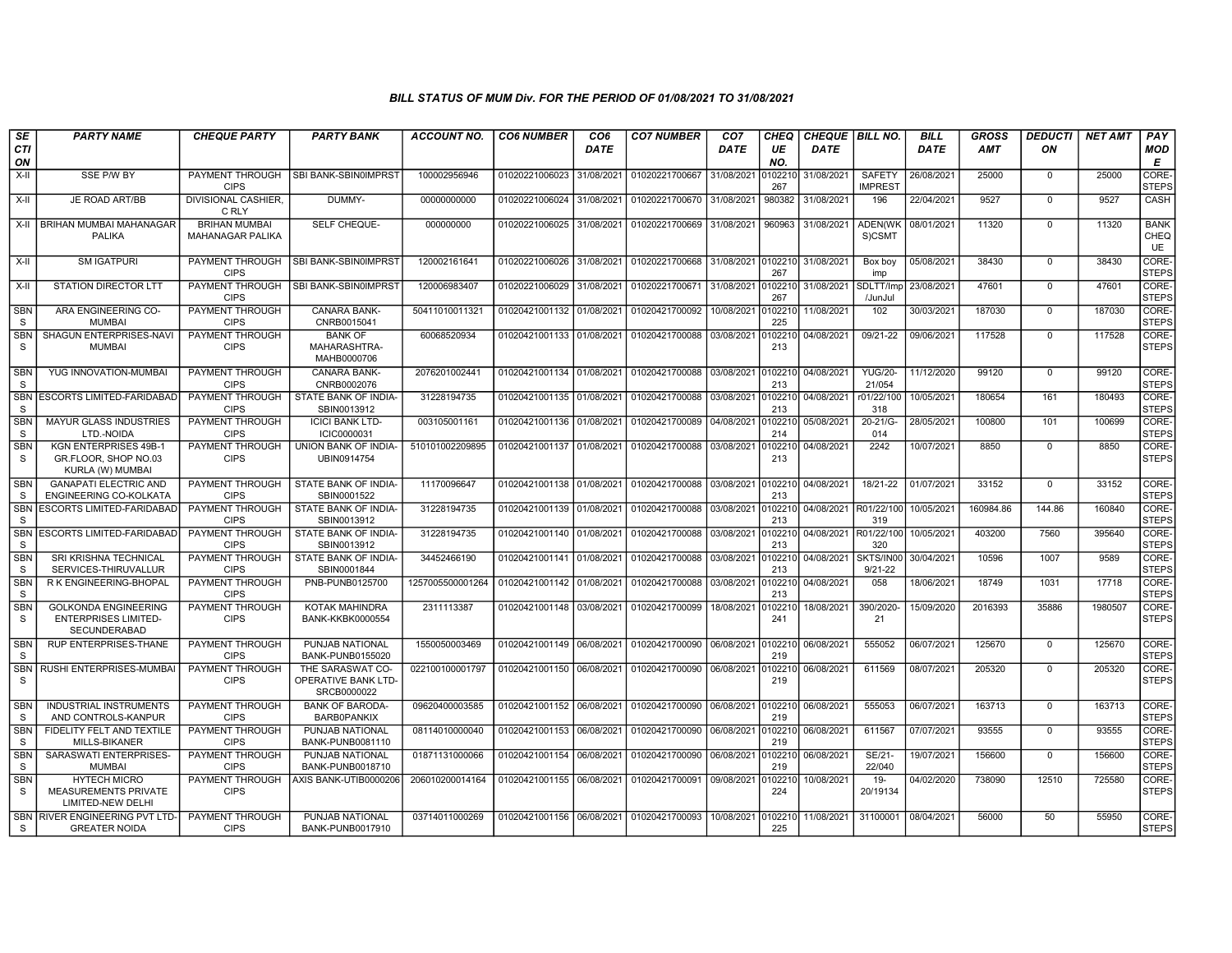| SE                         | <b>PARTY NAME</b>                                    | <b>CHEQUE PARTY</b>                   | <b>PARTY BANK</b>                                      | ACCOUNT NO.                     | <b>CO6 NUMBER</b> | CO <sub>6</sub> | <b>CO7 NUMBER</b> | CO <sub>7</sub> | CHEQ           | <b>CHEQUE   BILL NO.</b> |                          | <b>BILL</b> | GROSS      | <b>DEDUCTI</b> | <b>NET AMT</b> | PAY                         |
|----------------------------|------------------------------------------------------|---------------------------------------|--------------------------------------------------------|---------------------------------|-------------------|-----------------|-------------------|-----------------|----------------|--------------------------|--------------------------|-------------|------------|----------------|----------------|-----------------------------|
| CTI<br>ON                  |                                                      |                                       |                                                        |                                 |                   | DATE            |                   | DATE            | UE<br>NO.      | DATE                     |                          | DATE        | <b>AMT</b> | ON             |                | <b>MOD</b><br>E             |
| SBN<br>S                   | SUPERSTAR APPLIANCES-<br><b>CHENNAI</b>              | PAYMENT THROUGH<br><b>CIPS</b>        | <b>INDIAN BANK-</b><br>IDIB000A031                     | 6333036616                      | 01020421001157    | 09/08/2021      | 01020421700092    | 10/08/2021      | 10221<br>225   | 11/08/2021               | SS/GST/01<br>$2/21 - 22$ | 23/06/2021  | 229900     | $\mathbf{0}$   | 229900         | <b>CORE</b><br><b>STEPS</b> |
| <b>SBN</b><br>S            | <b>DIVABHI CORPORATION-</b><br><b>MUMBAI</b>         | <b>PAYMENT THROUGH</b><br><b>CIPS</b> | CANARA BANK-<br>CNRB0001389                            | 1389214000032                   | 01020421001159    | 09/08/2021      | 01020421700092    | 10/08/2021      | 102210<br>225  | 11/08/2021               | GST/076/2<br>$0 - 21$    | 30/12/2020  | 243900     | $\mathbf 0$    | 243900         | CORE-<br><b>STEPS</b>       |
| <b>SBN</b><br>S.           | DIVABHI CORPORATION-<br><b>MUMBAI</b>                | <b>PAYMENT THROUGH</b><br><b>CIPS</b> | <b>CANARA BANK-</b><br>CNRB0001389                     | 1389214000032                   | 01020421001160    | 09/08/2021      | 01020421700092    | 10/08/2021      | 102210<br>225  | 11/08/2021               | GST/074/2<br>$0 - 21$    | 30/12/2020  | 217000     | $\mathbf 0$    | 217000         | CORE-<br><b>STEPS</b>       |
| <b>SBN</b><br>S.           | DIVOJ ENTERPRISE-MUMBAI                              | PAYMENT THROUGH<br><b>CIPS</b>        | <b>CANARA BANK-</b><br>CNRB0001389                     | 1389201003857                   | 01020421001161    | 09/08/2021      | 01020421700092    | 10/08/2021      | 102210<br>225  | 11/08/2021               | GST/086/2<br>$0 - 21$    | 29/12/2020  | 141000     | $\mathbf{0}$   | 141000         | CORE-<br><b>STEPS</b>       |
| <b>SBN</b><br><sub>S</sub> | <b>UBIXA</b>                                         | PAYMENT THROUGH<br><b>CIPS</b>        | <b>BANK OF INDIA-</b><br>BKID0009675                   | 967520110000491                 | 01020421001163    | 10/08/2021      | 01020421700112    | 26/08/2021      | 102210<br>259  | 27/08/2021               | <b>INV-558</b>           | 31/05/2021  | 60000      | $\mathbf 0$    | 60000          | CORE-<br><b>STEPS</b>       |
| <b>SBN</b><br>S            | SHREE ENTERPRISES-<br>PALGHAR.                       | PAYMENT THROUGH<br><b>CIPS</b>        | UNION BANK OF INDIA-<br>UBIN0914673                    | 510101000913961                 | 01020421001164    | 10/08/2021      | 01020421700094    | 11/08/2021      | 102210<br>227  | 11/08/2021               | S013                     | 17/07/2021  | 105011     | $\mathbf 0$    | 105011         | CORE-<br><b>STEPS</b>       |
| <b>SBN</b><br><sub>S</sub> | SABITA ENGINEERING WORKS-<br><b>HOWRAH</b>           | PAYMENT THROUGH<br><b>CIPS</b>        | PUNJAB NATIONAL<br>BANK-PUNB0017120                    | 0171250009927                   | 01020421001165    | 11/08/2021      | 01020421700094    | 11/08/2021      | 0102210<br>227 | 11/08/2021               | 611570                   | 03/08/2021  | 15645      | $\mathbf 0$    | 15645          | CORE-<br><b>STEPS</b>       |
| <b>SBN</b><br>S            | <b>KASPIAN ENGINEERING</b><br>ENTERPRISES.-KOLKATA   | PAYMENT THROUGH<br><b>CIPS</b>        | PUNJAB NATIONAL<br>BANK-PUNB0039210                    | 03921010018440                  | 01020421001166    | 11/08/2021      | 01020421700094    | 11/08/2021      | 102210<br>227  | 11/08/2021               | 611571                   | 06/08/2021  | 21829      | $\mathbf 0$    | 21829          | CORE-<br><b>STEPS</b>       |
| <b>SBN</b><br>S            | <b>BHARTI ENTERPRISES-</b><br><b>MUMBAI</b>          | PAYMENT THROUGH<br><b>CIPS</b>        | UNION BANK OF INDIA-<br>UBIN0900583                    | 510101002629304                 | 01020421001168    | 11/08/2021      | 01020421700096    | 13/08/2021      | 10221<br>234   | 13/08/2021               | GST/37/20-<br>21         | 07/09/2020  | 45570      | $\Omega$       | 45570          | CORE-<br><b>STEPS</b>       |
| <b>SBN</b><br><sub>S</sub> | <b>KASERA ELECTRICALS</b><br>PRIVATE LIMITED-KOLKATA | <b>PAYMENT THROUGH</b><br><b>CIPS</b> | <b>BANK OF INDIA-</b><br>BKID0004014                   | 401420110002209                 | 01020421001171    | 11/08/2021      | 01020421700099    | 18/08/2021      | 102210<br>241  | 18/08/2021               | KEPL/20-<br>21/167A      | 23/12/2020  | 82600      | 70             | 82530          | CORE-<br><b>STEPS</b>       |
| <b>SBN</b><br><sub>S</sub> | TRINITY HOUSE (INDIA) PVT.<br>LTD.-MUMBAI            | PAYMENT THROUGH<br><b>CIPS</b>        | THE SARASWAT CO-<br>OPERATIVE BANK LTD-<br>SRCB0000019 | 019502100051788                 | 01020421001172    | 12/08/2021      | 01020421700097    | 13/08/2021      | 0102210<br>234 | 13/08/2021               | 423/20/KY<br>N/100       | 08/02/2021  | 13239.6    | 11.6           | 13228          | CORE-<br><b>STEPS</b>       |
| <b>SBN</b><br>S            | <b>BHARTI ENTERPRISES-</b><br><b>MUMBAI</b>          | <b>PAYMENT THROUGH</b><br><b>CIPS</b> | <b>UNION BANK OF INDIA-</b><br>UBIN0900583             | 510101002629304                 | 01020421001173    | 12/08/2021      | 01020421700096    | 13/08/2021      | 0102210<br>234 | 13/08/2021               | GST/39/20-<br>21         | 07/09/2020  | 227186     | $\Omega$       | 227186         | CORE-<br><b>STEPS</b>       |
| <b>SBN</b><br><sub>S</sub> | TRINITY HOUSE (INDIA) PVT<br>LTD.-MUMBAI             | PAYMENT THROUGH<br><b>CIPS</b>        | THE SARASWAT CO-<br>OPERATIVE BANK LTD-<br>SRCB0000019 | 019502100051788                 | 01020421001176    | 12/08/2021      | 01020421700098    | 16/08/2021      | 102210<br>236  | 17/08/2021               | 439/20/KY<br>N/100       | 10/03/2021  | 35057      | 30             | 35027          | CORE-<br><b>STEPS</b>       |
| <b>SBN</b><br>S.           | <b>KASPIAN ENGINEERING</b><br>ENTERPRISES.-KOLKATA   | PAYMENT THROUGH<br><b>CIPS</b>        | PUNJAB NATIONAL<br>BANK-PUNB0039210                    | 03921010018440                  | 01020421001177    | 12/08/2021      | 01020421700096    | 13/08/2021      | 102210<br>234  | 13/08/2021 KB/135/19     | 20                       | 31/07/2020  | 31500      | 158            | 31342          | CORE-<br><b>STEPS</b>       |
| <b>SBN</b><br>S.           | P P S INTERNATIONAL-<br><b>KOLKATA</b>               | <b>PAYMENT THROUGH</b><br><b>CIPS</b> | STATE BANK OF INDIA-<br>SBIN0030146                    | 37024973683                     | 01020421001180    | 12/08/2021      | 01020421700096    | 13/08/2021      | 0102210<br>234 | 13/08/2021               | 08/2020-<br>2021         | 02/12/2020  | 52080      | $\mathbf{0}$   | 52080          | CORE-<br><b>STEPS</b>       |
| <b>SBN</b><br><sub>S</sub> | HARYANA CHEMICALS-DELHI                              | PAYMENT THROUGH<br><b>CIPS</b>        | PUNJAB NATIONAL<br>BANK-PUNB0386200                    | 4184008700000886                | 01020421001181    | 12/08/2021      | 01020421700096    | 13/08/2021      | 102210<br>234  | 13/08/2021               | GRG/348/2<br>018-19A     | 25/08/2020  | 81587      | $\mathbf 0$    | 81587          | CORE-<br><b>STEPS</b>       |
| <b>SBN</b><br><sub>S</sub> | DWARKESH AGENCIES-Mumba                              | PAYMENT THROUGH<br><b>CIPS</b>        | CANARA BANK-<br>CNRB0015044                            | 50441010008829                  | 01020421001182    | 12/08/2021      | 01020421700096    | 13/08/2021      | 0102210<br>234 | 13/08/2021               | 1776                     | 11/07/2020  | 43011      | 4301           | 38710          | CORE-<br><b>STEPS</b>       |
| <b>SBN</b><br><sub>S</sub> | RAJ HANDASAT-MUMBAI                                  | <b>PAYMENT THROUGH</b><br><b>CIPS</b> | SBI-SBIN0000343                                        | 34701442872                     | 01020421001184    | 12/08/2021      | 01020421700096    | 13/08/2021      | 0102210<br>234 | 13/08/2021               | $57/20-21$               | 27/02/2021  | 19452      | 1945           | 17507          | CORE-<br><b>STEPS</b>       |
| <b>SBN</b><br><sub>S</sub> | A A TRADERS-MUMBAI                                   | PAYMENT THROUGH<br><b>CIPS</b>        | SBI-SBIN0001131                                        | 10843696402                     | 01020421001185    | 12/08/2021      | 01020421700096    | 13/08/2021      | 102210<br>234  | 13/08/2021               | CR/05576/<br>$20 - 21$   | 05/11/2020  | 2437       | $\mathbf{0}$   | 2437           | CORE-<br><b>STEPS</b>       |
| <b>SBN</b><br>S.           | A A TRADERS-MUMBAI                                   | PAYMENT THROUGH<br><b>CIPS</b>        | SBI-SBIN0001131                                        | 10843696402                     | 01020421001186    | 12/08/2021      | 01020421700100    | 18/08/2021      | 102210<br>243  | 19/08/2021               | CR/07488/<br>20-21       | 19/12/2020  | 2437       | $\Omega$       | 2437           | CORE-<br><b>STEPS</b>       |
| <b>SBN</b><br>S            | INDIA AUTO INDUSTRIES PVT<br>LTD.-NEW DELHI          | PAYMENT THROUGH<br><b>CIPS</b>        | <b>ICICI BANK LTD-</b><br><b>ICIC0000087</b>           | 008705000242                    | 01020421001187    | 12/08/2021      | 01020421700099    | 18/08/2021      | 102210<br>241  | 18/08/2021               | 1739                     | 13/11/2019  | 109988     | 655            | 109333         | CORE-<br><b>STEPS</b>       |
| <b>SBN</b><br><sub>S</sub> | MECHWEL-HOWRAH                                       | <b>PAYMENT THROUGH</b><br><b>CIPS</b> | <b>BANK OF BARODA</b><br><b>BARBODBSALK</b>            | 63520500000024                  | 01020421001188    | 12/08/2021      | 01020421700099    | 18/08/2021      | 0102210<br>241 | 18/08/2021 MW/62/202     | $0 - 2021$               | 15/12/2020  | 46148      | 4615           | 41533          | CORE-<br><b>STEPS</b>       |
| <b>SBN</b><br>S            | MEDHA SERVO DRIVES<br>PRIVATE LIMITED-HYDERABAD      | PAYMENT THROUGH<br><b>CIPS</b>        | STATE BANK OF INDIA-<br>SBIN0004168                    | 10374360383                     | 01020421001189    | 12/08/2021      | 01020421700105    | 20/08/2021      | 102210<br>250  | 23/08/2021               | MSS20211<br>00384        | 26/05/2021  | 107262     | 91             | 107171         | CORE-<br><b>STEPS</b>       |
| <b>SBN</b><br>S            | <b>ASSOCIATED RUBBER</b><br>INDUSTRIES-HOWRAH        | PAYMENT THROUGH<br><b>CIPS</b>        | PUNJAB NATIONAL<br>BANK-PUNB0009000                    | 0090002100144018 01020421001190 |                   | 12/08/2021      | 01020421700095    | 13/08/2021      | 0102210<br>234 | 13/08/2021               | ARI-GST-<br>99/19-20     | 20/08/2019  | 1838       | $\mathbf 0$    | 1838           | CORE-<br><b>STEPS</b>       |
| <b>SBN</b><br>S            | MAXWORTH RUBBERS (P) LTD.<br><b>HOWRAH</b>           | PAYMENT THROUGH<br><b>CIPS</b>        | PUNJAB NATIONAL<br>BANK-PUNB0030000                    | 0300008700005177                | 01020421001191    | 12/08/2021      | 01020421700098    | 16/08/2021      | 0102210<br>236 | 17/08/2021               | 1069/18-19               | 15/03/2020  | 28067      | 2807           | 25260          | CORE-<br><b>STEPS</b>       |
| <b>SBN</b><br>S.           | MAHADEV ENTERPRISES-<br>RANGA REDDY.                 | PAYMENT THROUGH<br><b>CIPS</b>        | STATE BANK OF INDIA-<br>SBIN0020096                    | 37913847130                     | 01020421001192    | 12/08/2021      | 01020421700098    | 16/08/2021      | 102210<br>236  | 17/08/2021               | 008                      | 25/07/2019  | 11681      | $\mathbf 0$    | 11681          | CORE-<br><b>STEPS</b>       |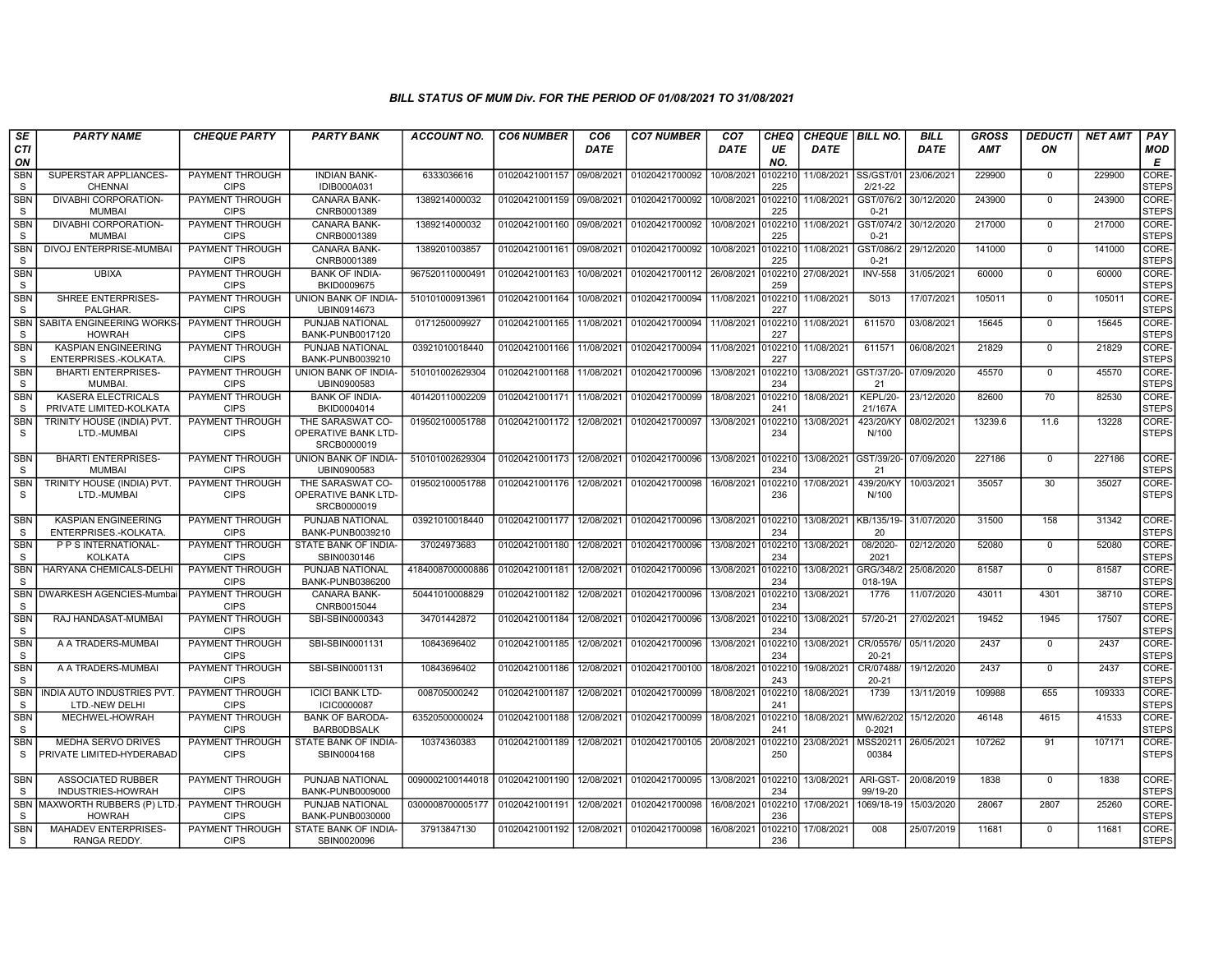| SE                         | <b>PARTY NAME</b>                                                    | <b>CHEQUE PARTY</b>                   | <b>PARTY BANK</b>                                    | <b>ACCOUNT NO.</b>                                                   | <b>CO6 NUMBER</b> | CO <sub>6</sub> | <b>CO7 NUMBER</b>         | CO <sub>7</sub> | <b>CHEQ</b>    | <b>CHEQUE   BILL NO.</b> |                           | <b>BILL</b> | <b>GROSS</b> | <b>DEDUCTI</b> | <b>NET AMT</b> | PAY                   |
|----------------------------|----------------------------------------------------------------------|---------------------------------------|------------------------------------------------------|----------------------------------------------------------------------|-------------------|-----------------|---------------------------|-----------------|----------------|--------------------------|---------------------------|-------------|--------------|----------------|----------------|-----------------------|
| CTI<br>ON                  |                                                                      |                                       |                                                      |                                                                      |                   | <b>DATE</b>     |                           | <b>DATE</b>     | UE<br>NO.      | <b>DATE</b>              |                           | <b>DATE</b> | AMT          | ON             |                | MOD<br>Е              |
| <b>SBN</b><br><sub>S</sub> | <b>BHARAT RAIL O MOTIVE</b><br>CORPORATION-KOLKATA                   | PAYMENT THROUGH<br><b>CIPS</b>        | STATE BANK OF INDIA-<br>SBIN0004805                  | 36535386488                                                          | 01020421001193    | 13/08/2021      | 01020421700099            | 18/08/2021      | 102210<br>241  | 18/08/2021 BROC/GST      | 64/19-20                  | 02/12/2019  | 33087        | 193            | 32894          | CORE-<br><b>STEPS</b> |
| <b>SBN</b><br><sub>S</sub> | <b>JC AND SONS</b>                                                   | <b>PAYMENT THROUGH</b><br><b>CIPS</b> | ABHYUDAYA CO-OP<br>BANK LTD-ABHY0065062              | 098021100010107                                                      | 01020421001194    | 13/08/2021      | 01020421700099            | 18/08/2021      | 102210<br>241  | 18/08/2021               | <b>JC/CR/21-</b><br>22/01 | 22/08/2020  | 190000       | 22619          | 167381         | CORE-<br><b>STEPS</b> |
| <b>SBN</b><br><b>S</b>     | <b>ASSOCIATED RUBBER</b><br>INDUSTRIES-HOWRAH                        | PAYMENT THROUGH<br><b>CIPS</b>        | PUNJAB NATIONAL<br>BANK-PUNB0009000                  | 0090002100144018   01020421001195                                    |                   | 13/08/2021      | 01020421700099            | 18/08/2021      | 0102210<br>241 | 18/08/2021               | ARI-<br>GST646/20<br>21   | 27/07/2020  | 7840         | $\mathbf 0$    | 7840           | CORE-<br><b>STEPS</b> |
| <b>SBN</b><br>S            | MICO GASKET-PATIALA                                                  | PAYMENT THROUGH<br><b>CIPS</b>        | <b>UCO BANK-</b><br>UCBA0000103                      | 01030500000134                                                       | 01020421001196    | 13/08/2021      | 01020421700098            | 16/08/2021      | 102210<br>236  | 17/08/2021               | MG/269                    | 09/01/2020  | 26775        | $\mathbf 0$    | 26775          | CORE-<br><b>STEPS</b> |
| <b>SBN</b><br><sub>S</sub> | <b>BIMCO ENGINEERING</b><br>ENTERPRISE-LUDHIANA                      | PAYMENT THROUGH<br><b>CIPS</b>        | <b>HDFC BANK LTD-</b><br>HDFC0000034                 | 00342560005903                                                       | 01020421001197    | 13/08/2021      | 01020421700098            | 16/08/2021      | 0102210<br>236 | 17/08/2021               | BE-102                    | 17/06/2020  | 118000       | 100            | 117900         | CORE-<br><b>STEPS</b> |
| <b>SBN</b><br><sub>S</sub> | RAMYAA ELECTRO GEAR<br>PRIVATE LIMITED-CHENNAI                       | PAYMENT THROUGH<br><b>CIPS</b>        | UNION BANK OF INDIA-<br>UBIN0552631                  | 526305010000190                                                      | 01020421001198    | 13/08/2021      | 01020421700100            | 18/08/2021      | 102210<br>243  | 19/08/2021               | 489                       | 25/01/2020  | 1227200      | 91130          | 1136070        | CORE-<br><b>STEPS</b> |
| <b>SBN</b><br><sub>S</sub> | RAMPRASAD BRIJLAL-<br><b>KOLKATA</b>                                 | PAYMENT THROUGH<br><b>CIPS</b>        | STATE BANK OF INDIA-<br>SBIN0001651                  | 31174535856                                                          | 01020421001200    | 13/08/2021      | 01020421700102            | 19/08/2021      | 102210<br>244  | 19/08/2021               | $W/20-$<br>21/240         | 20/02/2021  | 12813        | 1282           | 11531          | CORE-<br><b>STEPS</b> |
| <b>SBN</b><br>S.           | <b>RATIONAL BUSINESS</b><br><b>CORPORATION PRIVATE</b><br>LIMITED    | PAYMENT THROUGH<br><b>CIPS</b>        | <b>INDUSIND BANK-</b><br>INDB0000281                 | 650014113779                                                         | 01020421001201    | 13/08/2021      | 01020421700099            | 18/08/2021      | 102210<br>241  | 18/08/2021               | 310719                    | 03/06/2021  | 118544       | 119            | 118425         | CORE-<br><b>STEPS</b> |
| <b>SBN</b><br><sub>S</sub> | <b>MACHINERY MARKETING</b><br><b>ASSOCIATES PVT LTD-NEW</b><br>DELHI | PAYMENT THROUGH<br><b>CIPS</b>        | PUNJAB NATIONAL<br>BANK-PUNB0013000                  | 1502002100051195丨01020421001202丨17/08/2021丨01020421700103丨20/08/2021 |                   |                 |                           |                 | )102210<br>248 | 20/08/2021               | 125/20-21                 | 24/02/2021  | 89999        | $\Omega$       | 89999          | CORE-<br><b>STEPS</b> |
| <b>SBN</b><br><sub>S</sub> | <b>MACHINERY MARKETING</b><br><b>ASSOCIATES PVT LTD-NEW</b><br>DELHI | PAYMENT THROUGH<br><b>CIPS</b>        | PUNJAB NATIONAL<br>BANK-PUNB0013000                  | 1502002100051195 01020421001203 17/08/2021                           |                   |                 | 01020421700103 20/08/2021 |                 | 102210<br>248  | 20/08/2021               | 146/20-21                 | 12/03/2021  | 533328       | 9040           | 524288         | CORE-<br><b>STEPS</b> |
| <b>SBN</b><br><sub>S</sub> | <b>DHARAM AGENCIES</b>                                               | PAYMENT THROUGH<br><b>CIPS</b>        | <b>IDBI BANK LTD-</b><br>IBKL0001166                 | 1166651100000222                                                     | 01020421001205    | 17/08/2021      | 01020421700103 20/08/2021 |                 | 102210<br>248  | 20/08/2021               | DA/79                     | 12/07/2021  | 202500       | $\Omega$       | 202500         | CORE-<br><b>STEPS</b> |
| <b>SBN</b><br><sub>S</sub> | H Bansidhar and CoAhmedabad                                          | PAYMENT THROUGH<br><b>CIPS</b>        | HDFC BANK LTD-<br>HDFC0000069                        | 00692560016573                                                       | 01020421001206    | 17/08/2021      | 01020421700113 27/08/2021 |                 | 0102210<br>259 | 27/08/2021               | 09/166                    | 15/07/2021  | 37760        | $\mathbf{0}$   | 37760          | CORE-<br><b>STEPS</b> |
| <b>SBN</b><br>S            | TWIN TECH INDIA PVT LTD-<br><b>GHAZIABAD</b>                         | <b>PAYMENT THROUGH</b><br><b>CIPS</b> | <b>HDFC BANK LTD-</b><br>HDFC0000278                 | 50200048434984                                                       | 01020421001207    | 17/08/2021      | 01020421700104            | 20/08/2021      | 102210<br>250  | 23/08/2021               | $TT/21-$<br>22/636        | 10/07/2021  | 80000        | $\Omega$       | 80000          | CORE-<br><b>STEPS</b> |
| SBN<br><sub>S</sub>        | <b>Times IT Solutions</b>                                            | PAYMENT THROUGH<br><b>CIPS</b>        | <b>INDIAN BANK-</b><br>IDIB000N044                   | 20197084736                                                          | 01020421001208    | 17/08/2021      | 01020421700111            | 26/08/2021      | 102210<br>256  | 26/08/2021               | 021-22/D/<br>0071         | 08/06/2021  | 225000       | 3814           | 221186         | CORE-<br><b>STEPS</b> |
| <b>SBN</b><br>S.           | <b>FOXBASE TECHNOLOGIES</b><br>PRIVATE LIMITED                       | PAYMENT THROUGH<br><b>CIPS</b>        | <b>ICICI BANK LTD-</b><br>ICIC0001661                | 166105000057                                                         | 01020421001209    |                 | 17/08/2021 01020421700109 | 25/08/2021      | 0102210<br>254 | 25/08/2021               | HQGT-<br>202102002        | 01/02/2021  | 143370       | 3147           | 140223         | CORE-<br><b>STEPS</b> |
| <b>SBN</b><br><sub>S</sub> | <b>TVS ELECTRONICS LIMITED</b>                                       | PAYMENT THROUGH<br><b>CIPS</b>        | <b>ICICI BANK LTD-</b><br><b>ICIC0000009</b>         | 000905003108                                                         | 01020421001210    | 17/08/2021      | 01020421700115            | 27/08/2021      | 0102210<br>259 | 27/08/2021               | 120033299                 | 29/01/2021  | 70800        | 1200           | 69600          | CORE-<br><b>STEPS</b> |
| SBN<br><sub>S</sub>        | CHEM-VERSE CONSULTANTS<br>(INDIA) PVT. LTD-MUMBAI                    | PAYMENT THROUGH<br><b>CIPS</b>        | <b>BANK OF INDIA-</b><br>BKID0000041                 | 004127100014374                                                      | 01020421001212    | 17/08/2021      | 01020421700108            | 25/08/2021      | 102210<br>254  | 25/08/2021               | $2021 -$<br>22/0432       | 22/07/2021  | 12000        | $\mathbf 0$    | 12000          | CORE-<br><b>STEPS</b> |
| <b>SBN</b><br><sub>S</sub> | <b>CHEM-VERSE CONSULTANTS</b><br>(INDIA) PVT. LTD-MUMBAI             | <b>PAYMENT THROUGH</b><br><b>CIPS</b> | <b>BANK OF INDIA-</b><br>BKID0000041                 | 004127100014374                                                      | 01020421001213    | 17/08/2021      | 01020421700108            | 25/08/2021      | 102210<br>254  | 25/08/2021               | $2021 -$<br>22/0431       | 22/07/2021  | 38400        | $\mathbf 0$    | 38400          | CORE-<br><b>STEPS</b> |
| <b>SBN</b><br><sub>S</sub> | CHEM-VERSE CONSULTANTS<br>(INDIA) PVT. LTD-MUMBAI                    | PAYMENT THROUGH<br><b>CIPS</b>        | <b>BANK OF INDIA-</b><br>BKID0000041                 | 004127100014374                                                      | 01020421001214    | 17/08/2021      | 01020421700108            | 25/08/2021      | 102210<br>254  | 25/08/2021               | $2021 -$<br>22/0406       | 20/07/2021  | 24800        | $\Omega$       | 24800          | CORE-<br><b>STEPS</b> |
| <b>SBN</b><br>S.           | <b>RUP ENTERPRISES-THANE</b>                                         | PAYMENT THROUGH<br><b>CIPS</b>        | PUNJAB NATIONAL<br>BANK-PUNB0155020                  | 1550050003469                                                        | 01020421001216    | 17/08/2021      | 01020421700100            | 18/08/2021      | 102210<br>243  | 19/08/2021               | 399819                    | 12/08/2021  | 81278        | $\mathbf 0$    | 81278          | CORE-<br><b>STEPS</b> |
| <b>SBN</b><br>S            | RAJDEEP TRADING COMPANY<br><b>BHUSAWAL</b>                           | PAYMENT THROUGH<br><b>CIPS</b>        | THE COSMOS CO-<br>OPERATIVE BANK LTD-<br>COSB0000095 | 09575117198                                                          | 01020421001217    | 17/08/2021      | 01020421700100            | 18/08/2021      | 102210<br>243  | 19/08/2021               | 672749                    | 12/08/2021  | 99002        | $\Omega$       | 99002          | CORE-<br><b>STEPS</b> |
| <b>SBN</b><br><sub>S</sub> | PRAG POLYMERS-LUCKNOW                                                | PAYMENT THROUGH<br><b>CIPS</b>        | PUNJAB NATIONAL<br>BANK-PUNB0005010                  | 00501132000300                                                       | 01020421001218    | 17/08/2021      | 01020421700100            | 18/08/2021      | 0102210<br>243 | 19/08/2021               | 672746                    | 27/07/2021  | 190234       | $\mathbf 0$    | 190234         | CORE-<br><b>STEPS</b> |
| <b>S</b>                   | SBN   BALAJI AUTOMOBILESMUMBAI                                       | PAYMENT THROUGH<br><b>CIPS</b>        | <b>IDFC BANK LIMITED-</b><br>IDFB0040101             | 10014878168                                                          | 01020421001219    | 17/08/2021      | 01020421700100            | 18/08/2021      | 102210<br>243  | 19/08/2021               | 399818                    | 24/08/2021  | 33574        | $\mathbf{0}$   | 33574          | CORE-<br>STEPS        |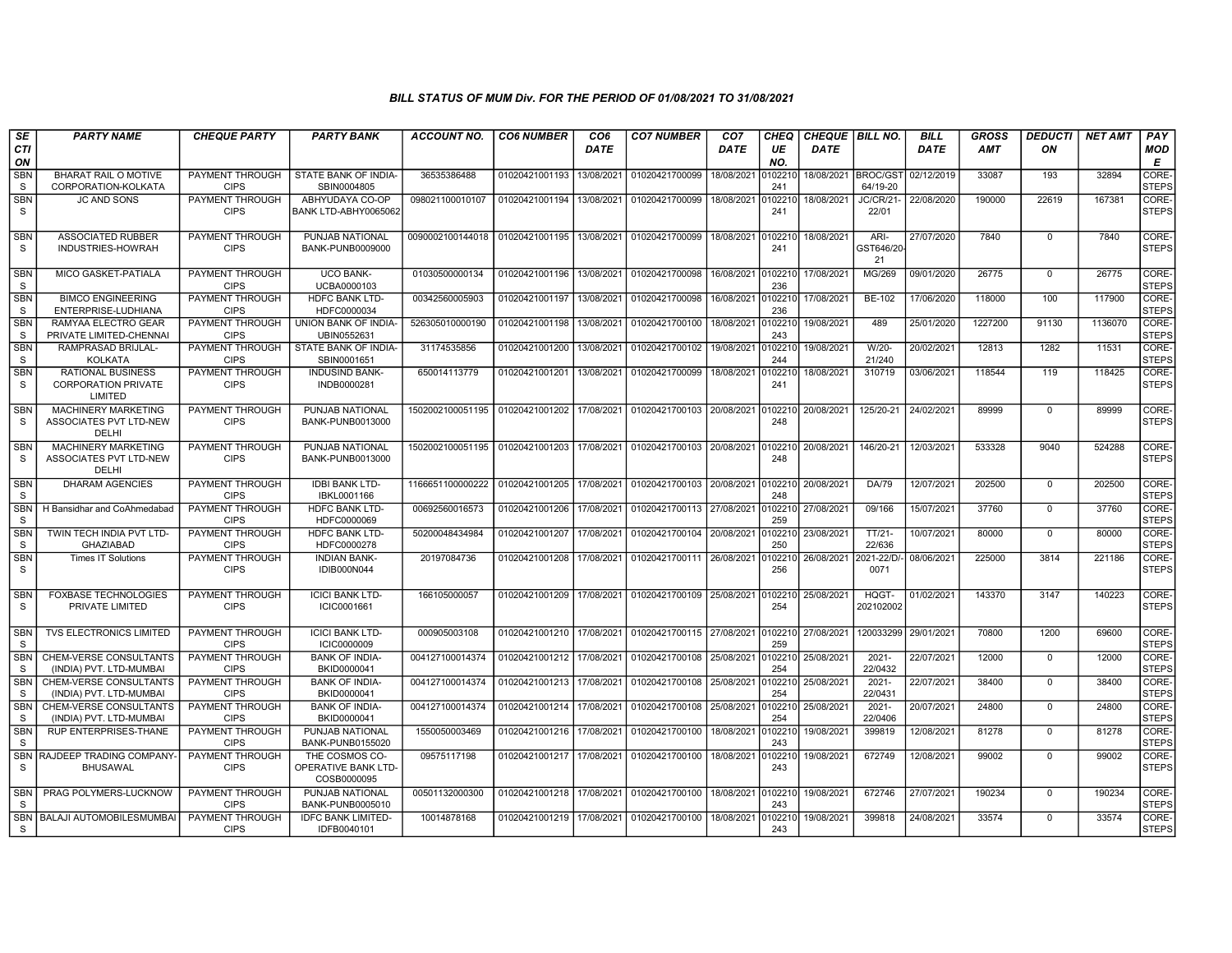| SE                         | <b>PARTY NAME</b>                                               | <b>CHEQUE PARTY</b>                   | <b>PARTY BANK</b>                                            | <b>ACCOUNT NO.</b> | <b>CO6 NUMBER</b>         | CO <sub>6</sub> | <b>CO7 NUMBER</b>                                                      | CO <sub>7</sub> | <b>CHEQ</b>    | <b>CHEQUE   BILL NO.</b> |                             | <b>BILL</b> | <b>GROSS</b> | <b>DEDUCTI</b> | <b>NET AMT</b> | PAY                   |
|----------------------------|-----------------------------------------------------------------|---------------------------------------|--------------------------------------------------------------|--------------------|---------------------------|-----------------|------------------------------------------------------------------------|-----------------|----------------|--------------------------|-----------------------------|-------------|--------------|----------------|----------------|-----------------------|
| CTI<br>ON                  |                                                                 |                                       |                                                              |                    |                           | <b>DATE</b>     |                                                                        | DATE            | UE<br>NO.      | <b>DATE</b>              |                             | <b>DATE</b> | <b>AMT</b>   | ON             |                | MOD<br>Е              |
| <b>SBN</b><br>S            | TAYAL AND CO-MOHALI                                             | PAYMENT THROUGH<br><b>CIPS</b>        | <b>IDBI BANK LTD-</b><br>IBKL0000020                         | 020102000004565    | 01020421001220            | 17/08/2021      | 01020421700102                                                         | 19/08/2021      | 102210<br>244  | 19/08/2021               | 22                          | 24/06/2021  | 582400       | 10983          | 571417         | CORE-<br><b>STEPS</b> |
| <b>SBN</b><br>S            | SHREE ENTERPRISES-<br>PALGHAR.                                  | PAYMENT THROUGH<br><b>CIPS</b>        | UNION BANK OF INDIA-<br>UBIN0914673                          | 510101000913961    | 01020421001221            | 17/08/2021      | 01020421700103 20/08/2021                                              |                 | 0102210<br>248 | 20/08/2021               | S <sub>014</sub>            | 07/08/2021  | 147280       | $\mathbf 0$    | 147280         | CORE-<br><b>STEPS</b> |
| SBN<br>S                   | A K TRADER-MUMBAI                                               | PAYMENT THROUGH<br><b>CIPS</b>        | <b>IDBI BANK LTD-</b><br>IBKL0000004                         | 0004102000039321   | 01020421001222            | 17/08/2021      | 01020421700103                                                         | 20/08/2021      | 0102210<br>248 | 20/08/2021               | 07                          | 03/08/2021  | 60480        | $\mathbf 0$    | 60480          | CORE-<br><b>STEPS</b> |
| <b>SBN</b><br>S            | SHREE SAI ENTERPRISES-<br><b>MUMBAI</b>                         | PAYMENT THROUGH<br><b>CIPS</b>        | <b>HDFC BANK LTD-</b><br>HDFC0000592                         | 50200010424779     | 01020421001223            | 17/08/2021      | 01020421700103                                                         | 20/08/2021      | 102210<br>248  | 20/08/2021               | 23                          | 03/08/2021  | 19152        | $\overline{0}$ | 19152          | CORE-<br><b>STEPS</b> |
| <b>SBN</b><br><sub>S</sub> | <b>KAUSHKI ENTERPRISES-</b><br><b>KANPUR NAGAR</b>              | PAYMENT THROUGH<br><b>CIPS</b>        | <b>INDIAN BANK-</b><br>IDIB000G635                           | 50423522924        | 01020421001225            | 18/08/2021      | 01020421700102                                                         | 19/08/2021      | 0102210<br>244 | 19/08/2021               | 04                          | 06/04/2021  | 389400       | 37752          | 351648         | CORE-<br><b>STEPS</b> |
| <b>SBN</b><br>S            | <b>DECCAN SALES</b><br>CORPORATION-SOLAPUR.                     | PAYMENT THROUGH<br><b>CIPS</b>        | <b>BANK OF INDIA-</b><br>BKID0000708                         | 070820110000384    | 01020421001226            | 18/08/2021      | 01020421700102                                                         | 19/08/2021      | 102210<br>244  | 19/08/2021               | <b>DSC/21-</b><br>22/007    | 23/06/2021  | 124608       | $\Omega$       | 124608         | CORE-<br><b>STEPS</b> |
| SBN<br>S                   | PRABHATI ENGINEERING<br>WORKS-KOLKATA                           | PAYMENT THROUGH<br><b>CIPS</b>        | <b>ICICI BANK LTD-</b><br>ICIC0001605                        | 160505001794       | 01020421001228            | 18/08/2021      | 01020421700105                                                         | 20/08/2021      | 0102210<br>250 | 23/08/2021               | PEW/06/20<br>21             | 08/05/2021  | 129730       | $\Omega$       | 129730         | CORE-<br><b>STEPS</b> |
| <b>SBN</b><br>S.           | MICO GASKET-PATIALA                                             | PAYMENT THROUGH<br><b>CIPS</b>        | <b>UCO BANK-</b><br>UCBA0000103                              | 01030500000134     | 01020421001229            | 18/08/2021      | 01020421700102                                                         | 19/08/2021      | 102210<br>244  | 19/08/2021               | MG/1                        | 01/04/2021  | 43542        | $\mathbf 0$    | 43542          | CORE-<br><b>STEPS</b> |
| <b>SBN</b><br><sub>S</sub> | <b>B. KHANDELWAL METAL</b><br>CORPORATION-MUMBAI                | <b>PAYMENT THROUGH</b><br><b>CIPS</b> | <b>CENTRAL BANK OF</b><br>INDIA-CBIN0280599                  | 1016023773         | 01020421001230            | 18/08/2021      | 01020421700102                                                         | 19/08/2021      | 0102210<br>244 | 19/08/2021               | 95                          | 04/03/2021  | 128813       | 109            | 128704         | CORE-<br><b>STEPS</b> |
| <b>SBN</b><br><sub>S</sub> | STELLAR CABLES AND<br>INFRASTRUCTURE PRIVATE<br>LIMITED-LUCKNOW | PAYMENT THROUGH<br><b>CIPS</b>        | AXIS BANK-UTIB0000712                                        | 916030045285650    | 01020421001231            | 18/08/2021      | 01020421700101                                                         | 19/08/2021      | 102210<br>244  | 19/08/2021               | 31                          | 31/07/2021  | 8596121      | 152982         | 8443139        | CORE-<br><b>STEPS</b> |
| <b>SBN</b><br><sub>S</sub> | <b>RADHAKRISHNA</b><br><b>ENTERPRISES</b>                       | PAYMENT THROUGH<br><b>CIPS</b>        | <b>BANK OF</b><br>MAHARASHTRA-<br>MAHB0000635                | 60376925806        | 01020421001233            | 19/08/2021      | 01020421700105 20/08/2021                                              |                 | 102210<br>250  | 23/08/2021               | <b>RK/20-</b><br>21/CR/01   | 02/06/2021  | 26999        | $\mathbf 0$    | 26999          | CORE-<br><b>STEPS</b> |
| <b>SBN</b><br><sub>S</sub> | <b>SAMARTH ENTERPRISES-</b><br><b>MUMBAI</b>                    | PAYMENT THROUGH<br><b>CIPS</b>        | CANARA BANK-<br>CNRB0000210                                  | 0210256902004      | 01020421001234            | 19/08/2021      | 01020421700104 20/08/2021                                              |                 | 0102210<br>250 | 23/08/2021 SE/2354/20    | 21                          | 20/10/2020  | 203786       | $\mathbf 0$    | 203786         | CORE-<br><b>STEPS</b> |
| <b>SBN</b><br>S            | <b>JOHNSON LIFTS PRIVATE</b><br>LIMITED-CHENNAI                 | PAYMENT THROUGH<br><b>CIPS</b>        | <b>KOTAK MAHINDRA</b><br><b>BANK LIMITED-</b><br>KKBK0008488 | 425011008336       | 01020421001235            | 19/08/2021      | 01020421700106                                                         | 23/08/2021      | 0102210<br>252 | 24/08/2021               | MH040121<br>00108           | 18/06/2021  | 25348892     | 475292         | 24873600       | CORE-<br><b>STEPS</b> |
| SBN<br><sub>S</sub>        | JOHNSON LIFTS PRIVATE<br>LIMITED-CHENNAI                        | PAYMENT THROUGH<br><b>CIPS</b>        | <b>KOTAK MAHINDRA</b><br><b>BANK LIMITED-</b><br>KKBK0008488 | 425011008336       | 01020421001236            | 19/08/2021      | 01020421700113 27/08/2021                                              |                 | 0102210<br>259 | 27/08/2021               | MH040120<br>00387           | 26/03/2021  | 8628017      | 161776         | 8466241        | CORE-<br><b>STEPS</b> |
| <b>SBN</b><br><sub>S</sub> | <b>EVEREST ELECTRICALS</b>                                      | PAYMENT THROUGH<br><b>CIPS</b>        | <b>BANK OF INDIA-</b><br>BKID0006031                         | 603120110000529    |                           |                 | 01020421001237 20/08/2021 01020421700111 26/08/2021 0102210 26/08/2021 |                 | 256            |                          | 0333                        | 04/02/2021  | 270000       | 4806           | 265194         | CORE-<br><b>STEPS</b> |
| SBN<br><sub>S</sub>        | DHYAN ENTERPRISEBHUJ                                            | PAYMENT THROUGH<br><b>CIPS</b>        | <b>KOTAK MAHINDRA</b><br><b>BANK-KKBK0000847</b>             | 9067147512         | 01020421001238            | 20/08/2021      | 01020421700110 25/08/2021                                              |                 | 102210<br>254  | 25/08/2021               | <b>GEM/21-</b><br>22/107    | 05/08/2021  | 184976       | $\mathbf 0$    | 184976         | CORE-<br><b>STEPS</b> |
| <b>SBN</b><br>S            | <b>BHARTI ENTERPRISES-</b><br><b>MUMBAI</b>                     | PAYMENT THROUGH<br><b>CIPS</b>        | UNION BANK OF INDIA-<br>UBIN0900583                          | 510101002629304    | 01020421001239            | 23/08/2021      | 01020421700107                                                         | 24/08/2021      | 102210<br>254  | 25/08/2021               | GST/41/20-127/01/2021<br>21 |             | 238150       | $\Omega$       | 238150         | CORE-<br><b>STEPS</b> |
| <b>SBN</b><br><sub>S</sub> | KONTACT CONSORTIUM INDIA<br>PVT LTD-CHENNAI                     | PAYMENT THROUGH<br><b>CIPS</b>        | KARNATAKA BANK LTD-<br>KARB0000462                           | 4627000700301401   | 01020421001240 23/08/2021 |                 | 01020421700110 25/08/2021                                              |                 | 102210<br>254  | 25/08/2021               | KT/T/482/2<br>$0 - 21$      | 19/01/2021  | 140715       | 112            | 140603         | CORE-<br><b>STEPS</b> |
| <b>SBN</b><br>S.           | <b>JOHNSON LIFTS PRIVATE</b><br>LIMITED-CHENNAI                 | <b>PAYMENT THROUGH</b><br><b>CIPS</b> | <b>KOTAK MAHINDRA</b><br><b>BANK LIMITED-</b><br>KKBK0008488 | 425011008336       |                           |                 | 01020421001241 23/08/2021 01020421700107 24/08/2021                    |                 | 0102210<br>254 | 25/08/2021               | MH040520<br>00185           | 26/03/2021  | 1654650.66   | 29447.66       | 1625203        | CORE-<br><b>STEPS</b> |
| <b>SBN</b><br><sub>S</sub> | ABB INDIA LIMITED-Maneja                                        | PAYMENT THROUGH<br><b>CIPS</b>        | DEUTSCHE BANK AG-<br>DEUT0797BGL                             | 2000149000         | 01020421001244 24/08/2021 |                 | 01020421700110 25/08/2021                                              |                 | 0102210<br>254 | 25/08/2021               | 212401001<br>751            | 08/06/2021  | 920400       | 15600          | 904800         | CORE-<br><b>STEPS</b> |
| <b>SBN</b><br><sub>S</sub> | DEVHARSH INFOTECH PVT.<br>LTD.-MUMBAI                           | PAYMENT THROUGH<br><b>CIPS</b>        | DEUTSCHE BANK AG-<br>DEUT0784PBC                             | 000017528530028    | 01020421001245            | 24/08/2021      | 01020421700113 27/08/2021                                              |                 | 102210<br>259  | 27/08/2021               | 239/DI-22                   | 14/06/2021  | 172575       | 146            | 172429         | CORE-<br><b>STEPS</b> |
| <b>SBN</b><br><sub>S</sub> | <b>MEDHA SERVO DRIVES</b><br>PRIVATE LIMITED-HYDERABAD          | PAYMENT THROUGH<br><b>CIPS</b>        | STATE BANK OF INDIA-<br>SBIN0004168                          | 10374360383        | 01020421001248 24/08/2021 |                 | 01020421700113 27/08/2021                                              |                 | 102210<br>259  | 27/08/2021               | MSS20211<br>00268           | 05/05/2021  | 109646       | 92             | 109554         | CORE-<br><b>STEPS</b> |
| <b>SBN</b><br>S.           | <b>EASTERN FILTER MFG.CO.</b><br><b>HOWRAH</b>                  | PAYMENT THROUGH<br><b>CIPS</b>        | STATE BANK OF INDIA-<br>SBIN0004790                          | 10345686741        | 01020421001249            | 24/08/2021      | 01020421700110 25/08/2021                                              |                 | 102210<br>254  | 25/08/2021               | 09/21-22/A                  | 04/06/2021  | 63000        | 3780           | 59220          | CORE-<br><b>STEPS</b> |
| <b>SBN</b><br>S            | TRIMURTI TRADING COMPANY-<br><b>MUMBAI</b>                      | PAYMENT THROUGH<br><b>CIPS</b>        | ABHYUDAYA CO-OP<br>BANK LTD-ABHY0065002                      | 002031100010575    | 01020421001250 24/08/2021 |                 | 01020421700111 26/08/2021                                              |                 | 102210<br>256  | 26/08/2021               | 12/LCR                      | 07/05/2021  | 108253       | 92             | 108161         | CORE-<br><b>STEPS</b> |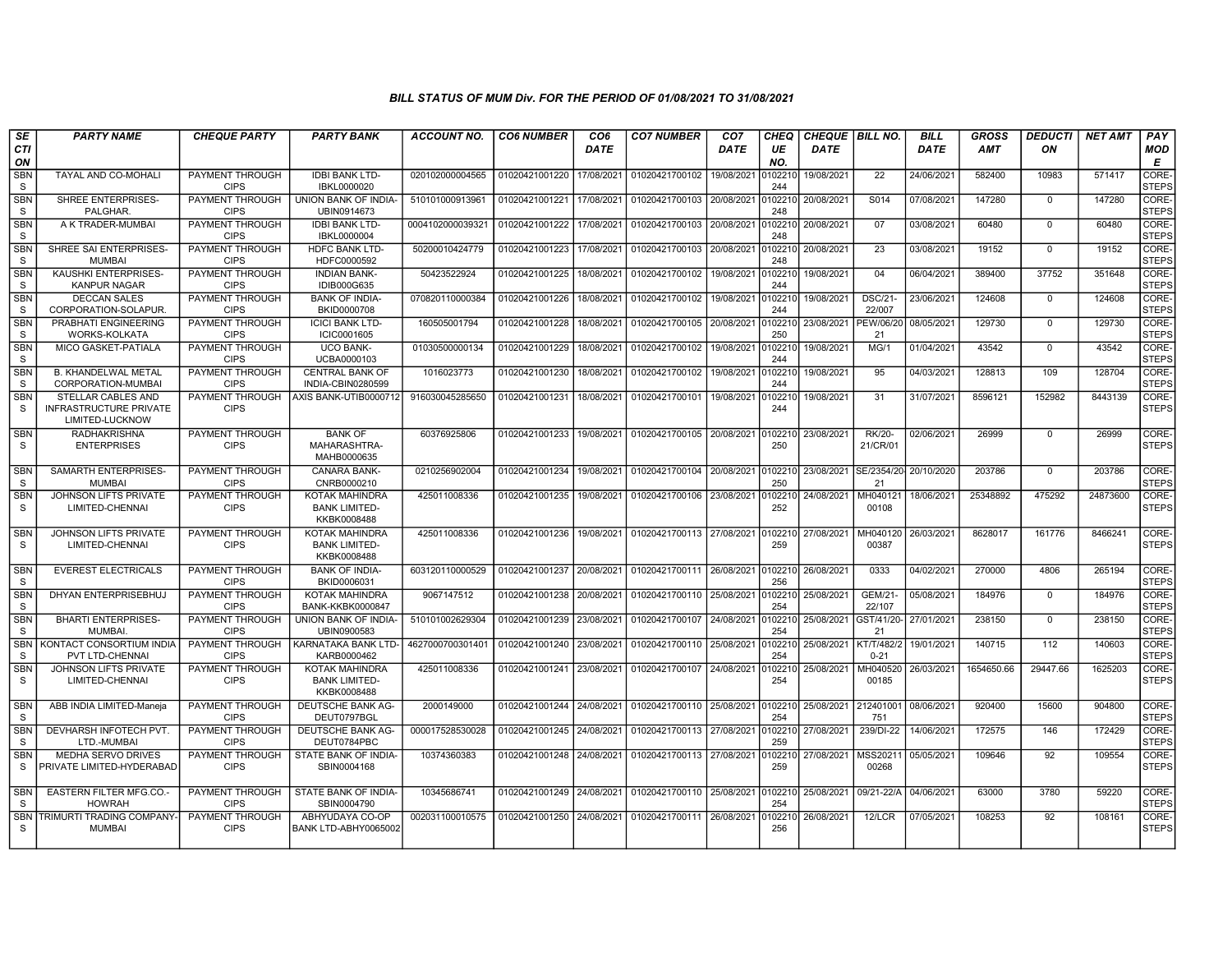| SE                         | <b>PARTY NAME</b>                                                  | <b>CHEQUE PARTY</b>                   | <b>PARTY BANK</b>                             | ACCOUNT NO.     | <b>CO6 NUMBER</b>         | CO6         | <b>CO7 NUMBER</b>                 | CO7         | CHEQ           | <b>CHEQUE   BILL NO.</b>                |                             | <b>BILL</b> | GROSS   | <b>DEDUCTI</b> | NET AMT | <b>PAY</b>                       |
|----------------------------|--------------------------------------------------------------------|---------------------------------------|-----------------------------------------------|-----------------|---------------------------|-------------|-----------------------------------|-------------|----------------|-----------------------------------------|-----------------------------|-------------|---------|----------------|---------|----------------------------------|
| <b>CTI</b><br>ON           |                                                                    |                                       |                                               |                 |                           | <b>DATE</b> |                                   | <b>DATE</b> | UE<br>NO.      | <b>DATE</b>                             |                             | <b>DATE</b> | AMT     | ON             |         | <b>MOD</b><br>Е                  |
| <b>SBN</b><br><sub>S</sub> | K1 SOLUTIONS                                                       | PAYMENT THROUGH<br><b>CIPS</b>        | <b>ICICI BANK LTD-</b><br>ICIC0001578         | 157805008710    | 01020421001252            | 24/08/2021  | 01020421700110 25/08/2021         |             | 102210<br>254  | 25/08/2021                              | 760293                      | 24/08/2021  | 180224  | $^{\circ}$     | 180224  | <b>CORE</b><br><b>STEPS</b>      |
| <b>SBN</b><br>S            | TRADEWELL-MUMBAI                                                   | PAYMENT THROUGH<br><b>CIPS</b>        | <b>CANARA BANK-</b><br>CNRB0001389            | 1389256006257   | 01020421001253            | 24/08/2021  | 01020421700113 27/08/2021         |             | 102210<br>259  | 27/08/2021                              | GST/034/2<br>$1 - 22$       | 05/08/2021  | 392940  | 6993           | 385947  | CORE-<br><b>STEPS</b>            |
| <b>SBN</b><br><sub>S</sub> | <b>ICON INFOTECH PRIVATE</b><br>LIMITED-MUMBAI                     | PAYMENT THROUGH<br><b>CIPS</b>        | <b>BANK OF BARODA</b><br><b>BARB0TARDEO</b>   | 12460500000043  | 01020421001254            | 24/08/2021  | 01020421700109                    | 25/08/2021  | 254            | )102210 25/08/2021                      | 58                          | 11/08/2021  | 3557700 | 63315          | 3494385 | CORE-<br><b>STEPS</b>            |
| <b>SBN</b><br>S.           | PRISTINE ENGINEERING<br>SERVICES PRIVATE LIMITED-<br><b>MUMBAI</b> | PAYMENT THROUGH<br><b>CIPS</b>        | <b>IDBI BANK LTD-</b><br>IBKL0000492          | 49235110005695  | 01020421001255            | 25/08/2021  | 01020421700111                    | 26/08/2021  | 102210<br>256  | 26/08/2021                              | <b>PES/20-</b><br>21/A/0618 | 17/03/2021  | 52156   | $\mathbf 0$    | 52156   | CORE-<br><b>STEPS</b>            |
| SBN<br>S                   | PRISTINE ENGINEERING<br>SERVICES PRIVATE LIMITED-<br><b>MUMBAI</b> | PAYMENT THROUGH<br><b>CIPS</b>        | <b>IDBI BANK LTD-</b><br>IBKL0000492          | 49235110005695  | 01020421001259            | 25/08/2021  | 01020421700111 26/08/2021         |             | 102210<br>256  | 26/08/2021                              | <b>PES/20-</b><br>21/A/0623 | 17/03/2021  | 30975   | $\mathbf 0$    | 30975   | CORE-<br><b>STEPS</b>            |
| <b>SBN</b><br>S            | <b>SIDDHI VINAYAK</b><br>ENTERPRISES-MUMBAI                        | <b>PAYMENT THROUGH</b><br><b>CIPS</b> | <b>CENTRAL BANK OF</b><br>INDIA-CBIN0280618   | 1165426738      | 01020421001260            | 25/08/2021  | 01020421700111 26/08/2021         |             | 102210<br>256  | 26/08/2021                              | SVE/105/2<br>$1 - 22$       | 29/07/2021  | 50749   | 43             | 50706   | CORE-<br>STEPS                   |
| <b>SBN</b><br><sub>S</sub> | PRISTINE ENGINEERING<br>SERVICES PRIVATE LIMITED-<br><b>MUMBAI</b> | PAYMENT THROUGH<br><b>CIPS</b>        | <b>IDBI BANK LTD-</b><br>IBKL0000492          | 49235110005695  | 01020421001261            | 25/08/2021  | 01020421700111                    | 26/08/2021  | 0102210<br>256 | 26/08/2021                              | <b>PES/20-</b><br>21/A/0624 | 17/03/2021  | 53365.5 | 0.5            | 53365   | CORE-<br><b>STEPS</b>            |
| <b>SBN</b><br>S.           | PRISTINE ENGINEERING<br>SERVICES PRIVATE LIMITED-<br><b>MUMBAI</b> | PAYMENT THROUGH<br><b>CIPS</b>        | <b>IDBI BANK LTD-</b><br>IBKL0000492          | 49235110005695  | 01020421001262            | 25/08/2021  | 01020421700111 26/08/2021         |             | 102210<br>256  | 26/08/2021                              | <b>PES/20-</b><br>21/A/0625 | 17/03/2021  | 62658   | $\Omega$       | 62658   | CORE-<br><b>STEPS</b>            |
| <b>SBN</b><br>S.           | PRISTINE ENGINEERING<br>SERVICES PRIVATE LIMITED-<br><b>MUMBAI</b> | PAYMENT THROUGH<br><b>CIPS</b>        | <b>IDBI BANK LTD-</b><br>IBKL0000492          | 49235110005695  | 01020421001263 25/08/2021 |             | 01020421700111 26/08/2021 0102210 |             | 256            | 26/08/2021                              | <b>PES/20-</b><br>21/A/0626 | 17/03/2021  | 13717.5 | 0.5            | 13717   | CORE-<br><b>STEPS</b>            |
| <b>SBN</b><br>S.           | S.M. MEDHE CONSTRUCTION<br>CO.-MUMBAI                              | PAYMENT THROUGH<br><b>CIPS</b>        | <b>INDIAN OVERSEAS</b><br>BANK-IOBA0003008    | 300802000000024 | 01020421001265            | 25/08/2021  | 01020421700111                    | 26/08/2021  | 0102210<br>256 | 26/08/2021                              | 004/2020-<br>21             | 26/08/2020  | 124089  | 12409          | 111680  | CORE <sub></sub><br><b>STEPS</b> |
| <b>SBN</b><br>S            | YOKINS INSTRUMENTS PVT<br>LTD-DELHI                                | PAYMENT THROUGH<br><b>CIPS</b>        | STATE BANK OF INDIA-<br>SBIN0050284           | 65089807814     | 01020421001266            | 25/08/2021  | 01020421700112 26/08/2021         |             | 102210<br>259  | 27/08/2021                              | 1138                        | 20/03/2021  | 85680   | $\mathbf 0$    | 85680   | CORE-<br>STEPS                   |
| <b>SBN</b><br>S            | <b>DARSHAN ENTERPRISES-</b><br><b>MUMBAI</b>                       | PAYMENT THROUGH<br><b>CIPS</b>        | <b>INDIAN OVERSEAS</b><br>BANK-IOBA0000584    | 058402000003083 | 01020421001269            | 25/08/2021  | 01020421700112 26/08/2021         |             | 259            | 0102210 27/08/2021                      | 2348                        | 01/02/2021  | 122886  | 110            | 122776  | CORE-<br>STEPS                   |
| <b>SBN</b><br>S            | POWER EQUIPMENTS-BHOPAL                                            | PAYMENT THROUGH<br><b>CIPS</b>        | <b>ICICI BANK LIMITED-</b><br>ICIC0003897     | 389705500019    | 01020421001271            | 25/08/2021  | 01020421700112                    | 26/08/2021  | 102210<br>259  | 27/08/2021                              | PE/21-<br>22/2906           | 15/06/2021  | 182310  | 155            | 182155  | CORE-<br><b>STEPS</b>            |
| <b>SBN</b><br><sub>S</sub> | <b>ELECTROWAVES</b><br>ELECTRONICS PVT LTD-<br><b>PARWANOO</b>     | PAYMENT THROUGH<br><b>CIPS</b>        | <b>CANARA BANK-</b><br>CNRB0002374            | 2374261005083   | 01020421001272            | 25/08/2021  | 01020421700112                    | 26/08/2021  | 102210<br>259  | 27/08/2021                              | 1019                        | 23/04/2021  | 59944   | 51             | 59893   | CORE-<br><b>STEPS</b>            |
| <b>SBN</b><br><sub>S</sub> | <b>JUNMA COMPANY-GURGAON</b>                                       | PAYMENT THROUGH<br><b>CIPS</b>        | UNION BANK OF INDIA-<br>UBIN0811319           | 113111100003961 | 01020421001273            | 25/08/2021  | 01020421700112                    | 26/08/2021  | 0102210<br>259 | 27/08/2021                              | 18/105-CR                   | 31/03/202   | 55328   | 50             | 55278   | CORE-<br><b>STEPS</b>            |
| SBN<br>S                   | MRO ENGINEERS-MUMBAI                                               | PAYMENT THROUGH<br><b>CIPS</b>        | <b>BANK OF BARODA</b><br><b>BARB0AKURLI</b>   | 20040200000684  | 01020421001274 25/08/2021 |             | 01020421700113                    | 27/08/2021  | 102210<br>259  | 27/08/2021                              | <b>MRO/682</b>              | 21/05/202   | 229392  | $\Omega$       | 229392  | CORE-<br><b>STEPS</b>            |
| <b>SBN</b><br><sub>S</sub> | <b>BHASIN PACKARD</b><br>ELECTRONICS PVT. LTD.-<br><b>MOHALI</b>   | PAYMENT THROUGH<br><b>CIPS</b>        | <b>ICICI BANK LIMITED-</b><br>ICIC0003421     | 342105001511    | 01020421001277            | 26/08/2021  | 01020421700114 27/08/2021         |             | 102210<br>259  | 27/08/2021                              | 00068                       | 07/06/2021  | 97220   | 83             | 97137   | CORE-<br><b>STEPS</b>            |
| <b>SBN</b><br><sub>S</sub> | RATAN POWER TECH PVT LTD-<br><b>KOTA</b>                           | <b>PAYMENT THROUGH</b><br><b>CIPS</b> | SBI-SBIN0001534                               | 35185408463     | 01020421001278 26/08/2021 |             | 01020421700113 27/08/2021         |             | 259            | 0102210 27/08/2021 RPT-21049 21/07/2021 |                             |             | 164102  | 147            | 163955  | CORE-<br><b>STEPS</b>            |
| <b>SBN</b><br>S            | <b>GENERAL AUTO ELECTRIC</b><br>CORPORATION-MUMBAI                 | PAYMENT THROUGH<br><b>CIPS</b>        | <b>BANK OF INDIA-</b><br>BKID0000038          | 003830100000580 | 01020421001280            | 26/08/2021  | 01020421700113                    | 27/08/2021  | 102210<br>259  | 27/08/2021                              | C-21-033                    | 13/07/2021  | 191520  | 171            | 191349  | CORE-<br><b>STEPS</b>            |
| SBN<br><sub>S</sub>        | POWER TECHNOLOGIES<br>CORPORATION-DEHRADUN                         | PAYMENT THROUGH<br><b>CIPS</b>        | <b>BANK OF INDIA-</b><br>BKID0006037          | 603720110000142 | 01020421001281            | 26/08/2021  | 01020421700114 27/08/2021         |             | 102210<br>259  | 27/08/2021                              | 71                          | 24/12/2020  | 840750  | 14963          | 825787  | CORE-<br><b>STEPS</b>            |
| <b>SBN</b><br><sub>S</sub> | SIDDHESH INDUSTRIAL<br>PRODUCTS-SOLAPUR                            | PAYMENT THROUGH<br><b>CIPS</b>        | <b>BANK OF</b><br>MAHARASHTRA-<br>MAHB0000011 | 60344341920     | 01020421001282            | 26/08/2021  | 01020421700113 27/08/2021         |             | 259            | 0102210 27/08/2021                      | 1243                        | 18/02/2021  | 44533   | $\Omega$       | 44533   | CORE-<br><b>STEPS</b>            |
| <sub>S</sub>               | SBN WESTERN INDIA ENTERPRISE-<br><b>MUMBAI</b>                     | PAYMENT THROUGH<br><b>CIPS</b>        | <b>CANARA BANK-</b><br>CNRB0015044            | 50441010005876  | 01020421001283            | 26/08/2021  | 01020421700113 27/08/2021         |             | 259            | 0102210 27/08/2021                      | WIE-GUJ-<br>02              | 18/12/2020  | 95704   | 9570           | 86134   | CORE-<br>STEPS                   |
| SBN  <br>S.                | KALP CORPORATION-MUMBAI                                            | PAYMENT THROUGH<br><b>CIPS</b>        | <b>CITY UNION BANK LTD-</b><br>CIUB0000269    | 269109000186268 | 01020421001284            | 26/08/2021  | 01020421700113 27/08/2021         |             | 259            | )102210  27/08/2021                     | KC/004/21<br>222            | 15/05/2021  | 212890  | 1064           | 211826  | CORE-<br>STEPS                   |